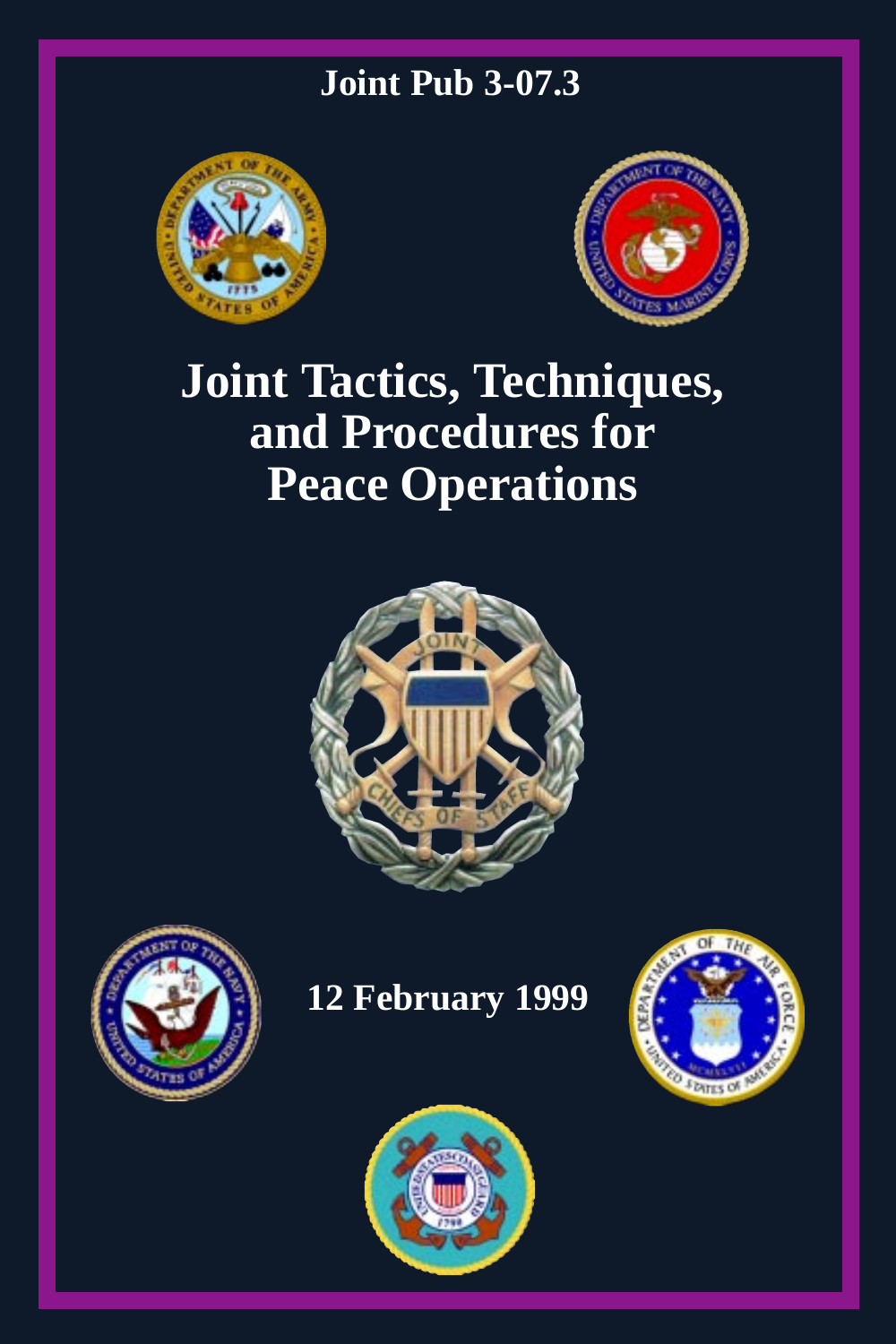### **PREFACE**

### **1. Scope**

This publication provides joint tactics, techniques, and procedures for the planning and execution of peace operations.

#### **2. Purpose**

This publication has been prepared under the direction of the Chairman of the Joint Chiefs of Staff. It sets forth doctrine and selected joint tactics, techniques, and procedures (JTTP) to govern the joint activities and performance of the Armed Forces of the United States in joint operations and provides the doctrinal basis for US military involvement in multinational and interagency operations. It provides military guidance for the exercise of authority by combatant commanders and other joint force commanders and prescribes doctrine and selected tactics, techniques, and procedures for joint operations and training. It provides military guidance for use by the Armed Forces in preparing their appropriate plans. It is not the intent of this publication to restrict the authority of the joint force commander (JFC) from organizing the force and executing the mission in a manner the JFC deems most appropriate to ensure unity of effort in the accomplishment of the overall mission.

### **3. Application**

a. Doctrine and selected tactics, techniques, and procedures and guidance established in this publication apply to the commanders of combatant commands, subunified commands, joint task forces, and subordinate components of these commands. These principles and guidance also may apply when significant forces of one Service are attached to forces of another Service or when significant forces of one Service support forces of another Service.

b. The guidance in this publication is authoritative; as such, this doctrine (or JTTP) will be followed except when, in the judgment of the commander, exceptional circumstances dictate otherwise. If conflicts arise between the contents of this publication and the contents of Service publications, this publication will take precedence for the activities of joint forces unless the Chairman of the Joint Chiefs of Staff, normally in coordination with the other members of the Joint Chiefs of Staff, has provided more current and specific guidance. Commanders of forces operating as part of a multinational (alliance or coalition) military command should follow multinational doctrine and procedures ratified by the United States. For doctrine and procedures not ratified by the United States, commanders should evaluate and follow the multinational command's doctrine and procedures, where applicable.

For the Chairman of the Joint Chiefs of Staff:

V. E. CLARK Vice Admiral, US Navy Director, Joint Staff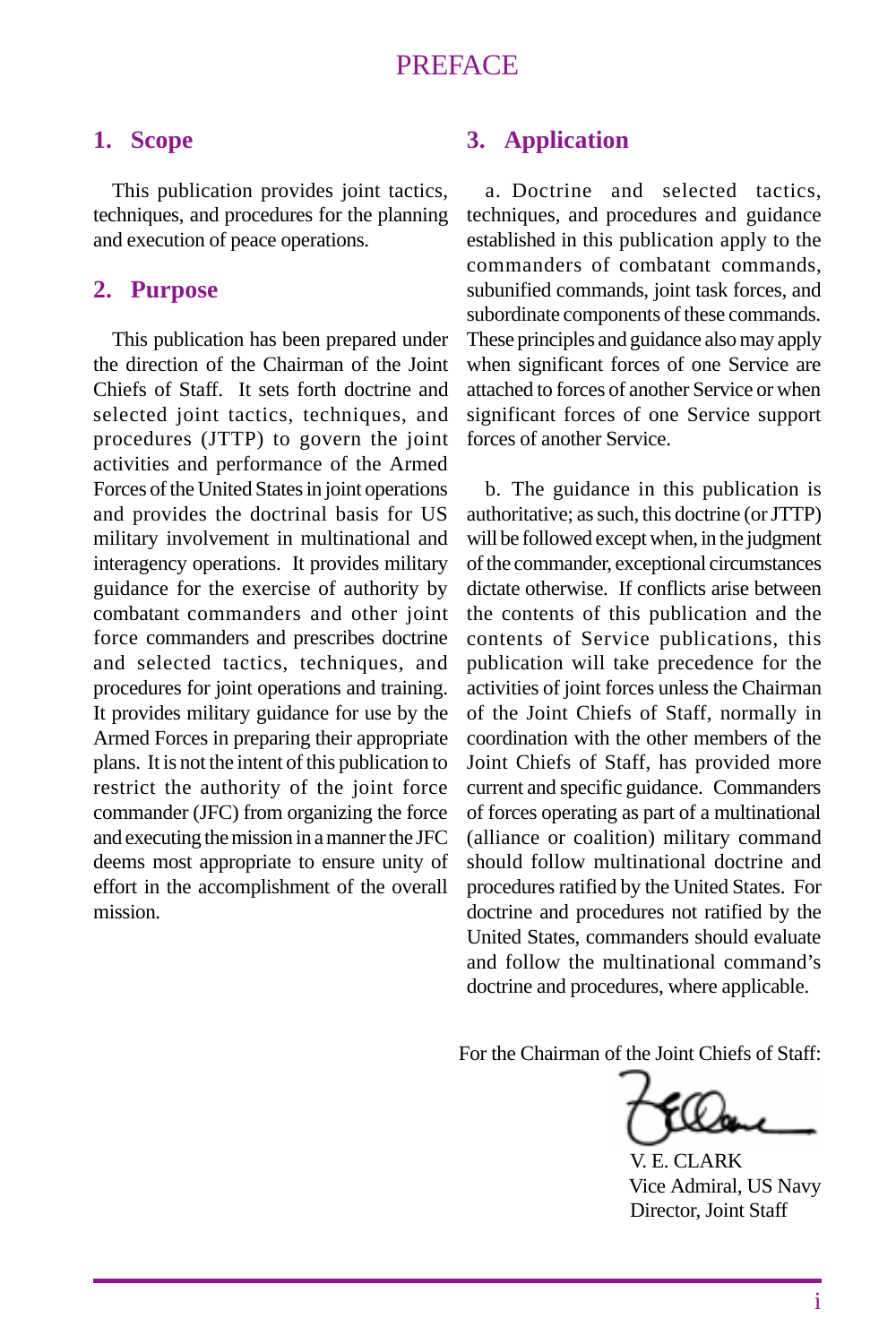Intentionally Blank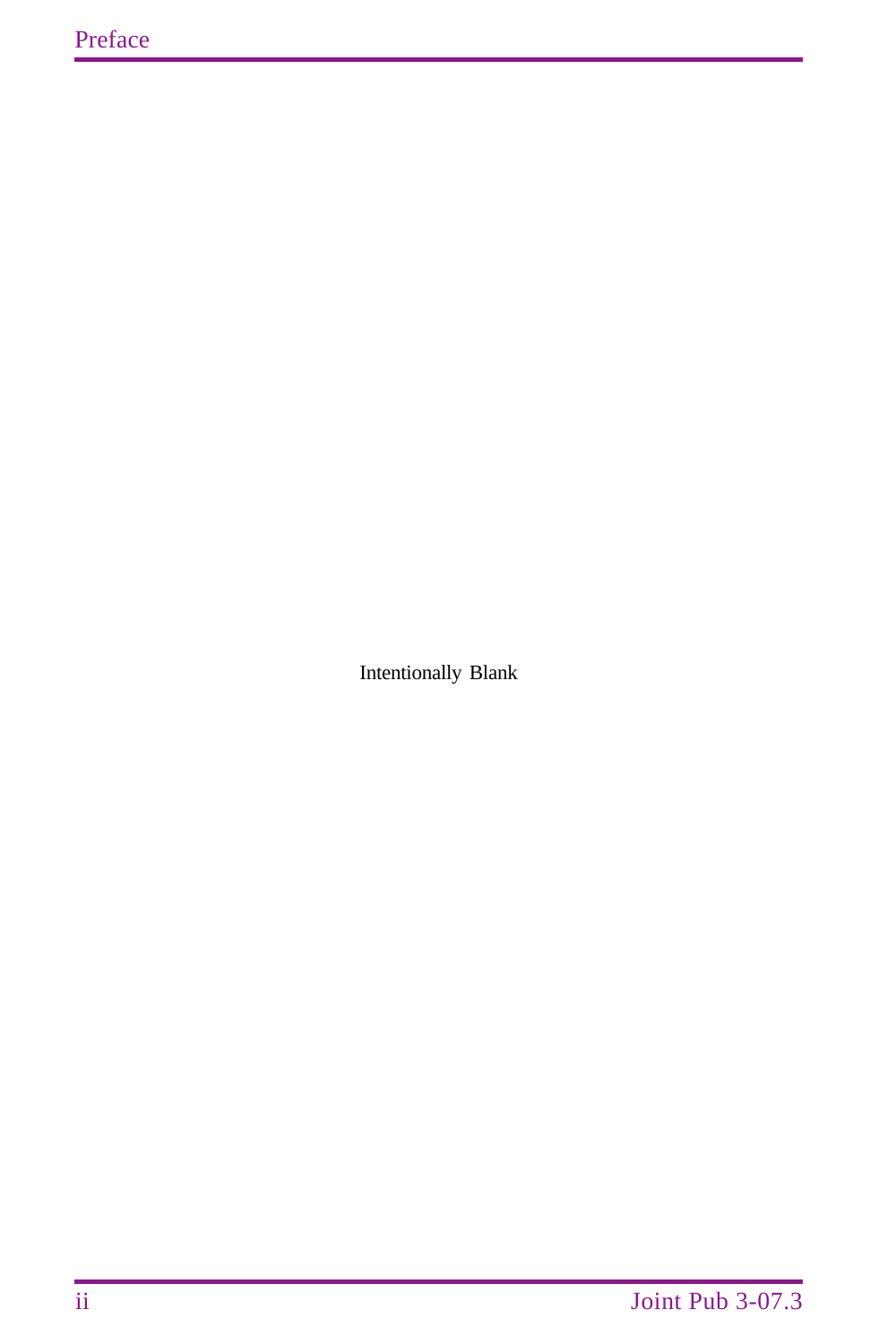### **TABLE OF CONTENTS**

### 

### **CHAPTER I**

### PRIMER FOR PEACE OPERATIONS

| • US and Multinational Doctrine Development and Terminology  I-1             |  |
|------------------------------------------------------------------------------|--|
| • National Security Strategy, National Military Strategy, and US Policy  I-2 |  |
|                                                                              |  |
|                                                                              |  |
|                                                                              |  |
| • Distinction Between Peacekeeping and Peace Enforcement Operations  I-10    |  |
|                                                                              |  |
|                                                                              |  |
|                                                                              |  |
|                                                                              |  |

### **CHAPTER II**

### PEACEKEEPING OPERATIONS

### **CHAPTER III**

### PEACE ENFORCEMENT OPERATIONS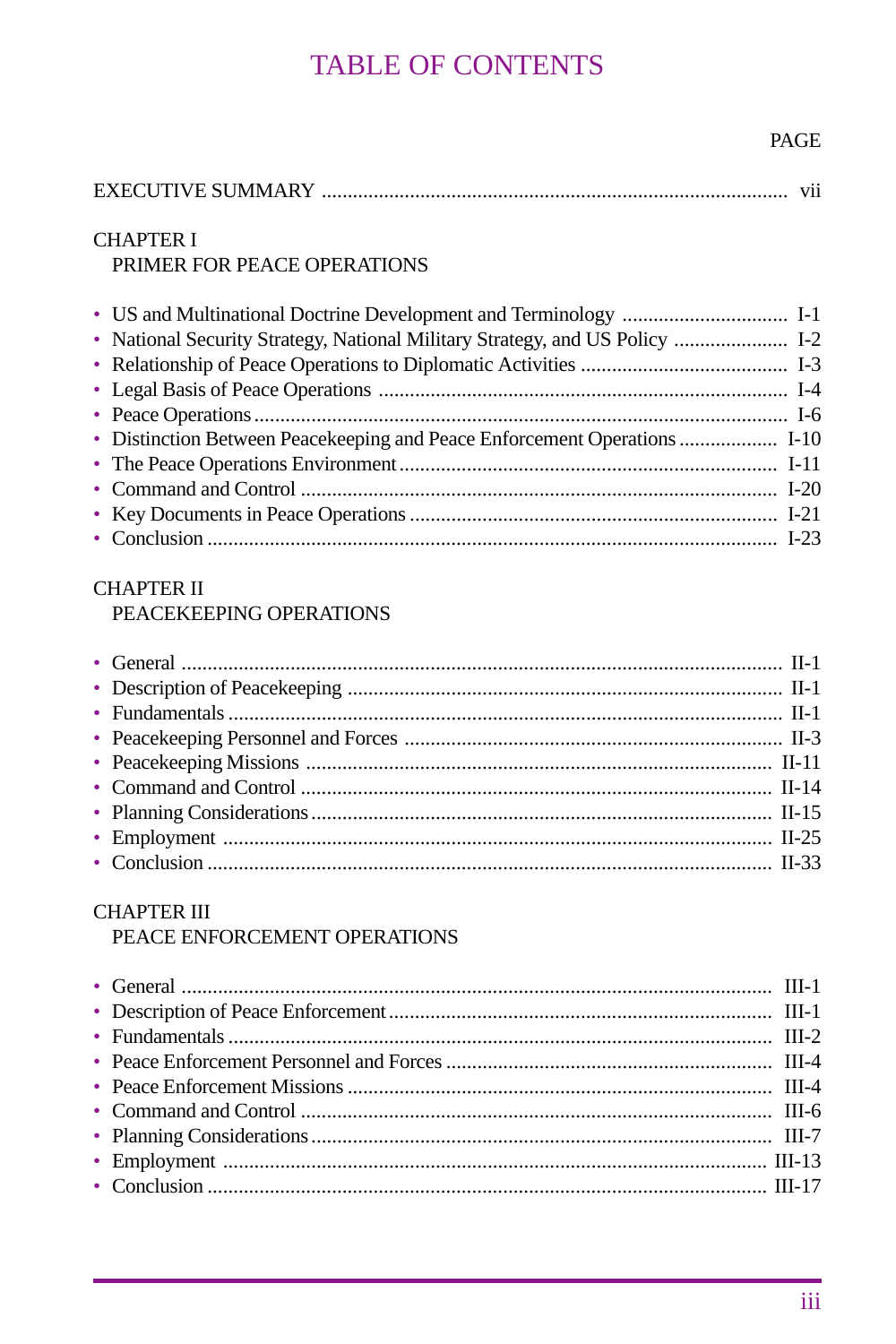### CHAPTER IV [EDUCATION AND TRAINING](#page-89-0)

### [APPENDIX](#page-95-0)

### [GLOSSARY](#page-195-0)

### [FIGURE](#page-15-0)

| $I-1$   |                                                                           |  |
|---------|---------------------------------------------------------------------------|--|
| $I-2$   |                                                                           |  |
| $I-3$   |                                                                           |  |
| $I-4$   | Common Characteristics of Peacekeeping and Peace Enforcement              |  |
|         |                                                                           |  |
| $I-5$   | Constructs Suitable to the Development of Measures of Effectiveness  I-19 |  |
| $I-6$   |                                                                           |  |
| $II-1$  |                                                                           |  |
| $II-2$  |                                                                           |  |
| $II-3$  |                                                                           |  |
| $II-4$  |                                                                           |  |
| $II-5$  |                                                                           |  |
| $II-6$  |                                                                           |  |
| $II-7$  |                                                                           |  |
| $II-8$  |                                                                           |  |
| $II-9$  |                                                                           |  |
| $II-10$ |                                                                           |  |
| $II-11$ |                                                                           |  |
| $II-12$ |                                                                           |  |
| $II-13$ |                                                                           |  |
| $II-14$ |                                                                           |  |
| $II-15$ |                                                                           |  |
| $II-16$ | Deployment of Peacekeeping Forces Along an Armistice                      |  |
|         |                                                                           |  |
|         |                                                                           |  |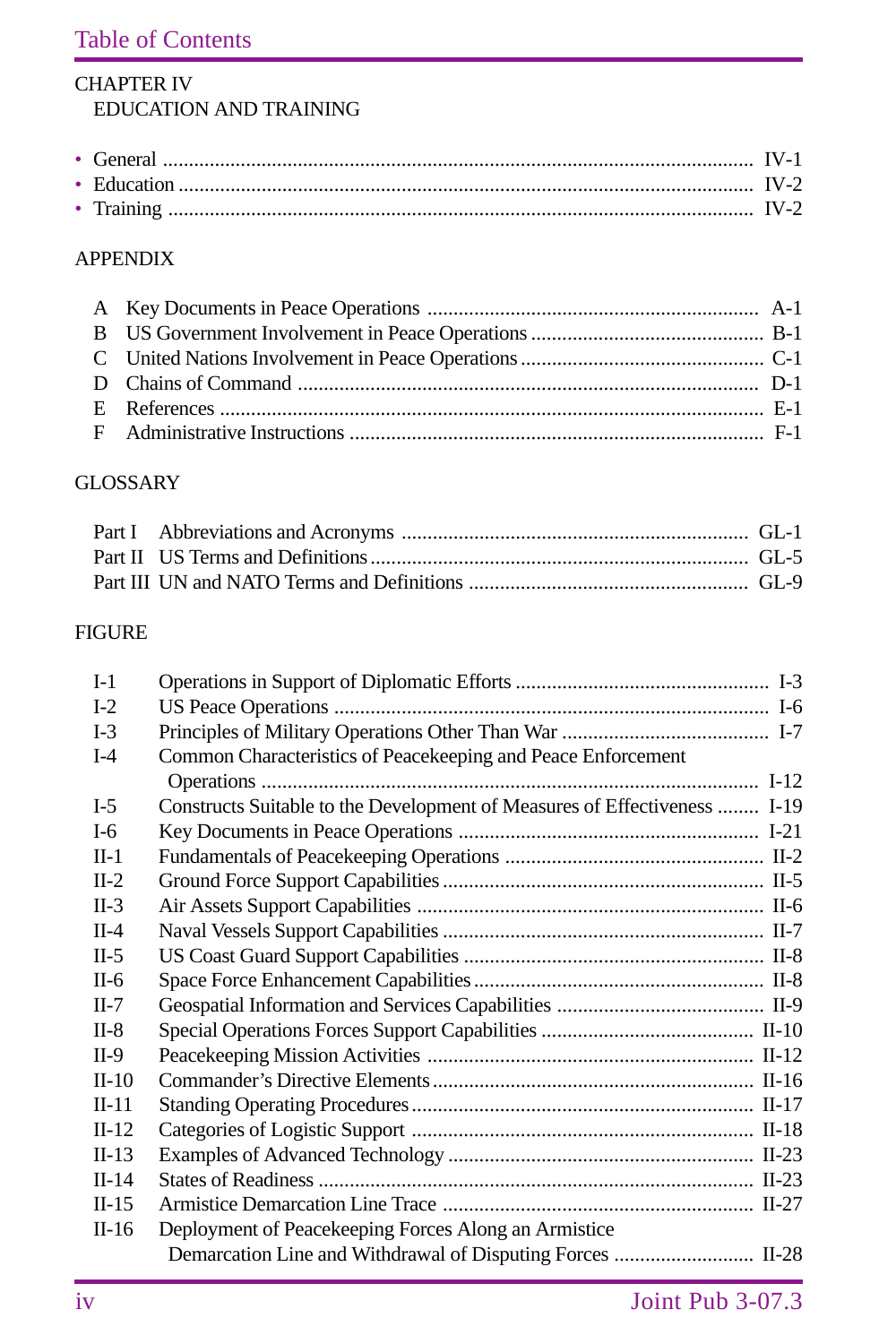| Withdrawal of Disputing Forces Behind Lines of Demarcation  II-29        |
|--------------------------------------------------------------------------|
|                                                                          |
|                                                                          |
|                                                                          |
|                                                                          |
|                                                                          |
|                                                                          |
|                                                                          |
| Peace Enforcement Force Missions During the Enforcement of the           |
|                                                                          |
|                                                                          |
|                                                                          |
|                                                                          |
| Terms of Reference for US Participation In and Support to the MFO  A-C-2 |
|                                                                          |
|                                                                          |
|                                                                          |
|                                                                          |
|                                                                          |
|                                                                          |
|                                                                          |
|                                                                          |
|                                                                          |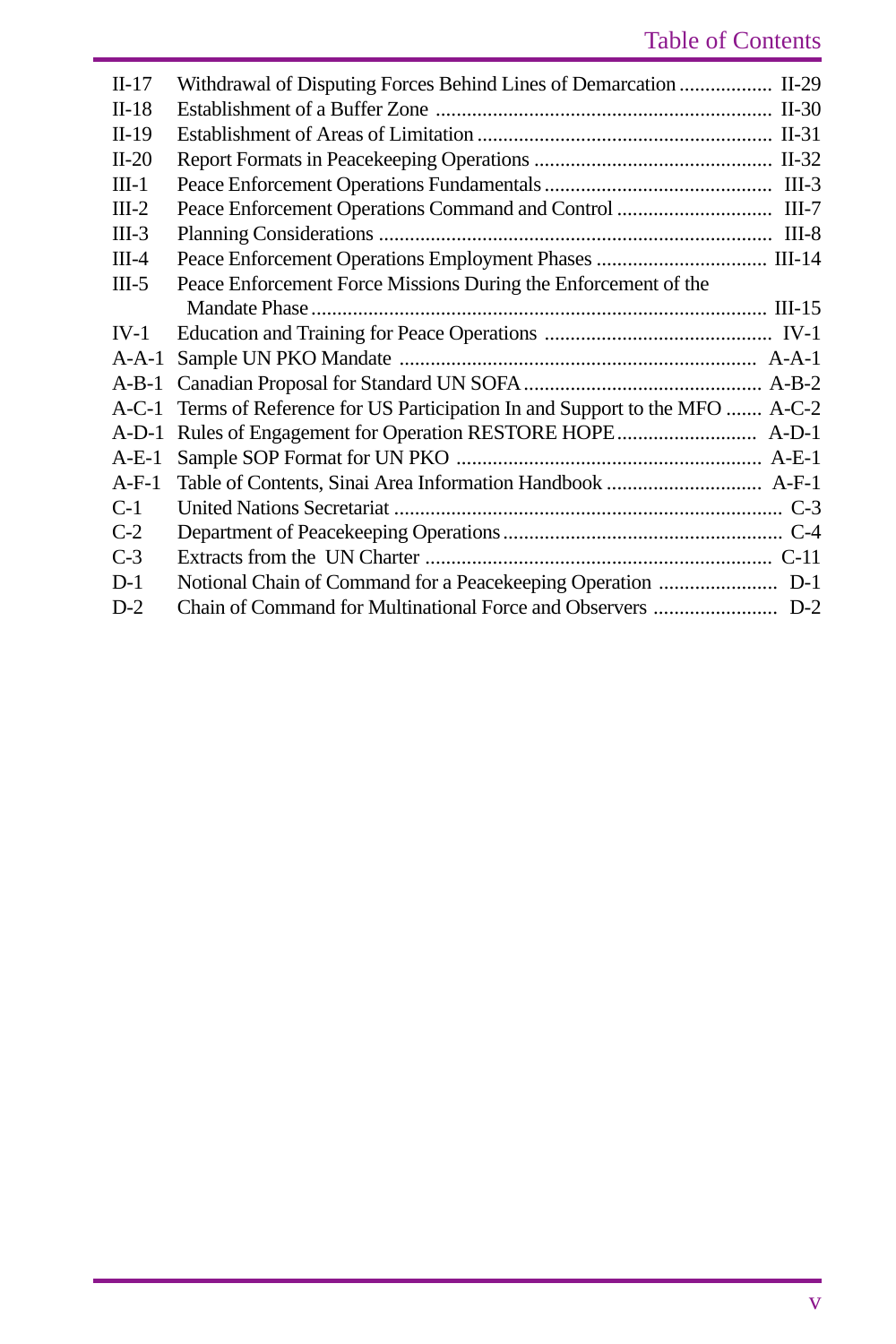Intentionally Blank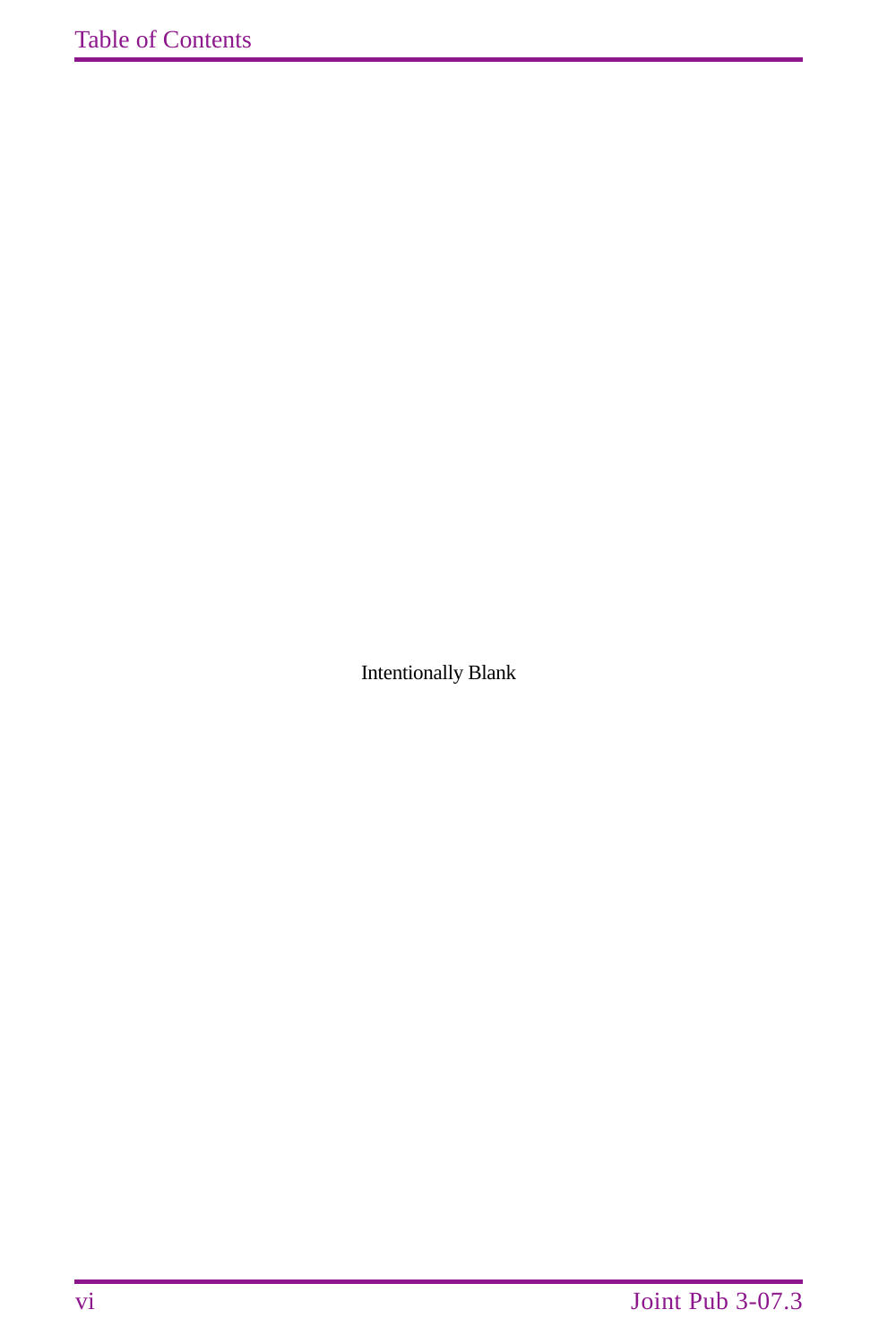### EXECUTIVE SUMMARY **COMMANDER'S OVERVIEW**

- <span id="page-7-0"></span>**• Provides an Introduction to Peace Operations**
- **• Describes the Related United Nations Charter Chapters**
- **• Defines Peacekeeping and Peace Enforcement Operations**
- **• Discusses Fundamentals and Key Considerations for Organizing, Planning, and Conducting Peacekeeping and Peace Enforcement Missions**
- **• Outlines Education and Training Considerations**

### **Introduction to Peace Operations**

*Peace operations (PO) are a type of military operations other than war.*

*The United Nations Charter provides several means for the international community to address threats to peace and security.*

US doctrine is consistent with the doctrine of many nations in recognizing the important but limited role of military forces in the creation of peace in today's turbulent world — that peace is a product of the will of the parties to a conflict. **Influencing that will requires the concurrent application of all the instruments of national and international power** — military, diplomatic, economic, and informational. These instruments are closely linked with the conduct of peace operations (PO). **There are no standard PO**, each having a unique setting with its own political, diplomatic, geographic, economic, cultural, and military characteristics. All US military PO support **strategic and policy objectives** and their implementing **diplomatic activities**. In addition to PO, the military may conduct operations in support of diplomatic efforts to establish peace and order before, during, and after conflict. These include preventive diplomacy, peacemaking, and peace building.

Chapter VI of the **United Nations (UN) Charter addresses peaceful means of establishing or maintaining peace** through conciliation, mediation, adjudication, and diplomacy. Chapter VII provides the UN Security Council with a wide range of enforcement actions, from diplomatic and economic measures to the extensive application of armed force. Although the terms **peacekeeping** and **peace**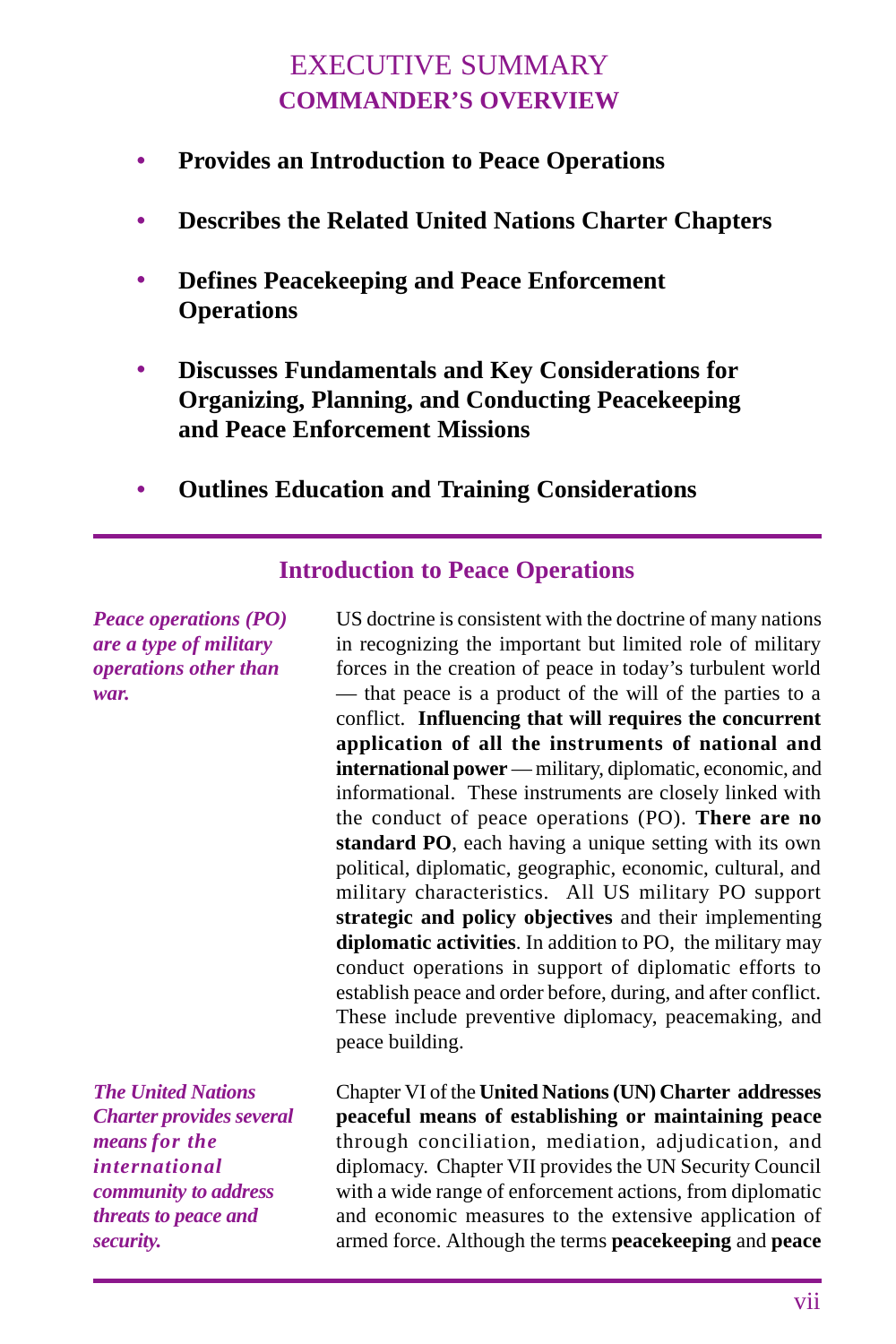**enforcement** are not in the UN Charter, they generally describe actions taken under Chapter VI and Chapter VII, respectively. The US Constitution, the UN Charter, and US law and policy provide the legal underpinnings for US participation in PO.

### **Peacekeeping Operations and Peace Enforcement Operations**

*PO encompass peacekeeping operations (PKO) and peace enforcement operations (PEO) conducted in support of diplomatic efforts to establish and maintain peace.*

Although peace operations are guided by the **six principles of military operations other than war** (objective, security, unity of effort, legitimacy, perseverance, and restraint), the **principles of war** should also be considered in those peace operations where combat actions are possible. **Peacekeeping operations** (PKO) are military operations undertaken with the consent of all major parties to a dispute, designed to monitor and facilitate implementation of an agreement (cease-fire, truce, and other related agreements) and support diplomatic efforts to reach a long-term political settlement. **Peace enforcement operations (PEO)** are the application of military force or the threat of its use, normally pursuant to international authorization, to compel compliance with resolutions or sanctions designed to maintain or restore peace and order. Although the United States will normally participate in PO under the sponsorship of the UN or other multinational organization, it reserves the right to conduct PO unilaterally.

**Transitions** will occur in PO requiring planning for changes to rules of engagement (ROE), force structure, and other aspects of these missions. **Posthostilities activities** may also occur, requiring early consideration and interagency and multinational planning concerning responsibilities, activities to take place, and any need for agreements. Because of the dynamic nature of the PO mission, **changes** may occur and **gray areas** can develop requiring close political-military communication and coordination, assessments of the situation and threat, and prior contingency planning for practical requirements. PKO and PEO take place under different circumstances characterized by **three critical factors**: **consent**, **impartiality**, and **use of force**. Commanders who are aware of the importance of these factors and how military actions affect them are apt to be more successful in controlling the operational setting and the ultimate success of the operation. The United States may participate in PO under **various command and control (C2) arrangements**. These arrangements might include a unilateral US operation, a multinational operation with the United States as the lead nation, or a multinational operation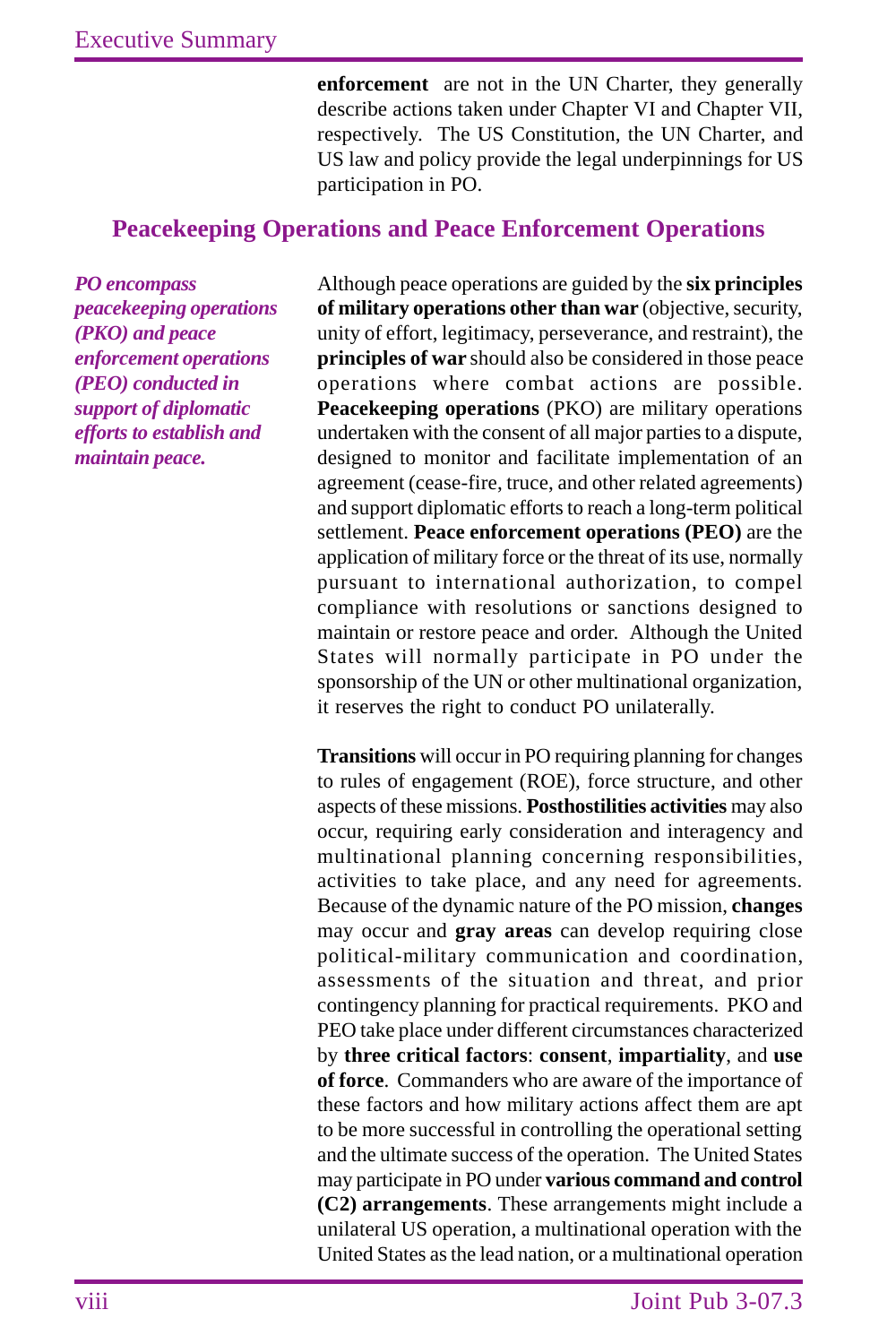with the United States as a participant or in support. **Key documents** in PO include the mandate, status-of-forces agreement (SOFA), terms of reference (TOR), and ROE.

**The peacekeepers' main function is to establish a**

### **Fundamentals and Key Considerations of PKO**

*PKO support diplomatic efforts to establish or maintain peace in areas of potential or actual conflict.*

**presence** which inhibits hostile actions by the disputing parties and bolsters confidence in the peace process.PKO support continuing diplomatic efforts to achieve **long-term political settlements** and **normalized peaceful relations**. The United States may participate in PKO as a **lead nation**, as a **contingent**, or by **providing military observers**. The objective of these operations is to fulfill a mandate, in many cases to reduce or eliminate violence, facilitate the implementation of an agreement, and support diplomatic efforts to reach a long-term political settlement. **Fundamentals of PKO** include firmness, impartiality, clarity of intention, anticipation, consent, integration, and freedom of movement. Coordination between peacekeeping (PK) military forces and international organizations, nongovernmental organizations, and private voluntary organizations is an important feature of PKO. **US military personnel may perform a wide variety of functions in support of PKO.** They may be detailed to serve on a **multinational staff** or in an observer group as **military observers**. The United States may also participate in PKO by **providing PK forces**. These may include ground, air, maritime, space, and special operations forces. The force size, contribution, and mix will vary depending on the mission, mandate, and threat in the operational area. PK missions will usually involve observing, monitoring or supervising, and assisting parties to a dispute.

*Commanders have responsibility for the command and control (C2) of the forces assigned to them.*

The **organization of a PK force headquarters** will generally be structured around common military staff functions such as administration, intelligence, operations, logistics, communications, and civil affairs. The **commander** will also have a **personal staff** and **civilian staff**. In UN-sponsored operations, national contingents perform under operational control of the UN force commander. The **geographic combatant commander** exercises combatant command (command authority) over US forces assigned to PKO, and operational control over US forces attached for PKO in the combatant commander's area of responsibility. The **US contingent commander**, who is the senior US officer, provides the command link between US PK units and the geographic combatant commander.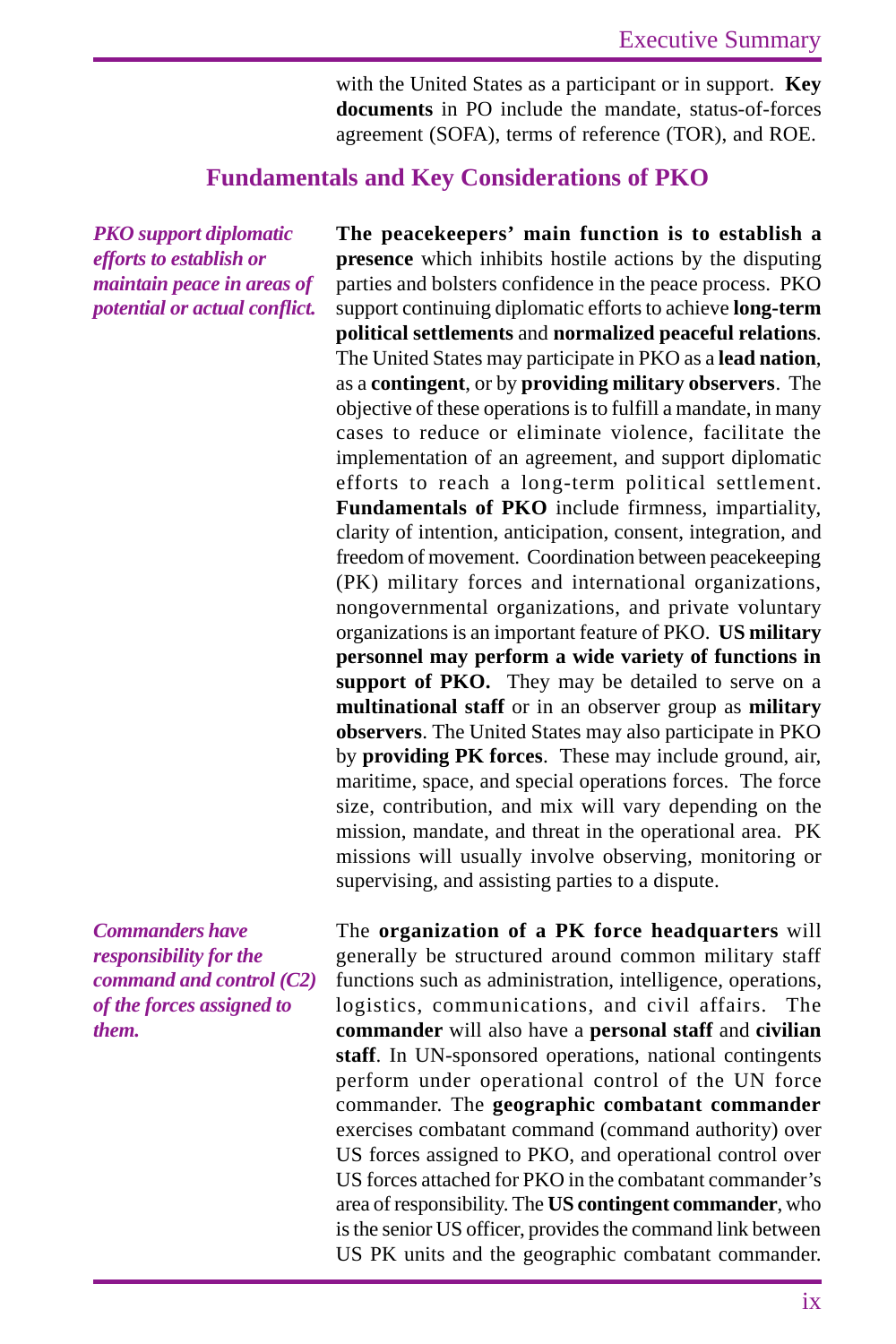The **force commander's directives** provide numerous details about C2, responsibilities, tasks, methods, force identification, media relations, and other details of PK force operations.

The **mandate, TOR, and SOFA** are important sources of information for mission analysis and planning. Additionally, commanders and staffs may gain valuable insights by reviewing **lessons learned** from previous PKO or training exercises. In PKO, just as in any other military operation, **logistics considerations** are as important as operational considerations. **Intelligence** is critically important to a PK force, not only for mission success but to protect the force. The methodology for collecting intelligence is generally the same as that for any other military operation. **Force protection** is a high priority for a deployed PK force. Coordination between the PK military organizations and international organizations, nongovernmental organizations, and private voluntary organizations is essential to providing a secure PK environment within which these organizations can operate. **ROE** are also an essential element of force protection and will provide for appropriate action to protect the force. Although the UN utilizes multinational reserves, **the US contingent commander will also designate a US reserve**. The US contingent reserve should be sufficiently armed, trained, equipped, funded, advantageously located, and mobile. **Technologically advanced equipment** can improve the ability of the PK force to perform its mission. PKO will require **contingency planning** for disasters, evacuation and handling of displaced persons and refugees, and hostile action. **PK employment** includes separating parties to a dispute, observing and reporting, patrolling, and the operation of checkpoints.

### **Fundamentals and Key Considerations of PEO**

*The goal of PEO is to enforce the provisions of a mandate designed to maintain peace and order.*

In PEO, **the enemy is the dispute**, not the belligerent parties or parties to a dispute. Although PEO may require combat, **they are not wars and may have more restrictive ROE than wars**. Conflict, violence, disorder, a high level of mistrust, and possibly even chaos, rather than peace, describe the environment surrounding PEO. PEO may be conducted in interstate conflicts, but increasingly have involved intrastate conflicts. In PEO, **consent of the parties to the dispute is not a requirement**, although some parties may extend it. Although there may be some restrictions on weapons and targeting, peace enforcers generally have **full**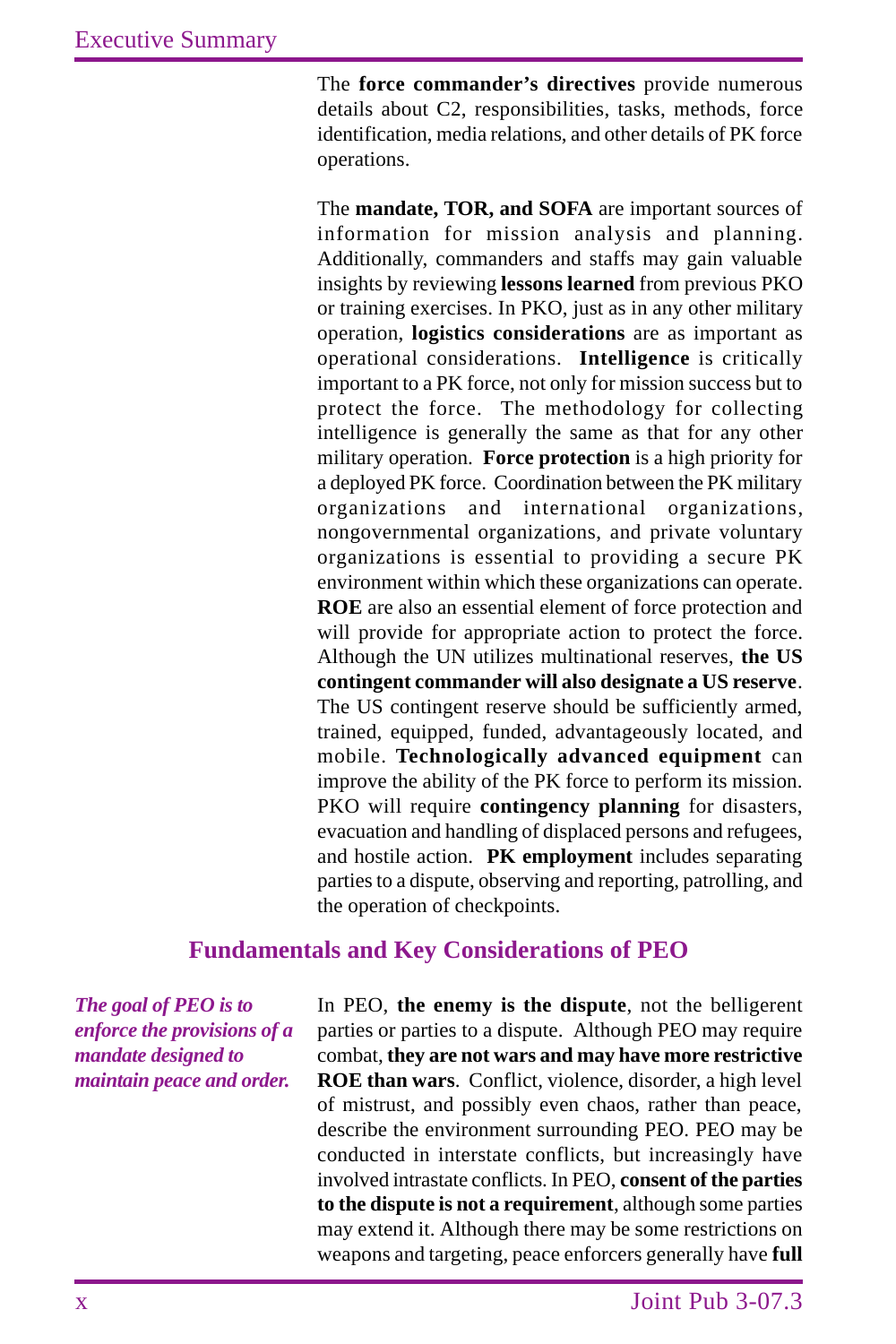**combat capabilities**, depending on the mandate, ROE, and tactical situation. **Fundamentals** that help guide the conduct of successful PEO include impartiality, restraint in the use of force, a goal of settlement rather than victory, the use of methods of coercion, and the presence of civilians. **Accurate intelligence** and **comprehensive mission analysis** will be the basis for determining the **structure and composition of the force**. The US commander will have the authority to employ the force's **full range of combat capabilities** to achieve mission objectives and protect the force. Peace enforcement (PE) missions may include enforcement of sanctions and exclusion zones, protection of humanitarian assistance, operations to restore order, and forcible separation of belligerent parties or parties to a dispute.

*In most cases, PEO mirror conventional military operations and possess many of the same C2 characteristics.*

For both unilateral and multinational operations, **US forces will probably be structured as a joint task force (JTF)**. The composition of the JTF will depend on the mission, political objectives, and the threat. For multinational operations, PE forces may operate under either a **lead nation** or a **parallel C2 arrangement**. US PE forces are normally employed in accordance with a **detailed campaign or operation plan**, which includes the desired end state and a plan to transition responsibilities. A corresponding **political-military interagency plan** supports successful mission achievement and smooth transition. **Missiontermination objectives**, determined by political objectives and desired end state and found in a mandate in UN operations, ideally aim for conditions that will provide the basis for maintaining or restoring peace and order and a long-term settlement of the dispute or conditions that led to the operation in the first place. **Intelligence** is developed to support PEO using the same process used in war, but it will also seek information similar to that which is required in PKO. In PEO, **fire support** is constrained by more restrictive ROE, and a prime consideration is the need to minimize collateral damage. **Logistics planning and support** in PEO are the same as in war but include the considerations for PKO. The combination of **information operations** with other **advanced and nonlethal technologies** that are integrated into an overall campaign or operation plan can help to support PEO. Use of **special equipment** requires special consideration for the capabilities of allies and coalition members. Wellconceived, clearly stated, and thoroughly disseminated **ROE** can make the difference between success and failure in PO. ROE in PEO are usually less restrictive than in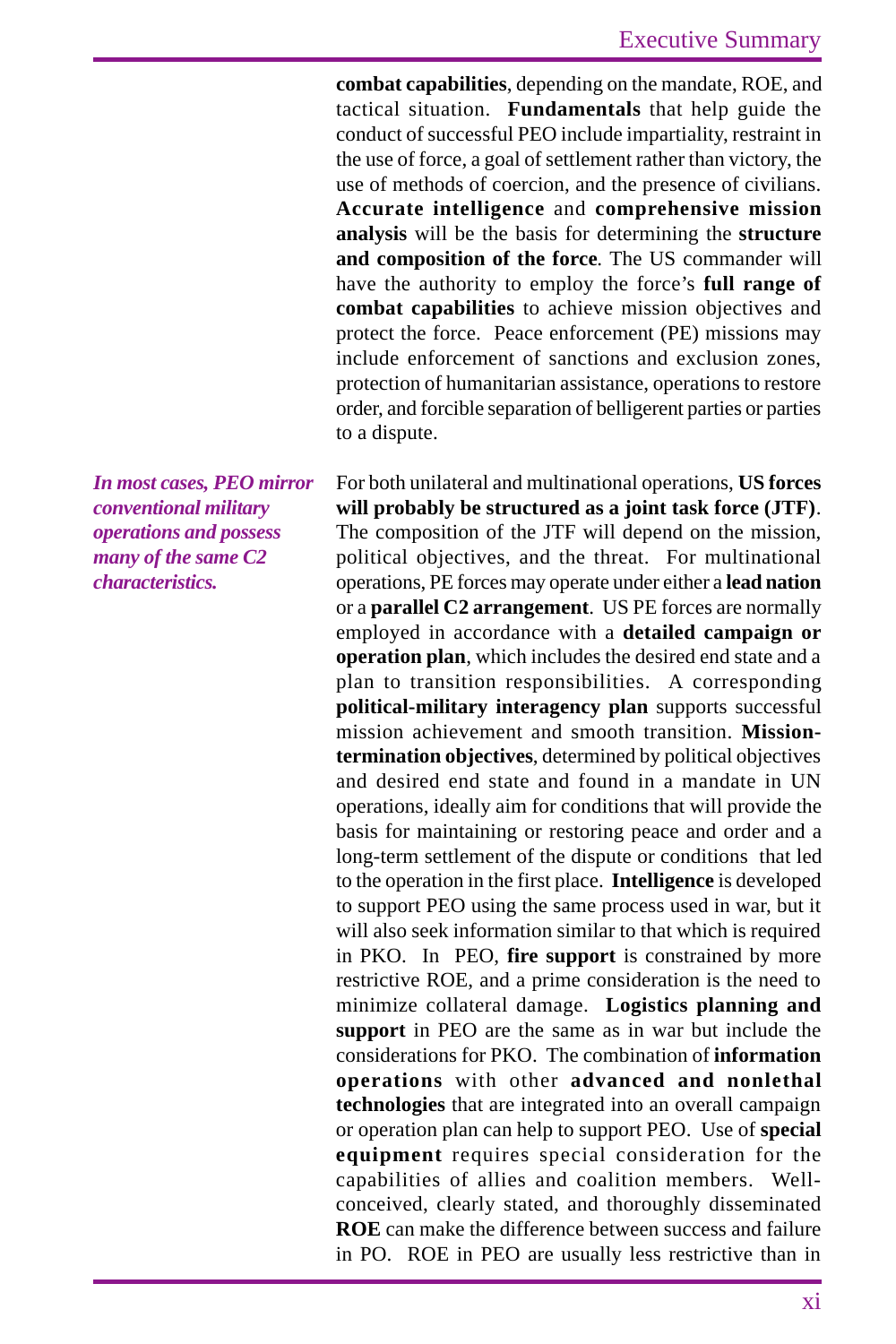PKO, but more restrictive than in war. To ensure a mobile, survivable force, both **engineer and chemical protection forces** provide essential support during peace operations. **Employment planning** for PEO is the same as for combat operations, since these may occur. **Establishing phases** for PEO provides an execution framework for staff planning.

### **Education and Training**

*Readying forces to successfully conduct PO requires an approach based on both education and training.*

Readying forces for PO requires building on the primary purpose of the Armed Forces of the United States — to fight and win the nation's wars. In PO, military personnel adapt their **warfighting skills** to the situation. Credible warfighting skills are the foundation for successful performance in PO. **Professional military education** and the **training of individuals, units, and staff** before, during, and after operations are essential considerations in planning PO. Members of a deploying force require **knowledge and proficiency in a wide variety of basic military skills** as well as specific aspects of the mission and operational area. **Negotiation, mediation, and other nonstandard skills will also be required. Situational training exercises** to enhance the use of ROE have proven especially helpful.

### **CONCLUSION**

This Executive Summary provided an introduction to peace operations, along with key considerations for the planning and conduct of these operations. The subsequent chapters elaborate on this basis by providing joint tactics, techniques, and procedures.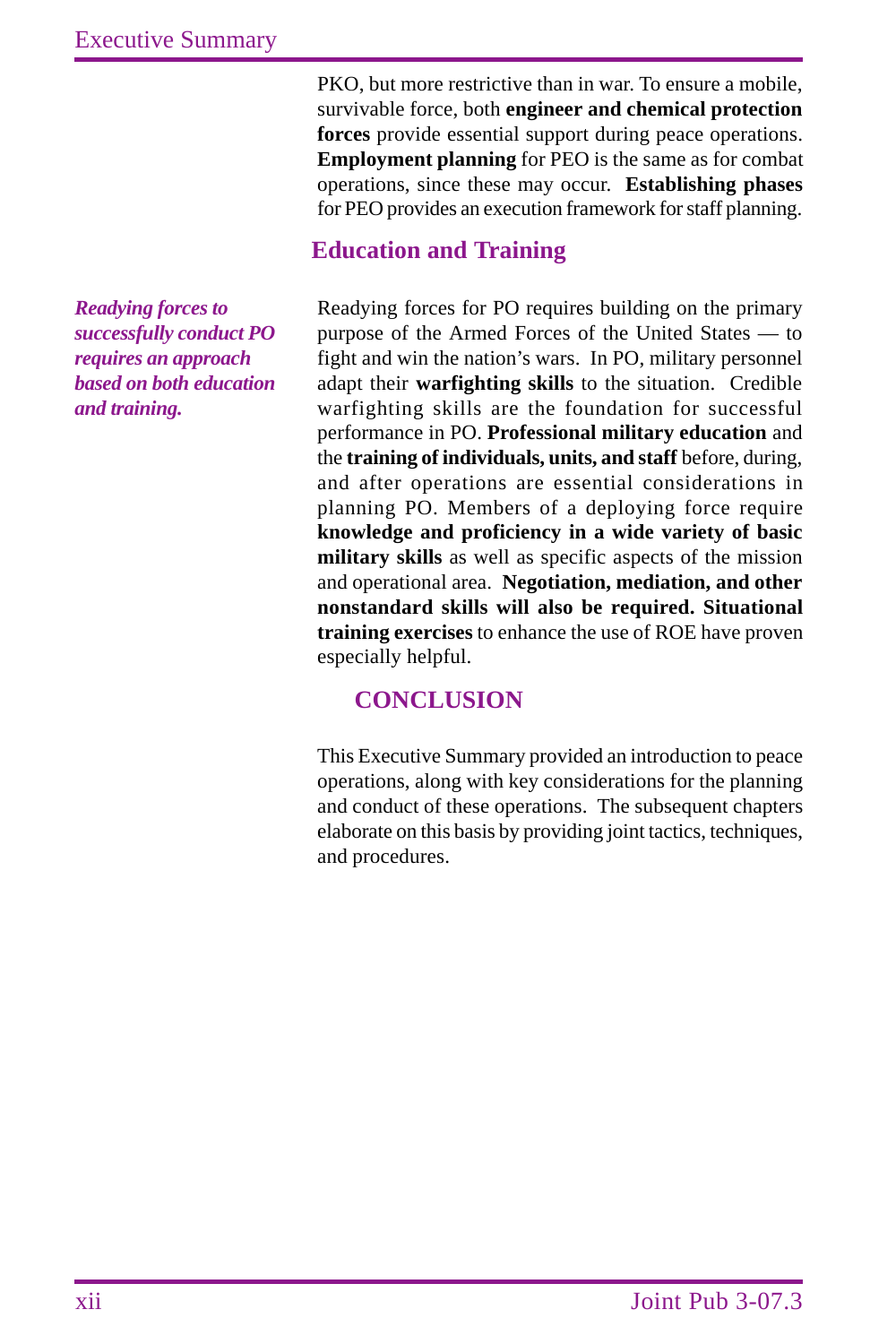### CHAPTER I **PRIMER FOR PEACE OPERATIONS**

<span id="page-13-0"></span>"We have seen and we will continue to see a wide range of ambiguous threats in the shadow area between major war and millennial peace. Americans must understand . . that a number of small challenges, year after year, can add up to a more serious challenge to our interests. The time to act, to help our friends by adding our strength to the equation, is not when the threat is at our doorstep, when the stakes are highest and the needed resources enormous. We must be prepared to commit our political, economic, and if necessary, military power when the threat is still manageable and when its prudent use can prevent the threat from growing."

### **1. US and Multinational Doctrine Development and Terminology**

During the Cold War, the military doctrine of the Armed Forces of the United States and its allies focused on deterrence and preparation to fight and win wars. Given changes in the political-military and strategic environment of the post-Cold War era, the US military and others began to develop new doctrine. This doctrine addressed a broad range of missions to include those short of war, called **military operations other than war** (MOOTW). Some MOOTW came to be called **peace operations** (PO) in the US and other militaries, and **peace-support operations** in other quarters, such as the North Atlantic Treaty Organization (NATO) alliance. The difference is not significant. Early drafts of a US approach to these operations used the term "peace support operations" as a way to highlight the important but limited role of military forces in the creation of peace in today's turbulent world. This publication maintains that approach, but does not use the term "support," in order to preserve its usage for other purposes.

Common to most military doctrine is the recognition that **peace is a product of the will of parties to a conflict and the**

**George Shultz Secretary of State, 1986**

**concurrent application of all the instruments of national and international power** — military, diplomatic, economic, and informational. NATO doctrine for peace support operations, in fact, includes humanitarian efforts as part of the doctrine, while US doctrine does not. Again, the difference is not significant since US doctrine addresses such efforts separately, but in a manner that closely links those humanitarian efforts with the conduct of PO. (See Joint Pub 3-07.6, "Joint Tactics, Techniques, and Procedures for Foreign Humanitarian Assistance," and Part III of the glossary of this publication, "UN and NATO Terminology.") **For the Armed Forces of the United States, PO encompass peacekeeping operations (PKO) and peace enforcement operations (PEO).** Since World War II, the United States has participated in and supported several types of these operations, ranging from the more **traditional peacekeeping missions,** like the multinational force and observers (MFO) in the Sinai, to more **complex and multidimensional operations,** like the United Nations (UN) transition Authority in Cambodia (UNTAC) or the UN Mission in Haiti (UNMIH). These included missions under the legal authority of mandates promulgated by the UN and other multinational organizations. Also included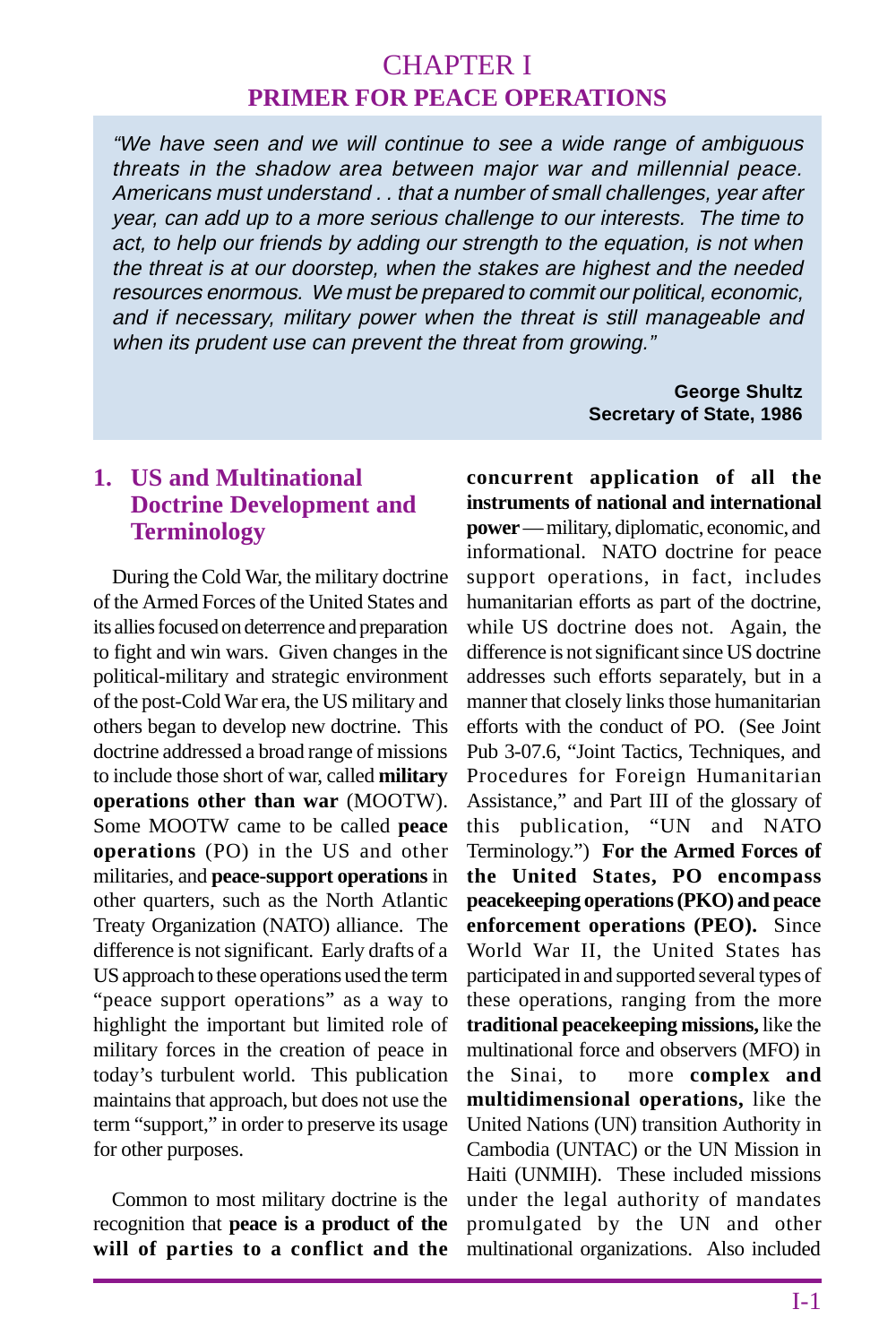<span id="page-14-0"></span>

While there is no standard peacekeeping operation, monitoring and observing events in the area is a common task for joint forces.

were tasks that ranged from monitoring and observing cease-fires and separation of former belligerents to more complex tasks of supporting civilian efforts to assist in elections, rehabilitation of civic institutions, establishment and support of civilian police, and the reintegration of former combatants to normal life. There is no standard peace operation. As in other types of military operations, **PO will have a unique setting with their own political, diplomatic, geographic, economic, cultural, and military characteristics.**

### **2. National Security Strategy, National Military Strategy, and US Policy**

US military participation in PO **supports the national security strategy (NSS), national military strategy (NMS), and US policy.** The US approach is to apply **effective policies and strategies which combine the four instruments of national power** (diplomatic, economic, informational, and military). With the careful orchestration of these instruments, in conjunction with other international resources, the peace process may be effective. **The nature of each situation,**

coupled with the desired end state, as related to US national strategies and interests, **guides the National Command Authorities (NCA) in the selection and balance of the instruments of national power.** The resulting US policy is then implemented preferably through diplomatic activities, supported by military, economic, and informational efforts designed to achieve US objectives.

"The world has grown smaller, in recent years ever more rapidly. It is hard to divorce our country from a number of conflicts to which years ago we would have hardly paid any attention. While we cannot engage ourselves in all conflicts, we now have a choice. It is also true that if we move early in dealing with these conflicts, and if we have an effective method for carrying out international peace enforcement, especially in a preventative way, we have a new tool which can help in the early resolution of enormously difficult, potentially intractable situations that could well offset our national interest and our future."

**Ambassador Thomas R. Pickering Remarks to an NDU Conference**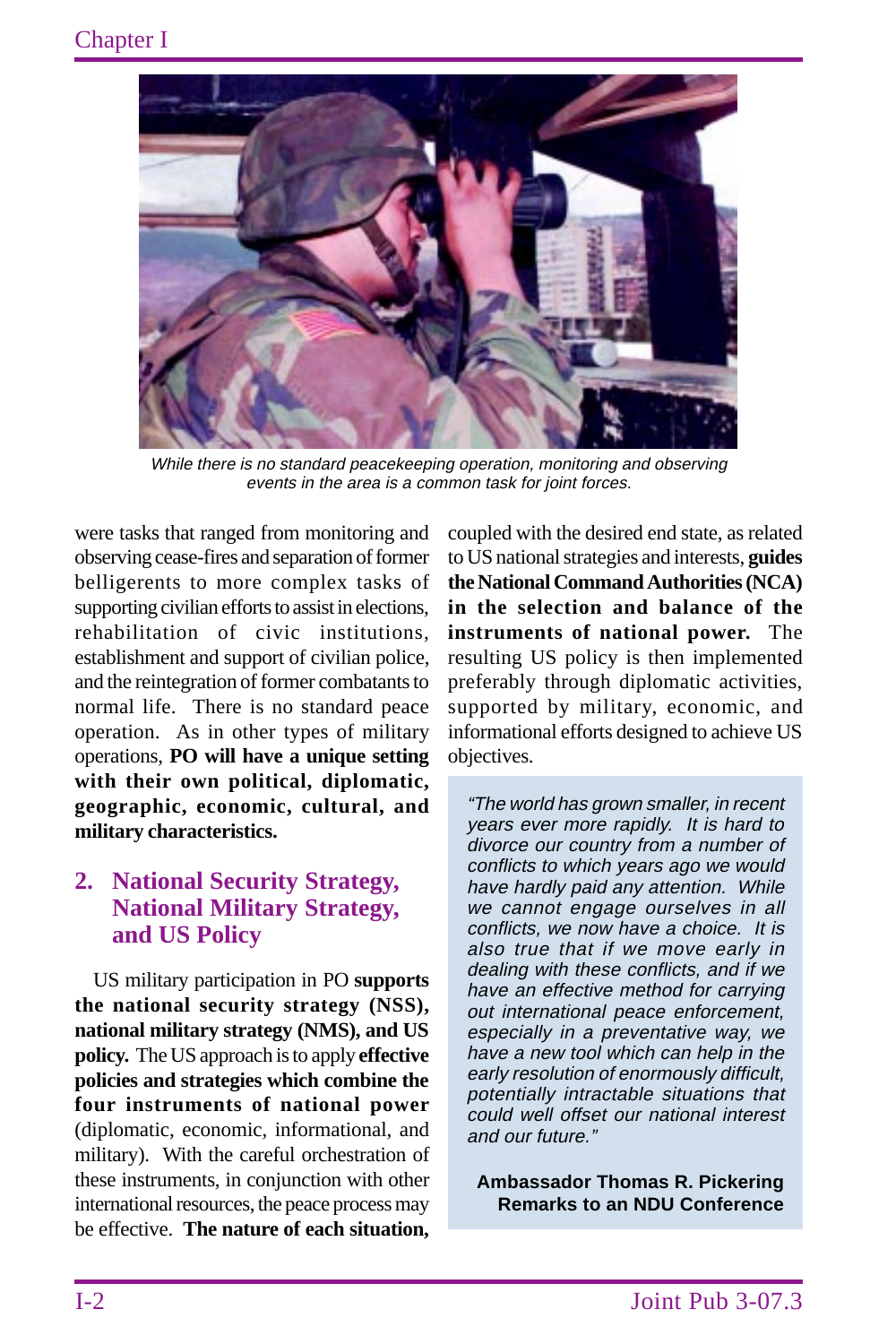### <span id="page-15-0"></span>**3. Relationship of Peace Operations to Diplomatic Activities**

**All US military PO support strategic and policy objectives** and their implementing diplomatic activities. Military support of diplomatic activities improves the chances for success in the peace process by **lending credibility** to diplomatic actions and **demonstrating resolve** to achieve viable political settlements. In addition to PO (PKO and PEO), the military may conduct **operations in support of diplomatic efforts** to establish peace and order before, during, and after conflict. These are listed in Figure I-1 and described below.

• **Preventive Diplomacy.** Preventive diplomacy consists of **diplomatic actions taken in advance of a predictable crisis to prevent or limit violence.** An example of military support to preventive diplomacy is the preventive deployment Operation ABLE SENTRY, where US forces deployed in 1993 in



**Figure I-1. Operations in Support of Diplomatic Efforts**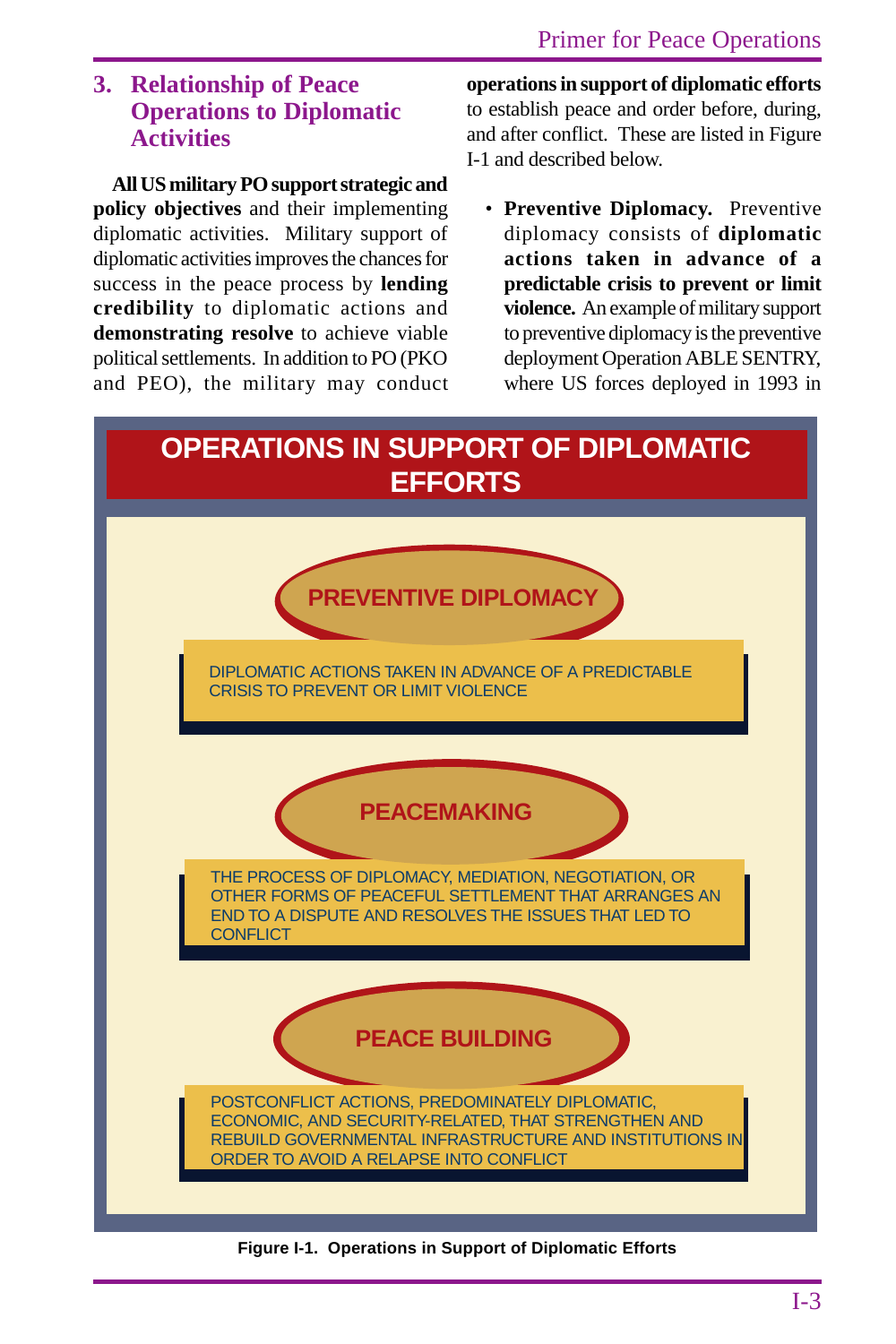<span id="page-16-0"></span>support of the UN effort to limit the spread of fighting in the Former Yugoslav Republic of Macedonia. If preventive diplomacy is successful and conflict is averted, the military may conduct PKO to help ensure agreements are followed by the parties to the dispute.

• **Peacemaking.** Peacemaking is the process of **diplomacy**, **mediation**, **negotiation**, or other forms of peaceful settlement that arranges an **end to a dispute and resolves the issues that led to conflict.** Military support to the peacemaking process may include provision of military expertise to the peacemaking process, military-tomilitary relations, security assistance, or other activities to influence the disputing parties to seek a diplomatic settlement.

"Consolidating (the Cold War) victory requires a continuing US role and new strategies to strengthen democratic institutions. Military civic action can, in concert with other elements of US strategy, be an effective means of achieving US objectives around the globe."

#### **General Fred F. Woerner, Jr. US Army, Retired**

• **Peace Building.** Peace building consists of **postconflict actions,** predominately diplomatic, economic, and securityrelated, that **strengthen and rebuild governmental infrastructure and institutions** in order to avoid a relapse into conflict. Peace building in the geographic confines of failed states may require a much longer and more robust presence. Initially, intervening forces may have to assume governing functions and rebuild absent government institutions prior to transitioning to traditional peace building actions. Military support to peace building may include PKO, nation assistance, or other activities which establish an environment conducive to continuing the postconflict political process. The PO force may facilitate demobilization, arms limitation, referenda, national reconciliation, elections, or creation of new governments.

*See JP 3-07.1, "Joint Tactics, Techniques, and Procedures for Foreign Internal Defense (FID)," and JP 3-57, "Doctrine for Joint Civil Affairs."*

### **4. Legal Basis of Peace Operations**

The **UN Charter** (see extracts in Appendix C, "United Nations Involvement in Peace Operations," Figure C-3) provides several means for the international community to address threats to peace and security. Although the terms "peacekeeping" and "peace enforcement" are not in the UN Charter, they generally describe actions taken under the Charter's Chapter VI and Chapter VII, respectively. **Chapter VI addresses peaceful means of establishing or maintaining peace** through conciliation, mediation, adjudication, and diplomacy. **Chapter VII provides the UN Security Council with a wide range of enforcement actions** — from diplomatic and economic measures to the extensive application of armed force by the air, sea, and land forces of member nations. The range of potential actions in Chapter VII is so broad that operations such as the UN operations in Korea (1950-1953) and in Kuwait and Iraq (1990-1991) are often referred to as PEO. However, these operations were considered wars, with an aggressor being defined and military victory sought. They are not operations within the scope of this publication.

a. The domestic legal authority for US forces to participate in peace operations (either UN authorized or UN directed) is founded in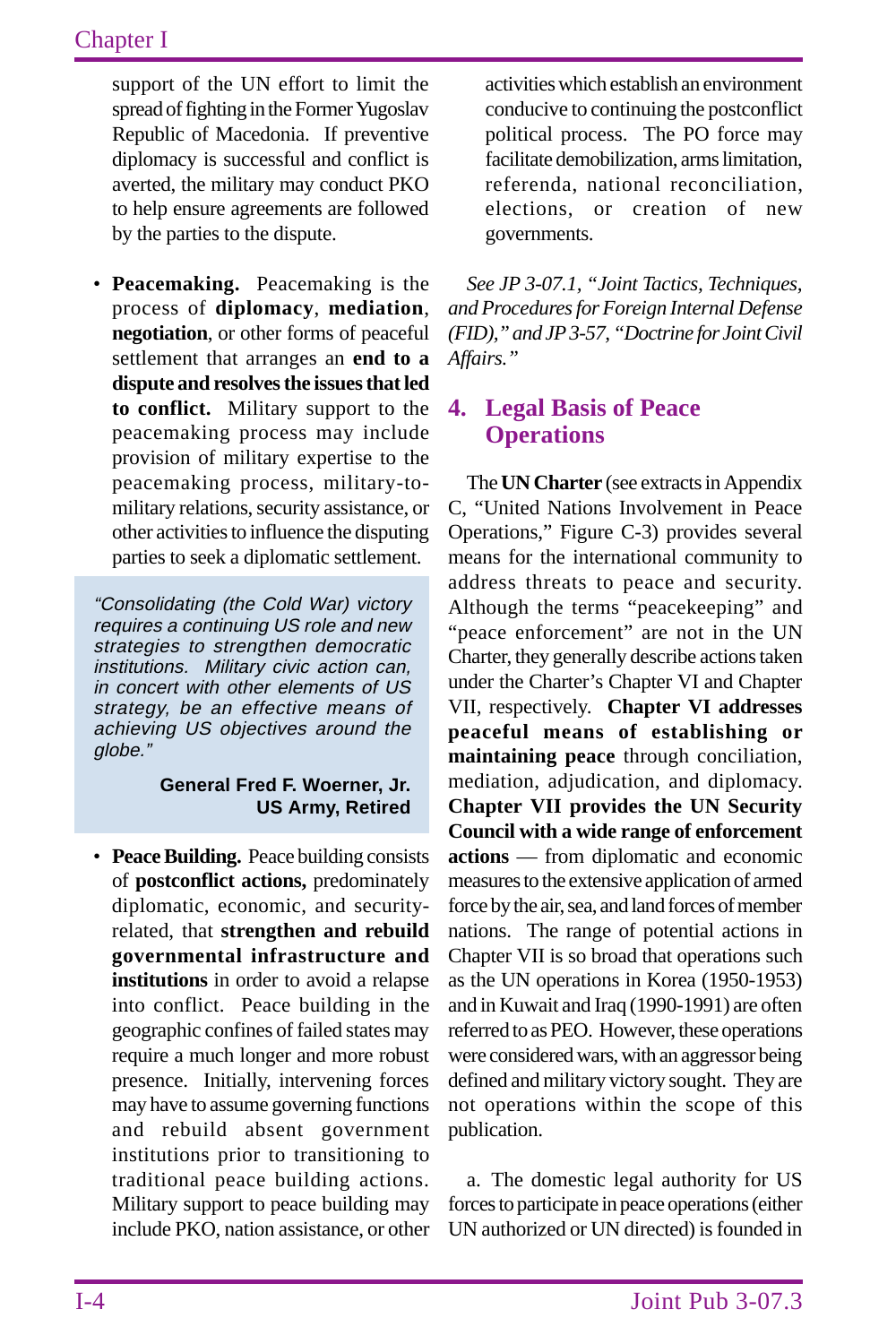the US Constitution, the UN Charter, and US statutes.

"Since wars begin in the minds of men, it is in the minds of men that the defenses of peace must be constructed."

#### **Constitution of the United Nations Educational, Scientific and Cultural Organization**

- **The US Constitution.** The Constitution affords the President independent legal authority to order the deployment of US forces to support peace operations. Under Article II, the President is exclusively responsible for the "conduct of diplomatic affairs." (Johnson v. Eisentrager, 339 U.S. 763 [1950]). Further, as Commander in Chief, the President has the "power to dispose of troops and equipment in such a manner and on such duties as best to promote the safety of the country." (Training of British Flying Students in the United States, Op. Att'y Gen 58, 62 [1941]). A recognized limitation on this constitutional authority is that such a deployment must be to protect US national security interests or to protect US nationals abroad.
- **The UN Charter.** In addition to providing international legal authority for the conduct of peace operations, the UN Charter is a treaty ratified by the President with the advice and consent of the Senate under the treaty clause of the US Constitution. As such, it constitutes Federal law and provides domestic legal authority for US support to peace operations authorized or directed by the UN. Specifically, Art. 2, Section 5, of the UN Charter calls upon all members to give the UN "every assistance" in any action it takes under the Charter. In addition, Art. 25 calls upon all member

States to agree to accept and carry out the decisions of the UN Security Council.

• **Statutory Authorization.** The President also has statutory authorization to support peace operations. The UN Participation Act of 1945 (UNPA) and the Foreign Assistance Act of 1961 (FAA) are the two primary statutory enactments which provide legal authority for US support to peace operations. For example, Section 7 of the UNPA (22 US Code (USC) Section 287d-l) authorizes the President to provide support, including the formal detail of up to 1,000 US military personnel worldwide, to UN directed peace operations dedicated to the peaceful settlement of disputes (e.g., Chapter VI peacekeeping operations). For Chapter VII, peace enforcement operations, Sections 628 and 630 of the FAA have in the past served as legal authority for the formal detail of US forces to such UN directed operations (e.g., UNOSOM II).

b. Although the UN has been the most frequent sponsor of international PO, **regional organizations** such as NATO, the Organization of American States (OAS), the Organization of African Unity (OAU), the Economic Community of West Africa States, and the Arab League **have also acted to prevent, halt, or contain conflict in their respective regions.** Regional arrangements to maintain peace and security are the focus of **Chapter VIII of the UN Charter**.

c. Similarly, some nations have negotiated **multilateral agreements to create PKO independent of any permanent international forum.** An example is the MFO mission established in 1982 on the basis of the 1979 Camp David Peace Accords to Protocol to 1979 Egyptian Israeli Treaty. There have also been instances of other types of operations such as the **loose coalition of**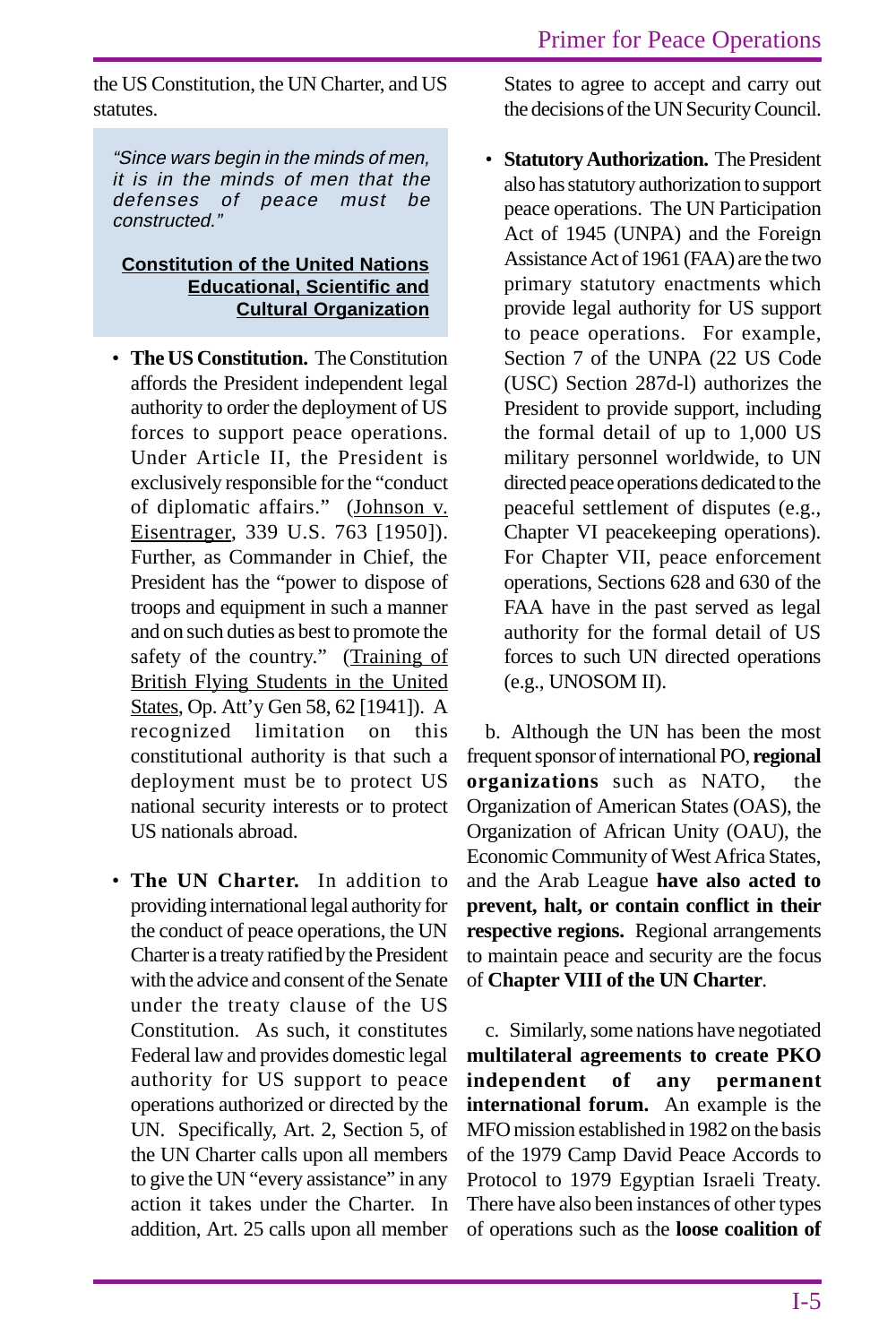<span id="page-18-0"></span>**national units** known as the Multinational Force (MNF) in Beirut. However, such operations have usually taken place with the tacit approval of a regional organization or the UN.

d. Although the United States will normally participate in PO under the sponsorship of the UN or other multinational organization, **it reserves the right to conduct PO unilaterally.**

### **5. Peace Operations**

**PO encompass PKO and PEO** conducted in support of diplomatic efforts to establish and maintain peace (see Figure I-2). PO are **tailored to each situation** and may be conducted in support of diplomatic peace activities **before,during,** or **after** conflict. PO are guided by the **six principles of MOOTW**

which are listed in Figure I-3. **The principles of war should also be considered in those PO where combat actions are possible.** These principles are discussed fully in Joint Pub 3-0, "Doctrine for Joint Operations," and Joint Pub 3-07, "Joint Doctrine for Military Operations Other Than War." The latter includes a discussion of the application of the principles of MOOTW to a PO.

a. **Peacekeeping Operations.** PKO are **military operations** undertaken with the consent of all major parties to a dispute, designed to **monitor and facilitate implementation of an agreement** (cease fire, truce, or other such agreement) and **support diplomatic efforts** to reach a long-term political settlement. PKO are conducted by peacekeeping (PK) forces that are impartial. Chapter II, "Peacekeeping Operations," provides a detailed discussion of PKO.



**Figure I-2. US Peace Operations**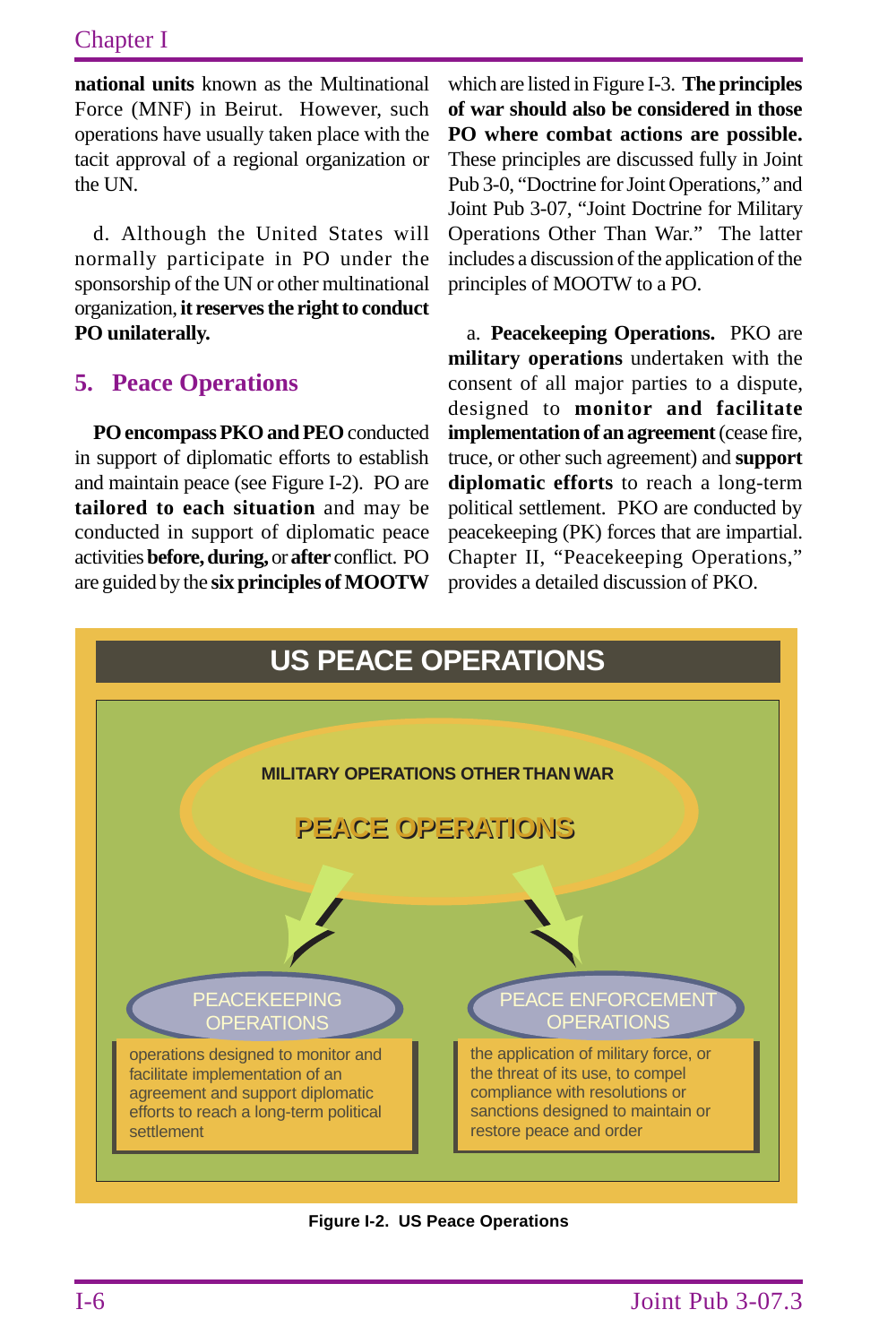### <span id="page-19-0"></span>**PRINCIPLES OF MILITARY OPERATIONS OTHER THAN WAR**

**OBJECTIVE**

**SECURITY**

### **UNITY OF EFFORT**

**LEGITIMACY**

**PERSEVERANCE**

**RESTRAINT**

#### **Figure I-3. Principles of Military Operations Other Than War**

b. **Peace Enforcement Operations.** PEO are the application of **military force or the threat of its use,** normally pursuant to international authorization, **to compel compliance with resolutions or sanctions** designed to maintain or restore peace and order. Chapter III, "Peace Enforcement Operations," provides a detailed discussion of PEO.

c. **Transitions.** Optimally PK forces should not transition to PEO or vice versa unless there is the **requisite mandate** or **political decision** and appropriate adjustments to force structure, rules of engagement (ROE), and other important aspects of the mission. Nevertheless, just as in war, it is crucial that commanders and their staffs continually analyze the mission. In PO, this translates into **planning for a possibly unavoidable transition from PKO to PEO or for other transitions, such as from PEO to PKO**. In the former cases especially, rapid and unpredictable events may occur. By contrast, the shift from PEO to PKO might be more deliberate and predictable as the operation unfolds successfully. **Examples of types of transitions include the following.**

- **From a US unilateral operation or a multinational coalition to a UN-led coalition.** The transition in Haiti for Operation UPHOLD DEMOCRACY is an example of this type of transition. The US unilateral effort expanded to a USled coalition. This coalition then came under UN leadership.
- **From combat to noncombat operations.** In this type of transition, a peace enforcement (PE) force, for example, might be prepared by virtue of its force structure to engage in active combat operations but, due to its size and capabilities, serves as a deterrent to opposition. Initial stages of UPHOLD DEMOCRACY in Haiti, conducted under the auspices of a UN Chapter VII Peace Enforcement Security Council Resolution, is an example. Versatile US forces were able to transition swiftly to a preplanned noncombat course of action (COA). Again, continuous mission analysis is key.
- **From military to civilian control.** Transitions may involve the transfer of certain or most responsibilities to local government and civil agencies as the requirement for some form of military presence diminishes. This may occur during termination of the peace operation. Nongovernmental organizations (NGOs) and private voluntary organizations (PVOs), for example, may be responsible for a major contribution to the overall success of the peace operation. During Operation UPHOLD DEMOCRACY in Haiti, the desired end state involved such a transition.

d. **Posthostilities Activities.** Related to transitions, **these activities require interagency and multinational planning.** Joint forces involved in PK or PE may conduct posthostilities operations concurrent with or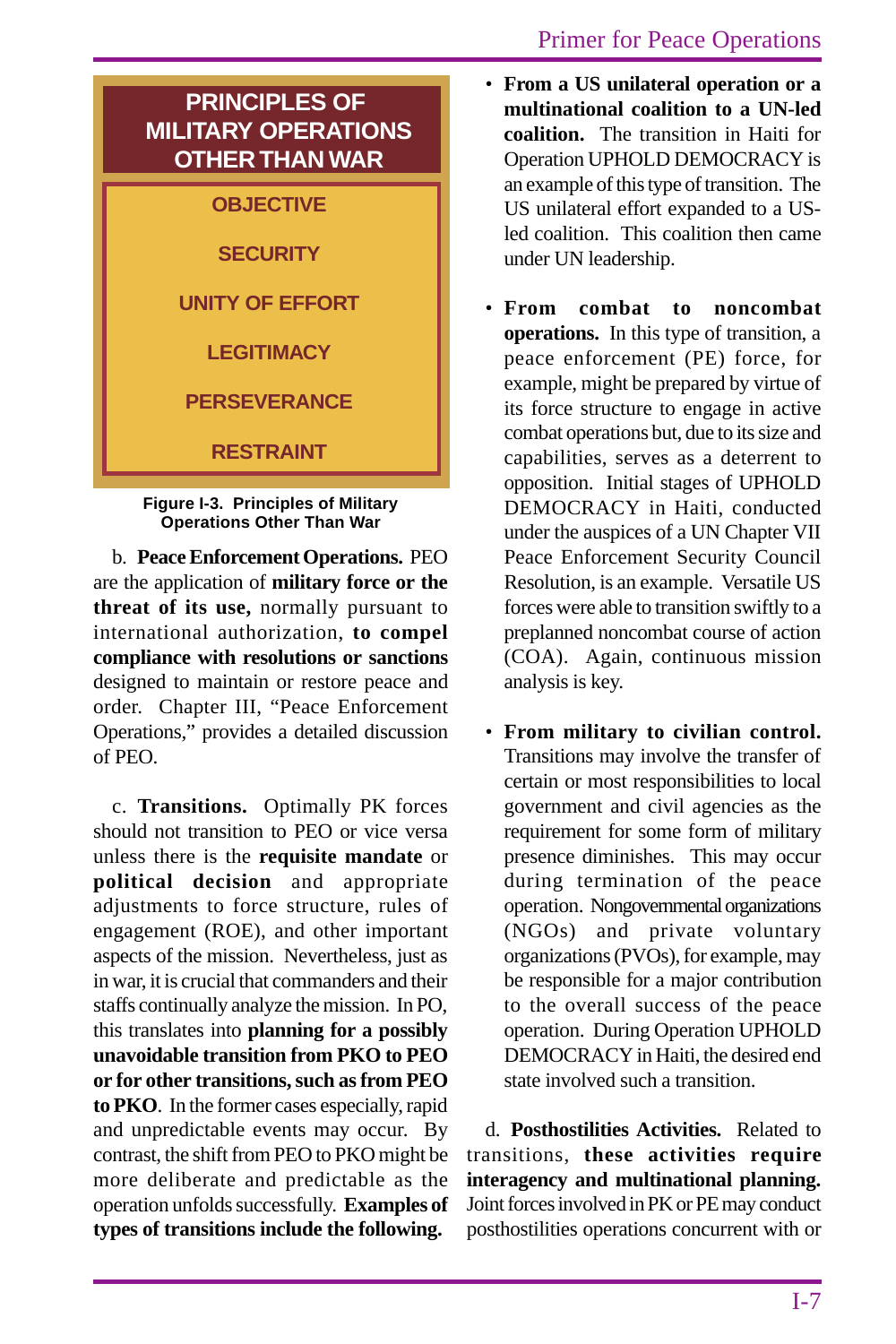following the primary peace operation activity. These activities may include military support to relief, rehabilitation, reconstruction, or development, negotiation and mediation, management of arms, or human rights investigations conducted by other agencies. In some cases, joint forces will provide direct support to a recovering host nation (HN) or population. Specific types of support may include but are not limited to demobilization of belligerent parties, training for demining, temporary support to or repatriation of refugees or return of displaced persons to their original homes, electoral assistance, maintenance of public order and security, or maintaining a deterrent presence. (Note: Authority for US forces to conduct what is called "humanitarian demining" is found in Title 10, USC, Section 401. As a matter of policy, US forces shall not engage in physically detecting, lifting, or destroying land mines. The Department of Defense (DOD) has the expertise to establish training programs to assist foreign countries with a land mine problem.) An example which involves the continuing presence of some US forces is the US Support Group Haiti, formed following Operation UPHOLD DEMOCRACY by US Southern Command. The mission of this force is to conduct civil-military operations (CMO) and exercise command and control (C2) of deployed-for-training units conducting humanitarian and civic assistance operations approved by the government of Haiti. Some **guidelines for planning posthostilities activities,** which should commence prior to the introduction of forces, may include the following.

- Achievement of the end state, as determined by the mandate or other instructions.
- Determination of correct players such as local government agencies, US agencies, NGOs and PVOs, regional powers,

representatives of parties to the conflict, and other military forces.

- Types of activities required, such as security assistance, demobilization, and electoral assistance.
- Funding and other responsibilities.
- The acceptable size, location, types of units, and equipment that may be required in a remaining military element from the PO force or its national or multinational sponsor.
- Any need for bilateral agreements for follow-on US presence and activity.
- Establishing appropriate ROE and rules concerning treatment of inhabitants and property to include procurement, claims, souvenirs, trophies, and adoptions. Ill conceived actions or rules can become a source of new disputes, cause parties to renege on agreements, or result in renewed resolve to further repudiated objectives on the part of some of the parties to the conflict. Rules and procedures should also balance the necessities of the military situation against infrastructure degradation and civilian casualties. For example, neutralizing a city's electrical power supply may appear militarily advantageous in some PEO, but may also disrupt water and sewage treatment facilities, which could lead to cholera and dysentery epidemics, thus complicating posthostilities activities and requirements.
- **Security Requirements for the US Force and Others.** The transition from hostilities to posthostilities is a volatile and uncertain process. The effectiveness of military operations will often be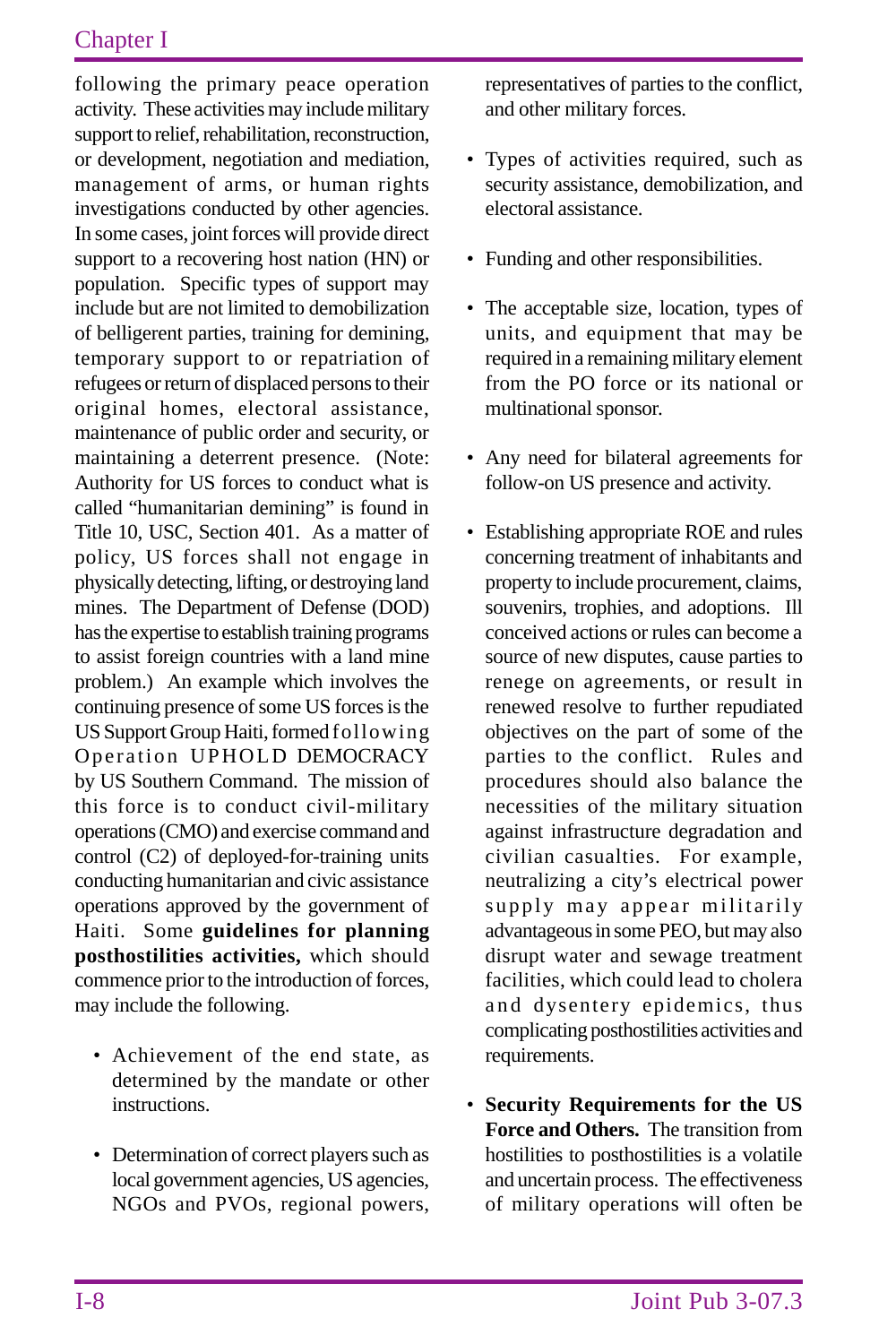determined by the force's ability to provide for its security and ensure the safety of the civilian population.

- **Intelligence Requirements.** Timely and accurate intelligence will aid the force and other agencies in identifying and marginalizing potential threats and will provide information on the needs of the population, the condition of the infrastructure, and other areas critical to aiding recovery from hostilities. Intelligence support can also assess the effects politics, history, and culture may have on COAs.
- **Information Activities.** The media may have a significant influence on the eventual outcome of the conflict. A supportive portrayal of military operations during posthostilities activities can further the desired end state by enhancing local public support. Effective psychological operations (PSYOP) and civil affairs (CA) can also positively impact posthostilities efforts by influencing attitudes and behaviors of a variety of important audiences. Information operations (IO) may contribute to thwarting activities counterproductive to the goals of posthostilities operations.

*See JP 3-07.1, "Joint Tactics, Techniques, and Procedures for Foreign Internal Defense (FID)," especially Chapter IV, for a host of matters related to posthostilities activities. See also JP 3-57, "Doctrine for Joint Civil Affairs," and DA Training Circular 31-34, "Humanitarian Demining Operations Handbook," for related material. See also the section on Civil Aspects of the Dayton Accords in Annex G ("Historical Examples") to Appendix A, "Key Documents in Peace Operations."*

e. **Mission Creep.** This occurs when the mission assigned to a PO force changes in

response to new events or circumstances. In most cases, mission creep is undesirable.

- **Mission creep may develop from inadequate or false assumptions, misinterpreted intent, or unrealistic development of implied tasks in planning.** It can also derive from wellmeaning but erroneous interpretation of law or regulation. One example would be direction to execute civil action projects that fall outside the authority of the force commander. Mission creep can be avoided by paying special attention to specified and implied tasks in planning, and to the desired end state during both planning and execution. Implied tasks especially are subject to interpretation and require thorough examination to conform to higher level intent and the mission or mandate provided by higher authorities.
- Mission creep does **not** include activities that: are consistent with the mandate; are within the legal authority of the commander; contribute to the legitimacy of the force; or enhance force protection, even if not specified tasks.
- **Circumstances may arise from rapid and unpredictable changes in the operational environment unrelated to the activities of the PO force that threaten US or indigenous lives or property.** In such cases, commanders should apply sufficient force to address the threat. **ROE should be tailored accordingly.** Similarly, natural disasters may require the PO force to support underdeveloped or degraded indigenous capabilities. Continuous **politicalmilitary assessments** of the situation and threat and **prior contingency planning** for practical requirements for mission changes will confront commanders. Proposed mission changes raise questions about the commander's legal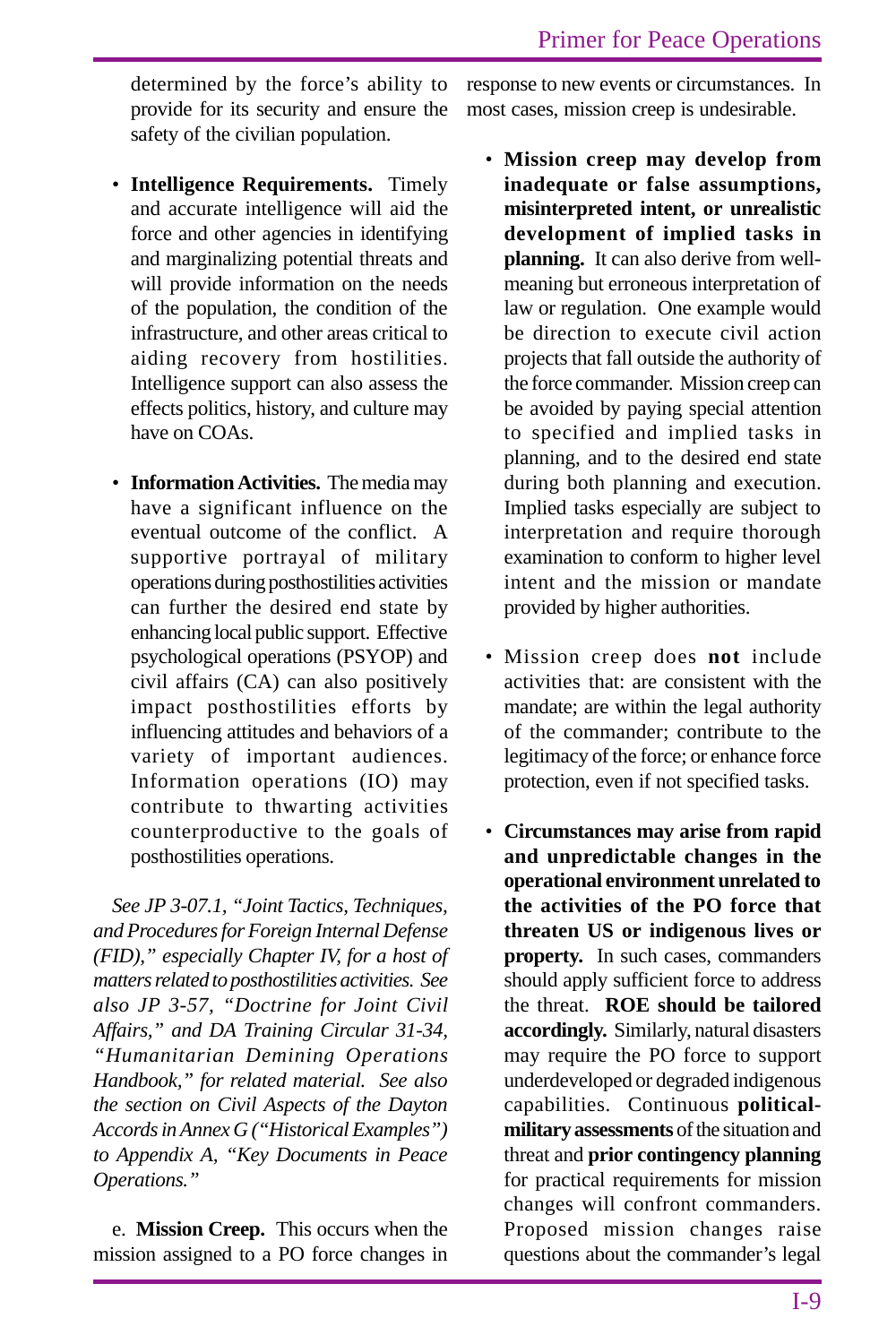<span id="page-22-0"></span>authority to act, reimbursement, and on the impact on readiness due to the increased tempo of operations. **Legal support** will be important in answering many of these questions.

### **6. Distinction Between Peacekeeping and Peace Enforcement Operations**

a. A clear distinction between PKO and PEO is important. Although both are PO, they are not part of a continuum. **A distinct demarcation separates these operations.** PKO and PEO take place under different circumstances, characterized by three critical factors — **consent**, **impartiality**, and the **use of force.** Commanders who are aware of the importance of these factors and how military actions affect them are apt to be more successful in controlling the operational setting and the ultimate success of the operation. **Consent is evident where parties to the conflict, those that share responsibility for the strife, exhibit willingness to accomplish the goals of the operation.** These goals are normally expressed in the mandate. Consent may vary from grudging acquiescence to enthusiastic acceptance and may shift during the course of an operation. **Impartiality means that the PO force will treat all sides in a fair and even-handed manner, recognizing neither aggressor nor victim.** This implies that the force will carry out its tasks in a way that fosters the goals of the mandate rather than the goals of the parties. During PE, the force maintains impartiality by focusing on the current behavior of the involved parties — employing force because of what is being done, not because of who is doing it. The French Army has called this notion **active impartiality.** Parties may believe they are being treated unfairly and will accuse the PO force of favoring the opposition. They will often set an impossible standard, demanding that the PO force affect all parties equally. But impartiality does not imply that a PO will affect all sides equally; even the least intrusive PO is unlikely to do so. However, the standard remains for the PO force to be impartial and even-handed in its dealings with all sides to a conflict. This standard does not preclude the **use of force** in either PKO or PEO. In the former, the use of force is for **self-defense.** In the latter, force is used to **compel or coerce compliance with established rules.** Moreover the central "goal" of PEO is achievement of the mandate, not maintenance of impartiality. While impartiality is desirable, it may be extremely difficult to attain and maintain in an actual PEO, no matter how the PE force executes its mission.

b. **The Gray Areas.** PKO and PEO are **distinct operations,** the dividing line being determined by the variables of **consent, impartiality,** the **use of force,** and **decisions by the NCA.** The existence of a cease-fire to the conflict among the parties and a demonstrated willingness to negotiate on their part are indicators of the presence of consent. Other variables are more clearly within the control of outside actors. However, **because of the dynamic environment in which these operations take place, gray areas can develop.** Such operations foist on commanders and policymakers the potential for uncertainty, ambiguity, and lack of clarity, which requires extremely close politicalmilitary communication.

• For example, during PKO conducted under the general provisions of Chapter VI of the UN Charter, **cease-fires may break down, factions may withdraw their consent, some elements may operate outside the authority of existing leadership structures,** or **new political entities may emerge** that had no part in the original granting of consent to the PKO. Therefore, the assigned force will be capable of defending itself as appropriate to the threat level in its operational area. **Force augmentation may be necessary,** and the commander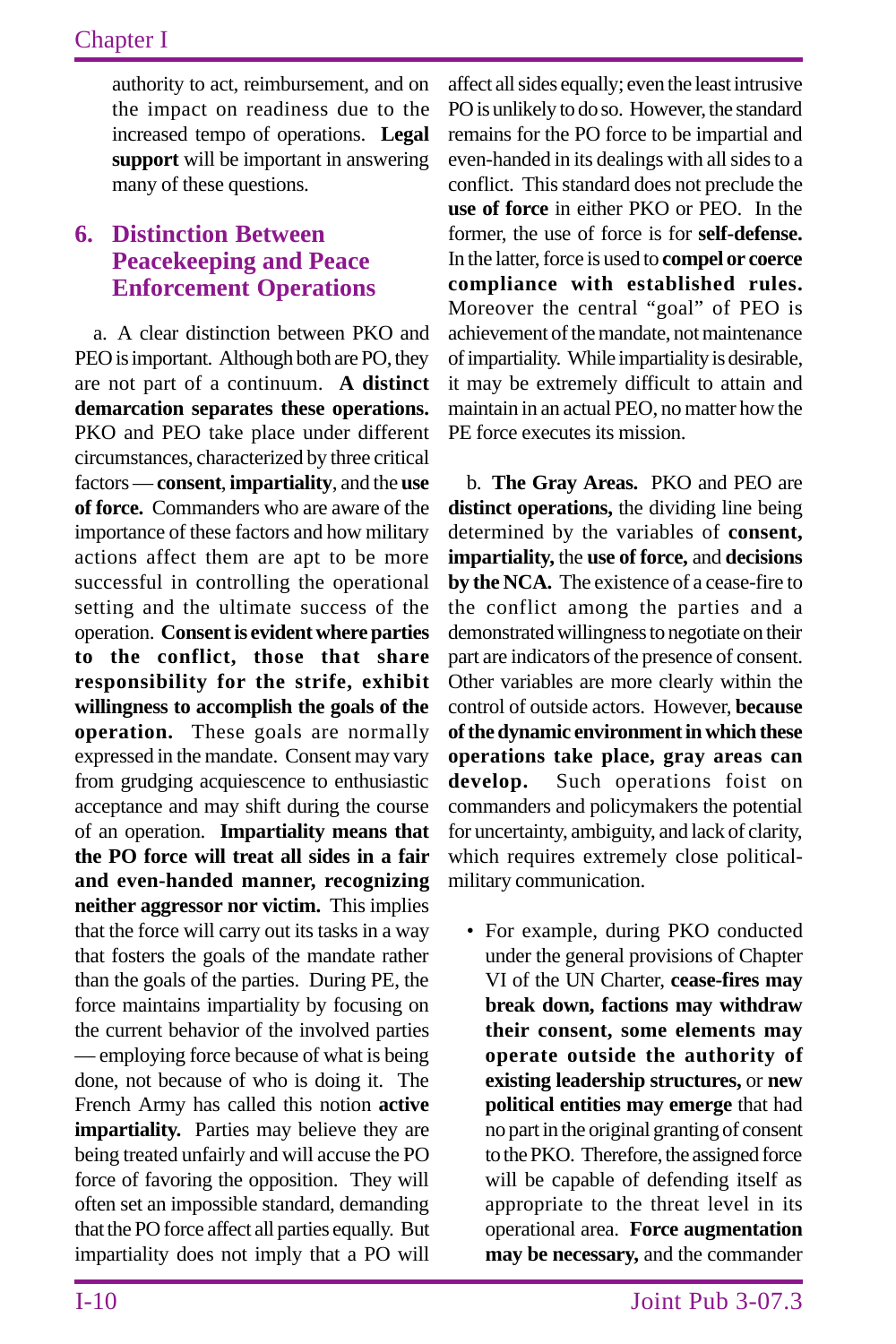<span id="page-23-0"></span>of the PKO force will monitor the situation to ensure the force is capable of self-protection. **Commanders also should be prepared for transition to a PEO,** if a change of mission is directed, or for withdrawal if a higher authority decides the mission is not achievable. At the same time, **geographic differences in the nature of the operation may develop** or the conflict may spread to different geographic areas. Certain sectors of the operational area may assume different characteristics in terms of threat, consent, perceptions of impartiality, and other factors. In this case, **commanders may need to be flexible** and prepared to adjust the activity of the force in terms of composition, threat posture, and use of force to account for these differences and new or emerging guidance from higher authorities. In these cases, **close political-military coordination and communication are essential.** Many of these circumstances arose during the conduct of operations by the UN Protection Force in the Balkans in 1995.

• During PEO conducted with the authority granted for the use of force

under Chapter VII of the UN Charter, **the deployment of a robust force,** with flexibility in its authority to use force, **may serve as a deterrent to unacceptable behavior by parties to the conflict and others.** Such a force may encounter a degree of cooperation and consent. It may build on and foster this cooperation. In this case, such a force **may conduct itself in most circumstances as if performing PKO, and be prepared to use force** to implement the mandate by virtue of its size, composition, and authority. Again, close political-military communication is essential to ensure that all military actions support the overall political objectives. Many of these circumstances apply to the conduct of operations by the peace implementation force in the Balkans during Operation JOINT ENDEAVOR.

### **7. The Peace Operations Environment**

PKO are dramatically different than PEO and military operations in support of the diplomatic activities of peace building, peacemaking, and preventive diplomacy. However, **the environments of these**



The presence of a robust force may serve as an effective deterrent in peace operations.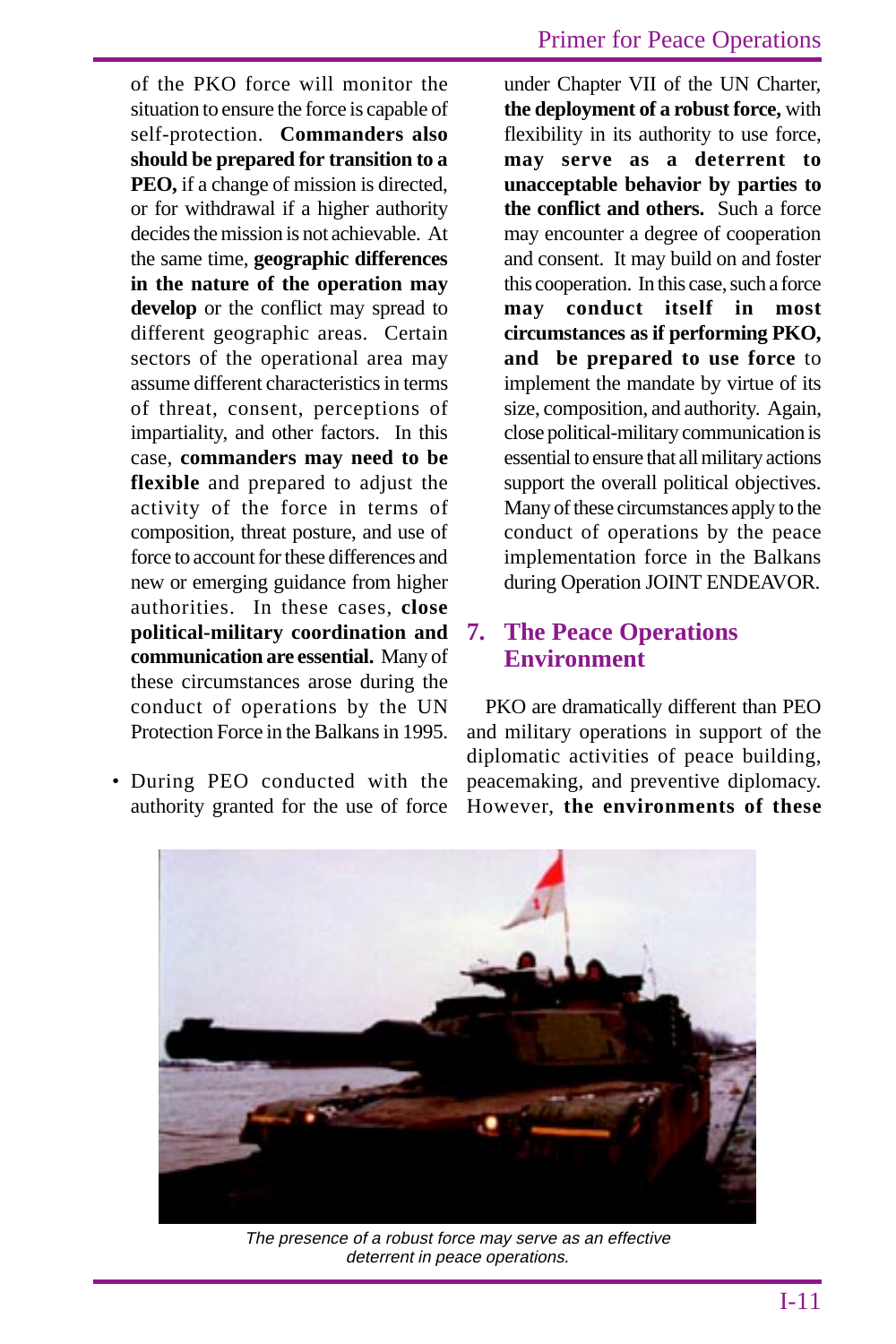<span id="page-24-0"></span>**operations and activities share some common characteristics** which are listed in Figure I-4 and described below.

a. **Primacy of Political Objectives.** In PO and in war, **political objectives** derived from the NSS, NMS, and US policy **drive military decisions at every level, from the strategic to the tactical.** As in war, commanders should adopt COAs and **plans** that support political objectives. While applicable throughout the range of military operations, two important factors are particularly sensitive in PO.

• **First, military personnel at all levels should understand the objectives of the operation and the potential impact of inappropriate military actions.** Having such an understanding helps avoid actions that may have adverse effects on the force or the mission at the tactical or operational level, and catastrophic effects on US policy at the strategic level. Junior personnel could

make decisions which may have significant strategic implications.

• **Secondly, commanders should remain aware of changes in objectives, the situation, or the players which demand an adjustment of the military operations.** These changes may be subtle, yet failure to recognize them and adjust may lead to operations that do not support the attainment of objectives and may cause needless casualties.

b. **Complexity, Ambiguity, and Uncertainty.** PO often take place in **political, military, and cultural situations which are highly fluid and dynamic.** Ambiguity may be caused by unresolved political issues, an unclear understanding or description of a desired end state, or difficulty in gaining international consensus. Additionally, the deploying PO forces may have little or no familiarity with the operational area or the complex ethnic and cultural issues which, in



**Figure I-4. Common Characteristics of Peacekeeping and Peace Enforcement Operations**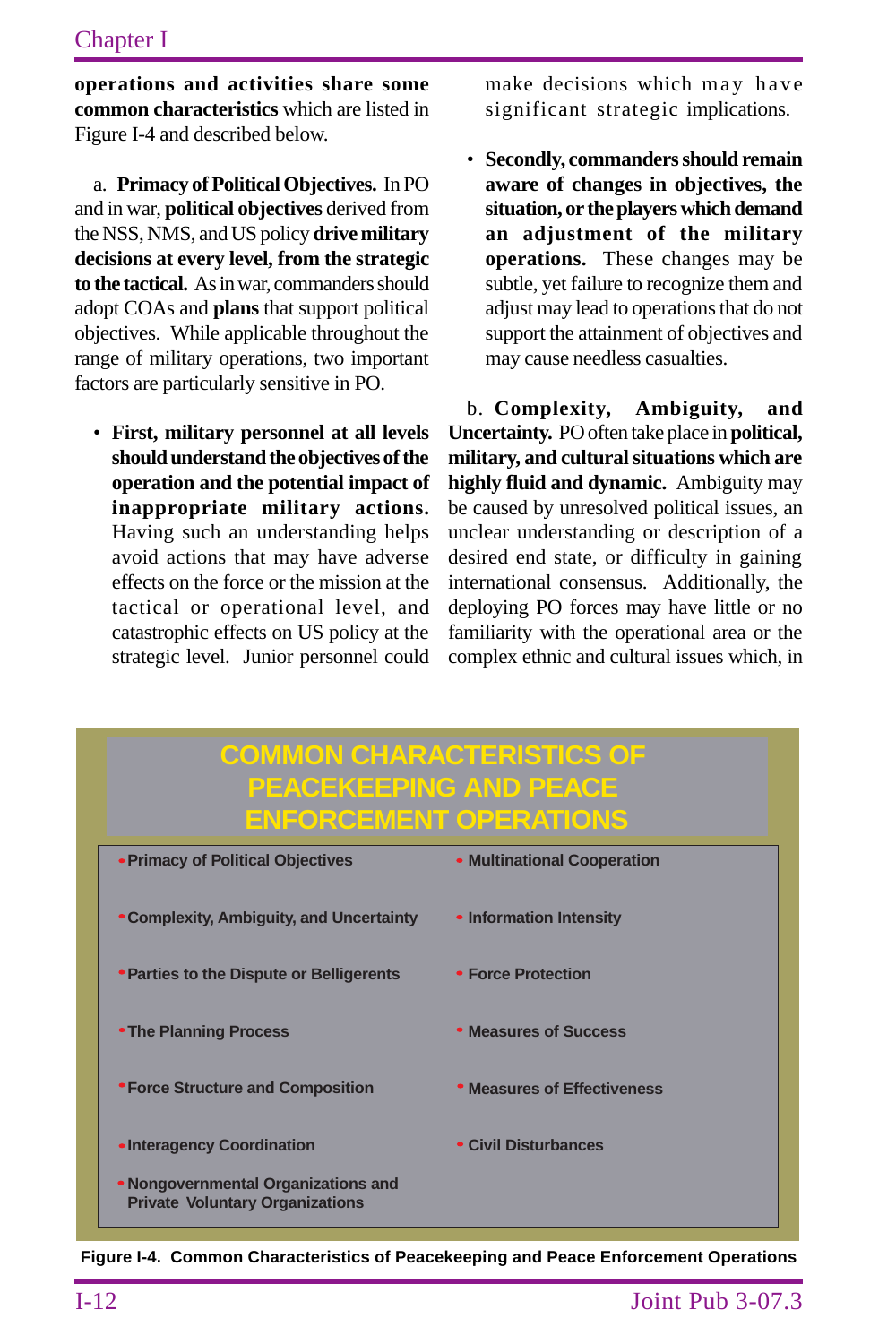some cases, led to the dispute. Complexity in PO may derive from:

- Difficulty in identifying the disputing parties;
- Absence of basic law and order;
- Widespread destruction of physical and social infrastructure and institutions;
- Tenuous cease fire arrangements;
- Environmental damage;
- Threats of disease or epidemics; and
- Emigration (flight) of indigenous population.

Consequently, **commanders strive to provide clear guidelines** for military support of political objectives even when the situation is constantly changing.

c. **Parties to the Dispute or Belligerents.** The parties to the dispute or the belligerents **may or may not have professional armies or organized groups responding reliably to a chain of command.** Operations may take place within a functioning state or within a failing or failed state. Rogue, undisciplined elements or paramilitary units may be present. **Decisions by the leaders may not bind the subordinate elements.** Loosely organized groups of irregulars, criminal syndicates, or other hostile elements of the population may be present. **Multiple parties, each having a different agenda or view of participant's motives, may have to be considered.** Disputing or belligerent forces may range from insurgent forces to large military forces with ground, air, and maritime capabilities. **Weapons may range from** conventional munitions and mines to weapons of mass destruction such as nuclear, biological, and chemical (NBC) devices. Modern weapons systems may include surface-to-air and

surface-to-surface missiles as well as longrange mortars.

d. **The Planning Process. The planning process for PO is the same as for any other military operation.** Planners need to ensure they have a complete understanding of the implied and specified tasks and the desired end state before planning begins. However, the wide-spread availability of data and its broad dissemination in time-urgent fashion, to civilian and military alike, requires **simultaneous planning for each level of a political-military operation.** This process will address as early as possible factors related to the location and duration of operations and force structure.

- **Location of Operations.** Frequently, PO take place in **austere or highly populated urban environments.** Logistics may become a major challenge when PO are conducted in **remote areas** with poor air and sea ports, over rugged and broad spans of terrain with poor transportation networks, or in cities with underdeveloped infrastructure. Therefore, deploying forces require **careful time-phasing with the appropriate resources** to accomplish the mission and compensate for unanticipated shortfalls. **Carefully planned and executed reconnaissance surveys** of anticipated operating areas carried out by key members and specialists of the force are essential to the later efficient and effective deployment of the force and associated resources. Logistics and health service references and lessons learned found in Appendix E, "References," will contribute to the skills, knowledge, and training required for successfully meeting these challenges.
- **Duration of Operations.** PO are often conducted on short notice, yet **may require long-term commitments** to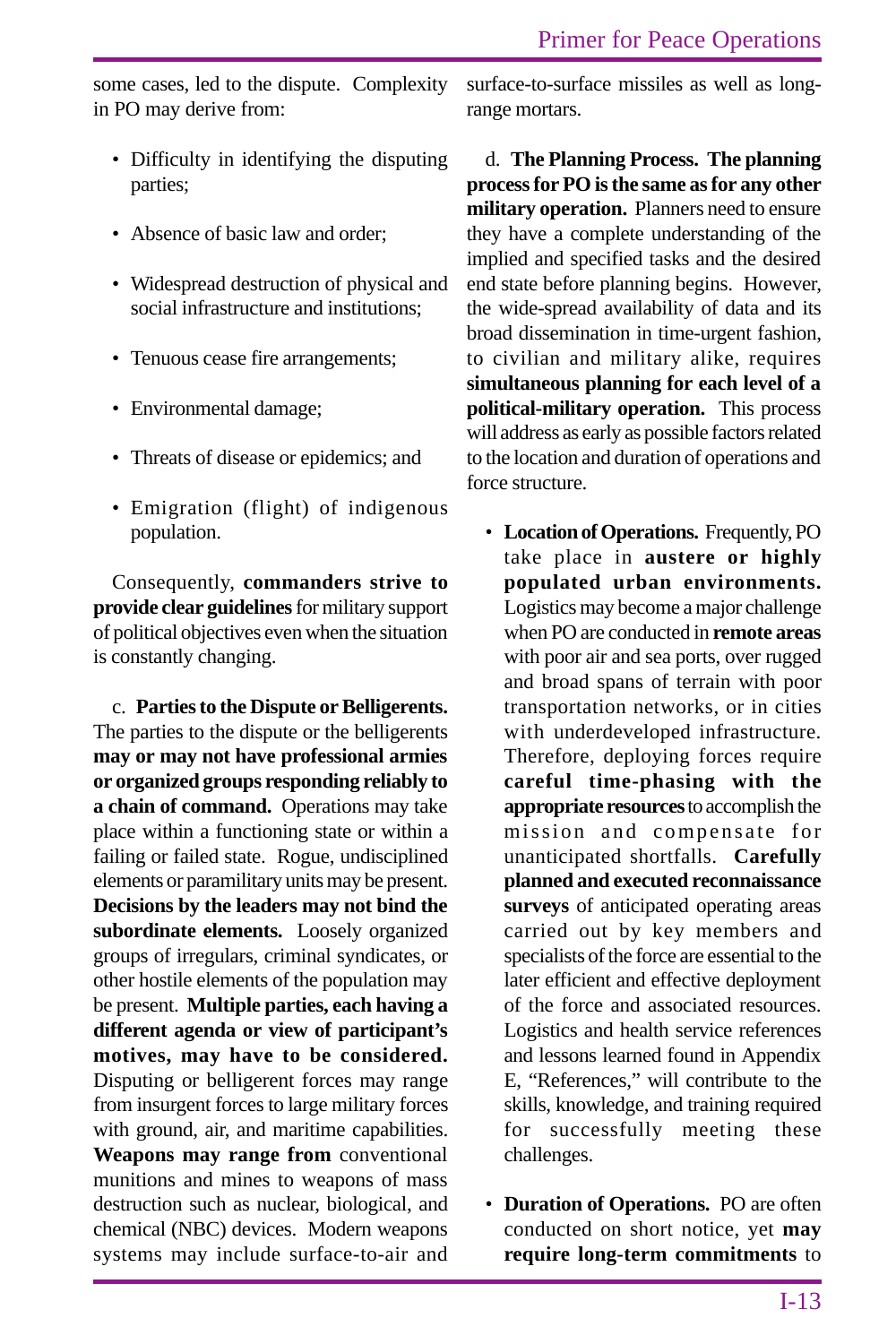resolve the issues that led to the escalation of tension or conflict. Years of problems may have preceded the situation, and the disputing parties may have determined that violence is justified and inevitable. Therefore, **long-term solutions that are primarily political in nature should not be assumed to be achievable by short-term military actions.** The process of reconciliation may take years. However, PO can help establish stable and secure conditions for progress towards long-term political settlements. **Time constraints for the duration of the operation are highlevel political-military decisions.** On the one hand, the **declaration of an operational timescale** can cede the initiative to the parties to the conflict. They can then wait out the departure of the PO force. On the other hand, **establishing a fixed date for the participation of the PO force** serves notice that parties must also work diligently to resolve their differences, unless they are willing to forgo the support of the PO. In either case **establishing criteria and conditions which define a successful end state in as timely a fashion as possible and directing efforts to that end state are important.**

e. **Force Structure and Composition.** Force selection for PO must consider the role of units in Major Theater War plans. Plan to mitigate risk and maintain flexibility to execute other aspects of the National Security Strategy. Close political-military communication is essential to assure that the composition of the force is based on the mission, the threat, and possible no-notice operational permutations. Force composition should be robust enough to respond to threats to force security. Use of **air, space, ground, maritime,** and **special operation forces** is discussed in more detail in later chapters. **Each capability has advantages and**

**disadvantages to employment.** Use of Joint Pub 3-33, "Joint Force Capabilities," will provide commanders with a resource to review and align their mission needs with available capabilities. See also "Wings for Peace" excerpt in Annex G ("Historical Examples") to Appendix A, "Key Documents in Peace Operations."

- **Force Caps.** These **establish limits** on the number of military personnel, number and type of weapons, or the type of units (such as light infantry) **to be deployed in support of PO.** To be avoided are force caps that may result in a force structure that is not appropriate to the mission or the threat and may cause an otherwise avoidable increase in risk. Within the limits of the cap, commanders should posture to protect the force.
- **Unit Integrity.** Another important issue in planning force structure is **maintaining unit integrity whenever possible.** Units that have trained together and operate within normal chains of command and under established procedures are more likely to be successful in any mission to include PO. **Unit integrity may be especially important for US units assigned to a multinational formation.** Flexibility, modularity, and tailorability, however, are also important considerations, along with a reduced footprint for US forces. Many units train to be flexible and tailorable. A commander seeking the capacity of a bulldozer, for example, may need to weigh its usefulness without the complete complement of its structure, leadership, and sustainment.

f. **Interagency Coordination.** In PO, other agencies including the Department of State (DOS) will be involved. Therefore, **commanders should ensure military activities are closely integrated at all levels** — strategic, operational, and tactical — **with**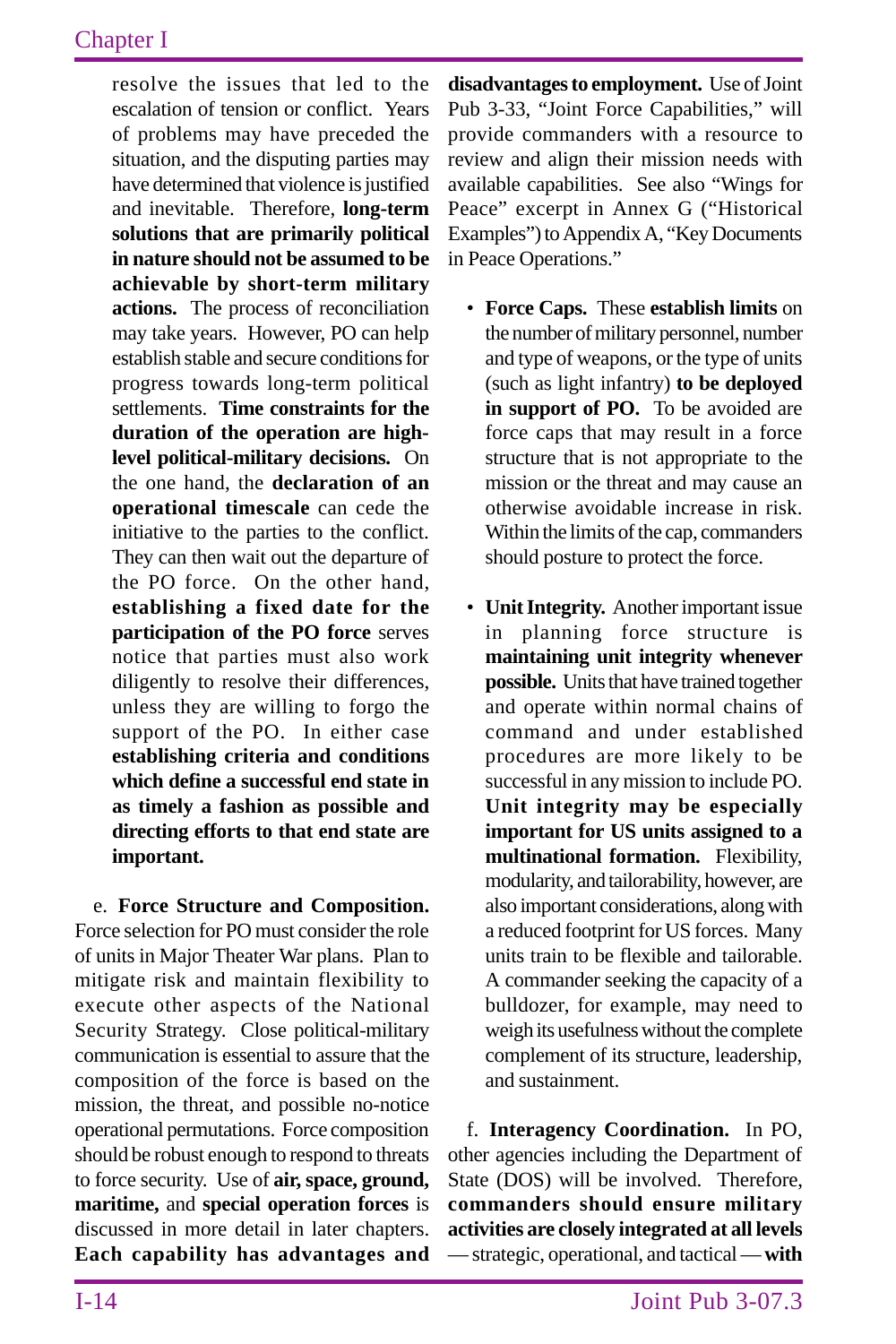Primer for Peace Operations

**the activities of other agencies** to optimize the effectiveness of the total effort and prevent military actions which may be counterproductive to achieving the end state. Presidential Decision Directive (PDD)-56, "Managing Complex Contingency Operations," is designed to improve interagency planning of future complex contingency operations. The PDD's intent is to establish management practices to achieve unity of effort among US Government (USG) agencies and international organizations engaged in complex contingency operations. A detailed discussion of other USG agencies is in Appendix B, "US Government Involvement in Peace Operations." Emphasis should be placed on **early establishment of liaison** among the various agencies. The establishment of **interagency coordinating centers,** such as civil-military operations centers (CMOCs), is one means of fostering unity of effort in achieving objectives of the operation. If available, a **Country Team** may facilitate coordination at the HN level.

*For detailed information, refer to JP 3-08, "Interagency Coordination During Joint Operations."*

g. **Nongovernmental Organizations and Private Voluntary Organizations.** In many cases, adverse humanitarian conditions arising from natural or manmade disasters or other endemic conditions such as human suffering, disease, violations of human rights, civil wars, or privation that presents a serious threat to life or loss of property will characterize the PO environment. **Commanders, therefore, coordinate their efforts** not only with the sponsoring organization, other militaries, and HN, but also **with a myriad of NGOs, PVOs, and other agencies** involved in relieving adverse humanitarian conditions. Structures like the CMOC are specifically designed to facilitate this process. Only through concerted cooperation and coordinated efforts can the human tragedy that led to or resulted from

the conflict be adequately addressed. Therefore, **it is desirable for all participants to understand the intent, methods, and incountry disposition of the NGOs and PVOs** and to foster a spirit of cooperation and mutuality of interest. It is in the military's interest to allow NGOs/PVOs to take over the humanitarian assistance (HA) role. By cooperating, both organizations help facilitate a transition to a desired end state. **These organizations can be an important source of information.** They may help PO force commanders and staffs to better accomplish the mission because of their familiarity with the **culture, language,** and **sensitivities of a populace. However, caution is necessary to prevent any perception by the populace or the parties to the dispute that these organizations are part of an intelligencegathering mechanism. Their purpose is to address humanitarian requirements, and their primary source of security is their neutrality.** Commanders will also find that the cultures of some of these organizations differ markedly from military culture, and there may be a strong desire on their part to maintain a wide distance from military activities.

*For detailed information, refer to JP 3-08, "Interagency Coordination During Joint Operations."*

h. **Multinational Cooperation.** Several factors are essential for success when operations are conducted in cooperation with other nations.

- **Respect and Professionalism.** Mutual respect for multinational partners' ideas, culture, religion and customs, and a demeanor of military professionalism helps establish a basis for cooperation and unity of effort.
- **Mission Assignment.** Missions assigned by the force commander will be appropriate to each multinational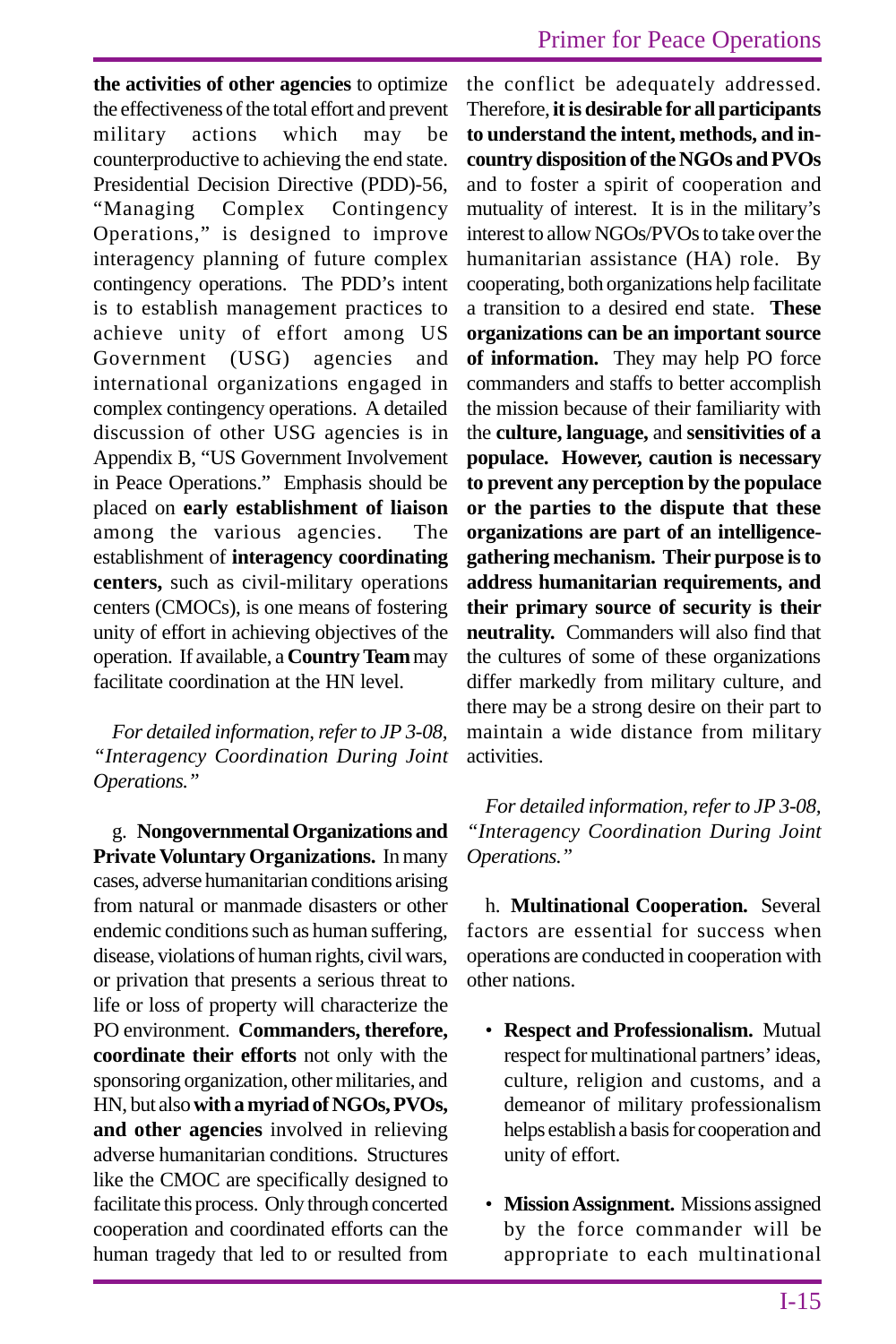partner's capabilities and national direction. Multinational partners should be integrated into the planning process, thus assuring both the perception and the reality of unity of effort. Language requirements and linguistic support will be an important consideration. Special operations forces (SOF) capabilities, such as liaison elements, may assist commanders in the employment of multinational forces.

- **Management of Resources.** Multinational partners may seek assistance with logistic support. Agreements need to be established for exchangeable or transferable commodities before operations begin and are further developed and refined throughout the operation. Legal support will be important in formulating and interpreting these agreements.
- **Harmony.** Personal relationships and an effective rapport established among members of a multinational force at all command levels can contribute significantly to the success of the operation.

i. **Information Intensity. All military operations are information intensive.** In PO, this is further complicated by the multiplicity of parties and other actors involved. The scope and scale of required coordination and communication is another major information challenge. The cascading effects of events and their magnification globally through the media further exacerbate the complexity of this characteristic of the PO environment. **The PO force can master this environment by gaining and maintaining information superiority** through effective employment of IO and/or warfare. Activities such as public affairs (PA), CA, and interagency and multinational cooperation and coordination can assist in this effort. In the PO environment, the centerpiece of IO is the **ability to use information to focus** **engagements to control the situation.** The commander knows that information superiority has been gained when the staff senses and acts more quickly, using information to forestall potential hostile acts and convince parties to the conflict to act in a manner supportive of the peace process. The payoff from information superiority is that it increases survivability and potential lethality of the force and its ability to control the tempo of operations. See "Information Dominance for Operation JOINT ENDEAVOR" excerpt in Annex G ("Historical Examples") to Appendix A, "Key Documents in Peace Operations."

• **Liaison.** Liaison officers (LNOs) are **critical to the successful conduct of all PO,** but **particularly in multinational operations.** In some situations, LNOs may be the only means for the commander to communicate with some members of the force. **LNOs help coordinate a myriad of details** within a joint task force (JTF) or PO headquarters and among the multinational contingents, the sponsoring organization, USG agencies, international agencies, NGOs, PVOs, and other agencies. LNOs are well-qualified and speak with the authority of the commander they represent. **Many intelligence linguists and SOF personnel are well-suited to serve as LNOs** because of their language abilities, training, and experience. The importance of LNOs in PO cannot be overemphasized.

"From their inception, contingency operations are high visibility. The American and world publics, families of Service members, the news media, and the government have an insatiable demand for information that must be made readily and immediately available."

**Joint Universal Lessons Learned No. 70344-88264 (06186)**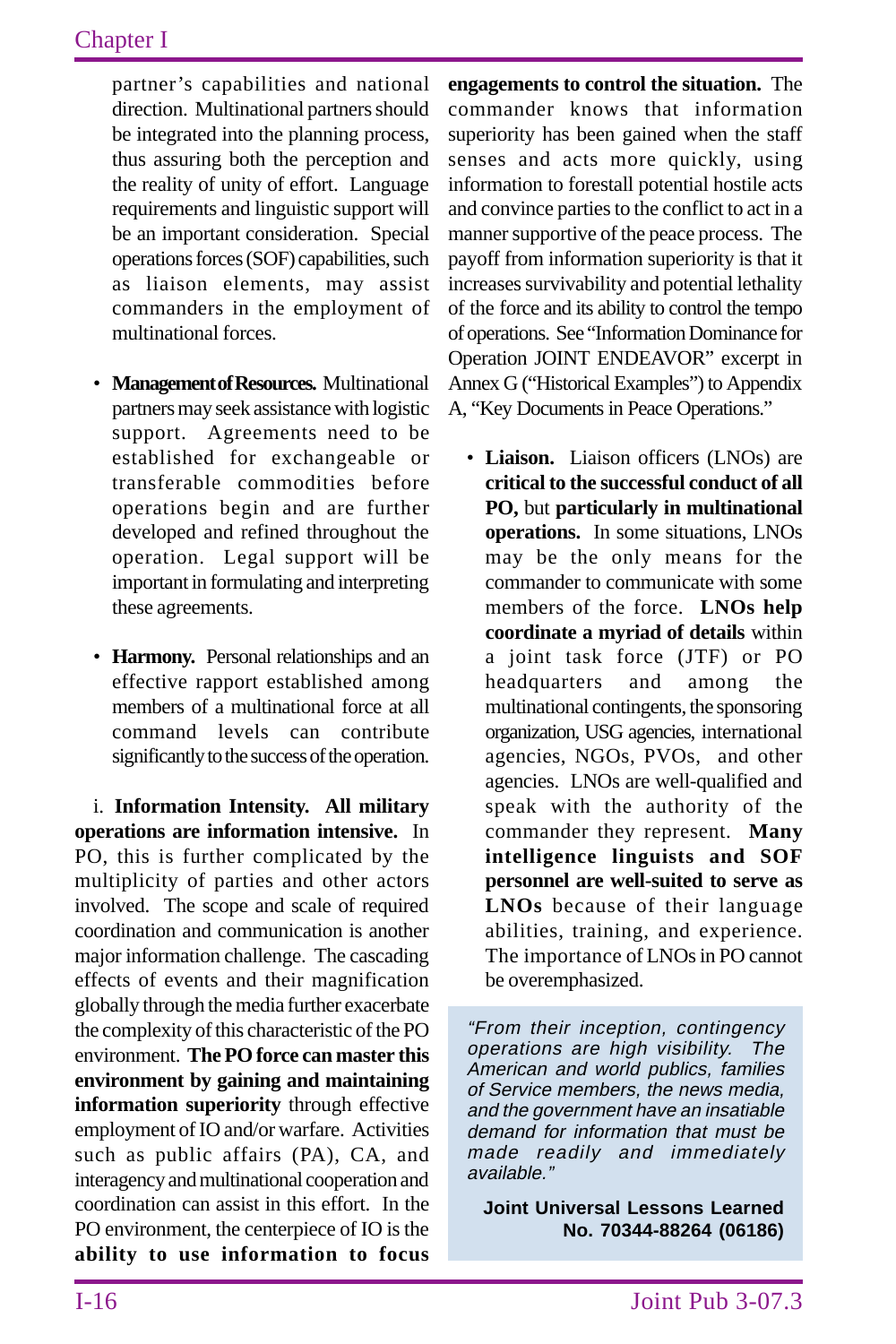• **Public Affairs.** In PO, **news media coverage generally plays a major role in quickly framing public debate and shaping public opinion.** Consequently, the media serve as a forum for the analysis and critique of PO. **US and international public opinion affect political, strategic, and operational decisions, and ultimately the perceived success or failure of a mission.** The key issue is that the legitimacy and support for a PO can be lost if PA does not receive the proper level of attention. Commanders will also be aware that the parties to a dispute may find it advantageous to release information which is slanted to support their position. These activities may grow into a fully orchestrated media operation, making it difficult, if not impossible, for US PA personnel to set the record straight. Consequently, **a close working relationship between the PO force and the media can be mutually beneficial.** Providing journalists and other members of the media with releasable information on a timely basis can help reduce the level of speculation in the news.

*For additional information about PA, refer to JP 3-61, "Doctrine for Public Affairs in Joint Operations." See also the "Public Affairs Update" excerpt in Annex G ("Historical Examples") to Appendix A, "Key Documents in Peace Operations."*

"The media gives you a chance to tell your story. You never get a second chance to create a first impression."

#### **Colonel G. Anderson, USMC Marine Warfighting Center**

j. **Force Protection. Force protection considerations are central to all aspects of PO planning and execution,** particularly when the mission is a PEO or a PKO that involves interposition between former belligerent forces. Even in relatively benign

environments, **force protection measures will be employed commensurate with the security risks to the force.** These risks may include conventional military threats and a wide range of nonconventional threats such as terrorism, exotic diseases, criminal enterprises, environmental hazards, computer hackers, and so forth. Thorough research and detailed information about the operational environment, training, and intelligence preparation of the battlespace will prepare the PO force for adequate force protection. The impartiality of the force may also serve as a measure of force protection. **ROE and weapons control policies are also an aspect of force protection.** In developing these policies planners take into account the capabilities of the PO force. This will avoid a situation where policies and capabilities do not match. Measures taken to identify and plan for possible hostile acts against a PO force can only be successful if the force is given the commensurate ROE to protect itself. If a weapons-control policy is in effect, as is in most POs, capability and ROE have to match the tasking. See Appendix E, "References," for details and reference material related to logistics, IO, engineering, risk management, safety, security, health service support, morale, and welfare aspects of force protection.

"My initial concern for the task force deploying to Operation ABLE SENTRY was force protection. Some UN military commanders don't understand our preoccupation with this issue because they are not faced with the same threat as US forces. They don't understand that because we are the American Army, we are an isolated target of opportunity."

> **MG W.H. Yates, USA CDR, Berlin Brigade**

k. **Measures of Success.** A common understanding of the **desired end state** and the **conditions that will constitute success** is important to commanders at all levels.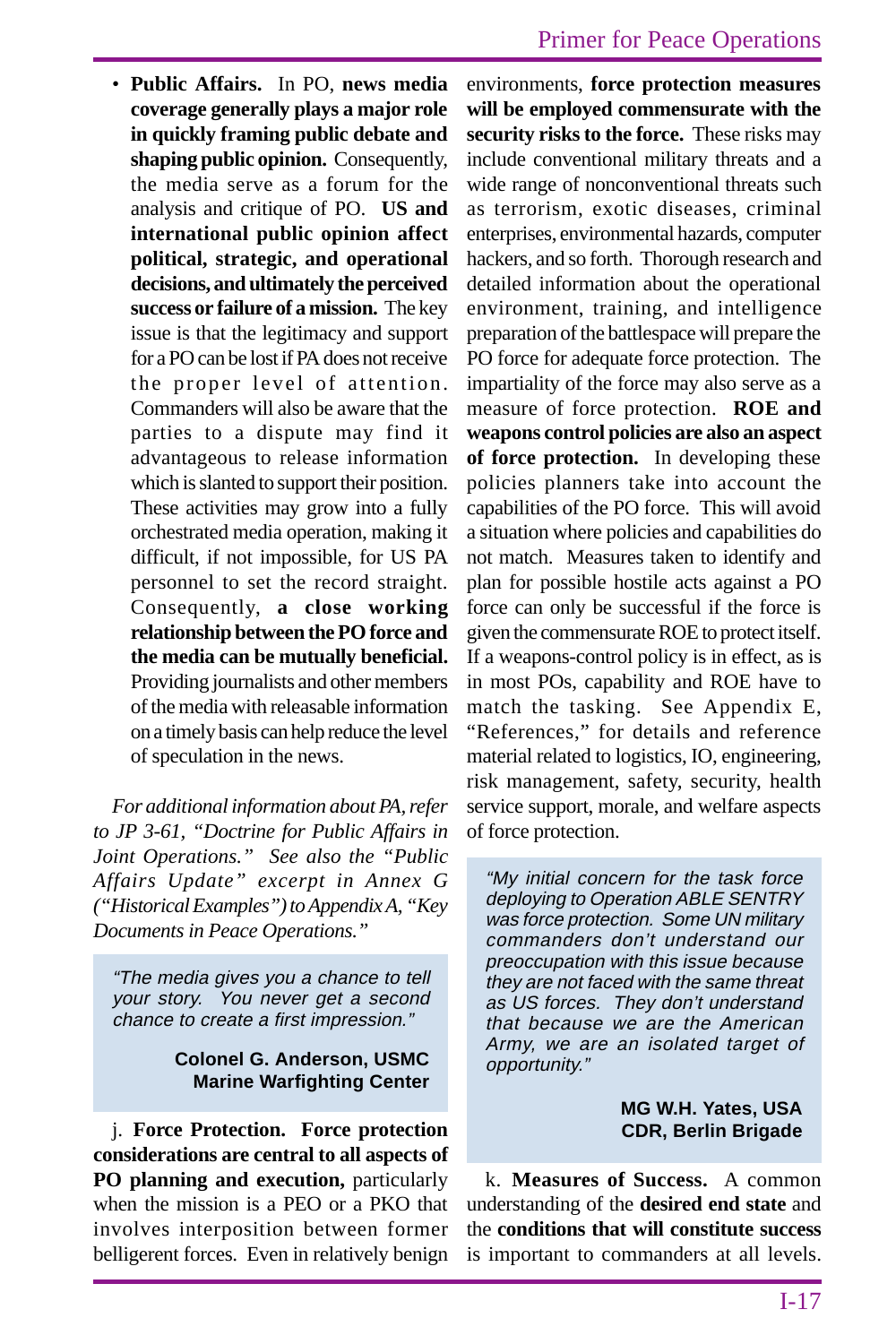Ultimately, **settlement, not victory, is the key measure of success in PO.** Settlement is not achieved through military operations alone, but through a combination of actions that may include all the elements of national power and various international factors. **A resolution reached by conciliation among the disputing parties is preferable to termination by force.** PO are conducted to create or sustain the conditions in which political and diplomatic activities may proceed. Military operations will complement diplomatic, economic, informational, and perhaps humanitarian efforts in the pursuit of the overarching political objective. **The concept of traditional military victory or defeat is not an appropriate measure of success in PO.** It is also important to recognize when the mission is not achievable. This may stem from such factors as a breakdown in political resolve by the parties to the dispute or the international community. In these cases, close political-military communications again remains important.

l. **Measures of Effectiveness (MOE).** Measures of success may be difficult to determine at the operational and tactical level of action, because they require higher level, strategic political-military assessments. Nevertheless, at the military operational and tactical levels, **MOE may assist commanders and political decision makers in gauging progress in the accomplishment of the mission.** The key question is whether the military effort is doing what it is expected to do in terms of the mission or mandate. MOE focus on whether military efforts are having the desired result in achieving the mandate or mission specifically assigned to the force. These measures will provide commanders and higher authorities with a means to **evaluate the contribution of military efforts** to the more encompassing and overarching desired end state. More importantly, these measures will provide a **baseline of indicators** of how well the

military effort is achieving its specific, possibly limited goals in accordance with the mission statement provided by higher authorities. Such measures will be situationally dependent, often requiring readjustment as the situation changes and higher level political-military guidance develops. MOE are normally discrete, quantifiable, and helpful in understanding and measuring progress.

- **Constructs.** A variety of **constructs may prove suitable to the development of MOE,** depending on the mission or mandate provided to military forces. These may include the constructs listed in Figure I-5 or combinations thereof.
- **Caveats.** MOE are only limited by the imagination of commanders and their staffs. However, **they should exercise a certain degree of caution and judgment when using statistical indicators alone.** These may vary widely in interpretation, may be valid only for a specific time, place, or group of people, and may not have a direct correlation to effectiveness. Such indicators as enemy unit-effectiveness status, weapons seized or confiscated, and the like may have limited applicability in MOE for PO.

m. **Civil Disturbances.** PKO and PEO inherently include the likelihood of encountering civil disturbances. Success in handling these disturbances will have an effect on operations. A poorly handled civil disturbance can quickly escalate out of control with potentially long-term negative effects for the mission. Conversely, a well-handled situation can lead to both an enhanced view of the professionalism and strength of the PO force, instill confidence in democratic and law enforcement institutions involved, and result in fewer disturbances in future operations. **Controlling civil disturbances includes the following actions.**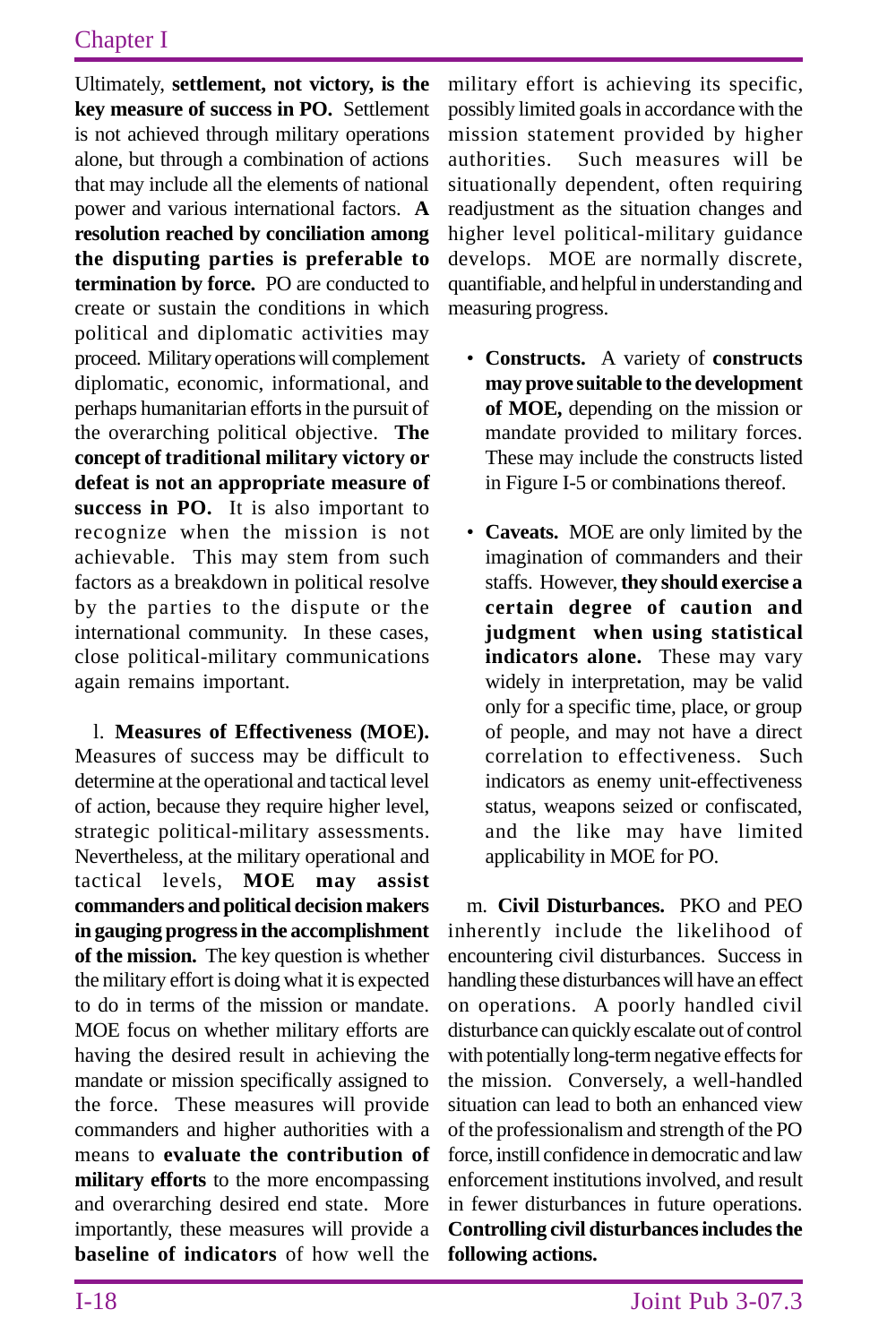## <span id="page-31-0"></span>**CONSTRUCTS SUITABLE TO THE DEVELOPMENT OF MEASURES OF EFFECTIVENESS** Variables of consent, impartiality, use of force

- Principles of war and military operations other than war
- Centers of gravity, decisive points, and culminating points. See Joint Pub 3-0, "Doctrine for Joint Operations."
- Universal Joint Task List, component interoperability tasks, or Service tasks
- Phases or patterns of operations
	- Force projection and entry operations
	- Shaping the environment
	- Decisive operations
	- Information operations
	- Protecting the force
	- \*\*Preparation and planning for posthostilities activities
	- Sustainment
	- Transitions, termination, or redeployment

Consent or compliance with specific provisions of the mandate

- Violations of buffer zones, cease fire lines, demilitarized zones, areas of limitation, safe areas, checkpoints
- Rules of Engagement viability and enforcement
- Violations of cease-fires
- \*Freedom of movement compliance
- •Interference with humanitarian assistance efforts
- Curfew compliance
- Demobilization, disarmament, demilitarization, mine clearance, fortification removal

#### **Figure I-5. Constructs Suitable to the Development of Measures of Effectiveness**

• Isolate in time and space the trouble spot from outside influence or interaction. Use a system of checkpoints to limit and control access together with the use of helicopters and other monitoring technologies to screen the flanks. Attack helicopters may also overwatch nearby sites that may pose a threat and as a deterrent to outside intervention.

• Dominate the situation through force presence and control of information resources. An overwhelming show of force at checkpoints, coupled with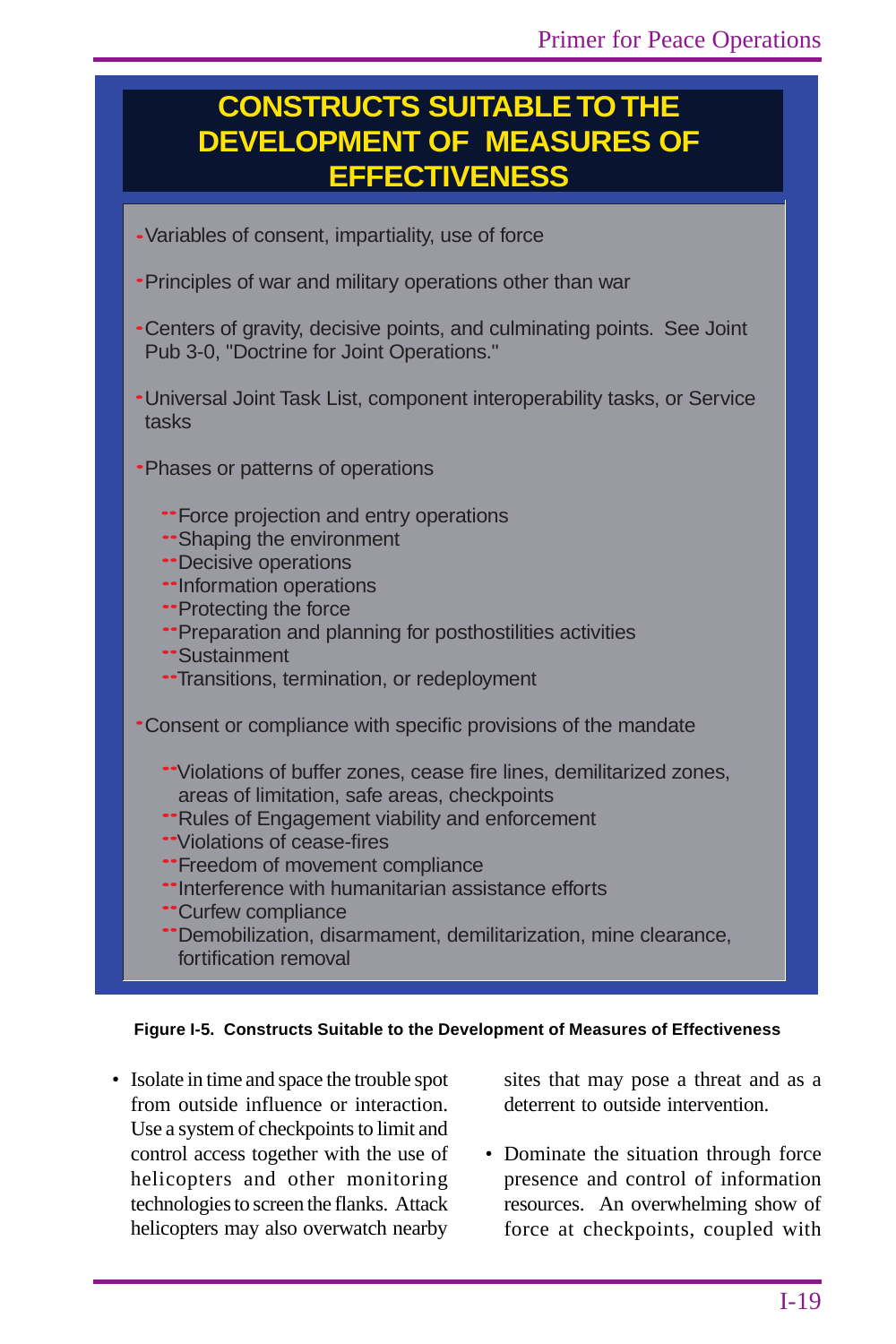<span id="page-32-0"></span>helicopter overflights, may dissuade entry into the area by potentially destabilizing elements. Unmanned aerial vehicle platforms and helicopters may provide real-time situation reports, ensuring that units know the "ground truth" at all times. This situational awareness gives commanders a decisive advantage in both negotiations with potentially hostile elements and during tactical operations.

- Maintaining common situational awareness by requiring timely, accurate, complete, multi-source reporting and effective information dissemination. A broad spectrum of sources will assist this effort.
- Multi-dimensional, multi-echeloned actions. One element may provide local security while another focuses its efforts on the larger strategic or political spectrum. Use all available resources to influence the outcome, including convincing local media to avoid inflammatory broadcasts or to make broadcasts designed to quell and disperse the crowds. Multi-dimensional responses include the use of civil and military nonlethal assets. Nonlethal assets will be considered and applied to avoid overwhelming military responses that could escalate tensions or cause unnecessary injury or death.

n. **Other Factors.** Other factors which characterize the PO environment and demand careful analysis include, but are not limited to the following:

- Geopolitical situation;
- Prevailing social conditions and indigenous cultures;
- Level of conflict or the effectiveness of the cease fire;
- The number, discipline, and accountability of disputing parties;
- Effectiveness of the governments involved; and
- The degree of law and order that exists.

### **8. Command and Control**

The United States may participate in PO under various C2 arrangements. These arrangements might include a:

- Unilateral US operation;
- Multinational operation with the United States as the lead nation; and/or
- Multinational operation with the United States as a participant or in support.

*See JP 3-0, "Doctrine for Joint Operations," Chapter VI, "Multinational Operations."*

In any of these arrangements, **US forces will report to the US NCA.** However, **in multinational PO, US forces may also report to the sponsoring organization** such as the UN, NATO, OAU, and/or OAS. In PKO, the United States will normally be a contingent; in PEO, the United States should ordinarily be the lead nation, in accordance with the policy of PDD-25, "Reforming Multilateral Peace Operations."

Although US forces may be placed under the operational control (OPCON) of non-US commanders in certain circumstances, **the command line from the NCA will remain inviolate, running from the NCA to the combatant commander (and other supported combatant commanders, as appropriate) to subordinate US commanders.**

*For additional information, refer to JP 0-2, "Unified Action Armed Forces (UNAAF),"*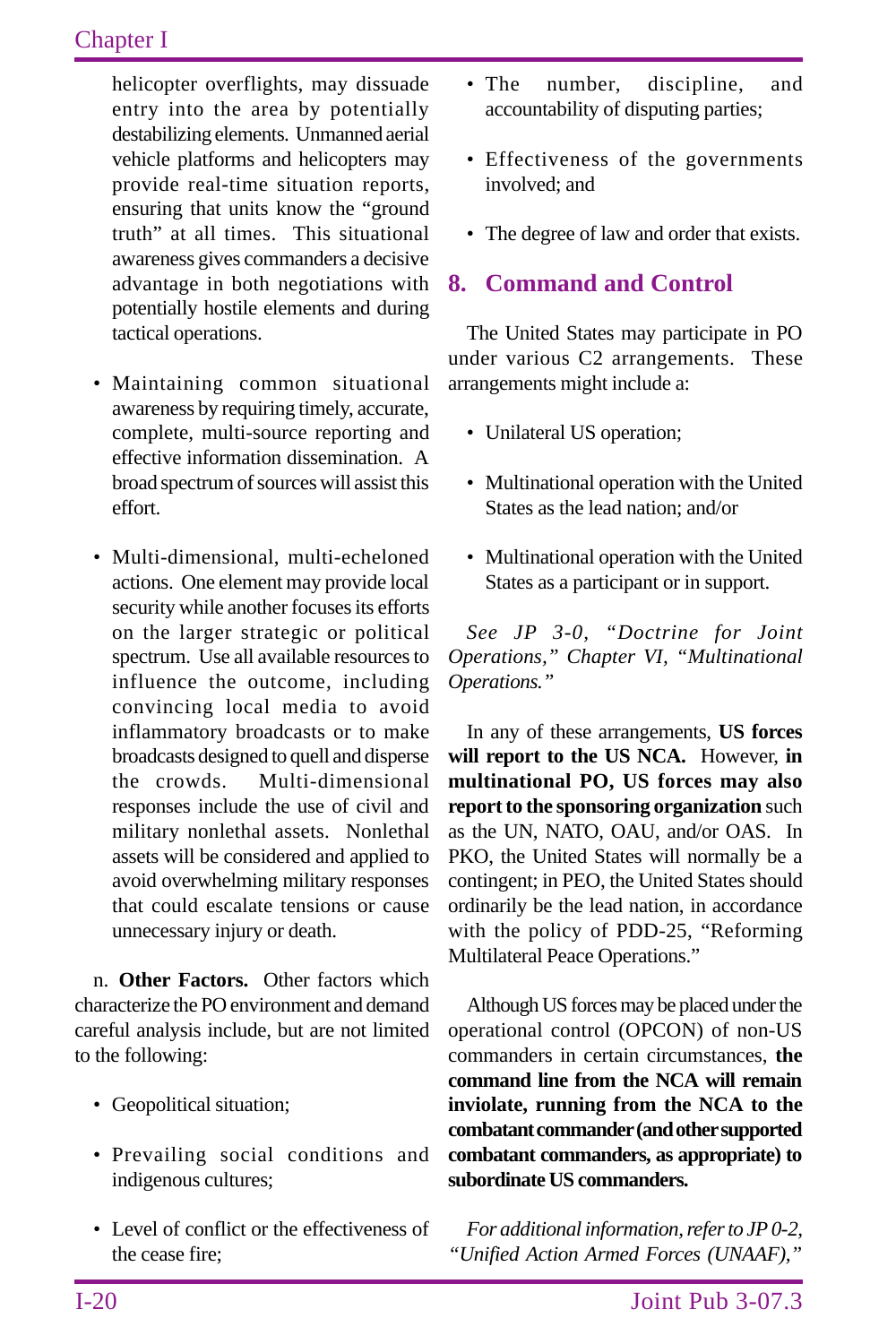<span id="page-33-0"></span>*and PDD-25, "Reforming Multilateral Peace Operations."*

### **9. Key Documents in Peace Operations**

The political objectives of a particular operation guide the development of **key documents that provide legal authority and define the parameters for a PO.** Key documents include the mandate, status-offorces agreement (SOFA) (often called status of mission agreement [SOMA] in UN operations), terms of reference (TOR), and ROE (see Figure I-6).

a. **Mandate.** In PO, the force generally conducts operations based on a mandate that describes the scope of operations. UN PO conduct operations in accordance with mandates established by the UN Security Council. Operations sponsored by organizations other than the UN may also be based on mandates. These mandates will usually result from treaties, accords, resolutions, or agreements of international or regional organizations. A sample UN mandate is in Annex A ("Mandates") to Appendix A, "Key Documents in Peace Operations."

### **KEY DOCUMENTS IN PEACE OPERATIONS**

**MANDATE**

**STATUS-OF-FORCES AGREEMENT OR STATUS OF MISSION AGREEMENTS**

### **TERMS OF REFERENCE**

**RULES OF ENGAGEMENT**

**Figure I-6. Key Documents in Peace Operations**

- For PKO, the mandate issued by the UN Security Council is based on negotiations with the parties to the dispute, the HN, and potential contributors of PK forces or personnel.
- For PEO, the UN Security Council will normally seek broad ranging support for enforcement actions from the international community before issuing a mandate.

b. **Status-of-Forces Agreement or Status of Mission Agreement.** These agreements, negotiated between the HN and the sponsoring organization on behalf of the participating countries, **establish the detailed legal status of PO forces.** These agreements are negotiated between UN, HN, and sponsoring organizations on behalf of participating countries and involve close coordination between combatant commanders, the Department of Defense, and the Chairman of the Joint Chiefs of Staff. Authority to negotiate and conclude international agreements (such as a SOFA) is held at the national level. Some specified portions of that authority have been delegated to the Joint Staff and combatant commanders. Neither the commander nor his staff has such authority without specific approval or delegation from higher authority. Before entering into any negotiations or agreement with another nation, consult the staff judge advocate. A sample SOFA is at Annex B ("Status-of-Forces Agreement") of Appendix A, "Key Documents in Peace Operations."

- The SOFA or SOMA (hereafter SOMA is included wherever the term SOFA is used) proceeds from the mandate. However, PEO do not normally include a SOFA, except with the HN or other countries from which operations are staged.
- Members of PO contingents remain subject to applicable national laws,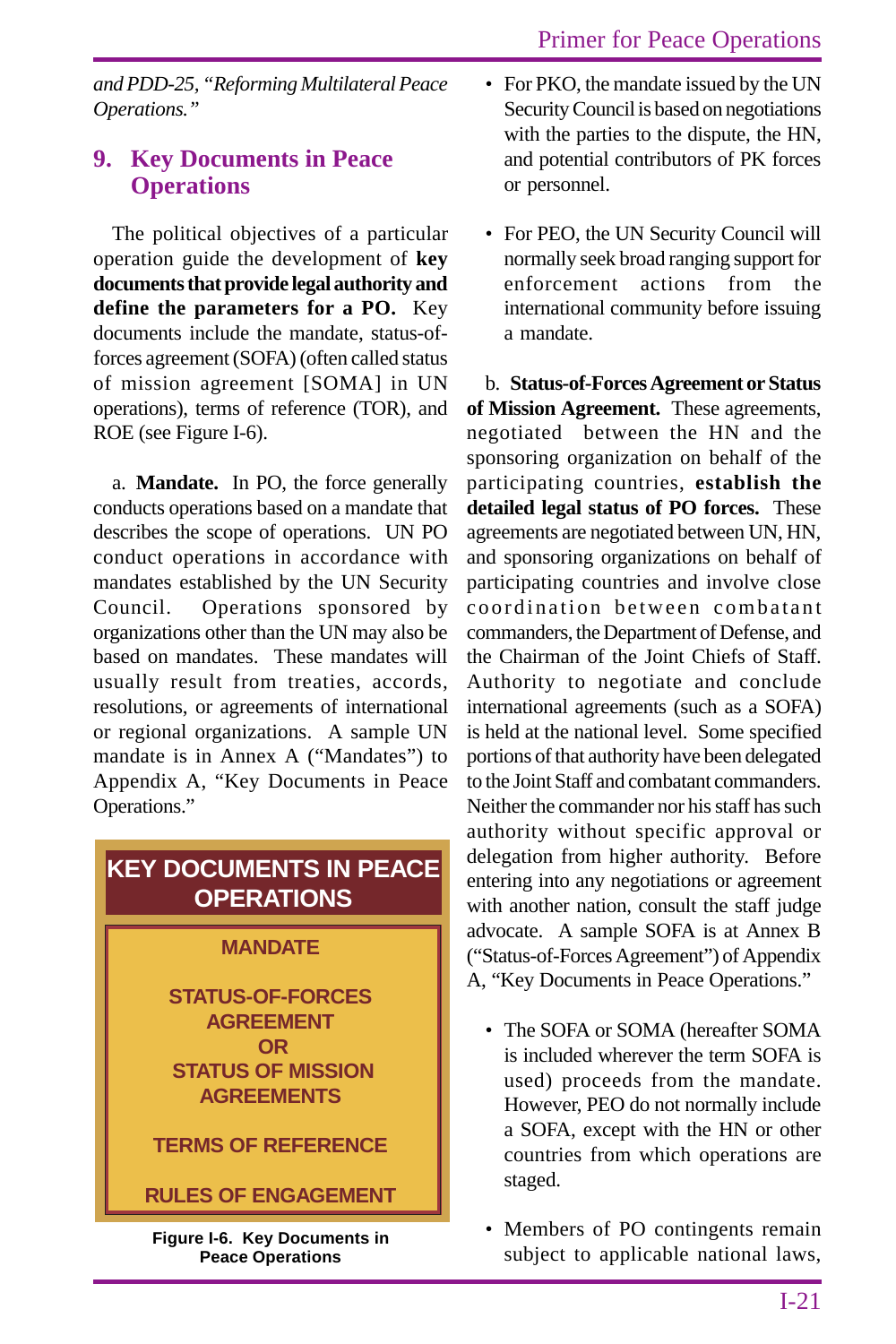policies, and regulations of their own nations, including military criminal codes. Ordinarily, military discipline and punitive actions are taken by the appropriate national chain of command, not by the sponsoring organization. All US personnel remain subject to the Uniform Code of Military Justice, which will be administered by the appropriate US commander.

c. **Terms of Reference.** The TOR are developed to **govern implementation of the PO** based on the mandate and the situation and may be subject to approval by the parties to the dispute in PKO. **The TOR describe the mission, command relationships, organization, logistics, accounting procedures, coordination and liaison, and responsibilities of the military units and personnel assigned or detailed to the PO force.** The TOR are written by the UN or other sponsoring organization. When the United States is a participant in a PO, the TOR are coordinated with the Chairman of the Joint Chiefs of Staff, Department of Defense, and DOS before final approval by the NCA. A sample TOR is in Annex C ("Terms of Reference") of Appendix A, "Key Documents in Peace Operations."

d. **Rules of Engagement.** In PO, well conceived, clearly stated, and thoroughly disseminated ROE can make the difference between mission success and failure. **ROE are directives that delineate the circumstances and limitations under which US forces initiate or continue engagement with other forces or elements.** ROE define when and how force may be used. All commanders will assess threat capabilities and make recommendations for specific ROE through the chain of command. The ROE are written with consideration of legal, political, and military factors and may include elements of the law of armed conflict. A sample ROE is at Annex D ("Rules of Engagement") of Appendix A, "Key Documents in Peace Operations."

- CJCS Instruction (CJCSI) 3121.01, **"Standing Rules of Engagement for US Forces,"** provides the starting point for all ROE development. These ROE may be tailored to each PO, but are approved by the combatant commander.
- **Restraint,** a principle of MOOTW, **should guide ROE development.** The development process balances mission accomplishment with political considerations that ensure protection of the force and its mission. However, nothing in the ROE can negate a commander's responsibility and authority to take all necessary and appropriate action in self-defense.
- **Commanders ensure dissemination of the ROE to all personnel.** Additionally, because ROE seldom anticipate every situation, commanders ensure personnel understand the intent of the ROE. ROE should be included in all plans and be reviewed by the force commander's legal advisor.
- **When ROE change, the changes should be rapidly disseminated to all personnel.** Changes may be driven by tactical emergencies, attacks by hostile forces, incidents involving loss of life, or other events. Commanders may request changes to the ROE through the chain of command. A strong, reliable command and control system must be in place, especially for PEO where ROE inputs to fielded troops under rapidly changing conditions is of utmost concern for force protection.
- US commanders will be aware that **PO forces from other nations may interpret ROE differently than US**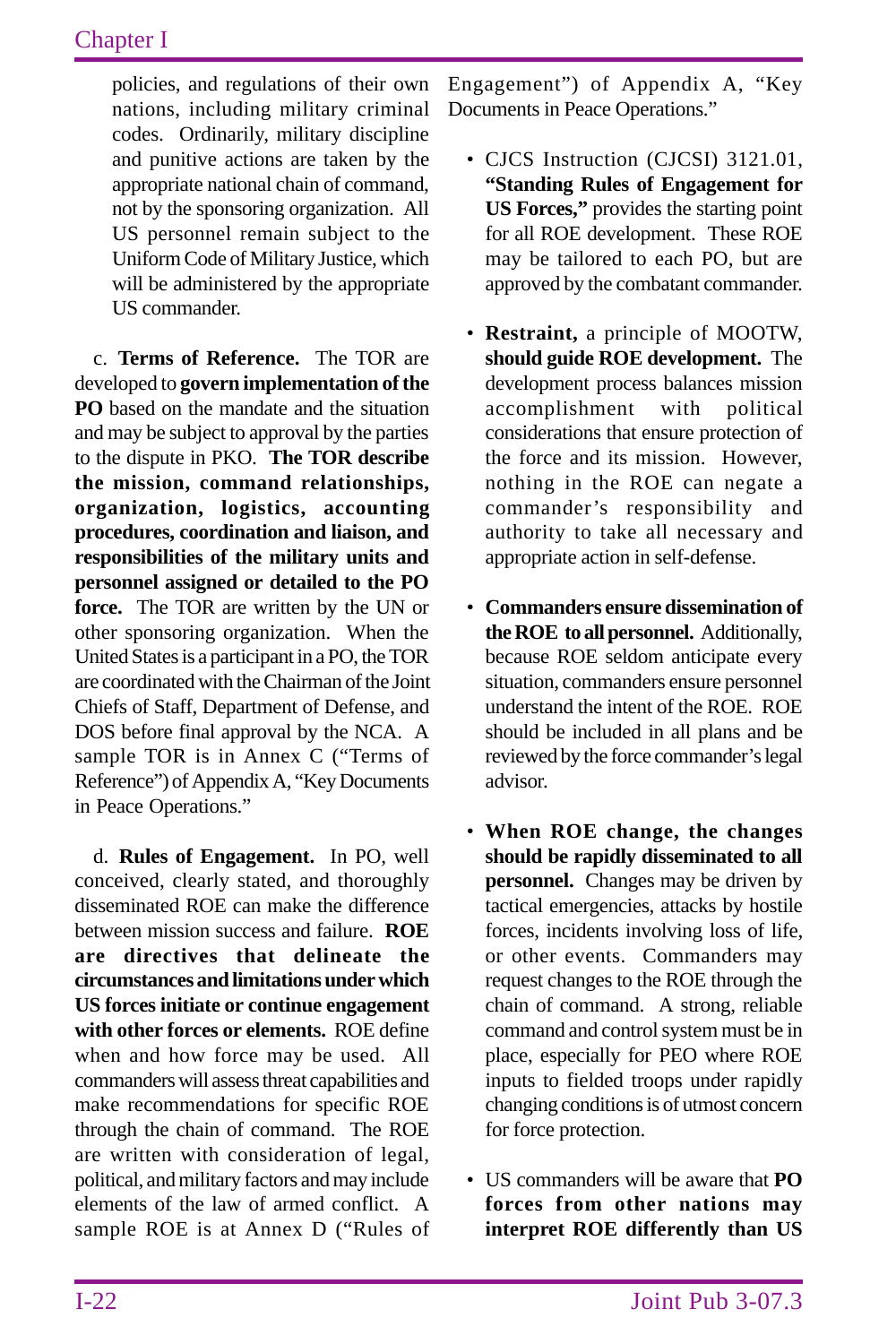<span id="page-35-0"></span>**forces or may wish to use different ROE.** This creates a challenge for unity of effort of the PO force as a whole. A common interpretation of the ROE between the contingents will facilitate unity of effort.

- **For PKO, ROE are normally highly restrictive** and written to limit the use of force to self-defense of the force and protection of its mission.
- **In PEO, the ROE are less restrictive on the use of force than in PKO,** but are tailored to the situation. Restraint will still be a primary consideration since the transition to peace may be easier when the PE force has only used proportional and appropriate force.

e. **The Campaign Plan.** The theater or multinational campaign plan is the **tool for linking operational- and tactical-level actions to strategic aims.** Because PO tend to unfold incrementally, **the joint or multinational staff writes a campaign plan that lays out a clear, definable path to the desired end state.** This plan should relate to and support a strategic-level interagency, political-military plan. Such a plan will help commanders to assist political leaders in visualizing operational requirements and defining a desired end state. Essential considerations for developing a PO campaign plan include understanding **the mandate and TOR, analyzing the mission,** and **developing the ROE.** A concept for transition and termination is essential. Joint Pub 5-00.1, "JTTP for Campaign Planning," includes a sample outline of a PO campaign plan.

### **10. Conclusion**

PO are complex operations conducted in a dynamic environment that involves initial objectives that may change in pursuit of the end state. Consequently, commanders seek an understanding of the political-military objectives, the tasks and political-military plans designed to attain them, forces required, and the operational environment. Then commanders ensure that military actions support political objectives. Commanders and their staffs conduct detailed mission analysis and clearly articulate the situation, mission, and ROE. Finally, commanders will continue to analyze the situation to prevent divergence between military actions and the overall objectives of the operation.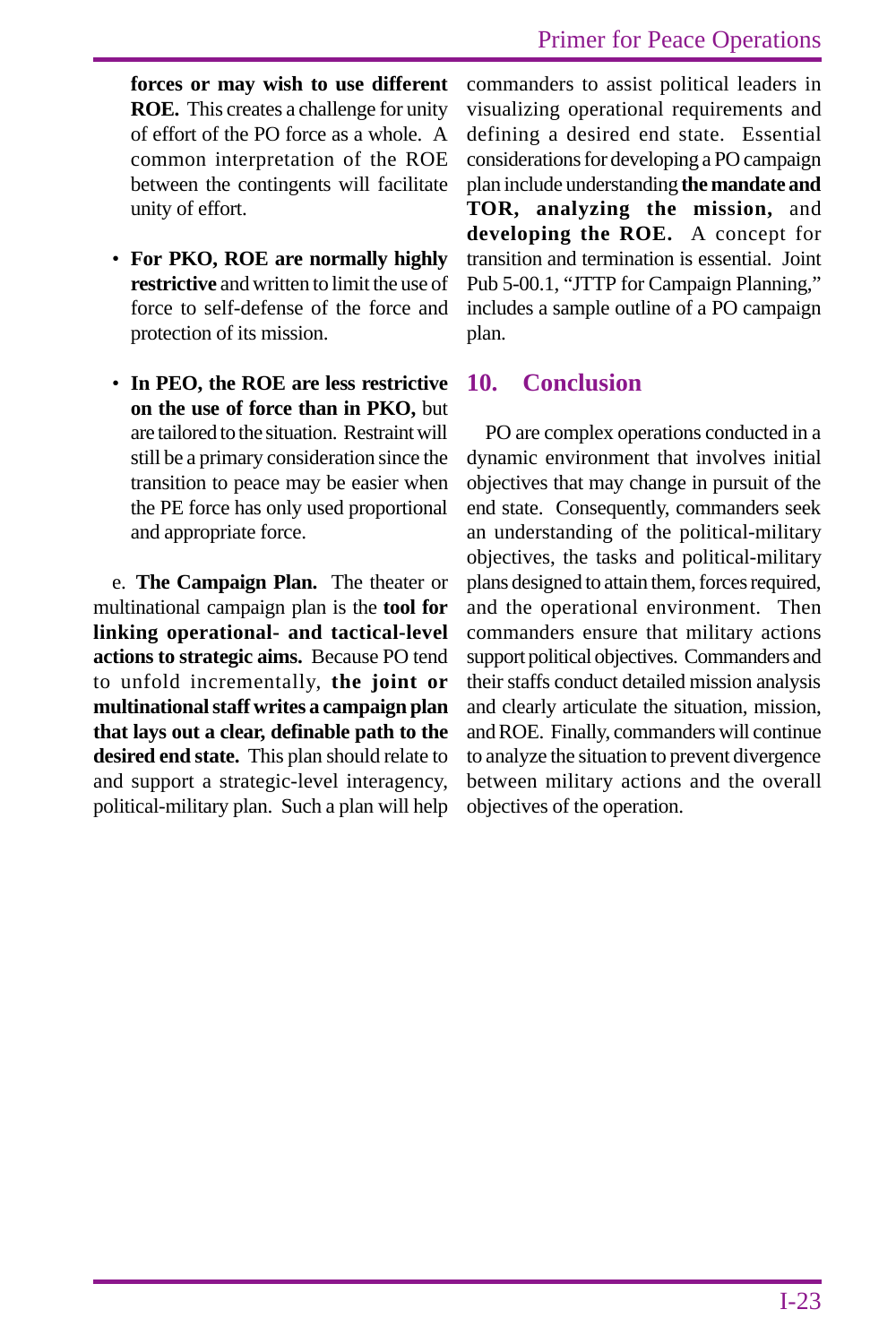Intentionally Blank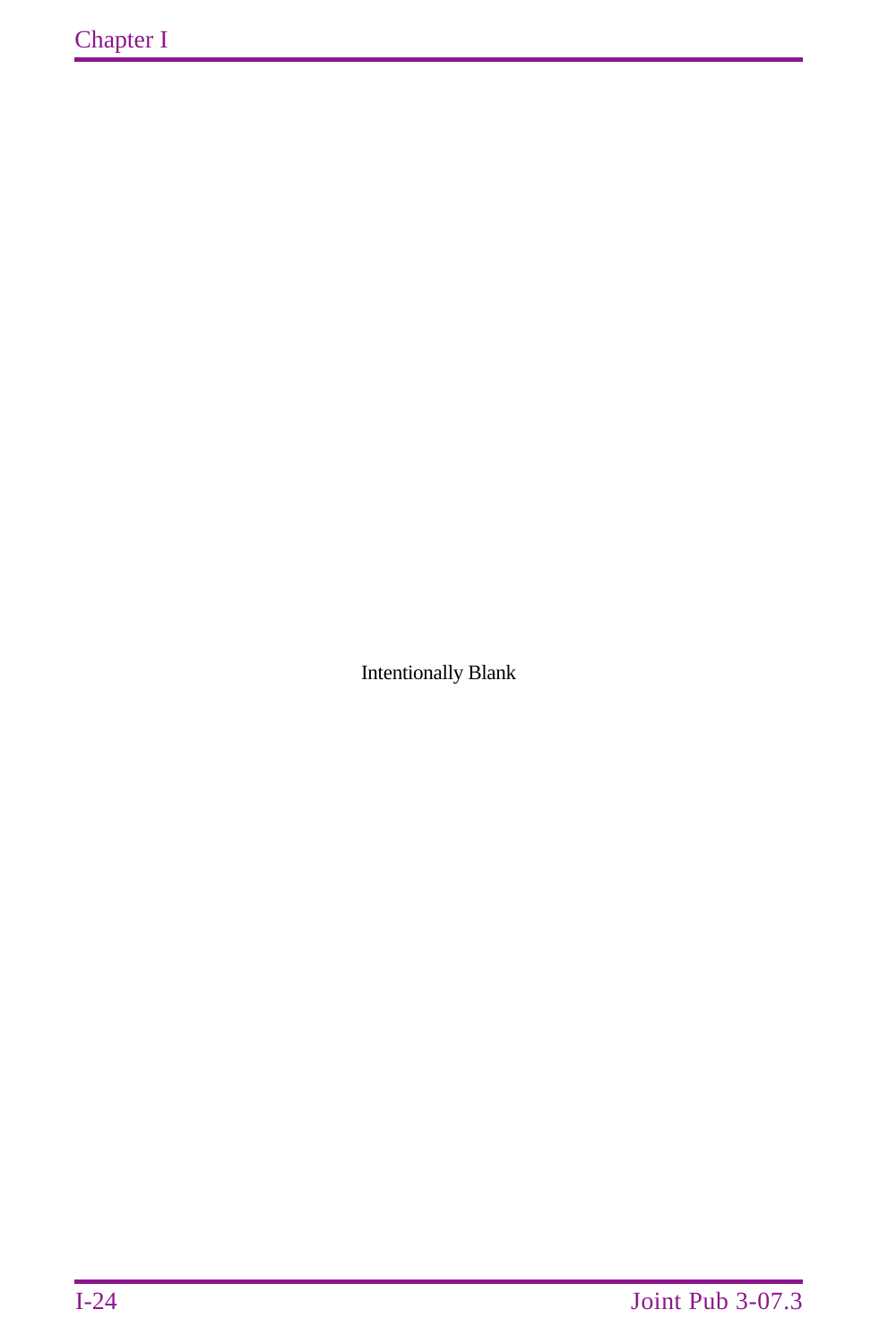## CHAPTER II **PEACEKEEPING OPERATIONS**

"Peacekeeping is not a soldier's job, but only a soldier can do it."

#### **Dag Hammarskjold**

### **1. General**

PKO support diplomatic efforts to **establish or maintain peace in areas of potential or actual conflict.** The United States has participated in and supported UN-sponsored PKO; for example, UNMIH, the United Nations Preventive Deployment Force in the Former Yugoslavia Republic of Macedonia, and others. The United States has also participated in non-UN sponsored PKO, which include the MFO in the Sinai and the MNF I in Beirut.

## **2. Description of Peacekeeping**

PKO take place following **diplomatic negotiation and agreement** among the parties to a dispute, the sponsoring organization, and potential force-contributing nations. Before PKO begin, a credible truce or cease-fire is in effect, and the parties to the dispute must consent to the operation. Peacekeepers conduct their operations in an open and highly conspicuous manner. **The peacekeepers' main function is to establish a presence** which inhibits hostile actions by the disputing parties and bolsters confidence in the peace process. **PKO support continuing diplomatic efforts to achieve long-term political settlements and normalized peaceful relations.** Agreements often specify which nations' forces are acceptable, as well as the size and type of forces each will contribute. The United States may participate in PKO as a **lead nation,** as a **contingent,** or by **providing military observers.** A major challenge for a PK force is to effectively deal with situations of extreme tension and violence without becoming a

participant. The objective of these operations is to fulfill a mandate, in many cases to reduce or eliminate violence, facilitate the implementation of an agreement, and support diplomatic efforts to reach a long-term political settlement.

"War is an invention of the human mind. The human mind can invent peace with justice."

**Norman Cousins**

### **3. Fundamentals**

There are certain fundamentals that help guide the conduct of successful PKO (see Figure II-1).

• **Firmness.** On matters of principle and integrity, peacekeepers must show a **firmness of purpose** and **unwavering solidarity** or the force's ability to effectively operate will suffer. However, PK forces are generally lightly armed and authorized to use force only in selfdefense of the force and its mission. Hence, PKO have highly restrictive ROE.

"If historical experience teaches us anything . . . it is that the military measures alone will not suffice."

> **BGEN. S.B. Griffith 1961**

• **Impartiality.** A PK force does not act in support of a government or any party to a dispute; it is entirely impartial. If the parties to the dispute **perceive** the actions of the PK force as partial, the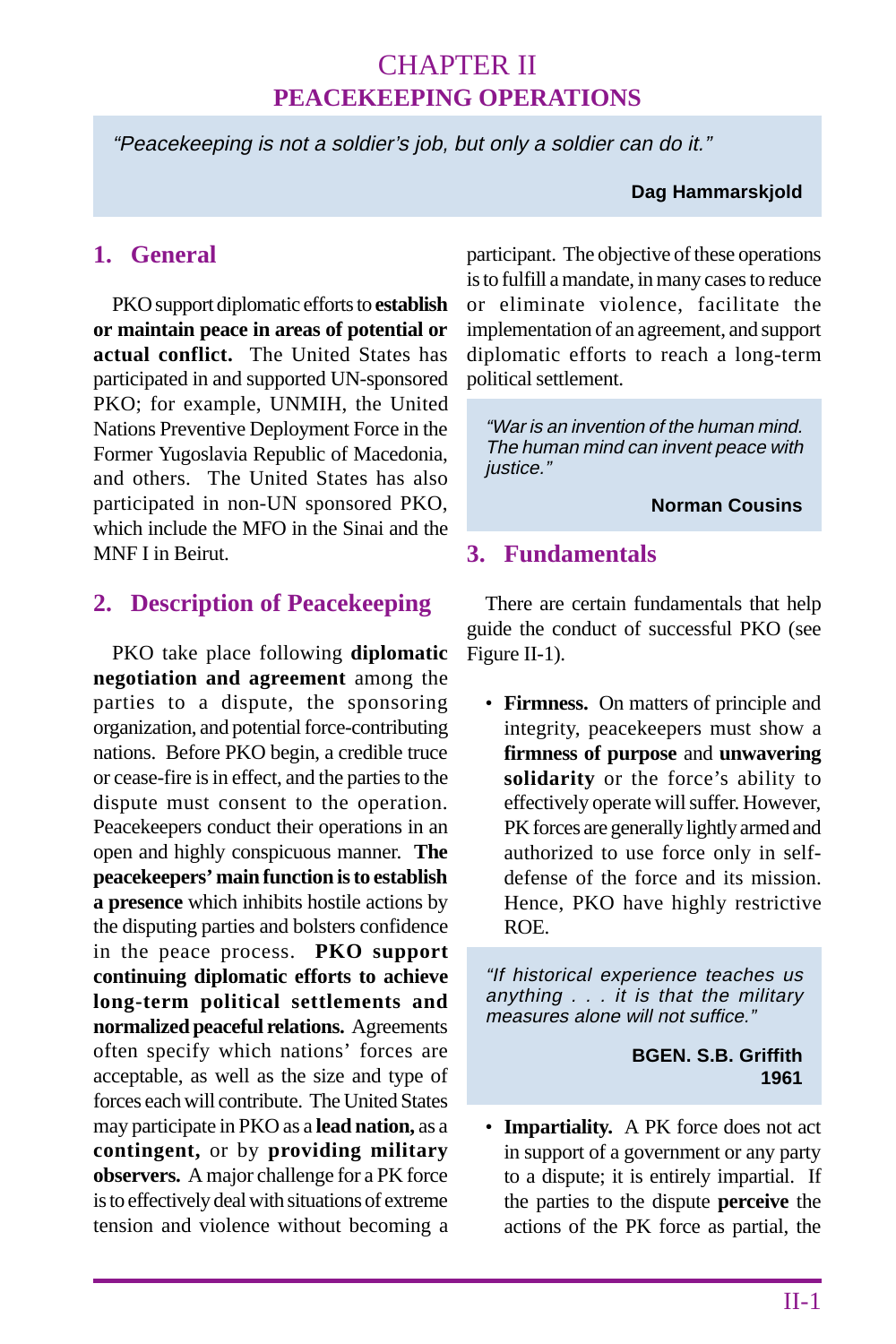## Chapter II



**Figure II-1. Fundamentals of Peacekeeping Operations**

force's usefulness in the situation will be compromised. Therefore, **the actions of the PK force should be impartial to preserve the parties' consent.** If the PK force is suspected of favoring one of the parties concerned, the trust of the other party will be lost. Once lost, the PK force will find it difficult to implement its mandate. Demonstrated impartiality is essential to establish and maintain the legitimacy of the PKO.

"Key to this business (peacekeeping operations) is absolute impartiality. Favoritism will get you in trouble if you show the slightest hint of it."

#### **Colonel H.C. Ross Canadian Army National Defense Headquarters**

• **Clarity of Intention.** The parties should be made fully aware of what the PK force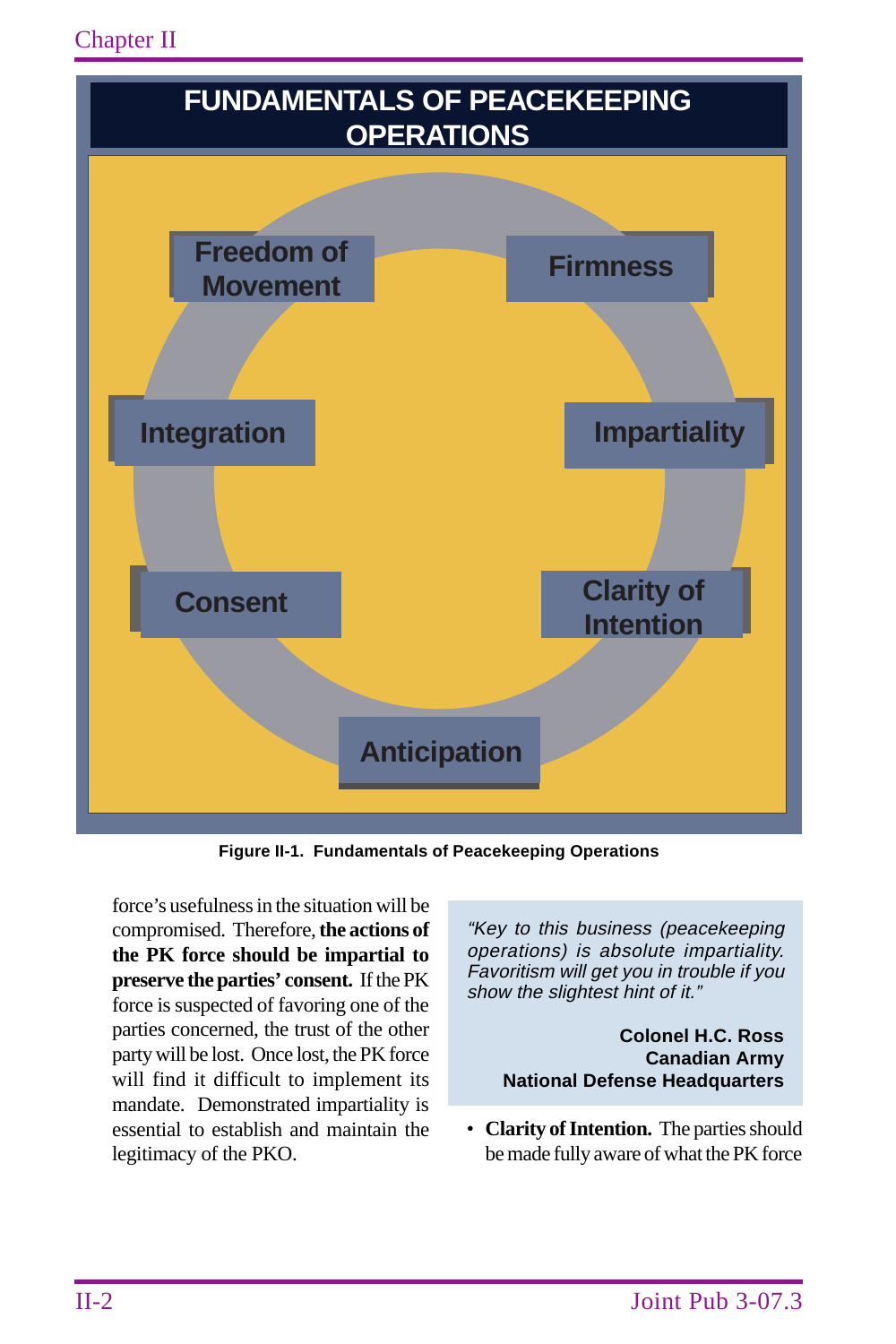is trying to achieve, and why. Failure in this respect will lead to misunderstandings and distrust.

"The formulation of a clear and precise mission statement which defines measurable and attainable objectives is paramount."

#### **General Joseph P. Hoar, USMC Commander in Chief, US Central Command**

- **Anticipation.** Incidents that are likely to provoke violence should be anticipated, and timely action taken to prevent them. A PK reserve force should be prepared to position itself between the two sides before an incident can escalate*.*
- **Consent.** A PK force is invited by the parties or a HN government to a dispute. The PK force remains only with their consent. This consent includes recognition of the host government's authority. While a PK force enjoys certain immunities, its members will respect the host country's laws and customs.
- **Integration.** A PK force could be integrated in two ways.

•• **The national contingents may share force-wide responsibilities.** This can be achieved, for example, by allocating responsibilities for logistic support, communications, and airlift to different countries so that no one contingent is perceived to exercise undue influence.

•• When a confrontation between the PK force and one or more of the disputing parties is likely, **interposing a small group drawn from as many national contingents as possible** or a force reserve to demonstrate solidarity will be useful. • **Freedom of Movement.** The PK force will usually be granted sufficient freedom of movement to carry out its responsibilities.

### **4. Peacekeeping Personnel and Forces**

US military personnel may perform a wide variety of functions in support of PKO. They may be detailed to serve on a **multinational staff** or in an observer group as **military observers** (MILOBs). The United States may also participate in PKO by providing PK forces. These forces may include ground, air, maritime, space, or special operations forces.

"There is no doubt in my mind, that the success of a peacekeeping operation depends more than anything else on the vigilance and mental alertness of the most junior soldier and his noncommissioned leader, for it is on their reaction and immediate response that the success of the operation rests."

#### **Brigadier M. Harbottle UN Forces, Cyprus**

a. MILOBs are unarmed and **observe, record, and report on the implementation and violations of a formal agreement.** They serve as members of an observer group and carry out such tasks as vehicle patrols in sensitive areas, local negotiations between rival forces, and special investigations. **Their presence is often sufficient to deter violations.** By providing accurate, up-to-date, and impartial reports, MILOBs help reduce the number of claims and counterclaims by the disputing parties. The MILOBs rely strongly for defense on their impartial status and execution of assigned duties.

b. The **Secretary of the Army** (SECARMY) is the DOD executive agent for the administration of personnel support to: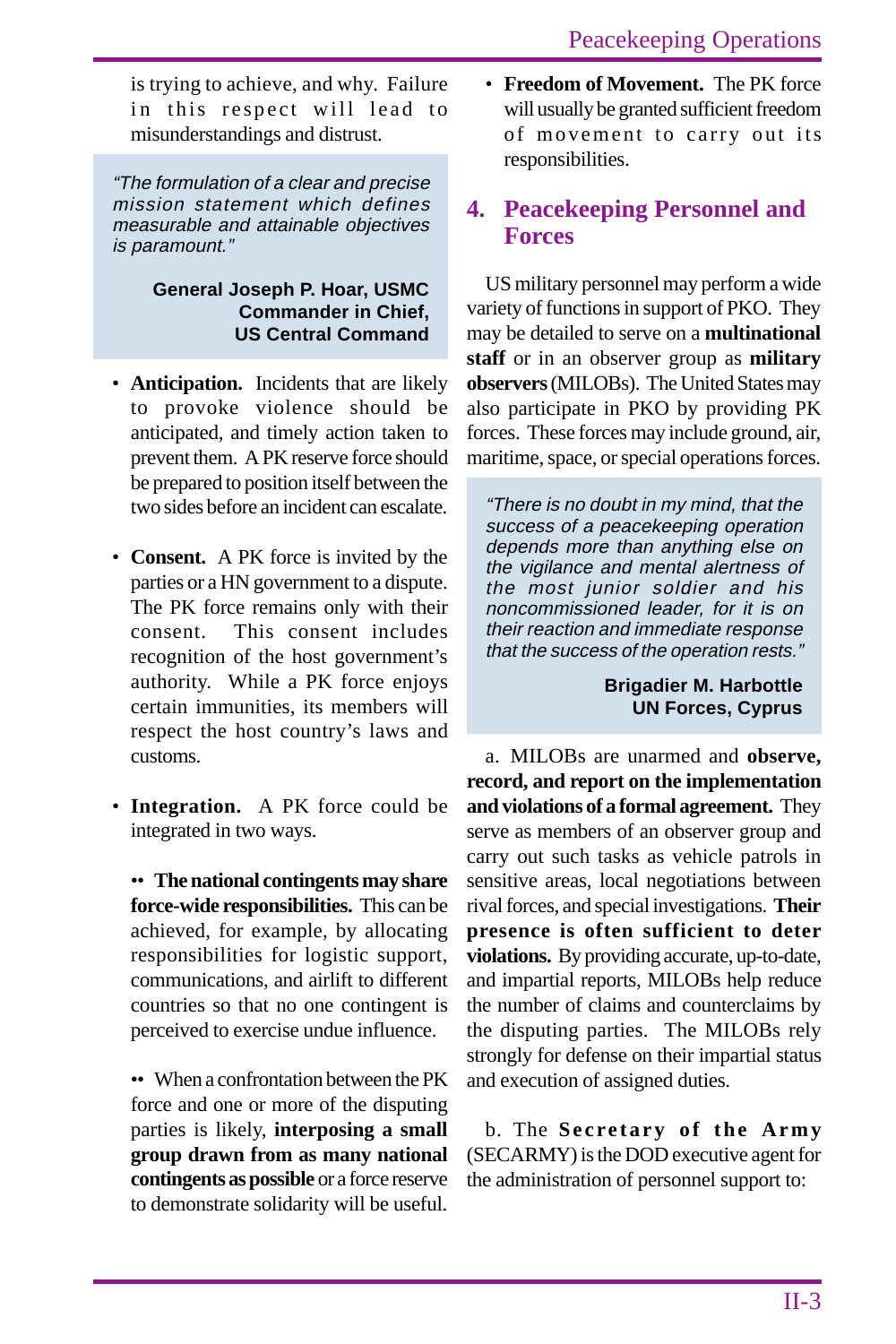- UN Headquarters in New York;
- Multilateral observer missions; and
- Peace operations for which a combatant commander is not assigned responsibility.

The **US Military Observer Group Washington** (USMOG-W), acting on behalf of the SECARMY and in consultation with the Under Secretary of Defense for Policy (USDP) and the Joint Staff, assumes responsibility for implementation. When directed by the USDP, the SECARMY may direct the Secretaries of other Military Departments and heads of Defense Agencies to provide personnel to support PO. **US MILOBs are under the command of USMOG-W.** USMOG-W is responsible for administrative and logistic support of US observers. US MILOBs perform observer duties under the control of and report to the observer group chief of staff or PK force commander designated by the sponsoring organization. When detailed as MILOBs, US personnel do not normally report to the geographic combatant commander.

c. **The force size and mix will vary depending on the mission, mandate, and threat in the operational area.** At one end of the scale, the UN Yemen Observation Mission in 1963 utilized 189 personnel (primarily military) from 11 nations to supervise the disengagement agreement between Saudi Arabia, the United Arab Republic, and Yemen. At the other end of the scale, the UN's peacekeeping operation in Cambodia in 1993 included 22,000 military, police, and civilian personnel from 32 nations. Typically, **PKO are conducted by forces that are smaller and more lightly equipped than those that conduct PEO.**

- **PK forces will usually require tailoring to include units or personnel with specialized abilities** such as language skills, engineering, decontamination, explosive ordnance disposal, PSYOP, and CA. The requirement for personnel with special skills is mission-dependent.
- PK forces are **generally lightly armed** and should be **mobile,** capable of **selfdefense,** and **self-sufficient** until logistics



Mine awareness is a serious concern in peacekeeping operations.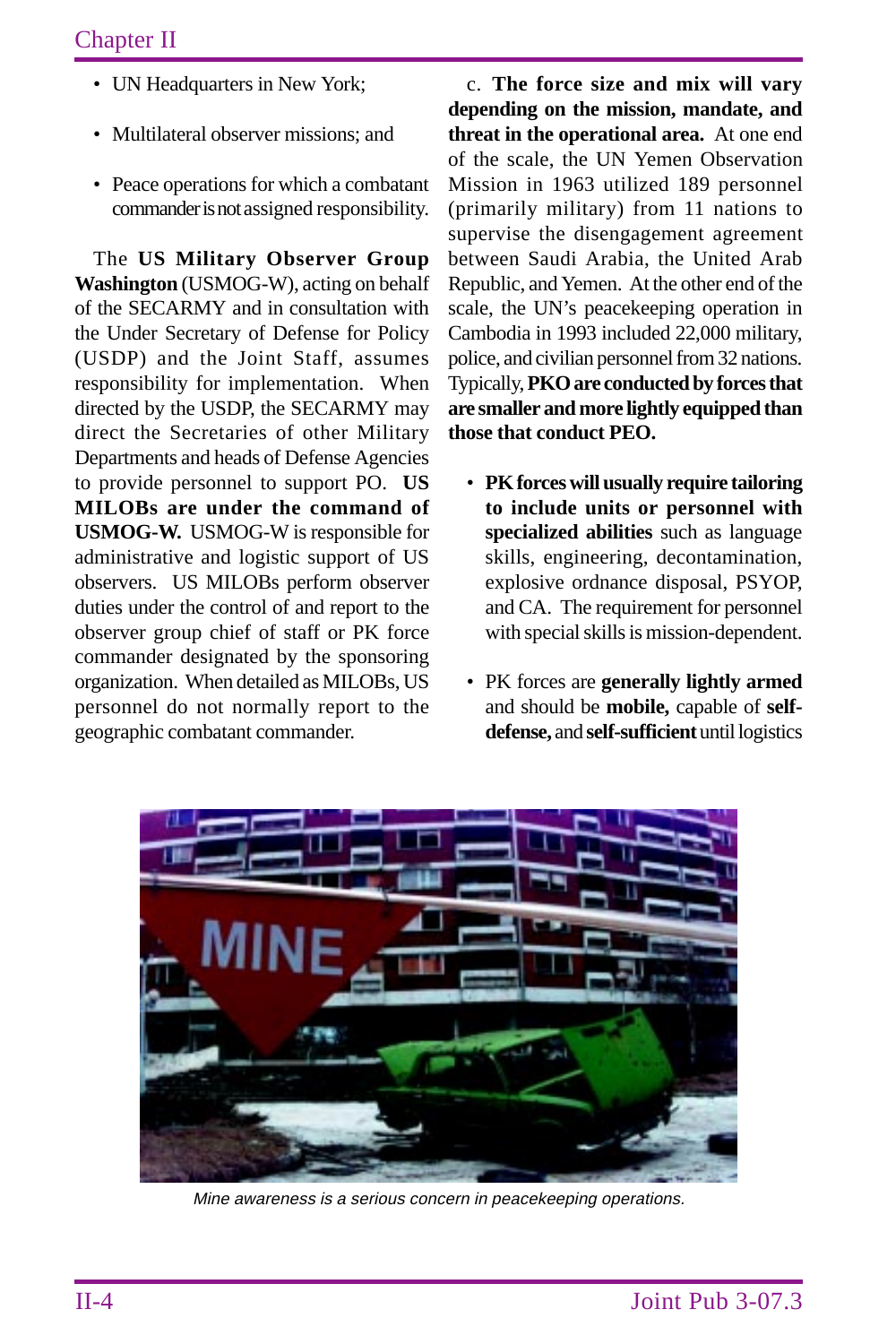resupply channels can be established. Contract logistics may serve to relieve the force of this requirement.

• **Ground forces may supervise and assist in the separation of opposing sides and to establish a buffer zone (BZ) or demilitarized zone (DMZ).** The PK force controls and surveys the line of demarcation, which facilitates the disengagement and withdrawal of forces, discourages infiltration confrontations, and assists in resolving local disputes. The presence of the PK force helps reassure each party to the dispute that other parties are not violating the agreements. **Ground operations may involve observation and monitoring of military and paramilitary units within a specified area.** This helps ensure that authorized units of the disputing parties are not increased above the strength levels stipulated in the agreement, existing fortifications are neither reinforced nor enlarged, no increase of arms and supplies occurs apart from those agreed to, and no side violates the BZ or DMZ. **Infantry, armored, armored cavalry, military police (MP) forces (with augmentation) and SOF ground forces are capable of changing their mission focus to support PKO** after proper training to maximize their inherent characteristics of mobility, communications, self-protection capability, and training. MP units, in particular, have a wealth of experience in exercising authority in tense circumstances without escalating tension. Their signature as a police force, rather than a combat force, often defuses tensions. An analysis of the mandate, mission, and threat will be used to determine the composition of the PK ground force. Additional ground force capabilities include the support capabilities listed in Figure II-2.

## **GROUND FORCE SUPPORT CAPABILITIES**

- Observing, monitoring, and reporting
- **Maintaining public order and** protecting civilians and public officials
- **Support to elections**
- **O** Delivery and protection of humanitarian assistance
- **Manning of checkpoints**
- Patrolling
- Demining operations
- **Supervising truces and cease-fires**
- **•** Intelligence
- **Surveillance**
- **Reconnaissance**
- **Incident management and crowd** control
- Negotiation and mediation
- **Interposition between parties to the** conflict
- **O** Demobilization and disarmament
- **Inspection of facilities**

#### **Figure II-2. Ground Force Support Capabilities**

• **Air assets** include both **fixed-** and **rotary-wing aircraft.** Air operations provide the **speed, range,** and **flexibility** to rapidly cover large areas. In PKO, air assets can meet a wide range of operational requirements. These include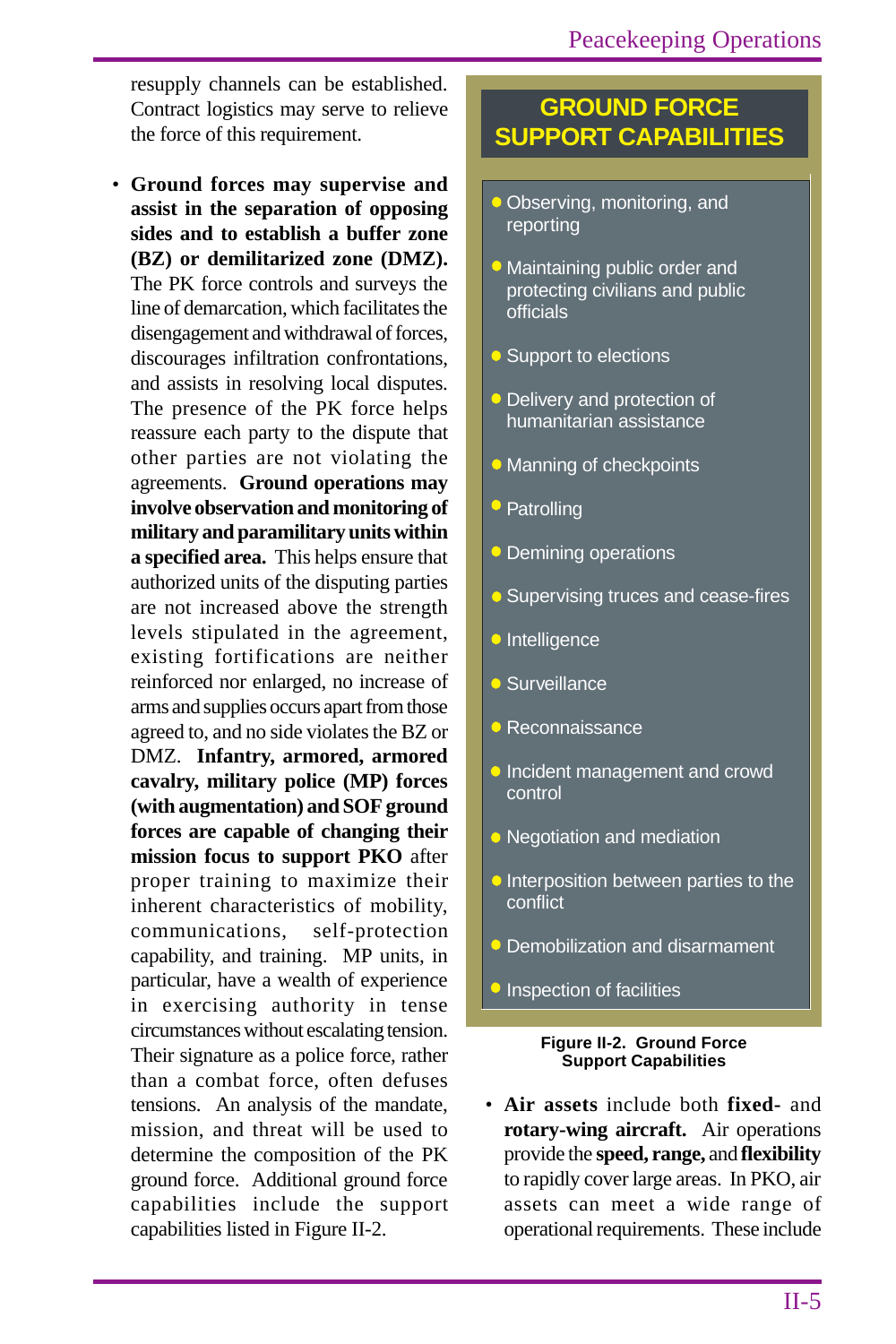## Chapter II

the support capabilities listed in Figure II-3. Air assets are especially useful where the terrain is difficult to navigate or contains mines and unexploded ordnance. In response to rapidly developing situations, air operations can be **highly effective in gathering information regarding violations of cease-fire and arms-limitation agreements,** as well as in the **rapid transport of personnel and equipment.** Information gathered by air assets can help commanders and staffs assess situations, reduce risk, and enhance the

## **AIR ASSETS SUPPORT CAPABILITIES**

#### Airlift

- Intelligence, surveillance, and reconnaissance
- Command, control, communications, and information gathering
- Aerial refueling
- Search and rescue
- Air traffic control support
- **Medical evacuation**
- Combat air patrol
- Airspace control
- Early warning of hostile actions
- Delivery of humanitarian aid
- Deterrence of hostile actions
- Force protection
- **Logistics**
- **Resupply**



operational effectiveness of the PK force. The use of air assets can increase the probability of detecting violations and can be a deterrent to major violations. The increased probability of detection provided through air operations encourages confidence among the parties to the dispute and fosters compliance with agreements.

"There are many times when platoon leaders and platoon sergeants at roadblocks, and company and battalion commanders working in cordon and search operations, must negotiate and communicate with potential belligerents. Leaders need to know that they may be placed in a position that requires them to mediate or negotiate on the battlefield."

> **BGEN. L. Magruder, III, USA CG, Joint Readiness Training Center**

• **Maritime forces provide a secure environment ashore** through credible, combat ready forces before, during, and after the operation. Naval assets may include supporting sealift, surface forces, submarine forces, amphibious forces, or individual observers. **Naval forces establish both a psychological and stabilizing effect** by their physical presence. To be effective, naval forces require free access to the territorial waters around the countries involved in the dispute. Naval vessels may provide the support capabilities described in Figure II-4. Additionally, naval forces can provide **harbor movement control** and **port security** to safeguard vessels, harbors, waterfront facilities, and cargo. Maritime forces may also conduct operations on inland waterways. With special authorization the US Coast Guard (USCG), under the US Department of Transportation, may provide the capabilities listed in Figure II-5 in support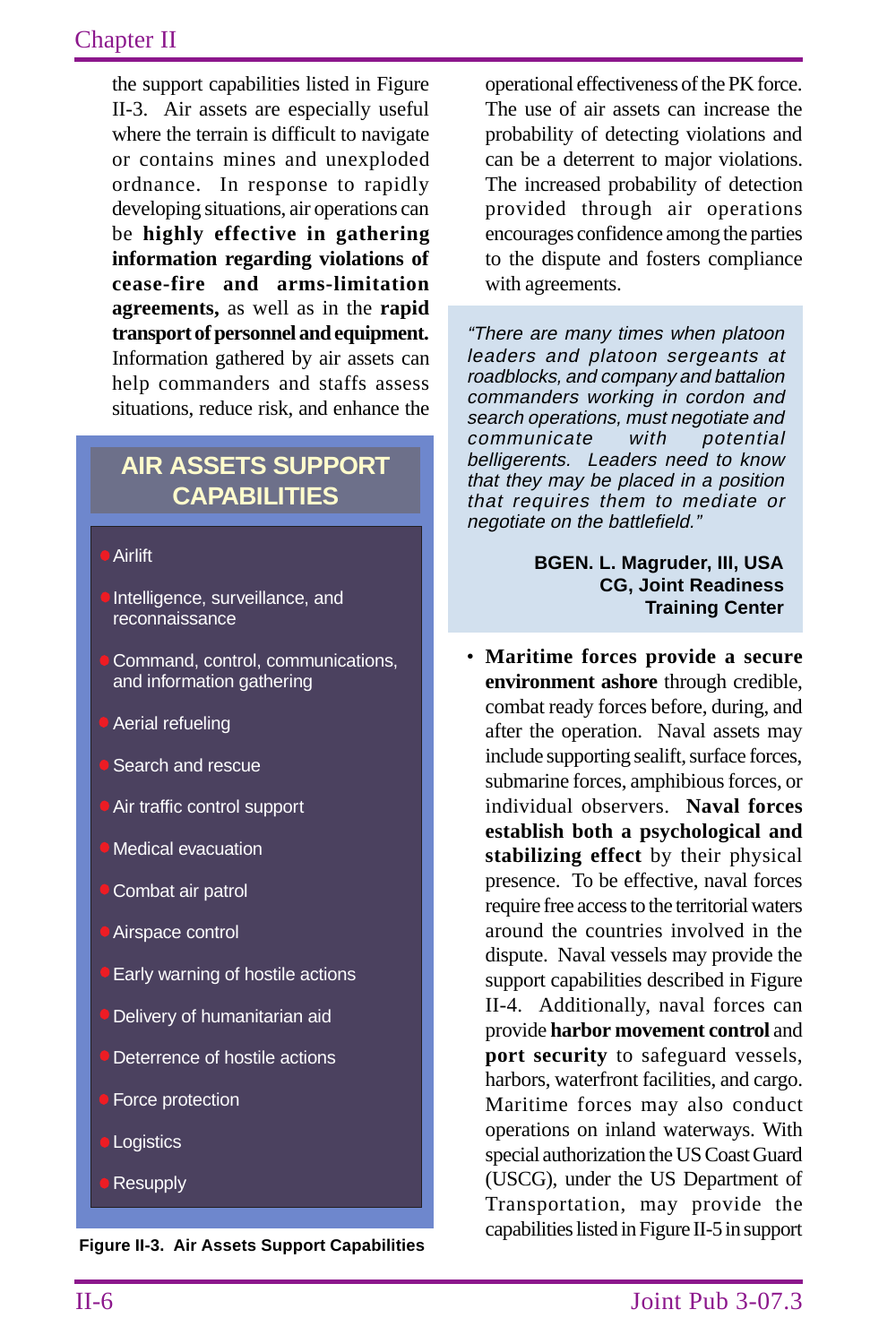



of PKO. See also "Maritime Forces" excerpt in Annex G ("Historical Examples") to Appendix A, "Key Documents in Peace Operations."

• **Space capabilities are essential to PKO efforts** largely in the area of force enhancement operations supporting air, ground, and maritime forces. Space missions comprising force enhancement include the items listed in Figure II-6. Tying all these systems together in theater requires the expertise provided by the forward-deployed space support teams.

•• **Communications.** In many areas where PKO are likely to occur, **existing communications infrastructure may not support the requirements of the PK force.** PK forces must have the capability to communicate among the assigned land, maritime, and air forces,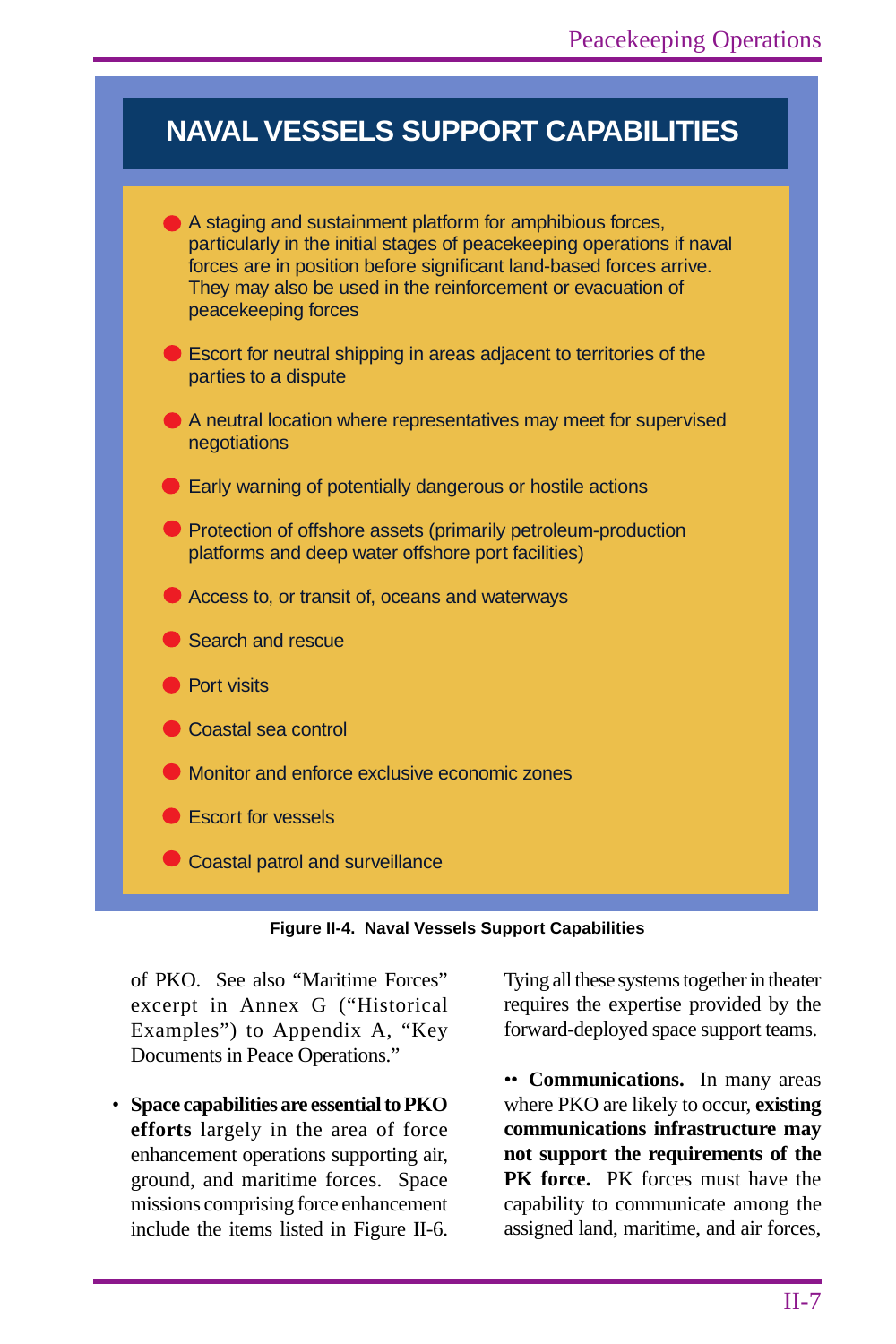## **US COAST GUARD SUPPORT CAPABILITIES**

- **Port security and port safety services**
- **Coastal sea control and harbor defense services**
- **Maritime law enforcement and maritime interception operations**
- **Environmental defense and pollution prevention, mitigation, monitoring, and response**
- **Escort of vessels**
- **Vessel traffic control and aids to navigation**
- **Reflagging of merchant vessels**
- **Training (law enforcement, search and rescue, environmental protection, port safety and security, waterway management, and maritime safety)**
- **Port visits**
- **Maritime search and rescue**
- **Coastal patrol and surveillance**

#### **Figure II-5. US Coast Guard Support Capabilities**

as well as to the combatant commander. **Satellite communications support** can be provided by the Fleet Satellite Communications System, Ultra High Frequency Follow-On Satellites, Defense Satellite Communications System, and the Air Force Satellite Communications System. In addition, military satellite communications are augmented by leased commercial satellite communications.

## **SPACE FORCE ENHANCEMENT CAPABILITIES**

- **Communications**
- **Positioning, velocity, and timing**
- **Weather**
- **Global geospatial information and services**
- **Surveillance and reconnaissance**
- **Theater ballistic missile attack warning**
- **Figure II-6. Space Force Enhancement Capabilities**

•• **Navigation. Global positioning system (GPS)** and other **space-based positioning, velocity, and timing (PVT) systems** support PKO by providing highly accurate three-dimensional location capability, velocity determination, and time reference. Such PVT systems allow PK forces to **know their exact location, which they can then communicate to friendly forces** to **determine the best routes for movement.** This is extremely important in areas where maps are out of date or nonexistent, physical landmarks are sparse, or local magnetic variations are unreliable. **Space-based PVT systems aid in the surveying of various features,** including minefields, borders, and BZs. They may also provide **navigation capabilities** in areas where other navigation aids are damaged or nonexistent.

•• **Weather.** Weather data from spacebased systems is important to PKO. The National Oceanographic and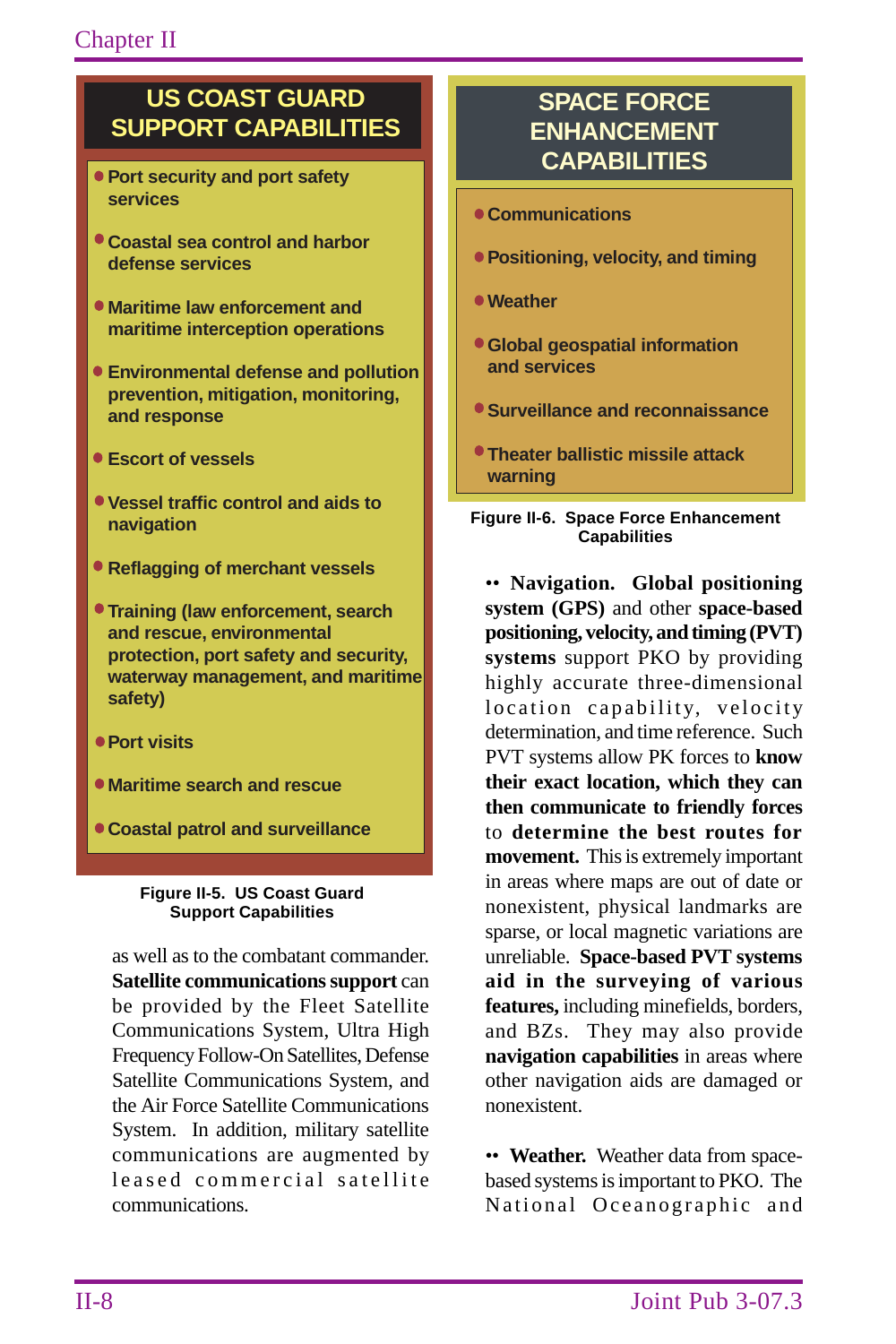Atmospheric Administration operates a **constellation of weather satellites** that gives US forces global weather coverage. **Timely and accurate weather information is essential** for mission planning, route selection, communications, observation, and reporting.

•• **Geospatial Information and Services (GI&S).** GI&S assets can provide hard- and soft-copy maps, gravity values, sea surface topography measurements, hydrographic charts, and digital feature analysis. In addition, imaging systems can provide the capabilities listed in Figure II-7.

•• **Intelligence, Surveillance, and Reconnaissance (ISR).** Space systems provide a variety of ISR capabilities, which enhance a commander's situational awareness of the parties to a dispute and their compliance with agreements.

•• **Theater Ballistic Missile Attack Warning.** The proliferation of theater ballistic missiles, such as the SCUD, is a growing threat to US deployed forces

## **GEOSPATIAL INFORMATION AND SERVICES CAPABILITIES**

- **Supplemental updates on port conditions**
- **River stages**
- **Recent construction**
- **Vegetation analysis**
- **Ice coverage**
- **Other ground features**

**Figure II-7. Geospatial Information and Services Capabilities**

worldwide. In response to this threat, space continues to offer the perfect vantage point from which to view signs of a theater ballistic missile launch. **The Defense Support Program detects theater ballistic missile launches**; launch detection can be quickly disseminated to geographic combatant commanders via warning networks.

*See JP 3-01.5, "Doctrine for Joint Theater Missile Defense"*

"I think all our conventional leaders and commanders need to understand and work more closely with Special Operations forces — Special Forces Operational Detachments, Civil Affairs, and PYSOP teams. This marriage must occur; we've got to force it. We cannot succeed on the modern battlefield without cooperation among these elements."

> **BGEN. L. Magruder, III, USA CG, Joint Readiness Training Center**

• **SOF can play a significant role in PKO** because of their **unique capabilities, training,** and **experience.** SOF often have detailed regional knowledge of cultures and languages, as well as experience working with indigenous forces. SOF are capable of the activities listed in Figure II-8. SOF can form small, versatile, self-contained units that can **rapidly deploy, and provide a full spectrum of air, ground, and maritime support with links to space-based assets.** SOF capabilities of PSYOP and CA are particularly important in PO for their understanding of the complexity of operating in cross-cultural environments.

*See also JP 3-05, "Doctrine for Joint Special Operations."*

> •• **PSYOP can assist in facilitating cooperation** between the disputing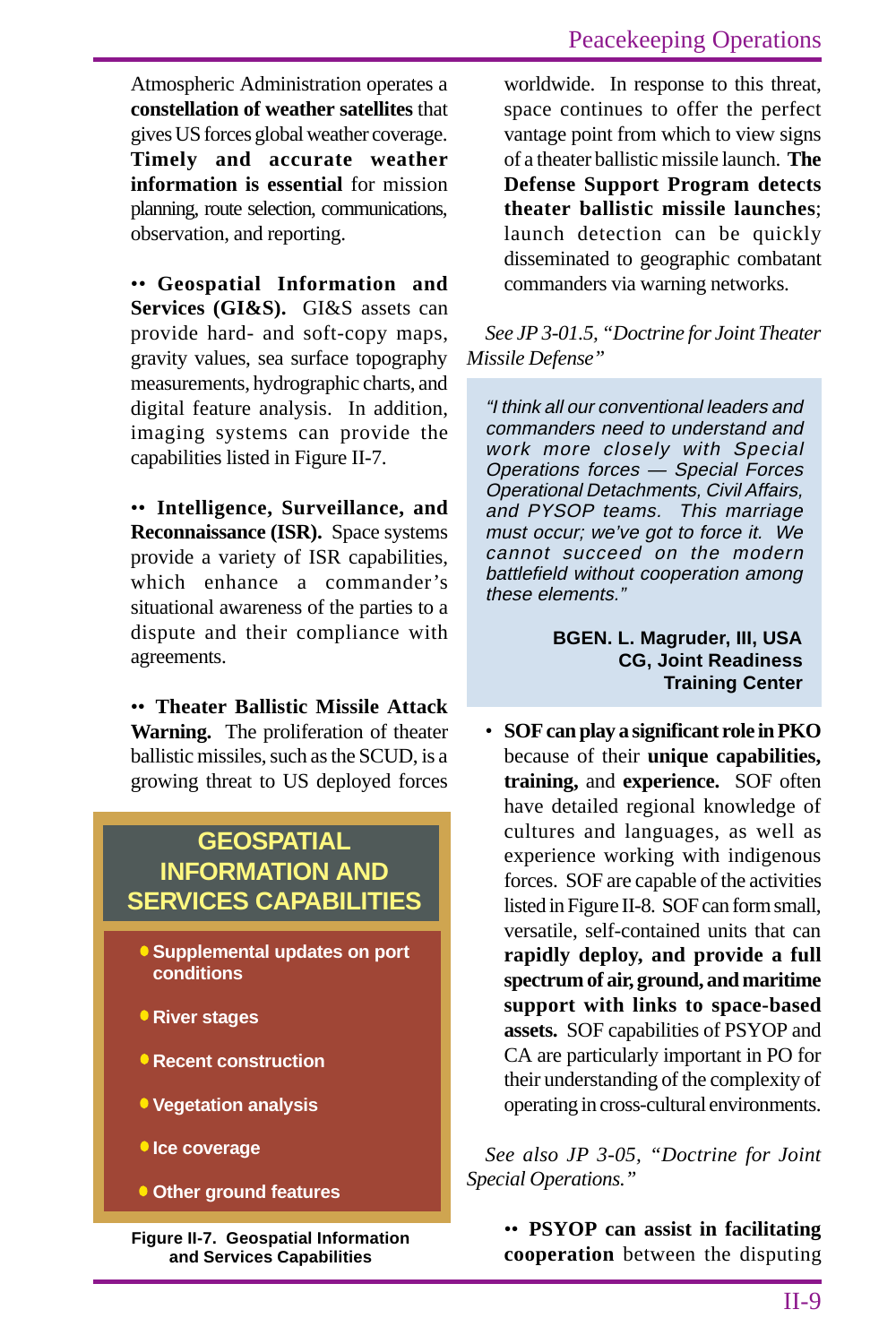### **SPECIAL OPERATIONS FORCES SUPPORT CAPABILITIES**

- **Psychological operations**
- **Civil affairs**
- **Gathering information**
- **Providing detailed area assessments**
- **Conducting liaison with local populations, military forces, other national contingents, and agencies**
- **Training and organizing security forces**
- **Operating fixed- and rotarywing airlift**

#### **Figure II-8. Special Operations Forces Support Capabilities**

parties, their supporters, and the PK force. PSYOP can help create **favorable attitudes and behavior** on the part of disputing parties and uncommitted segments of the population. For example, PSYOP personnel may: (1) Provide the capability to develop, produce, and disseminate by radio, television, newspapers, leaflets, or loudspeaker broadcasts a wide variety of products to inform all parties, including neutrals, about the role of the PK force, the requirements of the mandate, locations of critical services, and information that can assist in bridging cross-cultural gaps between PKO forces and indigenous populations. If the PKO force commander does not pay attention to these matters, the potential for misunderstanding, misinterpretation, and hostile propaganda is high; and (2) Assist

commanders in analyzing the psychological effects of the operation.

*For additional information on PSYOP, refer to JP 3-53, "Doctrine for Joint Psychological Operations."*

"PSYOP is a tool that can enhance control and security and should be integrated into daily planning and operations. It must be flexible and capable of being delivered by various types of media . . . [commander, joint task force] can use these tools to reinforce policy directives and disseminate any other information to the population."

#### **Operation SEA SIGNAL Migrant Camp Operations: The Guantanamo Experience USACOM**

•• In PKO, **CA personnel** can: (1) **Conduct area assessments** of the population, economy, culture, and so forth, to aid the commander in decision making and planning; (2) **Provide training** to familiarize PK personnel with the dynamics of the political situation in the operational area, local cultures, customs, mores, religions, and taboos such training programs enhance the effectiveness and credibility of the PK force by improving understanding and respect for the local populace; (3) **Establish liaison and coordination** among US, multinational, and indigenous forces such as NGOs, PVOs, and other agencies, as well as the HN; (4) **Coordinate host-nation support (HNS)** for the PK force and identify the local resources for use by the force; (5) **Provide advice and assistance** in handling refugees and dislocated civilians; and (6) **Establish CMOCs** to coordinate CMO and HA operations. Some CA activities require **careful consideration because of the risk of**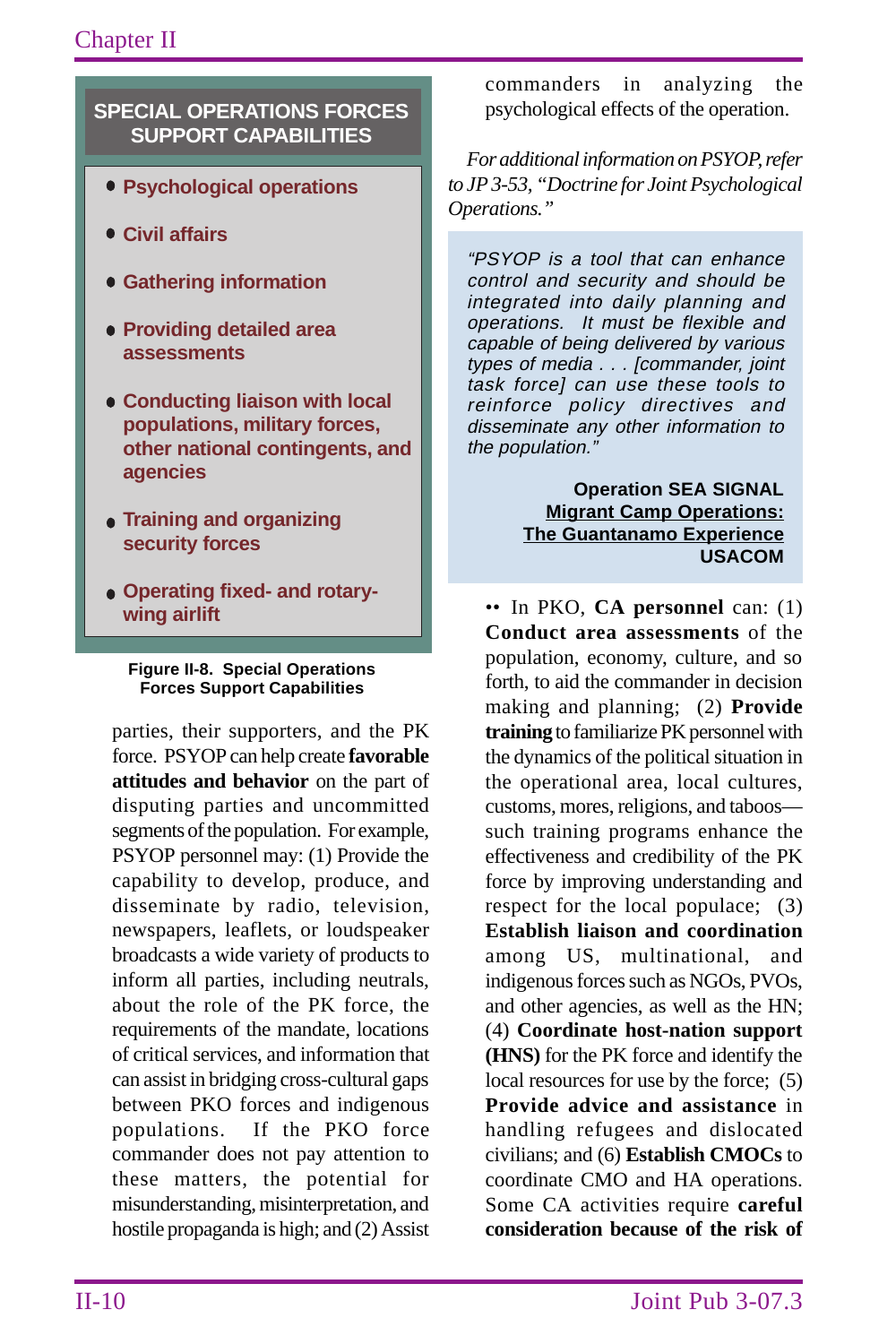**appearing partial to one or more disputing parties.** Such activities may include advice or assistance to help the HN provide for public health, safety, and welfare; food and agriculture; trade and commerce; education; and administration and finance.

*For additional information on CA, refer to JP 3-57, "Doctrine for Joint Civil Affairs."*

*For additional information on special operations, refer to JP 3-05, "Doctrine for Joint Special Operations," and JP 3-05.3, "Joint Special Operations Operational Procedures."*

d. **PK members must wear distinctive items** that clearly identify them as members of the PK force or observer group. Such items include headgear (helmet liners or berets), badges, armbands, and identity cards. PK force vehicles, boats, aircraft, and facilities may be **painted in the colors of the force** and will **prominently display its insignia.** PK force facilities and observation posts (OPs) will **display the UN or force flag** and will normally be illuminated at night. In UN PKO, dismounted patrols normally carry a UN flag. The force commander may establish additional guidelines concerning identification requirements.

## **5. Peacekeeping Missions**

PK missions will usually involve observing, monitoring, or supervising and assisting parties to a dispute (see Figure II-9).

a. **Observation.** Observation missions are performed primarily by unarmed MILOBs, but may also be performed by PK forces. In either case, they help **ensure the agreements are followed by the parties to the dispute.** UN observer groups may also use civilian personnel or police as observers. The success of these missions is dependent on the willingness of the disputing parties to cooperate with the terms of the accord or agreement. This willingness may exist because MILOBs have established a visible presence and are able to detect violations of agreements. For the success of the mission, MILOBs establish and maintain good relations with the disputing parties. See, for example, "MOMEP" in Annex G ("Historical Examples") to Appendix A, "Key Documents in Peace Operations." **Typical observation tasks include the following.**

- **Observing, monitoring, verifying, and reporting any alleged violation of the governing agreements.** Agreements may include treaties, truces, cease-fires, arms control agreements, or any other binding agreements between the disputing parties.
- **Investigating alleged cease-fire violations, boundary incidents, and complaints.** This may include incidents, unauthorized troop movements, and construction or reinforcing of defensive positions. An investigation provides evidence regarding violations of the agreements and may involve negotiation or mediation, to include direct dialogue between the disputing parties.

". . . we should expect to participate in a broad range of deterrent, conflict prevention, and peacetime activities. Further, our history, strategy, and recent experience suggest that we will usually work in concert with our friends and allies in almost all operations."

### **President Harry S. Truman**

• **Negotiating and mediating.** MILOBs may undertake negotiations on behalf of the disputing parties to mediate low-level disputes. Reconciliation of differences at the lowest possible level often contributes to the overall success of the PKO.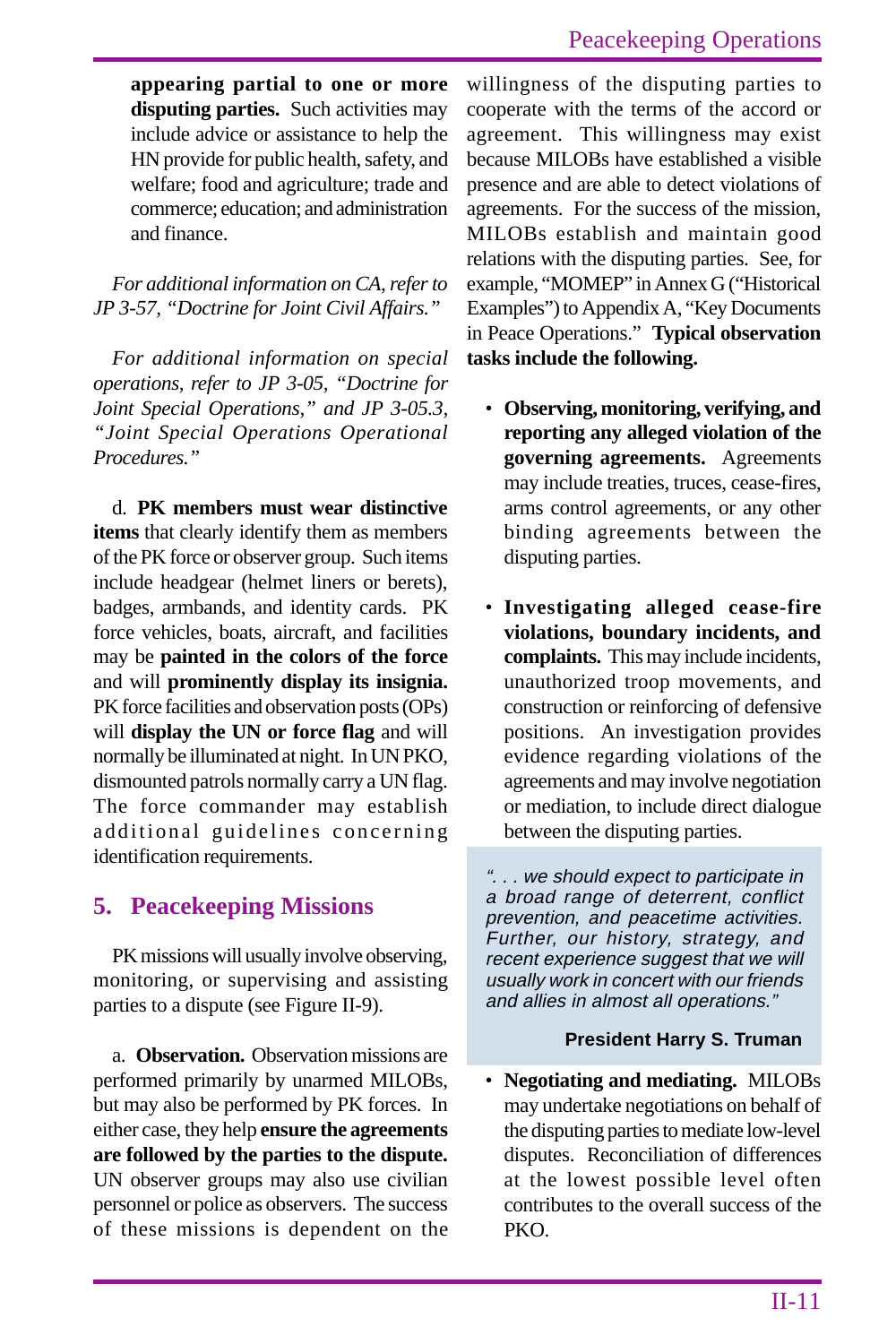## Chapter II





• **Conducting regular liaison visits within the operational area.** Disputes thrive on rumors, uncertainty, and prejudice. Therefore, liaison visits maintain personal contact and allow for a timely and routine exchange of information with disputing parties, the

HN, local civilian officials, international agencies, PK force headquarters, and other national contingents.

• **Maintaining up-to-date information on the disposition of disputing forces within the operational area.** This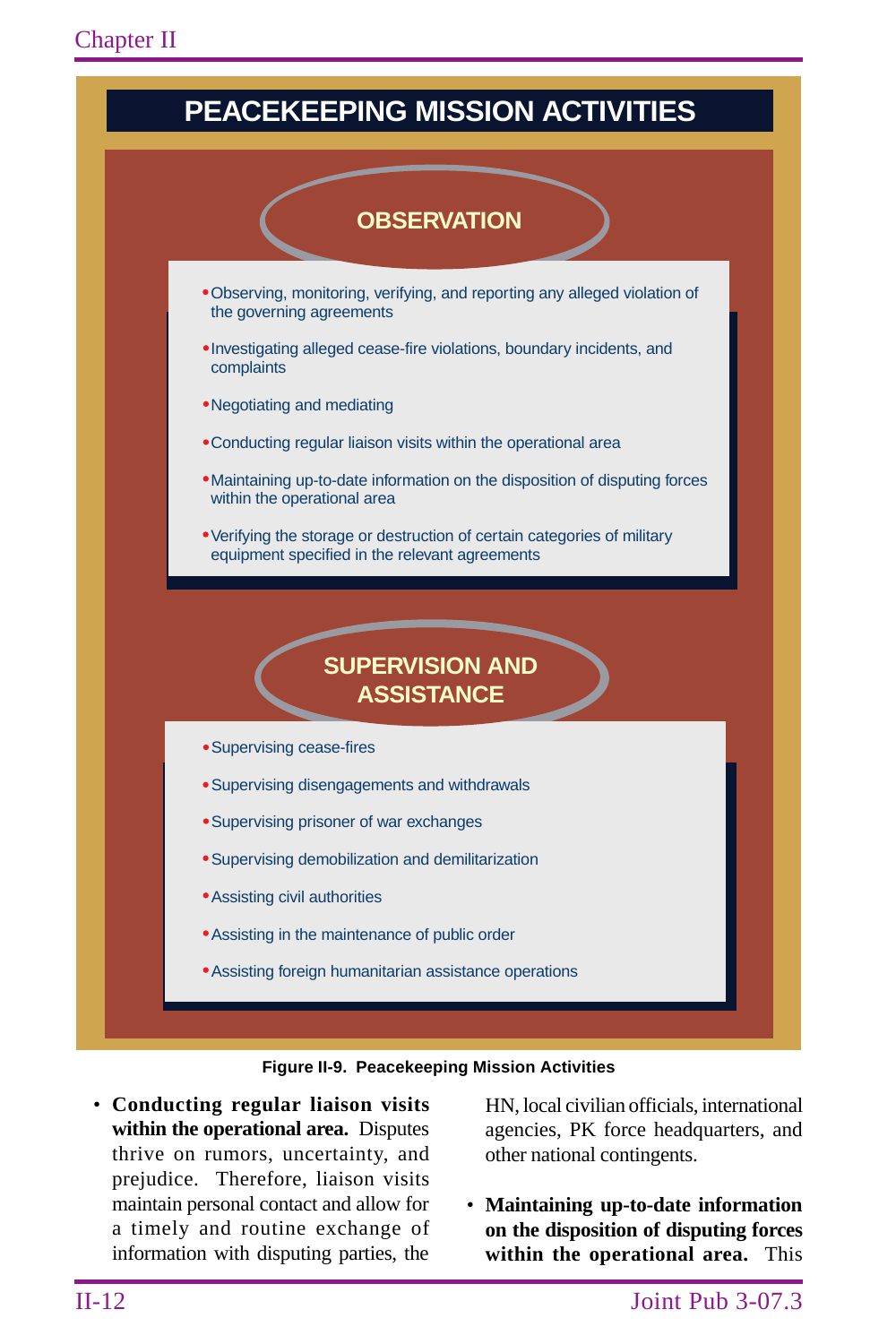• **Verifying the storage or destruction of certain categories of military equipment** specified in the relevant agreements.

b. **Supervision and Assistance.** Supervision and assistance missions are normally performed by lightly armed PK forces. The PK forces undertaking these tasks require, in most cases, large service support organizations, equipment, and finances. In addition to the tasks performed by MILOBs in observation missions, PK forces may perform the following tasks when they are within the scope of the military mission, support the desired end state, and are authorized by appropriate authority.

- **Supervising cease-fires.** Once a ceasefire is arranged, PK forces may observe and report on the disputing parties' compliance with a cease-fire. The force may have to deploy on the territory of more than one nation to perform its mission. The tempo and outcome of diplomatic activities taken to establish a credible cease-fire are often unpredictable, and negotiations to constitute and insert a PK force may occur simultaneously. Therefore, rapid deployment of the PK force is generally required.
- **Supervising disengagements and withdrawals.** As diplomatic activity ensues, agreement to establish a BZ may require PK forces to supervise the disengagement and withdrawal of hostile forces. Interpositioning of the PK force between the disputing parties is generally a high priority to prevent a breakdown of the cease-fire and to help ensure an uneventful disengagement and

withdrawal. The inherent risks associated with interpositioning can be greatly reduced by timely deployment and implementation of well-conceived and detailed plans that are understood by all parties. PK force personnel may mediate disagreements in the positioning of the disputing parties' forces, verify troop and equipment dispositions and, if authorized, provide assistance to the civilian population in the BZ.

- **Supervising prisoner of war (POW) exchanges.** At any stage in the resolution of a dispute, PK forces may supervise and assist in POW exchanges between the parties.
- **Supervising demobilization and demilitarization.** The parties to the dispute may agree to demobilization or demilitarization of their forces. Therefore, PK forces may supervise and assist in these activities and provide progress reports to the sponsoring organization.
- **Assisting civil authorities.** PK forces may assist civil authorities in such functions as supervision of elections, transfer of authority, partitioning of territory, evacuation, convoy escort, or the temporary administration of civil functions. The CMO Staff Officer, in coordination with the CMOC, can provide advice and assistance in the execution of these functions.
- **Assisting in the maintenance of public order.** PK forces may assist in the reestablishment or maintenance of public order. The responsibility for public order rests primarily with the civil police. However, military assistance may be required if there has been a breakdown in the civil police structure or situations are beyond their capacity to control.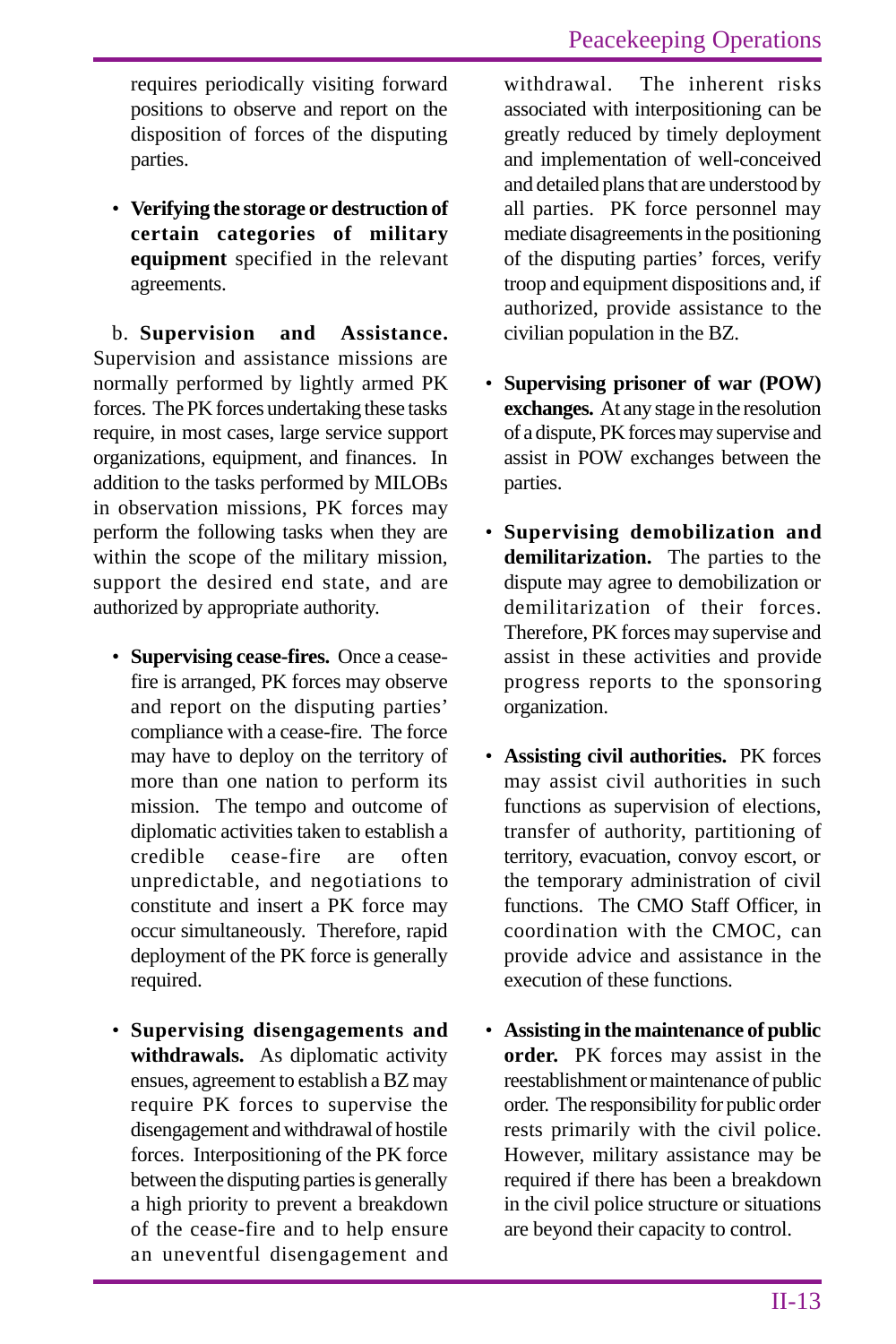• **Assisting foreign humanitarian assistance (FHA) operations.** Although FHA is not a PO, it may be necessary for PK forces to provide security for and to supervise the offloading and transloading of relief supplies until FHA operations are fully established. It may also be necessary for PK forces to provide transportation and security for NGOs, PVOs, and other agencies. CA personnel provide to the commander a resource for the planning and conduct of FHA.

## **6. Command and Control**

Commanders have responsibility for the C2 of the forces assigned to them. **C2 relationships are established prior to the PKO** in the appropriate operation plan, order, directive, or other authoritative correspondence. With continual mission analysis and revised plans, crucial in any military operation, the C2 relationships may be adjusted to the situation.

"One cannot succeed with peace operations if one allows subordinate commanders and men in the field to give way to their natural inclinations, and act the way they are trained to act in war. With proper measures, good commanders can make the distinction understood up and down the line, and do so without losing the ability to respond fast and forcefully should there be a situation which calls for it."

#### **Ambassador R. Oakley President's Special Envoy for Somalia**

a. **Force Headquarters.** The organization of a PK force headquarters in **non-UN sponsored operations** is normally **ad hoc,** but will generally be **structured around common military staff functions** such as administration, intelligence, operations, logistics, communications, and CA functions. The commander will also have a personal staff and civilian staff. **In UN-sponsored**

**operations national contingents perform under OPCON of the UN force commander.** The UN Secretary-General (SYG) is responsible for implementing UN Security Council resolutions or mandates and for monitoring all UN PKO. The UN force commander is responsible to the UN mission's special representative for ensuring military activities support other components of the mission.

- **The SYG will appoint a UN force commander and a UN Special Representative.** The force commander is a military officer from a nation not involved in the dispute, whose qualifications are acceptable to the UN Security Council. Additionally, the force commander must also be acceptable to the HN and all the parties to the dispute. The force commander refers all policy matters to the UN Special Representative, normally a career diplomat, given the title of the Special Representative to the SYG (SRSG). The SRSG is appointed as head of mission (HOM).
- There is no standard staff organization common to UN PK force headquarters. The staff is ordinarily grouped into three main categories:

•• The **MNF commander's personal staff** normally consists of a military assistant, a political adviser, a legal adviser, a public affairs officer (PAO), an interpreter, and LNOs from the armed forces of the parties to the dispute.

•• The **military staff** normally consists of a chief of staff, a deputy chief of staff, and an operations staff (intelligence, plans, training, communications, air traffic control, security, police operations, observer groups, administration, health service support [HSS], logistics, and CMO staff officer). Linguists may also be included to facilitate communications.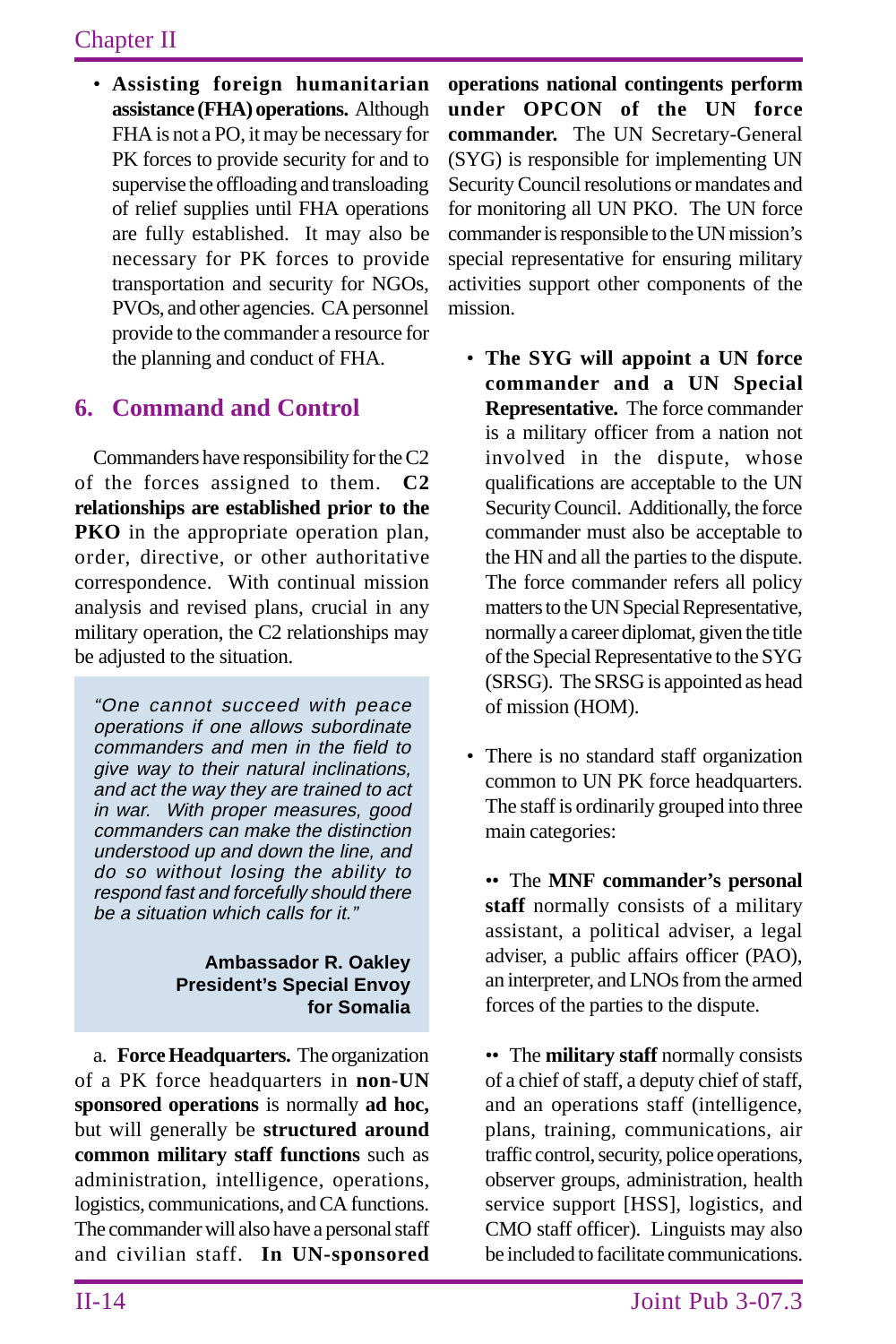•• The **civilian staff,** provided by the UN Secretariat in New York, at a minimum consists of a chief administrative officer (CAO). The CAO is responsible for the direction of all administrative matters having financial implications, as well as for the overall direction of the force's administration.

Minor differences reflect local requirements or the preferences of the officers who created the headquarters.

b. **Units.** The MNF commander may be given OPCON over US and other military units assigned to the PK force and ensures that the national contingent commanders perform assigned tasks consistent with the mandate and the force's mission.

- A national contingent consists of a nation's entire contribution (units as well as staff officers at the force headquarters). **National contingent commanders report to the force commander** and to the national chain of command as well.
- **National contingent commanders are responsible for disciplinary action within their own contingents** in accordance with their national military law. The authority for national contingent commanders to carry out their national laws in the HN's territory should be included in the SOFA and/or SOMA for the PKO. The force commander may discuss a major disciplinary breach with a contingent commander or, if warranted, may refer the matter to the SRSG.
- Each contingent commander is responsible for **accomplishing assigned tasks, communicating changes in the situation,** and **responding to the needs and the directives of the PK force commander.** Contingent commanders may recommend and advise the force commander on COAs.

• Figure D-1 in Appendix D, "Chains of Command," shows a **notional chain of command** for PKO. Figure D-2 shows the **chain of command** for the MFO.

c. **US Military Forces.** Combatant commanders exercise combatant command (command authority) (COCOM) over US forces assigned to them by the "Forces for Unified Commands Memorandum." The geographic combatant commander exercises OPCON of US forces attached to them. The PK force commander, in turn, exercises OPCON of US forces as delegated by the combatant commander. US military forces are attached to the PK force upon entering the operational area.

d. **Commanders' Directives.** The force commander's directive should clearly outline **who is empowered to give orders to contingents and under what circumstances.** US contingent commanders may issue their own directives based on their own mission analysis and the force commander's directive. Although each directive is unique, **a commander's directive should include the items listed in Figure II-10.**

## **7. Planning Considerations**

No two PKO are exactly the same; **each is tailored to the unique situation, requiring a thorough mission analysis.** Additionally, PKO are often initiated on short notice, requiring extraordinary efforts to develop a complete plan, identify and build a headquarters staff, and conduct training and orientation, if possible, before deployment. However, **the planning process for PKO is the same as for any other military operation.** The system designed to provide interoperability is the Joint Operation Planning and Execution System (JOPES). JOPES is, first and foremost, policies and procedures that guide joint operation planning efforts. JOPES is the focus of the Joint Pub 5-03 series.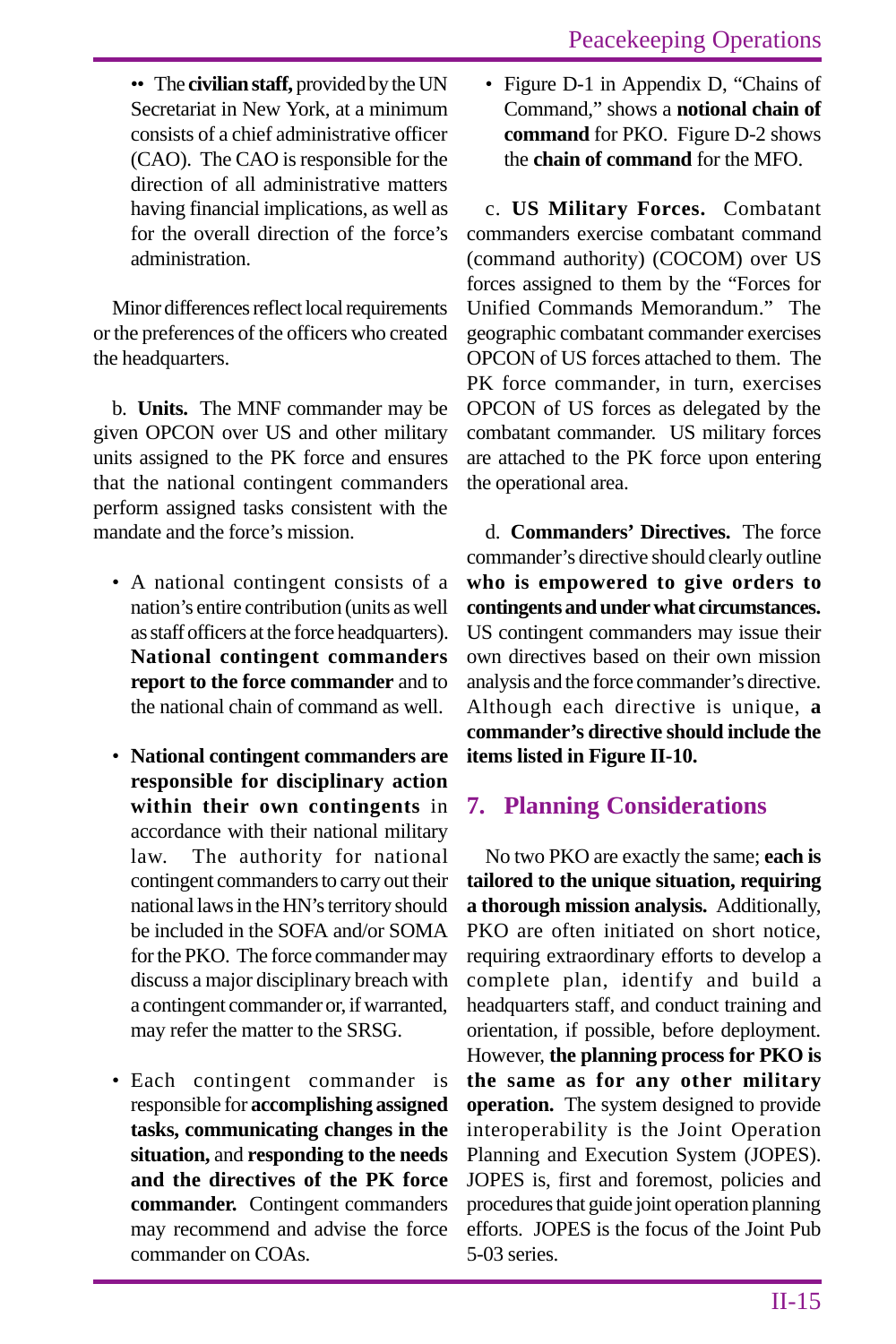

#### **Figure II-10. Commander's Directive Elements**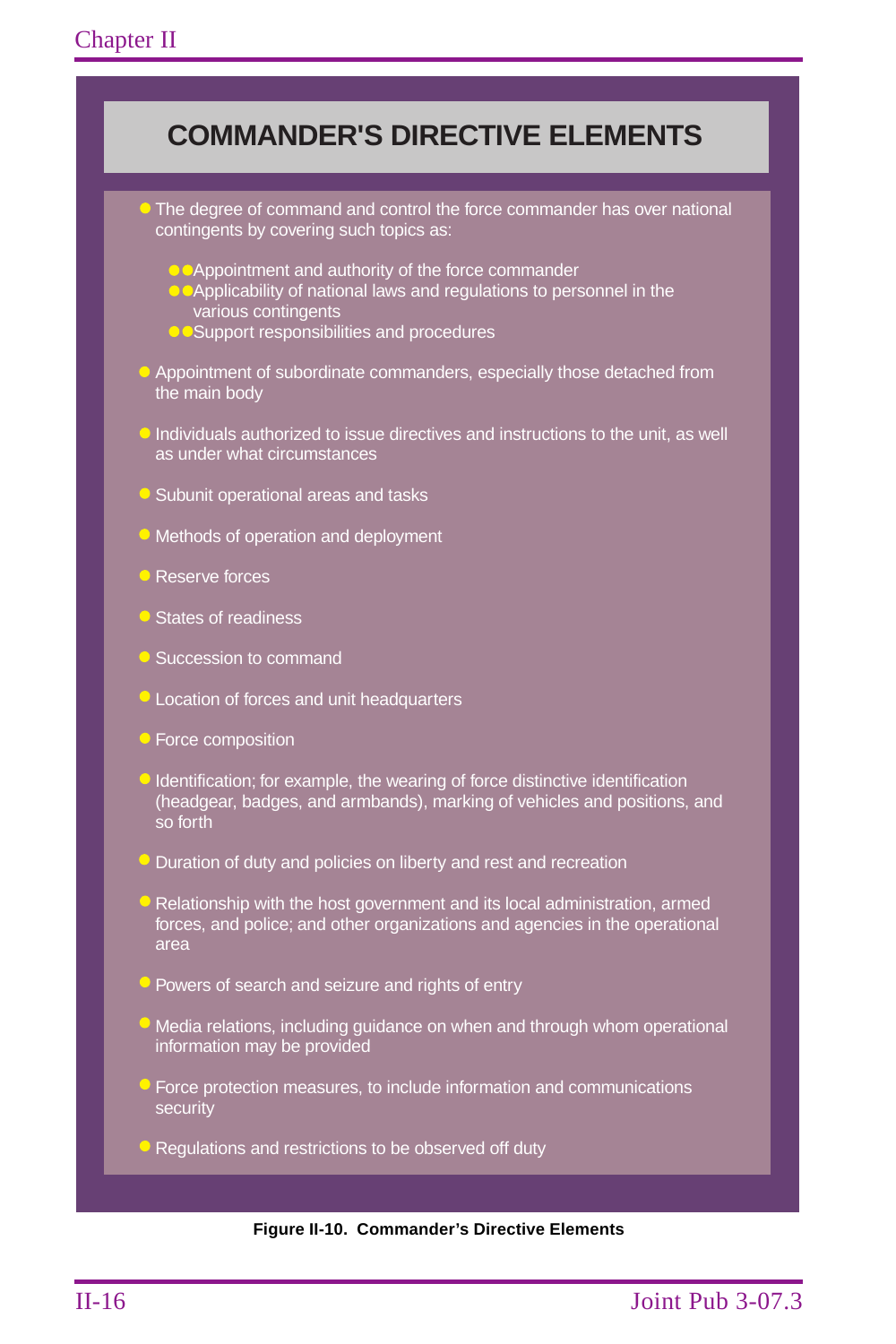"The mission analysis and command estimate processes are as critical in planning for MOOTW as they are in planning for war."

#### **Joint Pub 3-07, Joint Doctrine for Military Operations Other Than War**

a. **The mandate, TOR, and SOFA are important sources of information** for mission analysis and planning. Additionally, commanders and staffs may gain valuable insights by reviewing the **lessons learned from previous PKO or training exercises.** Commanders and staff may conduct their review using the Joint Electronic Library PO data base, as well as other lessons learned data bases. See Appendix E, "References."

b. While most military units use **standing operating procedures** (SOPs), the duration of many PKO, number of participating multinational contingents, and rotation policies make **SOPs especially useful in these operations.** Annex E to Appendix A, "Standing Operating Procedures," is a sample format for SOPs.

• **SOPs standardize the conduct of operations and logistics and are tailored to the mission and situation.** The headquarters staff drafts and disseminates SOPs preferably before arrival in the operational area. SOPs address basic information about the force, standard procedures, and explain issues which require guidance. The overall force SOPs may be augmented by contingent commanders and subordinate unit commanders. At a minimum, the SOPs might include the items listed in Figure II-11.

c. When practical, the force commander should consider having the staff develop an **area information handbook** to prepare personnel for their PK responsibilities. The

## **STANDING OPERATING PROCEDURES**

- **Pertinent information from the** mandate and terms of reference
- Rules of engagement
- **Observation and checkpoint routines**
- Communications links and procedures
- Reporting formats and procedures
- **Resupply procedures**
- **Contingency or emergency** procedures
- Building, vehicle, and personnel search procedures
- Health services information, to include medical evacuation request procedures
- Guidance on the media and controls on photography
- Lists of persons allowed to enter peacekeeping areas
- **Procedures regarding refugees and** displaced civilians
- Possible restrictions on contact with local forces and the populace

#### **Figure II-11. Standing Operating Procedures**

purpose would be to **orient PK force members** to the mission, operational area, history of the conflict and its parties, religious and cultural factors, and other important information about the environment in which they will be operating. Army special forces (SF), CA, and PSYOP personnel are trained and experienced in the preparation of this product. Public affairs and intelligence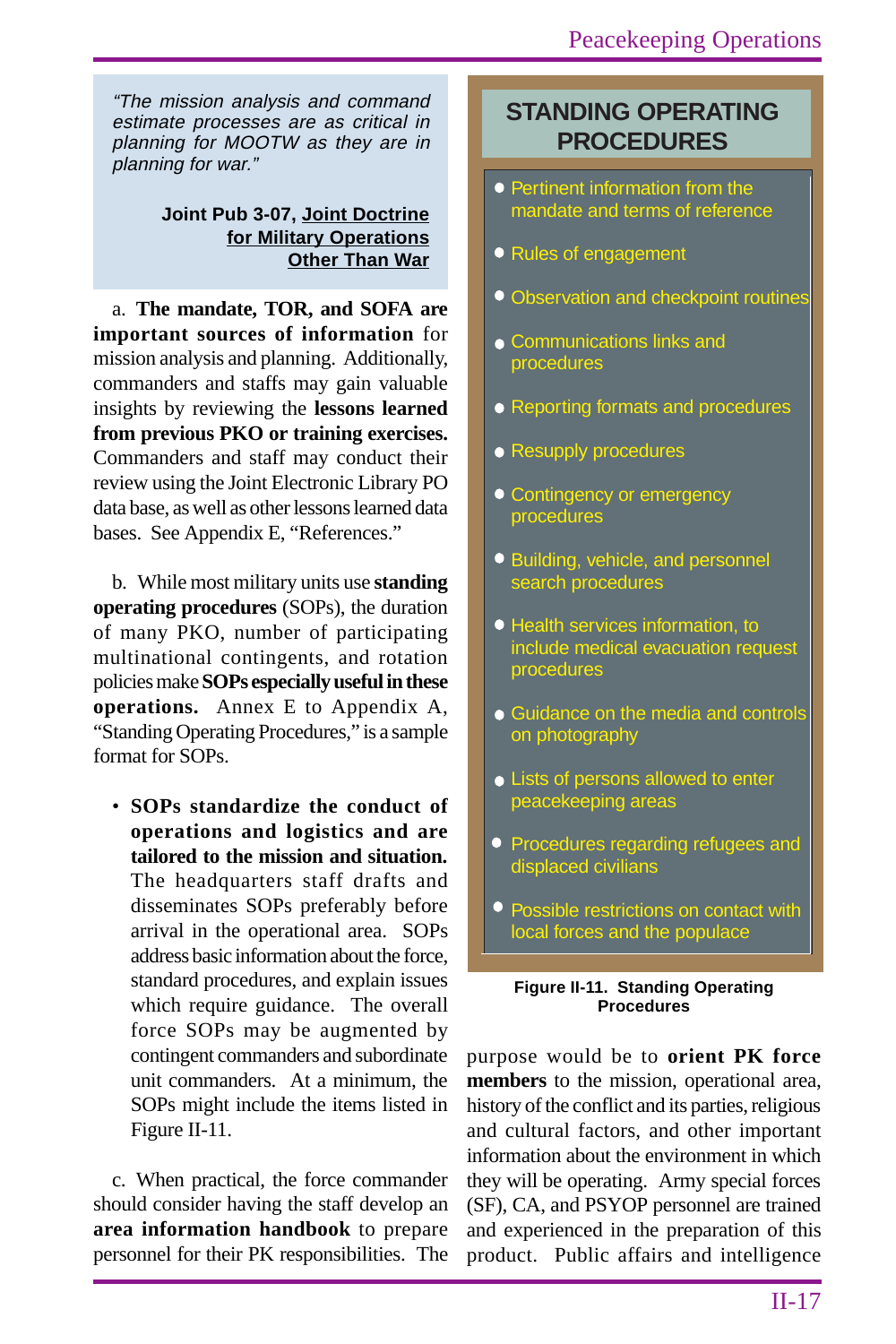### Chapter II

personnel are other resources. Annex F ("Area Information Handbook") to Appendix A, "Key Documents in Peace Operations," is a sample format for an area information handbook.

d. Successful planning and employment requires **detailed coordination at all levels** in the PK force. Therefore, **LNOs should be identified to assist the commander and staff** as they coordinate plans and actions among the PK contingents, UN or sponsoring organizations, NGOs, PVOs, other agencies, and local authorities. The latter may include military leaders, local officials, customs, transportation authorities, and police. **A CMOC provides a venue for coordination** between the military and these personnel.

e. **Logistics.** In PKO, logistics considerations are as important as operational considerations, just as they are in any other military operation. However, there are some differences in how logistic support is provided in PKO. Consequently, logisticians' involvement in the planning process from the very beginning will help to ensure mission success. **The ad hoc and multinational nature of PKO demands careful and detailed logistics planning.** This is particularly true in UN-sponsored PKO. Logistic support in PKO includes, but is not limited to, the categories listed in Figure II-12.

• **In UN operations, the deployed elements of the UN Field Administration and Logistics Division make arrangements for goods and services common to all the contingents,** such as for water, some food items, fuel, and billeting. However, the UN requires time to contract for this support. Consequently, when PK forces initially deploy they should, to the extent possible, be self-sufficient for a minimum of 60- 90 days. **National contingents are responsible for all logistic support that is unique to their requirements.**

# **CATEGORIES OF LOGISTIC SUPPORT FOOD AND WATER**

**SUPPORT SERVICES**

**PETROLEUM PRODUCTS**

**SUPPLY**

**MAINTENANCE**

**TRANSPORTATION**

**EXPLOSIVE ORDNANCE DISPOSAL**

**HEALTH SERVICES**

**ENGINEERING**

#### **Figure II-12. Categories of Logistic Support**

Normally, US PK forces will be supported through a combination of scheduled US resupply, contingency contracting, HNS, and UN logistic support. Other logistic considerations for multinational operations include the possibility of **role specialization** and a **lead nation provider** for certain classes of supply or services.

• **In non-UN-sponsored operations, a single nation may be responsible for planning and coordinating logistic support for the force.** For example, in the MFO in the Sinai, the United States is responsible for logistic support to all national contingents, to include supply, transportation, maintenance, communications, small arms maintenance, movement control, finance, postal, HSS, explosive ordnance disposal, and mortuary affairs. However, many of these requirements may be satisfied through **commercial contracts**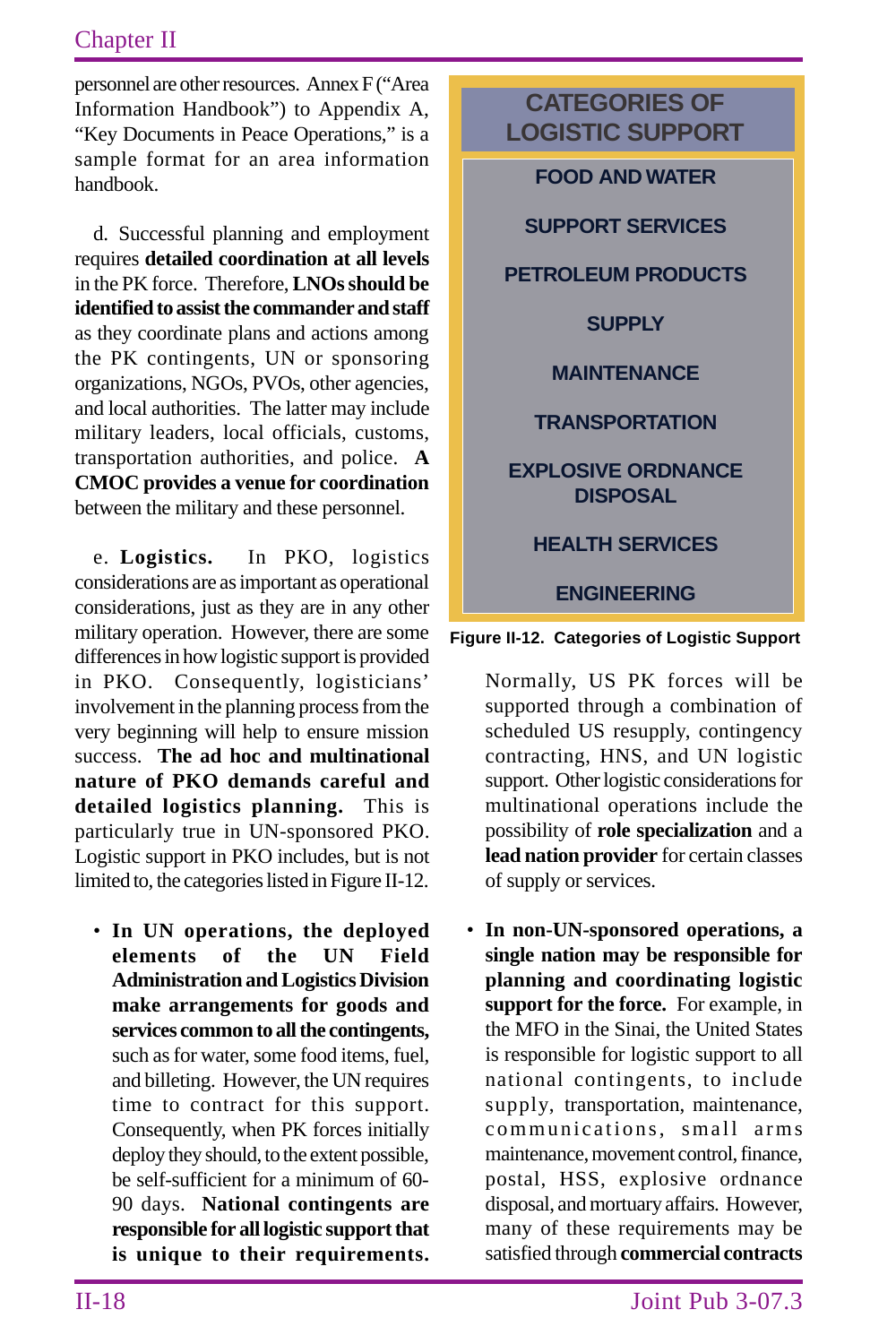and require reimbursements from the participating or requesting nations or agencies.

- **In PKO, contracting for support will generally be necessary.** Contracting may include use of the **Army's logistics civilian augmentation program (LOGCAP)**, the **Navy's emergency construction capabilities contract program (CONCAP)** and the **Air Force's Air Force contract augmentation program (AFCAP)**. **HNS contracting may also be used.** Consequently, effective **advance parties** include finance, logistics, resource management, and contracting personnel to assure the necessary level of support for the PK force. Planners should also be aware that in some regions, reliability and timeliness of contractor performance may not be the same as in developed areas. **The task of the advance party may be complex** due to differences in languages, currencies, accountability systems, sanitation systems, and hygiene standards. Veterinary personnel inspect food sources for food safety and sanitation as well as inspect food stuffs for quality assurance and wholesomeness. If bottled water is being used by the PKO force, veterinary personnel will also inspect these supplies. Preventive medicine personnel inspect and monitor water sources and supplies to include ice. When the United States participates in a UN PKO, direct coordination between US military planning staffs and UN planners should be authorized to ensure effective and responsive support to US forces.
- **For UN PKO, many of the costs incurred by the United States are reimbursable by the UN.** The UN issues detailed guidance (in the form of an aide-memoire) explaining the logistic support provided by the UN and the

procedures for participating nations to follow to receive reimbursement for other support. **US units that participate in UN PKO must provide a detailed accounting for all costs incurred in the operations to justify UN reimbursement.** UN and US or US and coalition standards for various types of logistic support may be different and special costs and complications may ensue. Advanced determination of these differences is important. In any case, **specific agreements should spell out exactly who is to provide specified support to whom for what period in what quantities.** CA and CMO staff should be involved in any logistics efforts involving HN or civilian personnel. For additional information on UN reimbursement procedures, refer to Annex A ("United Nations Reimbursement Procedures") of Appendix C, "United Nations Involvement in Peace Operations."

- **PKO are often conducted in logistically austere theaters where there may be limited or inadequate air and seaport facilities.** If the HN has insufficient capability or capacity to support offloading at their ports, US support personnel must deploy before the scheduled arrival of the force. In some cases, existing facilities may require expansion or new facilities constructed to handle incoming forces. Repositioning of additional materials-handling equipment may also be necessary.
- **Logistics planners will also determine if previously established bilateral HNS agreements contain logistic support provisions** applicable to the sustainment of US PK forces and, if necessary, recommend changes. **If not in existence, then logisticians should be actively involved in their formulation,** a process that may take 12-24 months. Activation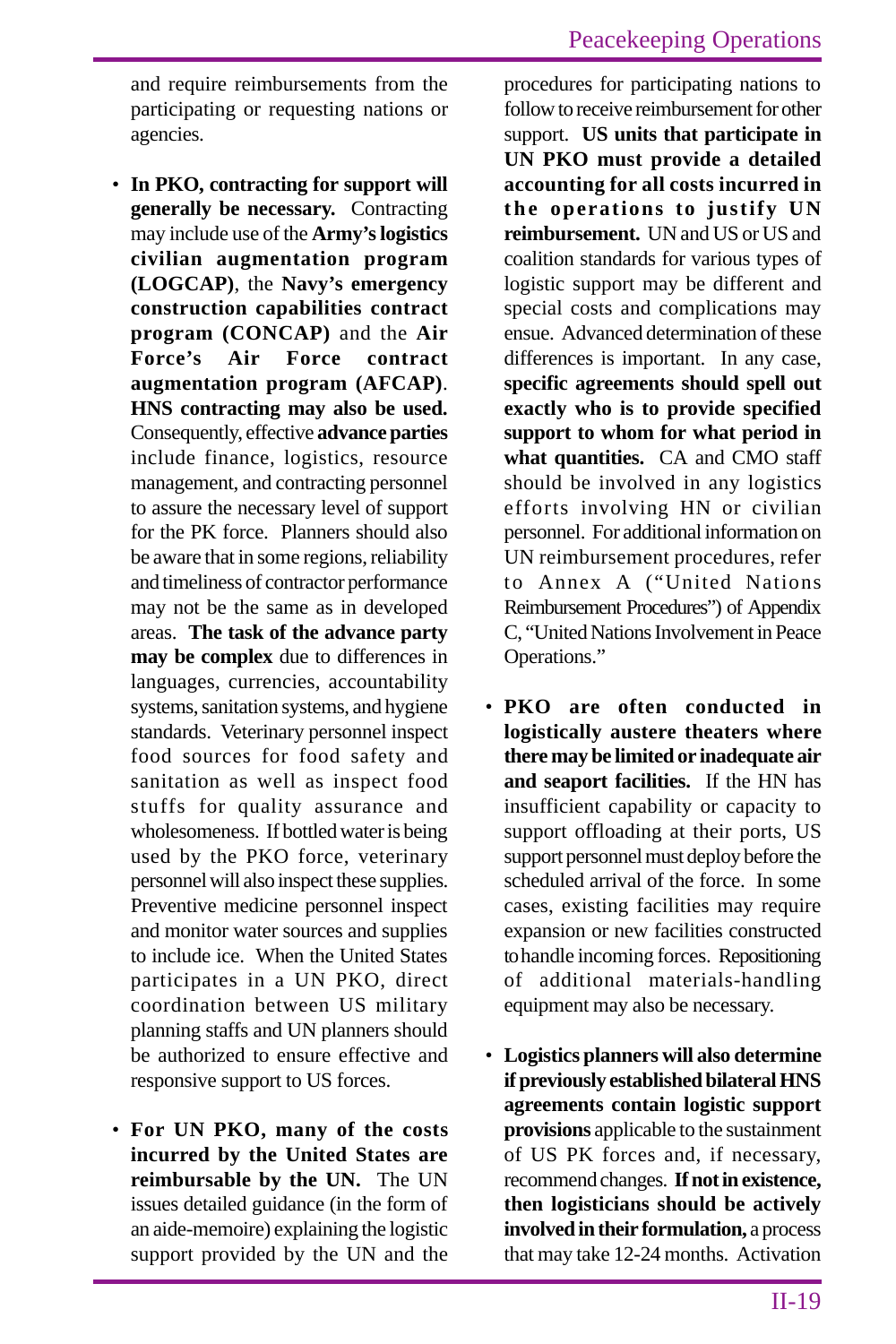of HNS agreements are not necessarily automatic during PKO. Approval by the concerned governments may be necessary.

*For detailed information on logistics planning, refer to JP 4-0, "Doctrine for Logistic Support of Joint Operations;" JP 4-01.1, "Joint Tactics, Techniques, and Procedures for Airlift Support to Joint Operations;" JP 4-01.2, "Joint Tactics, Techniques, and Procedures for Sealift Support to Joint Operations;" JP 4-01.3, "Joint Tactics, Techniques, and Procedures for Movement Control;" and other pertinent publications in the JP 4-series. See also, Appendix E, "References."*

f. **Information Gathering Vice Intelligence Operations. Information is critically important to a PK force,** not only for mission success, but to protect the force. However, **sensitivities exist about use of the term "intelligence" in PKO.** Such sensitivity includes the argument that intelligence involves the collection of information from those who do not wish to provide it and that it is therefore a provocative act. An extension of that argument is that information collection by covert means involves deceit and may destroy the trust that disputing parties should have in the PK force. Intelligence support for US forces in PKO will be conducted in accordance with Joint Pub 2-01, "Joint Intelligence Support to Military Operations."

- **The threat and situation influence the priority of information gathered.** During the initial phases of the deployment of a PK force, collection is focused on gathering information crucial to the security of the force.
- **The methodology for collecting information is generally the same as that for any other military operation.** In war, information collection has

focused on the military capabilities, weapons systems, and intentions of the enemy. **In PKO, however, types of sources are different.** The information collection effort is directed toward:

• The leaders of the disputing parties;

•• Civilian populations (including their expected level of support, indifference, or hostility to the PK force, as well as the potential for violence between different segments);

- Insurgent elements;
- Terrorists;
- Police and paramilitary forces;
- •• Criminal activity;
- •• Historical background that led to the dispute;
- Cultural, ethnic, and religious factors;
- Economic conditions; and

•• Unique environmental and HSS threats to the force and others in the operational area.

- The mandate will normally require tracking and recording the activities of the disputing parties and, in some cases, the weapons and systems they possess. CA and PSYOP forces can provide information about the attitudes and needs of the civilian populace.
- Given the nature of PKO, **information collection may involve extensive use of human intelligence (HUMINT).** All members of the PK force are potential sources of information, particularly if they are fluent in the language spoken in the region. If present, **personnel from**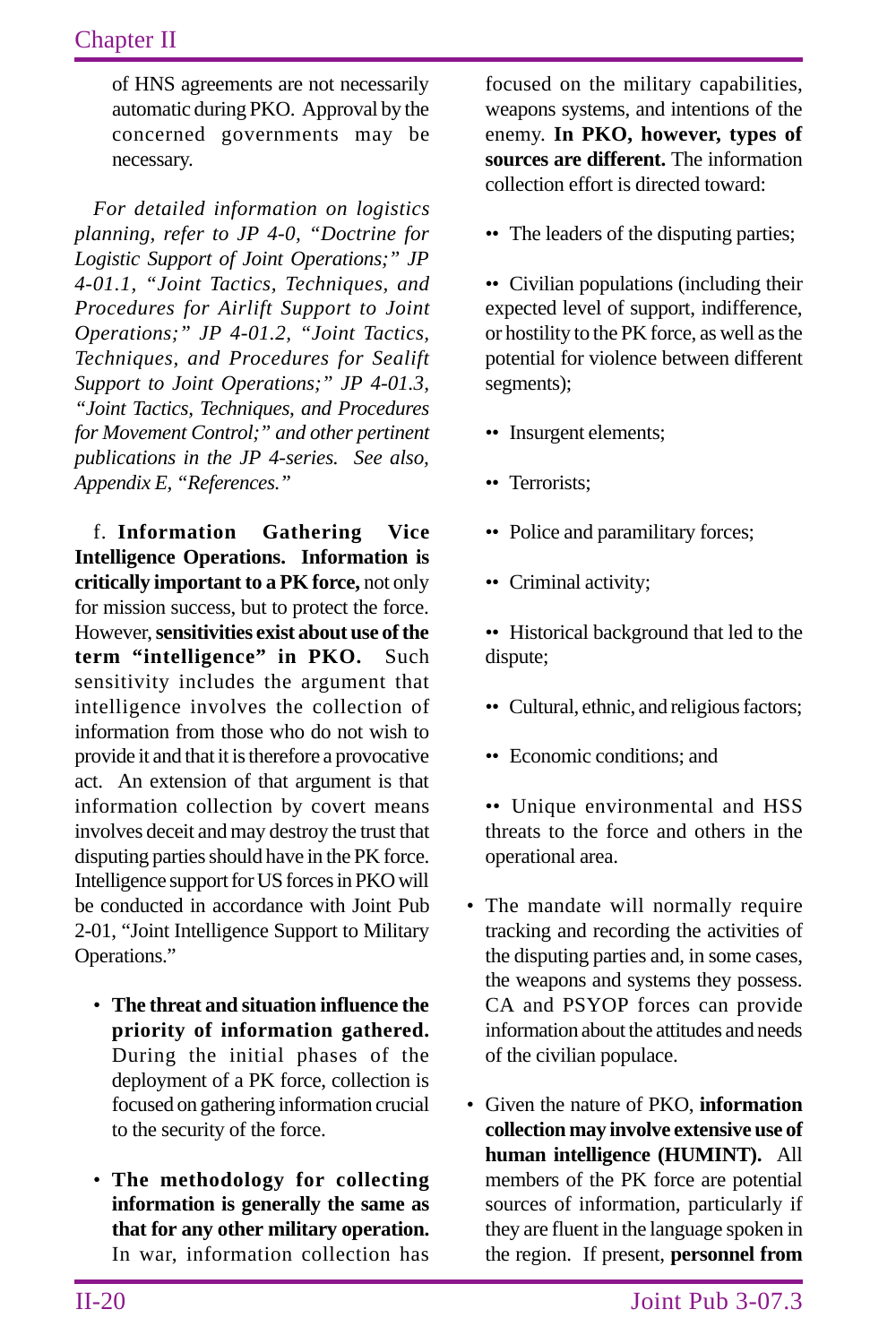**NGOs, PVOs, international organizations, and the UN** may provide general information to corroborate other sources. Additionally, **open-source media** such as local newspapers, radio, television, and the Internet may be a valuable information source. However, local media sources may not provide neutral or objective points of view. Before relying on them, the PK forces should ascertain the political beliefs and motives of the media source.

• **Classified US information cannot be released to foreign nationals or other PK contingents unless authorized.** Under 18 USC 798 and 50 USC 421, it is unlawful to disclose classified information to foreign governments without proper authorization. The release is governed by national disclosure policy (NDP). Guidance is available in NDP-1, "National Policy and Procedures for the Disclosure of Classified Military Information to Foreign Governments and International Organizations." **Release procedures should be established in advance** to allow for transfer of information to non-US PK forces when deemed appropriate. A foreign disclosure officer may be a useful addition to the US staff headquarters.

g. **Force Protection. Force protection is a high priority for a deployed PK force.** The impartiality of the force, as mentioned in Chapter I, "Primer for Peace Operations," may enhance force protection. **ROE are also an essential element of force protection** and will provide for appropriate action to protect the force. The US contingent commander is responsible for setting and enforcing minimum standards of physical security for US forces in coordination with the PK force commander and the geographic combatant commander. **Some force protection considerations include the following.**

- Coordination with HN civil police, supporting military police, CA, and PSYOPs units. Peacekeepers should coordinate information-gathering operations with local HN police and supporting military police and determine whether information received is for military intelligence versus criminal intelligence purposes. Coordination with supporting CA and PSYOPs units provides peacekeepers with information on the local populace relative to the environment in which they are employed, i.e., support for the PKO and attitude towards soldiers.
- **Terrorism poses serious problems for peacekeepers.** Overt observation makes peacekeepers vulnerable to terrorist attacks. Counterterrorism (offensive measures to prevent, deter, and respond to terrorism) may be outside the scope of a PKO. However, antiterrorism (defensive measures used to reduce the vulnerability of individuals and property to terrorist acts, to include limited response and containment by local military forces) is essential to a force protection plan. Key PK personnel are potential targets of terrorists. Terrorists may also abduct members of a particular national contingent in an attempt to undermine that nation's support of the PKO. All personnel who visit the operational area will receive force protection training prior to departure appropriate to the operational area, as well as appropriate terrorist awareness training upon arrival in the operational area and as required throughout the length of deployment. Adequate precautions will protect personnel, positions, headquarters, and all types of transportation and billets.
- **Criminal activity from a force protection point of view.** PK forces may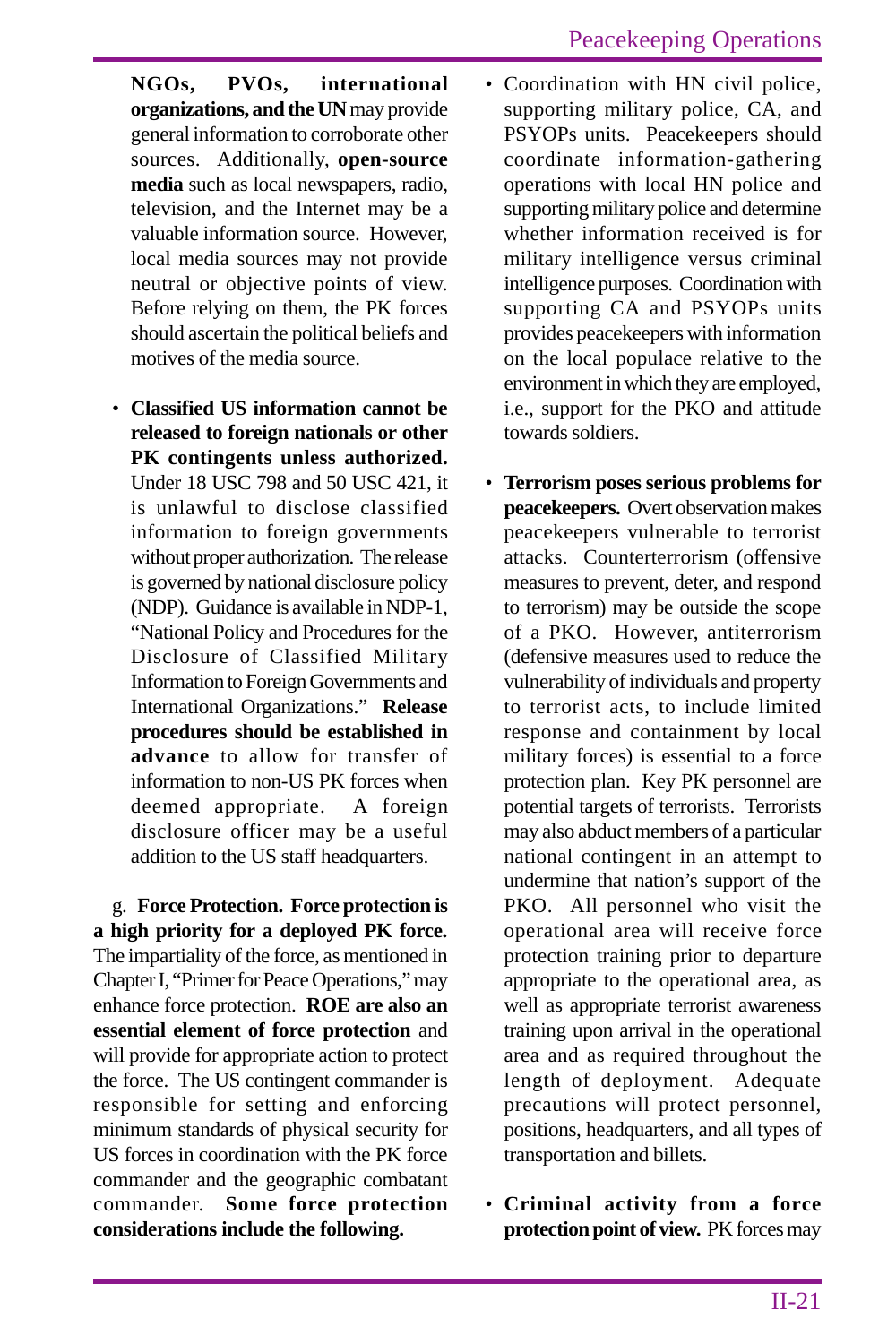be significantly better off in a material sense than the local population. Additionally, they provide a ready source of weapons and other high value items of interest to the black market. As a result, the PK force may become the target of choice for criminal activity and/ or a desperate populace.

- **Peacekeepers are vulnerable to attacks with mines; truck, bus, and car bombs;**  $rocket$ -propelled grenades; **mortars.** Personnel should be billeted in secure areas, and the number of people billeted in any one building should be limited. Buildings should have a sufficient buffer zone around them to limit the effectiveness of car bombs. Sufficient vehicular control and barriers to prevent unauthorized approach should be provided. The possibility of suicide attacks should be considered. Posting personnel aboard ships should be considered when practical and when conditions and mission requirements warrant.
- **PK forces have limited authority to check the backgrounds of local employees.** Since these employees may be bribed or pressured to provide information about PK forces, their activities, and other sensitive matters, they may be a security threat. The PK force staff should coordinate with local officials to obtain a background check on potential employees when possible. Regardless, care must be taken not to discuss PK force matters or handle sensitive documents in the presence of local nationals.
- **PK forces may have limited communications-security capabilities.** Additionally, allied or coalition members may have a significantly lower awareness of the vulnerability of the PK force's communications system to hostile

intelligence efforts. Care must be taken to determine the sensitivity of information prior to transmission over the PK force's communications system.

h. **Reserve Force.** Although the UN utilizes multinational reserves, **the US contingent commander may also designate a US reserve if needed, i.e., for force protection.** The US contingent reserve should be sufficiently armed, trained, equipped, funded, advantageously located, and mobile. When deployed under normal circumstances, the reserve will deploy in a high profile, nontactical manner with the UN or force flag clearly displayed. **The contingent commander will commit the reserve in order to accomplish the mission.** In the event the contingent reserve cannot resolve the incident, the commander may request the US reserve force.

i. **Special Equipment.** Technologically advanced equipment can improve the ability of the PK force to perform its mission. **Some examples of advanced technology that have application in PKO are listed in Figure II-13.** The benefits of using advanced technology equipment in PKO are improved efficiency and effectiveness of the PK force, improved probability of detecting violations of agreements, enhanced force protection, and provision of the means for dealing with threat situations without resorting to lethal force. This latter benefit is especially important in countering the benefit to hostile parties of local and international adverse reactions to loss of human life from the actions of the PK force.

j. **Contingency Planning.** These plans may include states of readiness, evacuation, disaster plans, and procedures for handling displaced civilians and requests for asylum.

• **The PK force headquarters will establish states of readiness.** The states of readiness may vary from force to force, but UN forces normally have three states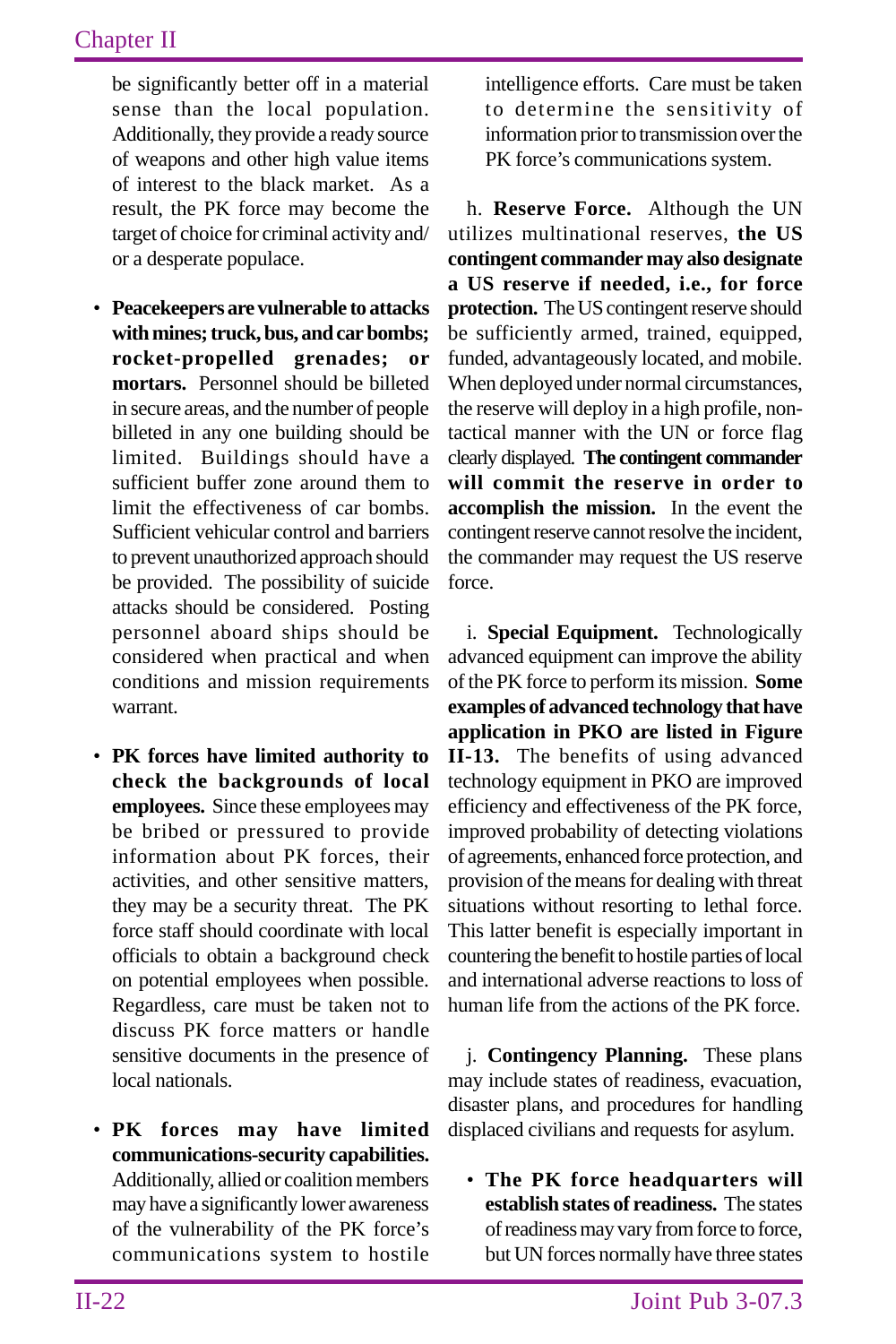## **EXAMPLES OF ADVANCED TECHNOLOGY**

- **Night vision devices**
- **Tactical force protection equipment**
- **Sensors (infrared, seismic, metal detectors, and so forth)**
- **Countermine equipment**
- **Nonlethal technologies**
- **Target acquisition radar**
- **Global Positioning System**
- **Spaceborne and airborne surveillance systems**
- **Secure communications, and intelligence fusion systems, where permissible**

#### **Figure II-13. Examples of Advanced Technology**

of readiness: normal vigilance, increased vigilance, and full alert (see Figure II-14). Each increase in the state of readiness will be complemented by restrictions on rest and recuperation (R&R), leave, pass, training, movement, and certain operations. **Changes in the states of readiness are normally implemented only by the force commander.** In an emergency, the US contingent commander may order a higher state of readiness, but must immediately inform the force headquarters.

• **A PK force may need to be evacuated if war breaks out or the disputing parties withdraw consent.** Evacuation of the entire PK force may be ordered by the appropriate authority; e.g., the UN Security Council or the sponsoring organization. If ordered to evacuate, **the force commander is responsible for the**



**Figure II-14. States of Readiness**

**safe and speedy evacuation** of the PK force, visitors, observer groups in the area, and personnel affiliated with the sponsoring organization. The US contingent commander will plan for the possibility that **the contingent may need to be evacuated unilaterally.** In this instance, the commander will coordinate with the force headquarters to determine if the contingent's positions and tasks are to be handed over to another contingent or abandoned. The US contingent commander will coordinate evacuation plans with the geographic combatant commander who has responsibility to evacuate the US contingent. Evacuation plans include specific instructions for destroying critical items, equipment, and other assets that cannot be removed. Every attempt must be made to evacuate HSS supplies and equipment. Those items which cannot be evacuated will be abandoned; however, such abandonment is a command decision. HSS supplies and equipment are afforded protection under the provisions of the Geneva Conventions and may not be intentionally destroyed.

• US forces must be able to transition to fighting a major theater war from a posture of global engagement. The United States may have to accept a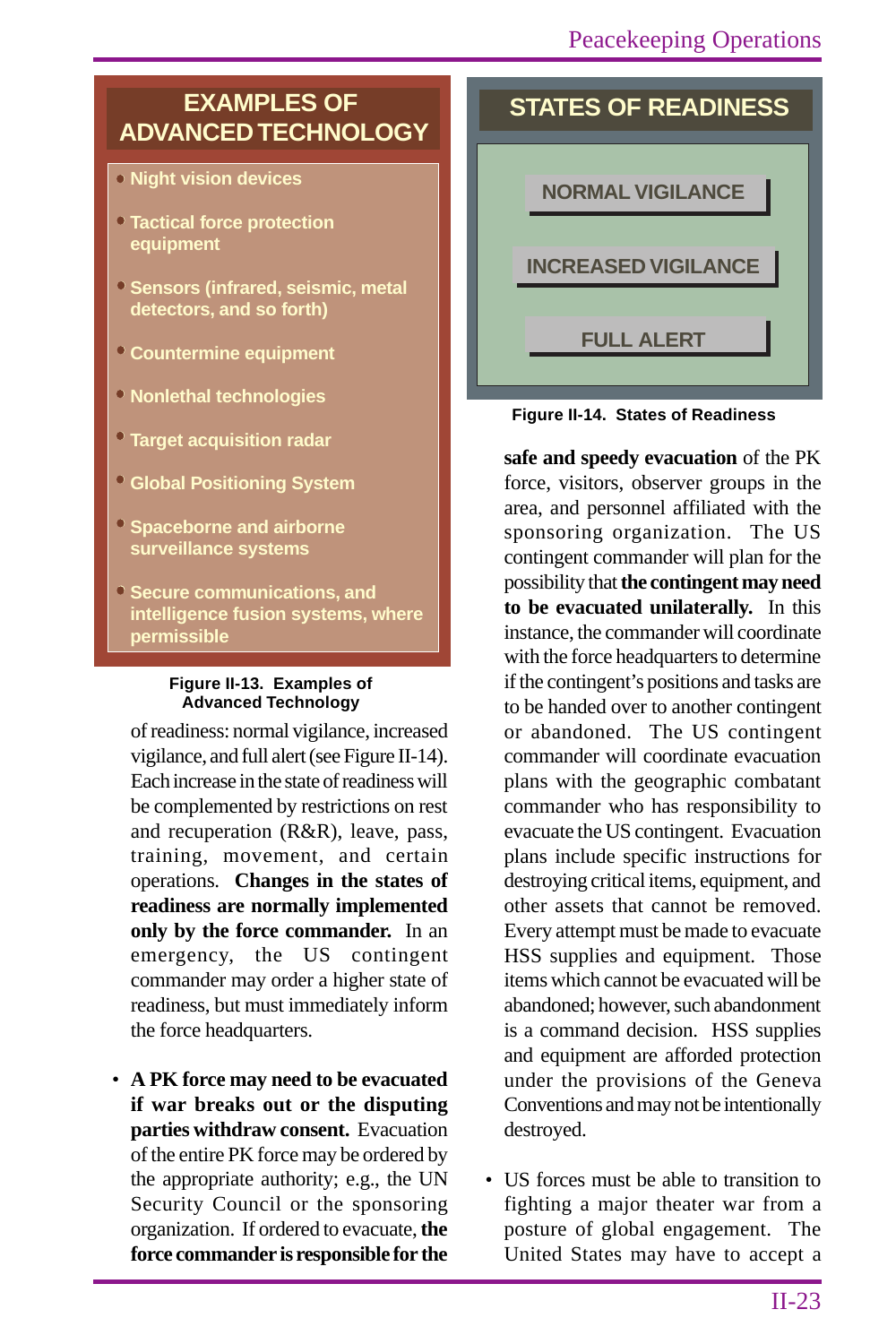degree of risk to withdraw and redirect forces from major PO in order to reduce the greater risk it would incur if the nation failed to respond adequately to major theater wars. Contingency plans should include plans to quickly replace withdrawn US forces with an increased commitment of available Reserve Component forces, coalition or allied forces, host-nation capabilities, contractor support, or some combination thereof.

- **Disasters.** Contingency plans address procedures to respond to potential **natural** or **manmade disasters.** CA and PSYOP forces can provide the interface with civilian authorities and the local populace.
- **Dislocated civilians can pose significant challenges.** Therefore, the TOR and SOP should identify **procedures for handling refugees and displaced civilians.** Commanders must determine the level of HSS required to support these operations, especially preventive medicine. A determination must be made on the eligibility of personnel for care by the PKO force. CA personnel are trained to assist in these activities.
- **Granting requests for asylum can compromise the impartiality of the PK force.** Handling of such requests should be outlined in the PK force SOPs or other document available to commanders.

k. **Special Considerations.** A number of special considerations apply to the unique nature of PKO. The following are examples.

• PK personnel will be required to conduct many **independent actions** involving a high degree of professionalism, selfdiscipline, flexibility, patience, and tact.

- PK personnel will encounter **differences in cultural norms, work ethics, and standards of professionalism** among other national contingents, requiring understanding and respect on their part.
- **The PK force will impact on the local economy.** Although the presence of the PK force may stimulate growth in the local economy, commanders must also be aware of the potential negative impacts on the economy after the PK force departs. Policies may be developed to reduce these impacts, such as regulating the amount of dollars US personnel are allowed to convert to local currency and paying local civilians hired to support the PK force the prevailing wages for the area. The policy on leave, pass, liberty, and R&R should also consider these economic impacts.
- PK forces may wish to avoid the development of elaborate base camps and support facilities that may lead to a **perception of a permanent presence** by the local population and false expectations.
- Peacekeepers will encounter **fast-moving situations** which require the evaluation and execution of COAs. Timely anticipation of an incident may allow a senior commander time to go to the scene and take action to prevent a major crisis. However, situations may develop so quickly that the senior military member on the scene will take immediate action to prevent a situation from becoming uncontrollable. When this occurs, a report will be submitted to the respective commander as soon as possible.
- **Coordination with other USG agencies, NGOs, PVOs, and UN agencies** will be an important part of the PKO.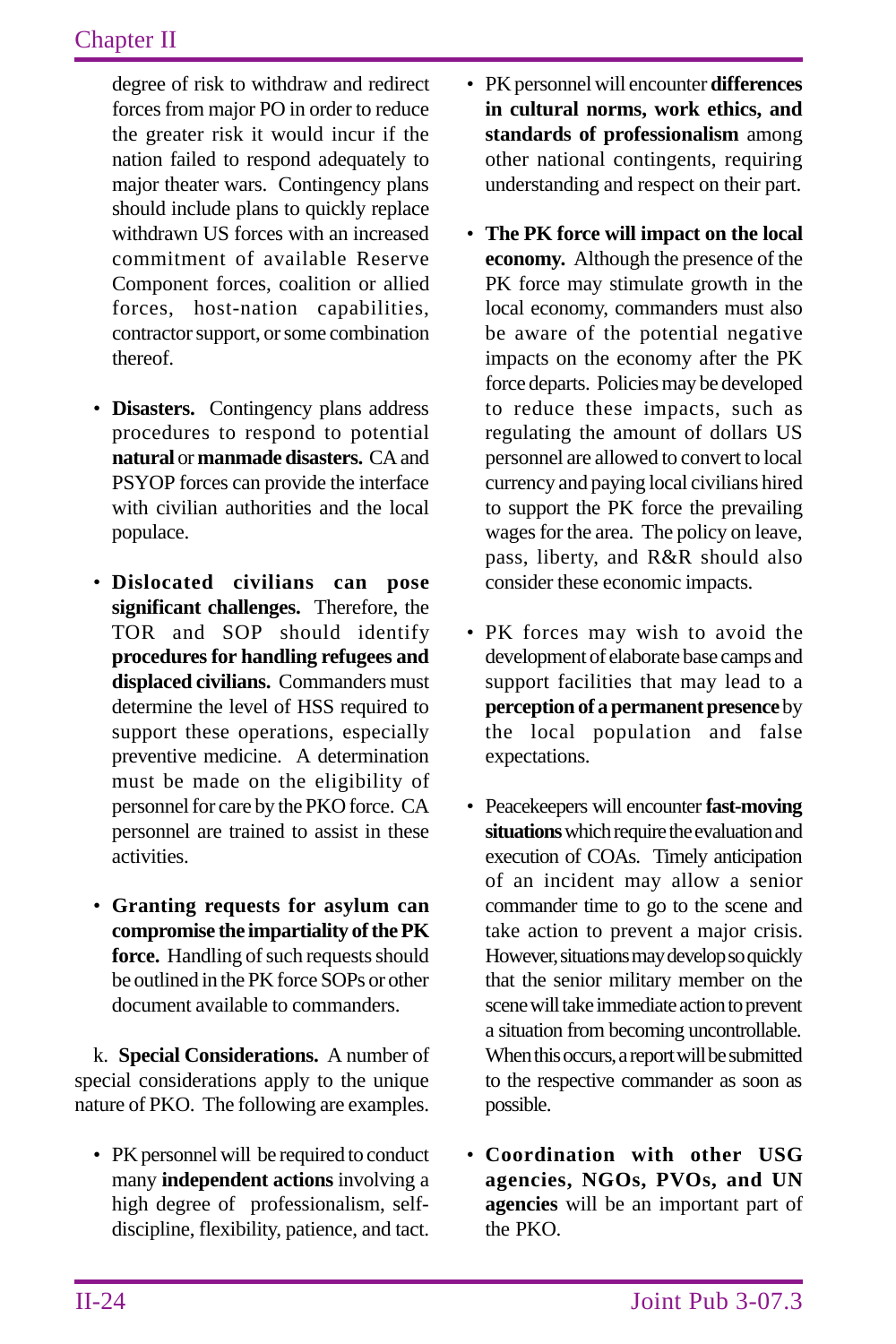- **HSS assistance** to the local population or other contingents may become part of the mission, requiring advanced planning for legality and procedures.
- **Coordinate** for special training in nonlethal weapons, munitions, and procedures. Non-lethal capabilities give commanders a wider array of capabilities in developing and implementing measured responses to a given situation. Non-lethal operations require special training to ensure they are effectively synchronized with other operations.

## **8. Employment**

PK missions include separation of the parties to the dispute, patrolling, and observing and reporting on compliance with or violations of agreements. To successfully perform their mission, **peacekeepers must have freedom of movement, open access to all areas in their operational area, and the ability to freely patrol, observe, monitor, verify, and report their findings.** Key factors in successfully employing MILOBs or PK forces in PKO include:

- Active patrolling;
- Rapid responses to alleged or actual violations of agreements and other incidents;
- Effective operation of checkpoints;
- Close liaison with all parties to the dispute; and
- Constant vigilance throughout the operational area.

a. A PK force may be employed in one of two ways: each national contingent may be allocated to a specific operational area, or the national contingents may rotate among the operational areas.

"Unified combatant commanders are now using that joint task force approach to command and control forces in the field. That's significant, because if we're to use forces that way and command them that way, then we need to train them that way so you don't have pickup games in the future."

#### **Admiral Paul D. Miller, USN (Ret)**

• **Assignment to a Specific Operational Area.**

•• The key advantage is that **each national contingent develops indepth knowledge of the terrain and community** in its specific operational area. This results in continuity in collecting and processing information. Additionally, **useful relationships are developed** with the local authorities of the host government, police, and leadership of the parties to a dispute. Peacekeepers become **attuned to the normal activities in the area** and consequently can quickly detect changes from normal routines. Peacekeepers become **well-acquainted with the local forces** and are able to recognize and prohibit military personnel of the opposing forces from passing through checkpoints. Additionally, the transfer of information records for an operational area and its installations is easier when the relieving unit is of the same nationality.

•• The disadvantage is that **national contingents may become overly familiar with the people in the area** due to habitual contact, and as a result may **liberally interpret agreements and PK force policies** in their operational area. This may lead to a perception of partiality and compromise mission accomplishment. If actual or perceived inequities exist, the parties to the dispute may request an exchange of PK forces.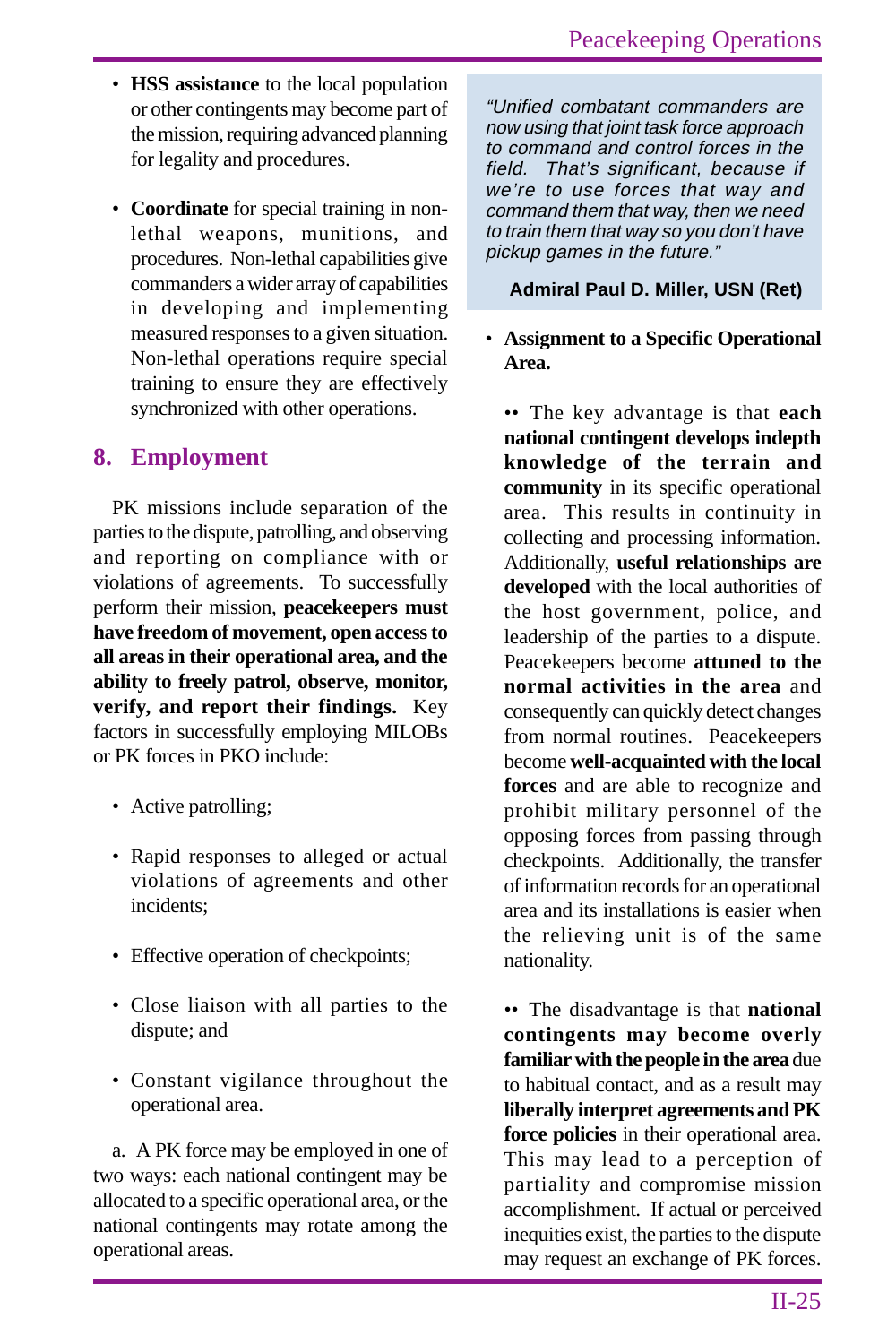An additional risk is that the force may become complacent in its tactical mission execution after remaining in the same area over time.

• **Rotation Among Operational Areas.**

•• The key advantage is that **each contingent obtains a working knowledge of more than one area. The potential for peacekeepers to become overly familiar with parties to the dispute is also reduced.** Such familiarity might lead to perceptions of partiality. This potential, however, could be reduced through command controls and emphasis.

•• There are several disadvantages. **A national contingent may not have sufficient time to acquire any depth of knowledge of the area or community.** Important background information gathered by a national contingent may not be effectively passed to succeeding national contingents due to language differences and different ways of operating. **Rotation may also disrupt logistics operations and HUMINT collection efforts.** With each rotation of national contingents, even slight differences in how the peacekeepers operate may cause distress for the local populace.

b. **Separation of Parties to the Dispute.** Many PKO will require the interpositioning of the PK force to supervise the orderly disengagement and withdrawal of the parties to the dispute. **Interpositioning of the PK force may be required to defuse sensitive or potentially explosive situations.** It will also give the disputing parties the confidence that their withdrawal will not be used to the advantage of another disputing party or parties.

• **Interpositioning places PK forces between the disputing parties in an**

**effort to supervise the withdrawal of the disputing parties' forces and establish a BZ.** This operation requires careful and accurate timing to reduce the inherent risks to the PK force. The PK force must be credible and completely impartial in order to interpose successfully. If possible, the PK force should take advantage of the lull in hostilities to interpose itself as the parties in the conflict disengage. If interpositioning occurs after disengagement or withdrawal has begun, it should be accomplished quickly to prevent clashes that could lead to renewal of the conflict or a general breakdown in the cease-fire.

• The possible **sequence of separation** may be as follows.

•• After a truce or cease-fire is in effect and the disputing parties reach **agreement on the trace of an armistice demarcation line** (ADL) as shown in Figure II-15, PKO can begin. In some UN PKO, this line may be called a ceasefire line.

•• **Coordinate the deployment of PK forces** with the disputing parties and their forces.

•• **PK forces deploy along the ADL between the disputing forces** as shown in Figure II-16 **and supervise the disengagement and withdrawal** of the disputing forces behind their respective sides of the ADL. The ADL becomes the forward limit for the disputing forces. The purpose of the interpositioning is to establish a presence and place a buffer force between disputing forces. Interpositioning should be carefully preplanned with the disputing forces. (1) Where possible, **the trace of the ADL should follow identifiable natural or manmade terrain features.** Promptly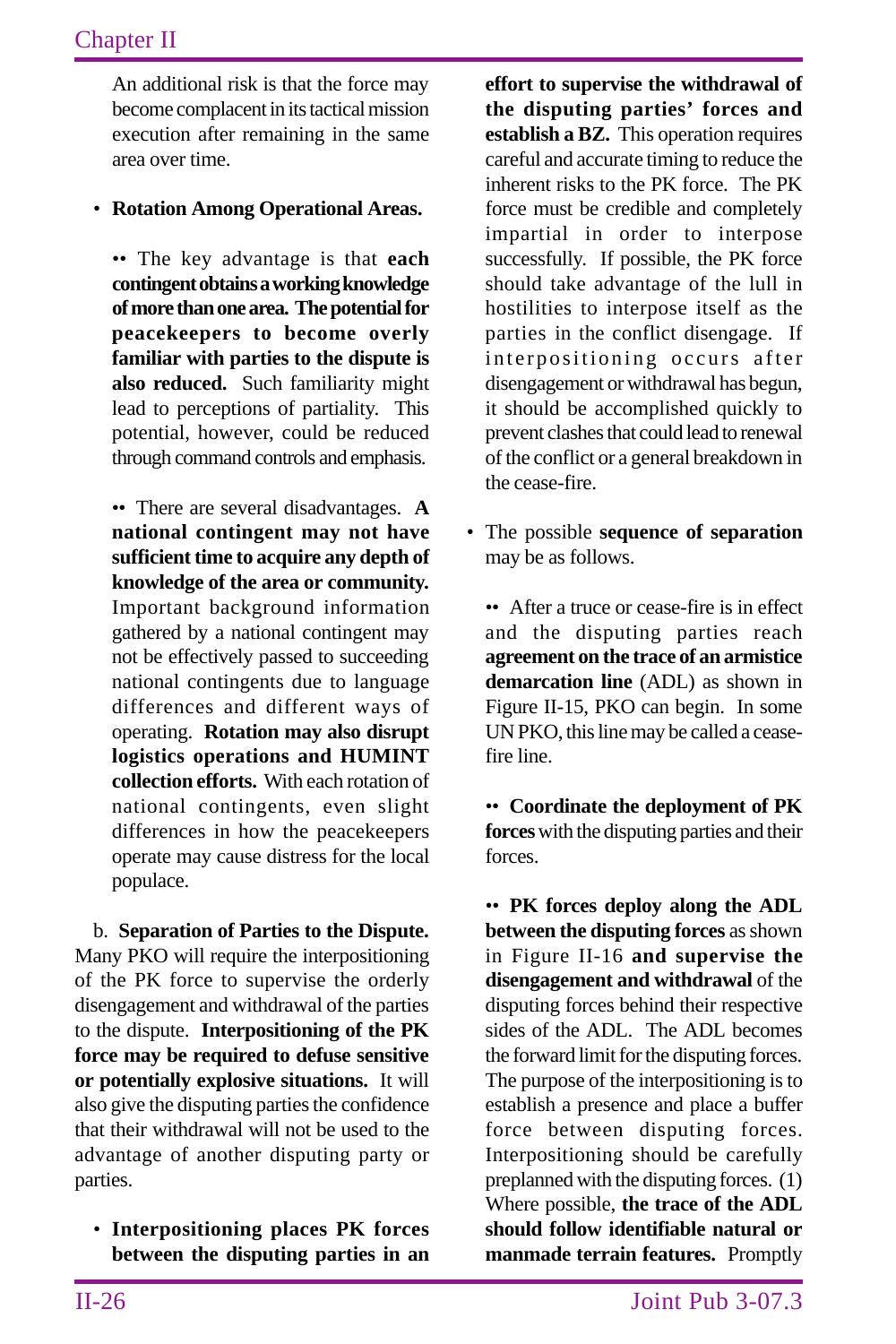

**Figure II-15. Armistice Demarcation Line Trace**

surveying and physically marking the ADL on the ground by an acceptable means such as the placement of painted barrels, oil drums, stakes, single strand wire, or coiled wire is important. GPS may assist most units to conduct marking accurately. Artillery or engineer surveyqualified PK force personnel should be responsible for carrying out demarcation duties. Monitoring of the line is required to ensure that the markings are not moved. ADL markers, which are difficult to remove and have a GPS signature, may be available for use. (2) **The size of the interpositioning force must be sufficiently credible** to provide the disputing parties with the confidence needed to disengage and withdraw safely from their positions. (3) **The utmost care is needed during the initial interpositioning** because of the likelihood of disagreements and misunderstandings. Furthermore, **mine clearance operations** may be necessary

to safely deploy the PK force along the line. (4) Localized disagreements or potential clashes should be **promptly mediated** at the lowest practical level to prevent a recurrence of conflict.

•• Once there is agreement on the formation of a BZ, **lines of demarcation are established on each side of the ADL.** The PK force then supervises the withdrawal of the disputing forces to positions behind their respective lines of demarcation, as shown in Figure II-17, to prepare for the establishment of the BZ. The lines of demarcation are now the forward limits for the respective disputing forces.

•• PK forces **establish the BZ** and **begin observation and patrol activities** as shown in Figure II-18. In some UN PKO, the BZ may be referred to as the area of separation (AOS). A BZ or AOS is normally only a zone or area from which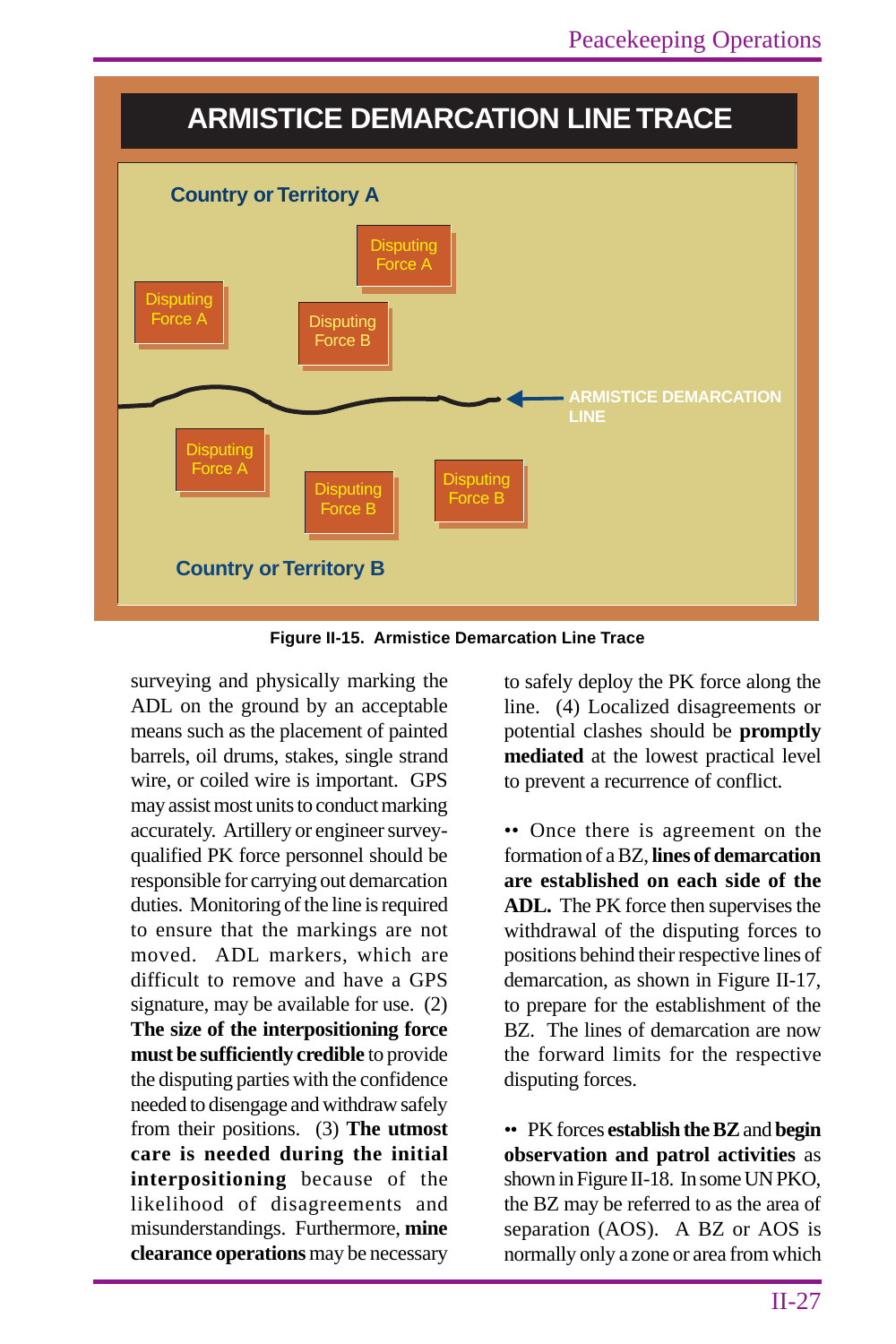

**Figure II-16. Deployment of Peacekeeping Forces Along an Armistice Demarcation Line and Withdrawal of Disputing Forces**

the disputing forces have been excluded. (1) **Observation Posts** are established to provide visual coverage within the BZ. Patrols supplement the OPs by patrolling areas out of effective visual coverage of OPs. (2) **Access to the BZ will normally be restricted to the PK force or observer group.** Special arrangements may be negotiated between the disputing parties and the PK force to allow restricted access to local civilians, such as farmers or fishermen. At any point where people or vehicle traffic may be permitted by the agreement to pass into or through a BZ, access may be controlled at checkpoints manned by peacekeepers and could be restricted to daylight hours. Commanders will determine manning of such checkpoints based on their analysis of the mission and other factors.

•• Subject to negotiated diplomatic agreements, the disputing parties may

agree to **extended areas of supervision** called **areas of limitation** (AOLs), as shown in Figure II-19, where peacekeepers may inspect the strength and fortifications of the disputing parties. The usual arrangement is for the disputing parties to agree on equal numbers of small, lightly armed forces that may be maintained in the area immediately adjacent to the BZ. Larger forces of the disputing parties may be allowed in other areas of the AOL, but the agreement will specify an upper limit for the number and type of formations, tanks, and antiaircraft weapons and artillery (by caliber) permitted. The PK force or observer group will monitor each side's compliance with the personnel and armaments limitations. **Lines of demarcation define outer boundaries of the AOLs.** AOLs constitute an additional measure for improving the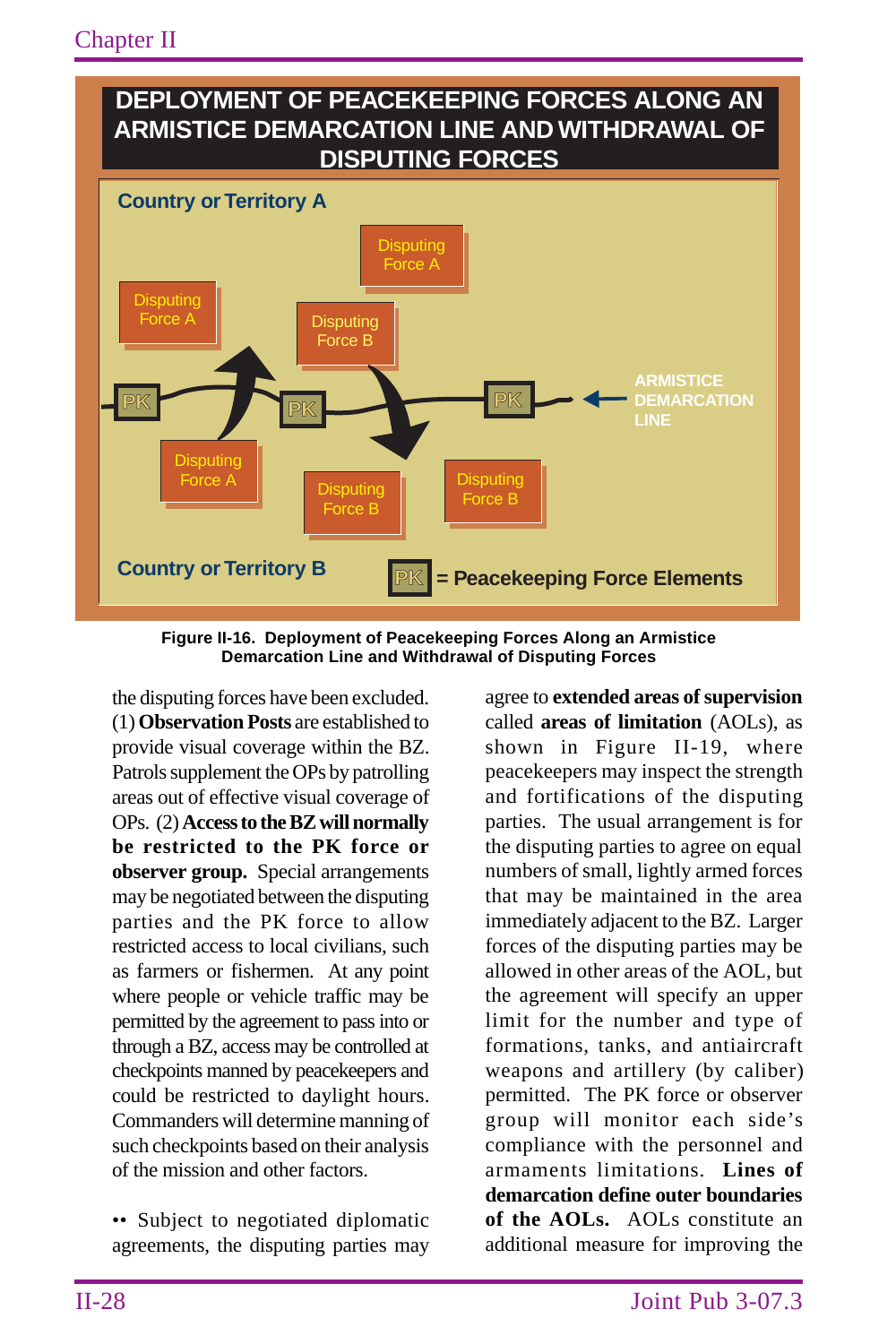# **WITHDRAWAL OF DISPUTING FORCES BEHIND LINES OF DEMARCATION**



**Figure II-17. Withdrawal of Disputing Forces Behind Lines of Demarcation**

security of the BZ and increasing the confidence of the disputing parties.

•• **The BZ may eventually become a DMZ,** following further diplomatic activity. In contrast to BZs, **DMZs are not normally occupied by PK forces, but are observed and patrolled by observer groups.** DMZs are created to neutralize certain areas from military occupation and activity. Generally, a DMZ is in an area claimed by two or more of the disputing sides and where control by one party could constitute a direct threat to the others. **The boundaries of a DMZ are defined by lines of demarcation.** These boundaries must be easily recognizable and, ideally, should not run counter to locally accepted political and cultural divisions. The airspace over a DMZ is also demilitarized

and is denied to aircraft of the disputing parties.

c. **Observing and Reporting. Observing and reporting are the cornerstones of PKO.** Observers (both MILOBs or PK force observers) observe and report information on activities within their operational areas. **Observers must provide timely and accurate reports on every situation or incident that develops in their operational area.** Factual and impartial reporting constitutes the basis of all successful PKO and, when required, includes maps, field sketches, diagrams, video tapes, photographs, and references to specific agreements or instructions. Likewise, **inaccurate and biased reporting can adversely affect the operational situation,** thus damaging the image and credibility of the PK force. A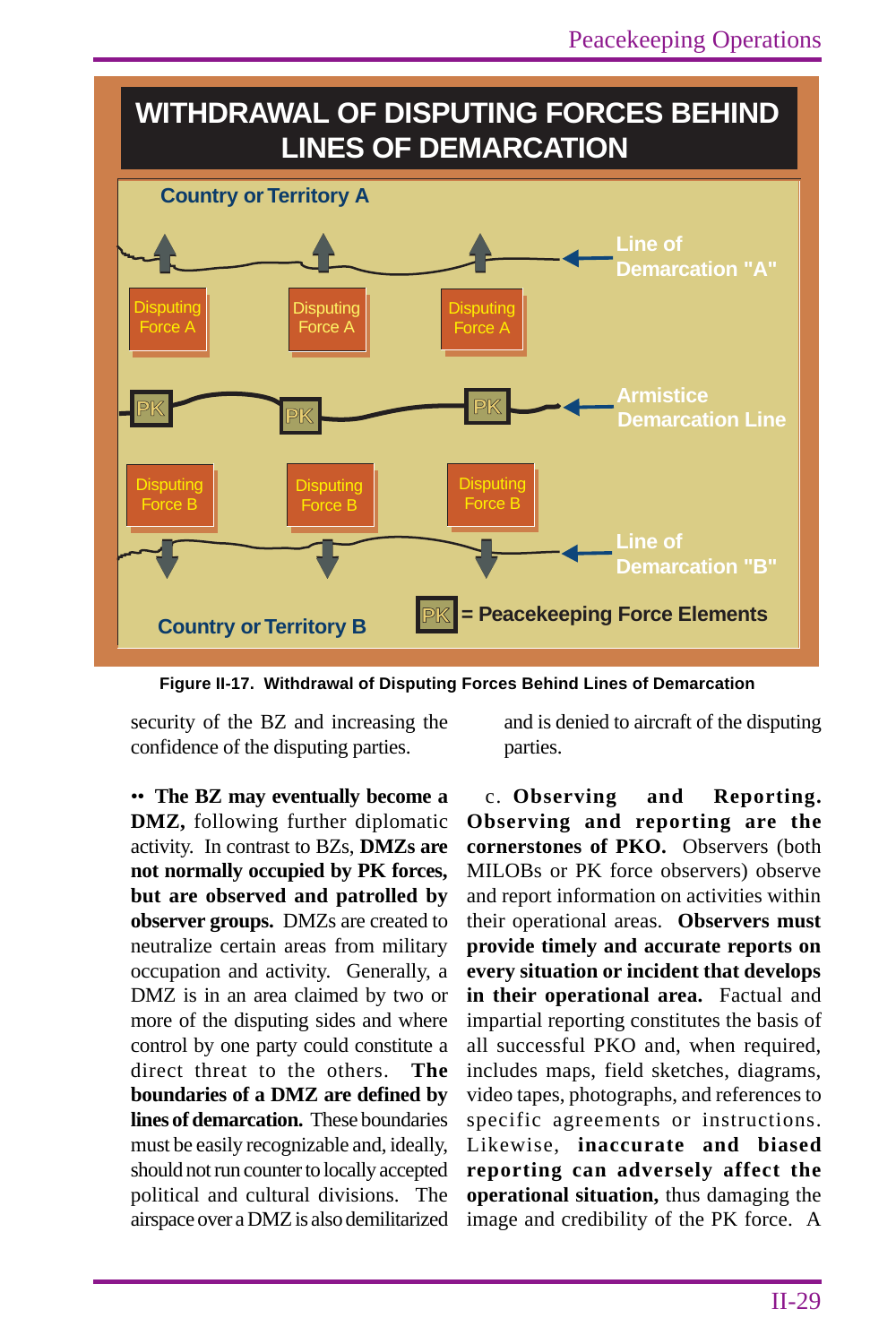



thorough analysis of these reports by the force commander's staff is critical. Observation requires a complete understanding of the situation and the political and military implications resulting from PKO actions.

- **Observation tasks commonly cover:**
	- •• The status of military installations;
	- •• Activities within the operational area related to personnel or weapons;
	- •• Violations of international agreements;

•• Observance of BZ and DMZ restrictions; and

•• Observance of local agreements that were approved by the parties to the dispute.

• **Observers report any violations of agreements such as:**

•• Movements of the disputing parties' forces (If unit identifications and other information of a sensitive nature are observed, the OP commander will record the time of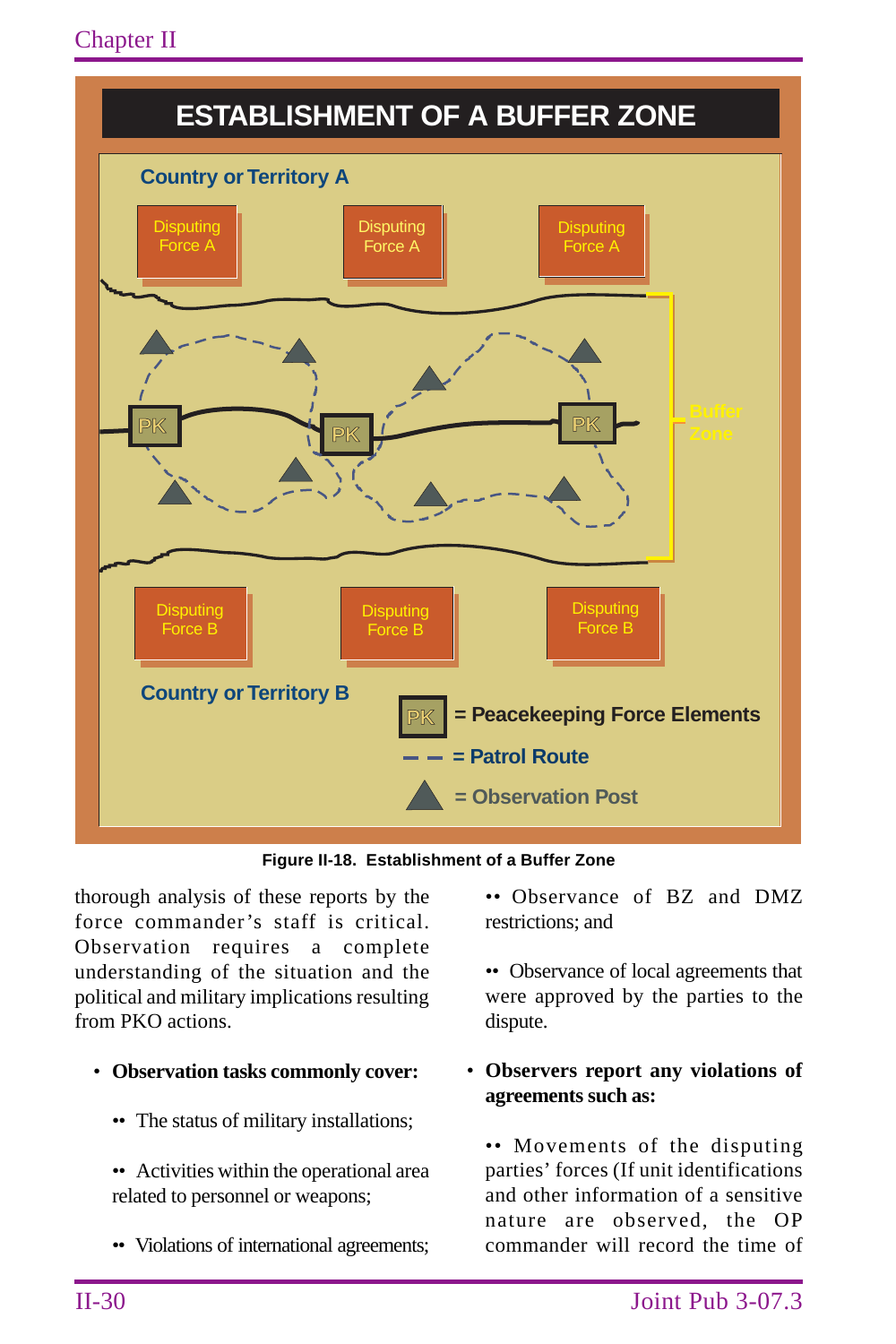

**Figure II-19. Establishment of Areas of Limitation**

the sighting and send the report by secure means);

- •• Shootings, hostile acts, or threats made against the PK force or civilians;
- •• Improvements to the defensive positions of the disputing parties; and

•• Overflights by military or civilian aircraft when air movement in the BZ or AOS is restricted.

• **Observers exercise discretion in official business.** They do not communicate any official information, except in the course of their duties or when authorized by higher authority.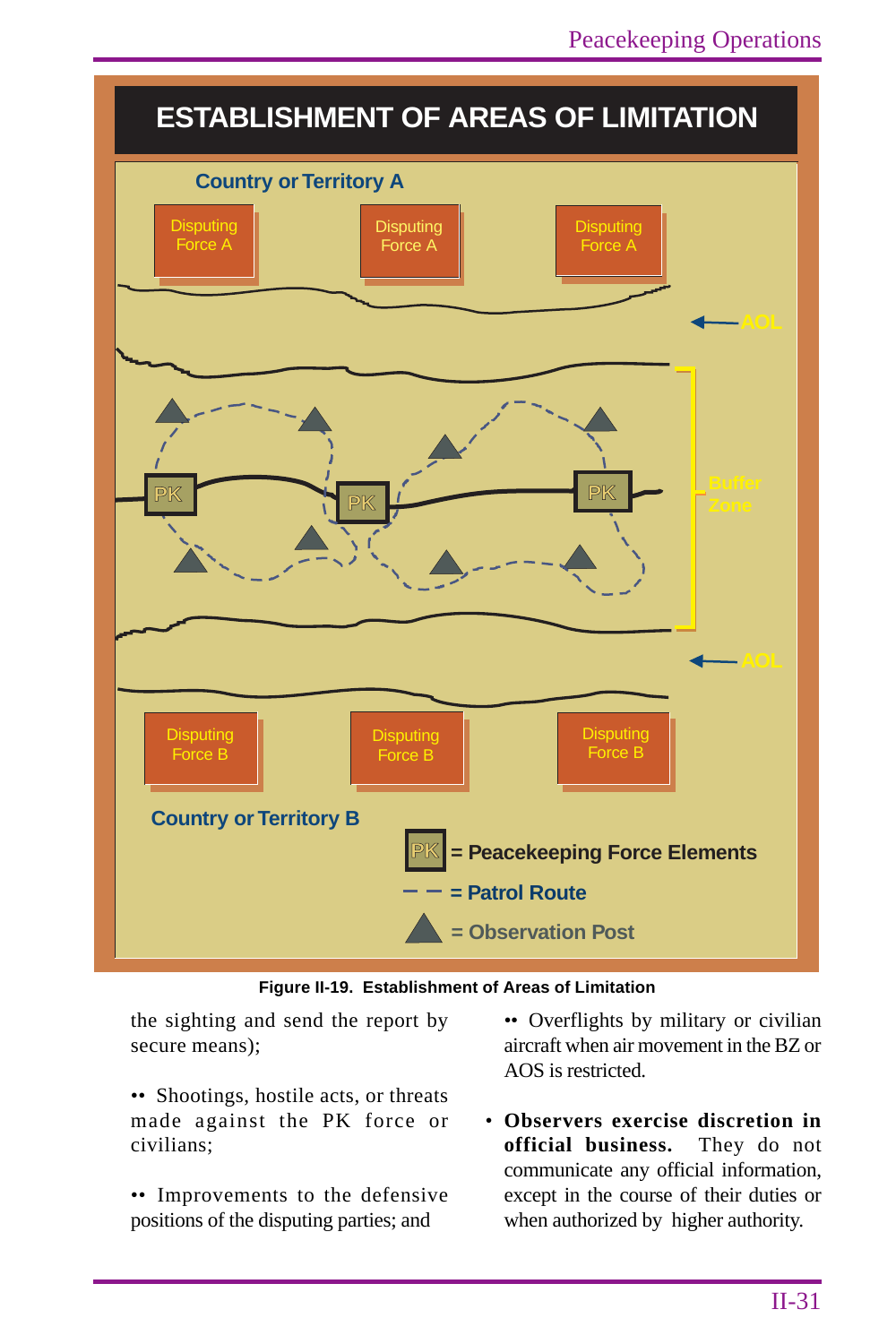- **OPs belong to either an observer group or to a PK force.** OPs should be located to give maximum visibility of an area, to have effective radio and phone communications, and be clearly marked (painted in the force color and insignia and force flag displayed). OPs are identified by serial numbers, names, color and number, or other suitable methods determined by the PK force commander or observer group chief of staff. The PK force commander or observer group chief of staff must approve locations and status changes of all OPs. Observer group OPs may be staffed by military officers or civilians; however, the on-duty observers are normally from different countries.
- **Report formats will vary for each PKO.** Reports normally include the categories listed in Figure II-20. Information concerning how to complete these reports should be contained in the force SOP. Reports are normally submitted to the force commander or, in the case of an observer group, the chief of staff.

## **REPORT FORMATS IN PEACEKEEPING OPERATIONS**

**SITUATION OR INCIDENT REPORTS**

#### **VIOLATION REPORTS**

#### **SHOOTING REPORTS**

**FIRING CLOSE TO OBSERVATION POST REPORTS**

#### **AIR ACTIVITY REPORTS**

**OTHER ROUTINE REPORTS**

**Figure II-20. Report Formats in Peacekeeping Operations**

d. **Patrolling.** Another essential element of most PKO is patrolling. Patrols gather information, investigate problems, supervise the implementation of a treaty or other agreement, and establish a visible presence. The mere presence of a PK force patrol, or the likelihood one may appear at any moment, helps deter violations of agreements.

- **Patrolling may be conducted on foot or by vehicle, naval vessel, aircraft, or helicopter. Patrolling must be overt and easily recognized by all sides.** Normally, vehicle and foot patrols will display the UN or force flag or other distinctive markings or uniforms. Vehicles and helicopters and certain air and naval craft assigned to the PK force are painted in the force color and bear the force insignia.
- **Patrolling may be confined to daylight hours in areas in which armed confrontations continue to occur.** When limited visibility makes identification difficult, the opposing sides may be nervous and, therefore, apt to fire without hesitation. Even so, the mandate may require that patrols be dispatched under these conditions. Procedures and ground rules under which patrols operate are clearly defined and known by all, including the parties to the dispute.
- Patrols are normally conducted to:

•• **Gather information** and complement the reports of OP personnel, LNOs, and other day-to-day observations — in large areas where the ground cannot be adequately covered by static OPs, patrols may be used, to ensure that possible breaches of the agreement are discovered;

•• **Investigate reported activities** that may violate the agreement;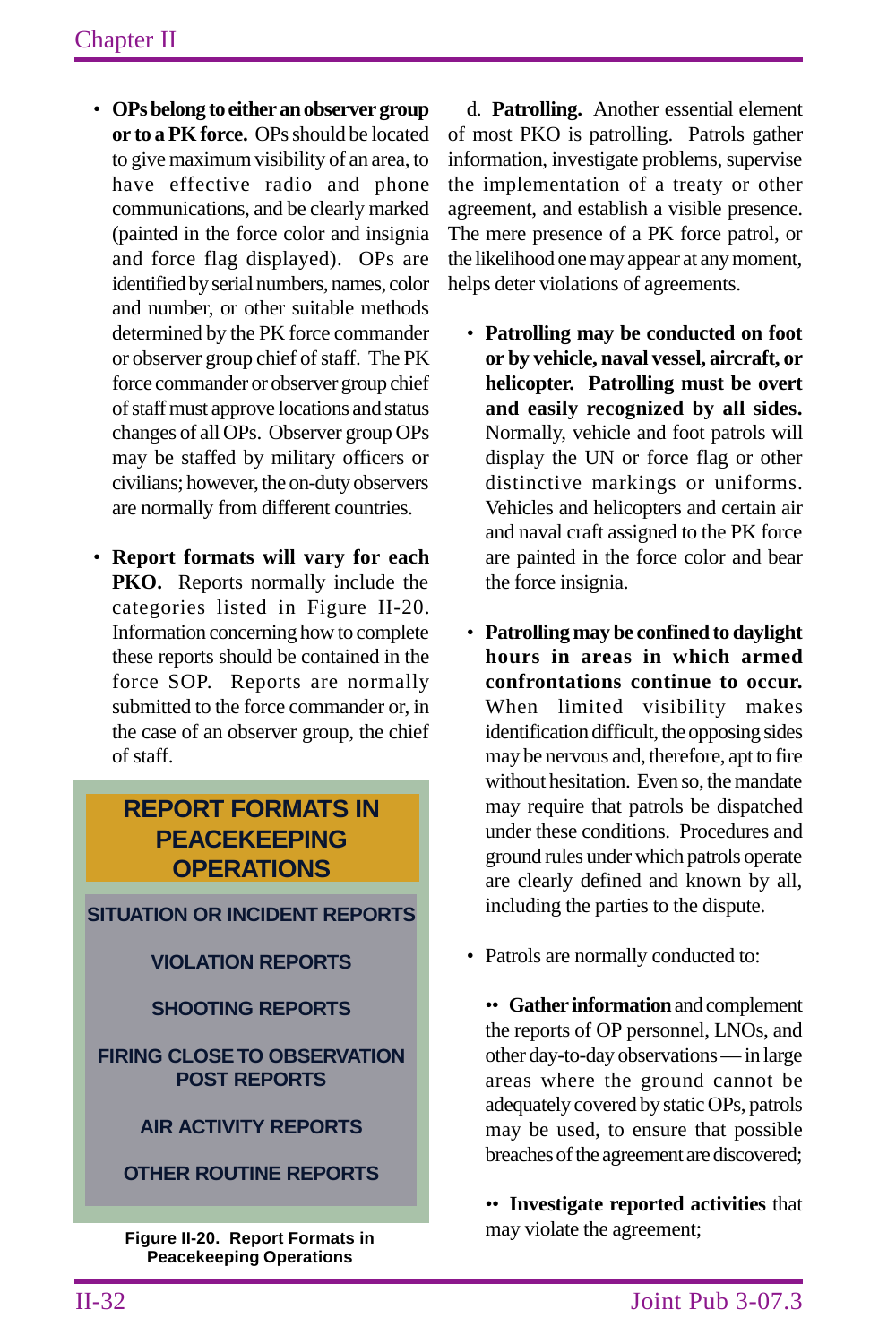•• **Separate disputing parties** in an actual or potential localized confrontation; and

•• **Escort** farmers, fishermen, or others who are on their way to and from work where the route passes close to a hostile party. Patrols may also escort dignitaries and visitors.

e. **Checkpoints.** A checkpoint is a **manned point used as a means of controlling movement and checking vehicles and pedestrians,** in order to enforce control measures, orders, and regulations. The peacekeeper's right to search is defined in the mandate and in the SOFA and/or SOMA. **Checkpoints may be static or mobile** and require the fullest measure of force protection considerations. Some checkpoints may be roadblocks. Checkpoints are established to:

- Show peacekeeping presence to all parties and to the population;
- Survey and report activities;
- Check and inspect persons and traffic into and out of the operational area;
- Prevent infiltration and smuggling of weapons, ammunition, and explosives into or out of the area;
- Act as, or work with, an observation post; and
- Block traffic.

f. **Rules of Engagement. Well-conceived, clearly stated, and thoroughly disseminated ROE can make the difference between success and failure in PO.** ROE in PKO are more restrictive than in PEO and war. ROE are written to enable the PK force to accomplish its mission without undue risk to itself and undue collateral damage to civilians and civilian infrastructure. Sample ROE are found in Annex D ("Rules of Engagement") to Appendix A, "Key Documents in Peace Operations." Also refer to CJCSI 3121.01, "Standing Rules of Engagement for US Forces."

### **9. Conclusion**

Although planned like any other military operation, PKO present a significant challenge to commanders and staffs. PKO take place in a rapidly changing environment and have an interrelated political dimension. To maintain the consent of the parties to a dispute and guarantee the agreement, the PK force must act overtly, with impartiality, and use or threaten force only in self defense. The key to successful PKO are well led, trained, and disciplined forces able to apply their skills under highly restrictive ROE.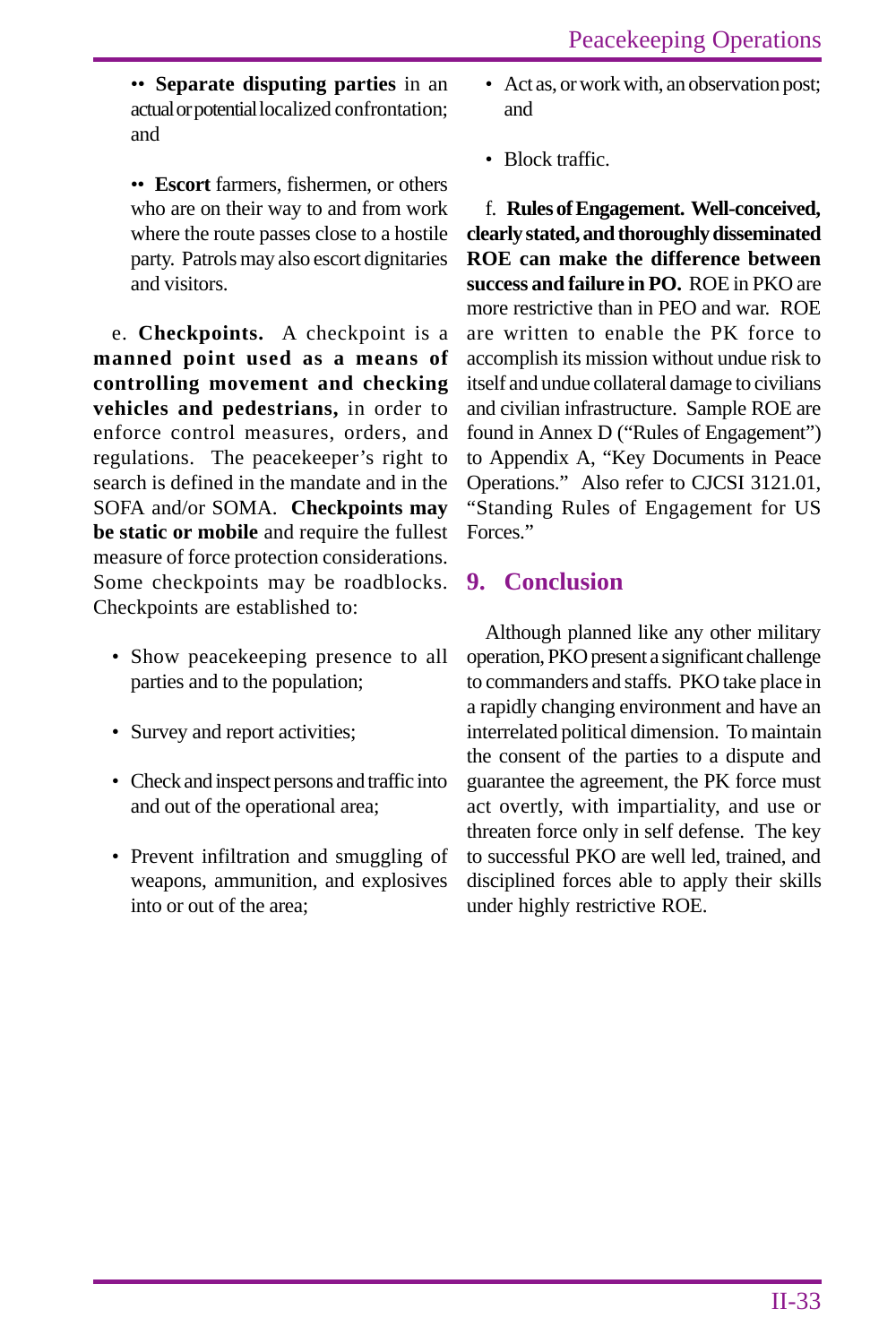Intentionally Blank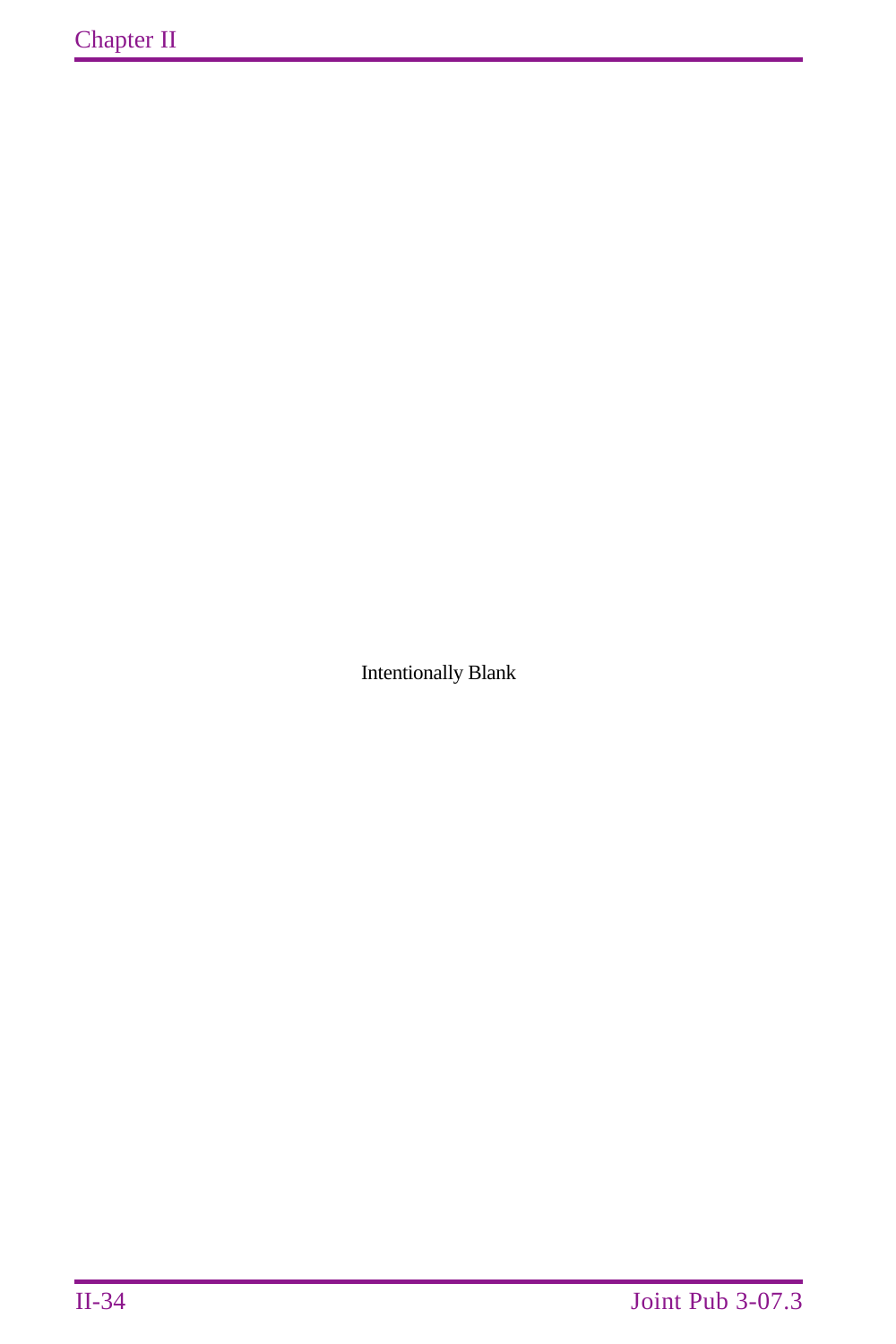## CHAPTER III **PEACE ENFORCEMENT OPERATIONS**

"Wars spring from unseen and generally insignificant causes, the first outbreak being often but an explosion of anger."

> **Thucydides History of the Peloponnesian Wars 404 BC**

### **1. General**

US military forces may conduct PEO unilaterally or as a part of a multinational operation. Multinational PEO may be sponsored by the UN, a regional organization, or other coalitions or alliances. Any largescale PEO in which the US participates will most likely be US-led and US forces will likely be under US control. In some instances, the composition of the force will be largely made up of US forces, but may include regional contingent forces. Although the contribution of forces by some nations may be comparatively small, their contribution demonstrates support and enhances the legitimacy of the operation.

## **2. Description of Peace Enforcement**

" . . . All mischief short of war."

#### **Sir Winston Churchill**

**The goal of PEO is to enforce the provisions of a mandate designed to maintain or restore peace and order. PE forces use force or the threat of force to coerce or compel compliance with resolutions or sanctions.** In PEO, force is threatened against or applied to belligerent parties to terminate fighting, restore order, and create an environment conducive to resolving the dispute. Although PEO may require



Peace enforcers generally have full combat capability and have the necessary support to accomplish their mission.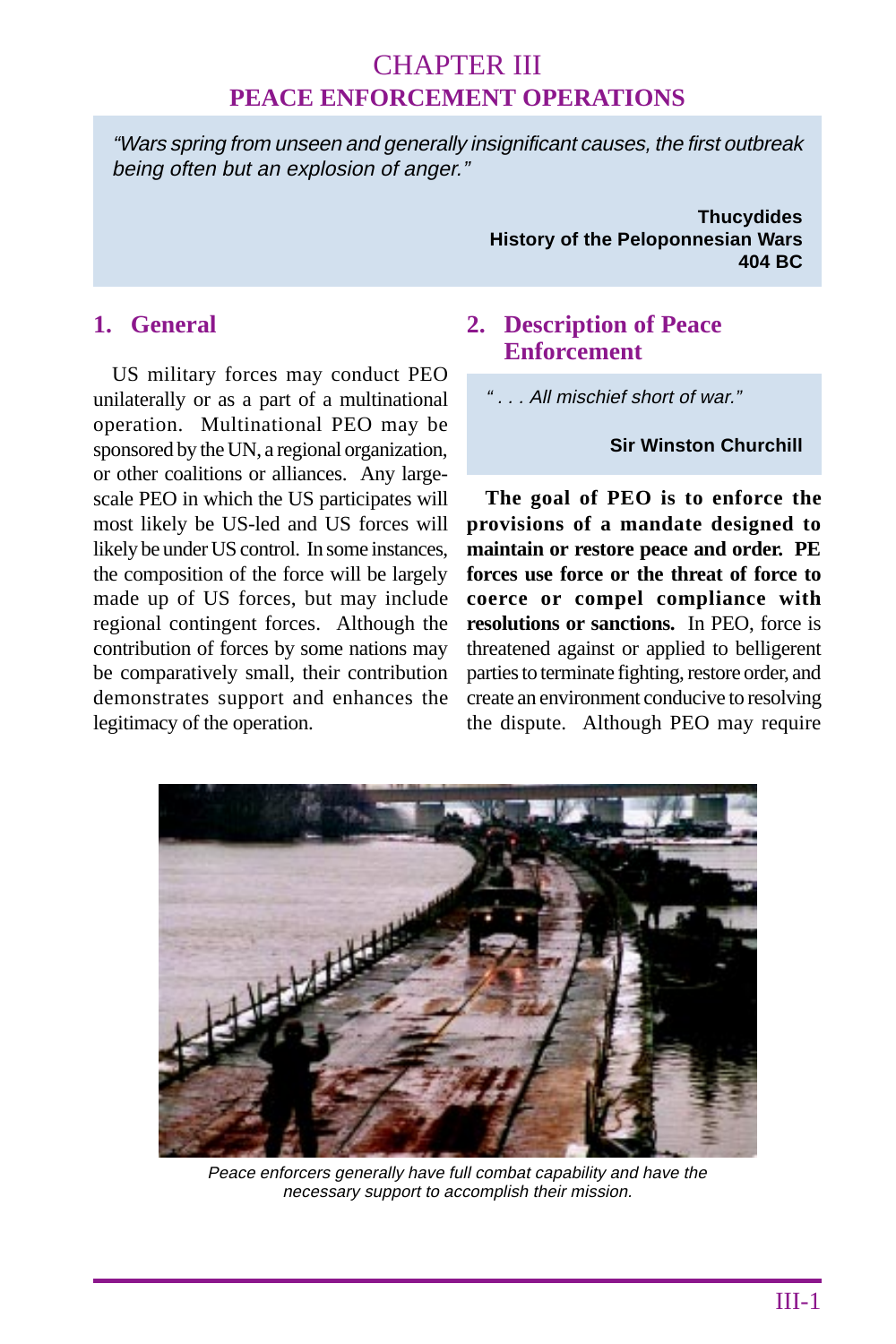combat, they are not wars and may have more restrictive ROE than wars. Although PEO cannot solve the underlying problems that caused peaceful relations to dissolve, **PEO may help create the conditions in which the process of peaceful resolution of the dispute may proceed.** Conflict, violence, disorder, and possibly even chaos, rather than peace, describe the environment surrounding enforcement operations. Moreover, one or more of the parties to the conflict prefers it that way. PEO may be conducted in interstate conflicts, but increasingly have involved intrastate conflicts. In PEO, consent of the parties to the dispute is not a requirement, although some parties may extend it. **Peace enforcers generally have full combat capabilities, although there may be some restrictions on weapons and targeting,** depending on the mandate, ROE, and tactical situation. PE forces strive to help create the conditions for conflict resolution. They cannot solve the underlying problems that caused peaceful relations to dissolve. The consent of one or both belligerent parties to PE may not exist. PEO are likely to disregard state sovereignty, and as such may be considered an act of war, particularly if the mission takes place on the soil of a nationstate combatant that opposes peace and has not invited the peace enforcers into its territory.

# **3. Fundamentals**

Certain fundamentals help guide the conduct of successful PEO. These fundamentals are listed in Figure III-1 and described below.

a. **The ultimate measure of success in PEO is political, not military.** Therefore, commanders seek a clear understanding of the political objectives and how military operations support the attainment of these political objectives.

"Diplomacy is utterly useless where there is no force behind it."

> **Theodore Roosevelt June 2, 1897**

b. **Impartiality is desirable but not necessary, may not be attainable, and is not central to achieving success in PEO.** However, the subsequent transition to peace is often easier if the focus remains on establishing the conditions for peace in an impartial manner. Specific attention must be paid to creating conditions for achieving consent of the belligerents toward the desired political end state. This will foster an environment conducive to transitioning to a PKO and engaging in subsequent peace building actions.

c. **Restraint in the use of force or, where appropriate, the use of nonlethal force will be required.** ROE are likely to be more restrictive than in war, but less restrictive than in PKO. Inserting forces to stop combat may be the essential first step in setting the conditions for peace, but military operations in and of themselves cannot be the basis of a lasting peace. Achieving the desired political objectives is the goal of PEO.

d. **Methods of coercion may be the rule rather than the exception for PE forces and operations.** Such coercion involves activities or objectives that make the political embrace of peace more attractive than continuance of the conflict.

e. **Coordinate for special training in nonlethal weapons, munitions, and procedures.** Nonlethal capabilities give commanders a wider array of capabilities in developing and implementing measured responses to a given situation. Nonlethal operations require special training to ensure that they are effectively synchronized with other operations.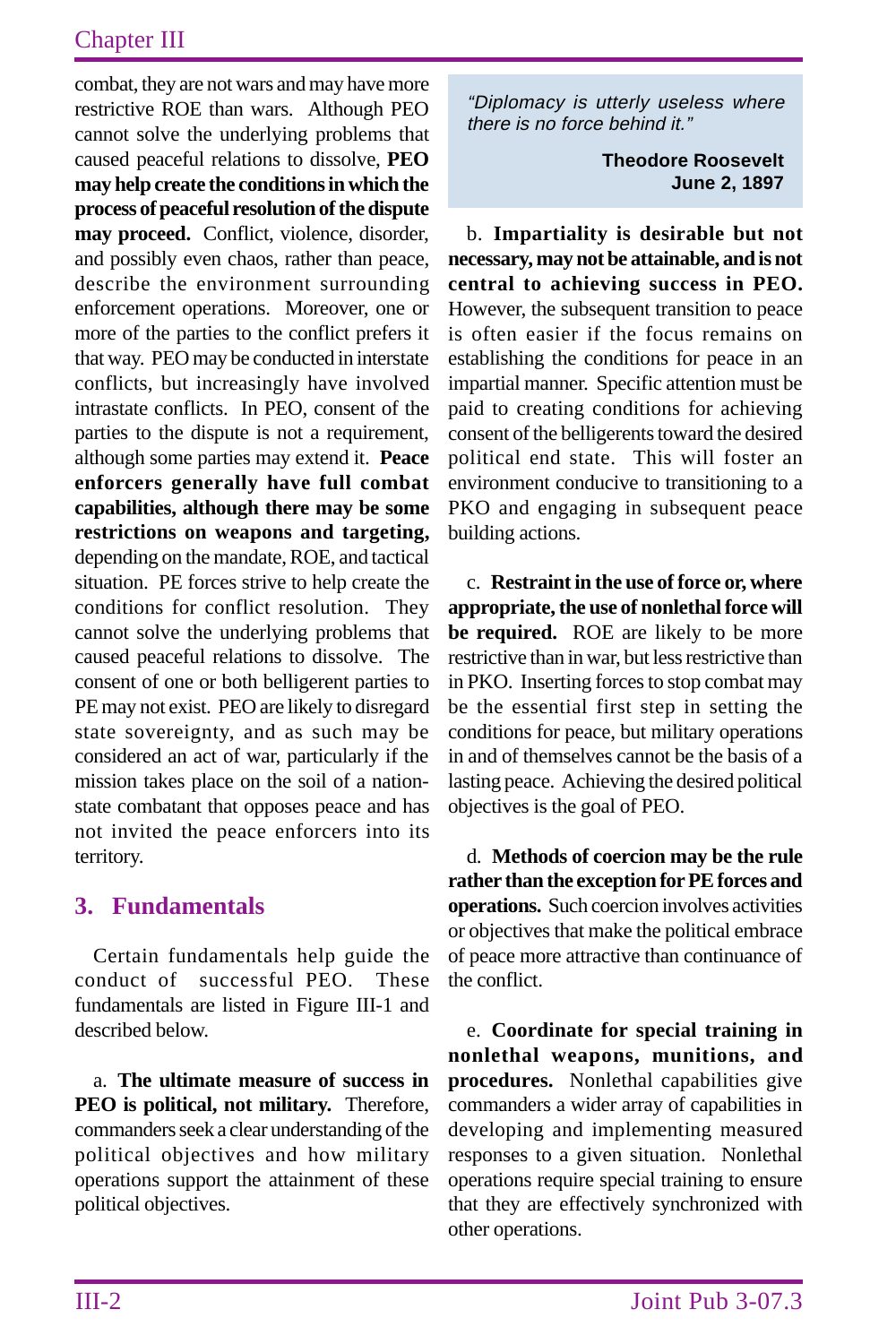# **PEACE ENFORCEMENT OPERATIONS FUNDAMENTALS**



#### **Figure III-1. Peace Enforcement Operations Fundamentals**

f. **PE forces may have to fight their way into the conflict area and use force to separate the combatants physically.** Under these conditions, certain considerations must be taken into account. First, the PE force will normally retain the right to the first use of appropriate force. Second, the threat of overwhelming force, while not proportional to the requirement for protecting the PE force units, may be the best means of coercing the belligerents into separating.

g. **The operational area will normally be characterized by some density of civilians.**

This will pose special considerations for threat identification, collateral damage, civilian casualties, and dislocated civilians.

h. **If the threat of force fails, the PE force may have to engage in offensive actions.** However, commanders must be aware that inappropriate use of force could worsen the overall situation. Inappropriate use of force could possibly undercut international and US domestic support and the legitimacy of the force in the eyes of the populace and others in the operational area. Situations may develop where the use of nonlethal force is appropriate.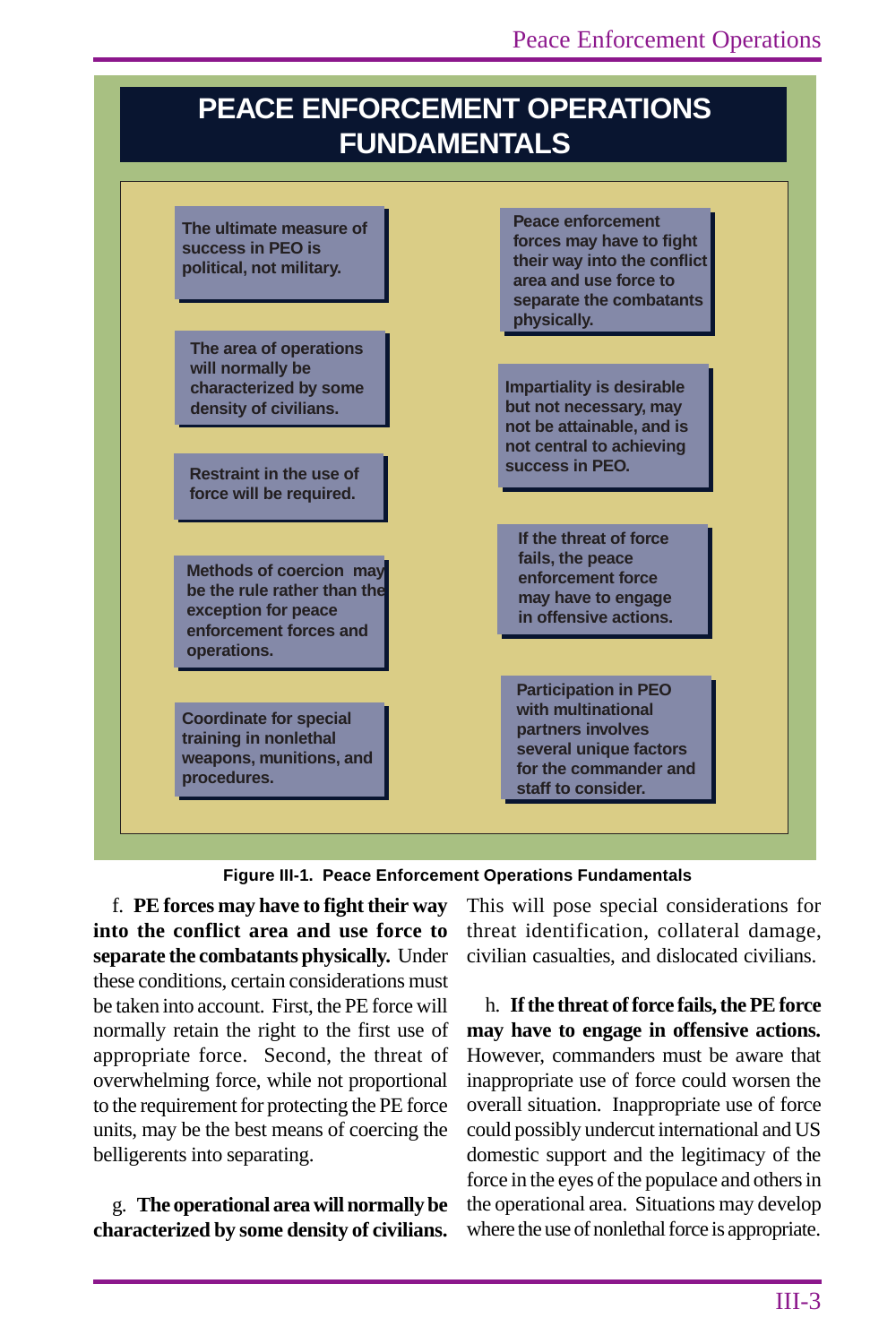In these instances, the use of deadly force may not be justified but the use of nonlethal assets may allow for an appropriate response.

i. **Participation in PEO with multinational partners involves several unique factors for the commander and staff to consider.** Certain multinational partners, for example, may not have a vital national interest at stake in the conflict or may even face certain dilemmas in regard to their involvement. Consequently, the partners' resolve may be reduced by factors such as casualties, protracted involvement, or financial costs. Some multinational forces may not possess the same military capabilities to conduct PEO as US forces. Each partner's objectives, agendas, military capabilities, doctrine, equipment, discipline, and morale must be considered carefully. The challenge to the PEO commander and staff is to constitute a force capable of coordinated and sustained offensive operations.

# **4. Peace Enforcement Personnel and Forces**

Actual intelligence requirements are critical to a comprehensive mission analysis when determining force structure, especially in PE operations. Intelligence requirements are greater in PEO than in PKO since normally the potential for hostilities is higher and the requirement for force protection intelligence is more vital. **Accurate intelligence and comprehensive mission analysis will be the basis for determining the structure and composition of the force.** See, for example, the lessons learned on use of tanks in peace enforcement operations in Annex G ("Historical Examples") to Appendix A, "Key Documents in Peace Operations." The combat forces may range from a Marine airground task force to a multidivision JTF. The US commander will have **the authority to employ the force's full range of combat capabilities** to achieve the mission objectives and protect the force. Generally, the capabilities of ground, air, maritime, space, and special operations forces, discussed in Chapter II, "Peacekeeping Operations," will apply to PEO. However, in some PEO scenarios it is possible that aerospace and/or maritime forces may be able to meet mission objectives without the introduction of significant ground forces being necessary. Aerospace and/or maritime forces may be able to coerce an adversary, enforce sanctions, and/ or deny the use of territory (e.g., buffer or exclusion zones) through a combination of "presence, ISR, humanitarian airlift or sealift, punitive strikes, and aerial psychological operations. PSYOP and CA are especially valuable in PEO to help set the conditions for long-term peaceful settlement. See, for example, "Realizing CA in the Civil Dimension" in Annex G ("Historical Examples") to Appendix A, "Key Documents in Peace Operations." CA activities can also make substantial contributions before, during, or after PEO.

"Any large scale participation of US forces in a major peace enforcement mission that is likely to involve combat should ordinarily be conducted under US command and operational control or through competent regional organizations such as North Atlantic Treaty Organization (NATO) or ad hoc coalitions."

#### **Joint Pub 0-2, Unified Action Armed Forces (UNAAF)**

# **5. Peace Enforcement Missions**

PEO may include enforcement of sanctions and exclusion zones, protection of HA, operations to restore order, and forcible separation of belligerent parties or parties to a dispute.

a. **Enforcement of sanctions** includes a broad range of possible missions. Commanders must understand that actions to enforce sanctions, while endorsed by the UN Security Council, have traditionally been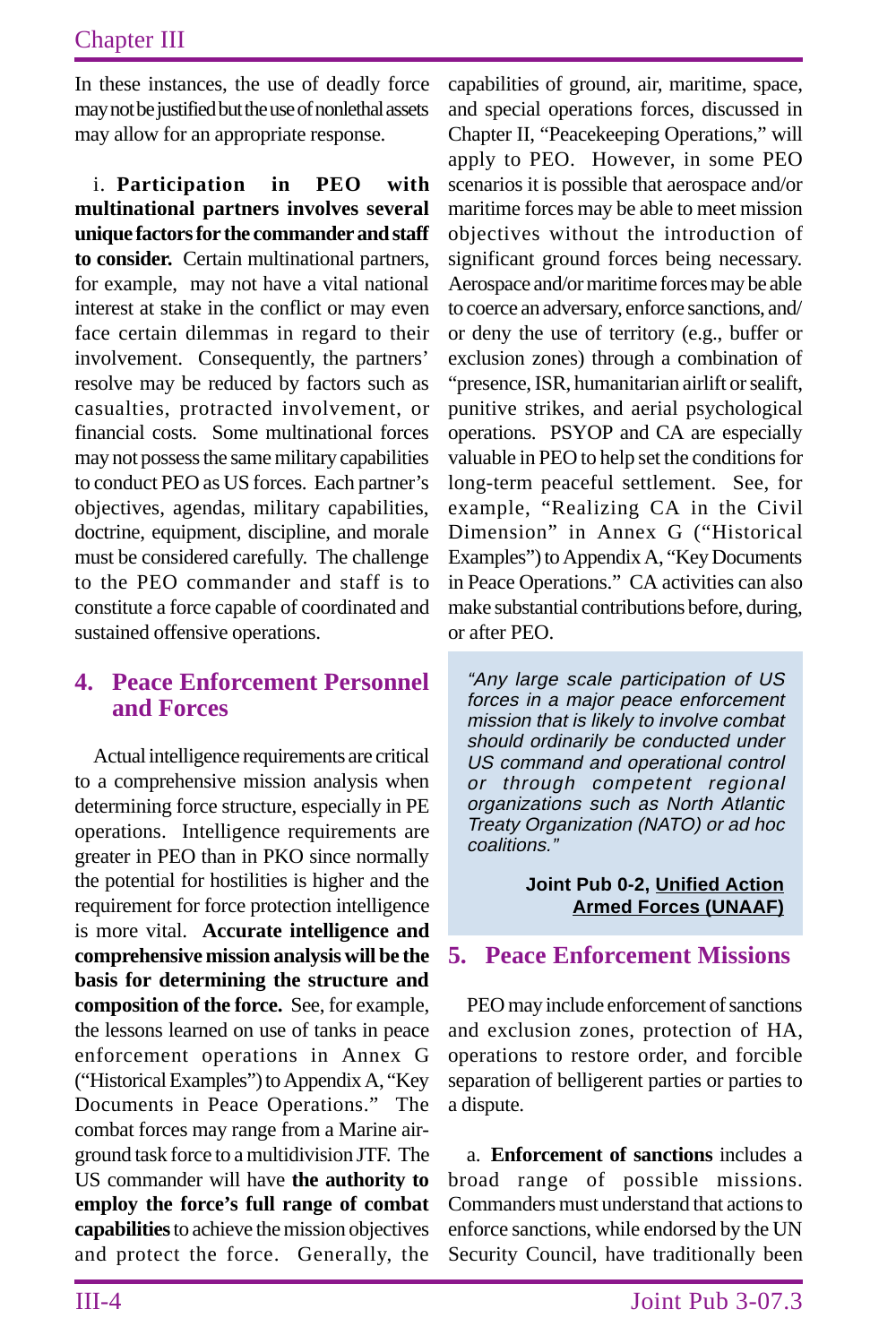considered acts of war and should posture their forces accordingly. It may include:

- Restricting the flow of goods across international borders;
- Confiscating or destroying unauthorized imports and exports;
- Denial of movement of military forces or supplies;
- Enforcing air, land, or sea exclusion zones; and
- Guaranteeing rights of movement or passage.

An example is Operation PROVIDE COMFORT in 1991, where US forces protected Kurds in northern Iraq with an air exclusion zone. See also "USCENTCOMs 1994 Maritime and Air Operations" in Annex G ("Historical Examples") to Appendix A, "Key Documents in Peace Operations."

"In the military operations off Cuba, President Kennedy did not look for military victory, he sought to change Mr. Khrushchev's mind, and he succeeded."

#### **VADM Sir Peter Gretton 7 April 1965**

b. PE forces may be tasked to provide **protection for HA.** This mission might include protection for NGOs, PVOs, USG agencies, and other military personnel who are providing HA. Such protection may include establishing secure base areas (normally air or sea ports), protecting routes or corridors for the transport of relief supplies, and providing security for distribution sites. If belligerent parties oppose the delivery of relief supplies by NGOs, PVOs, or other agencies, PE forces may deliver the supplies by providing airlift or other forms of logistic support to FHA operations. For example, in

Unified Task Force in Somalia, US-led forces provided security for relief supplies from the air and seaports to the distribution sites. The CMOC serves as the focal point for requests for support from US forces.

"The United States armed forces are becoming increasingly involved in humanitarian assistance operations around the world. Operations such as those involving Cuban and Haitian migrants, Kurdish and Rwandan refugees, and internal disaster relief are likely to continue . . . We have adapted well to these challenges by forming joint task forces (JTFs) and using our command and control systems, logistics, and rapid deployment capabilities in innovative ways. We must build from these experiences as we prepare for future challenges."

### **General J.J. Sheehan, USMC Former Commander in Chief, US Atlantic Command**

c. **Operations to restore order** are conducted to halt violence and support, reinstate, or establish civil authorities. They are designed to restore stability to the point where indigenous police forces can effectively enforce the law and reinstate civil authority. During Operation UPHOLD DEMOCRACY in Haiti, US forces (as a part of a multinational force authorized by UN Security Council Resolution 940) confiscated weapons, suppressed or detained threatening elements, provided security, and assisted in the training of a new police force prior to transferring the responsibility for long-term security to the UN.

d. **Forcible Separation of Belligerent Parties.** This PE mission poses the highest risk of any PEO. Forcible separation may involve reducing the combat capability of one or more of the belligerent parties. The PE force will normally retain the right of first use of force. Forces conducting forcible separation require extensive offensive combat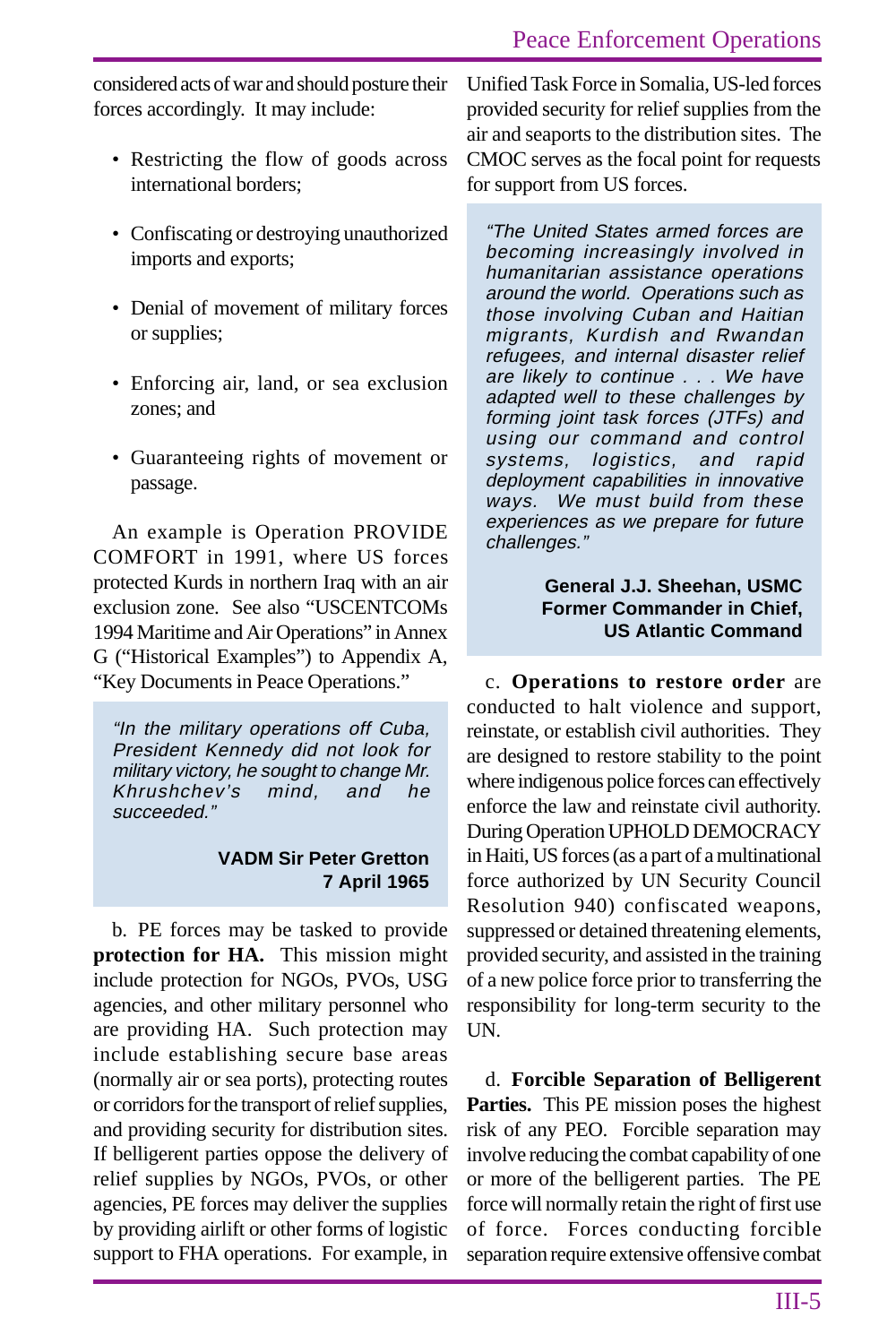capability, as well as combat support (CS) and combat service support (CSS). The goal is to force the belligerent parties to disengage, withdraw and, subsequently, to establish a BZ or DMZ. During Operation POWER PACK in the Dominican Republic in 1965, US forces established a BZ to separate the belligerent parties and to preclude either side from gaining an advantage over the other until peace was made.

e. Conduct internment/resettlement (I/R) operations. If PEO require forcible separation of belligerent parties (as stated in subparagraph d), then there will be a requirement to conduct I/R operations as peacekeepers capture or detain parties to the conflict. Depending on the type of conflict that results from forcible separation, I/R operations will need to be conducted for enemy prisoners of war and/or civilian internees or refugees and/or dislocated civilians. Forces responsible for conducting I/R operations must ensure that appropriate CSS assets, i.e., I/R units, are deployed to support this operation. The I/R operations will become critical as peacekeepers transition from the PEO phase to the PKO phase of peace operations.

# **6. Command and Control**

In most cases, PEO mirror conventional military operations and possess many of the same C2 characteristics.

a. **For both unilateral and multinational operations, US forces will probably be structured as a JTF.** The composition of the forces in the JTF will depend on the mission, political objectives, and the threat.

*For information regarding JTF organization and planning, refer to JP 5-00.2, "Joint Task Force Planning Guidance and Procedures."*

"War is a process that pits the opposing wills of two commanders against each other. Great victories of military forces are often attributed to superior firepower, mobility, or logistics. In actuality, it often is the commander who makes good decisions and executes these decisions at a superior tempo who leads his forces to victory. Therefore, victory demands that commanders effectively link decision making to execution through the concept of command and control. Warfare will continue to evolve and command and control processes, organization, and supporting systems will continue to change, but the basic concept of command and control will remain the key to the decisive application of combat power. More than ever before, a command and control system is crucial to success and must support shorter decision cycles and instantaneous flexibility across vast distances of time and space."

> **Fleet Marine Force Manual 3 Command and Control, superseded by Marine Corps Doctrinal Publication 6, Command and Control**

b. **For multinational operations, PE forces may operate under either a lead nation or a parallel C2 arrangement** (see Figure III-2).

• **In the lead nation C2 arrangement, one nation's commander directs or leads the multinational partners in the accomplishment of the PE mission.** The lead nation normally provides the force commander, the basic staff, the preponderance of the forces, and the command, control, communications, and computers system to control operations. This helps achieve unity of command and assures mutual understanding of the mandate by all partners. If the US is the designated lead nation, the US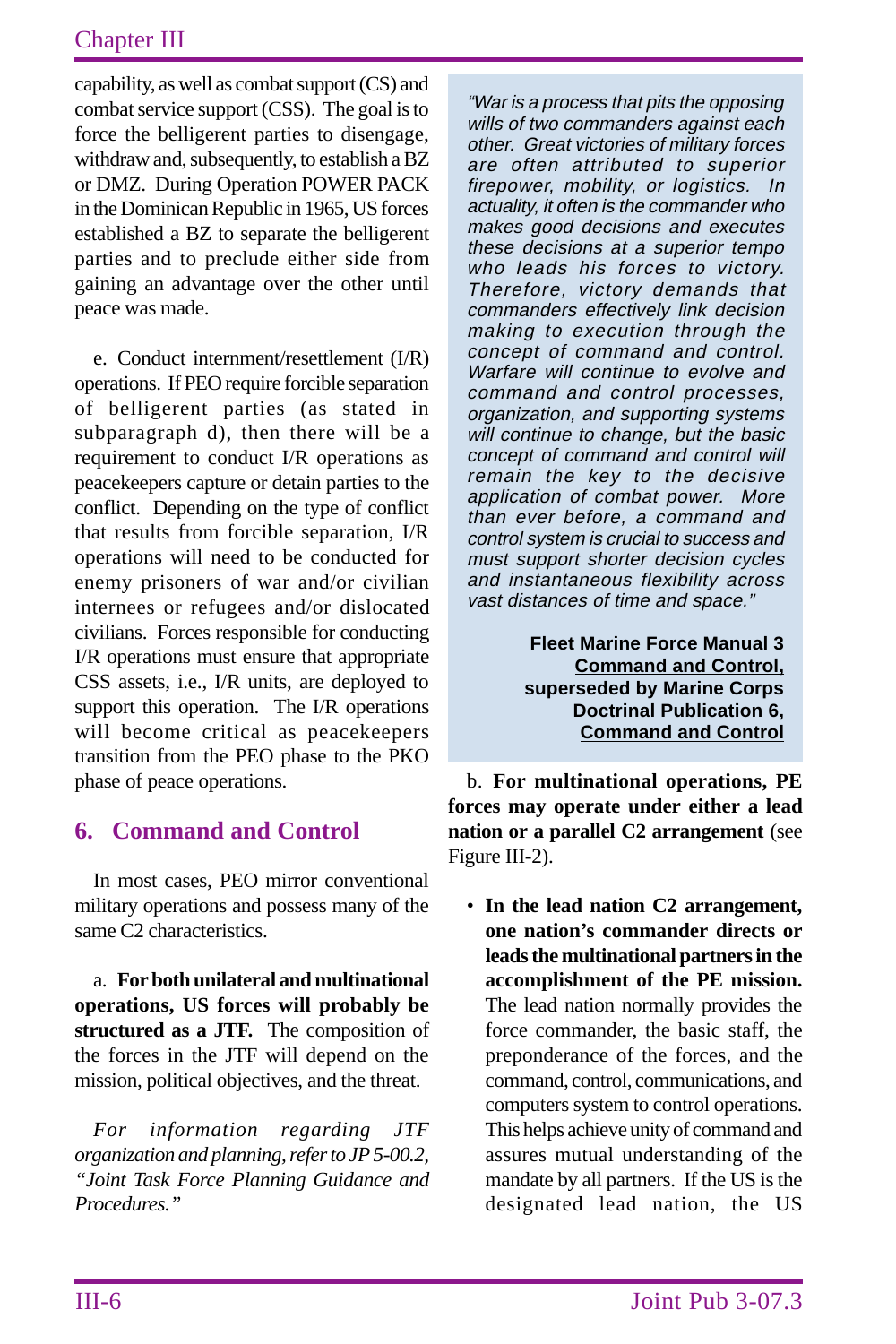

**Figure III-2. Peace Enforcement Operations Command and Control**

geographic combatant commander or a subordinate commander will normally be designated as the PE force commander.

• **In the parallel command arrangement, a force commander is selected by the sponsoring organization.** The staff is comprised of staff members from all contributing nations and is assembled on an ad hoc basis. OPCON of the coalition forces may be passed to the force commander, but the degree of control is generally less than that exercised in the lead-nation arrangement. A US commander could be designated to lead the force.

# **7. Planning Considerations**

". . . make plans to fit circumstances, but do not try to create circumstances to fit plans."

#### **George S. Patton, Jr. War As I Knew It, 1947**

**Many planning considerations for PE will be similar to those for PKO,** as described in Chapter II, "Peacekeeping Operations," especially for UN operations (See Figure III-3). The planning process for PEO is the same as for any other combat operation and begins with a comprehensive mission analysis. **US PE forces are normally**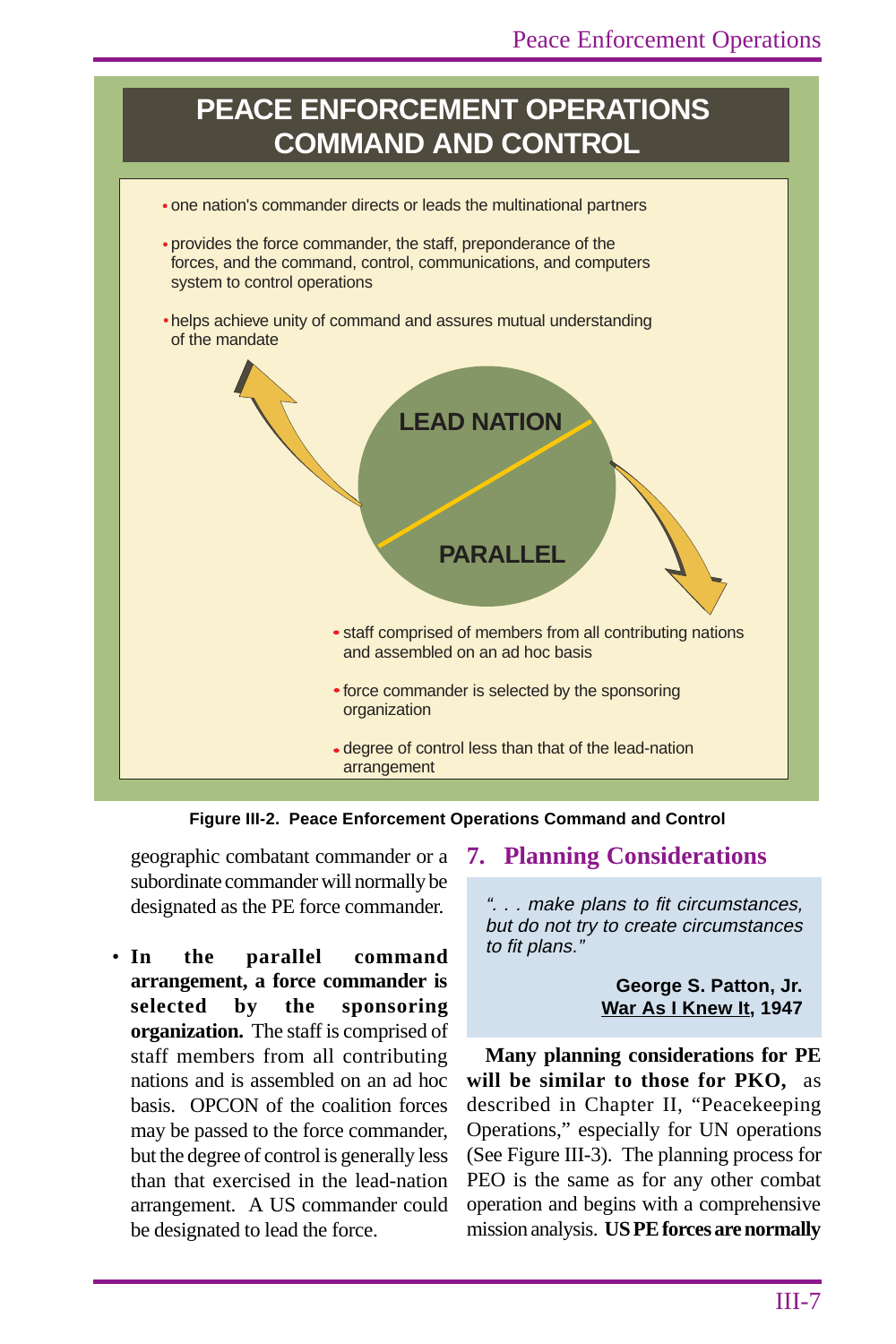# Chapter III



**Figure III-3. Planning Considerations**

**employed in accordance with a detailed campaign plan** which includes the desired end state and a plan to transition responsibilities to a PK force. In multinational PEO, the campaign plan will be coordinated with the other members of the force and the force headquarters. The campaign plan for US forces is the responsibility of the combatant commander. A corresponding interagency political-military plan will enhance achievement of a successful end state and smooth transitions.

*For information on campaign planning, refer to JP 5-00.1, "Joint Tactics, Techniques, and Procedures for Campaign Planning."*

"It is a bad plan that cannot be altered."

**Publilius Syrus Sententiae**

a. **Mission Analysis.** The mission analysis process is as critical in planning for PEO as in planning for war. However, in PEO there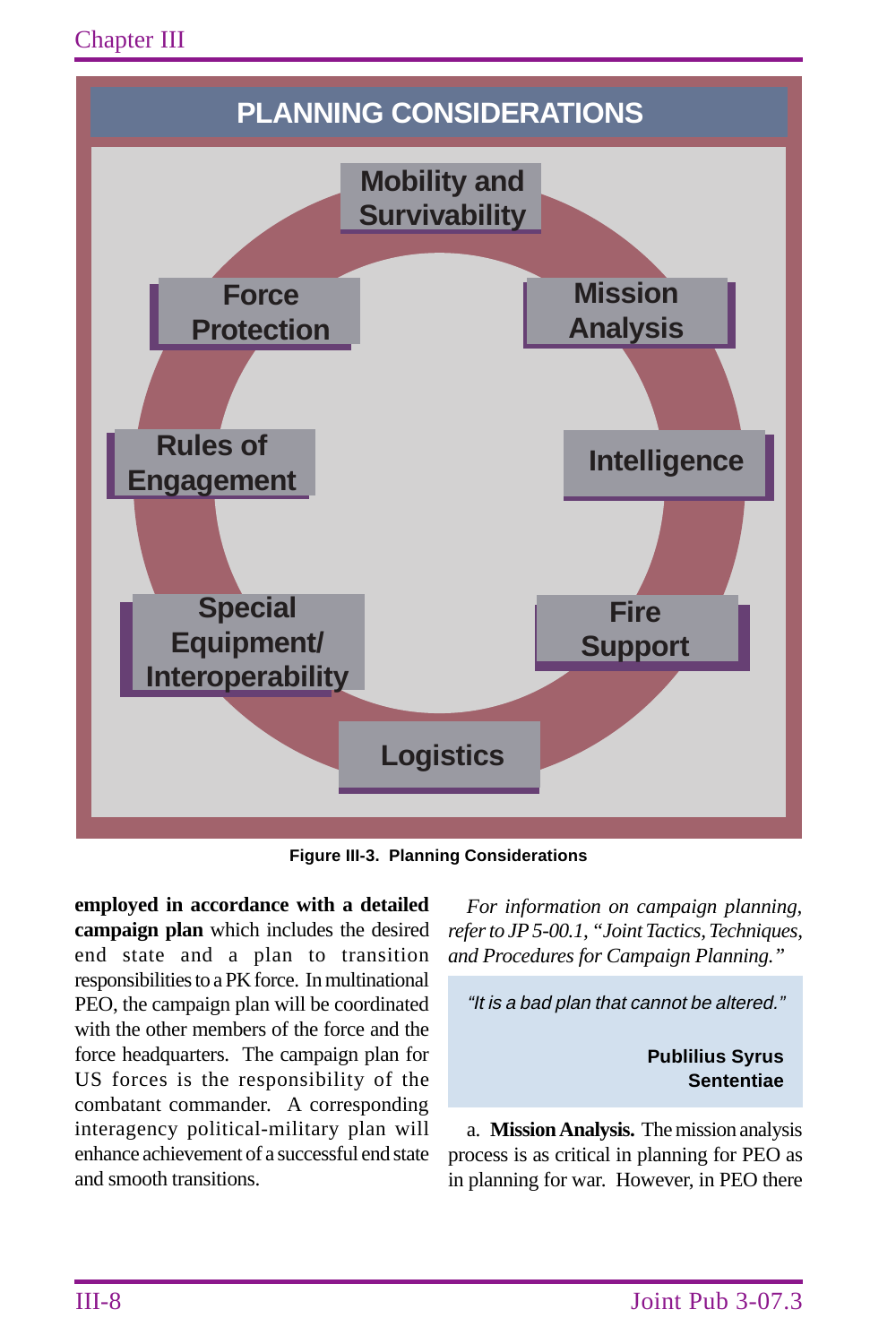may be **increased sensitivity with regard to political factors and constraints.** Missiontermination objectives, determined by the political objectives and desired end state and found in a mandate in UN operations, aim for the maintenance or restoration of international peace and security.

b. **Intelligence.** Intelligence is developed to support PEO using the same process used in war. However, in addition to standard threat indicators and order of battle, **an emphasis must be placed on determining the root causes of the problem and those factors that will help commanders influence the behavior of the belligerents.** Examples of intelligence targets are:

- Belligerent leaders and their motives;
- Internal and external political factors;
- Economics;
- Civilian populations, including their expected level of support to the PE force;
- History of the conflict;
- Ethnic relationships;
- Cultural and religious factors; and
- The military and political context of the region bordering the operational area, such as:
	- •• Police and paramilitary forces; and
	- •• Terrorist groups and organizations operating in the operational area.

The PEO commander requires predictive intelligence that can give indications and warning of a deteriorating situation or resumption of hostilities. Therefore, the PEO intelligence cycle must be thorough, accurate, and timely. A detailed collection plan that leverages all of the unique capabilities of the PEO contingent — CA, MPs, NGOs, civilian agencies, and MILOBs — is the key to successful information collection. See, for example, the lessons learned on photo support and the Area Assessment Checklist in Annex G ("Historical Examples") to Appendix A, "Key Documents in Peace Operations."

"In BOSNIA/HERZEGOVINA, some of our best information came to be called transportation intelligence. Drivers often had the best information on the road conditions, attitude of the local populations, locations of check-points, and our ability to get through."

### **LTC R. Robinson, USA HQ AFCENT**

c. **Fire Support.** The principles and planning for fire support are the same in PEO as in war. However, **in PEO, fire support is constrained by more restrictive ROE, and a prime consideration is the need to minimize collateral damage to the fullest extent possible.** Precision engagement using precision-guided munitions and precision fire support help reduce collateral damage. The objective is to compel or coerce the belligerents to disengage, withdraw, and comply with the mandate. Therefore, fire support may be directed more toward **threats to the belligerent parties** and **suppression and neutralization** than toward destruction of targets. Examples include the firing of marking rounds, smoke, and other demonstrations of accuracy and capability. Detailed coordination of fire-support plans, procedures, and targeting is essential, particularly in multinational PEO.

*For additional information, refer to JP 3-09, "Doctrine for Joint Fire Support." See also the lessons learned on suppression of artillery in Annex G ("Historical Examples") to Appendix A, "Key Documents in Peace Operations."*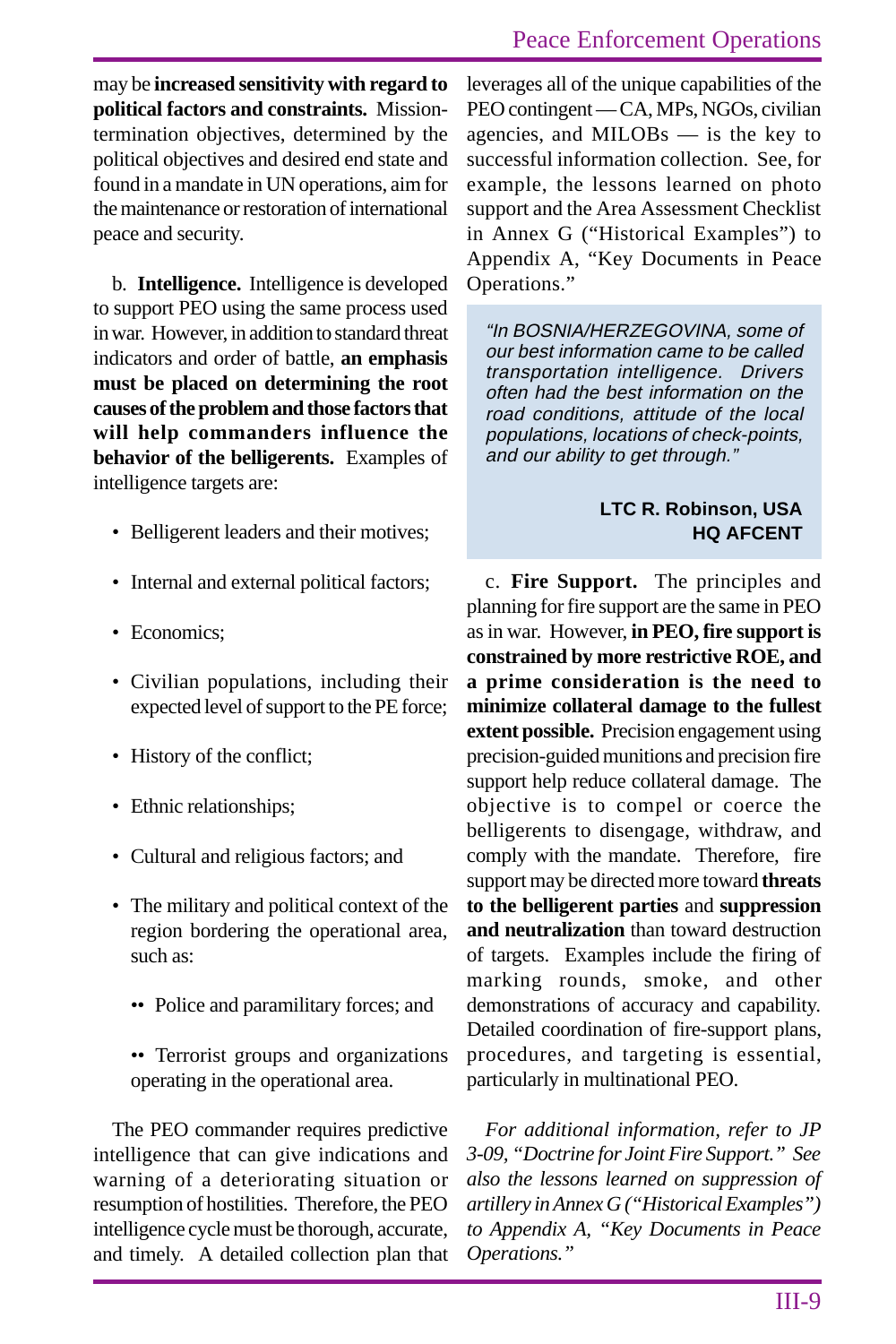# Chapter III

d. **Logistics.** Logistic planning and support in PEO are the same as in war, but include as well the considerations addressed for PKO in Chapter II, "Peacekeeping Operations." **The conduct of PEO,** especially where active combat takes place, **may complicate the conduct of operations by other than military entities,** such as the UN and NGOs and PVOs. Consequently, the demand for food, water, billeting, waste disposal, movement control, environmental and safety concerns, and HSS supplies and services **may increase substantially above the force's own requirements if large numbers of refugees or displaced persons must be supported until HA operations are fully established.** CA forces and the CMOC can enhance this effort and should be included in the logistics planning effort.

"Seldom will all logistics principles exert equal influence; usually one or two will dominate in any given situation. Identifying those principles that have priority in a specific situation is essential to establishing effective support."

#### **Joint Pub 4-0, Doctrine for Logistic Support of Joint Operations**

*For detailed information on logistics planning, refer to JP 4-0, "Doctrine for Logistic Support of Joint Operations," JP 4-01.1, "Joint Tactics, Techniques, and Procedures for Airlift Support to Joint Operations," JP 4-01.2, "Joint Tactics, Techniques, and Procedures for Sealift Support to Joint Operations," JP 4-01.3, "Joint Tactics, Techniques, and Procedures for Movement Control," JP 4-02, "Doctrine for Health Service Support in Joint Operations," JP 4-02.1, "Joint Tactics, Techniques, and Procedures for Health Service Logistics Support in Joint Operations," JP 4-02.2, "Joint Tactics, Techniques, and Procedures for Patient Movement in Joint Operations," and other pertinent publications in the JP 4-0 series.*

*See also Appendix E, "References," especially DA Pamphlet 700-30, "Commander's Handbook, Peace Operations (A Logistics Perspective)."*

e. **Special Equipment. Superior navigation, sensor, and communications equipment provide US forces with a distinct advantage in most, if not all, PEO.** Nonlethal equipment, munitions, and weapons can significantly increase commander's flexibility in responding to belligerents. Equipment such as fire hoses, barriers, and water cannons can be obtained locally. Nonlethal munitions and weapons provide a more acceptable response to lowend threats than the use of conventional military force. Night-vision devices, GPSnavigation devices, superior communications systems, advanced sensors, and a wide range of current and emerging nonlethal technologies can dramatically enhance the capabilities of US forces to achieve information superiority while conducting PEO. **Information superiority has extraordinary potential in PEO.** The combination of IO with other advanced and nonlethal technologies that are integrated into an overall operation plan can help to:

- Reduce the overall level of violence necessary to achieve objectives;
- Minimize casualties on all sides;
- Reduce collateral damage and confound belligerent efforts to embarrass the PE force, by displaying damage to media;
- Maintain legitimacy for the operation;
- Preempt violations of rules;
- Reduce the number of troops required for effective enforcement; and
- Reduce the logistics tail of the PE force.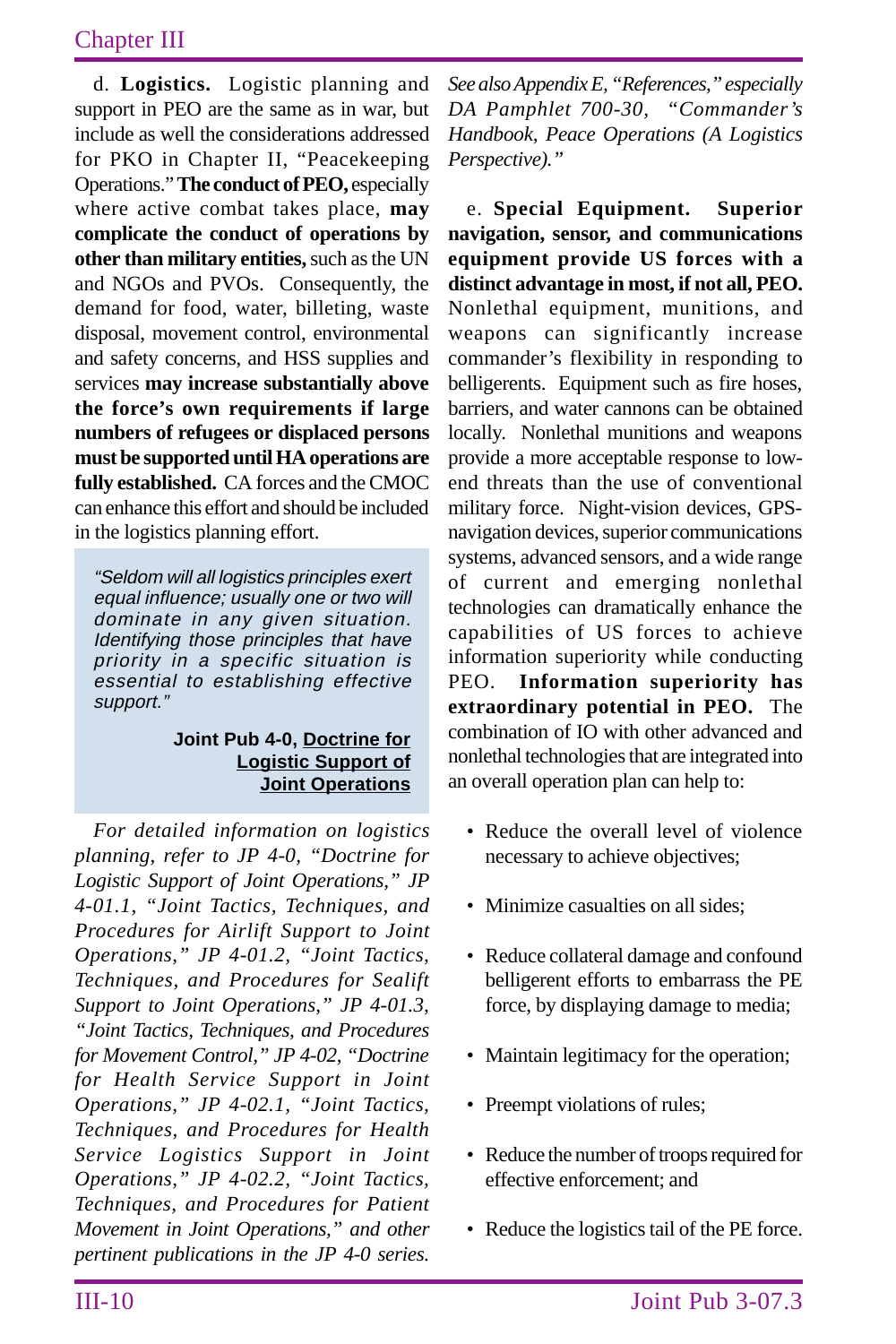

Logistic support to PE forces may require challenging engineering operations.

Use of special equipment requires special consideration for the capabilities of allies and coalition members.

"With respect to self-defense, ROE are permissive, which means that you are not required to take the full measure of action authorized. For example, assume that there has been a series of bomb threats in your area. A child runs toward a convoy with a box. Although authorized to fire (hostile intent) it may be prudent to hold fire. In Somalia, a beggar child was shot in this situation but the rifleman was not charged because he honestly believed there was hostile intent shown."

## **Colonel F.M. Lorenz, USMC Unified Task Force Somalia**

f. **Rules of Engagement. Well-conceived, clearly stated, and thoroughly disseminated ROE can make the difference between success and failure in PO.** ROE in PEO are usually less restrictive than in PKO, but more restrictive than in war. ROE are written to enable the PE force to accomplish its mission without undue risk to itself and undue collateral damage to civilians and civilian infrastructure. Sample ROE are found in Annex D of Appendix A, "Rules of Engagement." Also refer to CJCSI 3121.01, "Standing Rules of Engagement for US Forces."

g. **Force Protection.** Prior to deployment ensure that all personnel are briefed on the terrorist threat level. Ensure that appropriate antiterrorism awareness training is accomplished prior to and upon arrival in theater and as required during mission execution.

h. **Mobility and Survivability.** To ensure a mobile, survivable force, both engineer and chemical forces provide essential support during PO.

• **Engineer Forces.** Engineer forces in PO will face conditions that include rapid deployment, austere living conditions, lack of appropriate maps, destroyed infrastructure, extended lines of communication, multiple air and seaport development, extensive countermine and force protection operations, lack of construction materials, civic action projects, and environmental cleaning and support to deployment of forces. Early deployment of an appropriate combination of planning troop units and support personnel is essential. **Engineers play a major role in PO by developing**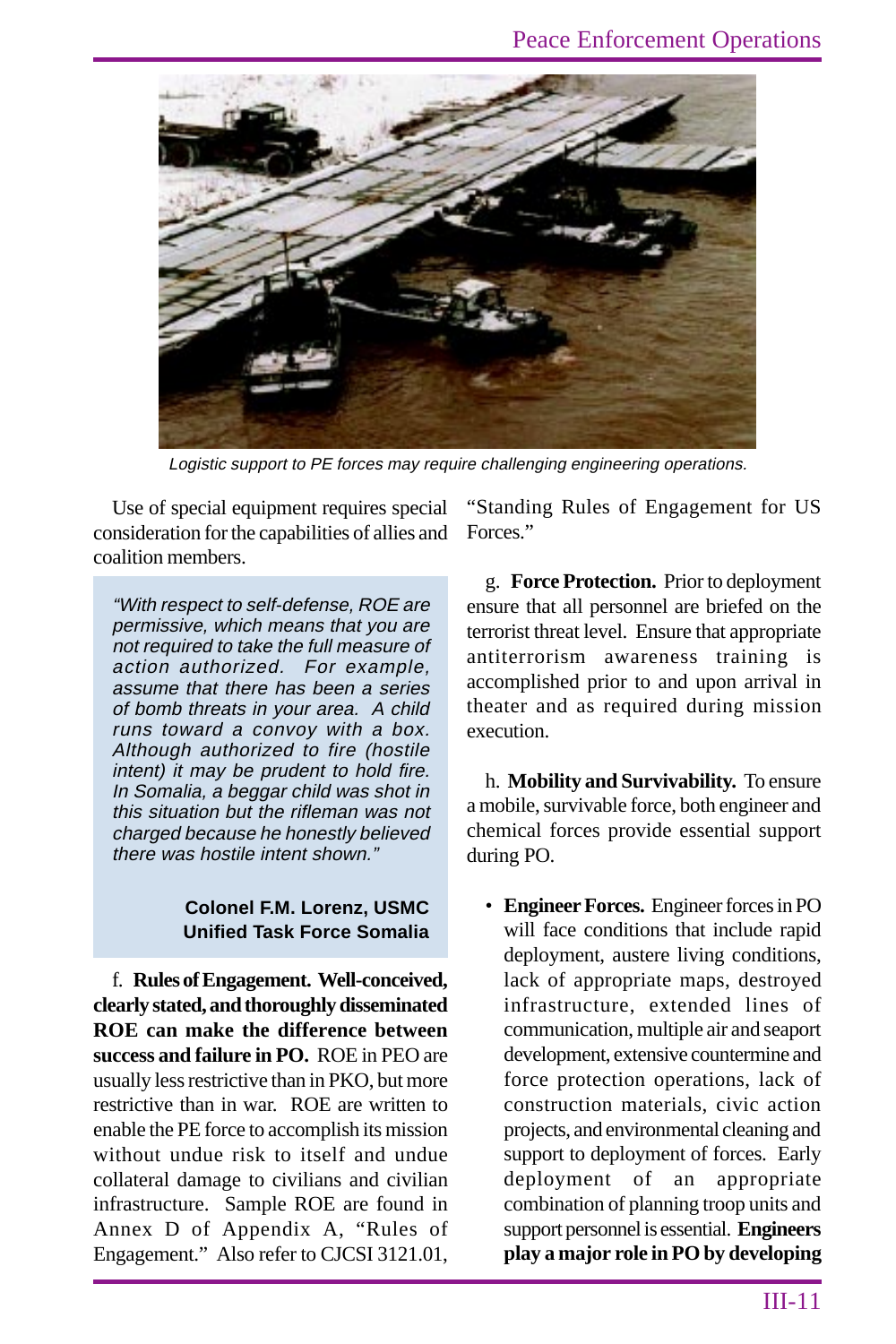# Chapter III



Engineering operations play a major role in successfully supported peace operations.

**achievable and supportable engineer end state options.** These options identify the essential missions to be executed, the force package and construction materials needed, the proposed construction standard, the estimated time required to execute the option, and any special considerations such as civic actions. **Planners consider all available engineer capabilities,** to include other Services, coalition forces, contractors, and troop units, including Reserve Components. (The latter require activation time not required of the Active component engineers.) Planners consider the specific capability and availability of the units when building the force along with facilities available for leasing and infrastructure. The **joint task force contingency engineer manager** will normally provide staff assistance to the JTF commander who controls engineer assets. Similar considerations apply to coalition forces. **Interoperability must be considered** to ensure that assets are complementary, if not compatible. Engineer planners also consider **personnel or material assets** available through contracts, local sources, and

private agencies including LOGCAP, CONCAP, and AFCAP. Engineer operations **require large amounts of construction materials** which may be acquired locally, regionally, and from the continental United States (CONUS). These materials may be obtained through military supply channels or by contract. Engineers identify, prioritize, and requisition required construction materials consistent with acquisition regulations. Either supply units process the requisition, acquire, receive, store, and transport construction materials, or this support may be provided through a combination of engineer unit Class IV acquisition and storage with LOGCAP contractor support. Engineers **continuously track the status of required construction materials** in order to keep pace with the operation. Thorough coordination between engineers and supply units is essential in obtaining construction materials in order to successfully support PO mission accomplishment. See, for example, lessons learned in engineer support in Annex G ("Historical Examples") to Appendix A, "Key Documents in Peace Operations."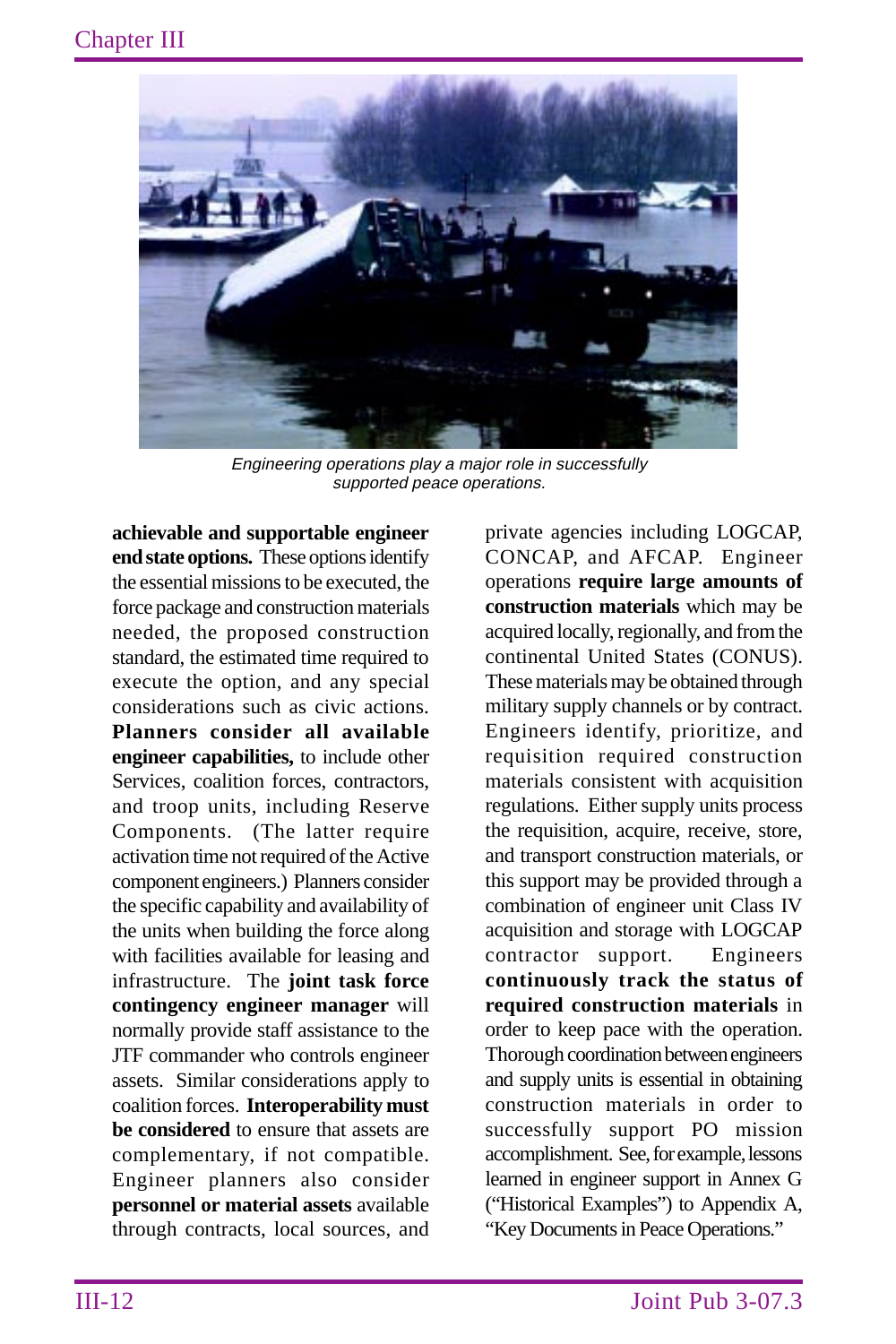• **Chemical Units.** Commanders consider the requirement for chemical support of PO if there is **evidence that belligerent forces have employed agents or have the potential for doing so.** In addition, **when properly authorized, commanders can employ riot control agents as an alternative to deadly force** in certain PO. A mix of different units (decontamination units, NBC reconnaissance elements, and smoke units) are often necessary to achieve the proper balance of capabilities. Additional capabilities include providing local security, spray, and storage, allowing a limited personnel shower and a firefighting capability. **Chemical staff officers may advise on commercial chemical threats,** as well as on the collection, packaging, storage, disposal, and clean-up of hazardous materials and/ or wastes. This latter capability became important in Operation JOINT ENDEAVOR, where environmental assessment and reconnaissance teams encountered hazards associated with the misuse and improper disposal of industrial hazards and their by-products. In fact, the state of the environment in Bosnia-Herzogovina was assessed as being worse than some of the developing third-world countries.

# **8. Employment**

Employment planning for PEO is the same as for combat operations, since these may occur. Establishing phases for PEO provides an execution framework for staff planning. Typical phases for PEO are shown in Figure III-4.

These phases and their sequencing may be different for some PEO, but they provide a starting point for the employment planning process.

a. **Preparation and Deployment.** Preparation and deployment considerations for PEO differ little from those for war. Both operations involve **movement from marshalling areas**, **loading and departure from ports of embarkation**, and **sequenced movement of forces to the objective area.** Mission analysis, available forces, and factors such as available HNS will influence deployment decisions. **The critical decision for the commander is selecting the proper units and timephasing their entry to secure the lodgment.** If sufficient forces are not already forward-deployed in the theater, forces may be deployed from a variety of locations, including those already deployed elsewhere.

b. **Establishment of the Lodgment.** In this phase, PE forces secure the lodgment and establish security for follow-on elements.

• **Preparation of operational area by SOF.** SOF activities gain intelligence on the situation in the lodgment area. They accomplish this by:

•• Making contact with US and international agencies, local military and paramilitary organizations, and civil authorities;

- •• Establishing surveillance over the planned points of entry;
- •• Conducting operations to reduce the risk to the force; and
- •• Depending upon agreed-upon ROE and SOFA, preparing people of the HN for insertion of the lodgment through an aggressive PSYOP operation using electronic (radio and/or television) and print (leaflets) media.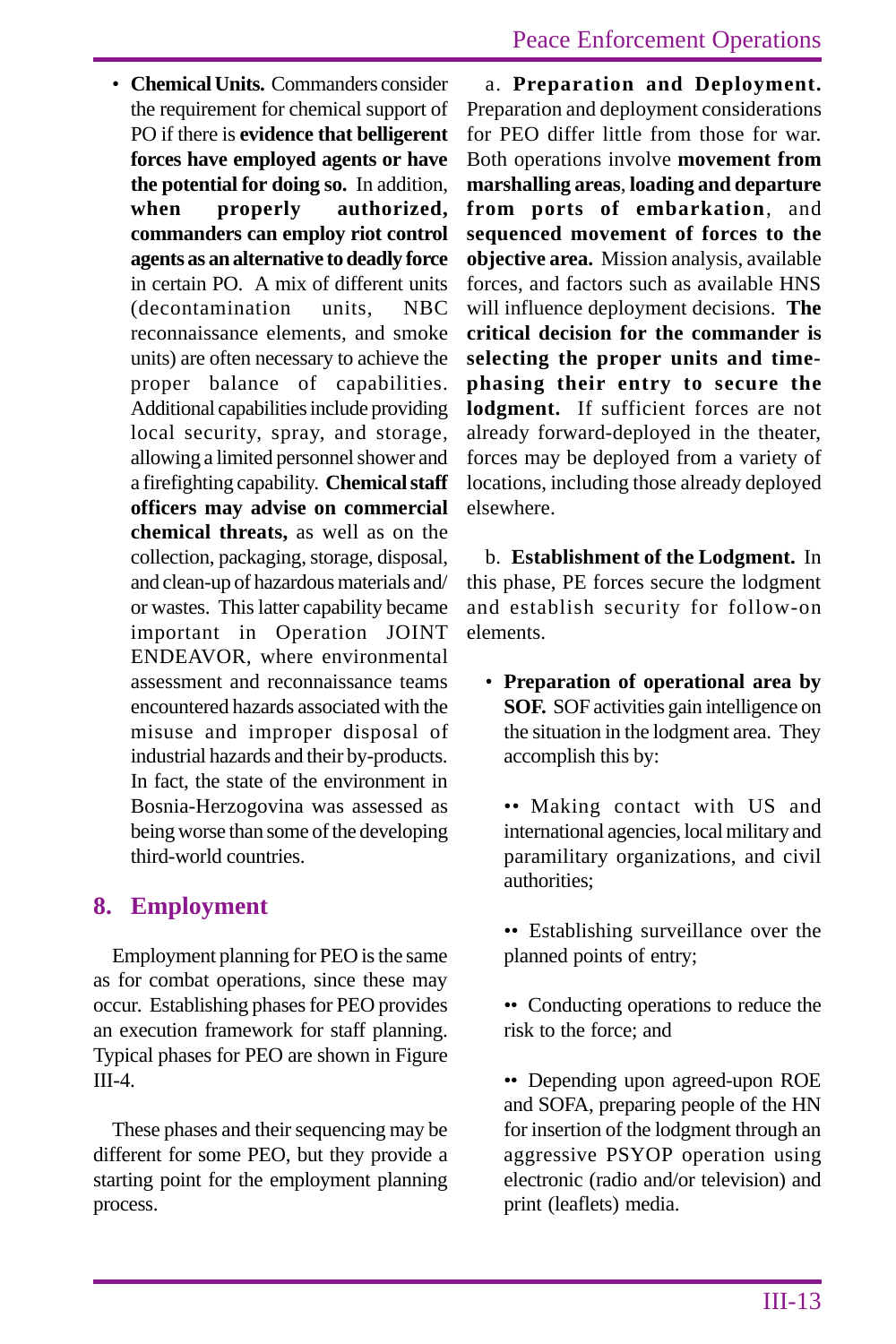# Chapter III



**Figure III-4. Peace Enforcement Operations Employment Phases**

SOF also provide up-to-the-minute situation reports prior to the entry of forces.

• The situation will dictate the nature of the initial entry of forces. **An unopposed entry of the force through diplomatic actions and coordination with HN or local authorities is preferred.** In this case, special considerations for reception,

staging, onward movement, and integration will be required. **However, where the entry of forces may be opposed, forces conduct a forcible entry to secure the lodgment.** Initial objectives are normally air and seaports that will facilitate the rapid buildup of forces. The nature of the threat and the mission will dictate appropriate forces to initiate a forcible entry.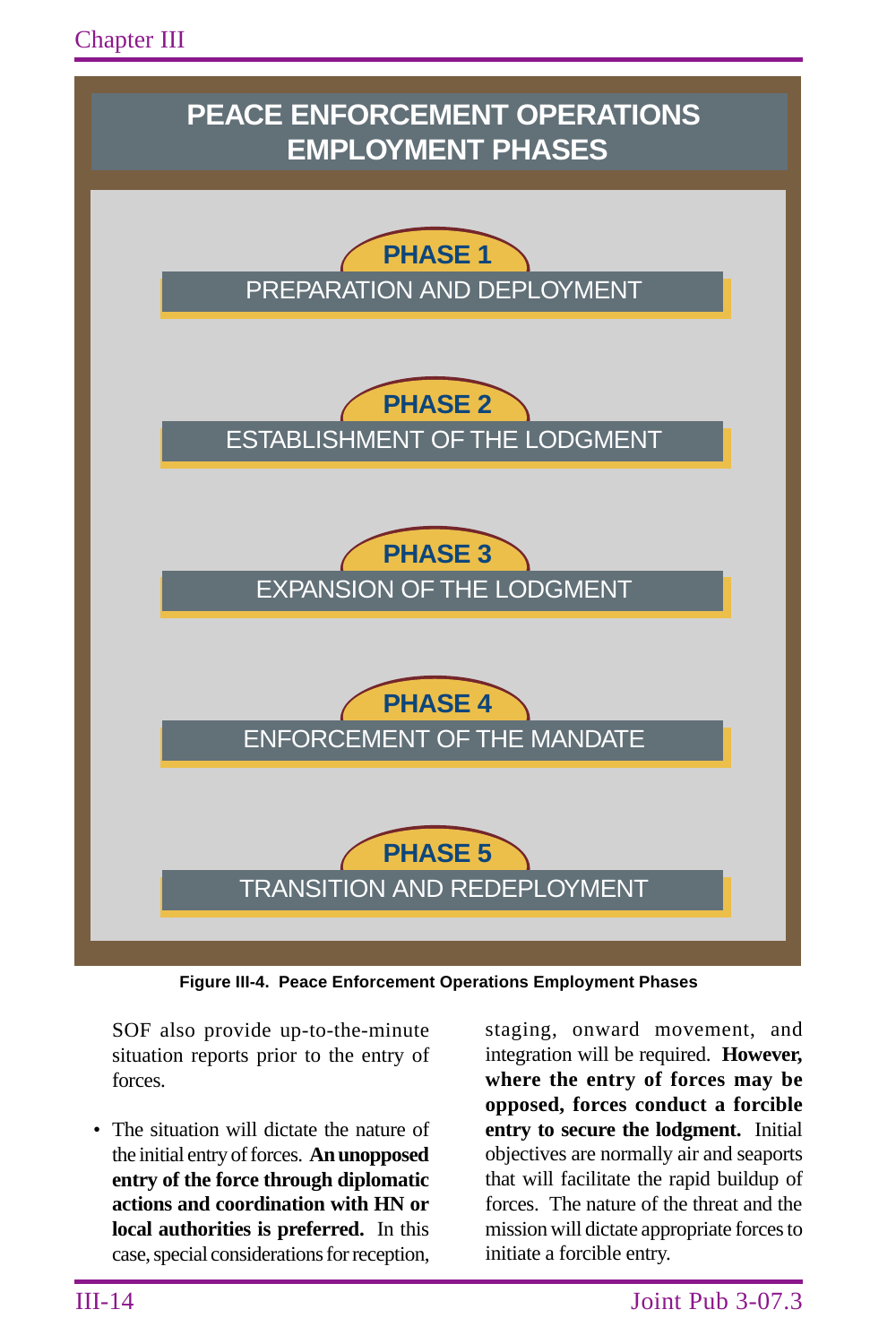*See JP 3-18, "Joint Doctrine for Forcible Entry Operations."*

• **Air or maritime forces conduct operations to provide protection for the lodgment force and to set the conditions for establishing, securing, and expanding the lodgment.** These operations include offensive and defensive counterair to achieve local air superiority, interdiction, close air support, surveillance, reconnaissance, and coastal patrolling.

c. **Expansion of the Lodgment.** In this phase, **SOF expand their coverage** to gain information on belligerent dispositions. **Staffs continue to update their information on the area** and revise their assessments for operational requirements. **Combat, CS, and CSS elements continue to arrive.** The time necessary for the buildup of forces depends on the capability of air or seaports; the transportation infrastructure; staging, sustainment, and integration capabilities; and HNS. When possible, HNS contracting can be used to offset the amount of logistic support which must be deployed. **Air and maritime operations continue** and may involve the establishment and enforcement of exclusion zones. In order to expand the lodgment, air operations (specifically intertheater and intratheater airlift into and within the operational area) require protection.

d. **Enforcement of the Mandate.** In this phase, the provisions of the mandate are enforced. Some of the missions a PE force may conduct are listed in Figure III-5.

• Depending on the threat and the level of cooperation by the belligerents, the **PE force conducts operations to force the belligerents to disengage and withdraw.** This may involve show of force, demonstrations, or force-on-force combat operations with synchronized air, ground, maritime, and SOF actions. The

# **PEACE ENFORCEMENT FORCE MISSIONS DURING THE ENFORCEMENT OF THE MANDATE PHASE**

- **Separation of belligerent parties**
- **Support of political mediation**
- **Establishment of a demilitarized zone**
- **Maintaining separation of belligerent parties**
- **Disarming and demobilization of belligerent parties**
- **Transition and redeployment**

#### **Figure III-5. Peace Enforcement Force Missions During the Enforcement of the Mandate Phase**

PE force commander stays attuned to the willingness or desire of the belligerent parties to be separated. **The objective is to establish a BZ or DMZ between the belligerents.** As the belligerent forces disengage and withdraw, lines of demarcation will be marked to identify the forward limits of the belligerent forces. The resulting space between these lines of demarcation constitutes a BZ. If the belligerent parties show no inclination to consent to the formation of a BZ, the PE force may establish one using combat action. In doing so, the PE force commander considers the belligerent forces' dispositions and territorial advantages or disadvantages, as well as historical or cultural considerations. In order to help set the conditions for a possible follow-on PKO, **an impartial and evenhanded approach to the parties involved is desirable.** Even after the situation has stabilized, belligerent parties may still demonstrate animosity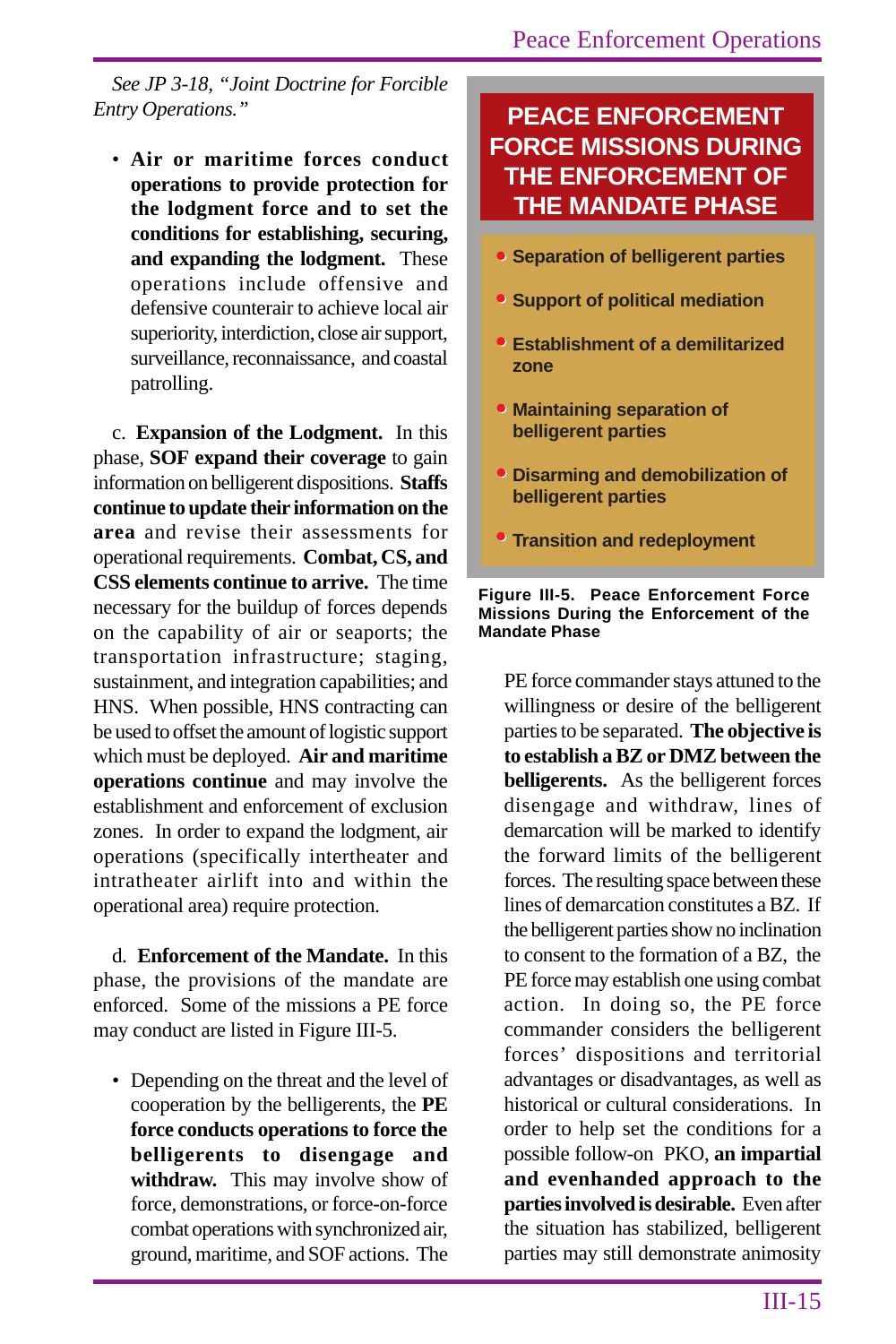# Chapter III

toward each other and perhaps the PE force. Also, other organizations and factions may not recognize the agreement. Therefore, the PE force must remain prepared to engage in combat.

• **The PE force commander will seek to thoroughly understand the political aims of the operation and the cause and effect relationship of all actions on the resolution of the conflict.** Military actions may involve monitoring the compliance of belligerent parties with agreements, provisions of a mandate, or other constraints, restraints, or provisions regarding their activities. Establishment of joint military commissions as in Operation JOINT ENDEAVOR in Bosnia or mixed military working groups (used in UNTAC) may assist in such efforts.

*See Chapter IV, "Organization and Command Relationships," of JP 3-57, "Doctrine for Joint Civil Affairs."*

- **Negotiations may eventually transform the BZ into a DMZ,** as stipulated in a formal agreement. **DMZs are created to neutralize certain areas from military occupation and activity.** Generally, a DMZ is in an area claimed by two or more sides in the conflict and where control by one could constitute a direct threat to the others. The boundaries of a DMZ are defined by lines of demarcation. These boundaries must be easily recognizable and, ideally, should not run counter to locally accepted political or cultural divisions. The airspace over a DMZ is also demilitarized and is denied to the aircraft of the belligerents.
- **Security operations** such as screening, combat and reconnaissance patrolling, cordon and search, and establishing checkpoints and roadblocks to control

movement into and within the BZ or DMZ **may be conducted to maintain the separation of belligerent parties.** Actions of the PE force may include:

- •• Forcible suppression of violence by belligerent parties;
- •• Disarmament and incarceration of belligerent parties;
- •• Support to indigenous authorities in maintaining law and order; and
- •• Deterrence of violence through credible threats.
- **The mandate may require the PE force to disarm or demobilize the belligerent parties.** These tasks are complex, difficult, and often dangerous. The PE force demonstrates a clear resolve and intent to disarm or demobilize designated belligerent parties according to the agreement. If these actions are taken prematurely, without adequate preparation and involvement of the parties, the situation may destabilize, leading to a reemergence of violence. In addition to collecting weapons from combatants, disarming may include:
	- Seizing ammunition stocks;
	- •• Collection and possibly the destruction of stockpiles of weapons, munitions, and supplies;
	- •• Closing weapons and ammunition factories; and
	- Measures to prevent resupply.
- Other demobilization activities might include:
	- •• The movement of forces to garrisons;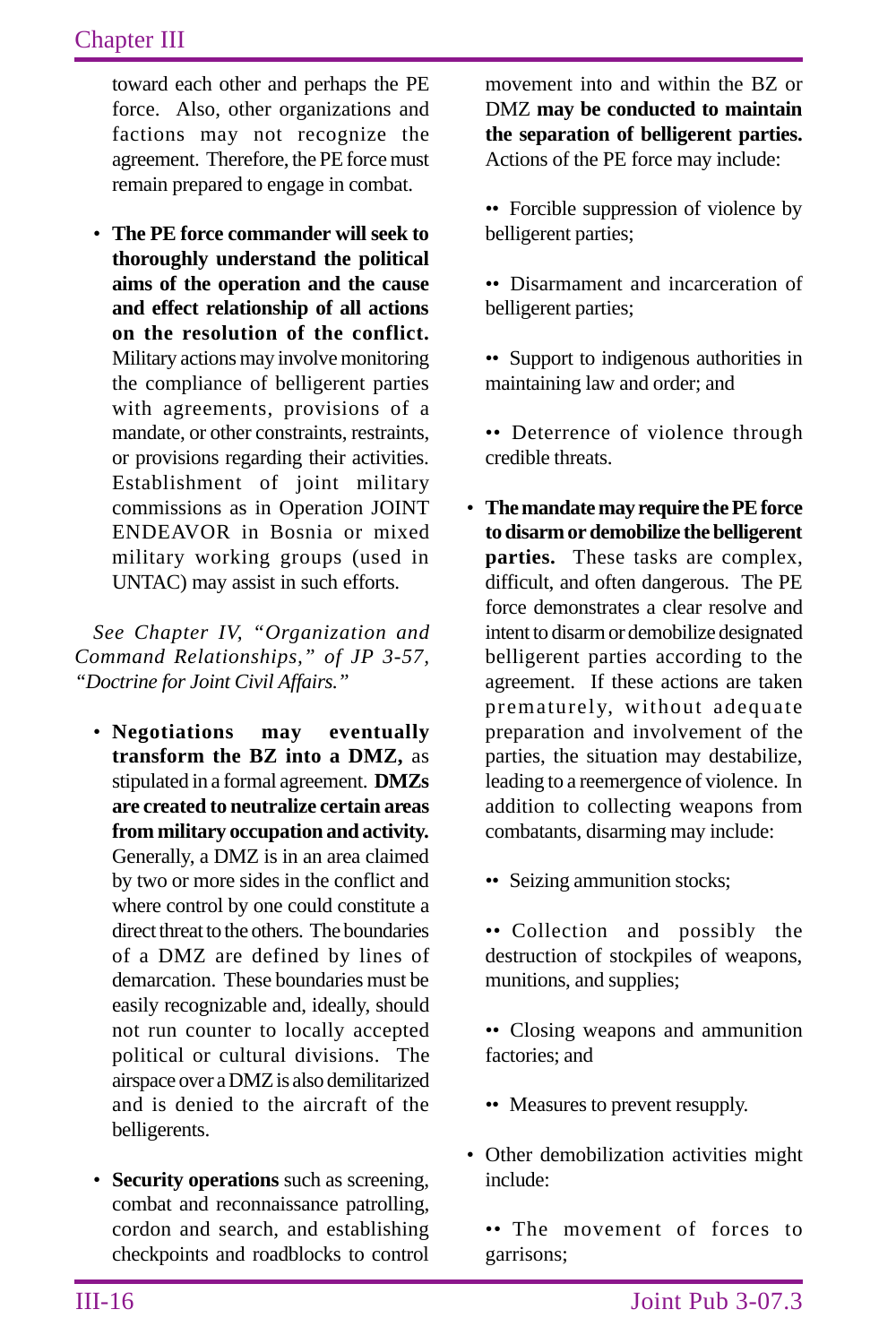•• The stand down of military readiness; and

•• Demobilization and the return of troops to civilian life.

e. **Transition and Redeployment. An effective plan for PEO will include the conditions for the eventual exit of PE forces.** This will usually be expressed as part of the desired end state of the operation and will be as much of a political consideration as a military one. **Once the belligerent parties agree to stop fighting by a cease-fire or a truce, the stage is set for handover to a PK force.** As this agreement takes shape and the situation stabilizes, the PE force commander will begin a phased withdrawal of combat forces, which may help to defuse tensions. **As this withdrawal begins, PE forces assume the role of a PKO force.** However, where combat may have occurred, questions about actual or perceived impartiality will normally preclude the PE force (particularly the combat forces) from successfully transitioning to PKO

except during the initial transition period. The handover of operations and facilities should occur as a relief in place. **It is important to establish liaison with and carefully synchronize the handover of operations to the PK force to facilitate the redeployment process.** In certain cases transition may be of a different nature as discussed in Chapter I, "Primer for Peace Operations." In either case the factors noted in Chapter I will be considered.

# **9. Conclusion**

PEO are planned and executed like any other combat operation. The key to success is well led, trained, and disciplined forces that can conduct PEO under ROE that are less restrictive than those of PKO but more restrictive than those in effect during a war. The commander must use the appropriate force required to accomplish the mission, while minimizing collateral damage. In PEO, the enemy is the dispute, not the belligerent parties. The ultimate objective is to set the conditions for a workable peace.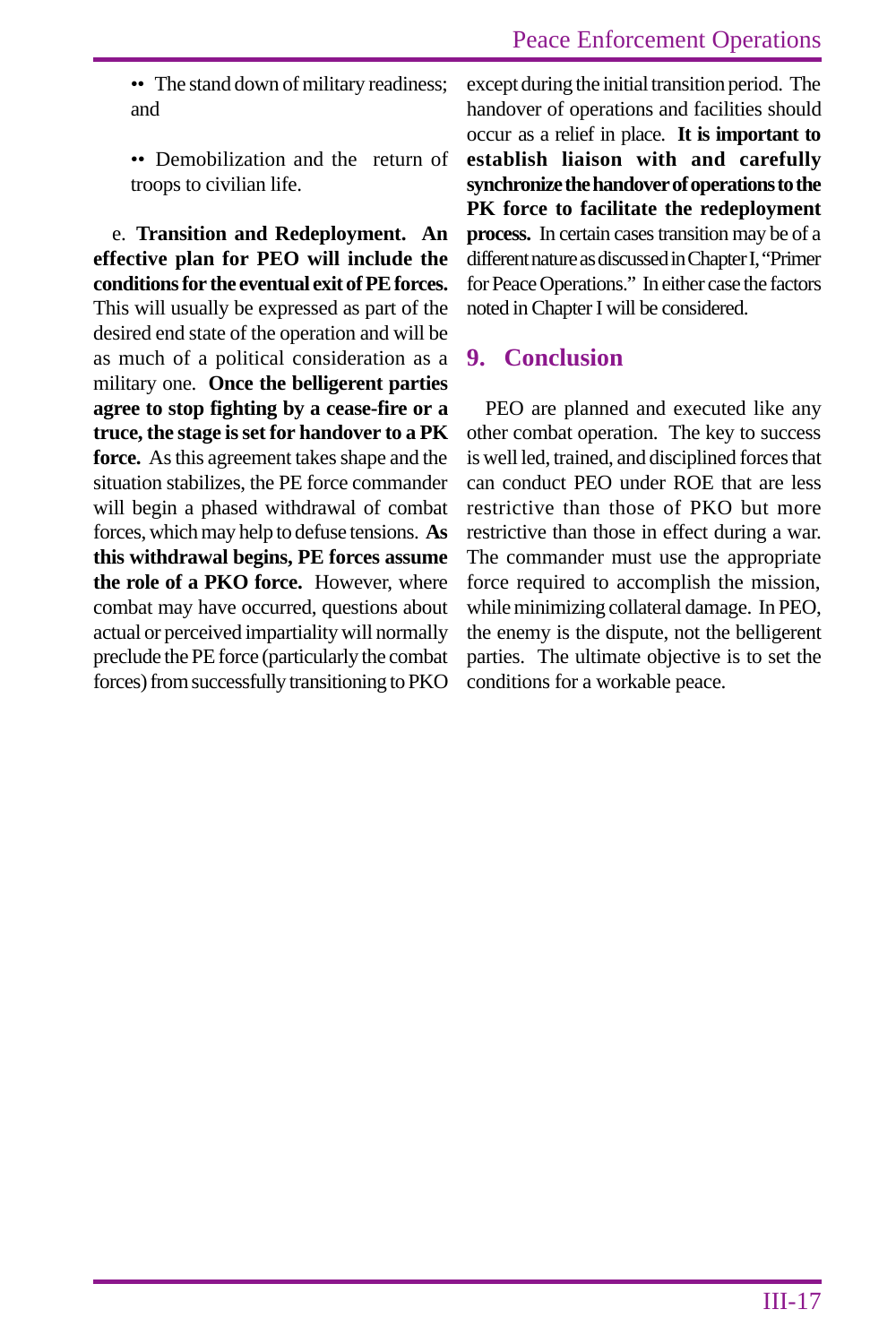Intentionally Blank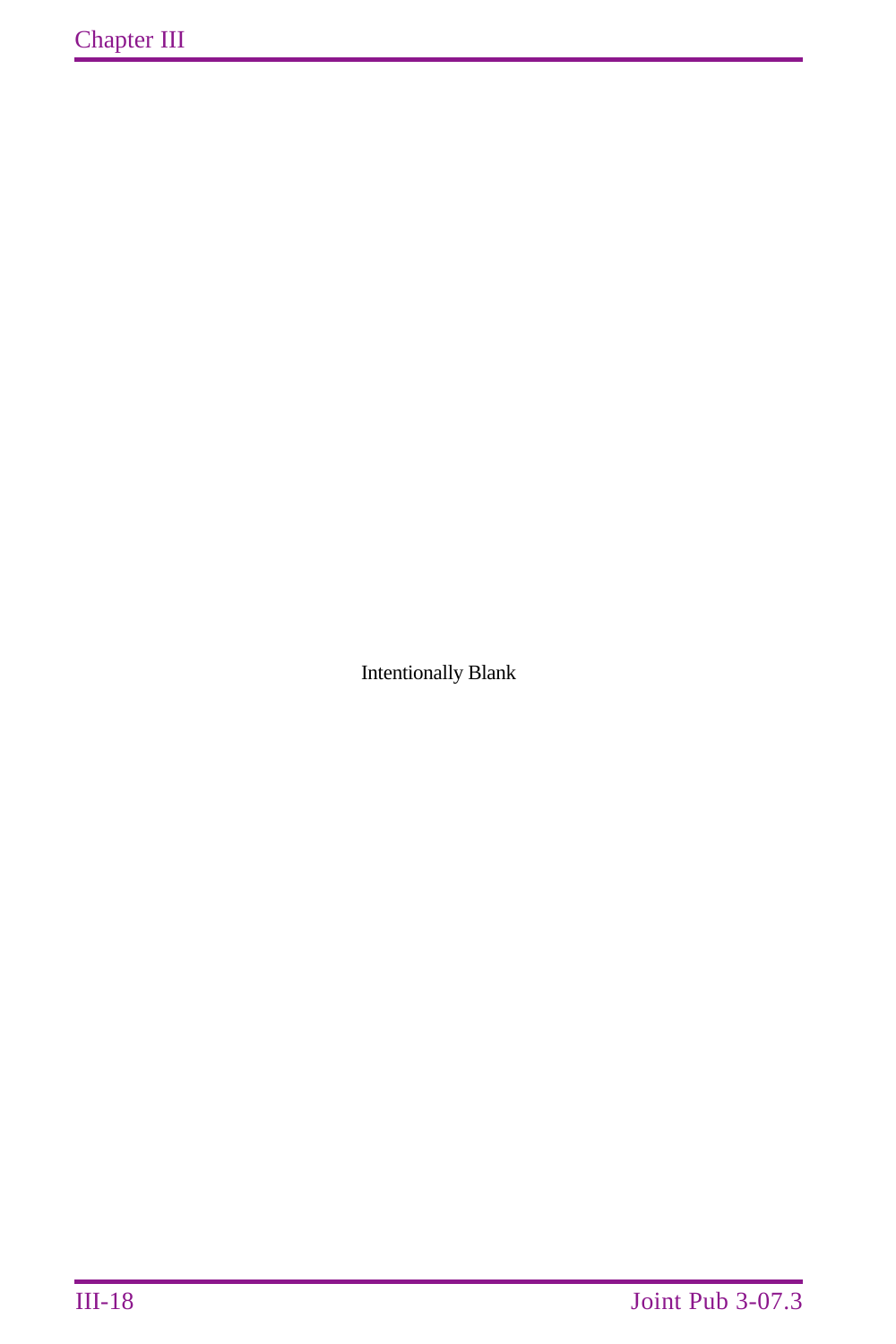# CHAPTER IV **EDUCATION AND TRAINING**

"A well-trained and disciplined military unit is the best foundation upon which to build a peacekeeping force."

# **1. General**

Readying forces for PO requires building on the primary purpose of the Armed Forces of the United States — to fight and win the nation's wars. Forces cannot rely solely on Service-unique training in PO operations. In PO operations, the forces used will be a unique mixture of joint, combined, and possibly governmental and/or NGO agencies. In PO, military personnel adapt their warfighting skills to the situation. Credible warfighting skills are the foundation for successful performance in PO. Readying forces to

**LTG T. Montgomery, USA SR MILREP to NATO**

successfully conduct PO requires a twopronged approach (see Figure IV-1).

a. The first prong is the **professional military education (PME) of all officers and noncommissioned officers.** Formal PO education begins with basic leadership training and culminates at the highest appropriate PME level. The focus of PO education is to ensure that leaders understand the principles of MOOTW applied to PO, as well as the characteristics of PO. Leaders will prepare to plan and conduct these operations.



**Figure IV-1. Education and Training for Peace Operations**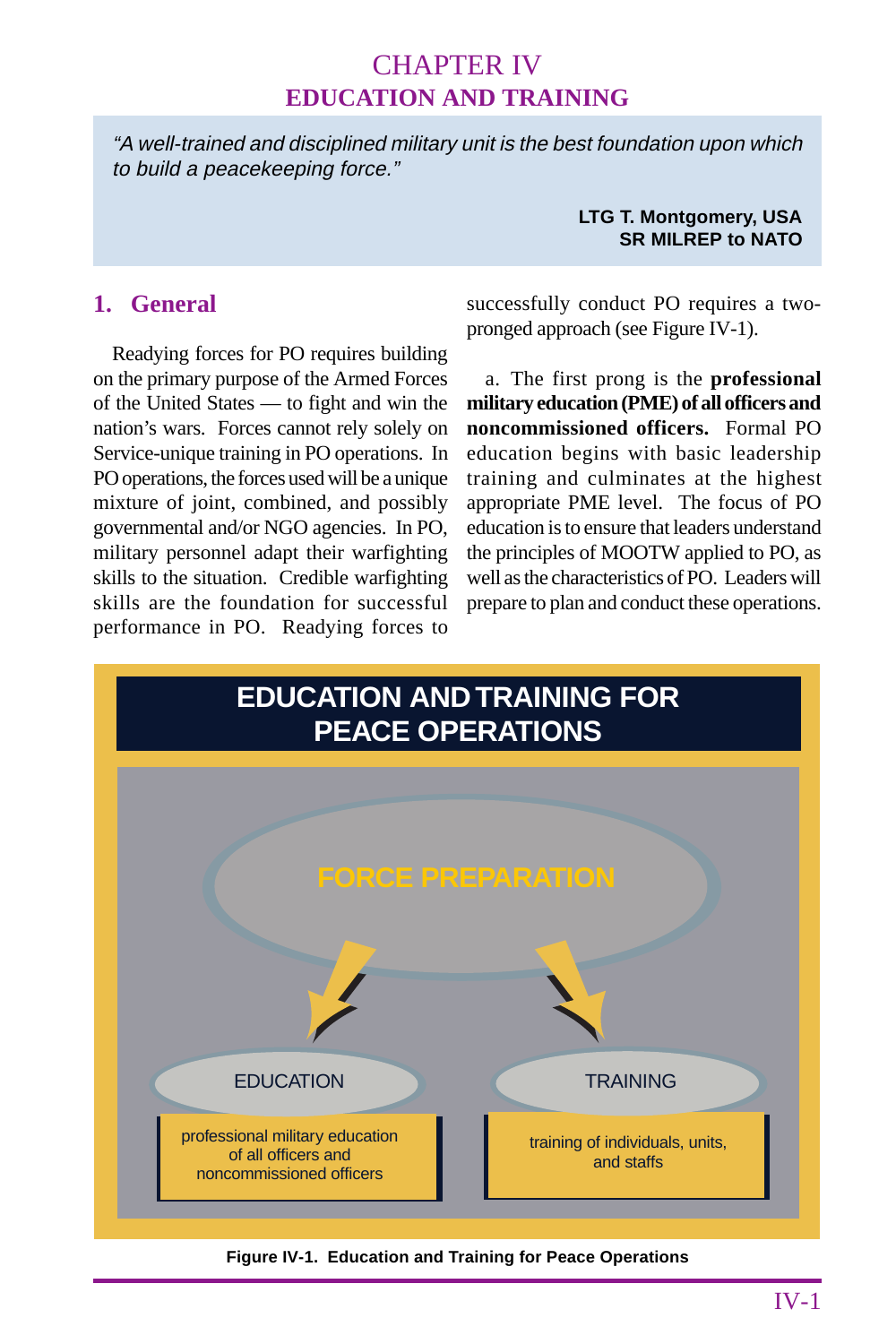# Chapter IV

b. The second prong is the **training of individuals, units, and staffs.** In any operation time to train for the specifics of the mission is often short. A force trained and ready for warfighting can adapt to PO under the leadership of officers and noncommissioned officers educated in the conduct of PO. Adaptive leaders will think through and develop an effective training strategy for the time available.

# **2. Education**

Leadership education includes **classroom instruction, discussions of lessons learned and historical PO experiences,** an **exchange of ideas,** and **situational exercises.** In the classroom environment, leaders learn about the unique aspects of PO and consider how best to adapt their warfighting skills in such operations. Leaders gain an understanding of the **political process** and the **principles** that guide PO. Additionally, the educational process provides leaders with **knowledge of other organizations, both governmental and nongovernmental, that are typically involved in PO.** In many cases, Service schools will provide leaders with the opportunity to interact with interagency personnel who have experience in PO.

a. Given the unique aspects of PKO, **education is particularly critical.** PK requires an **adjustment of attitude and approach** by the individual to a set of circumstances different from those normally found in combat. Listings of pertinent schools for peacekeepers are available (Appendix E, "References").

b. **PME** includes individual study and reading (Appendix E, "References").

# **3. Training**

Training for a specific PK or PE mission is done at both the **individual** and **unit level** and is tailored to the specific mission and situation. See Annex G ("Historical Examples") to Appendix A, "Key Documents in Peace Operations," for lessons learned in training for peace operations.

"If you don't understand the cultures you are involved in; who makes decisions in these societies; how their infrastructure is designed; the uniqueness in their values and in their taboos — you aren't going to be successful.

## **George Wilson Commentary in Air Force Times**

a. Members of a deploying force require knowledge or proficiency in the following areas.

- US objectives and the implications of military activities.
- Regional orientation such as geography, climate, ethnic groups, belligerent forces or parties to a dispute and their weapons and systems, a brief history of the area, and an overview of the political aspects.
- Customs and basic language phrases. Language instruction and basic survival language materials may be minimal and consist of only basic key phrases; however, each person must receive instruction on the customs of the local population. This minimizes inadvertent provocation of local populace through discourteous actions or misinterpretation of their actions. Additionally, members of a deploying US force need to be familiar with the customs and courtesies of other nations who are members of a multinational PO force. A familiarity with other agency cultures and those of specific NGOs and/or PVOs may also prove valuable, especially for leaders and staff.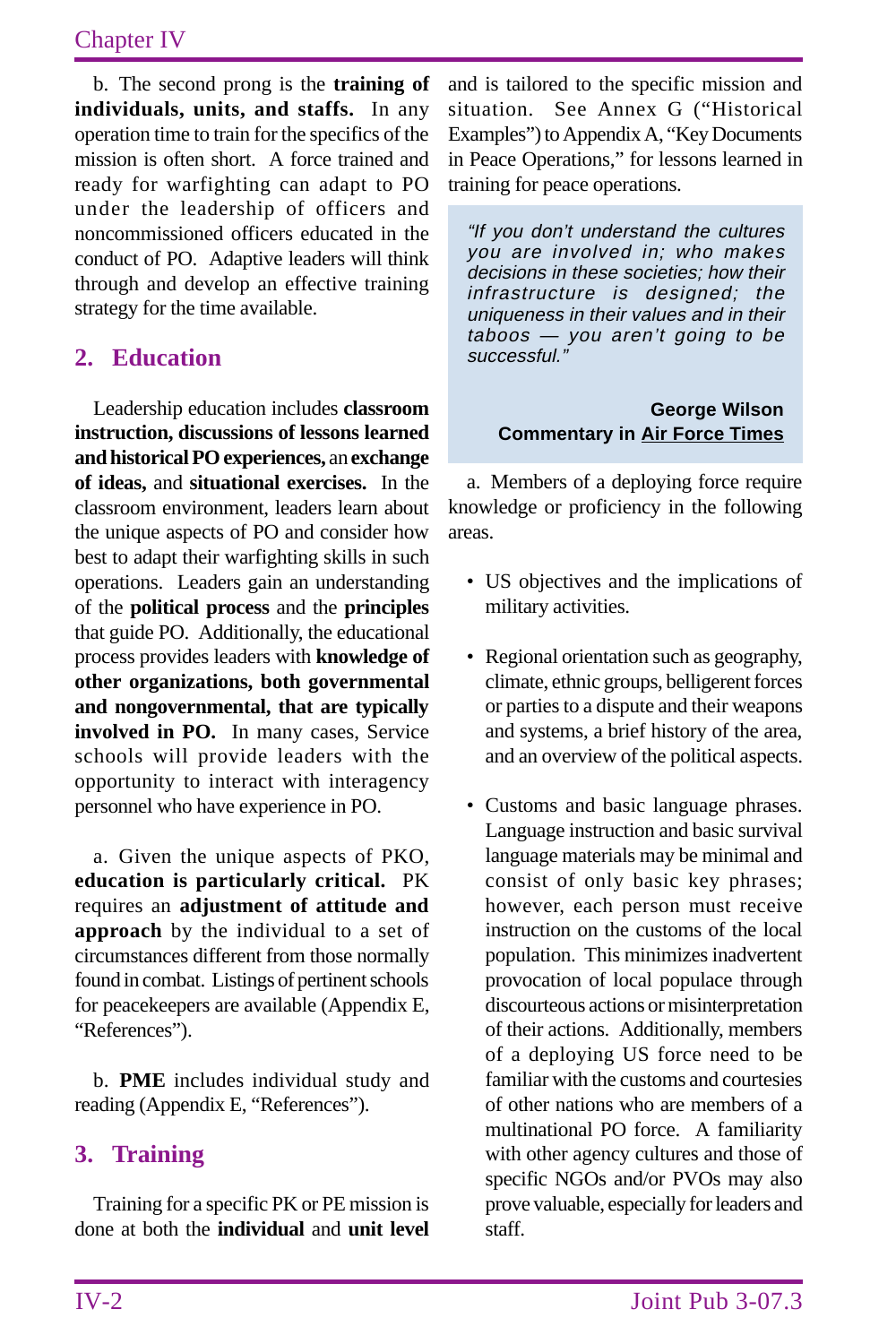- Negotiation and mediation skills. Leaders of the deployed force should be prepared to negotiate (in coalition or alliance partners' or belligerents' language, or through the use of interpreters) issues such as the return of casualties and convoy clearance.
- Understanding roles and contributions of NGOs and PVOs in meeting PO objectives.
- Organization, mission, and background of the sponsoring body.
- Operating under more restrictive ROE and appropriate use of force.
- Information gathering and reporting such as the types of information collected and standard reporting formats (situation, shooting, overflight, and aircraft sighting).
- Vehicle, aircraft, water craft, weapon, uniform, and insignia identification, to include using graphic training aids, scale models, and flash cards.
- Media interaction.
- Detainee handling.
- Individual, vehicle, and building searches to include procedures for searching females.
- Riot control measures.
- Use of nonlethal technology.
- Antiterrorism measures.
- Counterintelligence measures. Emphasis is place upon recognizing hostile intelligence collection activities targeting the PE and/or PK force and proper reporting of these activities once identified.
- Sniper recognition and countermeasures.
- Reaction to hostage situations.
- Identification of mines and unexploded ordnance (UXO). All members of a deploying force should be aware of the threat of mines and booby traps. Even if the operational environment is fairly benign, mines and booby traps may remain from previous conflicts. Every member of the PO force must know how to identify, mark, and report the presence of a mine or minefield. Even when the belligerent parties have agreed to end the dispute and peaceful conditions exist, mines and booby traps remain operational. Belligerent parties will often emplace mines without marking them, making no record of where they were emplaced, thereby making it difficult to detect and clear them. This training will enable the individual to recognize, mark, and report unexploded military munitions and to understand that unexploded ordnance is dangerous no matter how old it appears.
- NBC identification, detection, and protection.
- Driver education.
- Land navigation.
- Marksmanship.
- Survival skills (including actions if kidnapped).
- First aid.
- Field sanitation.
- Physical security (prevention of pilferage and theft).
- HSS evacuation procedures.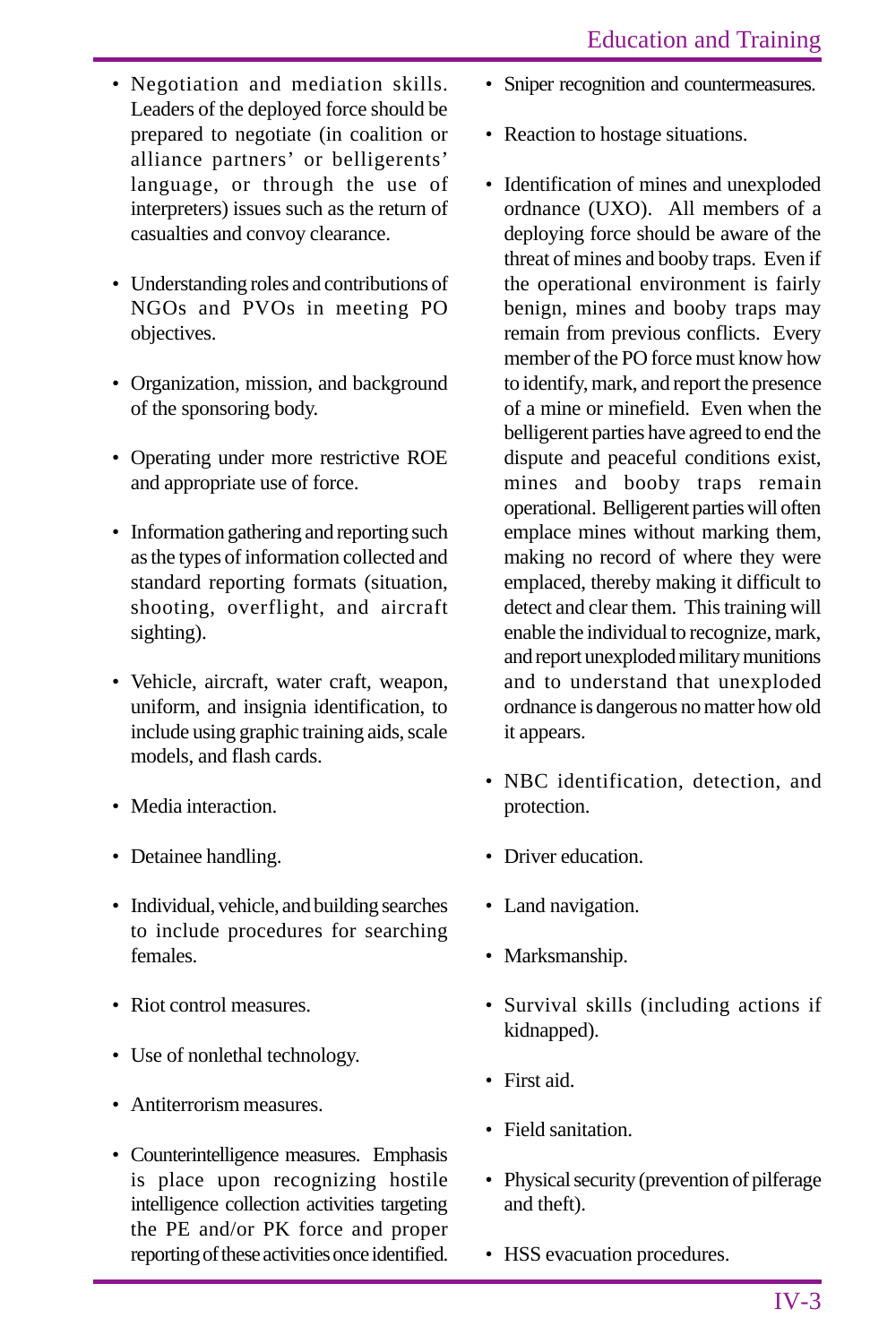# Chapter IV



Every member of the Peace Operations Force must know how to identify, mark, and report the presence of a mine field.

- Convoy operations.
- Airmobile operations.
- Checkpoint construction.
- ROE.
- Stress management.

b. Units preparing for deployment should train in **collective tasks,** to include the following.

• **OP operations.** Small units must learn the function and typical layout of an OP, be familiar with the general daily routine, and be prepared to operate isolated from their parent unit.

- **Patrolling.** Knowledge of the organization of patrols, selection of patrol routes, and the patrol debriefing format is important. Land navigation principles and road marches can be integrated into this training.
- **Command post operations.**
- **Convoy operations** to include actions on contact with hostile forces and encounters with mines.
- **Preparations for Overseas Movement** should be included as a training event so that PK and/or PE forces and their families are properly prepared prior to deployment.

c. Effective **situational training exercises** present members of the deploying PK or PE force with situations they can expect to encounter during the mission. By reviewing **lessons learned** and **after-action reports** of similar operations, leaders can identify unique situations that their units can expect to encounter. Unit leaders decide what the proper response is in each of these situations and train the unit accordingly. This response becomes an **immediate action drill,** and should be well rehearsed by members of the deploying force. Some examples of situations appropriate for predeployment training are when:

- Members of the belligerent parties or local populace request HSS assistance;
- The PO force apprehends a civilian criminal;
- A crowd mobs a food distribution truck or center;
- Someone discovers a land mine;
- A sniper engages a patrol;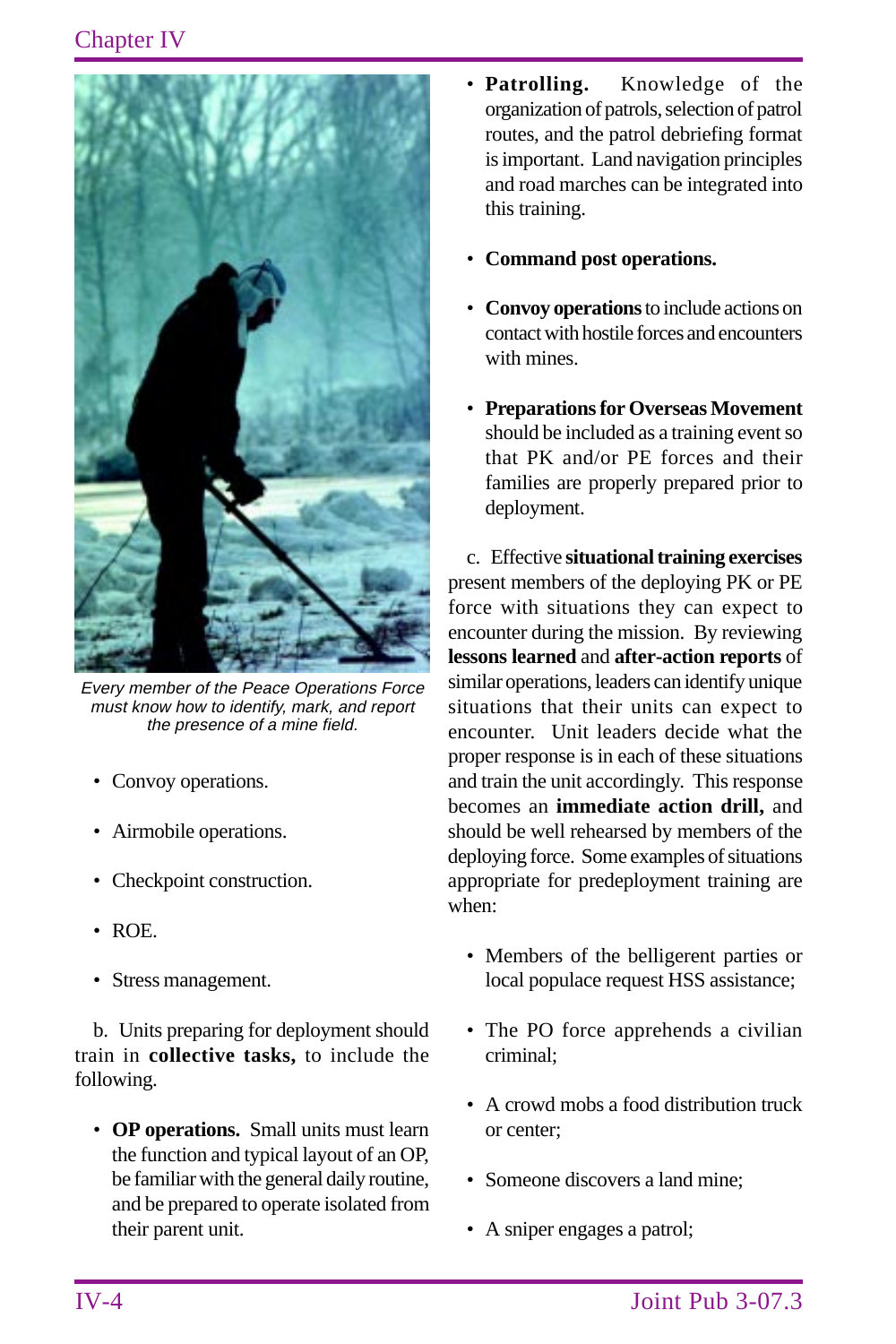

Effective situational training exercises prepare joint forces for situations they can expect to encounter during PK or PE operations.

- Someone finds a dead body;
- A relief worker requests transportation on military vehicles;
- A member of the PO force is taken hostage or kidnapped;
- A convoy encounters a belligerent party checkpoint;
- A person or vehicle fails to stop when ordered to do so;
- A family approaches a checkpoint and must be searched;
- A member of one of the disputing parties is observed stealing something from a PO force member or vehicle;
- A large crowd of onlookers lingers outside the entrance to the base camp and interferes with movement into and out of the gate; and
- Other situations that cause members of the unit to decide how to respond with force under the constraints of the published ROE.

d. Ideally, **units selected for PK duty should have several weeks of predeployment training.** Units may have to prioritize tasks to be trained because of time constraints prior to deployment. All members of the unit should learn how PK involves ideas and tactics different from those for warfighting. **The unit training program includes these and other appropriate subjects:**

- The nature of PK:
- Checkpoint operations (Personnel operating checkpoints along major roads need to know how to slow and observe traffic without stopping it, allowing the PK force to observe and report traffic passing from one zone to another);
- Investigating procedures;
- Collecting information;
- Patrolling:
- Monitoring boundaries;
- Establishing a BZ;
- Supervising a truce or cease fire;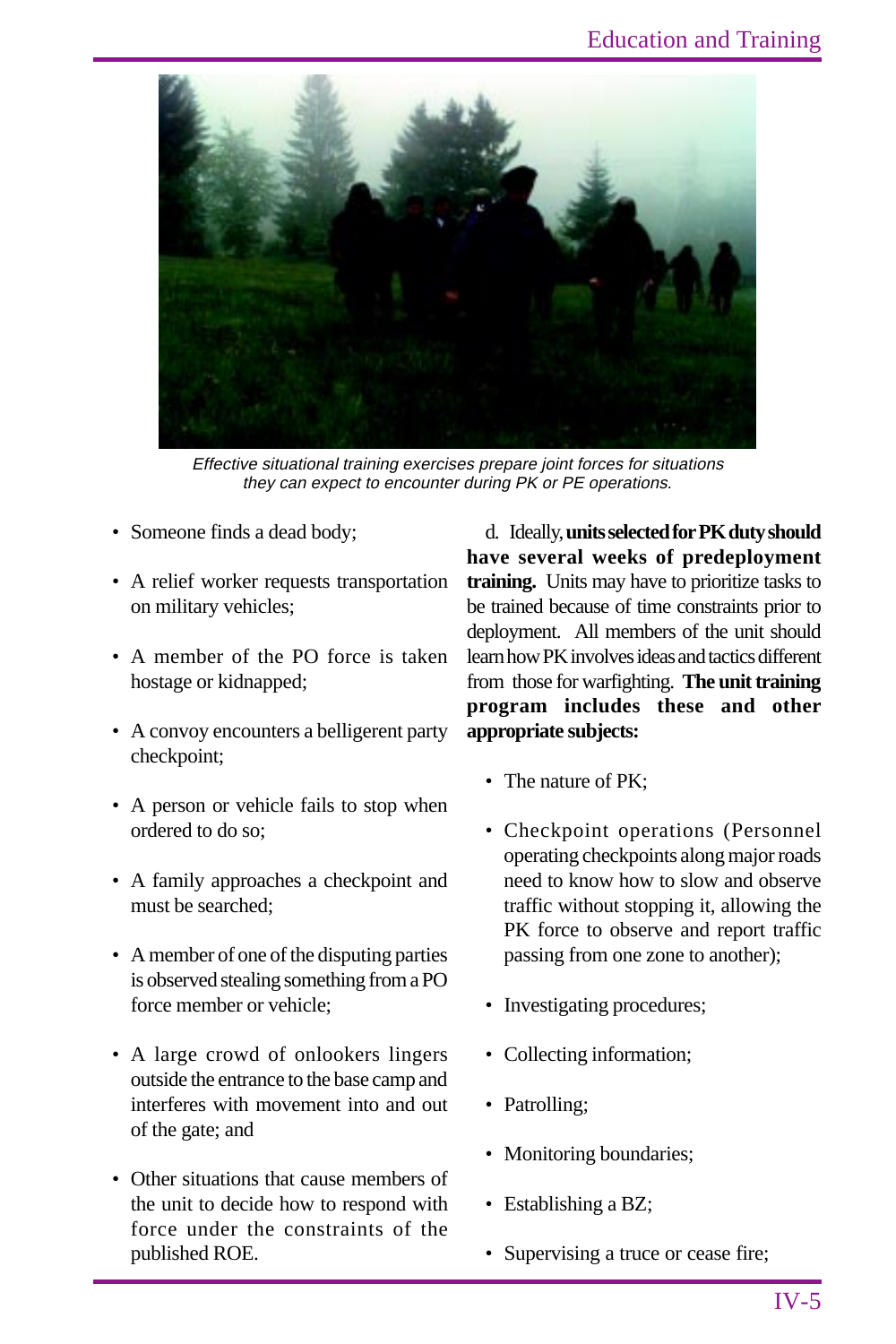- Contributing to maintenance of law and order;
- Escorting and securing a very important person and/or belligerent parties;
- Establishing and securing a truce and/or negotiation site;
- Convoy security;
- Route and area reconnaissance; and
- Cordon and search.

e. When employed in PEO, **forces conduct many of the same missions as they would in war.** Units should train for probable missions as identified by a thorough mission analysis for the specific operation. **Executing combat operations is an important part of unit training in preparation for a PEO.** Normally, the most significant departure from warfighting skills is the degree of restraint required by the ROE. During training, leaders need to stress how the ROE will cause a PE force to act or react differently than in war.

f. **Planning for sustainment training** is part of a unit's predeployment activities. If time is available and the resources are identified before deployment, leaders can prepare a detailed training schedule. Sustainment training should emphasize both **leader development** and **basic soldier skills** as well as the maintenance of tactical-level unit skills.

• **During PKO, the force continues training on individual and small-unit**

**warfighting skills in order to be prepared to transition to combat operations.** This sustainment training will reduce the time required to return the force to a combat-ready status upon completion of the PKO. Leaders will determine how they can effectively train for warfighting without causing concern among the parties to the dispute. Further, members of the PK force will understand that **although they are training for combat, their actions in the PKO continue to be restrained by the ROE.** Training during PKO may be restricted by an agreement between the United States and parties to the dispute.

• **During PEO, leaders attempt to conduct joint and combined arms training whenever possible.** This training prepares the PE force for future operations. It may also serve as a credible deterrent and a show of force if circumstances warrant.

g. **Post-Mission Training. Warfighting skills can deteriorate significantly during PO,** particularly PKO. Before a PKO, the deploying force trains in order to transition the combat-ready individual to one constrained in most, if not all, actions. **At the conclusion of the PKO, training is necessary to return the individual to a combat orientation and to return units to a combat-ready status.** Unit commanders will allow sufficient time after a PKO for refresher training and for redeveloping skills and abilities affected by the nature of PKO.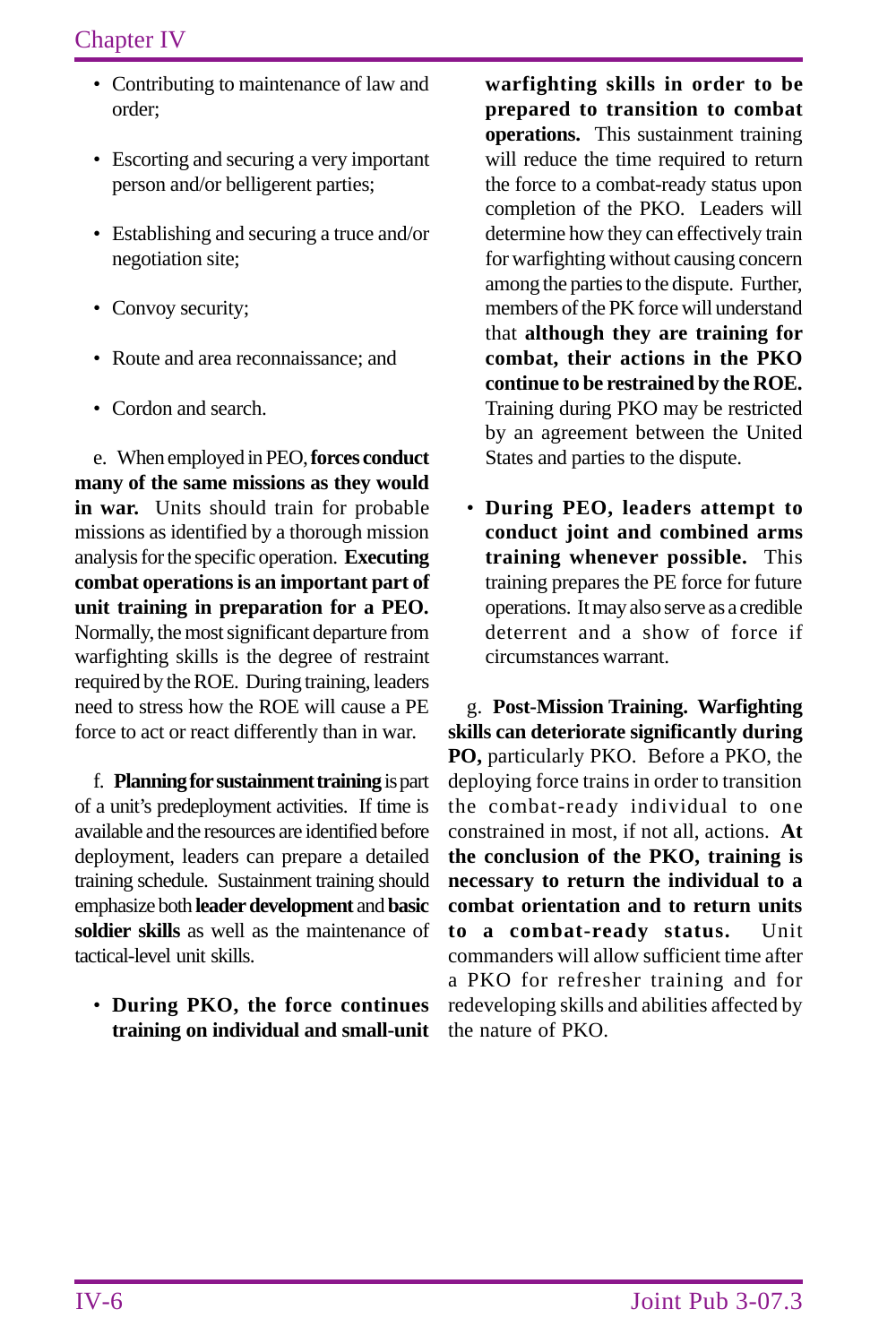# APPENDIX A **KEY DOCUMENTS IN PEACE OPERATIONS**

There are several key documents that are important for the successful execution of PO. Some of these documents address crucial topics that include the political objectives of the PO, restrictions placed on members of the PO force, and legal status of the participants. Other documents prepare members of the PO to conduct their mission and standardize their actions. The following documents are addressed in this appendix:

- Annex A Mandates
	- B Status-of-Forces Agreements
	- C Terms of Reference
	- D Rules of Engagement
	- E Standing Operating Procedures
	- F Area Information Handbook
	- G Historical Examples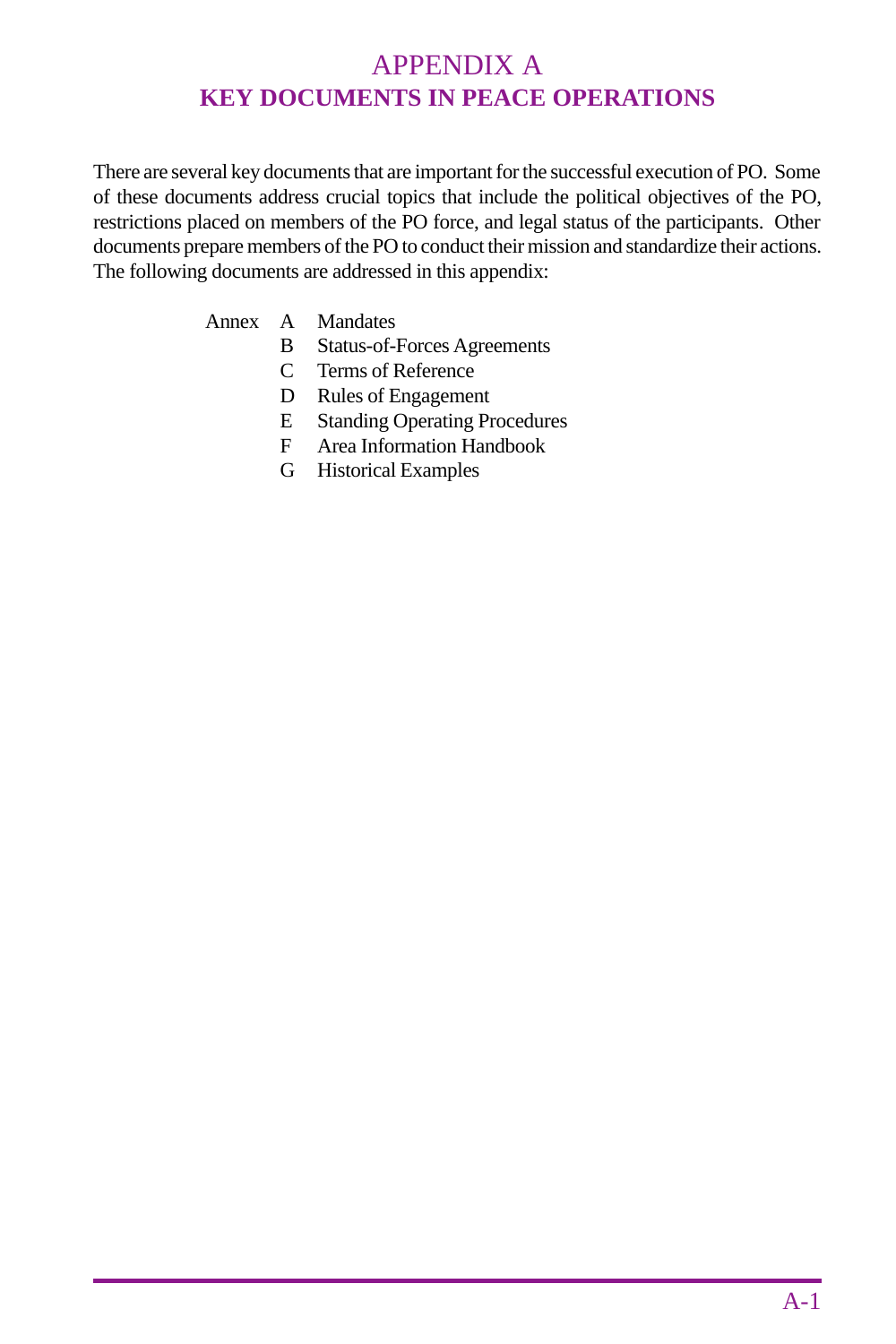Intentionally Blank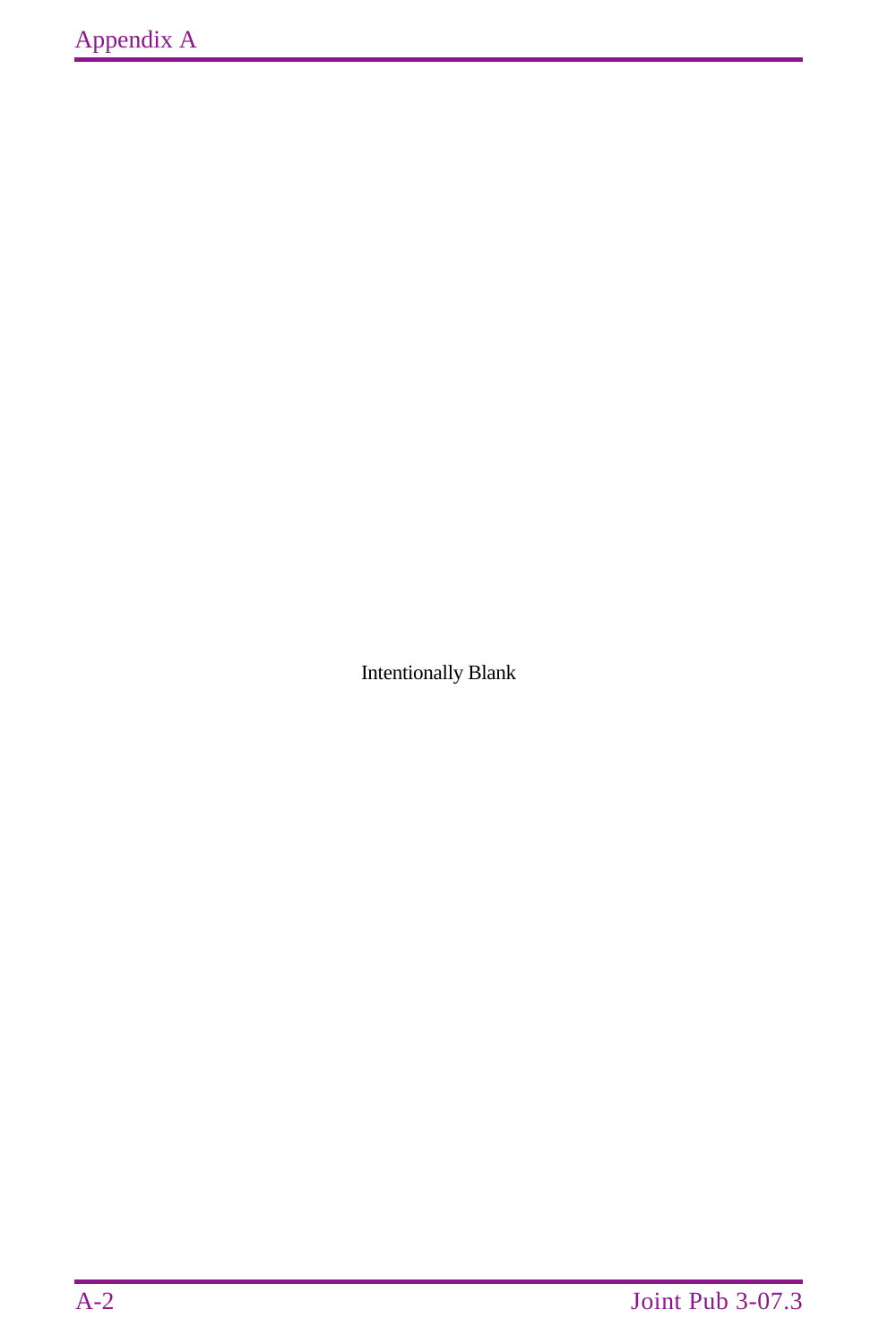# ANNEX A TO APPENDIX A **MANDATES**

# **1. General**

The PO force conducts operations based on a mandate that describes the scope of operations. Generally, a mandate should address the following points.

a. Role of the PO.

b. Mission of the PO organization.

c. Tasks or functions to be performed.

d. Size and organization of the force or mission.

e. Appointment of the commander, any special mediators and their TOR.

f. Nomination of the office responsible for the supervision of the operation.

g. General arrangements for financial and logistic support.

h. Division of sponsoring organization and national responsibilities.

i. Time limit of the mandate.

j. Terms or conditions the HN intends to impose on the presence of the force or mission.

k. Statements of the rights and immunities of force or mission members.

# **2. UN PKO Mandate**

See Figure A-A-1 for a sample UN PKO mandate.

# RESOLUTION PASSED BY THE UN SECURITY COUNCIL AT THE XXTH MEETING (DATE)

The Security Council, noting that the present situation with regard to (country[ies]) is likely to threaten international peace and security and may further deteriorate unless additional measures are promptly taken to maintain peace and to seek out a durable solution:

Considering the positions taken by the parties in relation to the 'peaceful intentions' signed at New York on (date):

Having in mind the relevant provisions of the Charter of the United Nations and its article 2, para 4, which reads: 'All members shall refrain in their international relations from the threat or use of force against the territorial integrity or political independence of any state, or in any other manner inconsistent with the purposes of the United Nations:

1. Calls upon all Member States, in conformity with their obligations under the Charter of the United Nations, to refrain from any action or threat of action likely to worsen the situation in ( ) and ( ), or to endanger international peace.

#### **Figure A-A-1. Sample UN PKO Mandate**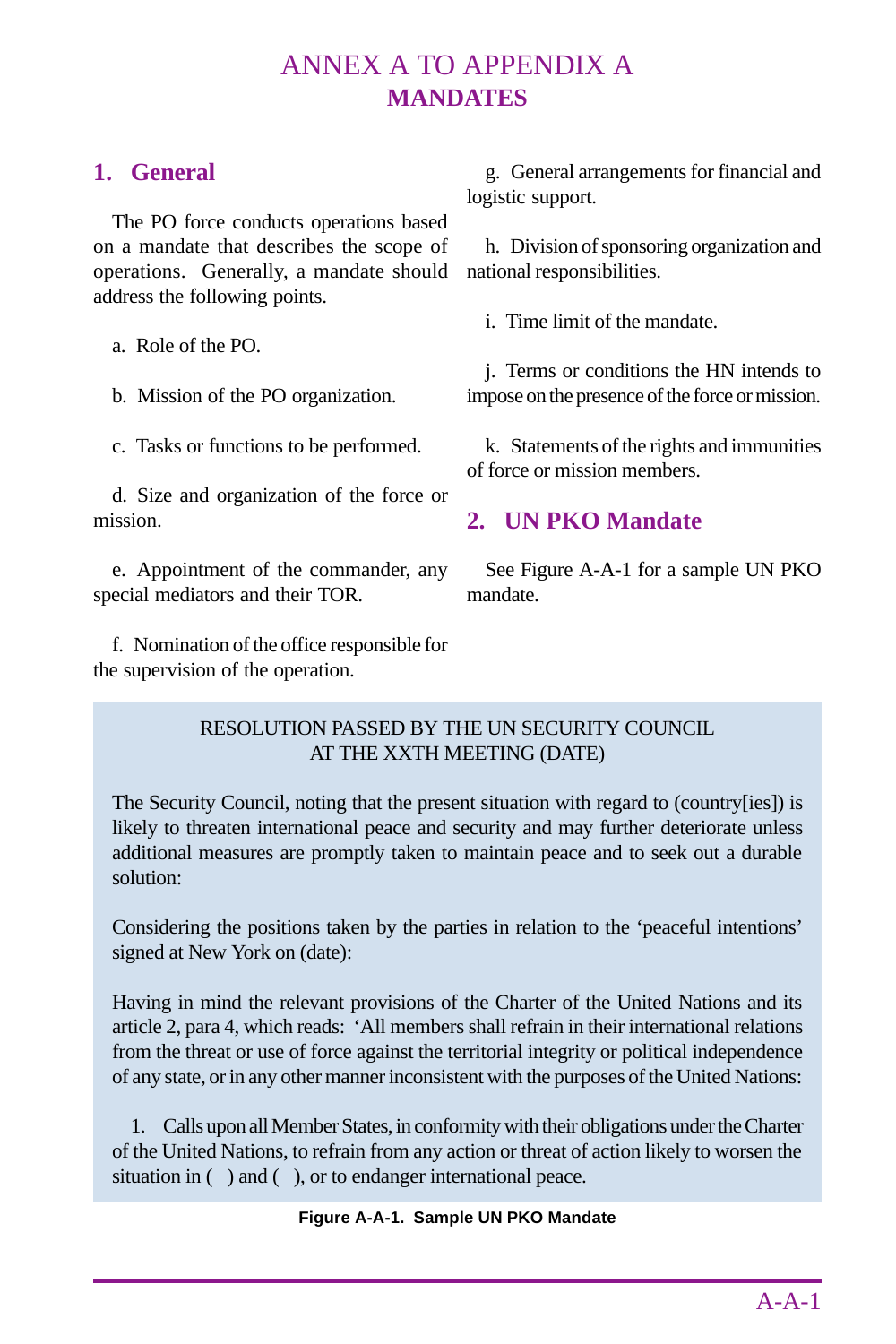2. Asks the Governments of ( ) and ( ), which have the responsibility for the maintenance and restoration of law and order, to take all additional measures necessary to stop violence and bloodshed in their countries.

3. Recommends the creation, with the consent of the Governments of  $( )$  and  $( )$ , of a United Nations' Peacekeeping Force in those countries. The composition and size of the Force shall be established by the Secretary-General, in consultation with the Governments of ( ) and ( ). The Commander of the Force shall be appointed by the Secretary-General and report to him. The Secretary-General, who shall keep the Governments providing the Force fully informed, shall report periodically to the Security Council on its (the peacekeeping force's) operation.

4. Recommends that the function of the Force should be, in the interest of preserving international peace and security, to use its best efforts to prevent a recurrence of fighting and, as necessary, to contribute to the maintenance and restoration of law and order and a return to normal conditions.

5. Recommends that the stationing of the Force shall be for a period of three months, all costs pertaining to it being met, in a manner to be agreed upon by the Governments providing the contingents and by the Governments of ( ) and ( ). The Secretary-General may also accept voluntary contributions for that purpose.

6. Recommends further that the Secretary-General designate, in agreement with the Governments of  $( )$  and  $( )$ , a mediator, who shall use his or her best endeavors with the representatives of the communities and also with the aforesaid Governments, for the purpose of promoting a peaceful solution and an agreed settlement of the problem confronting ( ) and ( ), in accordance with the Charter of the United Nations, having in mind the well-being of the peoples of ( ) and ( ) as a whole and the preservation of international peace and security. The mediator shall report periodically to the Secretary-General on his efforts.

7. Requests the Secretary-General to provide, from funds of the United Nations, as appropriate for the remuneration and Expenses of the mediator and his or her staff.

**Figure A-A-1. Sample UN PKO Mandate (cont'd)**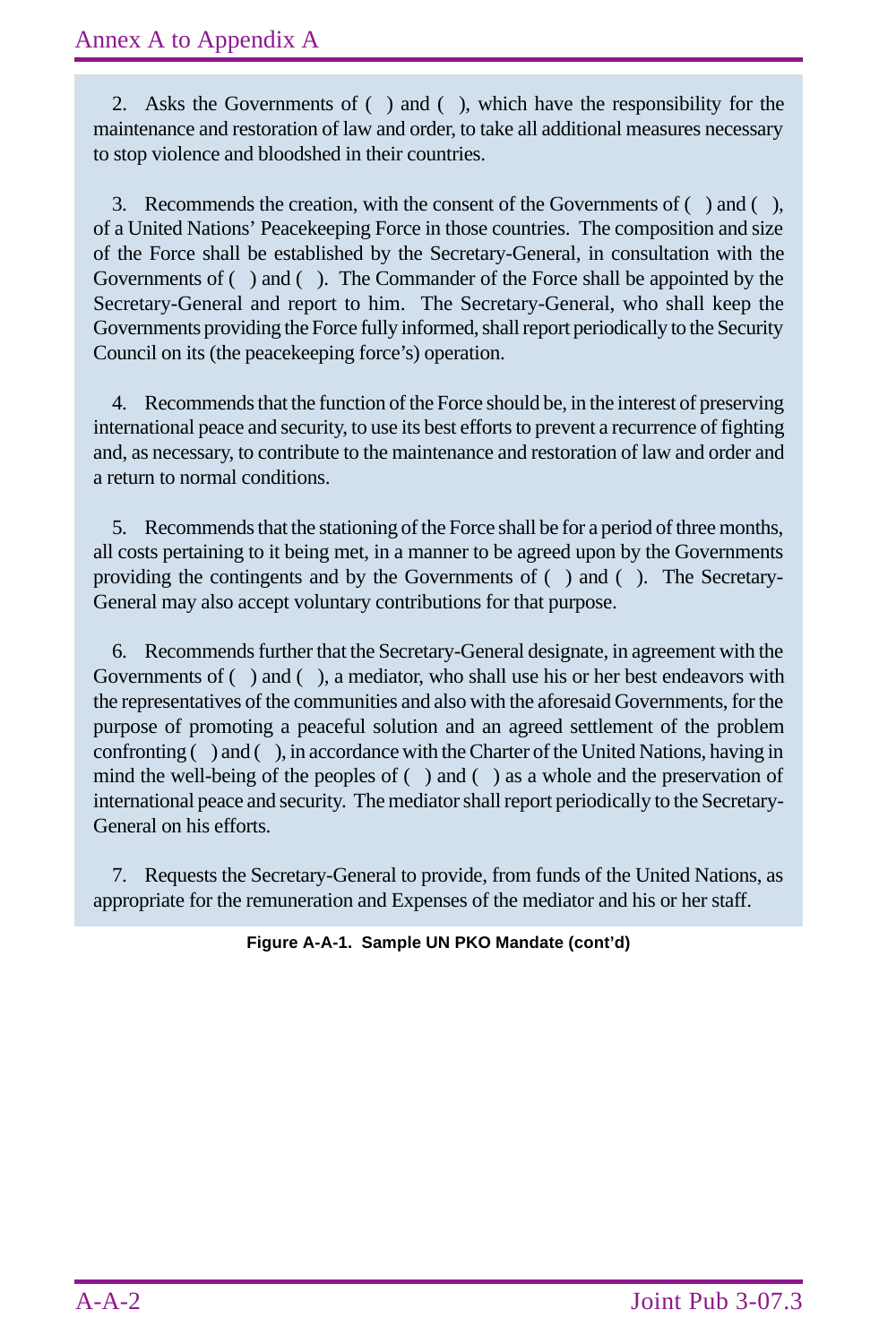# ANNEX B TO APPENDIX A **STATUS-OF-FORCES AGREEMENT**

1. The SOFA (or SOMA) proceeds from the mandate. PEO may not normally include a SOFA, except with the host country or countries from which operations are staged. With the advice of the concerned military commander, the diplomatic elements establish stationing agreements that are often referred to as SOFA. These agreements between the HN, sponsor, and contributors will establish the detailed legal status of PO forces. Any proposed SOFA affecting US forces must be reviewed by appropriate US legal authorities to ascertain consistency with US law and policy. As a minimum, the SOFA for a PO should include the following main points.

a. The neutral status of the operation and its members (PKO only).

b. Entry and departure permits to and from the HNs.

c. Identity documents.

d. The right to carry arms as well as the authorized type of weapons.

e. Freedom of movement, both on and off duty, for members of the PO force.

f. Legal jurisdiction over members of the PO force.

g. The use of airports, harbors, rail, and road networks in the HN.

h. The right for the PK force to operate its own communications system.

i. Postal regulations and customs clearance procedures.

j. Authority to fly sponsoring organization and national flags.

k. Uniform regulations.

l. Permission to operate vehicles without special registration.

m. Matters of jurisdiction.

n. Military police actions and authority.

o. Tax and duty regulations.

p. General supply and maintenance matters (imports of equipment; commodities; local procurement of provisions; and petroleum, oils, and lubricants).

q. Matters of compensation (with respect to the HN's property).

r. The force has authority to gather, record, and report such information as is necessary to ensure the protection and security of the force and to monitor all regional forces or activities and to record and evaluate their compliance and noncompliance with the mandates or agreements being monitored by the force.

s. For operations sponsored by the UN, applicability of "The Convention of the Privileges and Immunities of the United Nations<sup>"</sup>

t. Provisions that make clear that US forces can, and will, exercise their right to use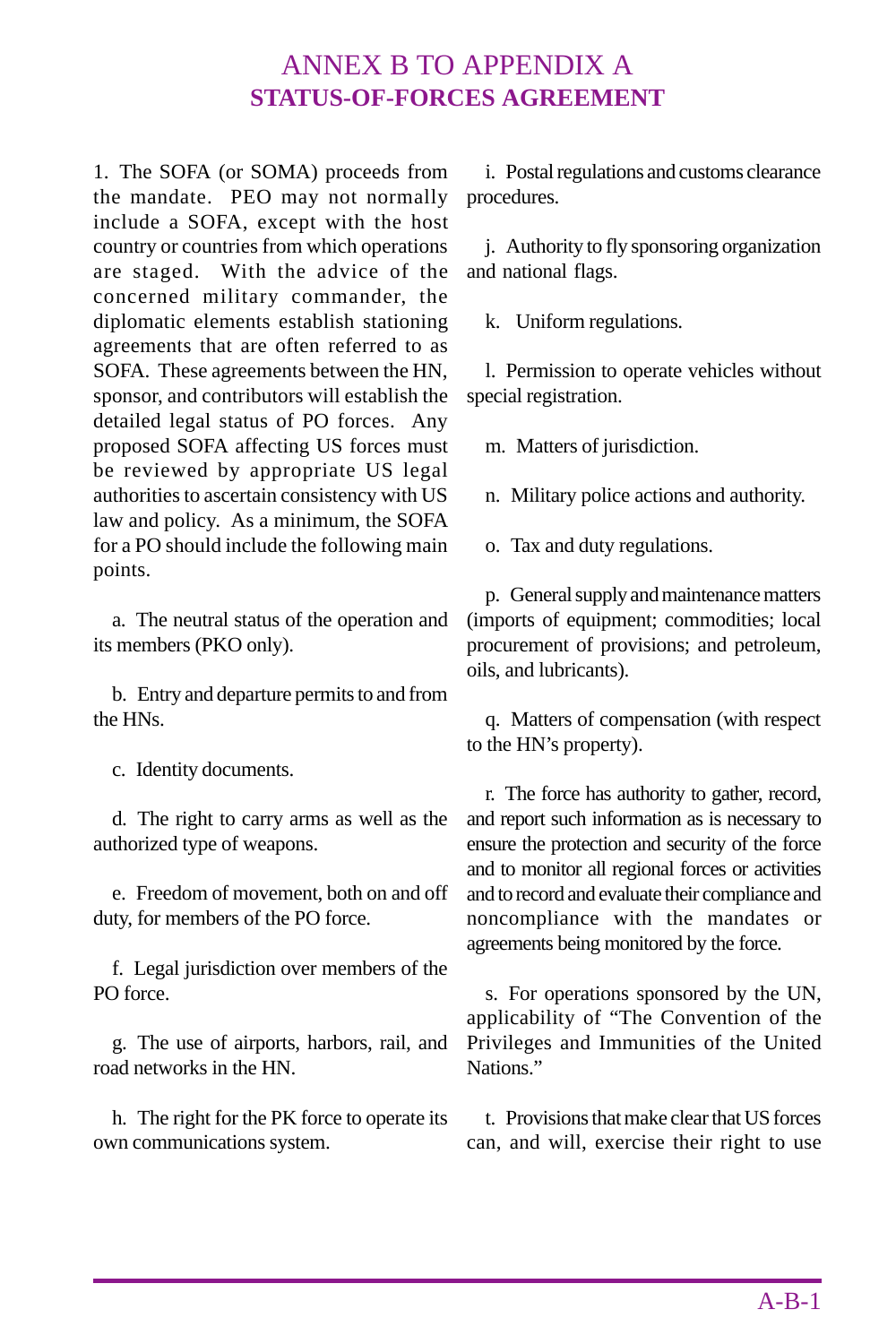reasonable force in self-defense in response to terrorism or other threats.

u. Use of electromagnetic frequencies for distribution of radio and television products in support of the operation.

2. See Figure A-B-1 for an example of a SOFA. This figure is the verbatim text of a proposal made by Canada as a standard SOFA for use by the UN. As such, the text may use different spelling, punctuation, capitalization, and terminology from that used in US documents.

## PROPOSED STANDARD UN SOFA

## **Introduction**

1. The purpose of a status of forces agreement is to establish the legal position of a peacekeeping force and of its members in a host country, and to define the relationship of the force and of its members with the government and the citizens of the host country. On the basis of a status of forces agreement between the United Nations and a particular host country, appropriate detailed regulations can be drawn up to cover the special needs and circumstances of the situation affecting the status of forces in that country. Such sets of regulations, to cover administrative and operative activities of the peacekeeping force, are supplementary to the status of forces agreement itself.

2. The elaboration of, and attainment of, a general understanding on a standard status of forces agreement now would have considerable advantages in terms of ensuring efficient arrangements for the organization of future peacekeeping operations. In addition, Member States would be aware in advance of the sort of arrangements that could affect them directly if they had occasion to be involved with a peacekeeping operation, either as a host country or as a country contributing personnel to such an operation.

## **Definitions**

3. Definitions.

a. Civil Authorities means all state and local, civil authorities of the government of the host country who may be required or called upon to perform functions relating to the Force.

b. The Commander means the Commander of the United Nations Peacekeeping Force.

c. The Force means a United Nations Peacekeeping Force.

d. The Government means the government of the host country.

e. Host country means a country the government of which has consented to the presence of the Force on its territory.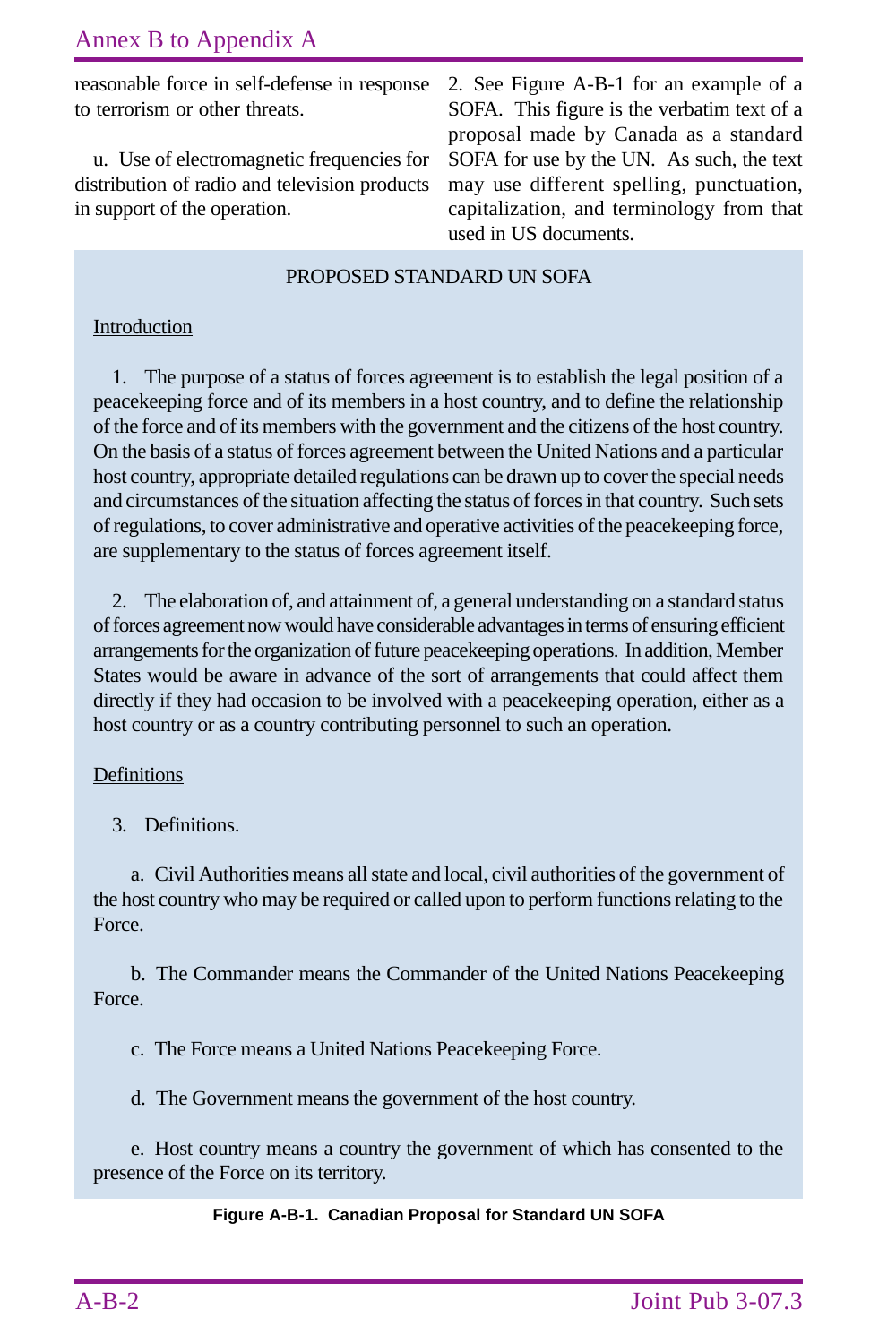f. Member of the Force means a member of the military service of the Participating State placed under the command of a commander by that State, or a civilian who is not a national of, nor ordinarily resident in, the host country, who is placed under the command of the commander by a Participating State, or the United Nations.

g. Participating State means a member of the United Nations that contributes military or civilian personnel to the Force.

#### International Status of the Force and its Members

4. Members of the Force shall respect the laws and regulations of the host country and shall refrain from any political or other activity in the host country incompatible with the international nature of their duties or inconsistent with the spirit for these Arrangements or any subsequent Arrangements which may be entered into between the host country and the United Nations or any authority duly authorized by the United Nations. The Commander shall take appropriate measures to ensure the observance of the obligations.

5. The Government undertakes to respect, and to ensure respect of, the exclusively international character of the Force and the international nature of its command and functions.

#### Entry and Exit - Identification

6. Members of the Force shall be exempt from passport and visa regulations and immigration inspection and restrictions on entering or departing from the host country. They shall also be exempt from any regulations governing the residence of aliens in the host country, including registration, but shall not be considered as acquiring any right of permanent residence of domicile in the host country. For the purpose of such entry or departure each member of the Force will be required to have only:

a. An individual or collective movement order in the language of the Participating State and in French or in the English language issued by the Commander or an appropriate authority of the Participating State to which such a member belongs; and

b. A personal identity card issued by the Commander under the Authority of the United Nations showing the full name, date of birth, rank and number (if any), service and photograph of the member concerned.

Provided, however, that in the case of the first entry, a personal military identity card issued by the appropriate authorities of the Participating State concerned will be accepted in lieu of the Force identity card mentioned in b of this paragraph.

7. A member of the Force may be required to present, but not to surrender, his identity card upon demand of such host country authorities as may be mutually agreed between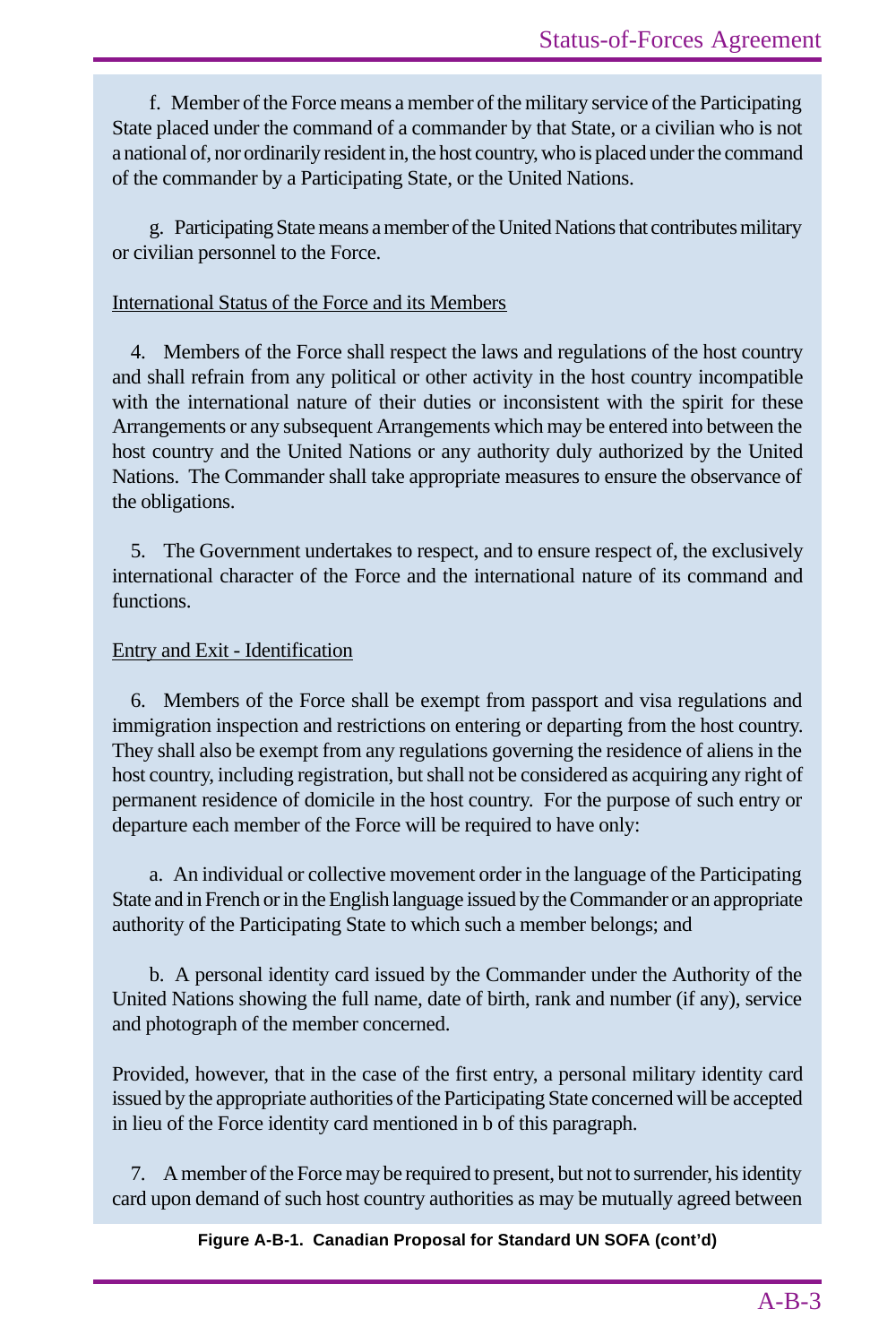the Commander and the Government. Except as provided in paragraph 6 of this agreement the identity card will be the only document required for a member of the Force.

8. If a member of the Force leaves the service of the Participating State to which he belongs and is not repatriated, the Commander shall immediately inform the Government, giving such particulars as may be required. The Commander shall similarly inform the Government if any member of the Force has absented himself for more than twenty-one days. If an expulsion order against an ex-member of the Force has been made, the Commander shall be responsible for removing the person concerned from the host country.

### Arms

9. Members of the Force may possess and carry arms in accordance with an order issued by the Commander.

### Freedom of Movement

10. The Force and its members together with its service vehicles, vessels, aircraft, and equipment shall enjoy freedom of movement throughout the host country. The Commander, shall, to the extent he considers practical, consult with the Government with respect to large movements of personnel, stores, or vehicles to be made on roads used for general traffic. Upon receipt or a request made by or on behalf of the Commander, the Government will supply the Force with such maps, and other information, including location of dangers and impediments, as may be useful in facilitating movements of the Force. The Government will not establish restricted areas which inhibit the freedom of movement of the Force and thereby prevent it from carrying out the mission for which it was established. Buffer and demilitarized zones will be established where necessary and they will be clearly described in agreements between the Force Commander and appropriate authorities of the host country.

## Use of Roads, Railways, Waterways, Port Facilities, and Airfields

11. The Force shall have the right to use roads, bridges, canals, and other waters, port facilities, and airfields without the payment of dues, tolls, or charges either by way of registration or otherwise, throughout the host country.

12. The provisions of para 10 and 11 shall apply to aircraft and vessels owned or chartered by Participating States when being used to obtain or to transport personnel or equipment destined for or being removed from duty with the Force. The Force shall have the right, without interference, to make provision for such additional facilities as are required by the Force to effectively conduct its operations and maintain the Force in being.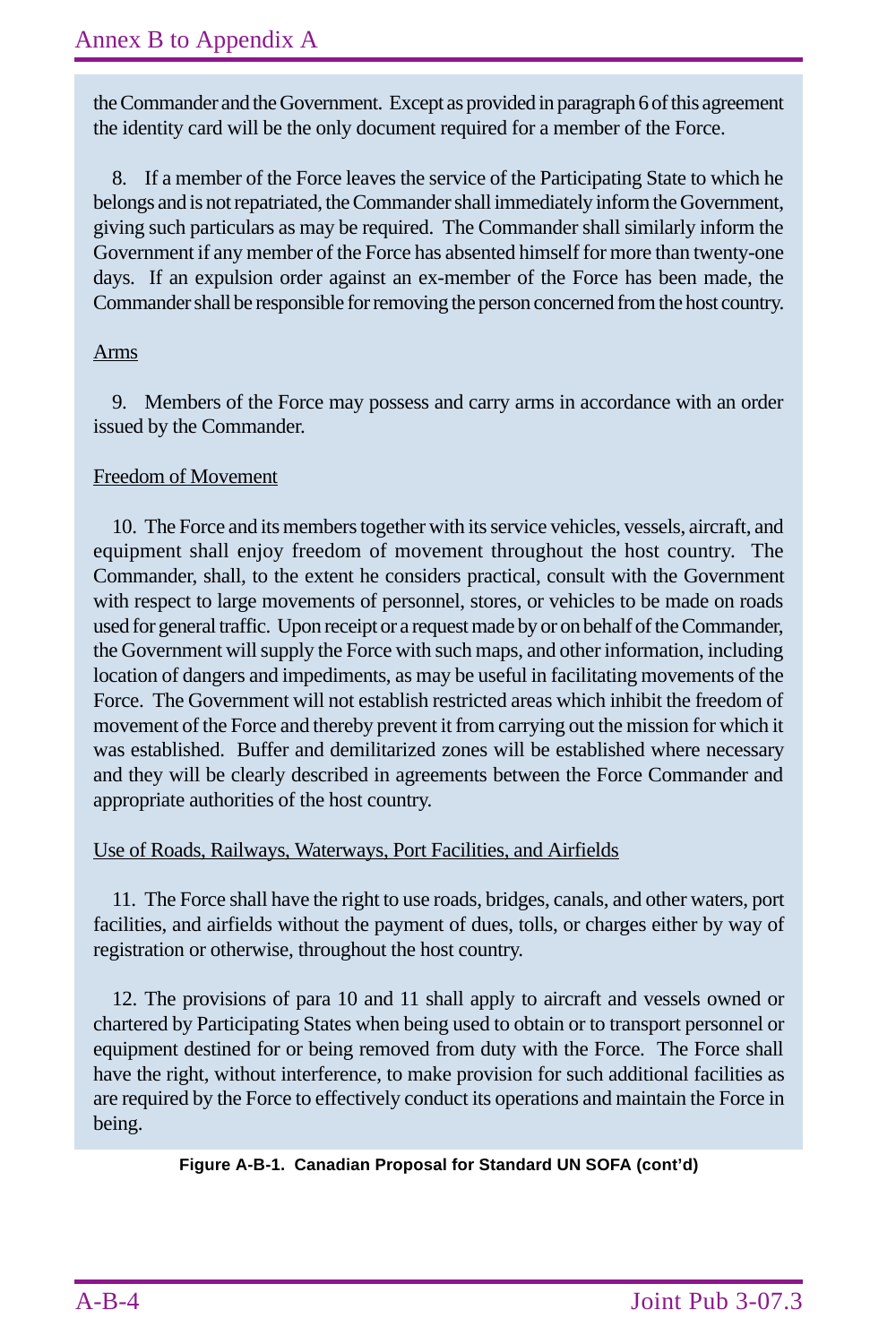#### Communications and Postal Services

13. The Force enjoys facilities in respect of communications provided in Article III of the Convention on the Privileges and Immunities of the United Nations. The Commander shall have authority to install and operate a radio sending and receiving station or stations to connect at appropriate points and exchange traffic with the United Nations Radio Network, and to authorize the installation and operation of communications between national contingents and their home governments for the purpose of maintaining direct communications on national administrative matters, subject to the provisions of Article 47 of the International Telecommunications Convention relating to harmful interference. The frequencies on which any such station may be operated will be duly communicated by the United Nations to the Government and to the International Frequency Registration Board. The right of the Commander is likewise recognized to enjoy the priorities of government telegrams and telephone calls as provided by the United Nations in Article 39 and Annex 3 of the latter Convention and in Article 62 of the Telegraph Regulations annexed thereto.

14. The Force shall also enjoy, within its area of operations, the right of unrestricted communications by radio, telephone, telegraph, or any other means, and of establishing the necessary facilities for maintaining such communications within and between premises of the Force, including the laying of cables and land lines and the establishment of fixed and mobile radio sending and receiving stations. It is understood that the telegraph and telephone cables and lines herein referred to will be situated within or directly between the premises of the Force and the area of operations, and that connection with the host country's system of telegraphs and telephone will be made in accordance with arrangements with the appropriate authorities of the host country.

15. The Government recognizes the right of the Force to make arrangements through its own facilities or through those of national channels for the processing and transport of official and private mail including parcels addressed to or emanating from the Force and its members. The Government will be informed of the nature of such arrangements. No interference shall take place with, and no censorship shall be applied to, the official and private mail addressed to or emanating from the Force and its members, by the Government. In the event that postal arrangements applying to private mail of members of the Force include operations involving transfer of currency, or transport of packages or parcels from the host country, the conditions under which such operations shall be conducted in the host country will be agreed upon between the Government and the Commander.

#### United Nations Flag

16. The Government recognizes the right of the Force to display within the host country the United Nations Flag on its headquarters, camps, posts, or other premises, vehicles, vessels, and otherwise as may be decided by the Commander. Other flags or pennants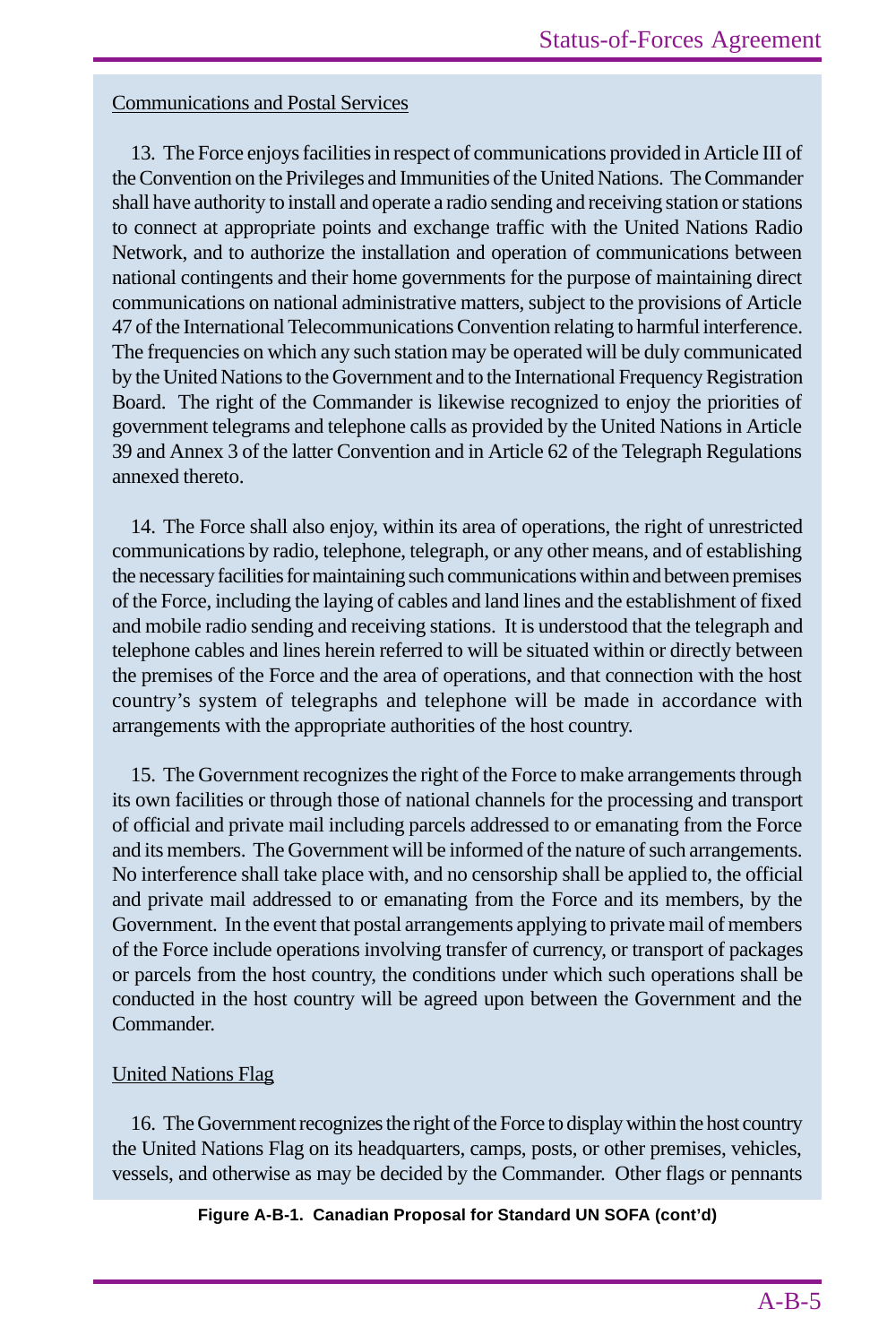may be displayed only in exceptional cases and in accordance with conditions prescribed by the Commander. Sympathetic consideration will be given to observations or requests of the Government concerning this last-mentioned matter.

## Uniform

17. Uniform wear.

a. Members of the Force shall normally wear their national uniform with such identifying United Nations insignia as the Commander may prescribe.

b. Members of the Force may wear civilian dress at such times and on such conditions as may be authorized by the Commander. Instructions relating to the wearing of civilian dress shall be notified to the Government by the Commander who shall give sympathetic consideration to observations or requests made by the Government concerning this matter.

## Vehicle, Vessel, and Aircraft Markings, Registration and Operation Permits

18. Vehicles, vessels, and aircraft belonging to or used by the Force shall carry a distinctive United Nations identification mark and license which shall be notified by the Commander to the Government. Such vehicles, vessels, and aircraft shall not be subject to registration and licensing under the laws and regulations of the host country. Host country authorities shall accept as valid, without a test or fee, a permit or license issued by the Commander for the operation of vehicles, vessels, and aircraft belonging to or used by the Force.

## Privileges and Immunities of Members of the United Nations Secretariat

19. Members of the United Nations Secretariat detailed to serve with the Force remain officials of the United Nations entitled to the privileges and immunities of Articles V and VII of the Convention of the Privileges and Immunities of the United Nations. With respect to the locally-recruited personnel of the Force, however, who are not members of the Secretariat, the United Nations will assert its right only to the immunities concerning official acts, and exemption from taxation and national service obligations provided in sections 18 (a), (b), and (c) of the Convention of the Privileges and Immunities of the United Nations.

# Privileges and Immunities of the Commander and the Officers of His Headquarters Staff

20. The Commander shall be entitled to the privileges, immunities, and facilities of sections 19 and 27 of the Convention of the Privileges and Immunities of the United Nations. Officers serving on the Commander's Headquarters Staff and such other senior field officers as he may designate, are entitled to the privileges and immunities of Article VI of the Convention on the Privileges and Immunities of the United Nations.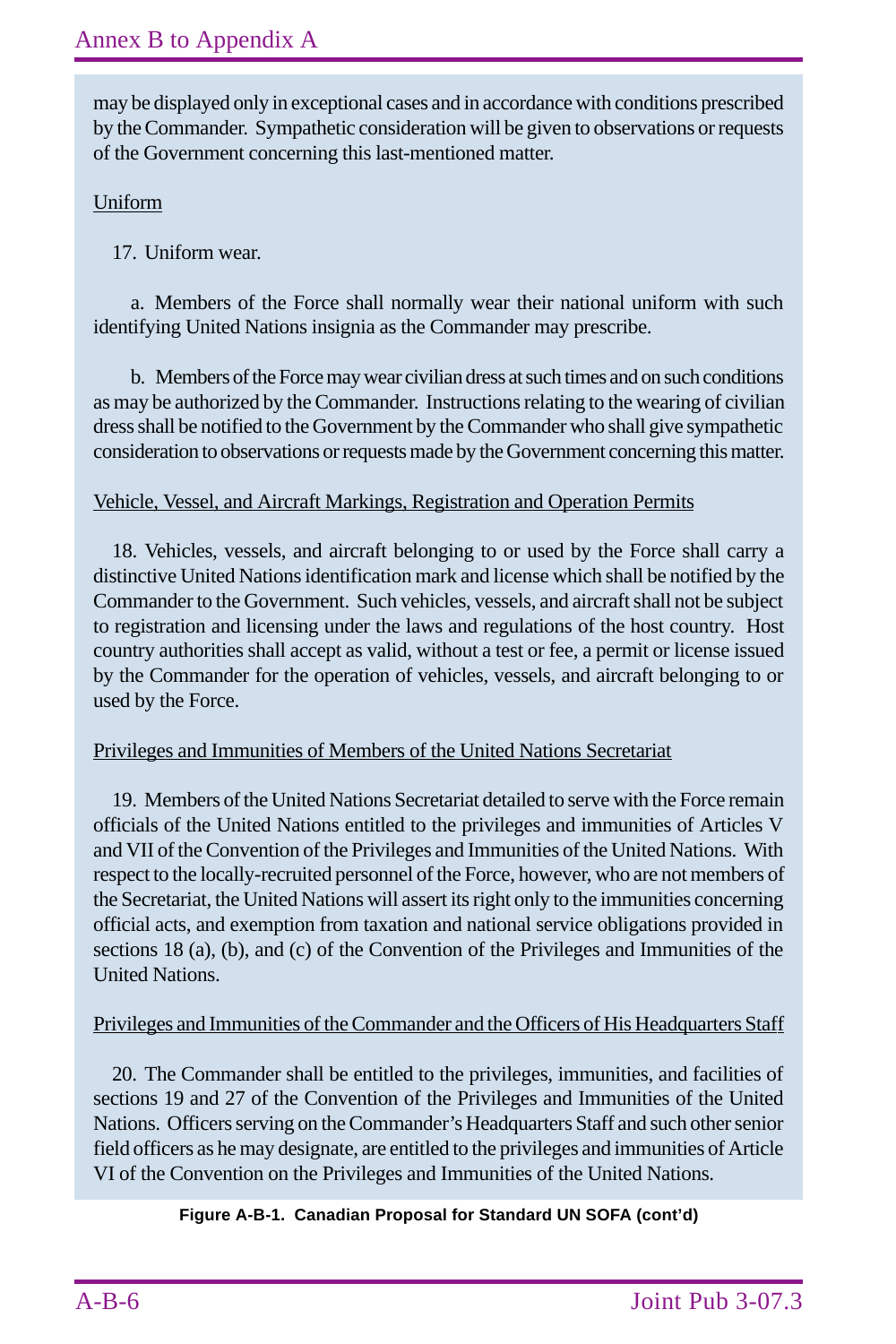#### Privileges and Immunities of the Force

21. Privileges and immunities of the force.

a. The Force, as a subsidiary organ of the United Nations, enjoys the status, privileges and immunities of the Organization in accordance with the Convention on the Privileges and Immunities of the United Nations. The provisions of Article II of the Convention shall also apply to the property, funds, and assets of Participating States used in the Force. The Government recognizes the right of the Force to import free of duty equipment for the Force, and provisions, supplies, and other goods for the exclusive use of members of the Force and members of the United Nations Secretariat detailed to serve with the Force, excluding locally recruited personnel; such right includes the right of the Force to establish, maintain, and operate at headquarters, camps, and posts, service institutes providing amenities for such members. The amenities that may be provided by service institutes include goods of a consumable nature such as confectionery, tobacco, tobacco products, and spirits, and articles of a non-consumable nature normally sold in military canteens notwithstanding the availability of such merchandise in local commercial outlets. In order that duty-free importation for the Force may be effected with the least possible delay, having regard to the interests of the Government, a mutually satisfactory procedure, including documentation, shall be arranged between the appropriate authorities of the Force and the Government. The Commander shall take all necessary measures to prevent any abuse of the exemption and to prevent the sale and resale of such goods to persons other than those aforesaid. Sympathetic consideration shall be given by the Commander to observations or requests of the Government concerning the operation of service institutes.

b. Amenities by way of gifts or free issues of a consumable nature sent to national contingents by Participating States and gift parcels sent by relatives and friends as soldiers' comforts shall be imported free of duty into the host country and shall not affect the quotas, if any, established by agreement between the Commander and the Government.

c. Movement Control Staffs of the Force or Participating States shall have the right to board and inspect vessels and aircraft used by the United Nations in connection with the transportation of personnel and equipment of the Force.

#### **Jurisdiction**

22. The following arrangements, paragraphs 22 to 32 inclusive, respecting criminal and civil jurisdiction shall apply having regard to the special functions of the Force and to the interests of the United Nations, and not for the personal benefit of the members of the Force.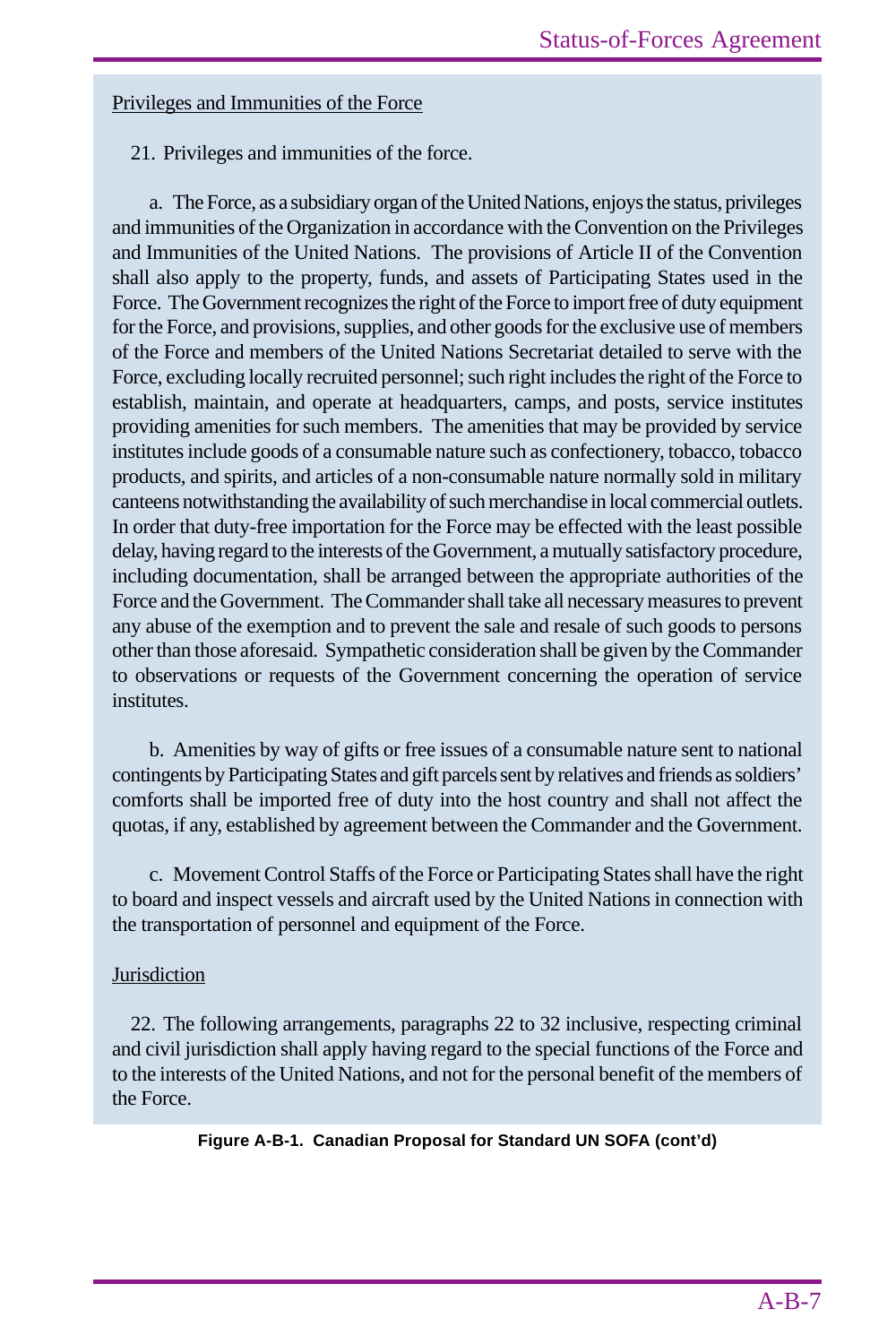### Criminal Jurisdiction

23. The military authorities of the Participating State shall have the right to exercise within the host country all criminal and disciplinary jurisdiction conferred on them by the law of the Participating State over all persons subject to the military law of that State, and the military authorities of the Participating State shall have exclusive jurisdiction over persons subject to the military law of the State with respect to any criminal offenses committed by such person in the host country.

Civil Jurisdiction — Claims

24. Civil jurisdiction — claims.

a. Any claim made by:

(1) A resident of the host country in respect of any damage alleged to result from an act or omission of a member of the Force relating to his official duties;

(2) The Government against a member of the Force; or

(3) The Force or the Government against one another, that is not covered by paragraphs 30 and 31 of this agreement, shall be settled by a Claims Commission established for that purpose. One member of the Commission shall be appointed by the Secretary-General, one member by the Government, and a chairman jointly by the Secretary-General and the Government. If the Secretary-General and the Government fail to agree on the appointment of a chairman, the President of the International Court of Justice shall be asked by either to make the appointment. An award made by the Claims Commission against the Force or a member thereof or against the Government shall be notified to the Commander or the Government, as the case may be, to make satisfaction thereof in the currency of the host country.

b. Members of the Force shall not be subject to the civil jurisdiction of the courts of the host country or to other legal process in any matter relating to their official duties.

c. The United Nations and Government shall make provision for the appropriate mode of settlement of disputes or claims arising out of contract or other disputes or claims of a private law character to which the United Nations is a party other than those in this paragraph and in paragraphs 30, 31, and 46.

25. The Claims Commission, established under paragraph 24, shall settle claims in accordance with the law of the host country. The adjudication of a claim by the Claims Commission shall be conclusive and binding on all parties concerned.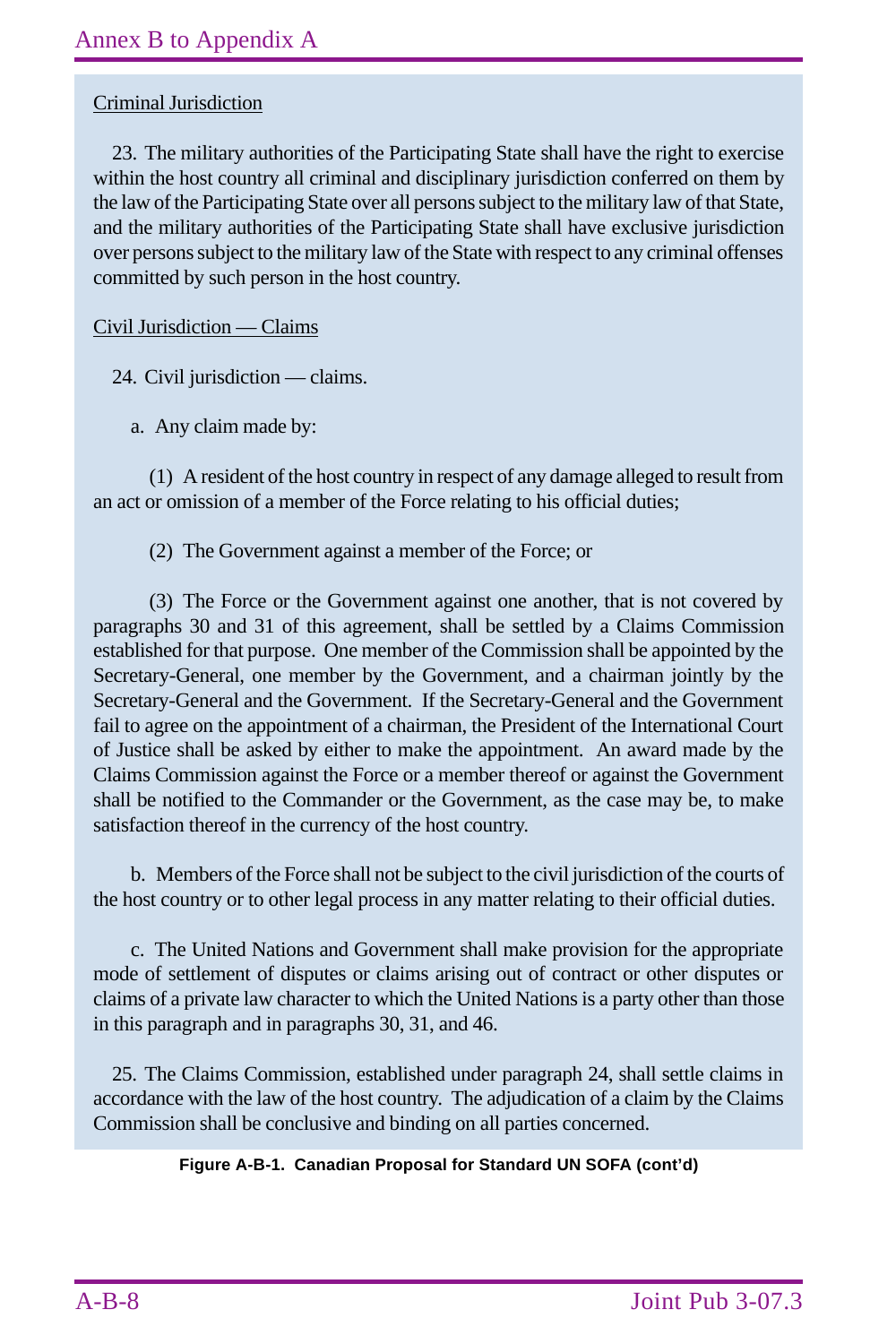26. Any person who has a claim against a member of the Force arising out of an act or omission in the host country not done in the performance of official duty, may refer his claim to the Claims Commission established pursuant to paragraph 24.

Similarly, a member of the Force who has a claim against a resident of the host country arising out of an act or omission in the host country, may also refer his claim to the Claims Commission. Such a claim or other non-duty claims of which the Claims Commission becomes aware shall be reported to the Force or the Government, as appropriate, by the Claims Commission together with an opinion as to the liability of a member of the Force or of a resident of the host country, and the reasonableness of the amount claimed. Where appropriate, the Force or the Government, as the case may be, shall co-operate in obtaining a settlement of such claims.

27. Subject to agreement between the United Nations and the Government, cases not falling under paragraph 24 and those not referred to the Claims Commission under paragraph 26 may be decided by the courts of the host country.

28. With respect to claims against members of the Force:

a. The courts, the Claims Commission, or other authority of the host country shall grant members of the Force sufficient opportunity to safeguard their rights. If the Commander certifies that a member of the Force is unable because of official duties or authorized absence, to protect his interests in a civil proceeding in which he is a participant, the court, the claims agency, or other authority shall, at the request of the Commander, suspend the proceeding until the disability has been eliminated. Unless the court, the claims agency, or other authority of the host country in its or his discretion orders otherwise, a suspension made pursuant to this paragraph shall not exceed 90 days.

b. Where a judgment made against a member of the Force by a court of the host country has not been satisfied, or an opinion as to the liability of a member of the Force, given by the Claims Commission, under paragraphs 24 and 26 of this agreement has not been acted upon within a reasonable time, the Government may, without prejudice to the claimant's rights, seek the good offices of the Secretary-General to obtain satisfaction.

c. Property belonging to a member of the Force which is certified by the Commander to be needed by such member for the fulfillment of his official duties shall be free from seizure for the satisfaction of a judgment, decision, or orders. Other property belonging to a member of the Force which is not subject to seizure under the law of the host country shall also be free from such seizure.

d. The personal liberty of a member of the Force shall not be restricted by a court or other authority of the host country in a civil proceeding, whether to enforce a judgment, decision, or order, to compel an oath of disclosure, or for any other reason.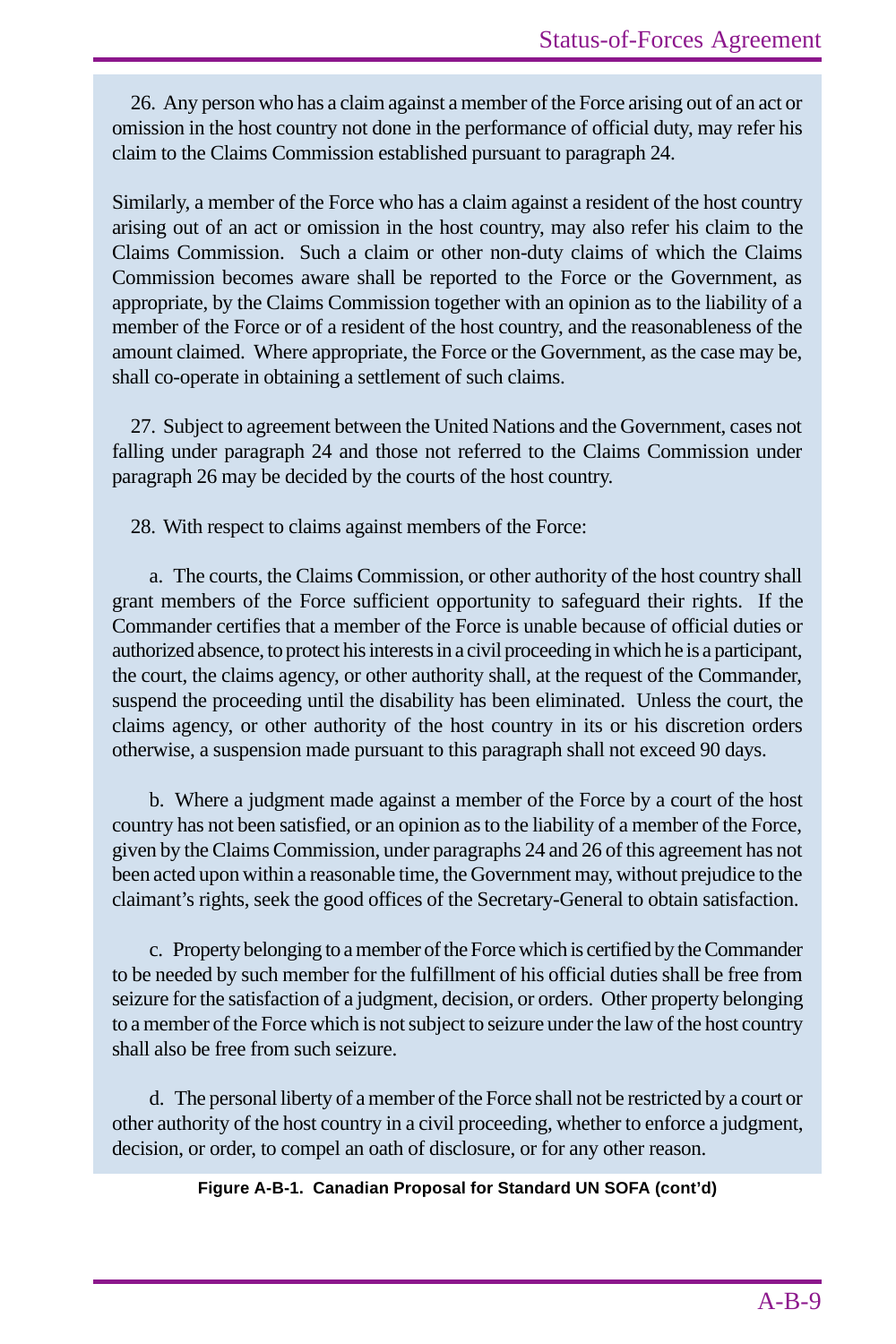29. With respect to claims by members of the Force, where a judgment made against a resident of the host country has not been satisfied, or an opinion as to the liability of the resident of the host country, given by the Claims Commission under paragraph 26 of this Agreement, has not been acted upon within a reasonable time, the Secretary-General may, where appropriate and without prejudice to the claimant's rights, seek the good offices of the Government to obtain satisfaction.

30. All differences between the United Nations and the Government arising out of the interpretation or application of these Arrangements which involve a question of principle concerning the Convention on the Privileges and Immunities of the United Nations shall be dealt with in accordance with the procedure prescribed in section 30 of the Convention.

31. All other disputes between the United Nations and the Government concerning the interpretation or application of these Arrangements which are not settled by negotiation or other agreed mode of settlement shall be referred for final settlement to a tribunal of three arbitrators, one to be named by the Secretary-General of the United Nations, one by the Government, and an umpire to be chosen jointly by the Secretary-General and the Government. If the two parties fail to agree on the appointment of the umpire within one month of the proposal of arbitration by one of the parties, the President of the International Court of Justice shall be asked by either party to appoint the umpire. Should a vacancy occur for any reason, the vacancy shall be filled within 30 days by the method laid down in this paragraph for the original appointment. The tribunal shall come into existence upon the appointment of the umpire and at least one of the other members of the tribunal. Two members of the tribunal shall constitute a quorum for the performance of its functions, and for all deliberations and decisions of the tribunal a favorable vote of two members shall be sufficient.

## Notification and Certification

32. Where any civil procedure is instituted against a member of the Force before any court of the host country having jurisdiction, notification thereof shall be given to the Commander who shall certify to the court whether or not the matter giving rise to the proceeding is related to the official duties of such member. Where the Commander certifies that the matter is related to the official duties of such member such proceedings shall be terminated.

## Military Police — Arrest — Transfer of Custody — Mutual Assistance

33. The Commander shall take all appropriate measures to ensure maintenance of discipline and good order among members of the Force. To this end, military police designated by the Commander shall police the premises referred to in paragraph 42 of these Arrangements, areas where the Force is deployed in the performance of its functions, and other areas as the Commander deems necessary to maintain discipline and order among members of the Force. For the purpose of this paragraph, the military police of the Force shall have powers of arrest over members of the Force.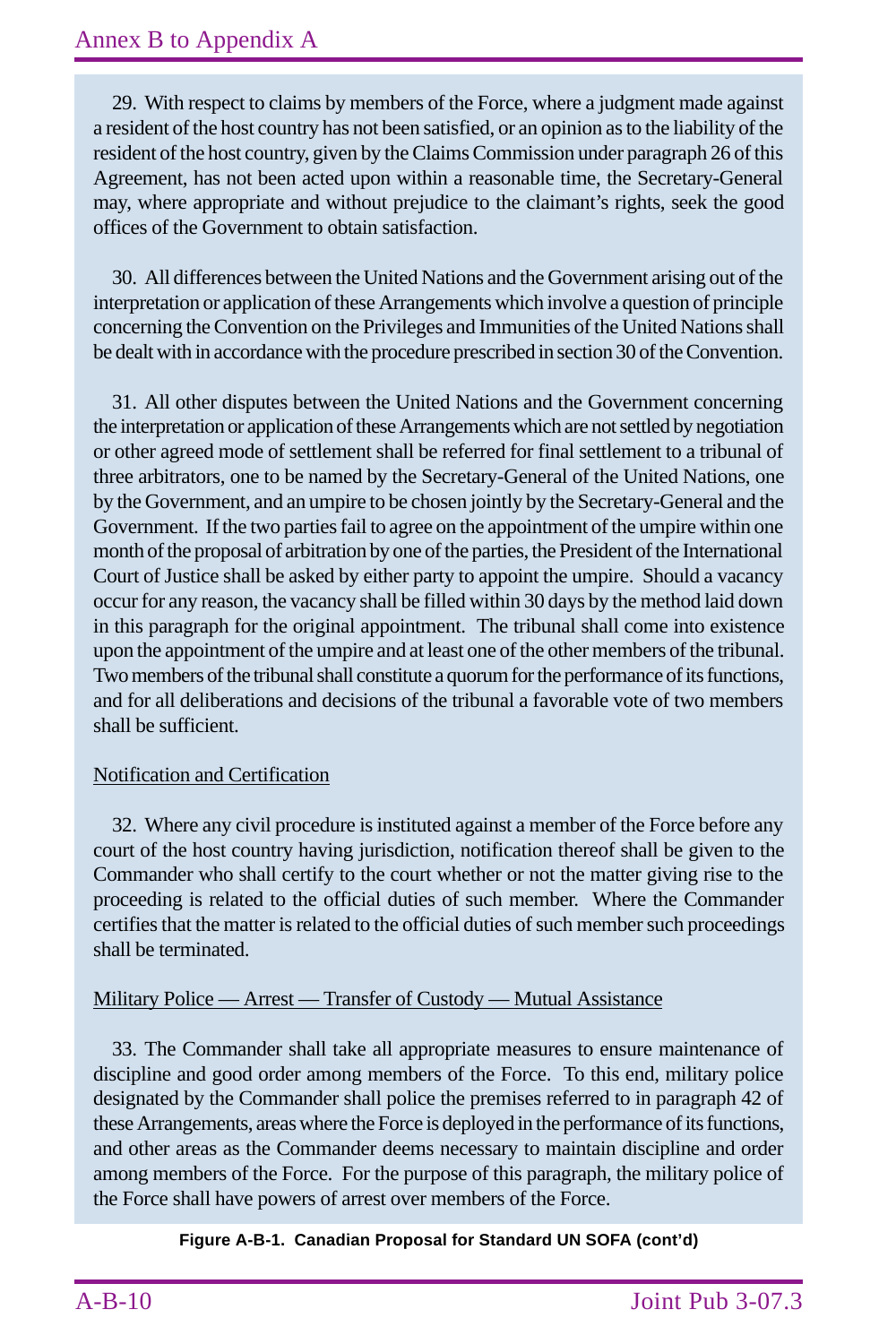34. Military police of the Force may take into custody any person who is not a member of the Force who is found committing an offense or causing a disturbance on the premises referred to in paragraph 42, without subjecting him to the ordinary routine of arrest, in order immediately to deliver him, together with any weapons or items seized, to the nearest appropriate authority of the host country for the purpose of dealing with such offense or disturbance.

35. The authorities of the host country may take into custody a member of the Force, without subjecting him to the ordinary routine of arrest, in order immediately to deliver him, together with any weapons or items seized, to the nearest appropriate authorities of the Force:

a. When so requested by the Commander; or

b. In cases in which the military police of the Force are unable to act with the necessary promptness when a member of the Force is apprehended in the commission or attempted commission of a criminal offense that results or might result in serious injury to persons or property, or serious impairment of other legally protected rights.

36. When a person is taken into custody under paragraph 34 or paragraph 35b, the Commander, or the authorities of the host country, as the case may be, may make a preliminary interrogation, but may not delay the transfer of custody and shall immediately inform the Commander or the authorities of the host country, as the case may be, that the person is in custody. Following the transfer of custody, the person concerned shall be made available upon request for further interrogation. However, such an interrogation will be done in the presence of a military policeman of the Force or a responsible member of the Force.

37. The Commander and the authorities of the host country shall assist each other in the carrying out of all necessary investigations into offenses in respect of which either or both have an interest, in the production of witnesses, and in the collection and production of evidence, including the seizure and, in proper cases, the handing over, of things connected with an offense. The handing over of any such things may be made subject to their return within the time specified by the disposition of any case in the outcome of which the other may have an interest or in which there has been a transfer of custody under the provisions of paragraphs 34 and 35 above. The Government will ensure that private and public buildings may be searched by the police of the host country who will search for property stolen from the Force and its members and the Government will ensure the prosecution of persons subject to its criminal jurisdiction who are accused of acts in relation to the Force or its members which, if committed in relation to the host country armed forces or their members, would have rendered them liable to prosecution. The Secretary-General will seek assurances from Governments of Participating States that they will be prepared to exercise jurisdiction with respect to crimes or offenses which may be committed against citizens of, or other persons in the host country, by members of their national contingents serving with the Force.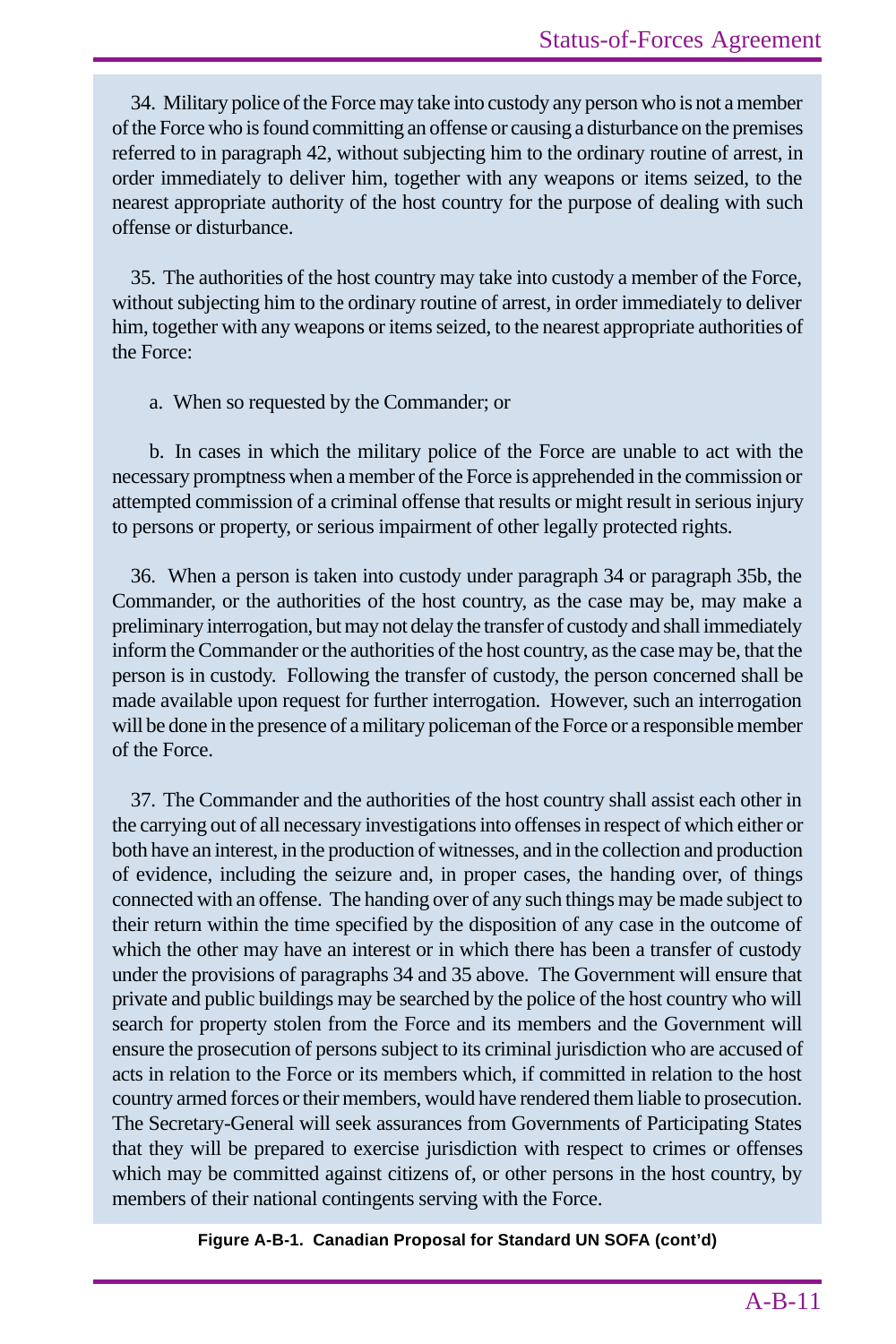## Members of the Force — Taxation, Customs, and Fiscal Regulations

38. Members of the Force shall be exempt from taxation on the pay and emoluments received from their national government or from the United Nations. They shall also be exempt from all other direct taxes except municipal rates for services enjoyed, and from all registration fees and charges.

39. Members of the Force shall have the right to import free of duty their personal effects in connection with their arrival in the host country. They shall be subject to the laws and regulations of the host country governing customs and foreign exchange with respect to personal property not required by them by reason of their presence in the host country with the Force. However, the Government shall waive or refund customs duty on reasonable quantities of personal property imported by members of the Force for export as gifts or to be taken with the member when he completes his tour of duty in the host State. Members of the Force on departure from the host country may, notwithstanding the foreign exchange regulations, take with them such funds as the appropriate pay officer of the Force certifies were received in pay and emoluments from their respective national Governments or from the United Nations and are a reasonable residue thereof. Special arrangements between the Commander and the Government shall be made for the implementation of the Government and members of the Force. Particulars of the regulations of the host country concerning the rights of members of the Force to import duty-free articles for the personal use of the individual are set out at Appendix (to be provided by host country).

40. The Commander will co-operate with customs and fiscal authorities of the host country in ensuring the observance of the customs and fiscal laws and regulations of the host country by members of the Force in accordance with these or any relevant supplemental arrangements.

## Disposal of Nationally-Owned Materiel

41. Materiel owned by the Force or by a Participating State may be removed from the host country as a right, but it may be disposed of in the host country only in accordance with such arrangements as may be made in that regard between the Commander and the Government.

### Premises of the Force

42. The Government, in agreement with the Commander, shall provide to the Force without cost such areas or buildings in reasonable condition for headquarters, camps, or other uses as may be necessary for the accommodation and the fulfillment of the functions of the Force. The Force shall have the right to effect such construction, alterations, repairs, and improvements as are necessary. Without prejudice to the fact that all such premises remain the territory of the host country, they shall be inviolable and subject to the exclusive control and authority of the Commander. The entry upon such premises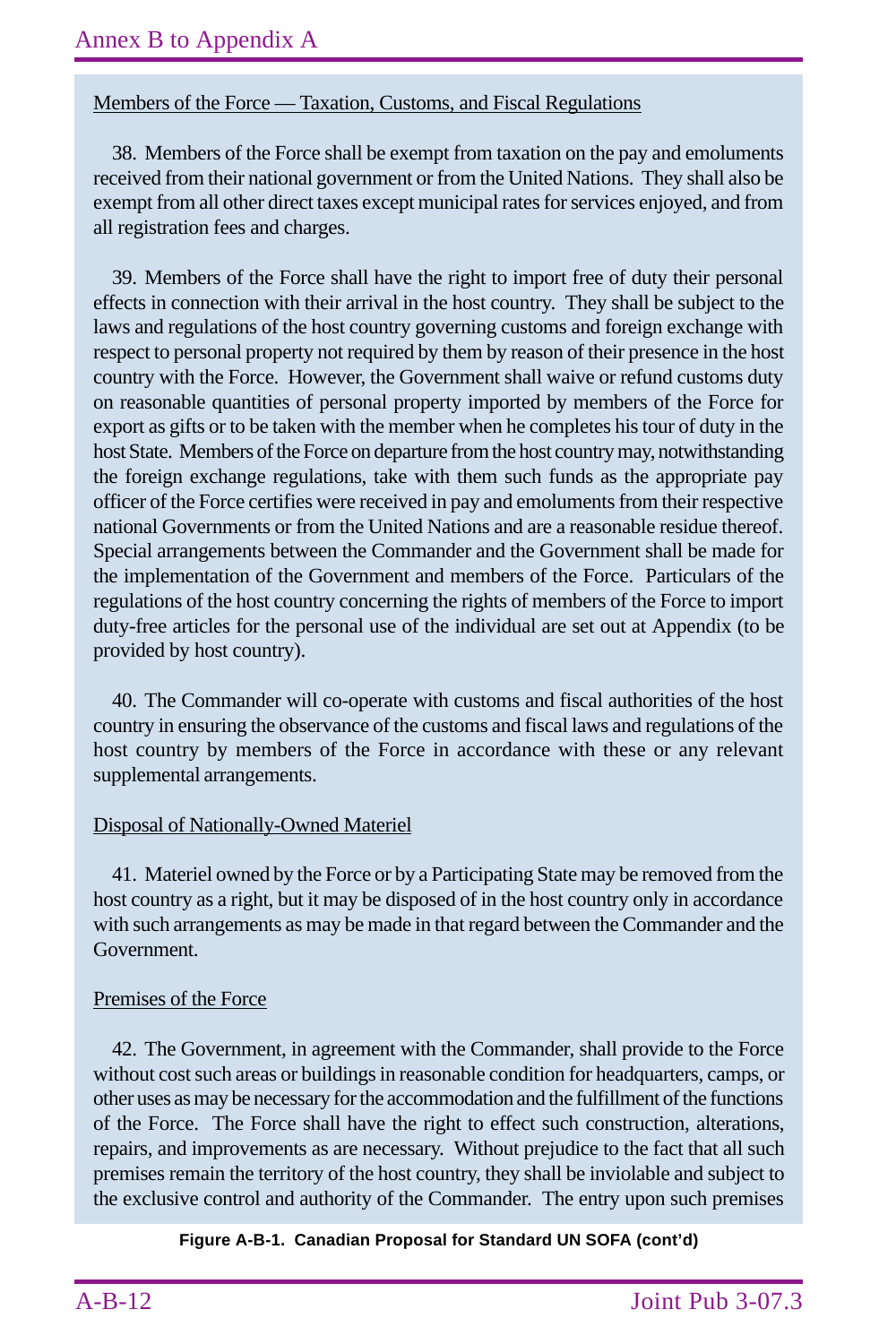by any person including civil authorities shall only be permitted by or under the authority of the Commander. Under normal conditions areas and buildings vacated by the Force shall be left in a reasonable state of repair. However, this last condition shall not apply if the Force is required to vacate the areas or buildings through circumstances beyond its control.

#### Water, Electricity, and Other Public Utilities and Services

43. The Force shall have the right to use water, electricity, and other public utilities and services at rates not less favorable to the Force than those to comparable consumers. The Government shall, upon the request of the Commander, assist the Force in obtaining water, electricity, and other public utilities and services required, and in the case of interruptions or threatened interruptions of service, will give the same priority to the needs of the Force as to essential Government services. The Force shall have the right, where necessary, to generate, within the premises of the Force, either on land or on water, electricity for the use of the Force, and to transmit and distribute such electricity as required by the Force. To the extent necessary to provide for the Force and/or the local population the Force shall have the right to operate waterworks and other public utilities and services.

#### Provisions, Supplies, and Services (Local)

44. The Government will, upon the request of the Commander, assist the Force in obtaining equipment, provisions, supplies, and other goods and services required from local sources for its subsistence and operation. Sympathetic consideration will be given by the Commander to requests or observations of the Government respecting purchases on the local market in order to avoid an adverse effect on the local economy. Members of the Force and United Nations officials may purchase locally goods as necessary for their own consumption, and such services as they need, under conditions not less favorable than for citizens of the host country.

#### Locally-Hired Personnel

45. The Force may hire local personnel as required. Where necessary, the Government shall be responsible for obtaining the personnel to fulfill the labor requirements of the Force. The terms and conditions of employment for locally-hired personnel shall be prescribed by the Commander and shall generally, to the extent practicable, follow the practice prevailing in the locality. The Government shall not require such employees to perform any duties inconsistent with the United Nations mission during their period of employment with the Force.

46. Disputes concerning terms of employment and conditions of service of locallyemployed personnel shall be settled by administrative procedures to be established by the Commander after coordination with appropriate authorities of the host country.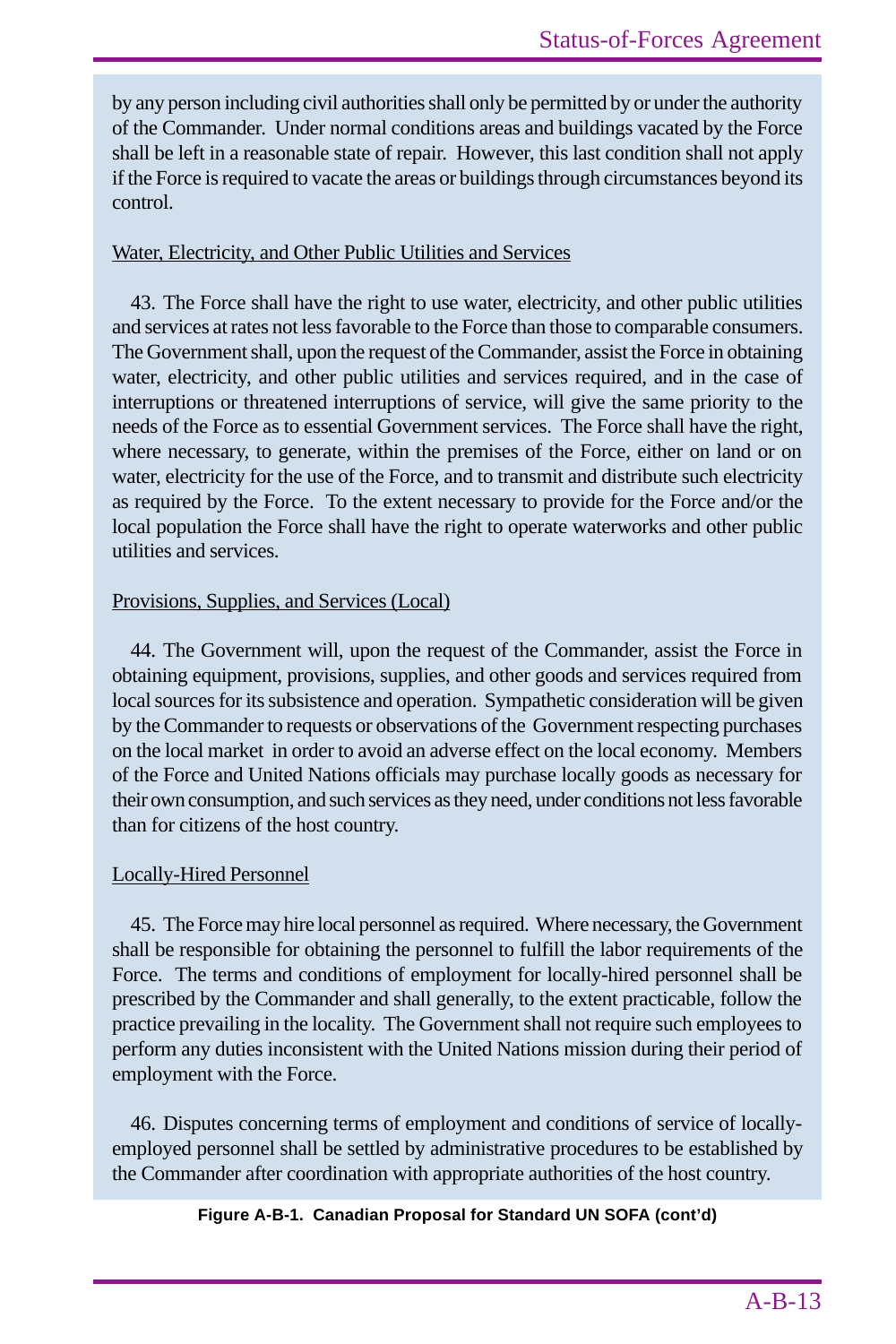## Medical, Sanitary, and Health Measures

47. Where medical or dental facilities of the Force are inadequate, the Commander may enter into arrangements with the Government for the provision of such facilities locally. The Commander and the Government will co-operate with respect to sanitary services and health, particularly with respect to the control of communicable diseases and occupational/industrial health hazards in accordance with international conventions, and such co-operation shall extend to the exchange of relevant information and statistics.

### Deceased Member's Disposition of Personal Property

48. The Commander shall have the right to take charge of and repatriate a deceased force member who dies in the host country. The commander shall turn over the decedent's personal effects to authorities of the decedent's participating state for proper disposition.

### Supplemental Arrangements

49. Supplemental details for the carrying out of this agreement shall be made as required between the Commander and appropriate authorities designated by the Government.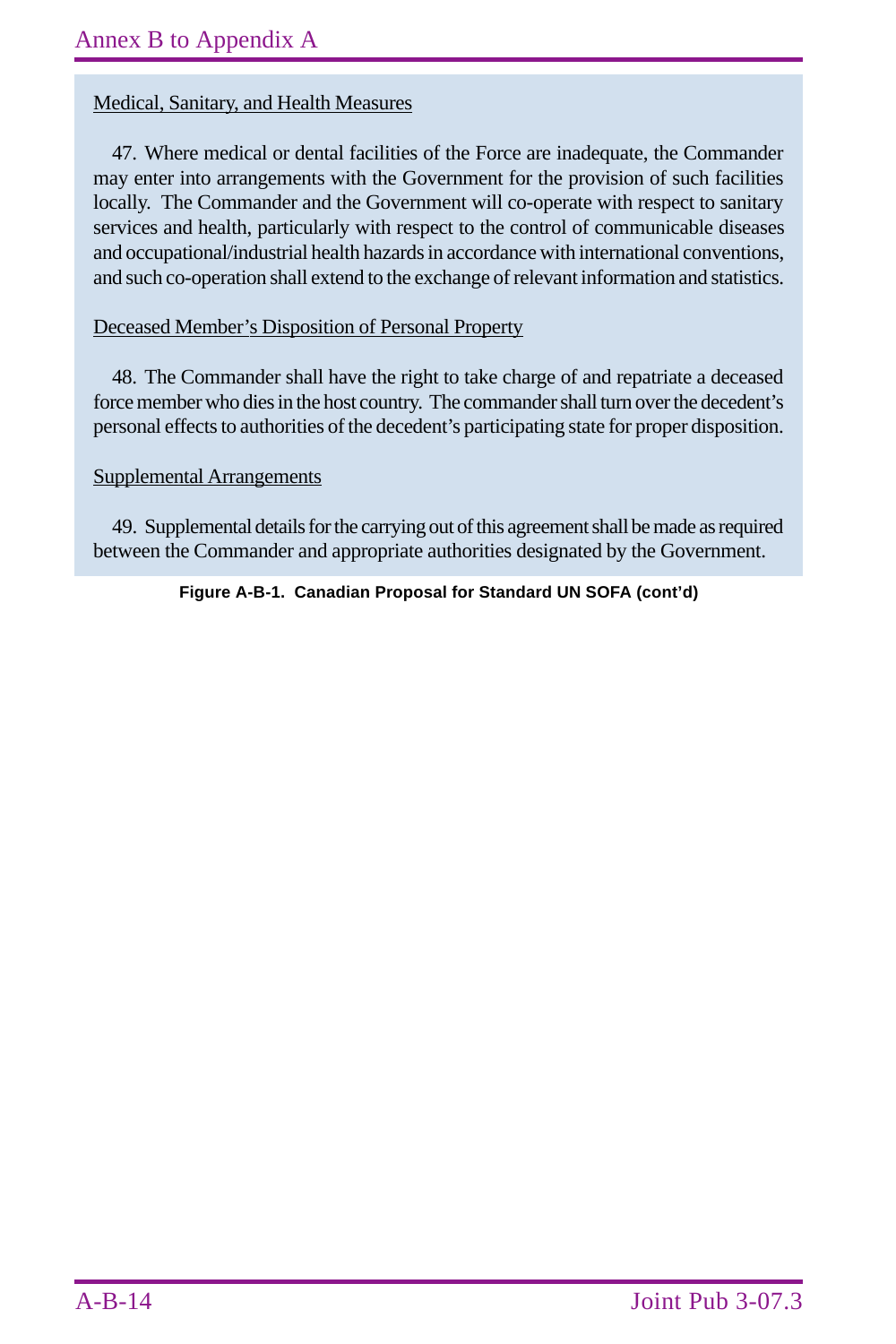# ANNEX C TO APPENDIX A **TERMS OF REFERENCE**

1. Based on the mandate and the situation, TOR are developed to govern implementation of the PO. TOR, which may be subject to approval by the parties to the dispute, describe the mission, command relationships, organization, logistics, accounting procedures, coordination and liaison, and responsibilities of the military units and personnel assigned or detailed to the PO force. The draft TOR is coordinated with the Chairman of the Joint Chiefs of Staff before it is forwarded through the Department of Defense to DOS for final approval. After NCA approval, an executive directive is issued.

2. It is important to note in PKO that although the parties to the dispute may agree to the mandate, truce, and the TOR because it is politically and militarily expedient for them to do so, they may have different or hidden agendas. They may interpret the TOR to suit their own purposes. Consequently, the PK force may find itself deployed in a situation where the TOR are far less precise than is desirable from a military point of view; therefore, commanders should ensure that the SOPs provide sufficient detail to augment the TOR.

3. The TOR may be in either letter or message format and are sent from the UN SYG or the sponsoring organization to the Commander of the Mission when a Commander is appointed. The TOR must be reviewed by appropriate US legal authorities prior to acceptance by US forces. The TOR should address the following points:

a. Authority under which the mission was created. This may be a quotation from the resolution relevant to the task of the mission; e.g., to ensure the supervision of the armistice and the withdrawal of all armed personnel to the national boundaries that existed before the conflict.

b. Statement explaining the type of mission to be accomplished; e.g., observation, mediation. In addition, the statement may detail the primary duties of the force; e.g., "UNXYZ" is an observation mission with the primary duty of observing and reporting.

c. Statement of secondary duties and appropriate guidance. For example, the military observers, in supervising the observance of the armistice, will do all that they reasonably can to persuade local commanders to restore the armistice in cases where fighting has occurred. Observers have no power or authority to order an end to the fighting. Where their persuasive efforts fail, their recourse is to report fully on the entire circumstances, their efforts, and the results.

d. Instructions as to the method of reporting to the sponsoring organization, channels of communications to use, and other related areas.

e. Information regarding provision of logistic support and administration of the mission; e.g., the logistic, communications, and administrative needs of the mission will be provided by a representative of the UN Field Administration and Logistics Division.

f. Instructions concerning relations with any other UN Missions or agencies in the area.

g. Statement regarding the current status of negotiations with host countries concerning freedom of movement, immunities, and other related areas.

h. Specific instructions on methods of operation such as:

• Uniform;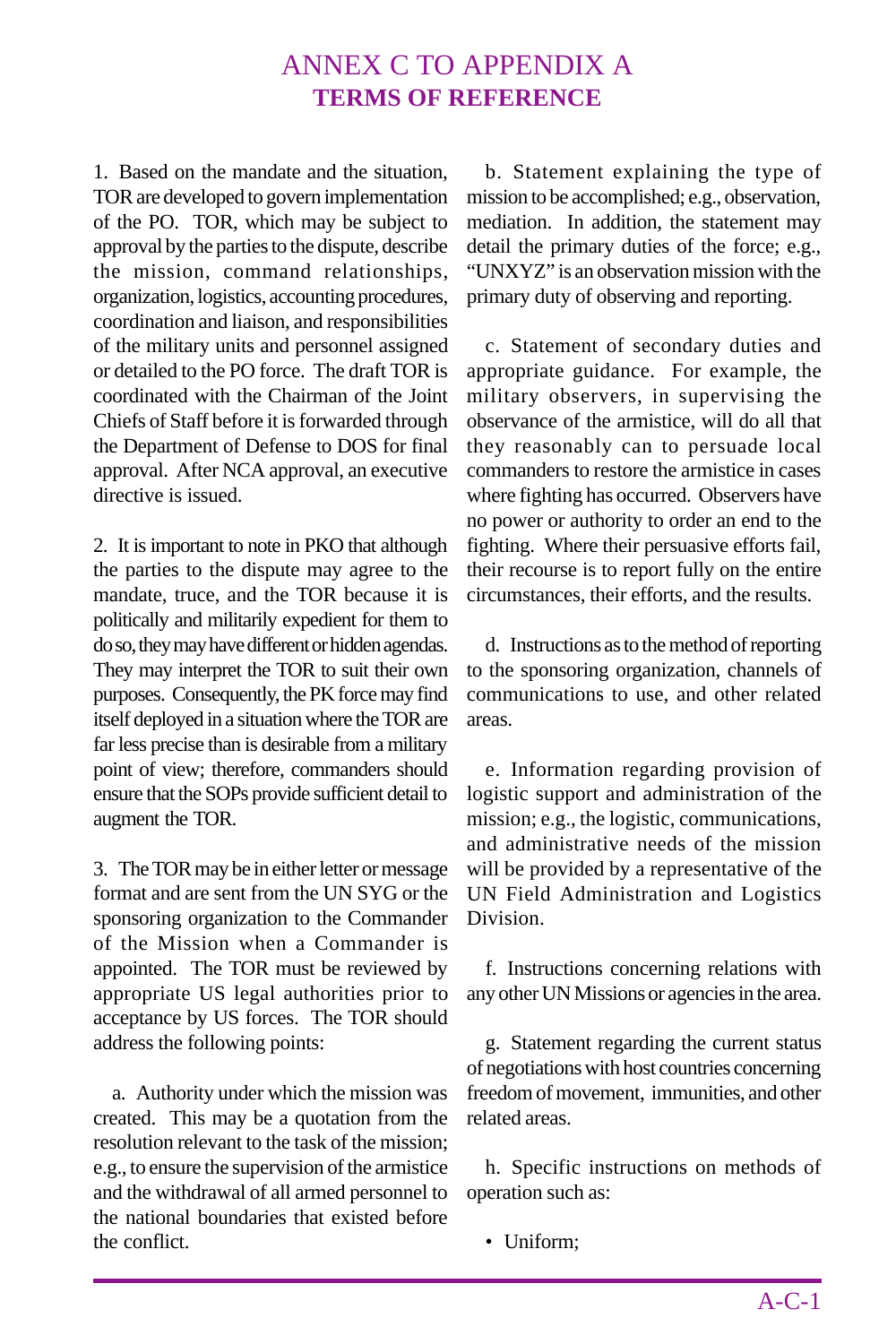# Annex C to Appendix A

- Use of weapons;
- Chain of command; and
- Advice or guidance on deployment.

i. Instructions, including public relations and contact with the people of the host country.

j. Miscellaneous points regarding the situation; e.g., the need for NBC protective equipment.

4. As an example, the TOR for US Forces in the MFO, as depicted in Department of the Army Circular 11-90-4, "The Sinai Multinational Force and Observers," Appendix C, are included here as Figure A-C-1.

# TERMS OF REFERENCE FOR US MILITARY PARTICIPATION IN AND SUPPORT TO THE MULTINATIONAL FORCE AND OBSERVERS

1. Purpose. These TOR govern the implementation of US military participation in the MFO that was established by Protocol on 3 August 1981 to supervise the security arrangements as delineated by the Egyptian-Israeli Peace Treaty, dated 26 March 1979.

2. Mission. The primary mission of the Department of Defense is to provide US military units and/or personnel to serve as elements and/or members of the MFO and to provide logistic support to the MFO as a whole. The primary mission of the Department of the Army, as DOD's Executive Agent, is to provide the most qualified military units and personnel available to accomplish those tasks as specified. The secondary mission of the Executive Agent is to function as the organization responsible for arranging administrative, operational, logistic, and associated C3 support for the US military units and personnel authorized and/or required by DOD regulations but not provided for by the MFO.

## 3. Command Relationships

a. US military units designated to participate in the MFO will be placed under the OPCON of the Commander, MFO upon entering his area of responsibility (Sinai). Combatant command of US military units will be retained by the appropriate combatant commander as recommended by the Executive Agent and approved by the Chairman of the Joint Chiefs of Staff.

b. Commanders of US military units under the OPCON of the Commander, MFO, will retain command of their subordinate and attached elements. As specified by paragraph 7, of the annex to the Protocol, the US military contingent commander is charged with responsibility for disciplinary actions under his command. Accordingly, each US commander will retain full authority to implement disciplinary actions under the

**Figure A-C-1. Terms of Reference for US Participation In and Support to the MFO**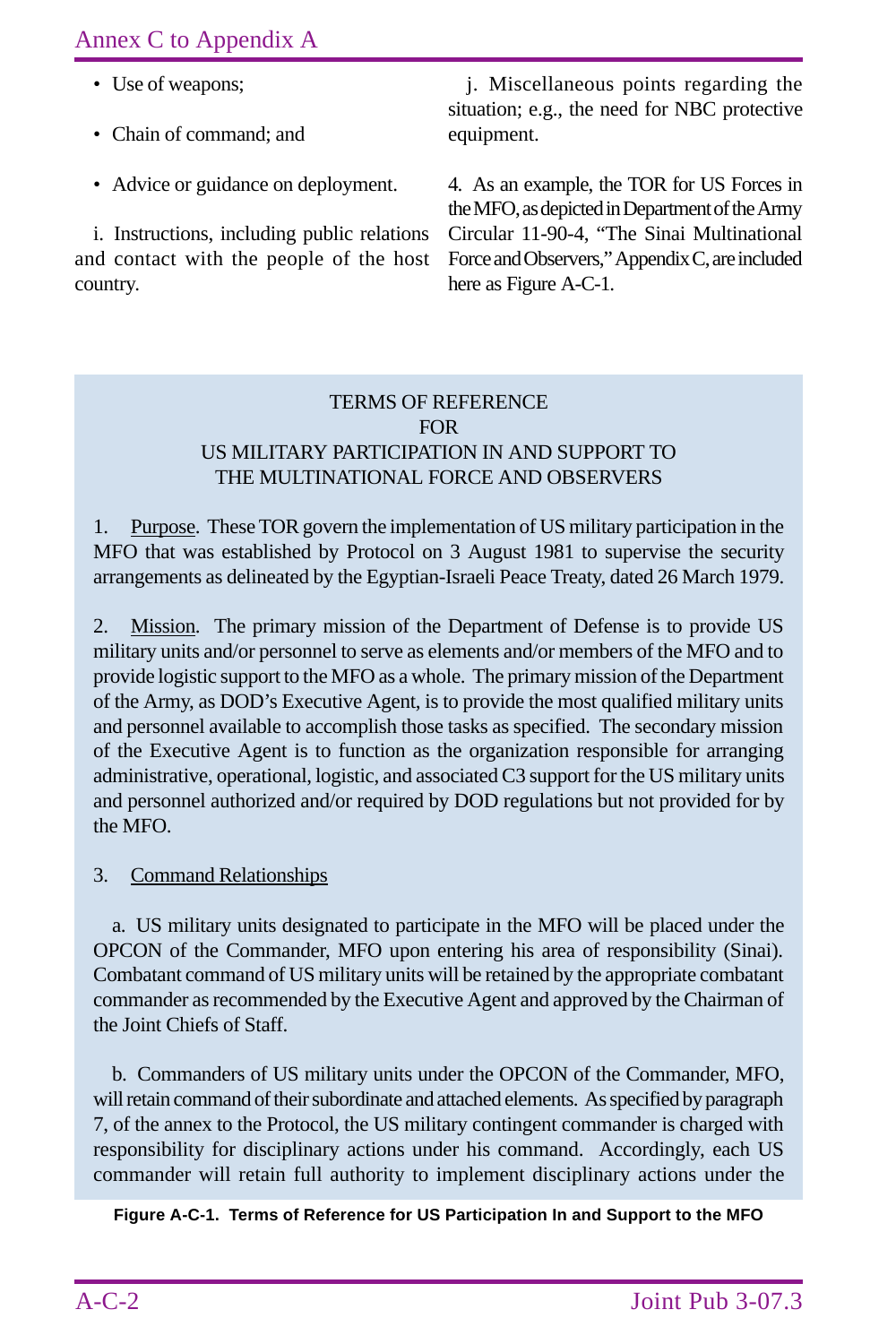specifications of the Uniform Code of Military Justice (UCMJ), to include expanded authorities as may be deemed appropriate by the Executive Agent.

c. US military personnel assigned to serve with the MFO but who are not members of specific military units (e.g., personnel assigned as members of the MFO Commander's staff), should be assigned to the appropriate US unit for administration, quarters and rations, and, where appropriate and commensurate with their grade, UCMJ. At the discretion of the Executive Agent, such personnel may be placed under command of the senior US military member of the MFO Commander's staff.

4. Organization. US military units assigned to participate in the MFO will be drawn from Service rolls; MFO-only units will not be created as special entities. This does not preclude, however, task organizing existing units, to meet specific operation requirements and/or political restrictions that exist or which may be imposed.

a. Current requirements (as of August 1990), are for the United States to provide an infantry battalion task force and a logistic support element with a total aggregate strength of approximately 1,015 military personnel. Exact task organization of these elements will be agreed between the Executive Agent and the MFO, and with the concurrence of the Assistant Secretary of Defense (International Security Affairs) (ASD[ISA]).

b. No DOD personnel will agree to additional restrictions on US military participation as to personnel strengths, organization, and/or equipment without the express concurrence of the Chairman of the Joint Chiefs of Staff and ASD(ISA).

5. Logistics. US logistics requirements are to provide logistics support to the entire MFO. The level of logistics support provided by the US logistics support element will be agreed between the Executive Agent and the MFO. Every effort will be made to maintain the logistics readiness posture of the deployed US military units at a level consistent with their normal CONUS posture. In all cases, normal supply and support procedures should be used to the maximum extent possible.

6. Budget. Those costs normally attributed to and budgeted for US units and personnel participating in the MFO will be absorbed by the unit's parent Service budget. Those extraordinary costs incurred by the Service to deploy and support their participating units to and in the Sinai will be reimbursed by the MFO through the Executive Agent. Those costs incurred by a Service to deploy and/or support non-US elements participating will be reimbursed by the MFO budget through the Executive Agent. The Executive Agent will establish the necessary budgeting, billing, and accounting procedures as agreed between the Executive Agent and the Comptroller, in accordance with DOD fiscal instructions.

7. Training of Other National Contingents. The Executive Agent is authorized to provide training to other national contingents of the MFO as may be requested by the Director General.

**Figure A-C-1. Terms of Reference for US Participation In and Support to the MFO (cont'd)**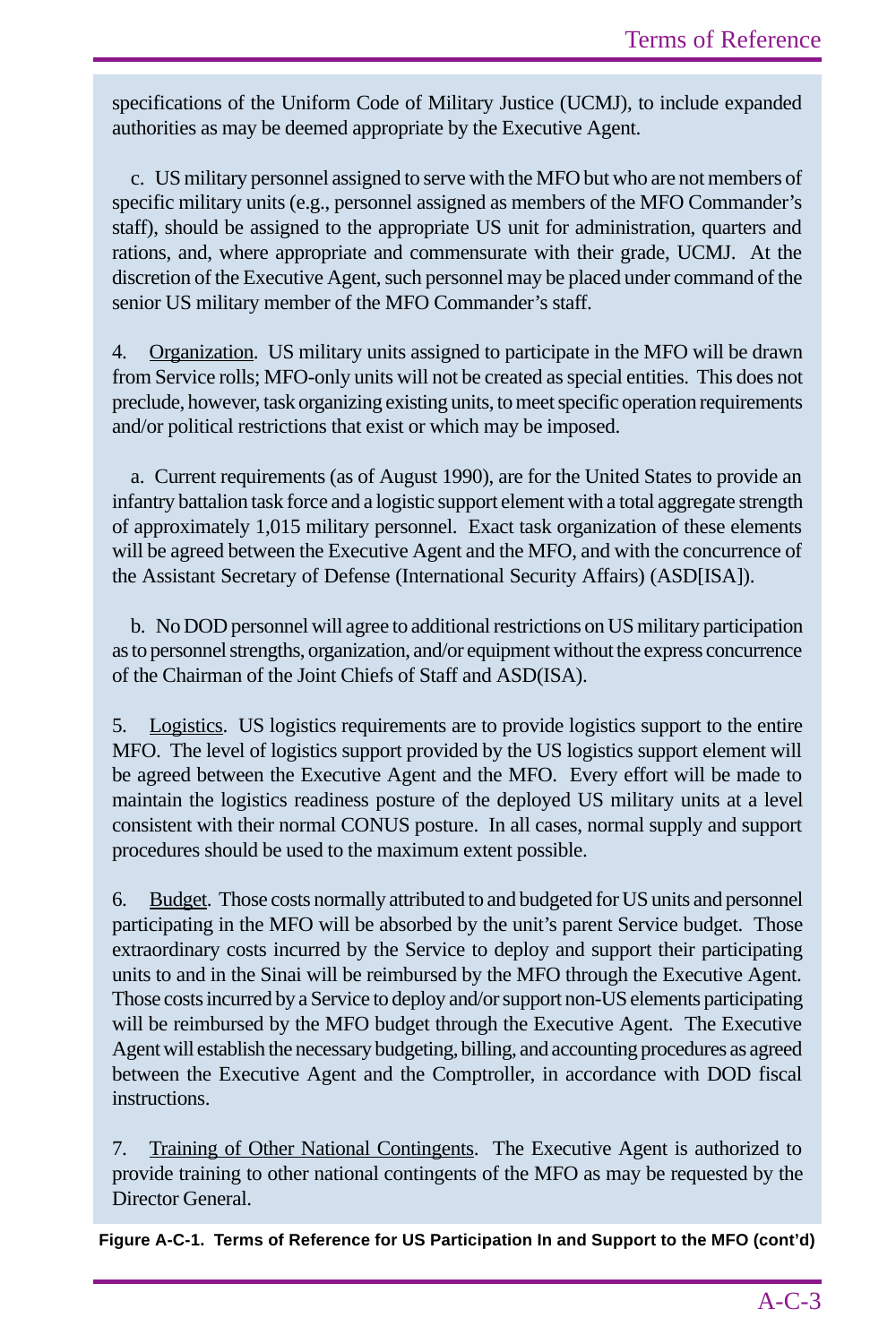8. Other Services. The Executive Agent is authorized to provide administrative and technical support and services to the MFO as deemed necessary to ensure adequate support to the MFO in general and to US military units and personnel in particular.

## 9. Coordination and Liaison.

a. The Executive Agent is authorized direct coordination with those USG agencies and commands as deemed necessary and appropriate.

b. Liaison with the MFO headquarters will be established as agreed between the Executive Agent and the Office of the Director General with the concurrence of ASD(ISA) and the DOS.

## 10. Responsibilities of US Military Personnel.

a. US military personnel assigned to the MFO will perform such duties as assigned by the Commander, through their US unit commander as appropriate, and in consonance with the rules and regulations as established by the MFO Commander in consultation with the contributing countries.

b. No classified US military information of any nature, the release for which is not contained in appropriate directives, will be released to foreign nationals by US personnel assigned to the MFO.

11. Public Affairs. DOS will remain the lead US agency for PA activities regarding all aspects of the MFO. The Executive Agent's PA offices may conduct routine PA activities (respond to news media inquiries, internal and troop information programs, etc.) relating only to previously released aspects of US military participation in the MFO. Key personnel and construction announcements, or other significant new material will be coordinated in advance with the Office of the Assistant to the Secretary of Defense (Public Affairs) (OASD(PA)) and the DOS PA.

**Figure A-C-1. Terms of Reference for US Participation In and Support to the MFO (cont'd)**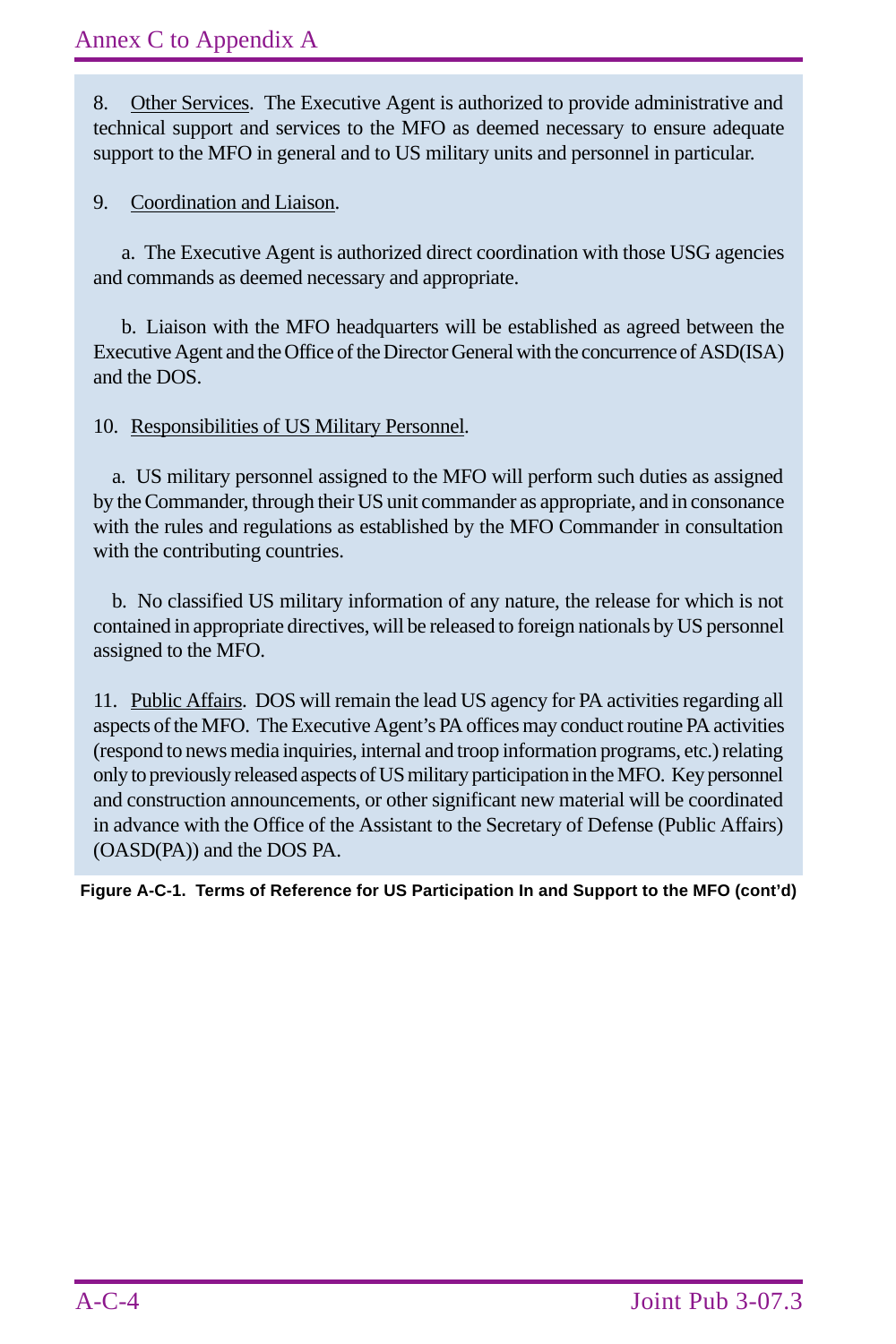# ANNEX D TO APPENDIX A **RULES OF ENGAGEMENT**

1. The Standing Rules of Engagement (SROE) found in CJCSI 3121.01, "Standing Rules of Engagement for US Forces," apply to US forces during all military operations and contingencies, to include PO. The SROE may be augmented for specific operations. Commanders must assess the capabilities and

intent of other forces and make recommendations for supplemental ROE through the chain of command. ROE must be clearly stated in simple language.

2. The ROE for Operation RESTORE HOPE are included as an example in Figure A-D-1.

### RULES OF ENGAGEMENT FOR OPERATION RESTORE HOPE

1. Situation. Basic operation plan (OPLAN)/operation order (OPORD).

2. Mission. Basic OPLAN/OPORD.

3. Execution.

a. Concept of the Operation.

(1) If you are operating as a unit, squad, or other formation, follow the orders of your leaders.

(2) Nothing in these rules negates your inherent right to use reasonable force to defend yourself against dangerous personal attack.

(3) These rules of self-protection and rules of engagement are not intended to infringe upon your right of self-defense. These rules are intended to prevent indiscriminate use of force or other violations of law or regulation.

(4) Commanders will instruct their personnel on their mission. This includes the importance of proper conduct and regard for the local population and the need to respect private property and public facilities. The Posse Comitatus Act does not apply in an overseas area. Expect that all missions will have the inherent task of force security and protection.

(5) ROE cards will be distributed to each deploying soldier (see Appendix I to this annex).

b. Rules of self-protection for all Soldiers.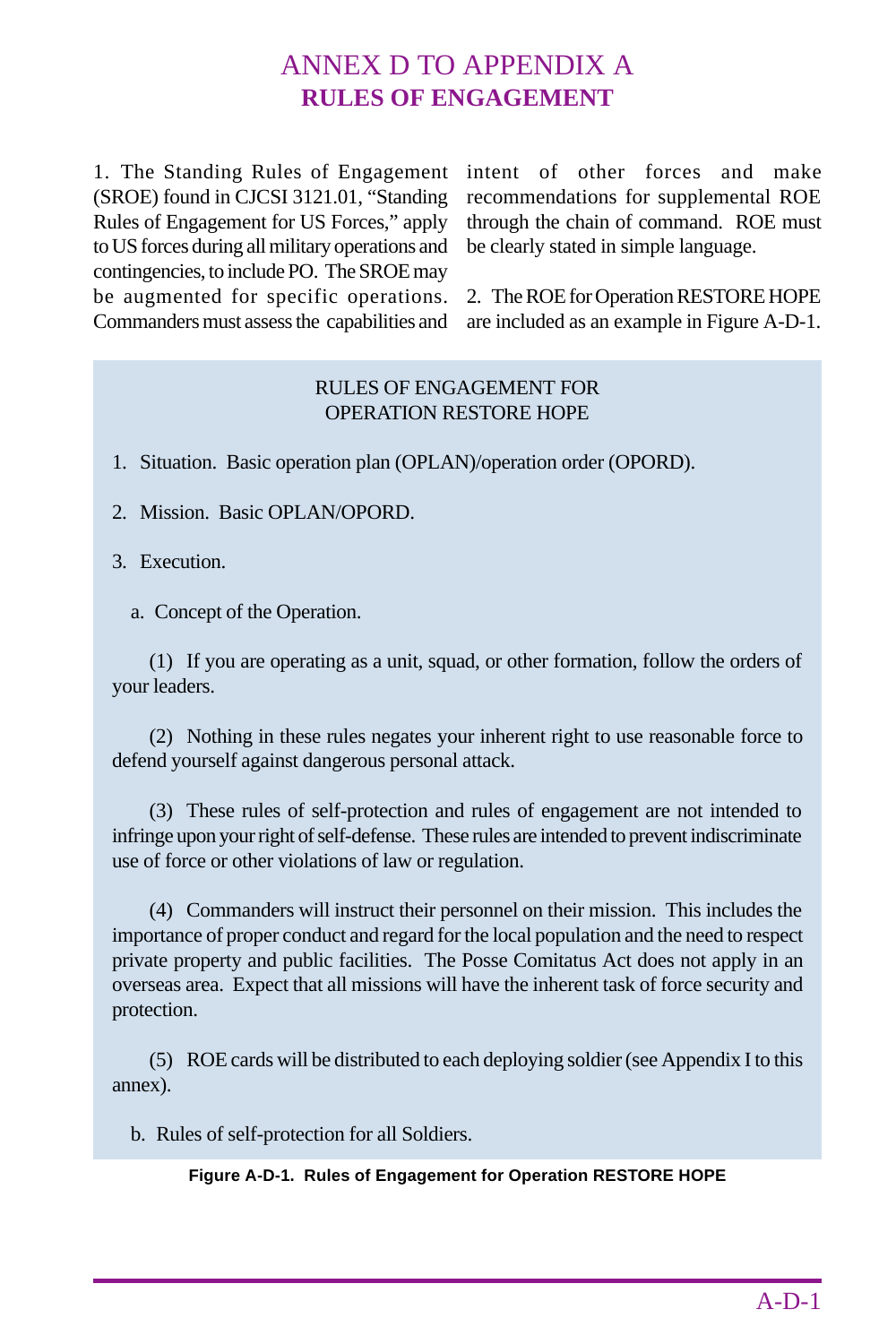(1) US Forces will protect themselves from threats of death or serious bodily harm. Deadly force may be used to defend your life, the life of another US soldier, or the life of persons in areas under US control. You are authorized to use deadly force in selfdefense when:

- (a) You are fired upon;
- (b) Armed elements, mobs, and/or rioters threaten human life;
- (c) There is a clear demonstration of hostile intent in your presence.

(2) Hostile intent of opposing forces can be determined by unit leaders or individual soldiers if their leaders are not present. Hostile intent is the threat of imminent use of force against US Forces or other persons in those areas under the control of US Forces. Factors you may consider include:

- (a) Weapons: Are they present? What types?
- (b) Size of the opposing force.

(c) If weapons are present, the manner in which they are displayed; that is, Are they being aimed? Are the weapons part of a firing position?

(d) How did the opposing force respond to the US forces?

- (e) How does the force act toward unarmed civilians?
- (f) Other aggressive actions.

(3) You may detain persons threatening or using force which would cause death, serious bodily harm or cause interference with mission accomplishment. You may detain persons who commit criminal acts in areas under US control. Detainees should be given to military police as soon as possible for evacuation to central collection points (see paragraph d below).

c. Rules of Engagement. The relief property, foodstuffs, medical supplies, building materials and other end items, belong to the relief agencies distributing the supplies until it is actually distributed to the populace. Your mission includes safe transit of these materials to the populace.

- (1) Deadly force may be used only when:
	- (a) Fired upon;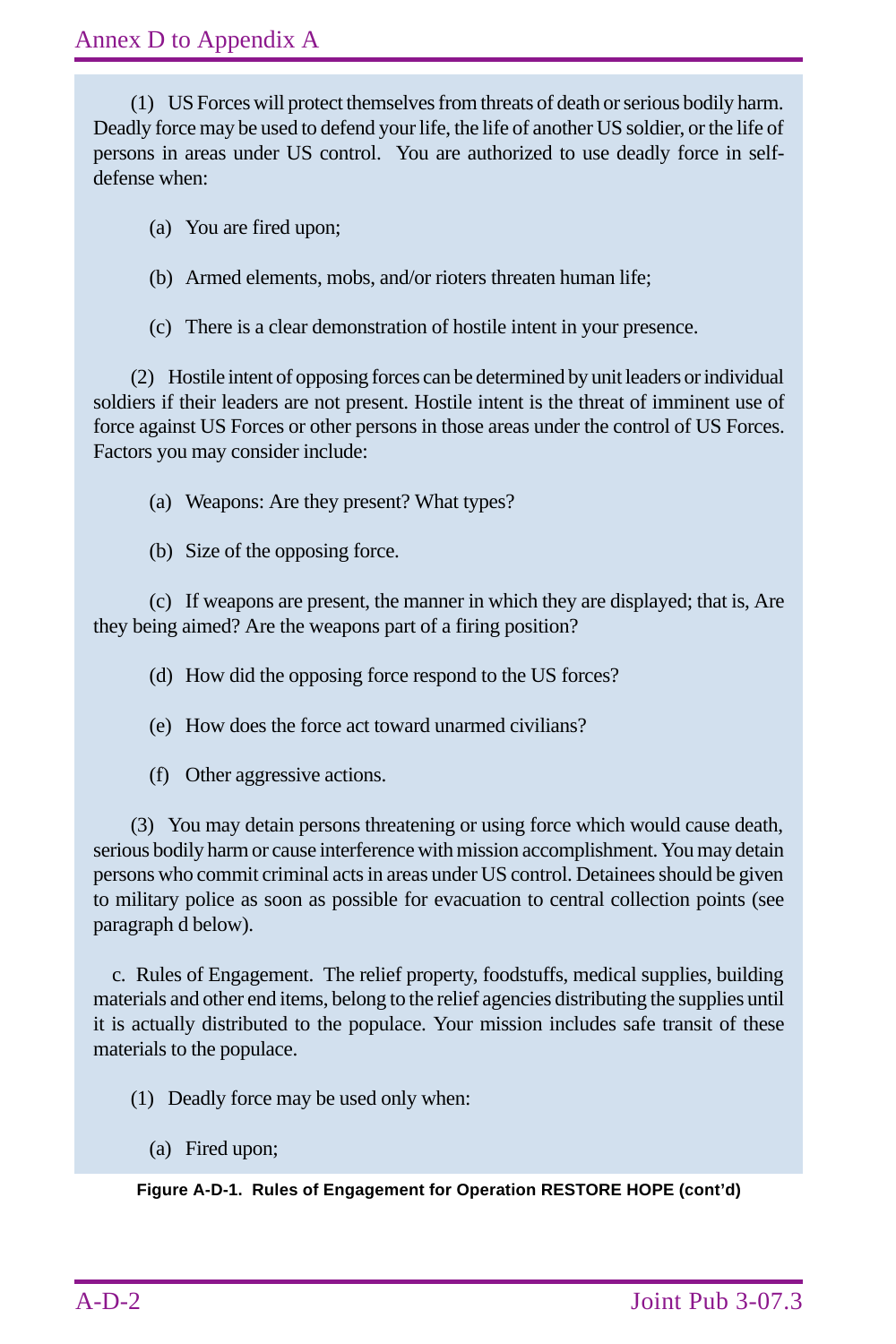(b) Clear evidence of hostile intent exists (see above for factors to consider to determine hostile intent);

(c) Armed elements, mobs, and/or rioters threaten human life, sensitive equipment and aircraft, open and free passage of relief supplies.

(2) In situations where the deadly force is not appropriate, use the minimum force necessary to accomplish the mission.

(3) Patrols may use deadly force if fired upon or if they encounter opposing forces which evidence a hostile intent. Nondeadly force or a show of force should be used if the security of US forces is not compromised by doing so. A graduated show of force includes:

(a) An order to disband or disperse;

(b) Show of force/threat of force by US forces that is greater than the force threatened by the opposing force;

(c) Warning shots aimed to prevent harm to either innocent civilians or the opposing force;

(d) Other means of nondeadly force;

(e) If this show of force does not cause the opposing force to abandon its hostile intent, consider if deadly force is appropriate.

(4) Use of barbed wire fences is authorized.

(5) Unattended means of force (e.g., mines, booby traps, trip guns) are NOT authorized.

(6) If US forces are attacked or threatened by unarmed hostile elements, mobs, and/or rioters, US forces will use the minimum amount of force reasonably necessary to overcome the threat. A graduated response to unarmed hostile elements may be used. Such a response can include:

(a) Verbal warnings to demonstrators in their native language;

(b) Show of force, including the use of riot control formations (see below for rules about using RCAs);

(c) Warning shots fired over the heads of the hostile elements;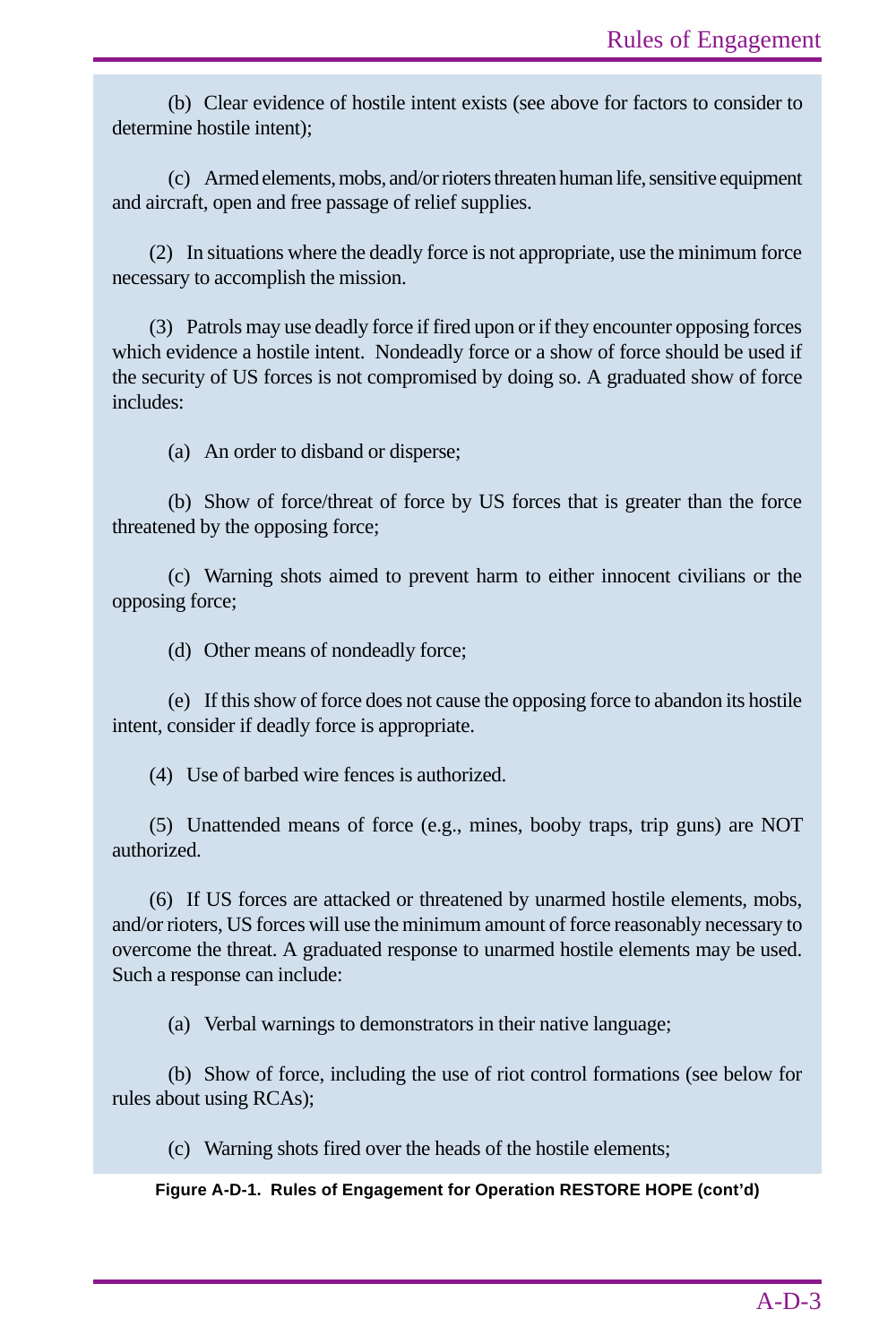(d) Other reasonable uses of force, to include deadly force when the element demonstrates a hostile intent, which are necessary and proportional to the threat.

(7) All weapons systems may be employed throughout the area of operations unless otherwise prohibited. The use of weapons systems must be appropriate and proportional considering the threat.

(8) US forces will not endanger or exploit the property of the local population without their explicit approval. Use of civilian property will usually be compensated by contract or other form of payment. Property that has been used for the purpose of hindering our mission will be confiscated. Weapons may be confiscated and demilitarized if they are used to interfere with the mission of US forces (see rule (10) below).

(9) Operations will not be conducted outside of the landmass, airspace, and territorial seas of Somalia. However, any United States Central Command force conducting a search and rescue mission shall use force as necessary and intrude into the landmass, airspace, or territorial sea of any country necessary to recover friendly forces.

(10) Crew-served weapons are considered a threat to US forces and the relief effort whether or not the crew demonstrates hostile intent. Commanders are authorized to use all necessary force to confiscate and demilitarize crew-served weapons in their area of operations.

(a) If an armed individual or weapons crew demonstrate hostile intentions, they may be engaged with deadly force.

(b) If an armed individual or weapons crew commit criminal acts but do not demonstrate hostile intentions, US forces will use the minimum amount of force necessary to detain them.

(c) Crew-served weapons are any weapon system which requires more than one individual to operate. Crew-served weapons include, but are not limited to, tanks, artillery pieces, antiaircraft guns, mortars, and machine guns.

(11) Within those areas under the control of US forces, armed individuals may be considered a threat to US forces and the relief effort, whether or not the individual demonstrates hostile intent. Commanders are authorized to use all necessary force to disarm and demilitarize groups or individuals in those areas under the control of US forces. Absent a hostile or criminal act, individuals and associated vehicles will be released after any weapons are removed/demilitarized.

d. Use of Riot Control Agents (RCAs). Use of RCAs requires the approval of CJTF. When authorized, RCAs may be used for purposes including but not limited to: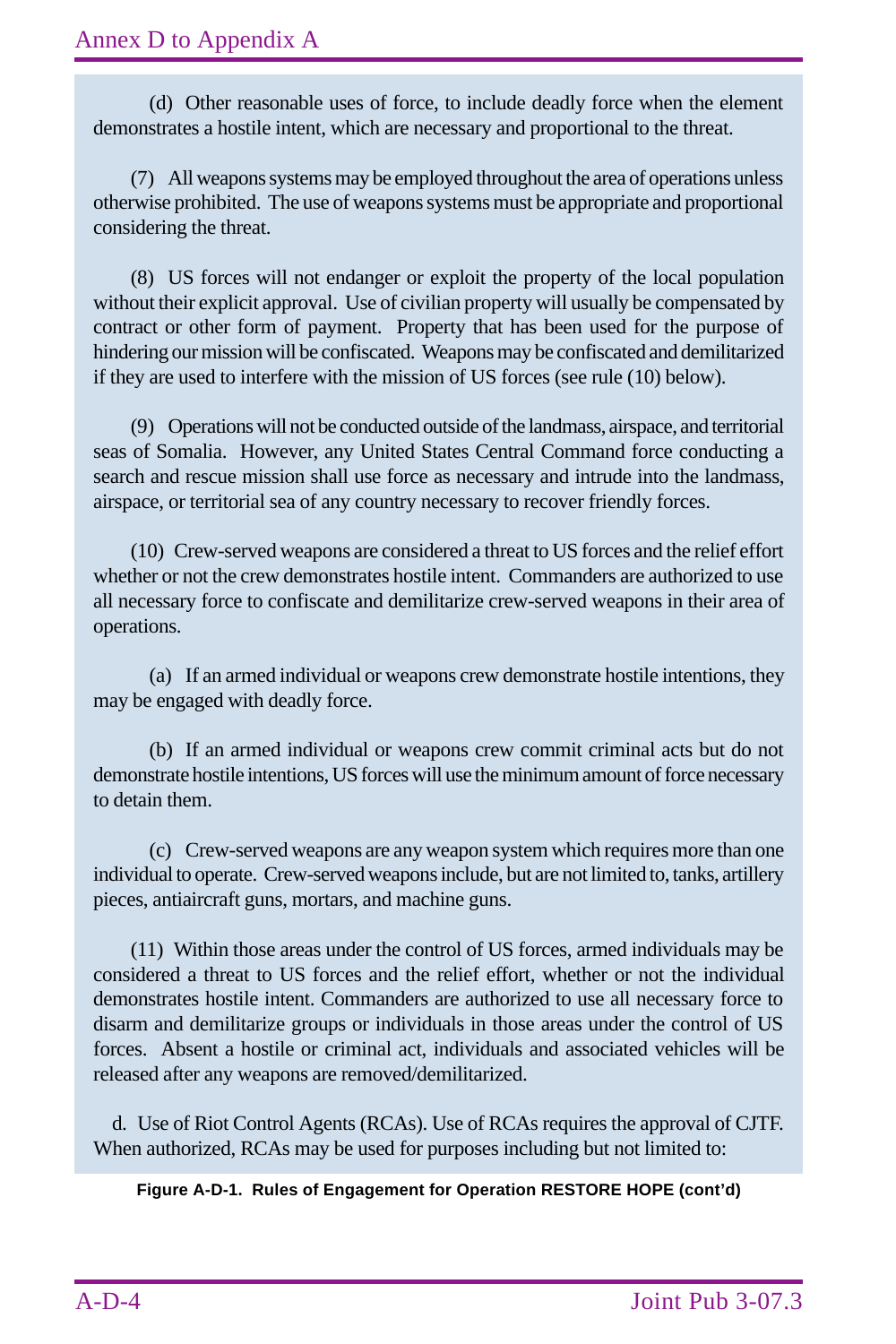(1) Riot control in the division area of operations including the dispersal of civilians who obstruct roadways or otherwise impede distribution operations after lesser means have failed to result in dispersal;

(2) Riot control in detainee holding areas or camps, in and around material distribution or storage areas;

(3) To protect convoys from civil disturbances, terrorists or paramilitary groups.

e. Detention of Personnel. Personnel who interfere with the accomplishment of the mission or who use or threaten deadly force against US forces, US or relief material distribution sites, or convoys may be detained. Persons who commit criminal acts in areas under the control of US forces may likewise be detained.

(1) Detained personnel will be treated with respect and dignity.

(2) Detained personnel will be evacuated to a designated location for turn-over to military police.

(3) Troops should understand that any use of the feet in detaining, handling or searching Somali civilians is one of the most insulting forms of provocation.

4. Service Support. Basic OPLAN/OPORD.

5. Command and Signal. Basic OPLAN/OPORD.

Acknowledge

ARNOLD MG

**OFFICIAL** SMITH Staff Judge Advocate Appendixes 1-ROE Card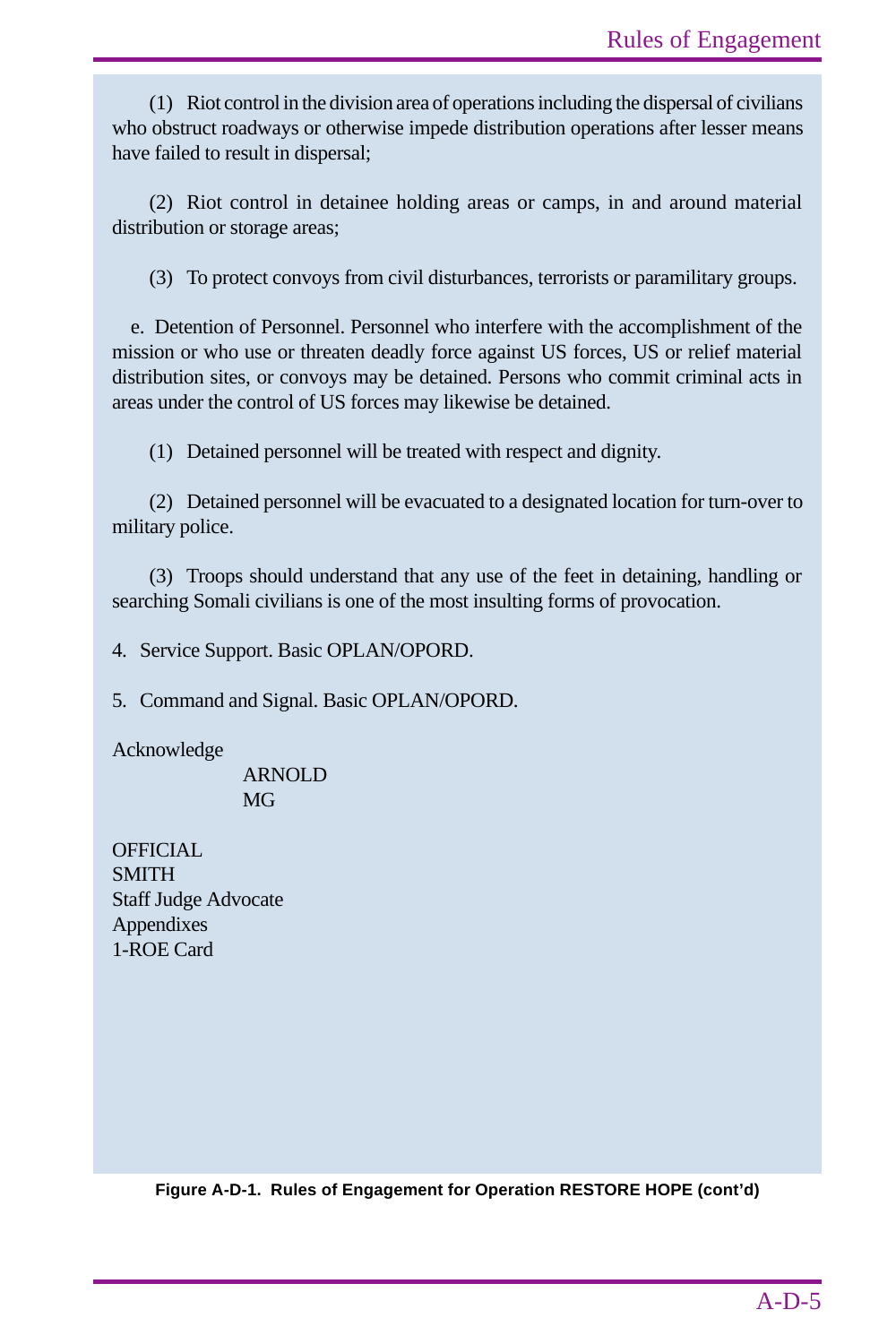#### APPENDIX 1 (ROE Card) to ROE FOR OPERATION RESTORE HOPE

Joint Task Force for Somalia Relief Operations Ground Forces Rules of Engagement

Nothing in these rules of engagement limits your right to take appropriate action to defend yourself and your unit.

1. You have the right to use force to defend yourself against attacks or threats of attack.

2. Hostile fire may be returned effectively and promptly to stop a hostile act.

3. When US forces are attacked by unarmed hostile elements, mobs, and/or rioters, US forces should use the minimum force necessary under the circumstances and proportional to the threat.

4. You may not seize the property of others to accomplish your mission.

5. Detention of civilians is authorized for security reasons or in self-defense.

Remember:

The United States is not at war.

Treat all persons with dignity and respect.

Use minimum force to carry out the mission.

Always be prepared to act in self-defense.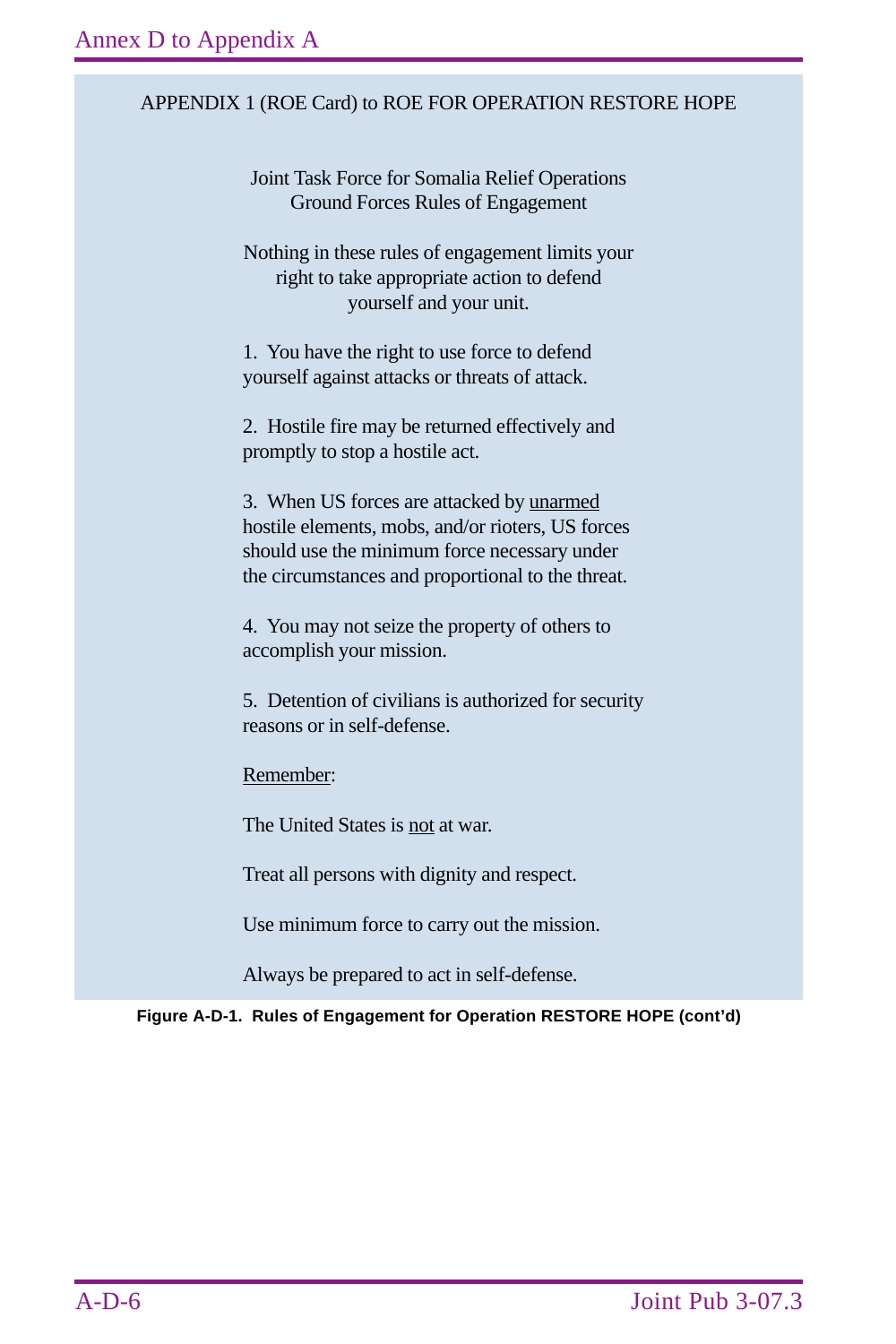# ANNEX E TO APPENDIX A **STANDING OPERATING PROCEDURES**

1. SOPs may also be referred to as the force 2. Figure A-E-1 depicts an SOP format for commander's directive, or force standing PKO using the major subject headings orders. SOPs are developed for each established by the UN. operation, since each PO is unique. The UN has standardized the major subject headings of SOPs for use in UN PO; this format is appropriate for any PO.

### SAMPLE SOP FORMAT FOR UN PKO

1. Command and Control.

a. Status, authority, and responsibilities of the force commander, subordinate commanders (if applicable), national contingent commanders, sector commanders, and unit commanders.

b. National contingent commanders' responsibilities to the force commander and to each of the national contingent commander's government authorities on national matters.

c. Responsibilities of key civilian personnel.

d. Scheduled times as well as attendance requirements for operational briefings and logistics meetings.

e. NBC warning and reporting systems.

2. Organization.

a. Structure of the PK force headquarters.

b. Structure and TOR for operations, personnel, administrative, logistics, communication, and civilian personnel.

3. Operations.

a. Mandate

(1) Aim. Role and purpose of the PK force as it relates to the specific mandate.

(2) Scope. Limits within which the force must operate.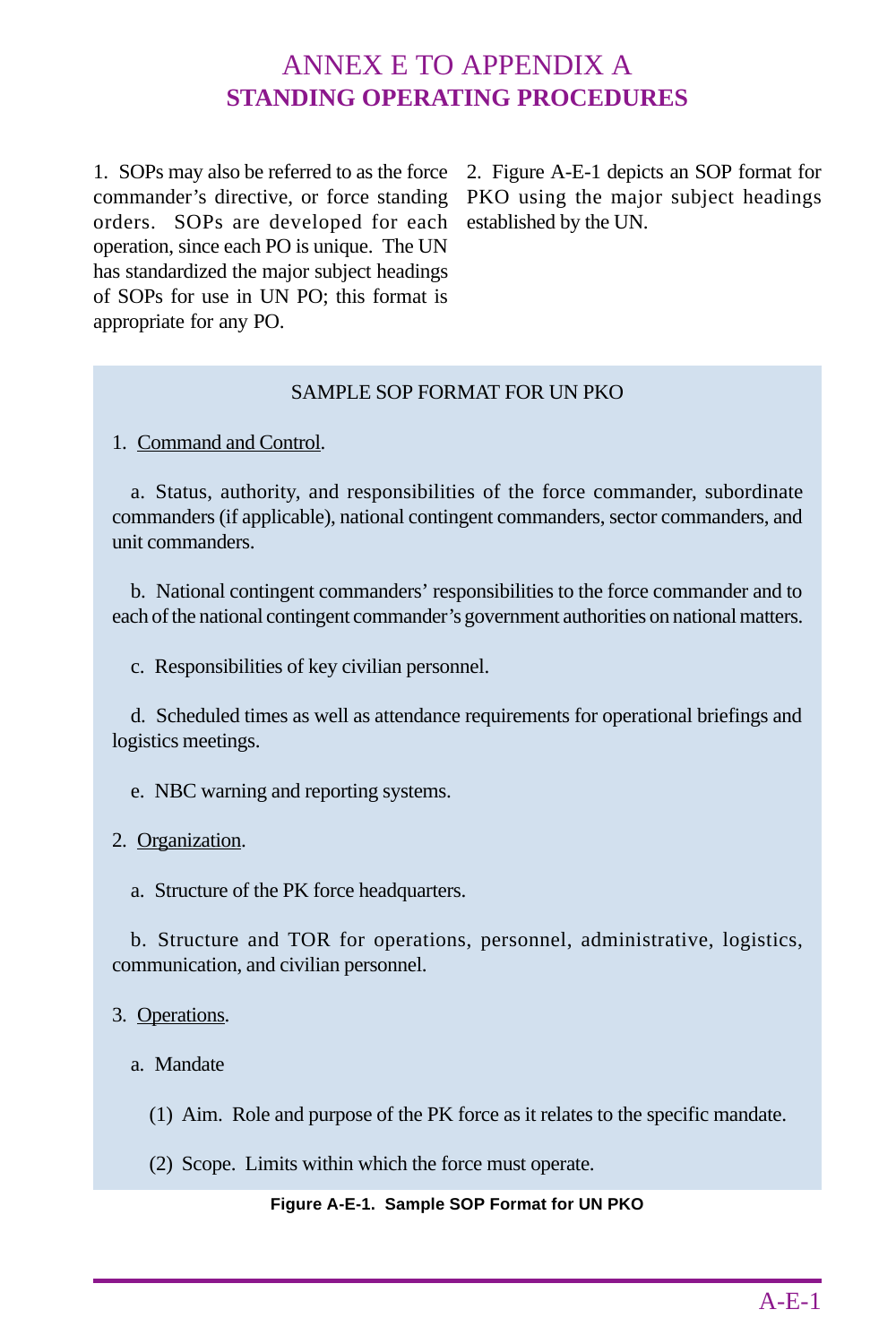# Annex E to Appendix A

b. Tasks. Authorized methods for interposition of forces, buffer zone operations, patrolling, observing, and reporting. (Details may be included as appendixes to the SOPs, such as Appendix 1, "Hand Over Procedures," in this sample SOP format.)

c. Freedom of Movement. Rights of the PK force members as well as any restrictions concerning their movements in the PK area of operations. Specifics may include:

(1) Restrictions on movement and specific circumstances under which restricted areas may be visited.

(2) Identification requirements.

(3) Procedures to follow in the event a PK force member is stopped. Also, actions to take at a roadblock.

(4) Instructions for patrols operating in the buffer zone if they are stopped or otherwise prevented from performing their duties.

(5) Actions PK force personnel may take if members of the disputing parties attempt to search them or their vehicles.

(6) Authorities for transporting nonpeacekeeping force individuals in the force's vehicles; e.g., for emergency medical care.

(7) Procedures used during hijack situations.

(8) Incident reports that must be submitted if a violation occurs concerning the force's freedom of movement.

d. Weapons and Ammunition

(1) Authority to carry weapons while patrolling, performing escort duty, protecting property, etc.

(2) The amount of ammunition each individual may carry (usually one 20-round magazine), how the ammunition will be carried (e.g., in the pouch), and when a loaded magazine may be attached to the weapon.

e. Use of Force. The following points may be appropriate:

(1) Definitions of force and use of force.

(2) Situations when PK force members may use force.

(3) The manners in which firearms are to be used.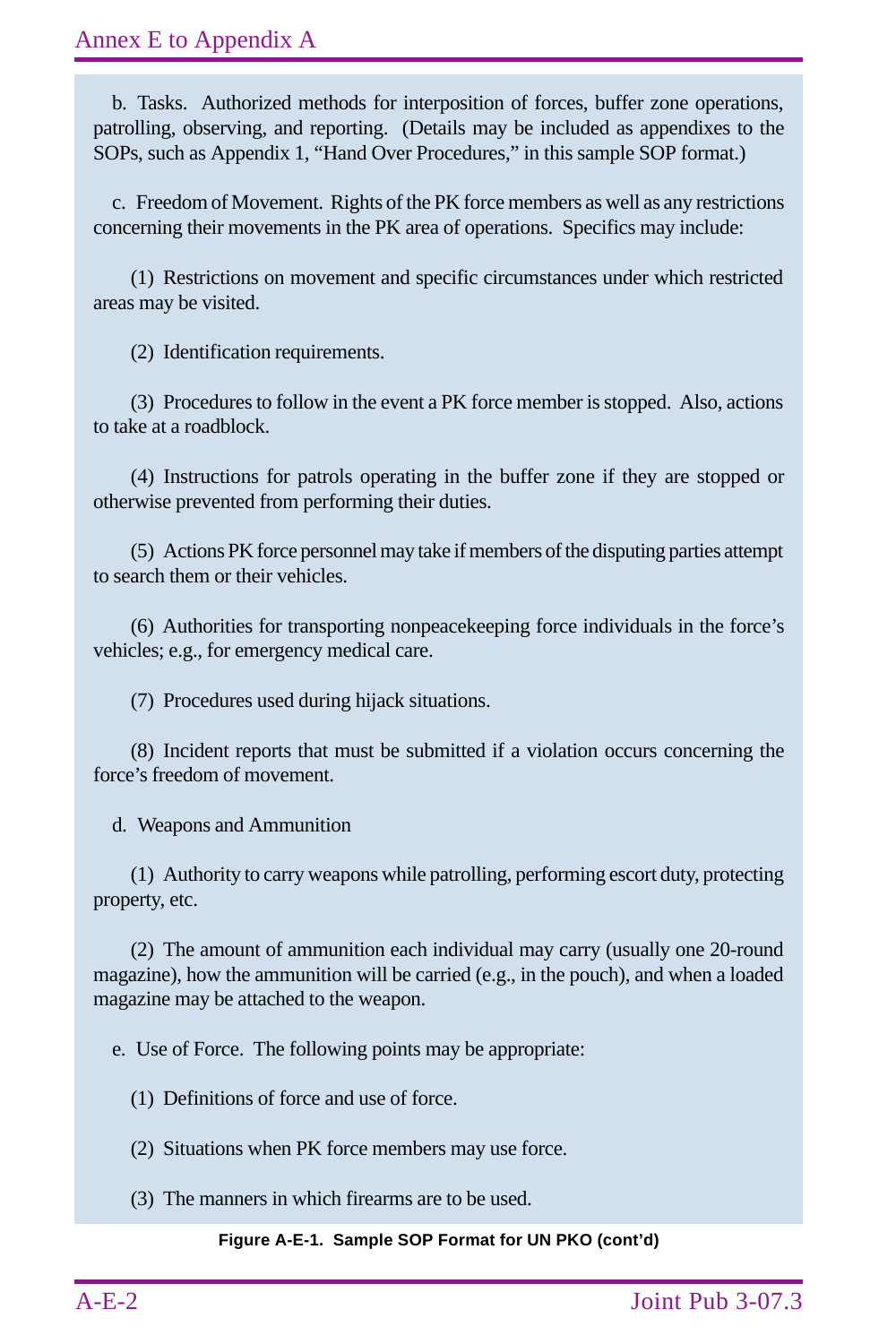f. Entry, Search, and Arrest. Since most PK forces have military and/or civil police units, explain the circumstances when these police powers may be used.

g. Night Operations. A reminder to be overt, whom to inform and the method to use, and what actions to take if stopped while conducting PK duties at night.

h. States of Readiness. What they are and how they are announced.

i. Reports. The who, what, when, where, and how of each report format. One report format is SALUTE, which means the following subjects are included in the report: size, activity, location, unit, time, and equipment.

j. Protest Procedures. How the PK force notifies one of the disputing parties of an infringement, the channels of communications to use, and which report to send to higher headquarters.

k. Naval and Water Operations. Overall defensive plan; contingency plans for situations where tide, current, or weather affects the afloat base; base patrols; and security of berths and anchorages.

l. Special Instructions. Force, contingent, or unit headquarters may require PK force members to carry cards with instructions on what to do in the event of:

(1) Entry into the buffer zone by a member of a non-PK military force or by civilians.

(2) Rules for the use of force in self-defense.

4. Information (or Intelligence). Detail the collection, collating, analyzing, and assessing of information and how it is to be disseminated. Provide information estimates detailing the current situation, history, belligerents, conflict trigger events, theater weapon systems and/or capabilities, political, cultural, and/or religious dynamics and terrain and/or weather information.

5. Air Operations. Flight notification and clearance procedures, tasking procedures, flying restrictions, and accident investigation procedures.

6. Operations Economics. Any special accounting procedures required by the force headquarters.

7. Communications. Use of communications systems provided by the UN or PK force headquarters, the host government, or national contingents. Also, frequency allocation policy, relay and rebroadcast facilities, call signs, cryptography, message forms, and message traffic handling.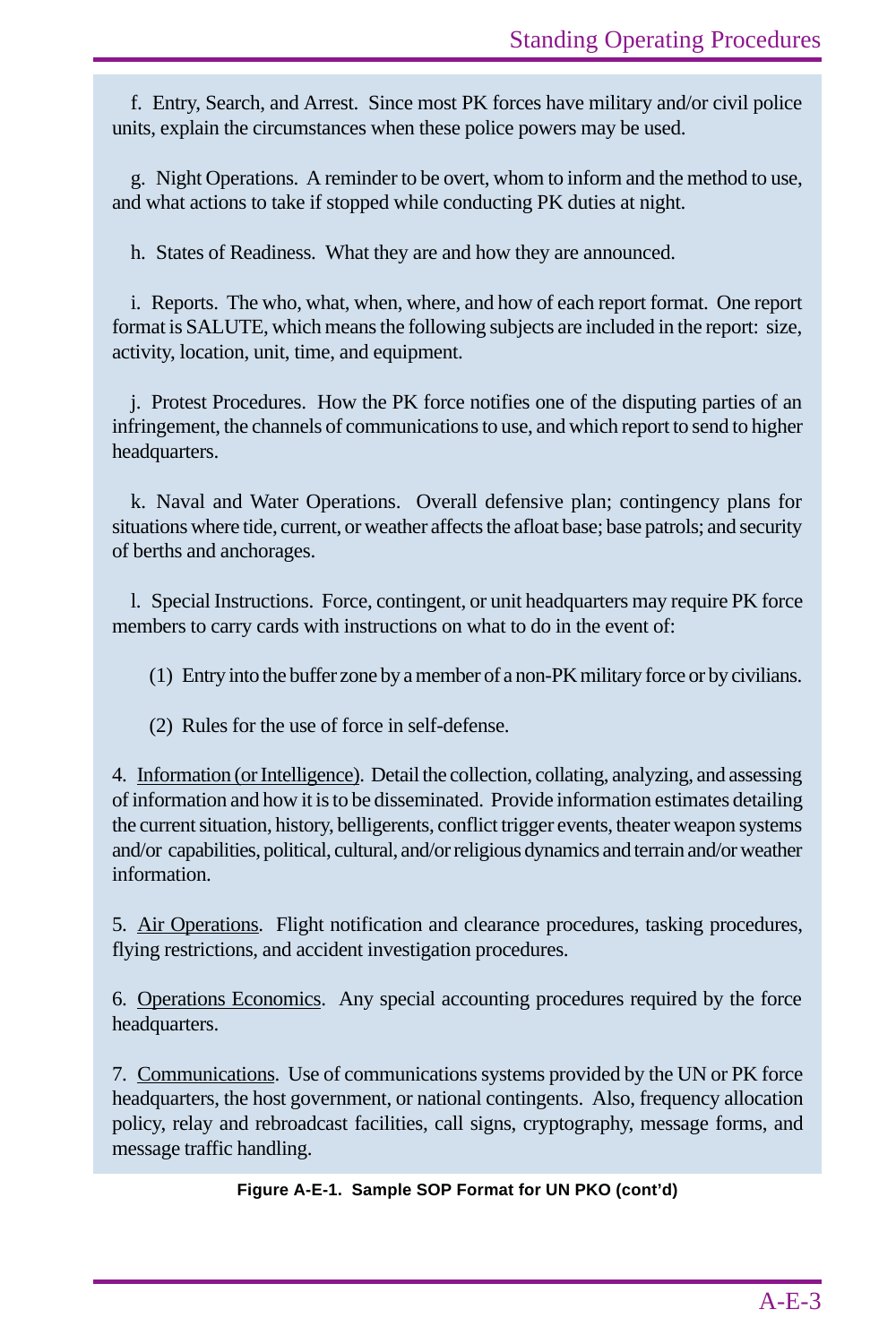8. Personnel and Logistics.

a. Logistics. List the subjects for which the chief logistics officer will publish directives.

b. Identification. Distinctive dress, vehicle markings, and how to carry the UN or force flag.

c. Personnel Services. Procedures for strength reporting, leaves, jurisdiction for courts-martial, and graves registration.

d. Casualty Reporting. Missing persons, hostages, deaths, etc.

e. Internal Information. Arrangements for the reception and distribution of Armed Forces Radio and Television Service signals or other electronic news source signals; the production, printing, and distribution of a force newspaper, newsletter, or magazine; and procurement of any other form of internal information deemed necessary by the US national contingent commander.

9. Public Information. Media relations including clearance for press visits, briefing and interview policies, etc.

1-Hand Over Procedures

Appendixes: commander's signature block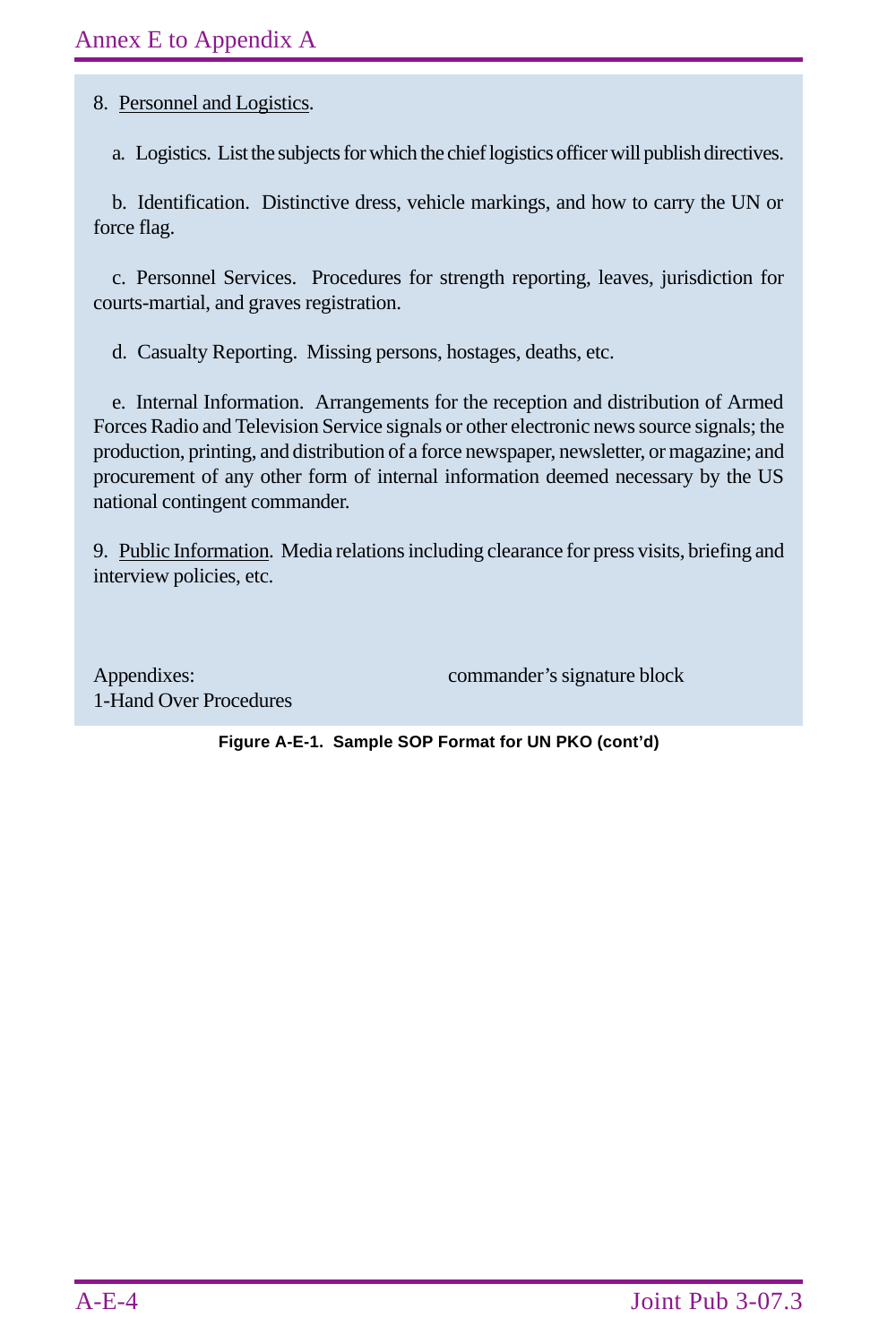#### APPENDIX 1 (Hand Over Procedures) to SAMPLE SOP

The following are suggested procedures for accomplishing the hand over of POWs, human remains, and parcels and mail.

1. The hand over of POWs must be carefully coordinated and well-organized to prevent confusion and delay. A disruption in the hand over could result in the PO force feeding and accommodating several hundred POWs. A narrow section of the buffer zone should be chosen so that the prisoners can be transferred on foot for better control. The supervisory authority should:

a. Contact the intermediary (a PO force member or other neutral persons agreed to by all sides) to ascertain the number of prisoners to be handed over. Determine if there are any sick or wounded prisoners who need an ambulance or other form of transport.

b. Inform the force commander of the number of escorts, ambulances, and vehicles required.

c. Ensure that the receiving party has the necessary transport marshaled just outside the buffer zone in the vicinity of the agreed checkpoint. The receiving party's authorized representatives will be allowed inside the buffer zone to proceed to the hand over point.

d. Secure the area with armed personnel who will remain at a discreet distance.

e. Close the checkpoints, and the road between them, to all unauthorized traffic and visitors.

f. Meet the prisoners with the intermediary at the arrival checkpoint, organize them into groups of 10, separate those requiring transport from those able to walk, obtain the necessary documentation (nominal roll of prisoners), and sign a receipt for them.

g. Escort the marching prisoners with unarmed personnel across the buffer zone to the receiving party at the agreed hand over point (usually near a checkpoint). Unarmed escorts will accompany the ambulances and vehicles transporting prisoners who are unable to walk.

h. Hand over the prisoners, and a copy of the nominal roll, to the receiving party's representatives in the presence of the intermediary. Obtain a receipt.

2. The hand over of human remains should be carried out quickly, efficiently, and with due respect for the dead. If POWs are to be handed over in the same operation, the dead should be transferred first. However, to avoid emotional scenes and possible demonstrations, the two should not be handed over simultaneously. The supervisory staff ensures that: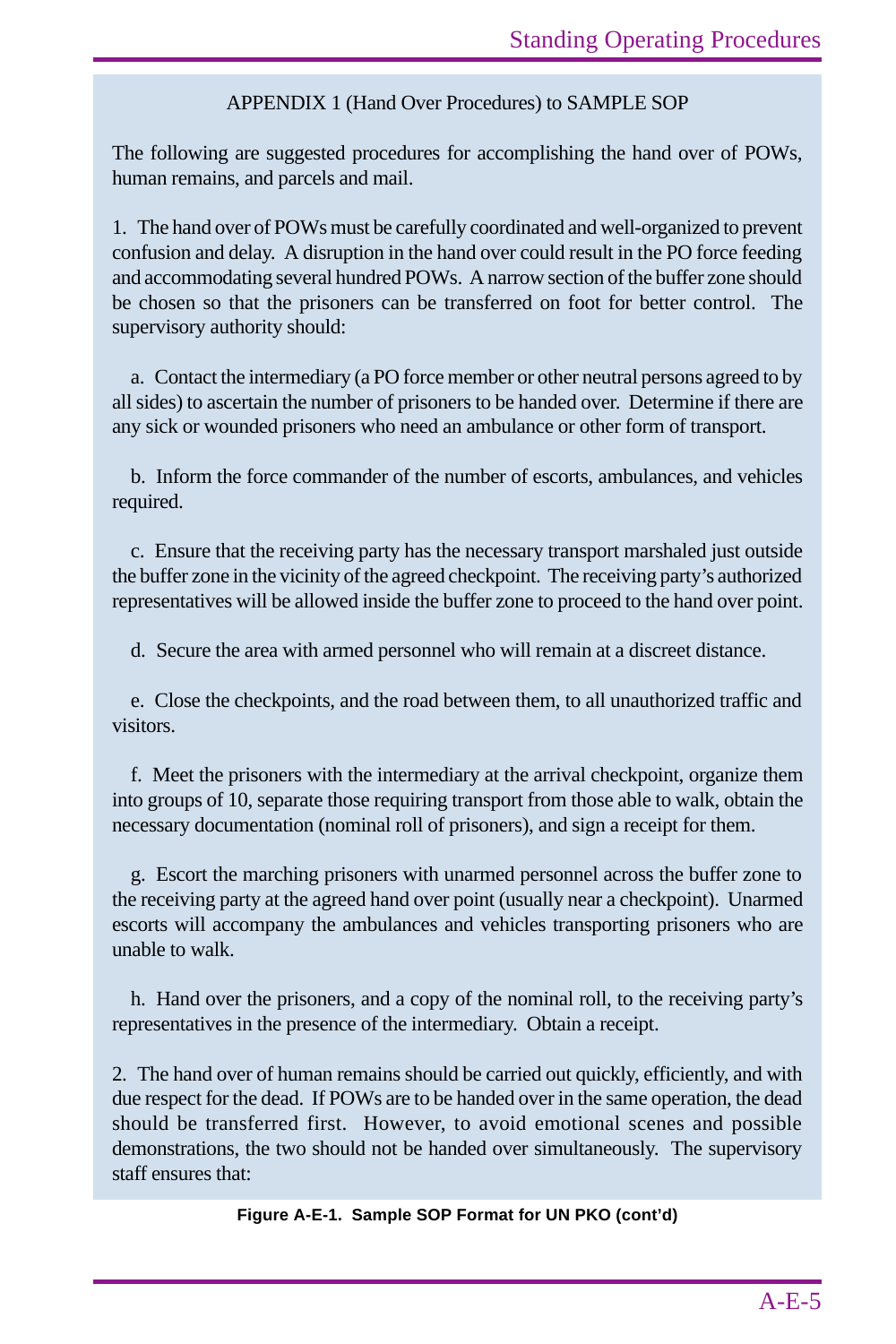a. The receiving party has a suitable vehicle at the checkpoint just outside the buffer zone.

b. The PO force keeps the checkpoints on either side of the hand over area clear of vehicles and visitors not connected with the hand over.

c. The PO force provides a work detail if necessary.

d. The supervisory staff and the intermediary meet the vehicle bringing the remains to the checkpoint.

e. After the intermediary has signed a receipt for the remains and completed other required documentation, the work detail will transfer the remains to a force vehicle.

f. The force vehicle, accompanied by the supervisor's staff and the intermediary, drives across the buffer zone to the checkpoint and the receiving party's vehicles.

g. The work detail transfers the remains to the receiving party's vehicle and the intermediary obtains a receipt.

h. The transfer is recorded on the logbooks at each checkpoint. Also recorded are the names of the supervising officer and the intermediary.

3. Although the hand over of parcels and mail is a relatively simple operation, it must be planned in detail. The intermediary will normally send a vehicle from each side to a parking lot at one of the checkpoints where the mail will be transferred from one vehicle to the other by a work detail provided by the PO force. A record of the number of letters or parcels handed over should be obtained from the intermediaries to guard against subsequent claims. If the exchange of parcels and mail is part of a larger hand over operation, no attempt should be made to conduct both simultaneously.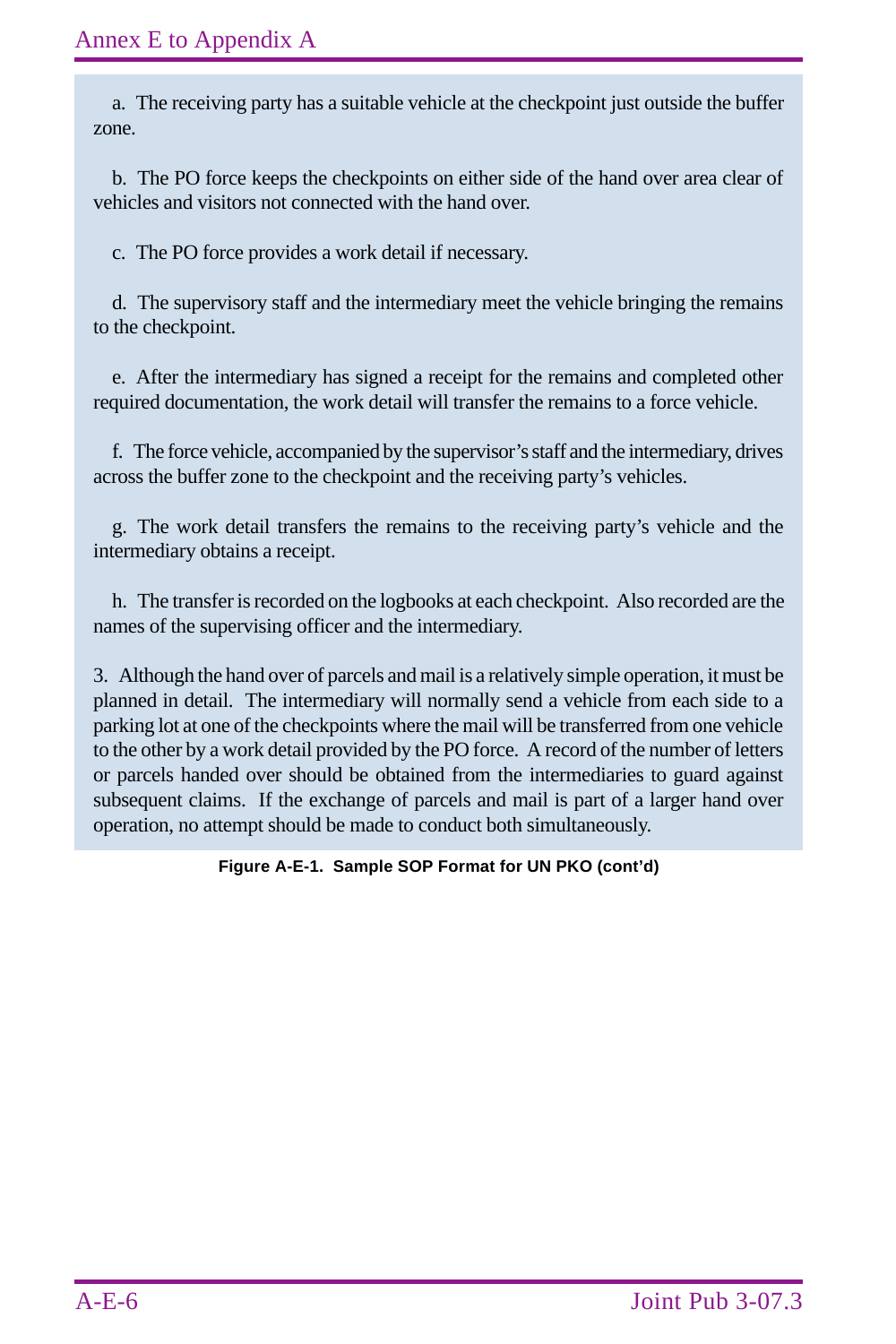# ANNEX F TO APPENDIX A **AREA INFORMATION HANDBOOK**

1. The purpose of an area information handbook is to assist personnel in transitioning to their assignment as members of a PO.

2. Figure A-F-1 contains the table of contents of the Sinai Area Information Handbook distributed to members assigned to the MFO on the Sinai Peninsula. This example illustrates the types of items appropriate for an area information handbook.

3. In addition to the example provided, various personnel topics may also be appropriate for an area information handbook. These other topics include: tour length; passport and visa requirements; deployed mailing address; leave policy; morale, welfare, and recreation opportunities; Red Cross notifications; etc.

# TABLE OF CONTENTS

## SINAI AREA INFORMATION HANDBOOK

- 1. Maps.
	- a. Transatlantic route.
	- b. Persian Gulf area.
	- c. Sinai Peninsula.
- 2. Multinational Force and Observers.
	- a. Organization.
	- b. Functions and responsibilities.
	- c. Size and organization.
	- d. Criminal jurisdiction.
	- e. Military police.
- 3. Location and Topography.
	- a. Geographical location.
	- b. Terrain.
	- c. Effect of the terrain on MFO operations.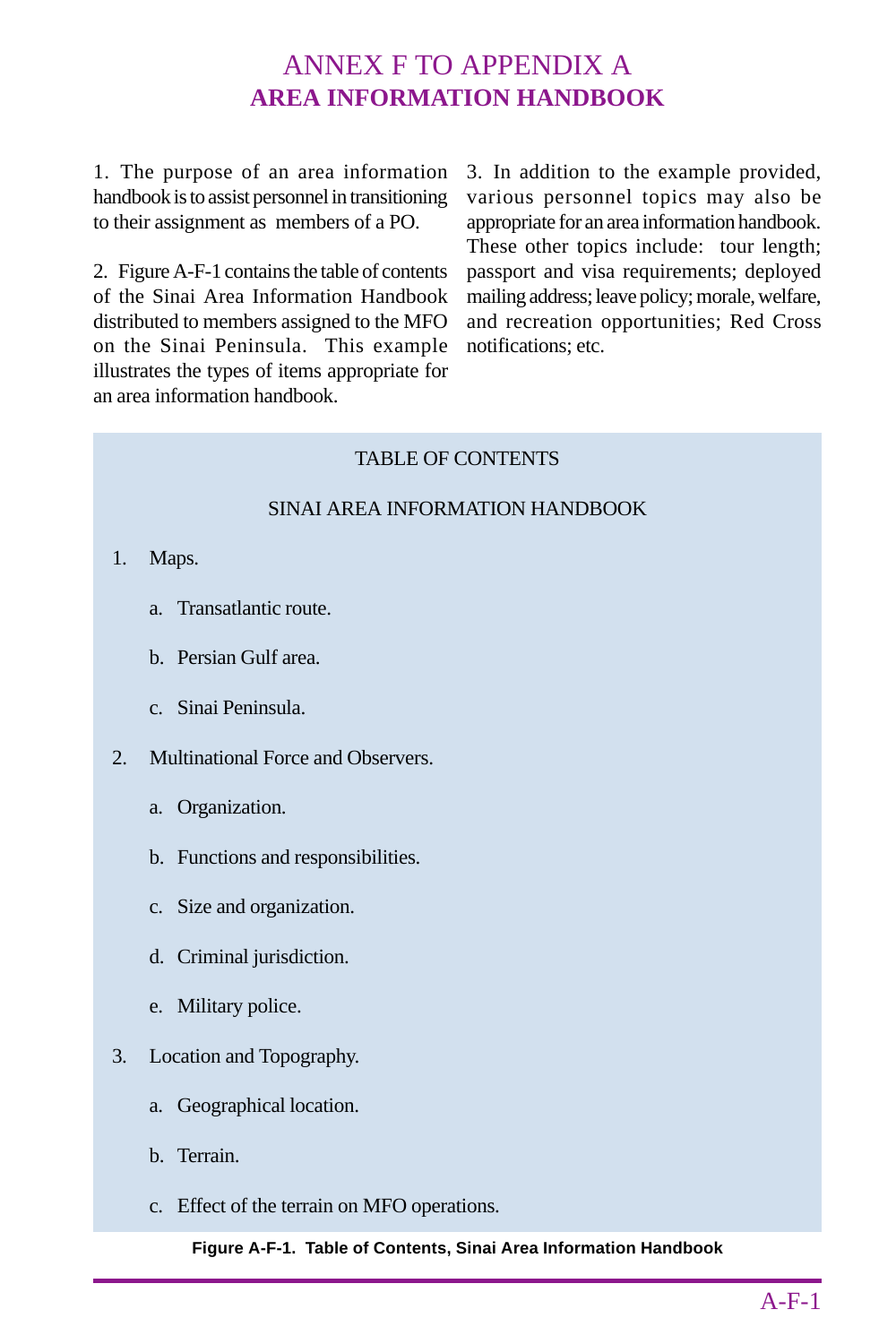|  |  | General Climatic Data. |  |
|--|--|------------------------|--|
|--|--|------------------------|--|

- a. Climatic regions.
- b. Seasons.
- c. Precipitation.
- d. Temperatures.
- e. Sky conditions.
- f. Visibility.
- g. Surface winds.
- h. Severe weather.
- i. Sandstorms.
- j. Flash floods.
- k. Effects of weather on MFO operations.

## 5. Sinai Peninsula.

- a. General information.
- b. Bedouin population in Zone C.

# 6. Desert Operations.

- a. General.
- b. Acclimatization.
- c. Camouflage.
- d. Noise and light discipline.
- e. Navigation.
- f. Maintenance.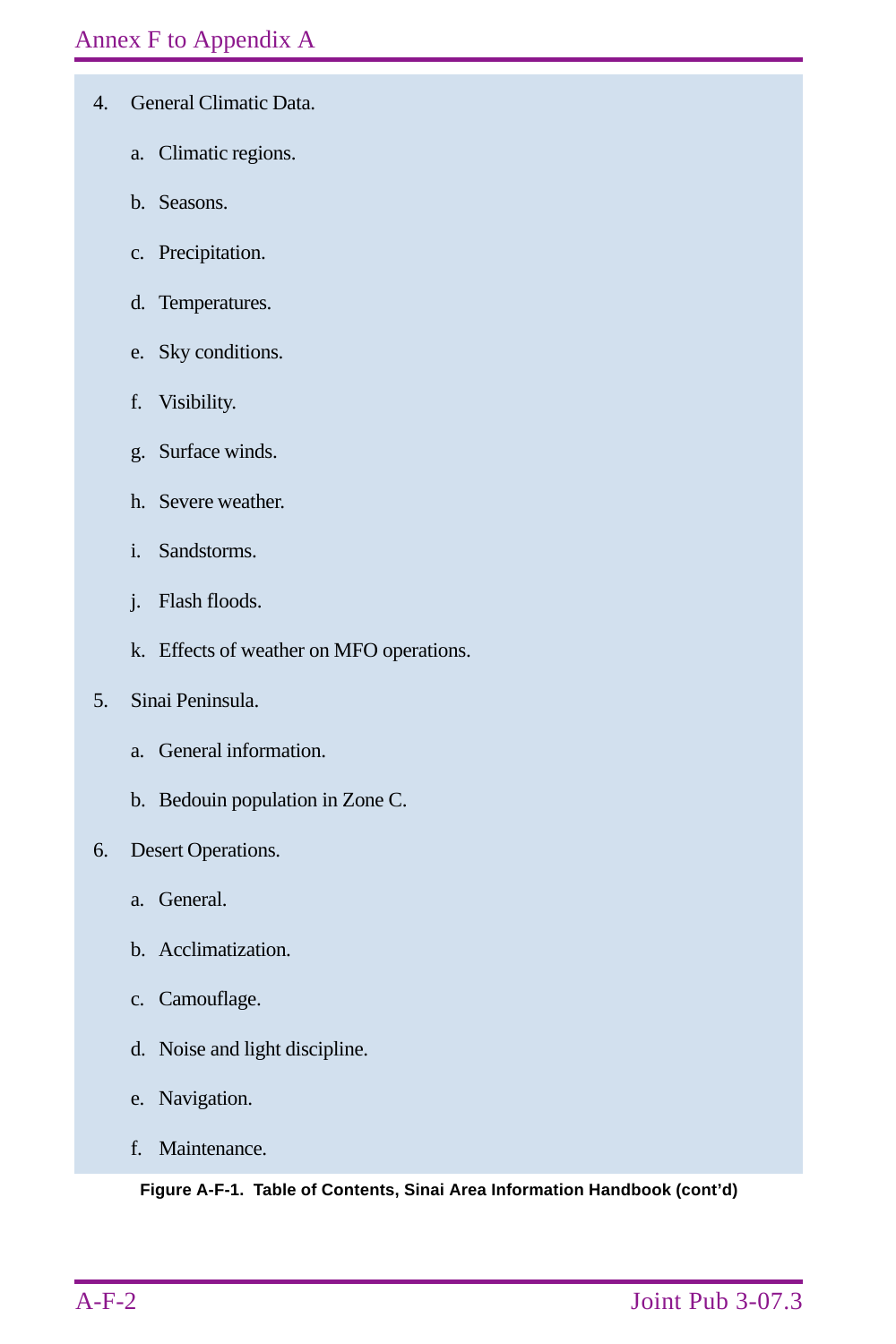- 7. Desert Survivability.
	- a. General.
	- b. Sun, wind, and sand.
	- c. Buddy system.
	- d. Water conservation.
	- e. Dangerous insects and animals.
	- f. Desert hazards.
	- g. Treatment of specific medical problems.
	- h. Field sanitation.
	- i. Personal hygiene.
- 8. Egyptian Armed Forces.
	- a. General information.
	- b. Organizational diagrams.
	- c. Uniforms; rank and branch insignia.
	- d. Egyptian military equipment identification charts.
		- (1) General information.
		- (2) Armor.
		- (3) Armored personnel carriers (APCs).
		- (4) Artillery.
		- (5) Air defense artillery.
		- (6) Helicopters.
		- (7) Fixed-wing aircraft.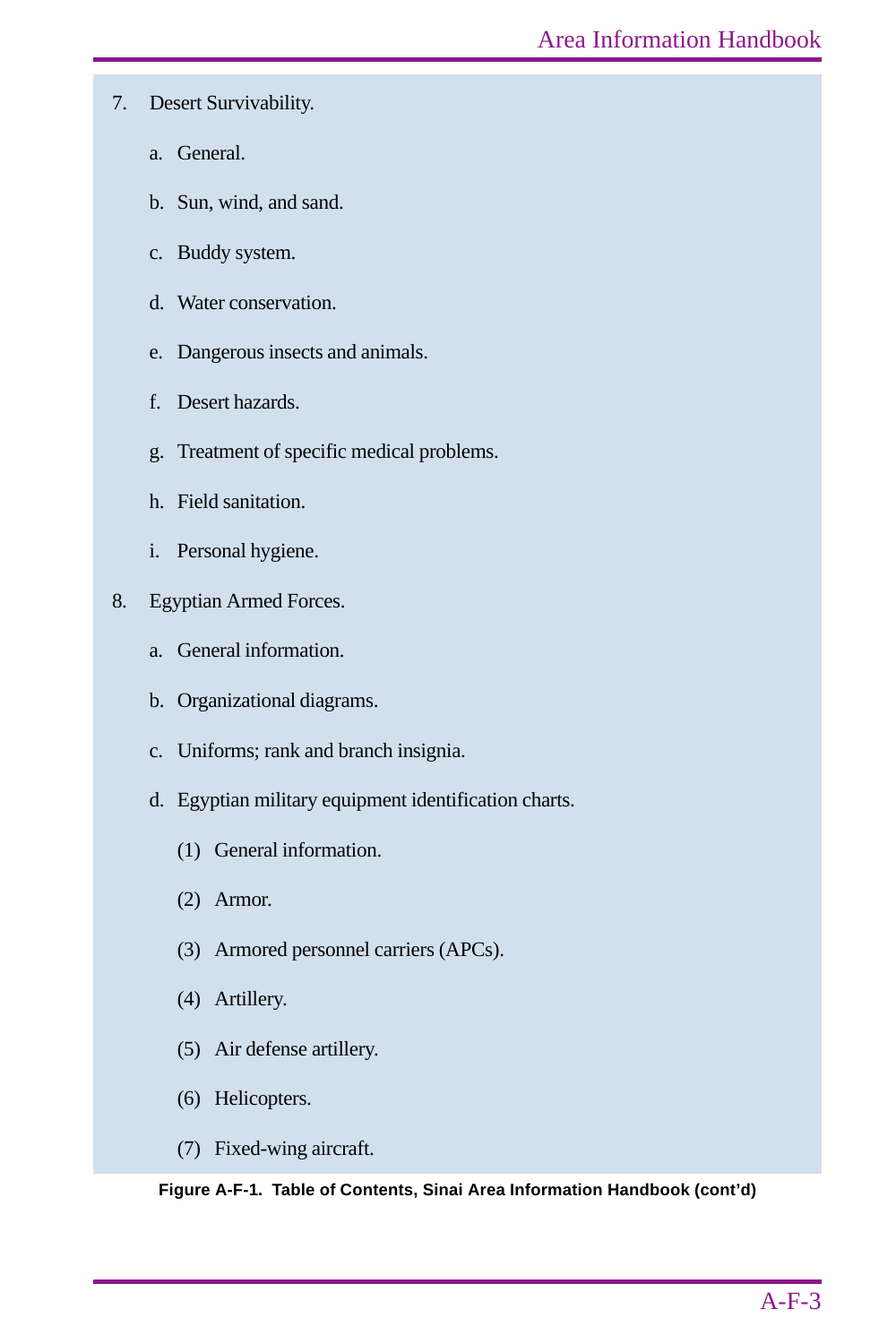- (8) Small arms.
- (9) Antitank weapons.
- e. Arabic culture and customs.
- f. Basic Arabic phrases.
- 9. Israeli Armed Forces.
	- a. Israeli Defense Forces (IDF).
	- b. Organizational diagrams.
	- c. Uniforms; rank and branch insignia.
	- d. Israeli military equipment identification charts.
		- (1) General information.
		- (2) Armor.
		- (3) APCs.
		- (4) Artillery.
		- (5) Air defense artillery.
		- (6) Helicopters.
		- (7) Fixed-wing aircraft.
		- (8) Small arms.
		- (9) Antitank weapons.
	- e. Hebrew culture.
	- f. Hebrew phrases.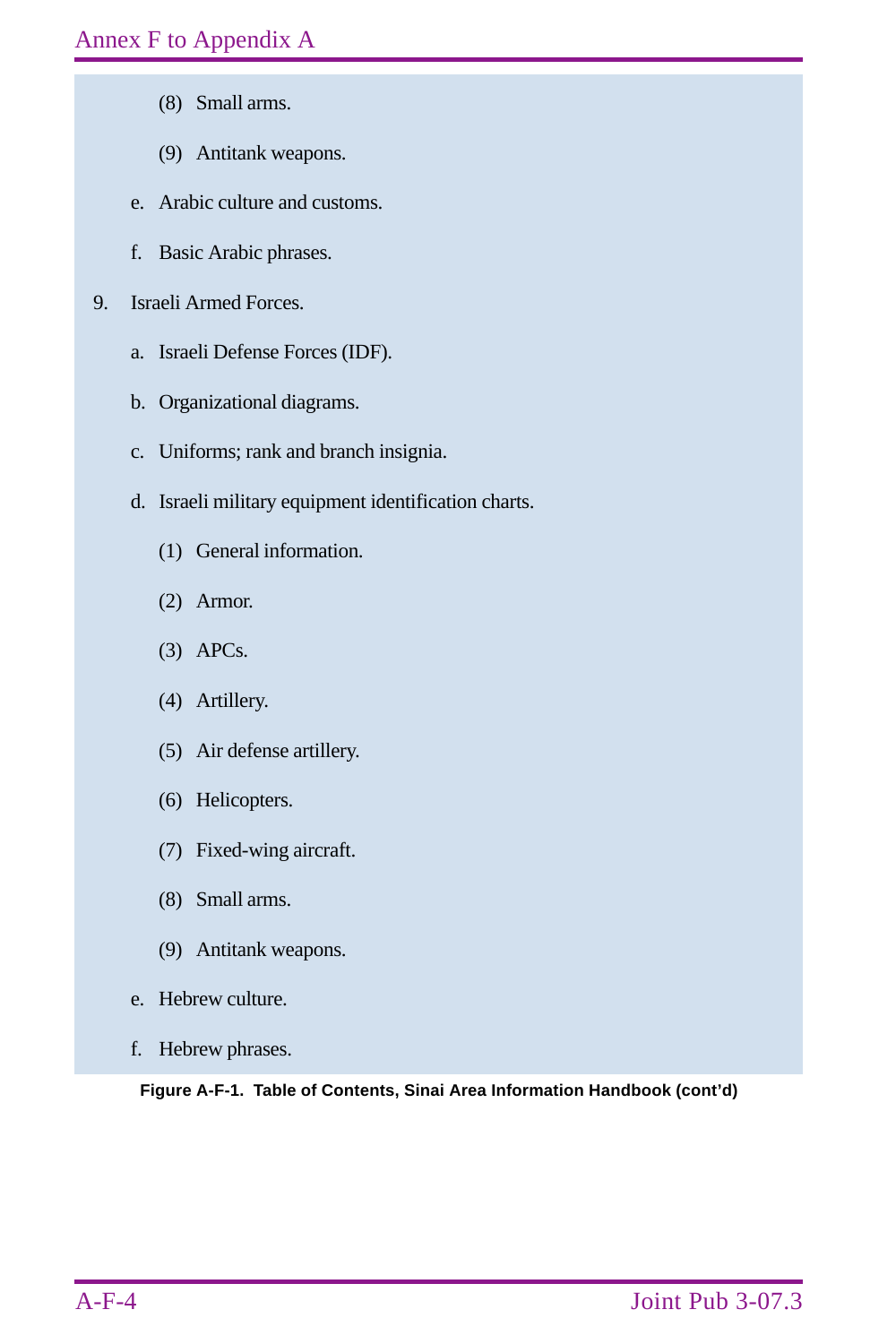- 10. Nations and Organizations Supporting the MFO.
- 11. Rules of Engagement.
- 12. Minefields.
- 13. OPSEC.
- 14. Predeployment Training.
- 15. Notes (this section allows each person to record notes).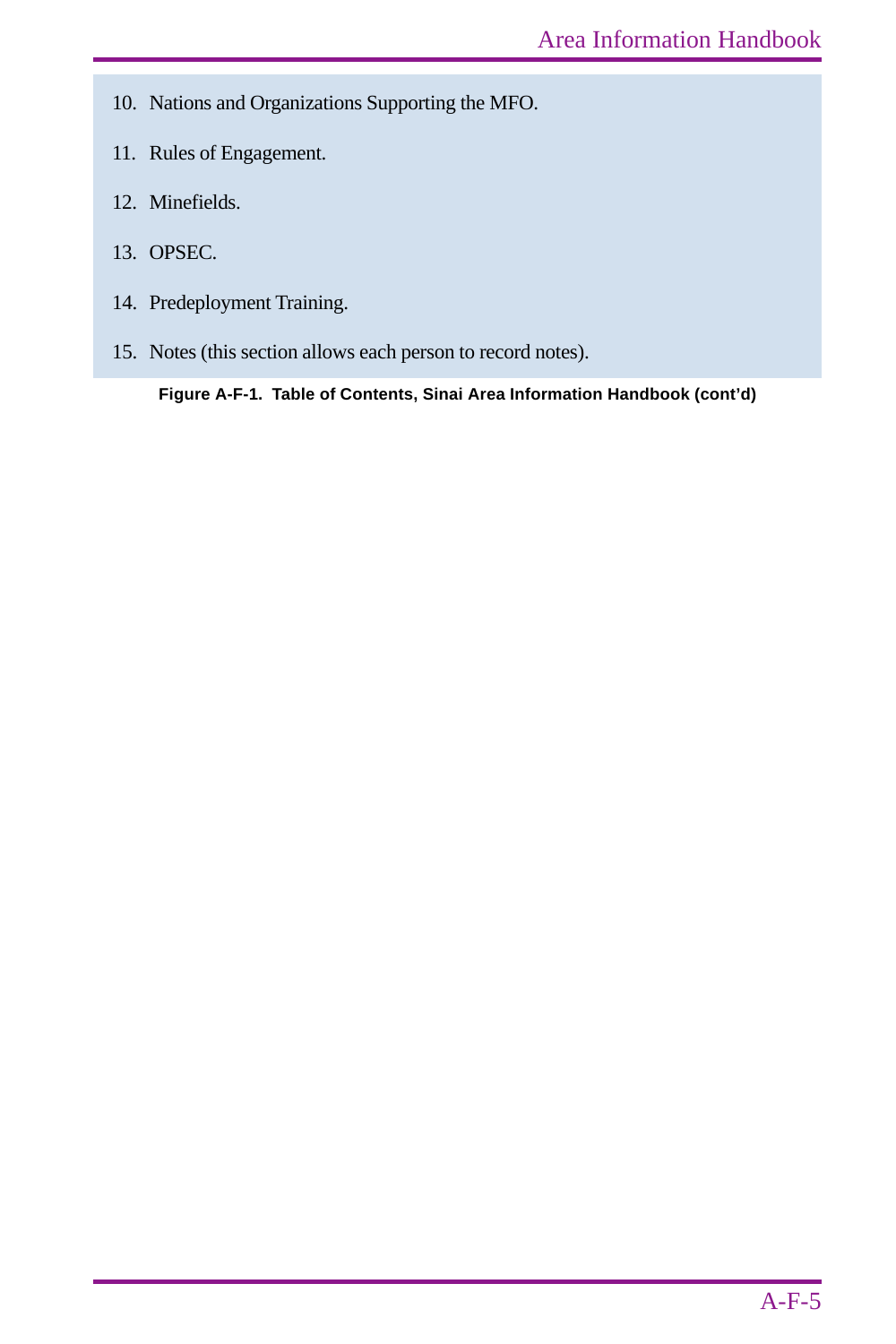Intentionally Blank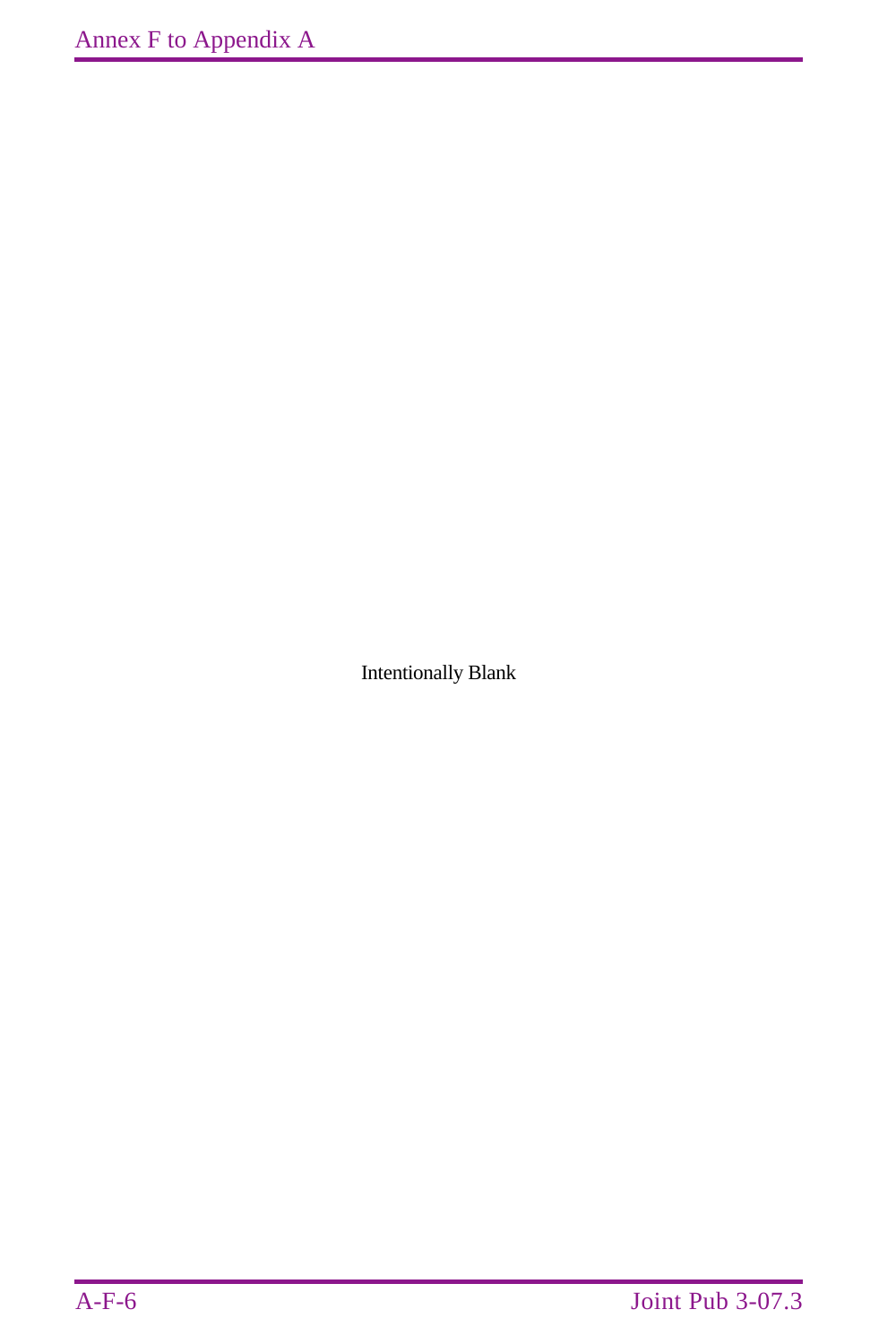# ANNEX G TO APPENDIX A **HISTORICAL EXAMPLES**

# **EXCERPT FROM: "Wings For Peace: Airpower in Peacemaking Operations" by Major Bruce Rember, USAF (Note also that the current terminology for these operations is Peace Enforcement).**

Immediately following World War I, Britain successfully used its Royal Air Force (RAF) in a primary role of "policing the empire." The British government found the air force particularly suited to enforcing the peace throughout sparsely populated areas of the Middle East:

The airplane can be regarded as a primary weapon in wild unadministered country, and as a secondary weapon in cooperation with the Army wherever a strong and settled administration exists. It is fairly obvious why this should be so, for when trouble breaks out in a settled country...the guilty and innocent parts of the population are living close together, antigovernment forces rarely come out into the open, and the chief requirement is to separate the combatants or to give physical protection to property and to the many important and vulnerable points which exist in any organized community: the whole thing is on too small a scale to give scope for the characteristics of the aeroplane....

The minimum political objectives for these air control operations were to ensure British officials could "travel unmolested" anywhere they wanted to go, to preserve the "sanctity of the trade routes," and to ensure that any fighting between tribes did not interfere "with the rights of third parties." The first such example of British air control occurred in 1919, when the RAF's "Z" Unit deployed with its DH-9s to Somaliland to compel Mohammed bin Abdullah Hassan, the "mad" mullah, to stop raiding friendly tribes. The first raid of six aircraft scored a direct hit on the mullah himself. Subsequent raids forced the mullah and his dervishes to evacuate their villages. Less than a month later, after a combined pursuit by ground forces and "Z" unit, the operations concluded with the mullah fleeing the country due to his loss of face after most of his personal following was killed or captured. (Quotes are from British military journal articles in the 1930s.)

## **EXCERPTS FROM: A DOD News Briefing: "Information Dominance for Operation JOINT ENDEAVOR"**

**Dr. Paul Kaminski, USD (Acquisition and Technology):** What we're talking about here is deploying advanced command and control capabilities in support of the US European Command and operations in Bosnia, thereby further enhancing our coalition forces' significant information advantage. This system will provide better communications connections between US-based information sources into the theater, and among rear and forward deployed commanders. We are using commercial satellite technology protected at the Secret level through the use of encryption devices to directly broadcast information to operation centers and to deployed forces.

**COL Ed Mahan, USAF, Technical Assistant to the Director of the Advanced Research Projects Agency:** The information dominance vision really is a transition from how we look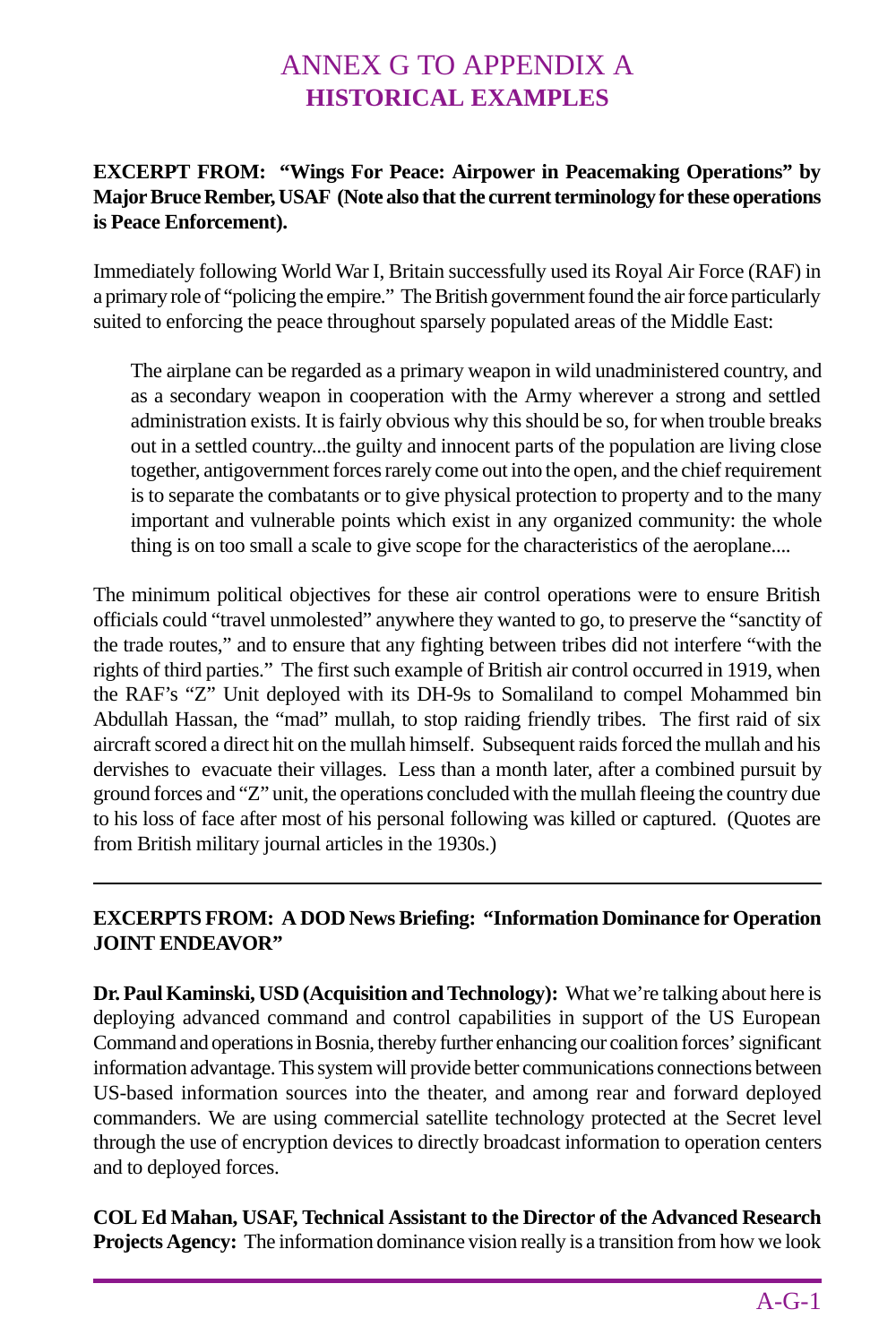# Annex G to Appendix A

at information today in a single thread — from the source of the information through the distribution system to the user — and transforming that into information geographically oriented or oriented in the way the soldier sees it in his battle space. Being able to take information from a number of different sources, organize it into this geographical orientation, and provide it to all the commanders at one time to provide this common operational picture. For this concept to be successful, one needs a unified integrated communication networking system, and that's really the objective of this Bosnian Command and Control Augmentation Program.

What this program will provide for the warfighter primarily is a lot more communication capacity to places where he really doesn't have it today. The last mile, as we refer to it, tends to be a very difficult place to get a lot of communications. We have a lot of luxury in this country because we can pick up the phone and get a lot of connectivity. Forward-deployed troops don't have that kind of connectivity or bandwidth. The use of these commercial direct broadcast capabilities allows it to put a lot of this connectivity and capacity down to the very distant end of the soldier in the field.

**MG David Kelley, USA, Vice Director, Defense Information Systems Agency:** We have a large command and control infrastructure in Bosnia, primarily focused on core C2 requirements. The nature of the terrain here, as we often find when we go into an area on an operation, the infrastructure simply is not there to let us do terrestrial extensions. When you couple that with the terrain in Bosnia, which is highly compartmented and mountainous, and then you throw in the mine situation where there are literally thousands of mines in unmarked locations, the thrust within country has been to use space assets to establish the backbone of communications. Largely military satellites. That means we've used a lot of the capacity in military satellites. We also have the grid communications in the nations that are cooperating with us, and we have connections from the European continent back to the United States through undersea fiber optic cable.

What this initiative is going to do is really add to the capability of the forces in a dramatic fashion. This broadcast satellite has the ability to see the entire theater. We have the potential now, for example, to put a Predator UAV flying over Bosnia, downlink that information to a satellite station, uplink it back into the broadcast location, and put it out to multiple locations on the battlefield.

One of the biggest problems we had in DESERT STORM was disseminating large bandwidth information. This broadcast capability is going to allow us to do that. Additionally, we can, on the broadcast, put the intelligence summaries. We can have the soldiers in the field pull the information that they need. The commanders can pull the information from data bases in the United States.

Another initiative that's tied in very closely with the American forces in Tuzla is the telemedicine capability. This initiative will allow us to connect Landstuhl Hospital to deployed hospitals in the Tuzla area where medical expertise can be called upon. If the answer's not good enough in Landstuhl, we have connectivity back to the United States to San Antonio, where from there we have a hub that can reach every hospital in the United States that's tied into the telemedicine network. So that way, we can have the specialists on call at any time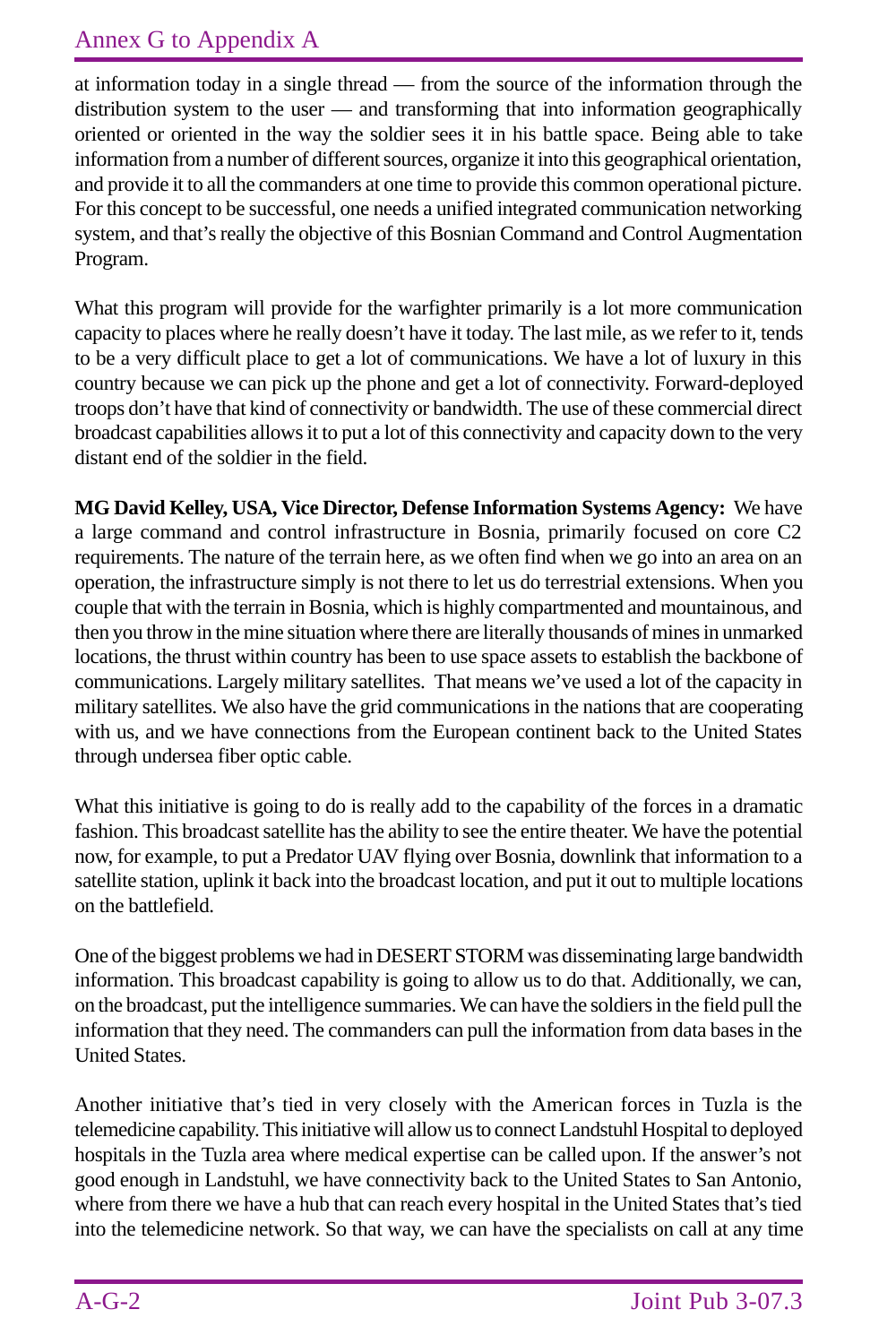across time zones. The thing that it brings to the table primarily is improved situational awareness — the common operational picture that was mentioned earlier. From that common picture, the commanders can make a decision taking into account the variables and the different aspects of the operation.

Finally, it allows the commanders to synchronize their forces. That is one of the most complex problems our commanders say in any deployment: the ability to synchronize the different services and the different forces. In this case, the allied forces as well. So this initiative is going to provide us a real look-ahead to the 21st century and the capabilities of command and control we see on the horizon.

# **EXCERPT FROM: "Responding to Civil Disturbances in Bosnia," by CPT Fred Johnson, CALL Publication, Chapter 3, Sep-Oct 96:**

"On several occasions, civil disturbances could not be avoided and units found themselves caught between two hostile crowds. Tactical PSYOP teams and civil affairs personnel proved to be very effective assisting units in literally talking themselves out of a crisis."

# **EXCERPT FROM: "A Task Force Eagle Brigade Commander," CALL Newsletter 96-11, Section IV:**

"The factions get real nervous around the press, they get real nervous around cameras…it definitely makes things happen. I can say I have close air support — that's obvious. I have attack helicopters — that's obvious. I have "x" number of MK 19s, I outnumber you. But I've also got *Time*, *Newsweek*, and CNN, and that has a big impact on their behavior."

# **EXCERPT FROM: Call Newsletter 96-11, Section IV:**

"The Public Affairs Office and Information Operations (including PSYOP) ensured TFE (Task Force Eagle) beat the factions to the media (both international and indigenous) with the correct information before the factions could launch a propaganda campaign of biased and erroneous press reports."

## **EXCERPT FROM: General Henry H. Shelton, Chairman of the Joint Chiefs of Staff, 4 May 1995:**

"As Commander of Joint Task Force 180 during Operation UPHOLD DEMOCRACY, it is my belief that the integration of psychological operations (PSYOP) early in the planning process was critical to the successful execution of the operation. Long before any American military forces stepped ashore, PSYOP helped us quickly to accomplish our political and military objectives by laying the foundation for transition from forced entry to semi-permissive operations. Without a doubt, PSYOP won the hearts and minds of Haiti's citizens, as well as setting the stage for the peaceful accomplishment of the Joint Task Force's mission. There is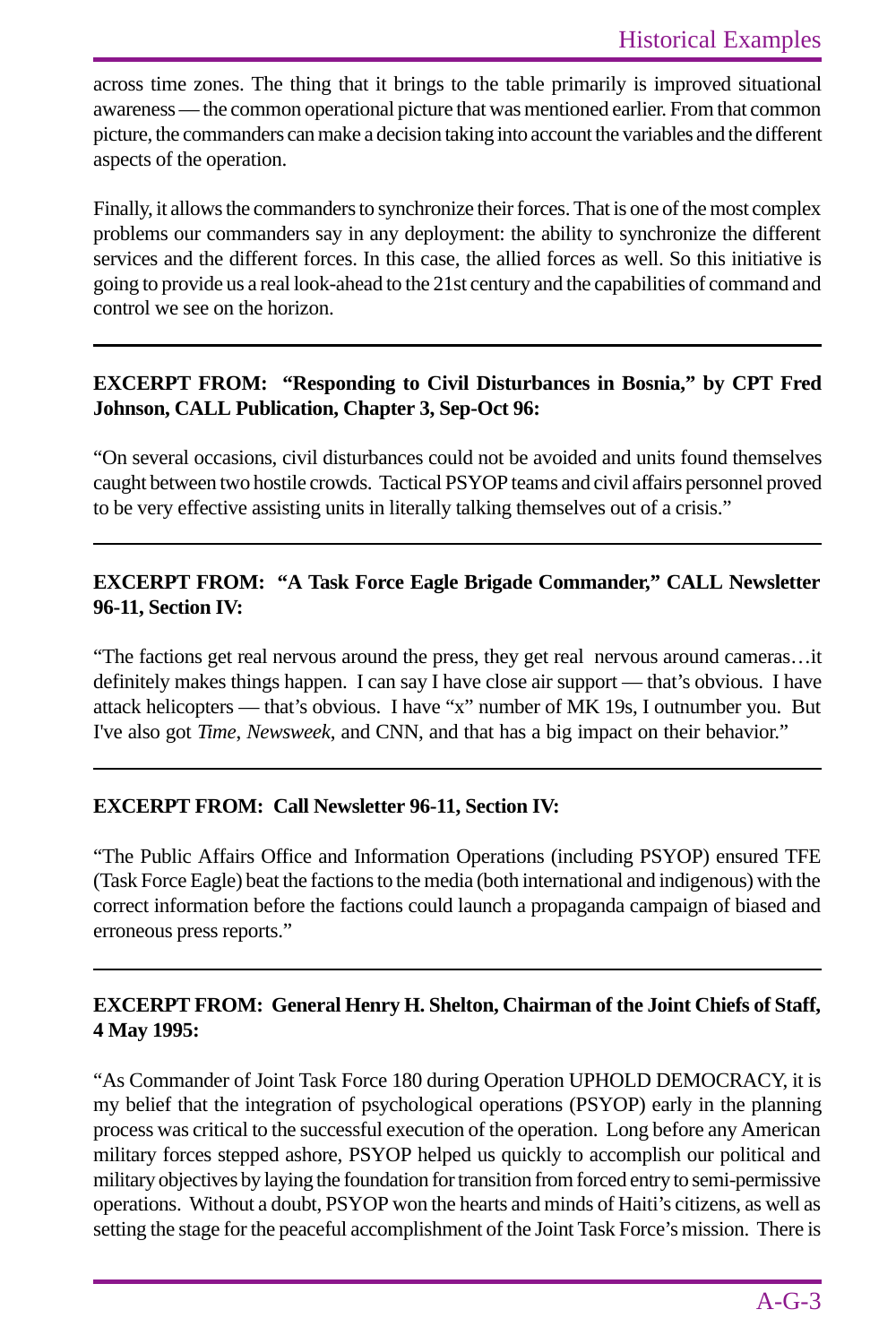# Annex G to Appendix A

no question PSYOP saved lives on both sides during Operation UPHOLD DEMOCRACY. It proved to be an unsung, yet vitally important, factor in this operation — a true force multiplier."

## **EXCERPT FROM: General (Ret.) George A. Joulwan, Former NATO Supreme Allied Commander Europe, 10 September 1996:**

"The information you (PSYOP soldiers) have put out to the Former Warring Factions (in Bosnia), the Coalition Force, as well as the civilian agencies allows us to speak with one voice and has promoted cohesion and solidarity among all the forces."

## **EXCERPT FROM: Public Affairs Update, Summer 1996:**

The top ten technologies of media war coverage are:

- Electronic mail and computer-to-computer communications.
- Digital transmission of still photographs.
- Facsimile transmission.
- Portable satellite telephones.
- Remotely sensed satellite imagery.
- Frame capture of video images to print.
- Portable laptop computers.
- International data transmission networks.
- Flyaway satellite uplinks.
- Computer graphics analysis.

"Today one of our biggest challenges is keeping pace with all the technology at our disposal. We produce a 12-page, glossy, four-color, weekly publication in a totally digital environment. Each forward-deployed public affairs team has a Pentium computer and a top-of-the-line digital camera....our printer picks up everything he needs in one 230 MG optical disk....We also exchange photos and stories via e-mail with US Army community newspapers in Germany. In addition we transmit the finished paper to ...BosniaLINK, the DOD World Wide Web site..... I'm sure PA veterans of DESERT STORM, Somalia and Haiti wish they would have had these capabilities. Connectivity has been a boon to the entire public affairs apparatus. The Early Bird is downloaded...and placed on a local network....specialists stay abreast of breaking coverage though the major network's websites on the Internet...." National Guard CPT John Goheen, OIC, The Talon.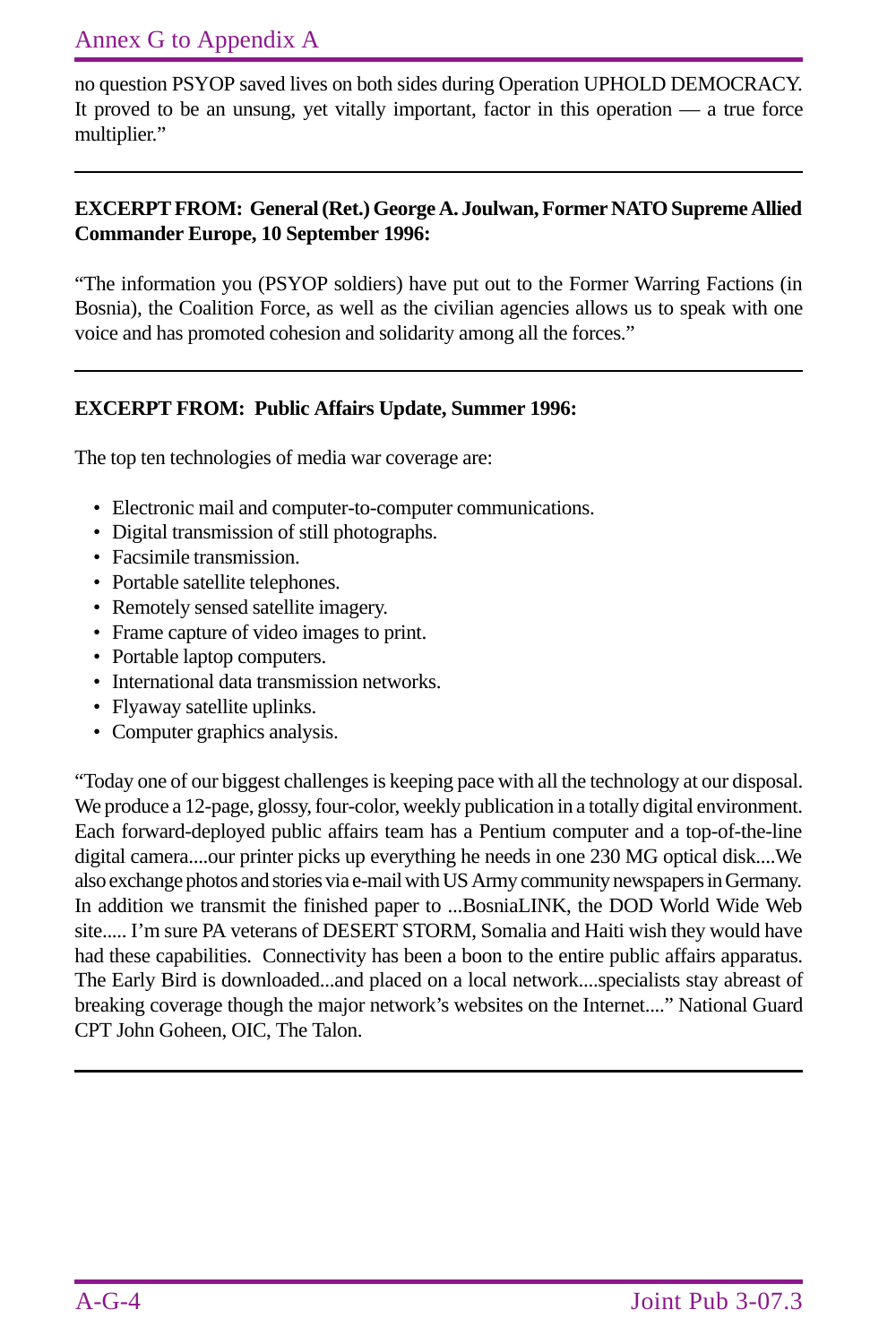## **EXCERPTS FROM: "The Employment of Maritime Forces in Support of United Nations Resolutions" Strategy and Campaign Department, Naval War College, Research Report 6-93 Dated 11 Aug 93:**

## PREVIOUS UN MARITIME OPERATIONS

It was in 1947, just two years after the United Nations was established, that the amphibious transport, USS *Renville,* became the headquarters ship for the UN Truce Commission which supervised the negotiation of the terms of a settlement between the Dutch colonialists and the Indonesian nationalists. The subsequent agreement was a precursor to the Netherlands' recognition of the Republic of Indonesia as an independent and sovereign state and was denoted "The Renville Truce". In the next year, a number of naval units from several countries were at the organization's disposal during the Palestinian crisis. In addition, naval and marine observers were deployed ashore and the US Marine Corps (USMC) landed at Haifa with communications equipment to assist the UN officers in what was to become the United Nations Truce Supervision Organization (UNTSO). On 17 June 1947, the Commander of the Sixth Task Fleet loaned three destroyers to the UN mediator, USS *Putnam,* USS *Henley,* and USS *James C. Owens.* The French Navy contributed a corvette. All four warships flew the UN flag on the same halyard as the national ensign and immediately below it.

UNTSO, which remains in operation today, enjoyed other examples of maritime support. For instance, on 2 November 1956, USS *Cambria* evacuated 21 UN observers from Gaza and provided a show of force enabling the seven remaining UNTSO personnel to continue negotiations with the Egyptians.

In the Suez Crisis of 1956, and the subsequent establishment of the United Nations Emergency Force (UNEF I) whose mandate was to secure and supervise the cessation of hostilities and withdrawal of French, Israeli and United Kingdom forces from Egyptian soil, maritime capabilities were again widely exploited. A Landing Ship Tank (LST) was loaned by the US government to the force and manned by UN personnel for some years "to give practice to troops in loading and unloading personnel and vehicles from beaches". In addition, units of the US Sixth Fleet sealifted 4000 UN troops at the start of the operation and later provided logistic support.

Sealift is perhaps the most obvious use of maritime assets, but the transportation in theater of personnel and materials in connection with the operation ashore is a complementary and equally well-practiced task. Observation and reporting tasks have also been widely exercised. The ability of maritime forces to poise offshore has allowed evacuation operations to be timed to meet the circumstances, and both beleaguered nationals and UN servants have benefited from a seaborne escape route. The use of platforms afloat to launch humanitarian operations has enjoyed considerable success and, on occasion, obviated the need for much more than the most rudimentary infrastructure ashore. Postconflict mopping-up operations under UN direction have ensued from a number of conflicts, and multi-national forces have successfully worked together in often dangerous circumstances. On several occasions, embargo operations have been instituted, including the need to board and search suspect vessels.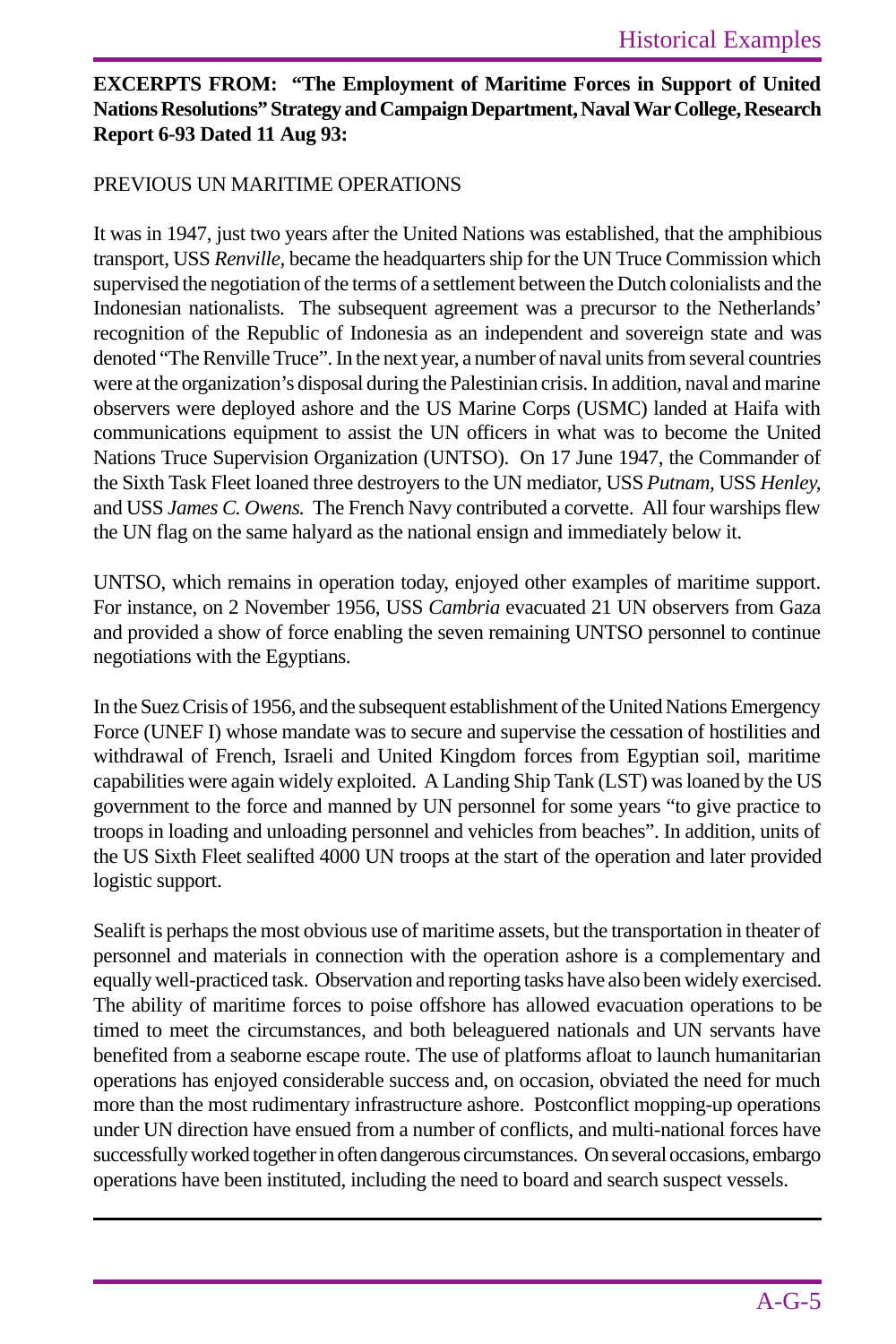# **Military Observer Mission-Ecuador and Peru (MOMEP) and JTF Safe Border**

In March 1995 soldiers from 3rd Battalion, 7th Special Forces Group (A), US Army South (USARSO), and USSOCOM deployed to Patuca, Ecuador, to assist the countries of Ecuador and Peru with the observance of a cease fire along their eastern border. The dispute is primarily territorial, neither country being willing to relinquish land they believe is sovereign.

The MOMEP observer force is composed of personnel from the countries of Brazil, Chile, Argentina, and the United States. Each country provides ten observers. The mission of MOMEP is to supervise the cease-fire agreement and assist in the maintenance of peace between Ecuador and Peru. The force is led by a Brazilian general, known as the Coordinator General. Each country also provides a colonel as its senior representative, who serves as a senior staff officer on the Coordinator General's staff as well as the senior observer for his country.

The MOMEP mission occurred in phases:

- Phase 1 included the signing of the peace treaty, a cease fire by both countries, the suspension of military operations, and the signing of a Declaration of Procedures.
- Phase 2 consisted of a continuation of the cease fire, Ecuador and Peru providing MOMEP their order of battle by outlining where their forces were arrayed on the battlefield, and relinquishing control of airspace within the conflict zone to MOMEP.
- Phase 3 of the initial operation involved separation of the forces and their removal from the conflict zone. This phase was the most tenuous as the forces had become intertwined in the jungle and had to be removed without causing an incident that would reignite the hostilities. MOMEP provided planning assistance and recommendations to the Ecuadorian and Peruvian leadership as the extraction plan was developed to give the countries a sense of ownership in the process. Phase 3 lasted approximately 30 days as MOMEP ensured that the units remained separated.

The mission for the observers is to observe, verify, and report. In short, they observe that the conditions of the peace treaty within the established conflict zone are being met and, in the event that a violation occurs, they verify (or confirm) that an incident occurred and report the circumstances and the agreed-upon corrective actions to the coordinator general. The MOMEP staff goes to great lengths to maintain its neutrality and recommends solutions to the violation rather than directing what actions will be taken to maintain the cease-fire. To provide MOMEP dedicated support, such as transportation and communications, the United States agreed to provide the support structure creating JTF Safe Border. JTF Safe Border is mainly comprised of soldiers from 3/7 Special Forces Group (A) and USARSO's 1-228 Aviation, based at FT Kobbe, Panama. 1-228 provides UH-60 support. Along with transporting observers to the outposts, the aviation task force flies reconnaissance missions over the conflict zone. These missions assist in projecting MOMEP's presence in the conflict zone, and they allow the observers to verify that the cease fire agreement is being maintained. The future of peace along the Ecuadorian-Peruvian border is promising. The next planned phase of MOMEP is a transition of oversight of the process to Ecuador and Peru.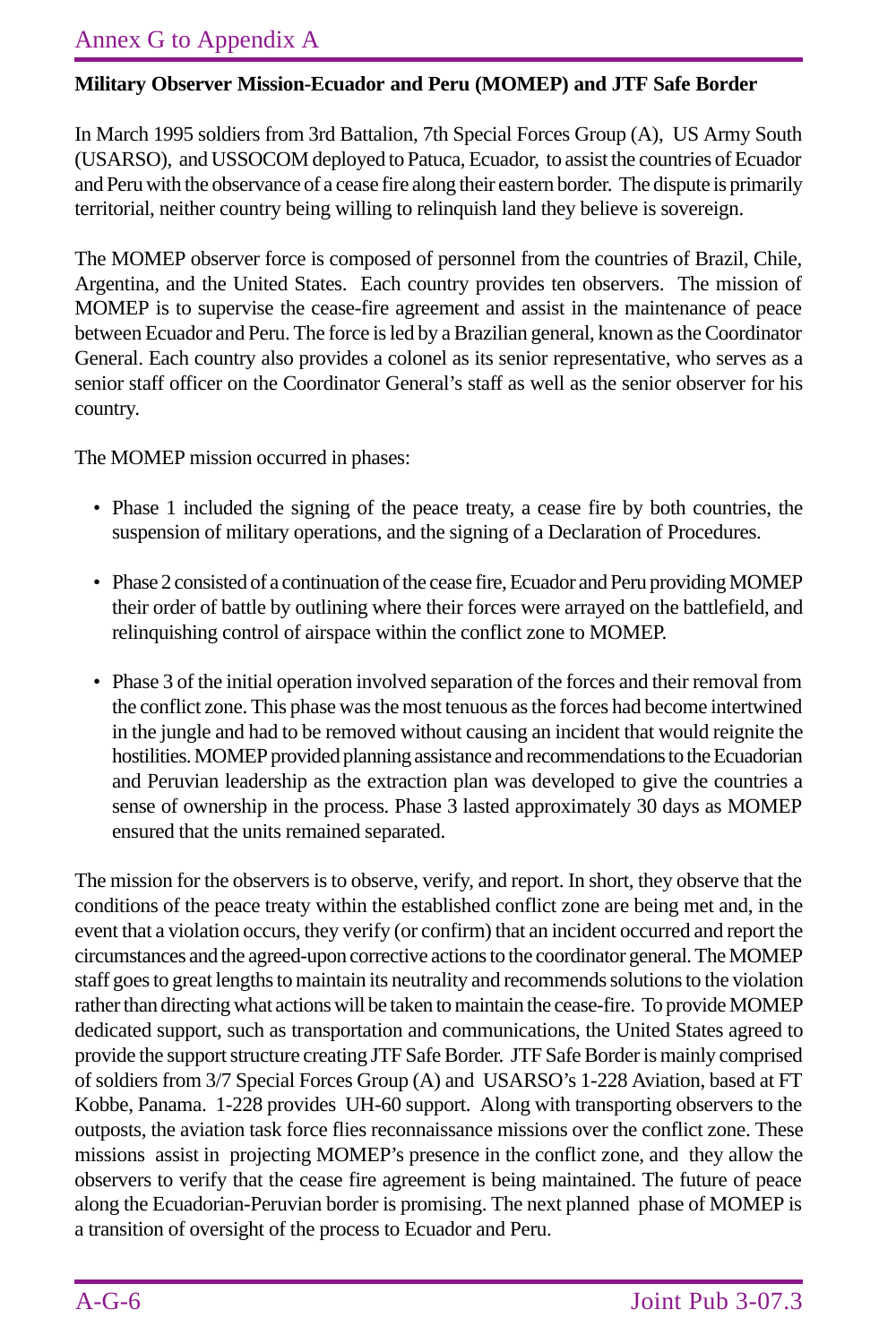Adapted from "News from the Front," The Center for Army Lessons Learned (CALL), Jan-Feb 96, by CPT Steve Hiller

## **EXCERPTS FROM: A Speech By The Hon. H. Allen Holmes, Asst. Sec. of Defense for Special Operations/Low Intensity Conflict "Realizing CA in the Civil Dimension":**

In Rwanda, CA units ran three Civil Military Operations Centers (CMOC's) throughout the country. They coordinated and ensured the secure distribution of food, shelters for the refugees, and their ultimate repatriation.

In Haiti, the CA-managed CMOC acted as the nerve center for coordination with US civilian agencies and for requests for military support from US and international nongovernment organizations, the Haitian government and its population.

CA personnel also provided invaluable assistance in restoring the legitimate government to power. Thirty-four CA officers served as ministerial advisors in twelve ministries, which included Education, Public Works, Transportation, Commerce, and Public Health. They created, often from scratch, institutional guidelines for the ministries which they supported establishing emergency preparedness systems, developing budgets, and creating a model for a working government. CA also worked exceptionally well as part of the Special Forces A-teams. CA soldiers accompanied many Special Forces detachments into the Haitian countryside and coordinated many civic action projects. For example, they helped restore electric power to a number of towns and organized the local citizenry to rebuild road and bridges.

CA activities in the Sarajevo and the French/British sectors have been unparalleled successes. CA soldiers got the water restarted in Sarajevo. They reopened the phone lines between Serbia and the war-torn areas of the Bosnian Federation. They are encouraging civil industry back into the area and are facilitating the election process. CA units also fixed an electrical connection which repaired the "odorizer" at Sarajevo's natural gas plant. This put an end to the frequent gas explosions caused by undetected gas leaks which were killing dozens of innocent civilians.

Landmines are an enormous problem in Bosnia. It will likely take 20 years to clear the estimated 6 million land-mines in that country. The role of CA in demining in Bosnia is twofold. First, CA soldiers are providing information about the whereabouts of minefields to the Mine Action Center in Sarajevo. Second, CA units, alongside PSYOP forces, are supporting a substantial Mine Awareness campaign as part of IFOR to reach and inform large audiences of young people about the land mine threat. The campaign involves the distribution of articles with mine awareness slogans and the future distribution of a comic book with a mine awareness theme using the "Superman" character.

In Cambodia, CA are doing much more than assisting with demining operations. For example, finance teams are working with the Royal Cambodian Armed Forces to establish payscales, software programs, accounting systems, and budgets. A CA unit has also supported a Khmer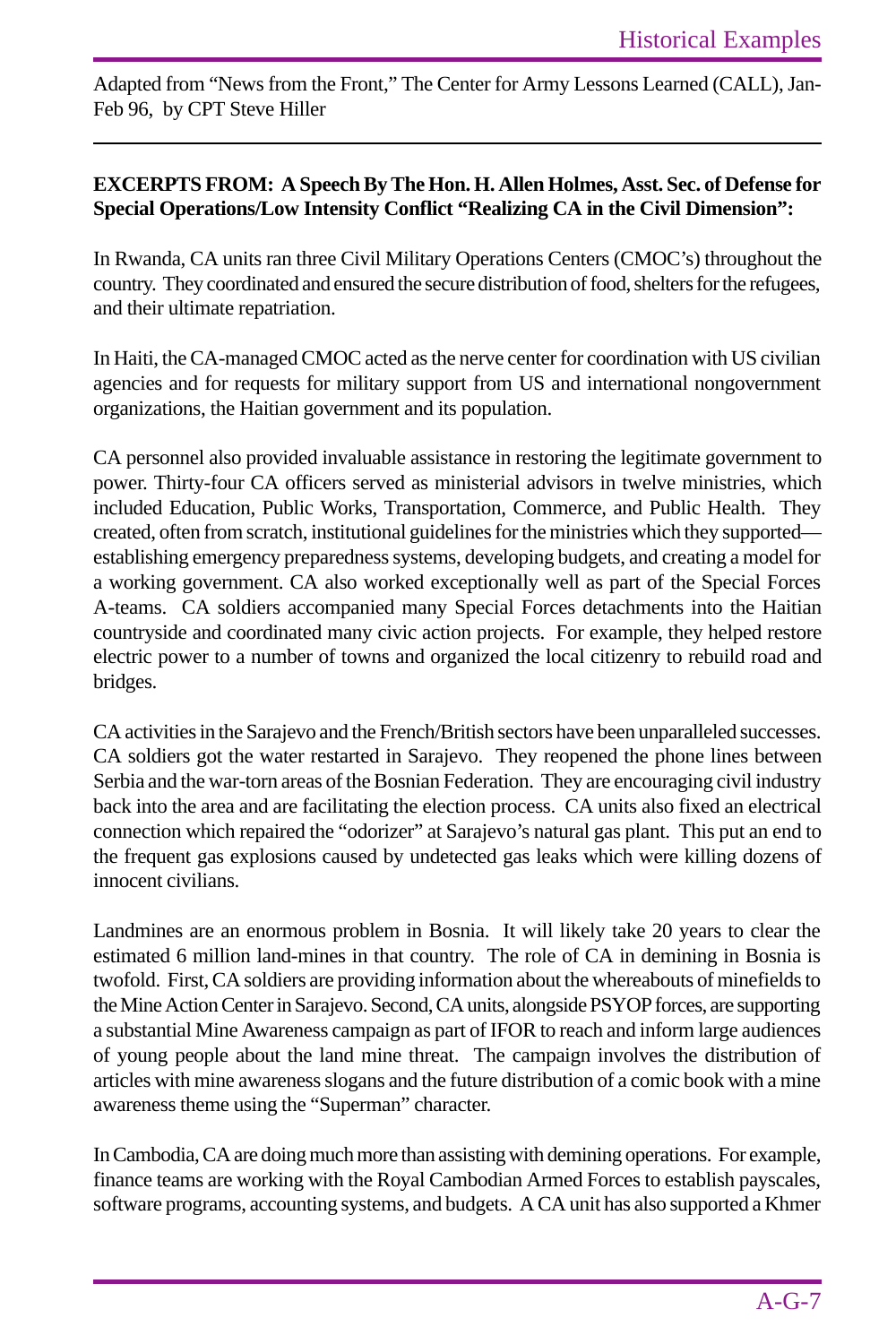Rouge defector program. A US-trained Cambodian CA unit orchestrated the recent transport and distribution of 23 tons of US humanitarian assistance to former Khmer Rouge soldiers and their families.

# **EXCERPTS OF: USCENTCOM's 1994 Operations:**

# • MARITIME INTERCEPT OPERATIONS

Maritime Interception Operations (MIO) enforcing United Nations Sanctions against Iraq continued through 1994. The sanctions provide for an embargo of certain goods destined for Iraq until it complies with a series of UN Security Council resolutions addressing weapons of mass destruction and other issues stemming from the Gulf War. MIO is being conducted by multinational naval forces which patrol assigned areas and monitor, query, board and inspect if necessary those vessels which are suspected of violating UN sanctions. Warships from the United States, France, and the United Kingdom participated in the 1994 operations in the North Red Sea and the Arabian Gulf. Maritime Intercept Operations underwent significant changes during 1994. In September, 1994, North Red Sea UN Sanction Enforcement Operations shifted from "at-sea" to "shore-based" inspections. Inspection responsibility was shifted by contract from the UN to Lloyds' Register of London. Additionally, at-sea command of MIO forces shifted from the US Coast Guard back to the US Navy, with the primary area of responsibility moving to the Arabian Gulf. Coast Guard Law Enforcement Detachments (LEDETs) continue to remain aboard Navy ships enforcing the sanctions. In March 1994, one vessel attempted to export unauthorized foodstuffs from Umm Qasr but was intercepted and diverted by MIO forces. In October 1994, two merchant tankers suspected of transporting Iraqi oil in violation of UN Security Council Resolutions were diverted to ports in GCC states.

• AIR OPERATIONS — OPERATION SOUTHERN WATCH

Since the end of the Gulf War, Iraq has aggressively tried to suppress the Kurds in northern Iraq and Marsh Arabs in the south. Saddam Hussein has directed major division-level counterinsurgency operations against the population in the marshes northwest of Basra. Brigade-sized ground and air forces using combined arms tactics carried out search and destroy operations. Additionally, large-scale engineering efforts have been used to divert waters away from the marshlands to facilitate combat operations. In response to these developments, the United Nations Security Council in 1992 passed Resolution 688 condemning Iraq's repression of its civilian population. To allow monitoring of compliance with Resolution 688, an Iraqi no-fly zone south of the 32nd parallel was established. Named operation SOUTHERN WATCH, the coalition effort to enforce that ban against both military and civilian Iraqi aircraft in the no-fly zone, as well as any surface-to-air weapons presenting a threat to aircraft conducting the monitoring mission, has been in operation since August 1992. The United States, France, United Kingdom, and others have contributed forces or support for SOUTHERN WATCH.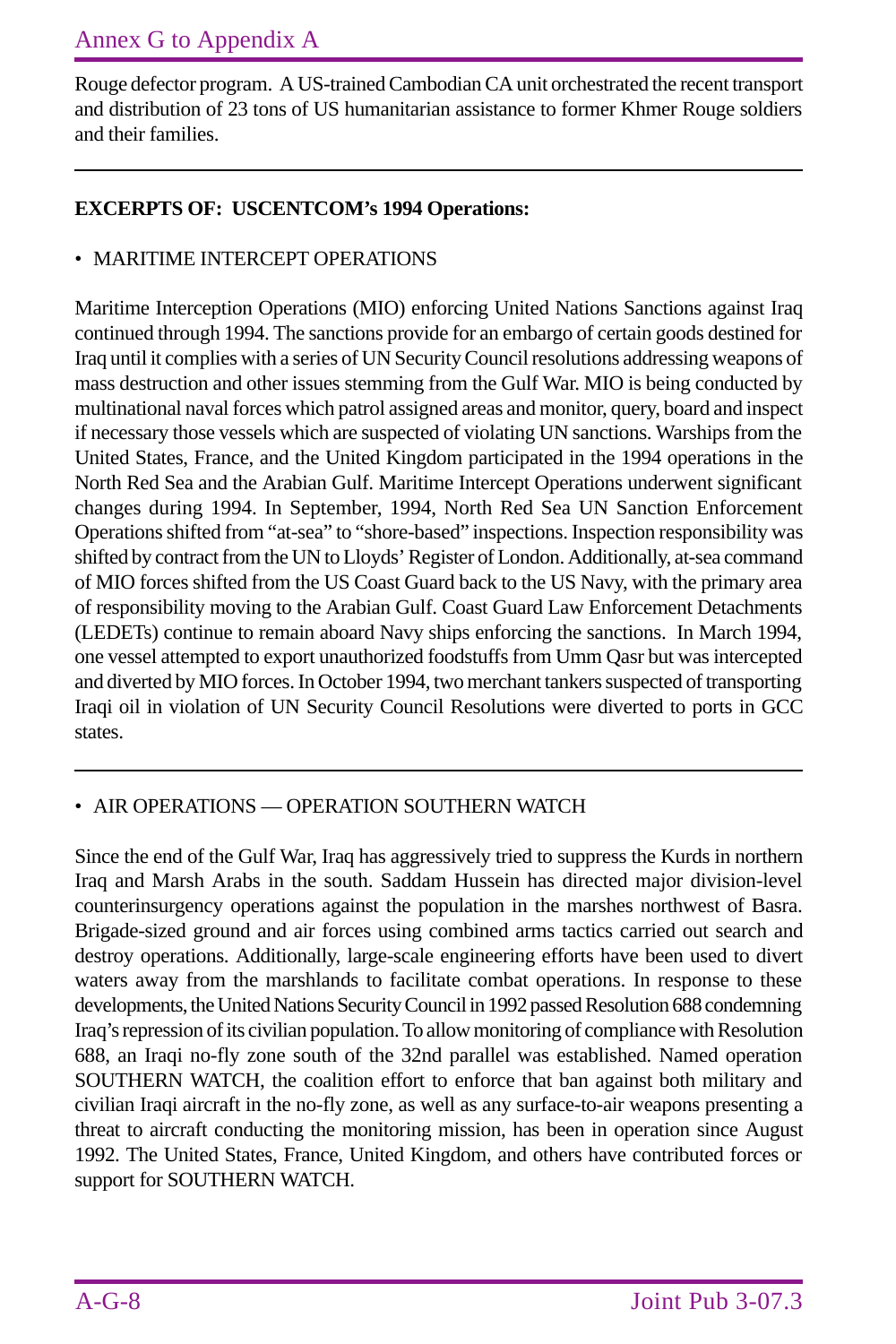## EXAMPLE LESSONS LEARNED, CALL

- TOPIC: Use of Tanks in Peace Enforcement Operations.
- DISCUSSION: While infantry forces are best suited for peace enforcement operations, armor forces can make significant contributions to the operations. Tanks are potent weapons systems when performing traditional functions, but they also make excellent infantry support weapons. Some of their capabilities are:
	- •• Antitank and antiarmor.
	- Intimidation of belligerent forces.
	- •• Heavy weapons support to infantry fighting vehicles.
	- Target acquisition especially at night using thermal sights.
	- •• Survivable to mines and light antiterrorism weapons.
	- •• Provide advanced guard support to convoys.
	- •• Provide support during search and attack operations.
	- •• Protect infantry against automatic weapons fire.

Some advantages to using tanks during peace enforcement operations are:

- •• Armor/Mech can be rapidly emplaced at decisive points throughout sector to support threatened UN forces.
- •• Heavy forces have extremely high visibility and can deter aggression by belligerent forces (consider firepower demonstrations as a show of force).

Some disadvantages of using armor during peace enforcement operations are:

- •• The enemy can focus on, isolate, and destroy armor forces in a piecemeal fashion.
- •• Tanks have limited bunker and building destruction capability.
- •• Tanks and other armored vehicles destroy the secondary roads and main supply routes.

• The size of armored vehicles often block narrow country roads and can destroy private property during movement (may offset attempts to gain support of local civilians).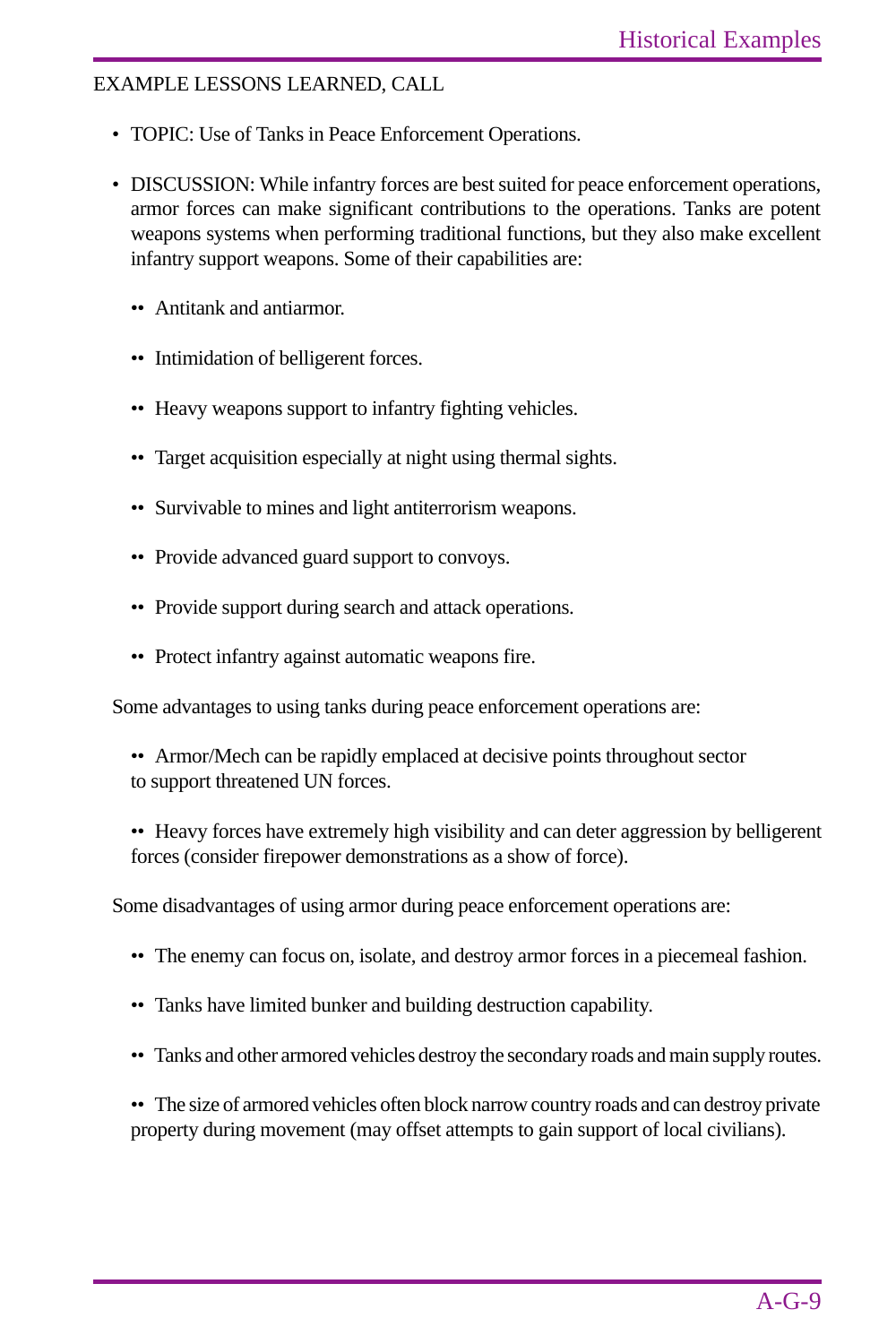LESSON(S):

•• There is no pure "heavy" or "light" scenario in peace enforcement operations. The best way to achieve success is to balance the array of tactical capabilities in accordance with mission, enemy, terrain and weather, troops and support available, time available.

•• The combined arms concept requires teamwork, mutual understanding, and the recognition by everyone involved with the critical roles performed by other arms.

•• There is no place for parochialism or ignorance; the success of the mission and the lives of soldiers will depend on the ability to understand and synchronize the complexities of the light/heavy force.

- TOPIC: Armor Considerations for Built-up Areas.
- DISCUSSION: There are several difficulties in using tanks in built-up areas. Tanks can provide effective support to infantry operations in built-up areas, but infantry teams must be assigned to protect each tank from short-range antitank weapons.

LESSON(S):

•• Mobility is restricted because tanks are confined to roads or streets that often require clearance of debris, and possibly mines.

•• Where possible, tanks should take advantage of parks and gardens which offer the best fields of fire.

•• Buildings will restrict the full traverse of the turret and the elevation of the main armament may be insufficient to reach top floors and rooftops. However, the commander's machine gun is not so restricted.

•• Tanks are particularly vulnerable to short-range antitank weapons. Their crews, if exposed, may become casualties from snipers. Tanks must, therefore, move through built-up areas buttoned up. They must move in short bounds using suppressive fire and be supported by other tanks.

- TOPIC: Engineer Support.
- DISCUSSION: Operation RESTORE HOPE demonstrated the usefulness of engineers in operations other than war. Somalia's austere landscape and climate posed challenges similar to or greater than the ones encountered during Operations DESERT SHIELD/ STORM including a harsh desert environment, resupply over great distances, limited resources, and a devastated infrastructure.

The deployed engineer force was a joint and combined effort, building on the engineer capabilities found with each service component and coalition partner. Engineers provided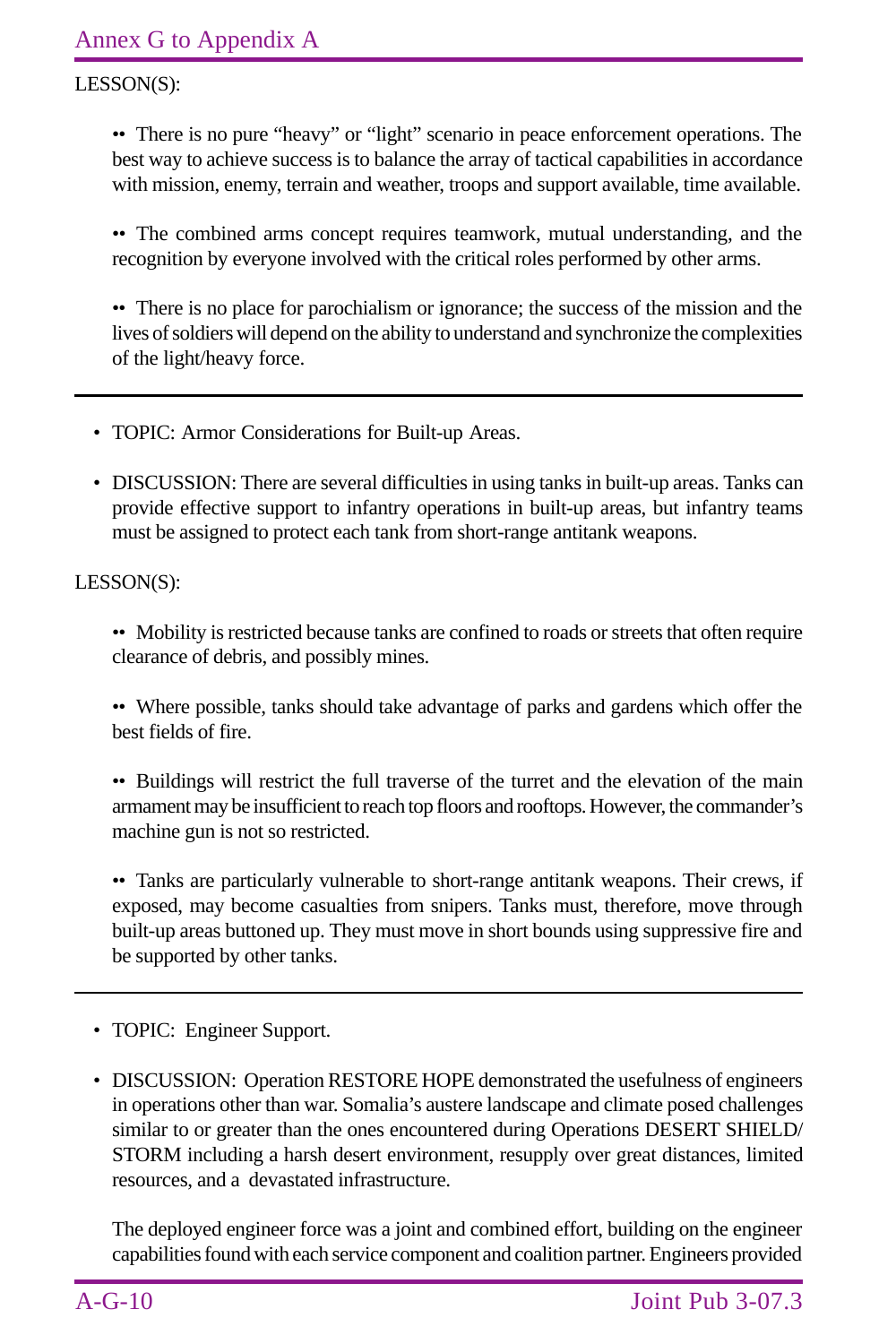standard maps and imagery products; detected and cleared hundreds of land mines and pieces of unexploded ordnance; built base camps for US and coalition forces; and drilled water wells. They constructed and improved over 2,000 kilometers of roads; built and repaired several Bailey bridges; upgraded and maintained airfields; and participated in local civic action projects that helped open schools, orphanages, hospitals, and local water supplies.

Army engineers cooperated fully with and complemented engineer capabilities found within the US Marine Corps, US Navy, and US Air Force. In addition, coalition force engineer efforts were fully coordinated with US and UN goals for the area.

- TOPIC: Suppression of Artillery.
- DISCUSSION: The suppression of artillery used to harass population centers and airfields will be a formidable task during peace operations. It cannot be suppressed by air power alone. When faced with an air threat and counter-battery threat, belligerents will seek to protect their artillery by exploiting its high mobility (especially the mortars) and using concealment offered by terrain. Weapons may be deployed individually, rather than in batteries. Weapons may re-deploy from one camouflaged position to another after firing a few rounds. Weapons may be located in populated areas such as near schools, hospitals or other restricted fire areas. This complicates the delivery of counter-battery fire through fear of inflicting civilian casualties and collateral damage.

#### LESSON(s):

•• Use precision-guided munitions or attack helicopters to conduct counter-battery fire to reduce unnecessary collateral damage.

• Deploy artillery with the withdrawal force. Besides counter-battery fire, it can fire illumination and smoke rounds if needed.

•• Deploy firefinder radars to support suppression of combatant artillery and to document violations of cease-fire agreements and fix blame for damage and civilian casualties. This information can be passed to the media (if approved by commander) to give an accurate portrayal of the situation to the world.

- TOPIC: Photo Support.
- DISCUSSION: Ground and aerial photographs of urban areas enhance the commander's intelligence picture. If taken well ahead of time, photos of key facilities, intersections, staging areas and potential trouble spots from both air and ground levels can be stored and later disseminated to all levels of command for planning purposes. Prior to Operation JUST CAUSE in Panama, US patrols used video cameras to document hostile actions by the Panamanian Defense Force (PDF) soldiers. The presence of the video camera helped to discourage hostile acts and harassment of US forces. If there is a need to take photographs to enhance intelligence efforts, take them discreetly.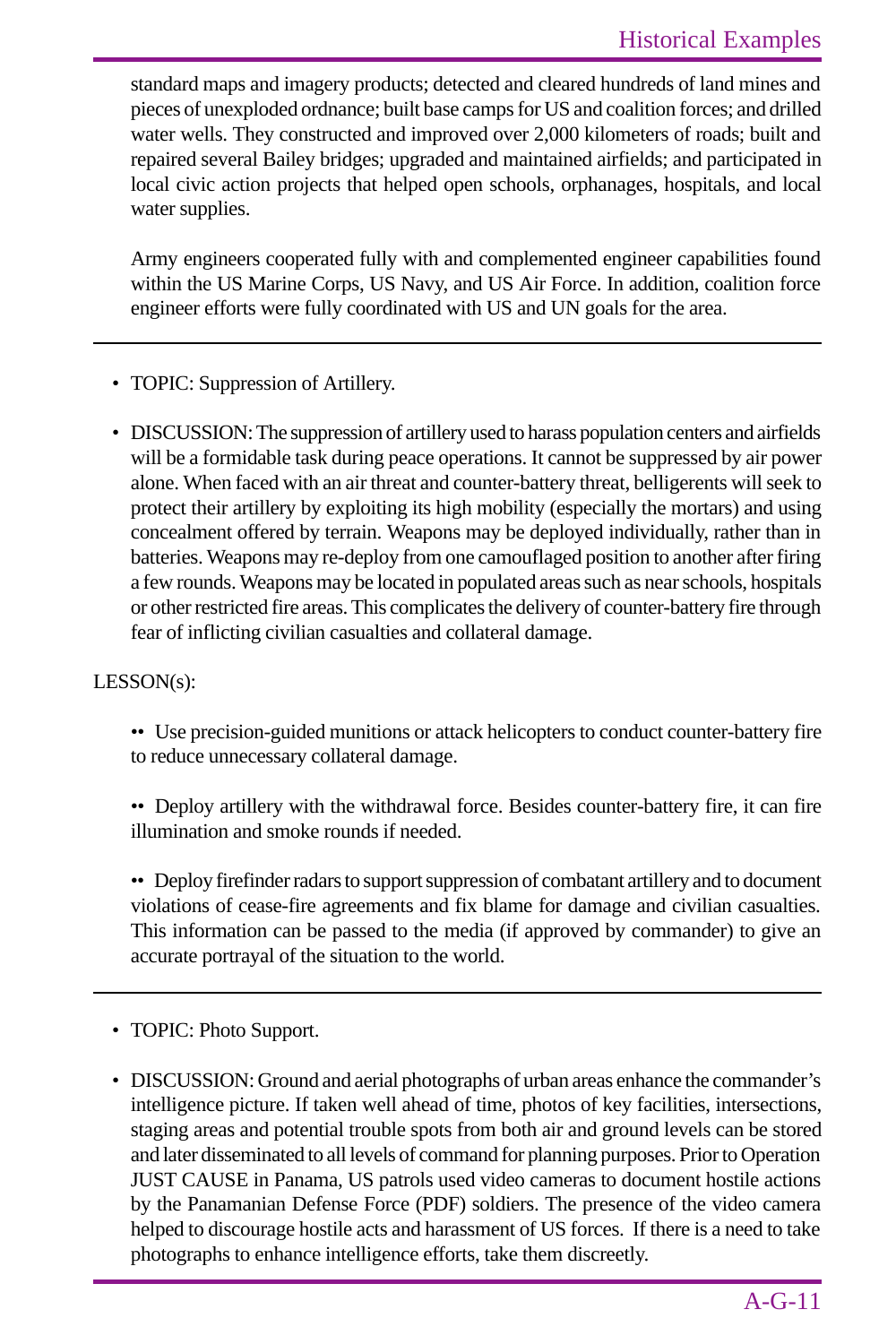#### LESSON(S):

• Use photo assets to give commanders updated views of areas of operation. This will assist them and their staffs in the planning process.

•• Helicopters are good platforms for photography and route reconnaissance missions.

• Use video cameras to film convoy routes and use the film during convoy briefings and rehearsals.

•• Consider using remotely piloted vehicles (RPVs) instead of helicopters during peace enforcement operations because of the threat of hostile fire.

- •• Use video cameras to document violations of peace agreements.
- TOPIC: Area Assessment Checklist.
- DISCUSSION: A standardized checklist can enhance the intelligence collection effort and minimize trainup time for S2 sections. The area assessment checklist below was developed by US forces during Operation RESTORE HOPE in Somalia to enhance the intelligence collection effort during MOOTW. For additional guidance, see Appendix B, FM 41-10, "Civil Affairs Operations."

LESSON(s): Use the following checklist as a guide to develop a standardized checklist.

- Where are the refugees originally from?
- What is the size of the original population?
- What is the size of the area and population that the village services in the surrounding countryside?
- What is the size of the refugee population?
- Why did they come here?
- What is the relationship of the village with the surrounding villages?
- Are they related?
- Do they support each other?
- Are they hostile towards each other?
- Is any portion of the village population discriminated against?
- What is the food and water status of the village?
- Where do they get their food?
- What other means of subsistence is available?
- Are the villagers farmers or herders?
- What is the status of their crops/herds?
- What is the quality of the water source?
- What is the medical status of the village?
- What services are available in the village?
- What is the location of the nearest medical facility?
- Is there evidence of illness and/or starvation?
- What portion of the population is affected?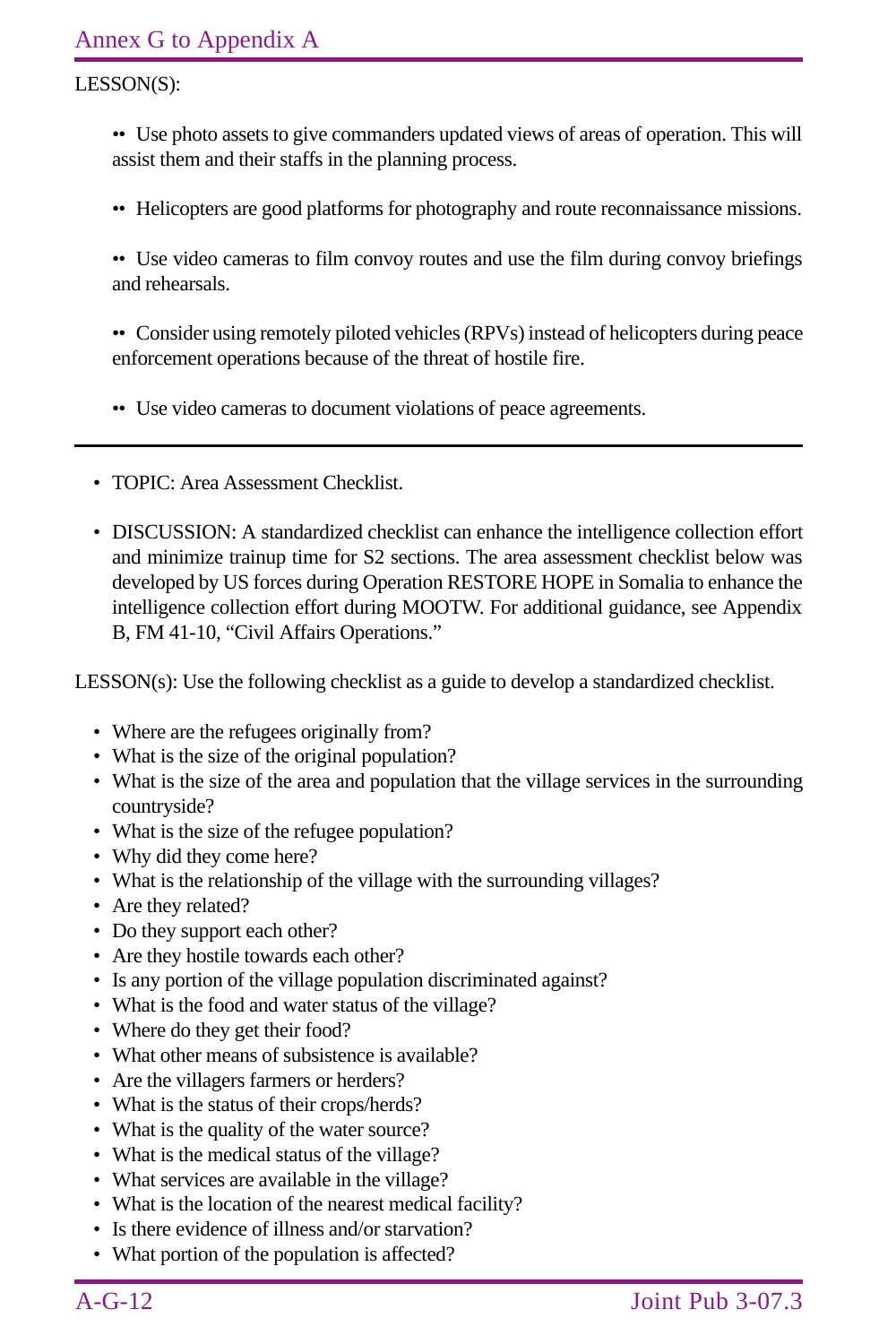- What is the death rate?
- What diseases are reported in the village?
- What civilian organization exist in the village? Who are their leaders?
- What civil/military organizations exist in the village?
- Who are their leaders?
- What organization/leadership element does the general population seem to support or trust the most?
- Which organization seems to have the most control in the village?
- What UN relief agencies operate in the village?
- Who are their representatives?
- What services do they provide?
- What portion of the population do they service?
- Do they have an outreach program for the surrounding countryside?
- What is the security situation in the village?
- What element(s) is the source of the problems?
- What types and quantities of weapons are in the village?
- What are the locations of minefields?
- What commercial or business activities are present in the village? What services or products do they produce?
- Determine the groups in the village that are in the most in need.
- What are their numbers?
- Where did they come from?
- How long have they been there?
- What are their specific needs?
- What civic employment projects would the village leaders like to see started?
- Determine the number of families in the village.
- What are their names (family)?
- How many in each family?
- What food items are available in the local market?
- What are the cost of these items?
- Are relief supplies being sold in the market?
- If so, what items, what is their source, and what is the price?
- What skilled labor or services are available in the village (non-HRA)?
- What is the size of any transient population in the village? Where did they come from and how long have they been there?

#### **EXCERPTS FROM: "Selection & Training of Military Observers: Lessons Learned from the Naval Experience, Maritime Command," LT (N) G. Shorey, Canadian Armed Forces (Based on Experience in Cambodia, El Salvador, Former Yugoslavia):**

Peacekeeping has entailed:

- Providing refugee security during repatriation along river routes.
- Mediating sea boundary/patrol area disputes.
- Organizing coastal search and rescue.
- Conducting medevacs.
- Smuggling Interdiction.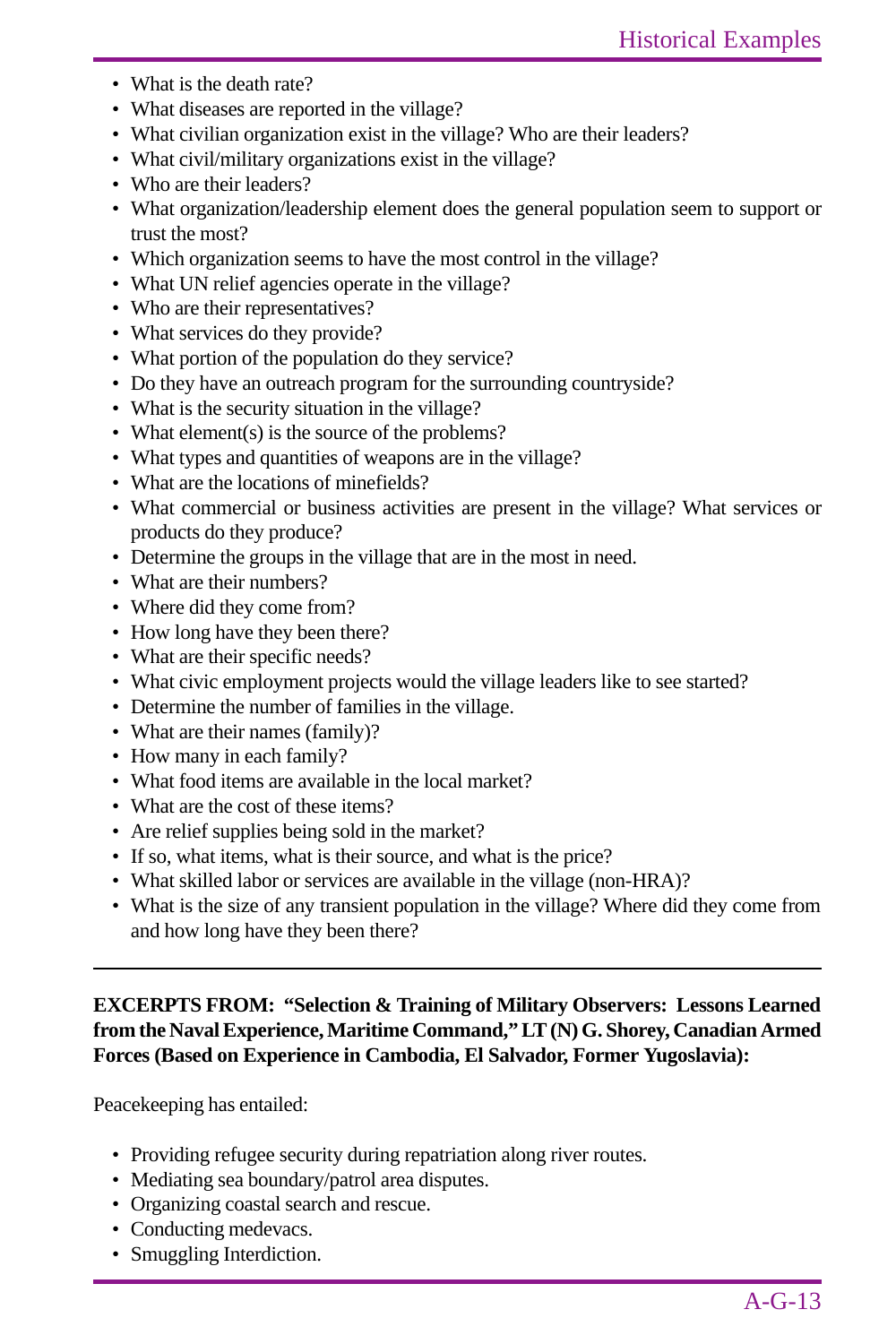- Vessel boardings.
- Patrolling coasts and inland waterways.

#### **Exercise Venom Strike Combined US/Canadian Peacekeeping Training, Lessons Learned, Center for Army Lessons Learned, October 1995**

Observation: Rules of Engagement in Combined Forces Operations.

Discussion:

Task organizing with units from other countries is complicated by restrictions imposed by their national ROE.

In the VENOM EDGE exercise, Canadian ROE was more restrictive than the US ROE. A Canadian unit was task organized within a notional US division. The division plan contemplated offensive operations, yet Canadian ROE was self-defense oriented. Notwithstanding execution of the US OPORD, Canadian forces could not comply with the OPORD's direction to utilize more permissive US ROE because Canadian forces had to comply with their national ROE.

What follows is an illustration of the observation:

Background: The training scenario WAS the rescue of UN Forces who had been conducting peacekeeping operations between warring territories. NATO Forces were tasked with the military mission of extracting UN Forces, but only if diplomatic measures failed to secure their release. The US-led NATO Forces arrived in-theater under the invitation of one of the warring territories. Therefore, NATO ROE were restrictive and self-defensive in nature. Offensive combat operations were not authorized unless and until NATO Forces were directed to execute their military mission.

ROE: To meet the dual requirements of facilitating diplomatic negotiations initially, and later executing the military extraction mission if necessary, the exercise ROE had two tiers: Tier I was self-defensive and effectively prohibited offensive operations; Tier 2 was more permissive and authorized preemptive attacks when approved by the authorized NATO Commander.

National implementation of the ROE differed only slightly under Tier 1; however, under Tier 2, US forces could use deadly force and reemptive artillery fires against defending forces in zone.

The US Division OPORD ordered an "attack." Based upon the US ROE, defending enemy formations could be fired upon with artillery and direct fire weapons. The Canadians could not use artillery. They also could only use direct fire weapons if the defending enemy demonstrated hostile intent or committed a hostile act. The Canadians could initiate deadly force only upon approval by its national headquarters.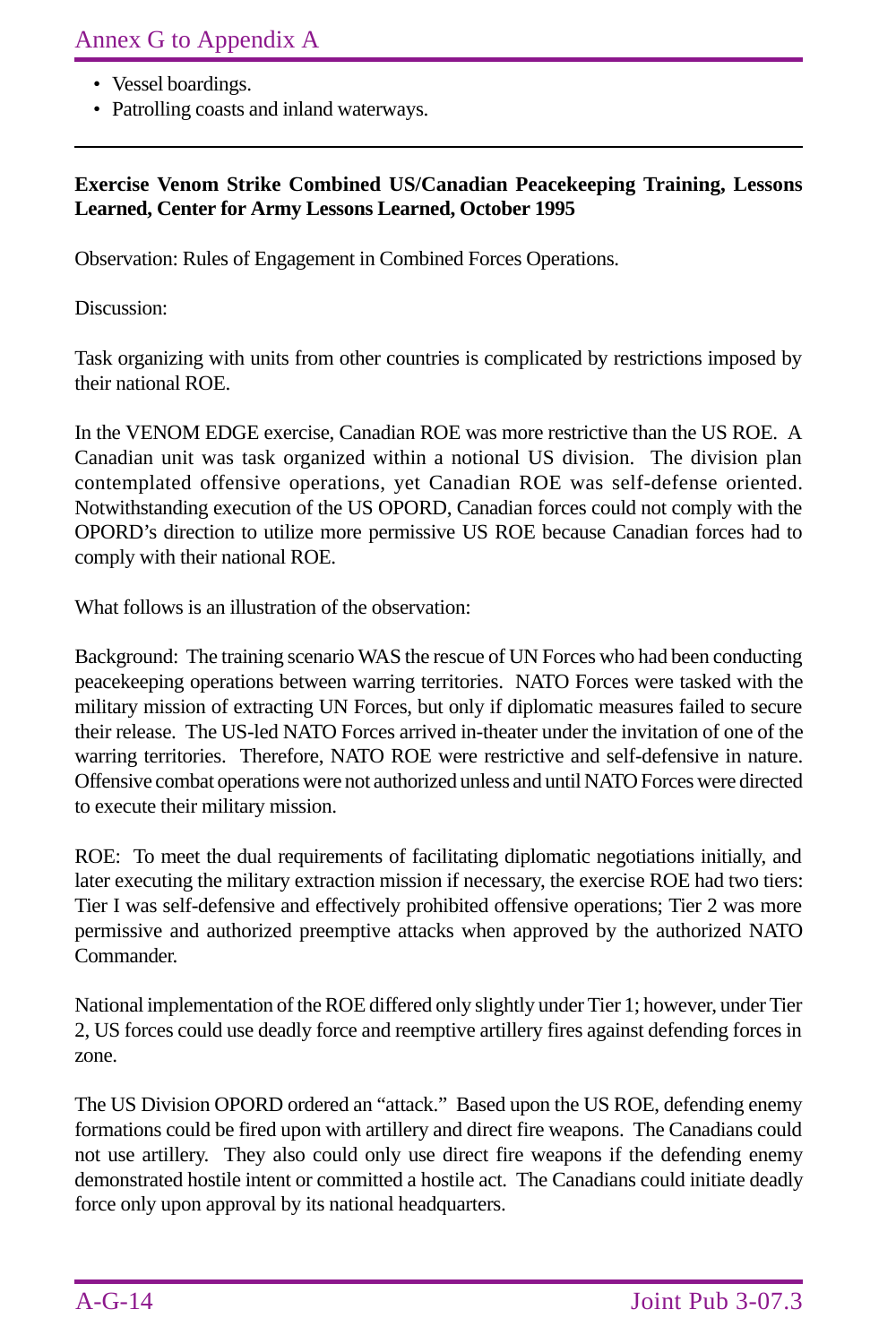#### IMPLICATIONS:

Training: Before a peace operation begins, senior commanders from the coalition forces must strive to resolve the differences in the interpretation of ROE. Vignettes that train all coalition soldiers to understand other national responses to the ROE must be developed before the operation begins.

#### **EXCERPTS FROM: Enhancing US and Russian Relations Through Combined Peacekeeping Exercises, Call "News from the Front," March-April 1996 (MG Randolph W. House and MAJ Mark R. Pires):**

Peacekeeper 95 (PK 95), a US and Russian peacekeeping exercise, was conducted from 22 October to 4 November 1995 at Ft Riley, Kansas. It marked the first time that Russian soldiers trained with American soldiers in the continental United States. The exercise enabled soldiers from both countries to practice interoperability in peacekeeping operations and to share and develop tactics, techniques and procedures for peacekeeping tasks. Perhaps more importantly, the exercise allowed US and Russian soldiers to develop personal relationships based on trust and mutual understanding.

Peacekeeper 95 was a follow-on exercise to Peacekeeper 94, held in Totskoye, Russia. The 1st Infantry Division, Mechanized, received a directive from OSD and JCS in February 1995 to plan and execute a combined peacekeeping exercise with the 27th Guards Motorized Rifle Division (GMRD), Totskoye, Russia, and 3rd Infantry Division, Mechanized, Wurzburg, Germany.

The training scenario for PK 95 was designed to replicate actual peacekeeping operations as realistically as possible. The scenario was set in "Kanza," a fictitious country attempting to establish a new government after undergoing a devastating civil war. The war was fought between two factions. Elements of the factions, splinter groups, refugees, and the media were intermingled in the buffer zone when the peacekeepers arrived.

The scenario was developed to replicate a peacekeeping operation in which there exists formal consent by all parties on the presence and mission scope of the peacekeeping forces ¾ Chapter VI of the United Nations charter. Hence, the peacekeepers deployed into a region in which the belligerents had already separated and the buffer zone was mutually agreed upon and in effect at the outset of the CPX/FTX. The mission statement of the peacekeeping forces was as follows:

US and Russian contingents from the  $1ID(M)(-)$  and the  $27th$   $GMRD(RU)(-)$ , as part of UN Combined Peacekeeping Forces - Kanza, conduct combined peacekeeping operations in the established buffer zone to supervise, monitor, and verify observance of the truce between belligerents and help maintain a secure environment conducive to political stability and process.

The scope of the peacekeeping mission was limited to verifying and, where necessary, enforcing the terms of the peace agreement, within the buffer zone. The mission statement also included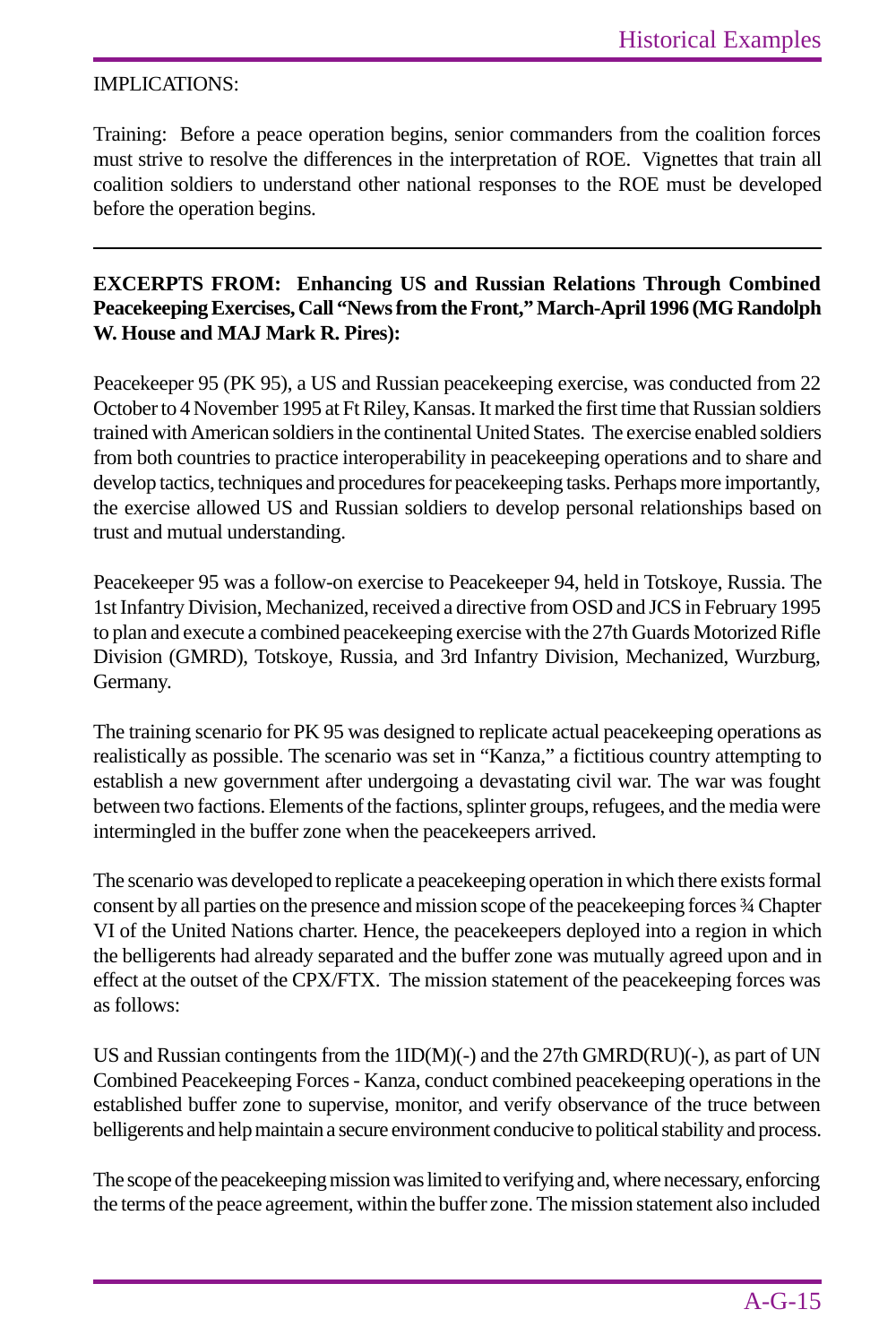# Annex G to Appendix A

one of the gray areas of peacekeeping, "maintain a secure environment conducive to political stability and process." This part of the mission challenged the peacekeepers and stressed the employment of the rules of engagement (ROE). The scenario and events portrayed during the 4-day CPX/FTX were developed using various sources including publications from the Center for Army Lessons Learned, the "Russian- US Guide for Tactics, Techniques, and Procedures of Peacekeeping Forces During the Conduct of Exercises," and the experiences of both Russian and US past operations. The scenario and events were developed from a cross section of peacekeeping operations and were not based on events in Bosnia, or any other single area.

All participants learned valuable lessons at the small unit and individual soldier level. Soldiers from both nations improved interpersonal skills when dealing with civilians and members of factions. At the beginning of the exercise, both US and Russian soldiers tended to treat civilians and faction members as enemies. During the course of the exercise, soldiers from both nations learned that they needed to change their mindset. The peacekeepers learned to display a friendly demeanor while still maintaining vigilance and force protection. Small unit leaders learned to use negotiation prior to using force. Early in the exercise, the peacekeepers failed to use controlled escalation of force which resulted in soldiers shooting into crowds or other undesired outcomes. However, during the course of the exercise, the peacekeepers learned to control events without having to resort to the use of force.

#### **Civil Aspects of the Dayton Accords**

The implementation of the civil aspects of the General Framework Agreement for Peace, know as the Dayton Accords, is essential to NATO's exit strategy for Operations JOINT ENDEAVOR and JOINT GUARD and the return to normalcy for the people of Bosnia and Herzegovina (BiH).

The Combined Joint Civil Military Cooperation (CJCIMIC) is the vital link between military and civilian organizations operating in theater. NATO has deployed more than 400 CA personnel to support these efforts.

In BiH, CJCIMIC has been instrumental in facilitating a wide variety of activities in support of NATO's Office of the High Representative (OHR) and other organizations such as the Organization for Security and Cooperation in Europe (OSCE), United Nations High Commissioner for Refugees (UNHCR), World Bank, European Union, International Committee for the Red Cross, and others.

Activities include:

Participation in Joint Civil Commissions to facilitate civil actions throughout BiH. Coordination with local organizations and utilities for assessments and improvements of public infrastructure projects. Successes in this aspect of operations included: Security for shipment of equipment needed for electrical, coal, and natural gas power generation and facilitation of construction of facilities in coordination with the Office of Disaster Assistance and local officials.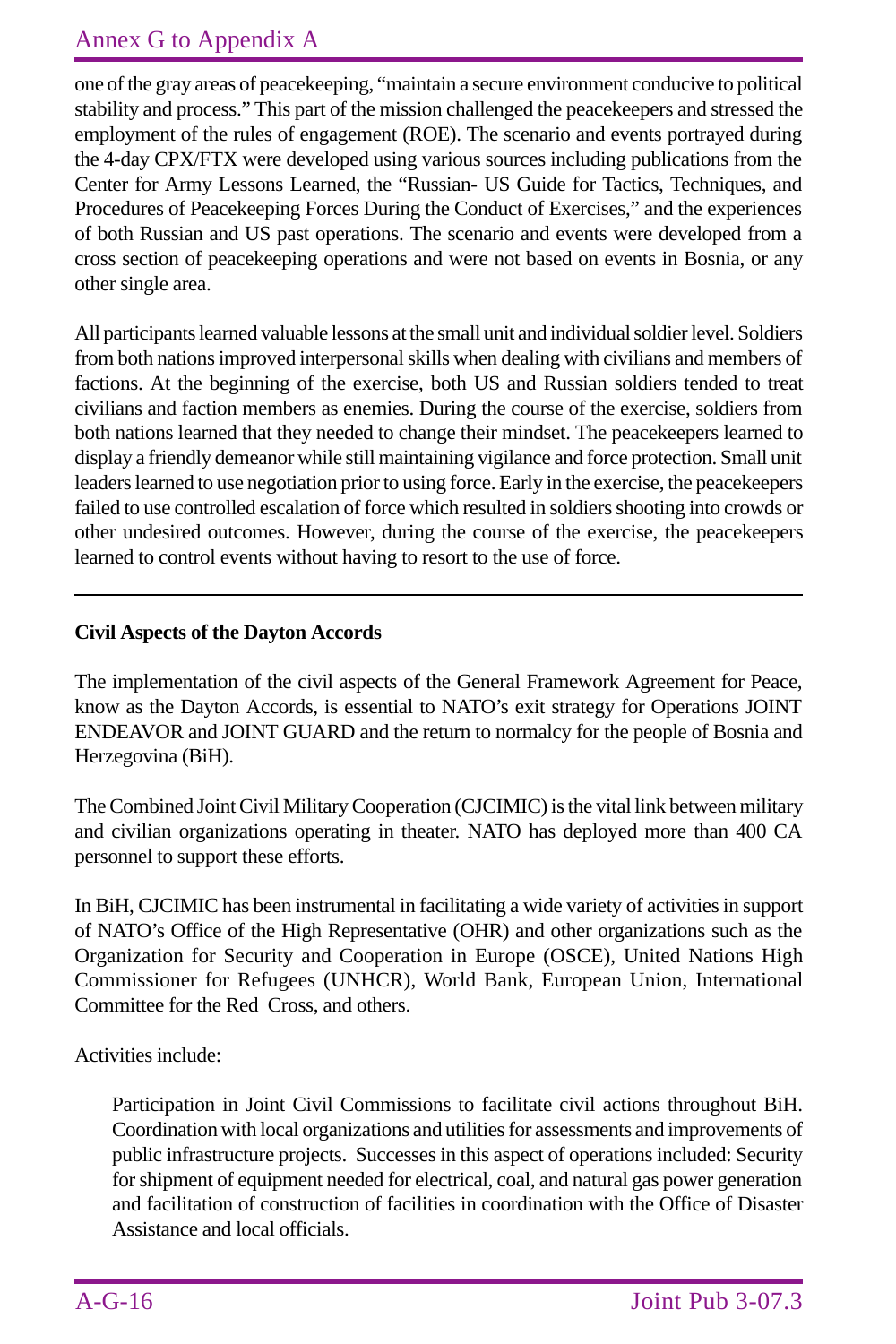Facilitating the repair or reconstruction of roads and bridges through coordinating with the World Bank, NATO engineers, and local agencies and conduct of bridge, overpass and road surveys.

Transit of commercial aircraft and more frequent operation due in part to brokering of the over flight policy and the installation of an instrument landing system.

Monitoring and facilitating the development of telecommunications legislation, regulations and plans for privatization that are being led by the European Bank for Reconstruction and Development.

Environmental inspections of potable water and facilitation of shipment of laboratory materials for water analysis.

Support to the International Criminal Tribunal for the former Yugoslavia (ICTY). This includes the provision of security and logistic support to ICTY investigative teams, and surveillance and ground patrolling of alleged mass grave sites.

Providing liaison, guidance and support in the areas of logistics, operations and training to the International Police Task Force (IPTF). The CJCIMIC Police Working Group was instrumental in generating the plan and subsequent employment of the IPTF with police throughout the country and developing plans for the reorganization of police forces.

Support prior, during and after the election process. CJCIMIC provided computer training to staff members who are helping to manage the voter data base and helped coordinate information programs among OSCE, USAID, the NATO force, and other international organizations.

Support to UNHCR to the repatriation of refugees and displaced persons and development of a process for enhanced communications between the military and civilian agencies involved. These include the Commission on Human Rights and the Commission for Real Property Claims of Displaced Persons and Refugees, as well as the Human Rights Task Force Property Subcommittee concerning legal and property rights.

CJCIMIC has worked closely with the OHR and International Federation of Journalists to develop the Open Broadcast Network. This included site surveys, lease agreements for property and equipment, and shipment and distribution of transmission and production equipment. Another initiative is the development and implementation (in conjunction with OSCE) of an Inter-Entity Editors Working Forum.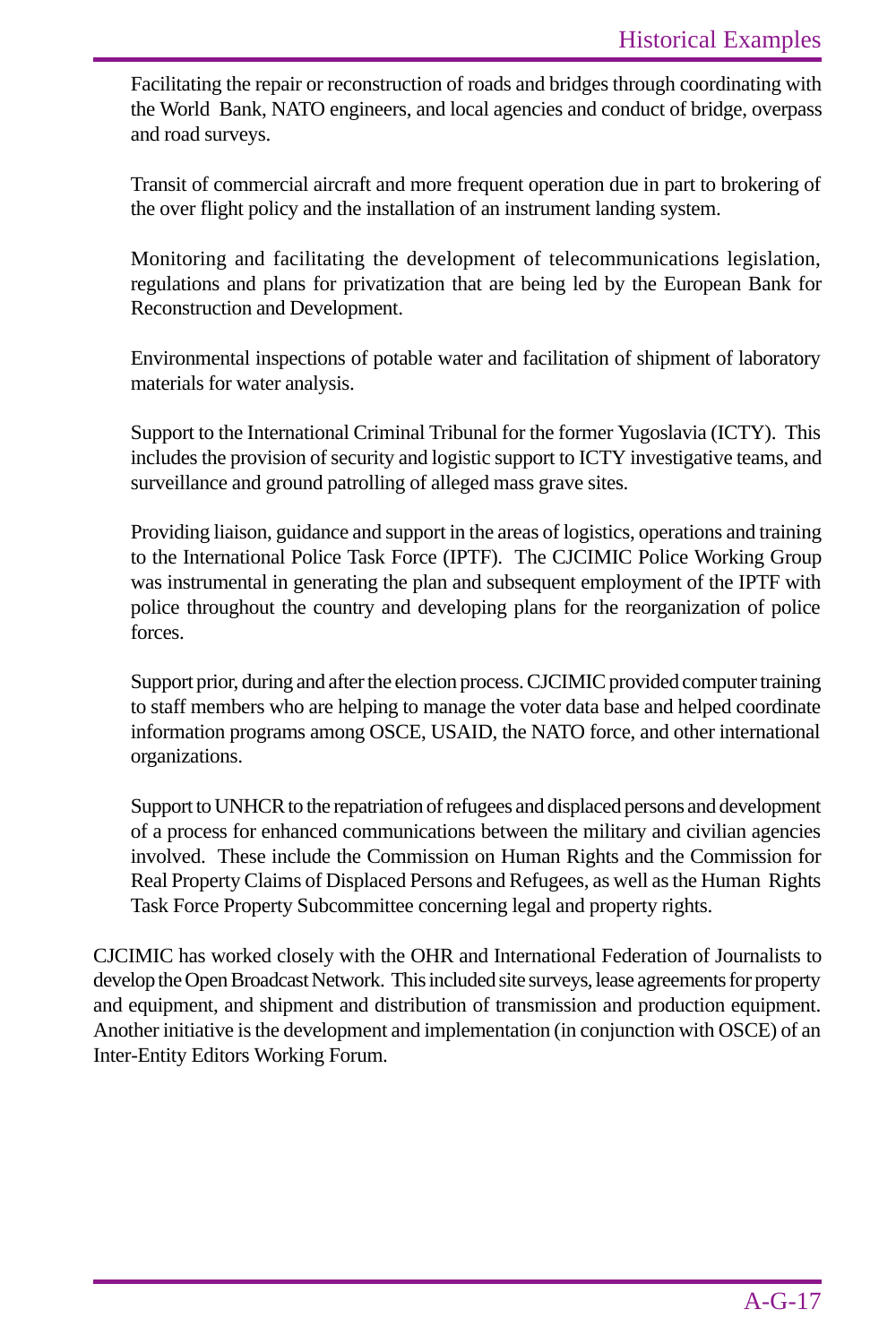Intentionally Blank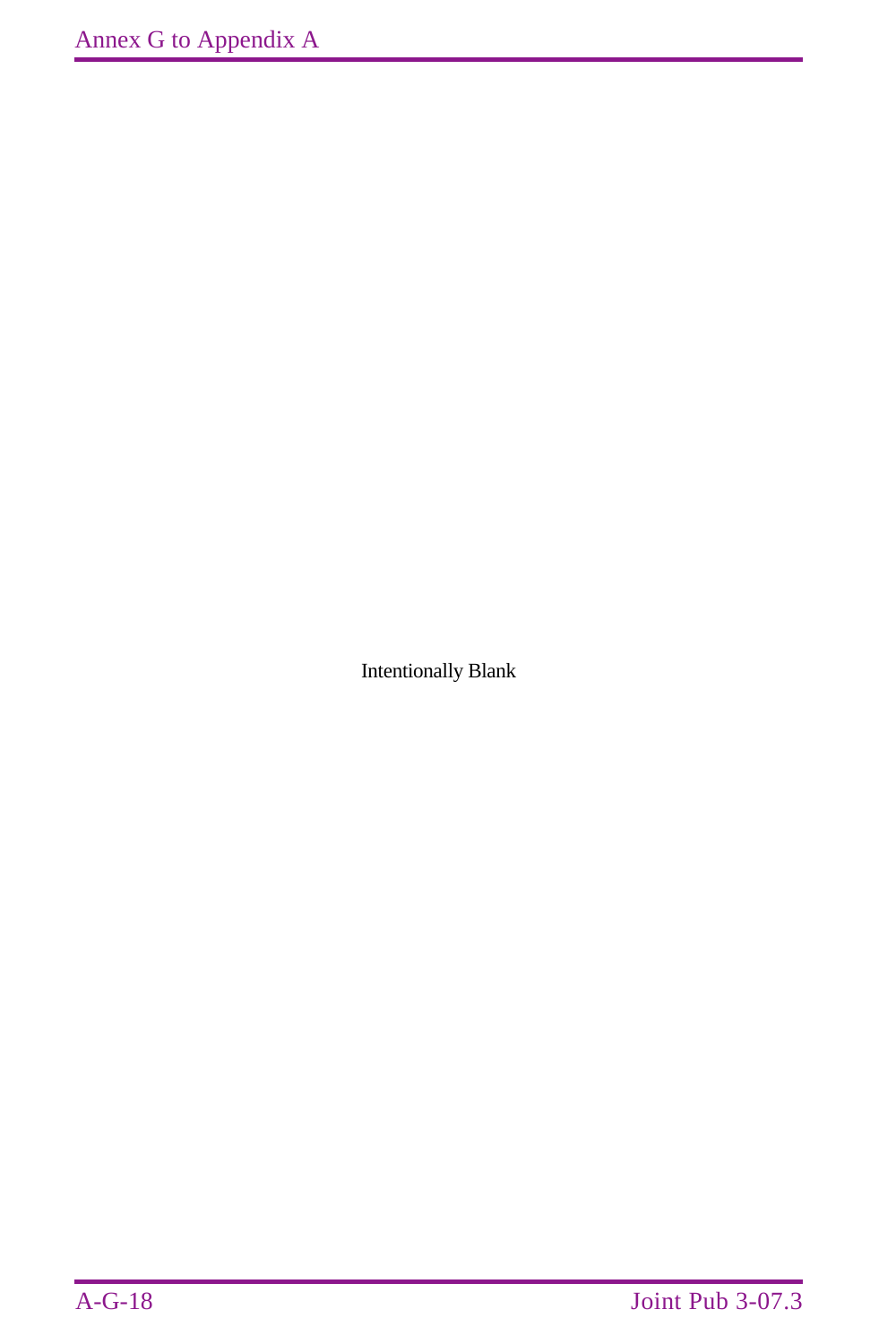# APPENDIX B **US GOVERNMENT INVOLVEMENT IN PEACE OPERATIONS**

## **1. General**

PO normally require significant coordination within the USG structure in an effort to employ all instruments of national power. This appendix describes agencies and elements of the USG which are typically involved in PO. Additionally, this appendix briefly discusses USG support to PO not sponsored by the UN.

## **2. National Command Authorities**

The NCA consists of the President and the Secretary of Defense together, or their duly deputized alternates or successors. Both the movement of troops and execution of military action must be directed by the NCA; no one else in the chain of command has such authority. The NCA direct armed forces involvement in operations. Orders given to the US forces commander must include the appropriate NCA mandate (instructions) for the operation.

# **3. National Security Council**

The first step in translating national-level decisions and guidance into operational plans and specific guidance to government agencies and departments begins with the National Security Council (NSC). The Deputies Committee of the NSC (NSC/DC) is supported by a core group as well as regional and functional committees. The NSC/DC may activate an interagency response group to coordinate US activities if the situation warrants.

## **4. Department of State**

The DOS is the lead government agency in executing US foreign policy. It also has the lead management and funding responsibility for traditional PKO and other diplomatic actions that do not involve US combat units.

a. **Authority and Responsibilities.** In a given country, DOS authority is delegated to one of several principal staff assistants. The Secretary of State (SECSTATE) provides a senior DOS representative to any interagency or interdepartmental PO primary policy guidance in the following areas.

- Matters having an impact on US relations with other countries.
- The extent to which commanders interfere in the government of a particular country.
- The level at which the economy of a country is maintained.
- Matters involving informational programs, supporting psychological aspects, and attitudes of the indigenous population.
- The level of subsistence for civilians in a country in which US forces are stationed or employed and by whom such subsistence in part or in whole must be provided.
- Plans or procedures for the return of civil government functions to civilian control.
- Efficiency and costs of programs undertaken to gain the understanding, acceptance, confidence, and support of civil populations.
- Embassy or consulate emergency action plans for the city or area under their cognizance. These plans and photographs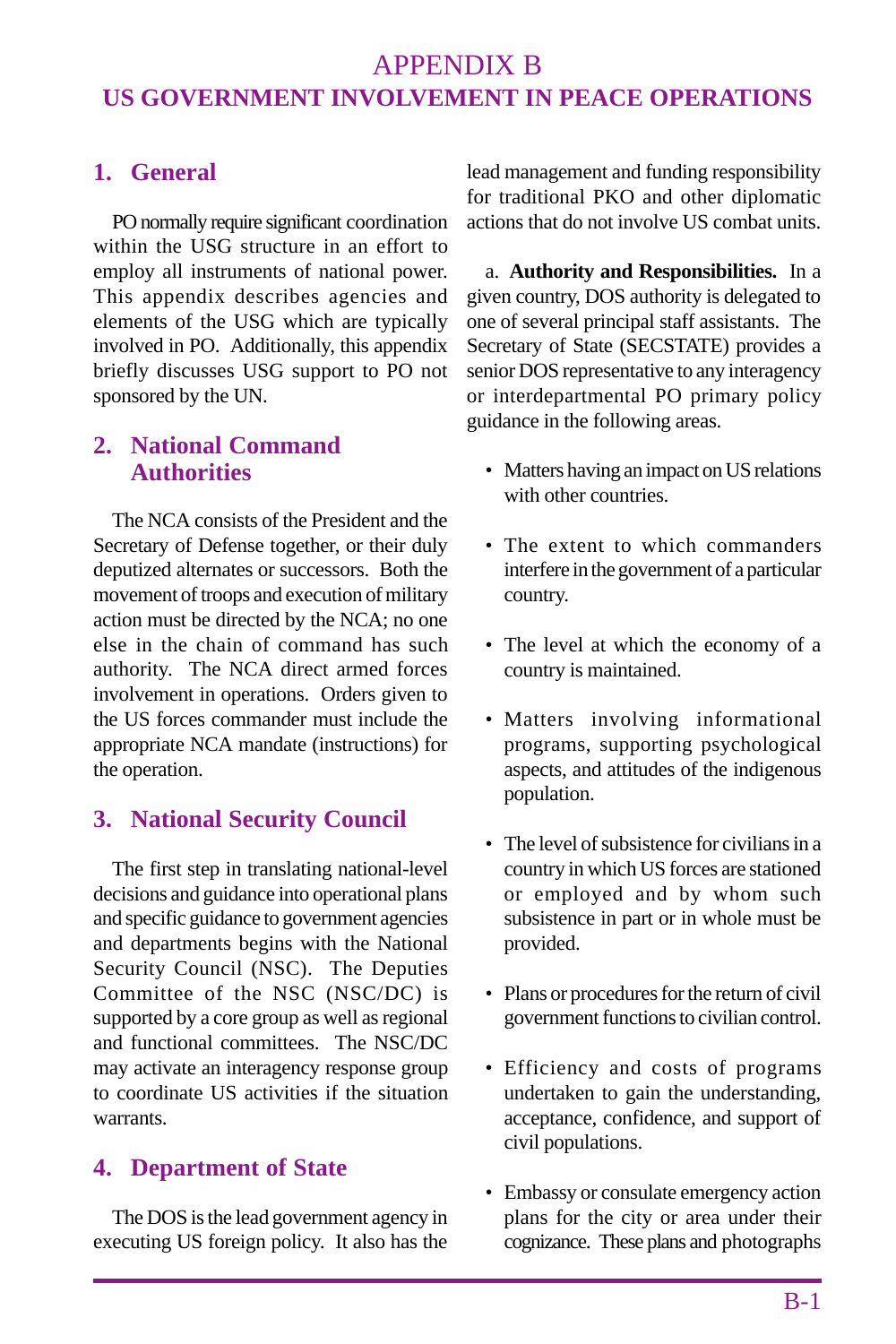could be beneficial to the forces involved in missions. The information they provide includes evacuation sites, landing zones, ports, and beaches; the number of evacuees (if required); assembly areas; and command posts.

• **Acts of terrorism.** If the HN is unable to adequately protect itself from acts of terrorism, the DOS can provide support through its antiterrorism assistance program to teach HN officials governance and law enforcement. The latter should include how to maintain the internal security of the nation. In particular, Federal Aviation Administration instruction on airport procedures and security could be included.

b. **Important State Department Embassy Positions.** Commanders involved in PO should be familiar with the duties of the following State Department officials and organizations normally found at US embassies.

#### • **Ambassador and/or Chief of Mission.**

• The ambassador is the chief of mission and is the senior US official, military or civilian, in country. The ambassador usually has overall direction, coordination, and supervision of USG activities and personnel in a host country. This authority does not extend to personnel in other missions or those assigned to either an international agency or to a combatant commander. A crisis may arise where the United States has no diplomatic mission. In such a situation, the President may send a representative with instructions that vary from the standard authorities and responsibilities of a chief of mission.

•• During cross-border emergencies, the US ambassador to the HN normally exercises authority in the interagency environment. However, this control may be complicated when cross-border emergencies such as civilians crossing international borders or attacks against refugee camps take place. Therefore, interagency working groups should establish procedures on cross-border situations.

- **Deputy Chief of Mission (DCM).** The DCM is the senior diplomatic official in an embassy below the rank of ambassador. The DCM has the diplomatic title of minister, ministercounselor, or counselor (depending upon the size of the mission) and is nearly always a career foreign service officer (FSO). The DCM usually chairs the Country Team meetings and coordinates the embassy staff.
- **Chief of Military Mission.** The chief of military mission is the senior military person at the embassy. The chief of military mission maintains liaison with the HN's military forces. The chief of military mission is authorized by law to perform certain military functions with host country military barred to others. The chief of military mission is cognizant of the advance party forward command element.
- **Defense Attaché Officer (DAO).** The DAO is the military person attached to the embassy in a diplomatic status representing the Department of Defense. All military personnel, even those not assigned to the embassy or under direct control of the ambassador, must coordinate their activities through the DAO.
- **Security Assistance Officer (SAO).** The SAO is the person assigned to carry out security assistance management functions, primarily logistics management, fiscal management, and contract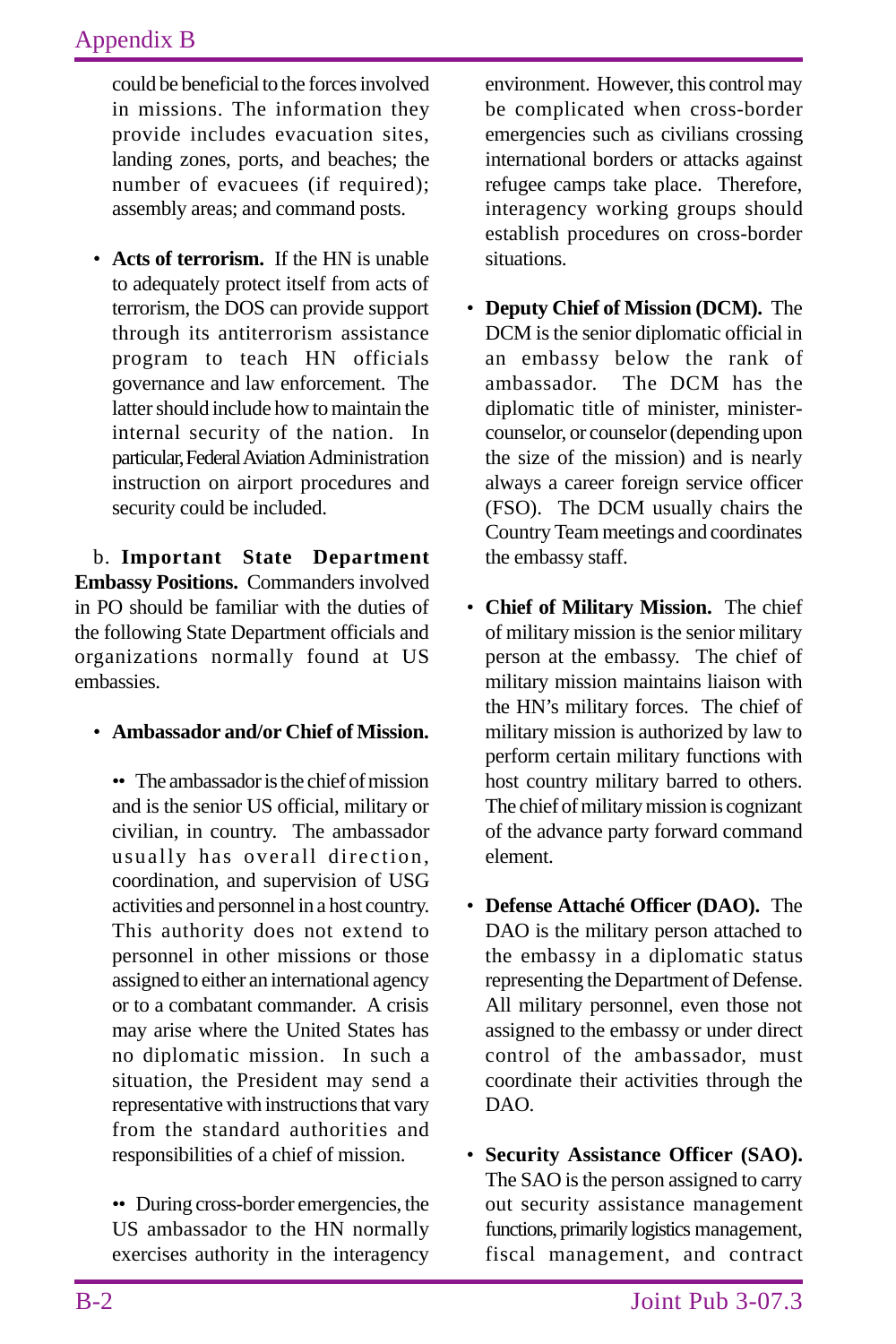administration of country security assistance programs.

- **Administration Officer (AO).** The AO is responsible for various activities at the embassy compound, which may include providing security at small posts; running the commissary, motor pool, and maintenance activities; and handling monetary aspects of the embassy business, including foreign service national payroll, cash collection, and budget. The AO is the third in command in the embassy hierarchy. In a small post with no security officer assigned, the AO assumes the functions of the security officer.
- **Political Officer.** A political officer is an FSO who reports on political developments, negotiates with governments, and represents views and policies of the USG to his or her contacts. The political officer maintains regular contact with host government officials, political and labor leaders, and other influential citizens of a country, as well as third country diplomats.
- **Economic Officer.** The economic officer analyzes, reports on, and advises superiors and DOS personnel on economic matters in the host country. Economic officers also negotiate with the host government on trade and financial issues. They may also work in close contact with relief organizations.
- **Consular Officer.** The main function of the consular officer is to screen, process, and grant US passports and visas. Other duties include attending to the welfare of US citizens and performing administrative tasks such as maintaining a count of US nationals within the host country. The consular officer provides appropriate personnel to screen documents of all potential evacuees

during noncombatant evacuation operations and provides any necessary instructions that personnel may need to effectively staff processing stations.

- **Medical Officer.** The medical officer is qualified for general practice and responds to and sets up triage, trauma, and mass casualty operations. The medical officer also advises on indigenous disease vectors and proper prophylaxis necessary for forces introduced into the country.
- **Public Affairs Officer.** The member of the Country Team that represents the US Information Agency (USIA) or US Information Service (USIS) overseas normally serves as the PAO to provide public affairs advice to the ambassador and coordinate information efforts with other agencies.
- **Regional Security Officer (RSO).** The RSO is a security officer responsible for the security functions of US embassies and consulates in a given country or group of adjacent countries.
- **Post Security Officer (PSO).** The PSO has general security duties at a specific embassy (or consulate). The PSO is a special staff officer under the control of the AO.
- **Special Security Force.** The special security force consists of DOS employees who respond to crises in foreign countries. They work for the RSO and provide additional bodyguard security for the ambassador, the DCM, and others.
- **General Services Officer.** The general services officer performs many of the same functions as a military logistics staff officer. This individual is normally responsible for buildings, grounds, construction, vehicles, and maintenance.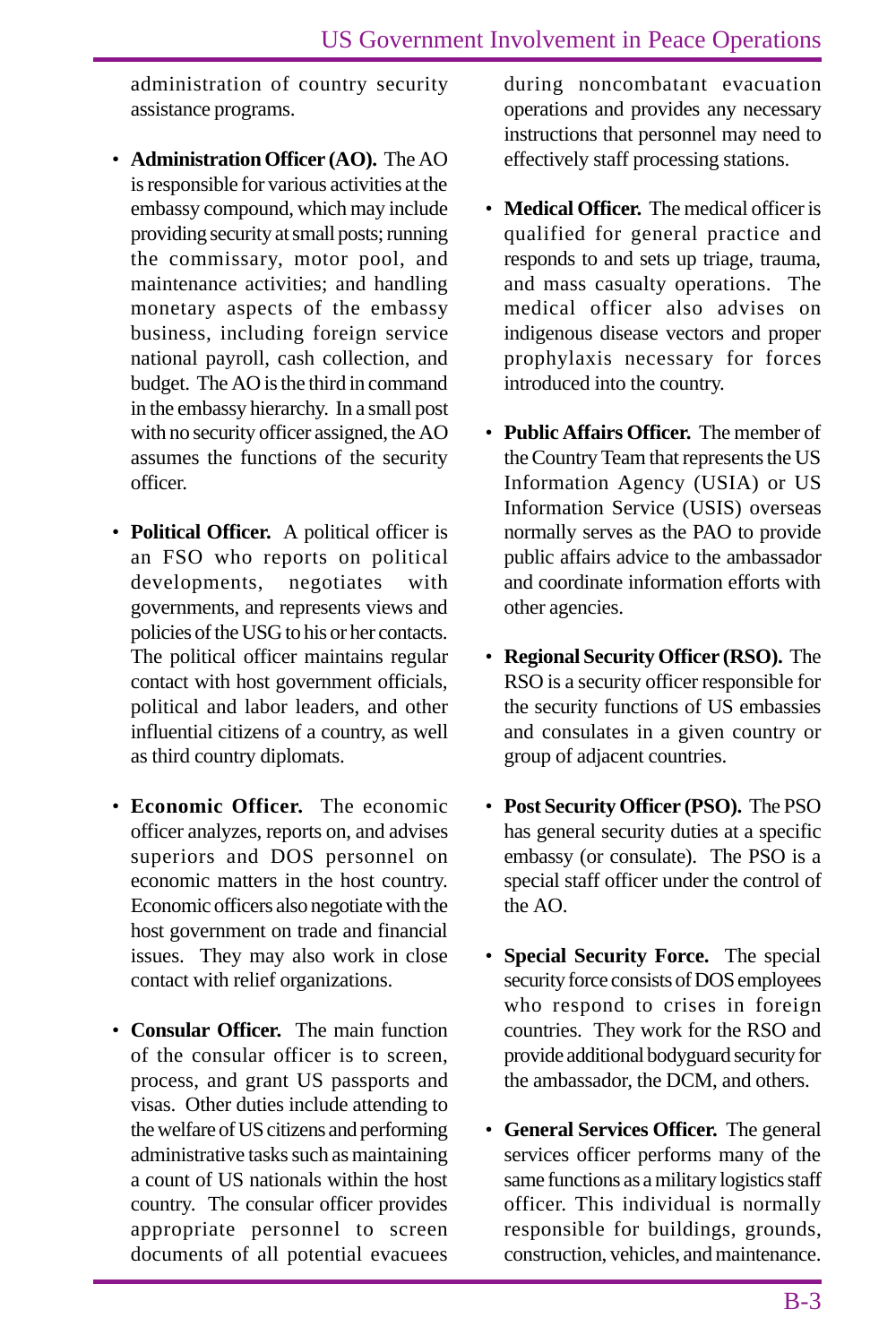# Appendix B

- **Marine Security Guard (MSG) Detachment.** The MSG Detachment is responsible to the PSO for internal security, protection of classified material, and American lives. An MSG detachment normally has 5 to 35 personnel assigned. The detachment is not available for duty with incoming forces, except with the express consent of the ambassador.
- **Country Team.** The Country Team consists of the ranking representatives of embassy sections and other USG agencies operating within a country. Chaired by the ambassador or the DCM, the Country Team meets regularly to advise the ambassador on US matters and to review current developments in the country. The Country Team facilitates interagency action on recommendations from the field and implements effective execution of US programs and policies. Included in the Country Team are the following personnel:
	- •• Ambassador;
	- •• DCM;
	- Chief of political section;
	- Political and military affairs officers;
	- Consular officer;
	- AO;
	- Economics officer;
	- USIS representatives;

• Drug Enforcement Administration (DEA), US Agency for International Development (USAID), and Peace Corps representatives;

•• DAO and military assistance group; and

•• SAO.

c. **United States Agency For International Development.** USAID is an agency under the policy direction of the DOS that coordinates US foreign assistance efforts. In a PO, armed forces work closely with USAID staff. Foreign economic assistance provided by USAID is normally in the form of development assistance loans and grants to improve the quality of life of the poorest people in less developed countries. It also includes the Economic Support Fund, part of the Security Assistance Program. The SECSTATE and the USAID administrator make policy decisions concerning the Economic Support Fund Program. The fund includes balance of payment support and financing of infrastructure and other capital projects. Food is administered in close cooperation with the US Department of Agriculture (USDA). USAID emphasizes:

- Stimulation of market economies and investment by US companies in developing nations;
- Improvement of schools, colleges, training organizations, supportive government ministries, and other institutions to support economic growth;
- Policy reform to advance development; and
- Transfer of technology to help countries produce their own resources.

d. **United States Aid Office of Foreign Disaster Assistance (OFDA).** OFDA is the federal agency responsible for providing prompt nonmilitary assistance to alleviate loss of life and suffering of foreign disaster victims.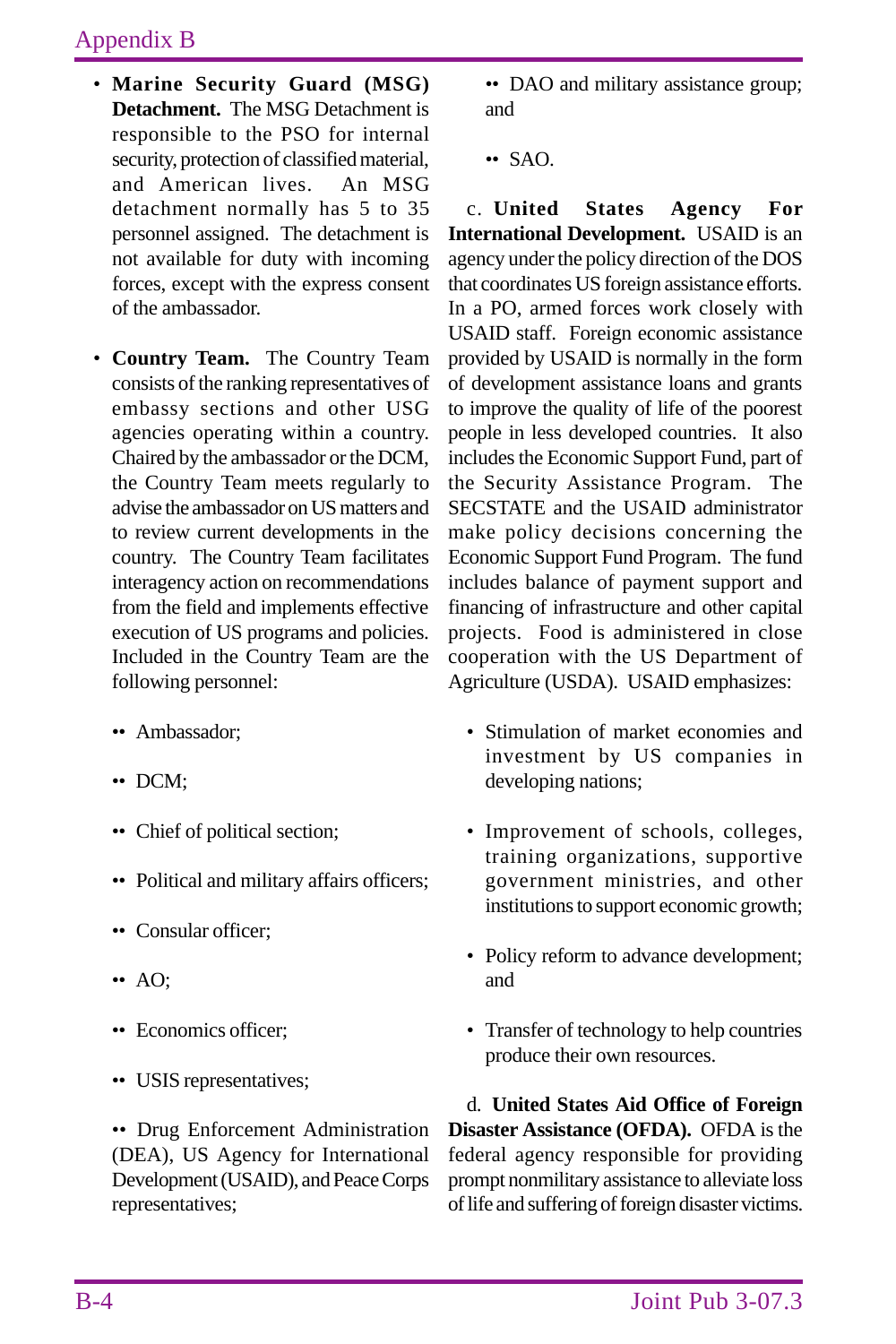OFDA may request DOD assistance during HA operations. Coordination and determination of required forces is normally accomplished through the Assistant Secretary of Defense (International Security Affairs) and the Joint Chiefs of Staff.

e. **United States Information Agency.** The USIA, or USIS overseas, helps to achieve US foreign policy objectives by influencing public attitudes overseas. The agency advises the President and US departments outside CONUS on the possible impact of policy, programs, and official statements on foreign opinion. USIA monitors the impact of PO on local attitudes and aids PO forces by gaining popular support for them. To encourage public support for US policy objectives and to counter hostile attempts to distort and frustrate US programs, USIA conducts a wide range of information activities.

# **5. Department of Defense**

The Department of Defense has lead management and funding responsibility for PO that involve US combat units and those that are likely to involve combat.

a. The Office of the Secretary of Defense has several assistants who may be involved in the conduct of PO.

• **Assistant Secretary of Defense (Strategy and Requirements) (ASD[S&R]).** ASD(S&R) is the principal staff assistant and advisor to the USDP and the Secretary of Defense on DOD policy and planning for US participation in international PK and PE operations. In these capacities, the ASD(S&R) shall develop, coordinate, and oversee the implementation of policy and plans for matters related to the participation of Armed Forces of the United States and other DOD resources

in UN and other international PK or PE activities. This includes the development of policy related to creating, identifying, training, exercising, and committing military forces for such purposes.

• **Assistant Secretary of Defense (Special Operations and Low Intensity Conflict) (ASD[SO/LIC]).** ASD(SO/ LIC) is the principal staff assistant and civilian advisor to the Secretary of Defense and the USDP and planningrelated special operations (SO) and MOOTW within the Department of Defense. SOF, especially CA, PSYOP, and SF units, have unique capabilities and responsibilities for peace operations. A Deputy Assistant Secretary of Defense for Peacekeeping and Humanitarian Assistance serves under the ASD(SO/ LIC). Among other responsibilities, ASD(SO/LIC):

•• Provides policy guidance and oversees planning, programming, resourcing, and execution of SO and MOOTW activities;

- •• Provides policy concerning PSYOP forces, plans, and programs;
- •• Oversees integrated development and refinement of doctrine, strategies, and processes for SO and MOOTW, to include supporting studies and analyses;
- •• Reviews and evaluates policies, processes, and programs of DOD components to plan, resource, prepare forces, and execute SO and MOOTW and initiate and coordinate action to enhance readiness;

•• Supervises overall preparation and justification of program recommendations and budget proposals for SO activities in the Five Year Defense Plan;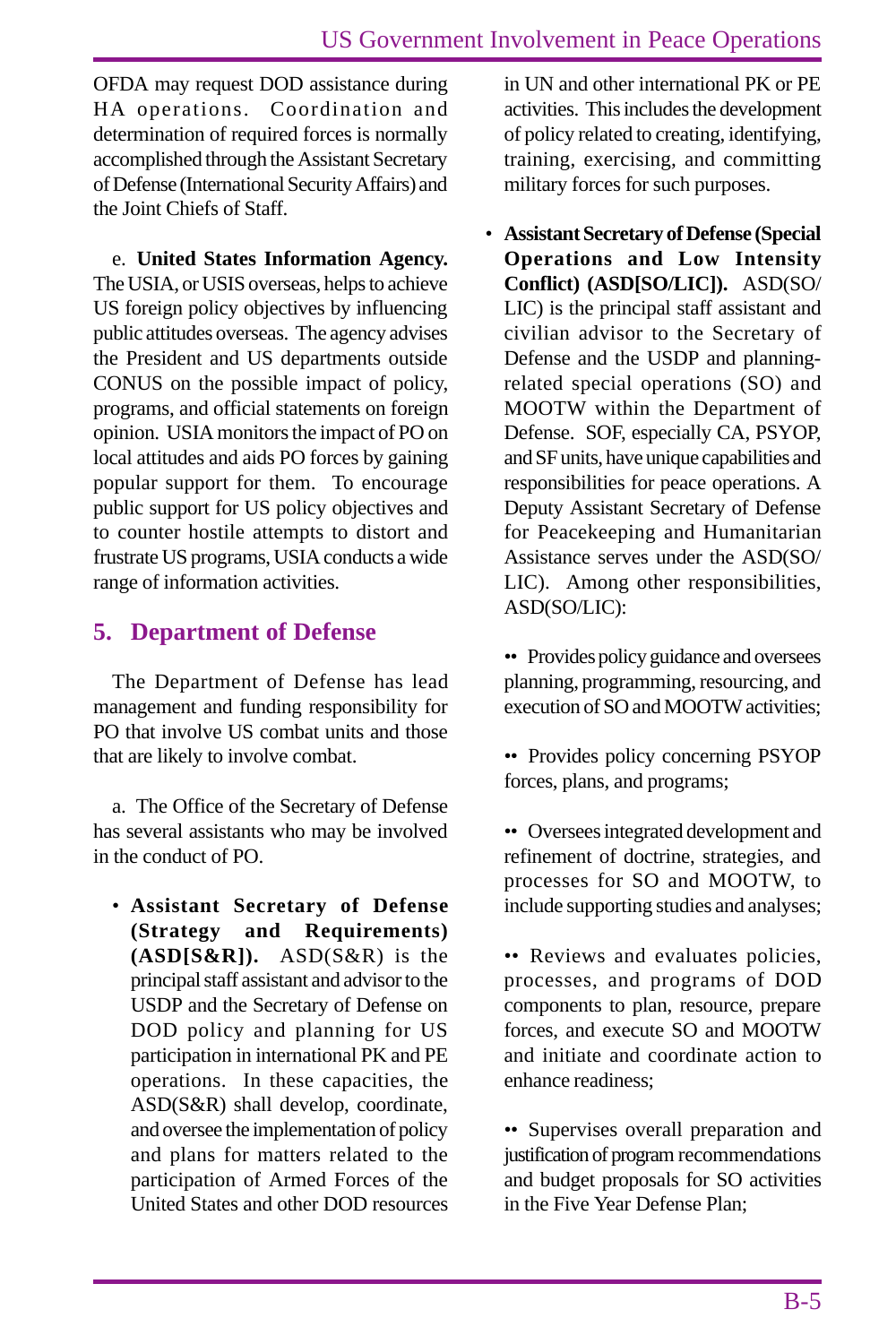•• Advises the Under Secretary of Defense (Acquisition) on acquisition priorities and requirements for SO- and MOOTW-related materiel and equipment, to include participation in appropriate boards and committees; and

•• Serves as principal staff assistant and advisor to the USDP and Secretary of Defense.

• **Defense Security Assistance Agency (DSAA).** DSAA directs, administers, and supervises the execution of security assistance programs. This involves providing guidance to Military Services, unified commands, and in-country security assistance officers in their efforts to assist foreign governments obtain US equipment, training, and other defenserelated services authorized by the FAA, as amended, and the Arms Export Control Act.

b. **Chairman of the Joint Chiefs of Staff.** The Chairman of the Joint Chiefs of Staff provides overall guidance to combatant commanders and the Chiefs of the Services through the Joint Strategic Capabilities Plan. The entire Joint Staff monitors aspects of PO. The Strategic Plans and Policy Directorate provides PO guidance, and the Operations Directorate monitors current PO. Often, the Chairman of the Joint Chiefs of Staff directs that a joint action cell be formed to organize, coordinate, and monitor the support required. This cell will develop written taskings and coordinate these taskings with affected combatant commanders, Service Chiefs, and the heads of other DOD agencies.

#### c. **Combatant Commanders**

• MCM-144-93, "Implementation of the Unified Command Plan" stipulates that:

"The commander of a unified command that includes a general geographic area of responsibility is responsible for commanding US forces conducting peacekeeping operations within the commander's geographic area of responsibility, whether as a unilateral US action or as part of a multinational coalition; and, unless otherwise directed by the NCA, supporting US forces under the direction of a multinational peacekeeping organization."

Note: The term "peacekeeping," as used in MCM-144-93, "Implementation of the Unified Command Plan," is intended to include all PO, not just peacekeeping.

• A geographic combatant commander (CINC) exercises COCOM over assigned forces. The tasked CINC will normally exercise OPCON over attached forces. Combatant commanders will provide or receive support from other combatant commanders in accordance with NCA orders. This support may also include assisting forces of other nations when such support is in accordance with a diplomatic agreement. Because of the broad nature of PO, the entire geographic combatant command staff may be involved in planning, monitoring, or coordinating support to PO activities.

d. **Executive Agent (EA).** The Secretary of Defense may appoint a Service as an EA to act on behalf of the Department of Defense. The exact nature and scope of the authority delegated must be stated in the document designating the EA. An EA may be limited to providing only administration and support or coordinating common functions, or it may be delegated authority, direction, and control over specified resources for specified purposes. The Department of the Army is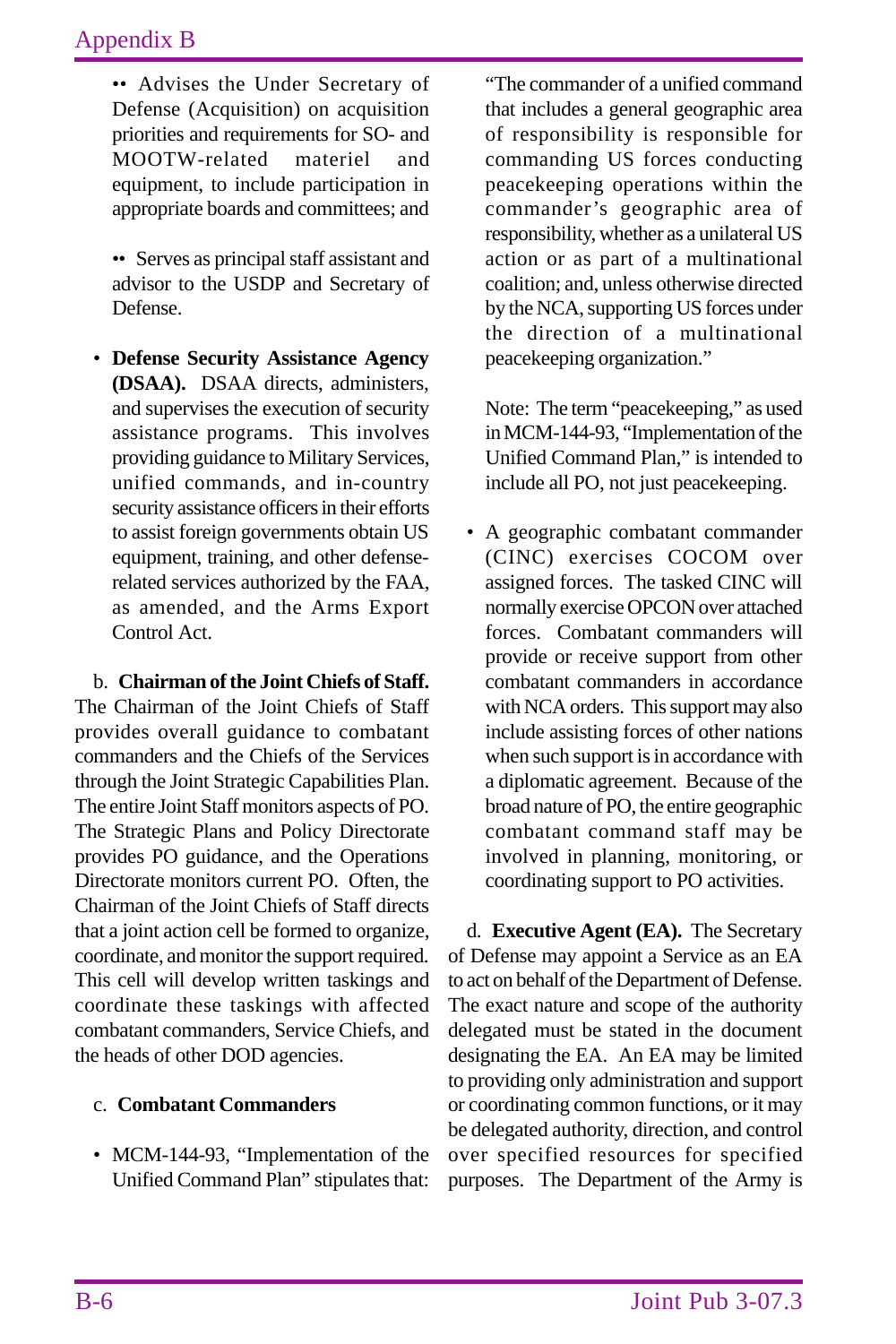the EA for all US personnel assigned to duty as MILOBs. Through the USMOG-W, the Department of the Army provides administrative and logistic support of US observers, to include personnel records management (including efficiency reports and notification of personnel actions), finance, and ensuring the well-being of deployed personnel.

## **6. Department of Transportation**

a. The Department of Transportation (DOT) has technical capabilities and expertise in public transportation that may be available upon request to assist specific HA operations. The primary organization with which PO forces may work is the USCG.

b. The USCG is an agency of the DOT and is a military Service with law enforcement authority. In CONUS, the USCG is responsible for assuring the safety and security of US ports and waterways, and provides the following services: enforcing vessel cargo and waterfront facility regulations; inspecting vessels, including vessels of the Ready Reserve Force; licensing of mariners; enforcing customs laws; establishing and servicing aids to navigation; regulating and administering bridges over navigable waterways; port emergency response; maritime search and rescue (both within and beyond CONUS); and operation of vessel traffic services in selected ports and establishing safety and security zones. Outside of CONUS, the USCG operates in support of geographic combatant commanders.

## **7. Department of Agriculture**

The USDA has projects and activities ongoing in foreign countries and can provide technical assistance to PO forces, if requested. The USDA may provide important support to nation assistance programs.

### **8. Department of Justice**

Department of Justice (DOJ) agencies with which FHA forces may come into contact include the International Crime Investigative Training Assistance Program (ICITAP), DEA, and Community Relations Service (CRS).

a. The ICITAP was established within the DOJ in 1986 to enhance investigative capabilities in democracies throughout Latin America. The ICITAP is funded through the Economic Support Fund appropriations to USAID. The DOS provides policy guidance and oversight, while design, development, and implementation of projects rests with the DOJ. The ICITAP directs its assistance primarily at police agencies, but an important focus is the relationship between the police, judges, and prosecutors. Through training courses, conferences, and seminars, greater coordination among the three criminal justice sectors is sought.

b. **Drug Enforcement Administration.** DEA programs and projects can be developed for specific countries and regions. The DEA can:

- Assist in providing legal, self-sustaining, income-earning alternatives to underdeveloped, agriculturally based nations; and
- Improve international exchange of information about successful drug prevention and education programs.

c. **Community Relations Service.** CRS is under the general authority of the attorney general. CRS provides on-site resolution assistance through a field staff of mediators and conciliators. CRS not only aids in resolving difficulties as they erupt but also seeks to assist and support communities in developing mechanisms to address future problems.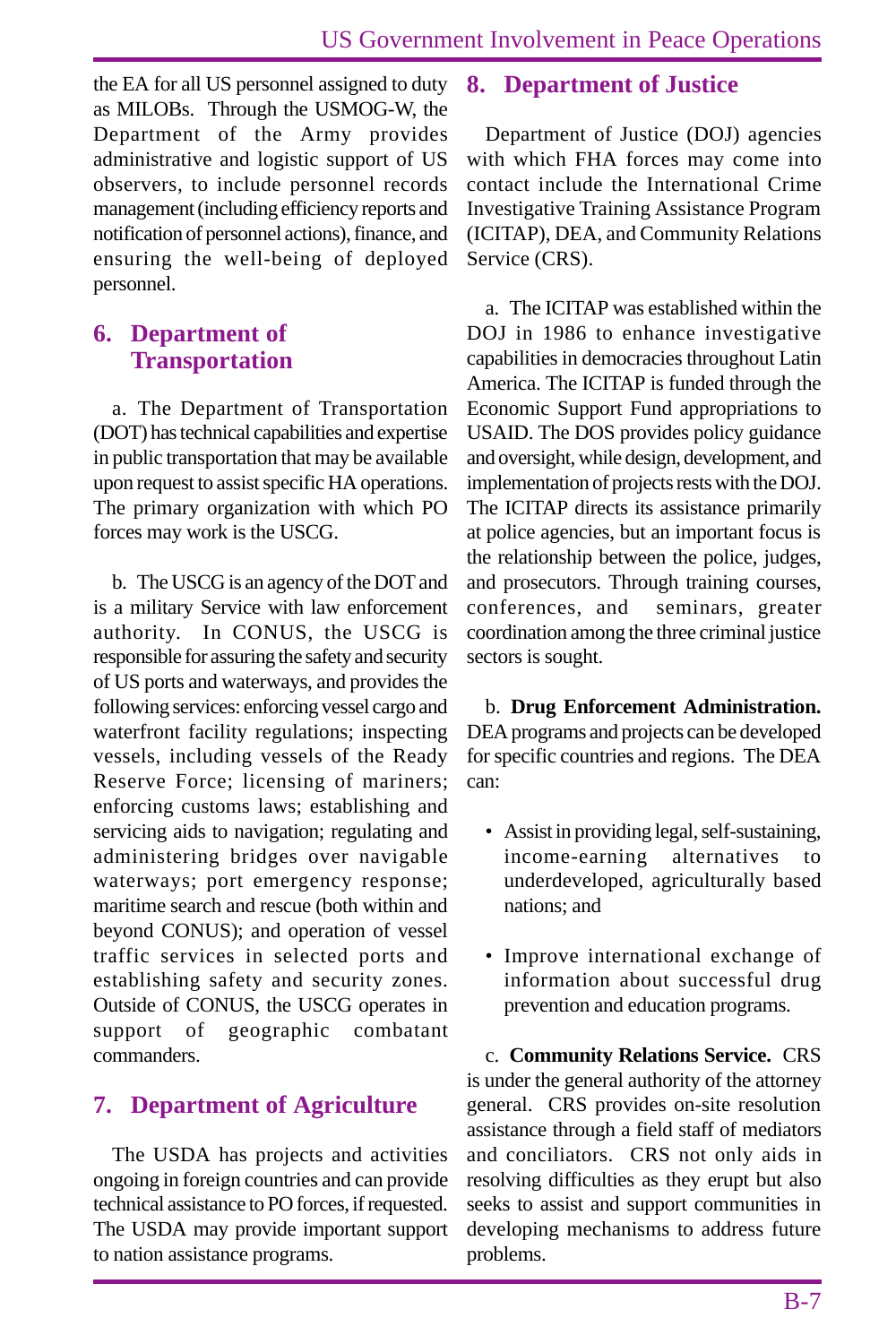## **9. Office of International Affairs**

The Office of International Affairs coordinates and supports DOJ international efforts and supports the DOS during international treaty negotiations.

## **10. Public Health Service**

Public Health Service (PHS) promotes the protection and advancement of a nation's physical and mental health. PO forces are most likely to work with PHS when bringing migrants or refugees into the United States or US territories. PHS ensures that no health threat is posed by such immigrations.

## **11. Immigration and Naturalization Service**

The Immigration and Naturalization Service (INS) provides information and service to the general public while enforcing immigration control. The INS:

a. Facilitates the entry of persons legally admissible as visitors or as immigrants of the United States;

b. Grants benefits under the Immigration and Nationality Act, including assistance to those seeking permanent resident status or naturalization;

c. Prevents unlawful entry to the United States; and

d. Apprehends and removes aliens who enter or remain illegally in the United States or whose stay is not in the best interests of this nation.

## **12. Non-UN Sponsored Peace Operations**

The United States may participate in PO sponsored by the UN, regional organizations or friendly countries, or as a unilateral action. Participation in PO not sponsored by the UN is more likely in PKO than in PEO. PEO would normally only be conducted when there is broad international consensus legitimizing such actions. Thus the UN would be the appropriate forum.

a. PKO depend on the consent of the parties to a dispute, the HN, and the agreement of other powers that perceive their interests may be affected. Consequently, the UN is not always an acceptable or practicable sponsor of PKO, as was the case leading to the establishment of the MFO.

b. Some of the reasons the United States may participate in a PKO outside of UN sponsorship are as follows.

• Lack of agreement in the UN Security Council that would lead at least one of the five permanent members to veto the establishment of the operation. Any one of the five permanent members may block approval with a veto. For example, the 1979 Egyptian-Israeli Peace Treaty presumed that a UN force and UN observers would monitor the security arrangements. However, faced with Arab opposition and a threatened Soviet veto, the mandate for UN Emergency Force II expired and the force and observers began to withdraw. On 18 May 1981, Egypt and Israel, with the assistance of the United States, opened negotiations leading to the creation of the MFO on 3 August 1981.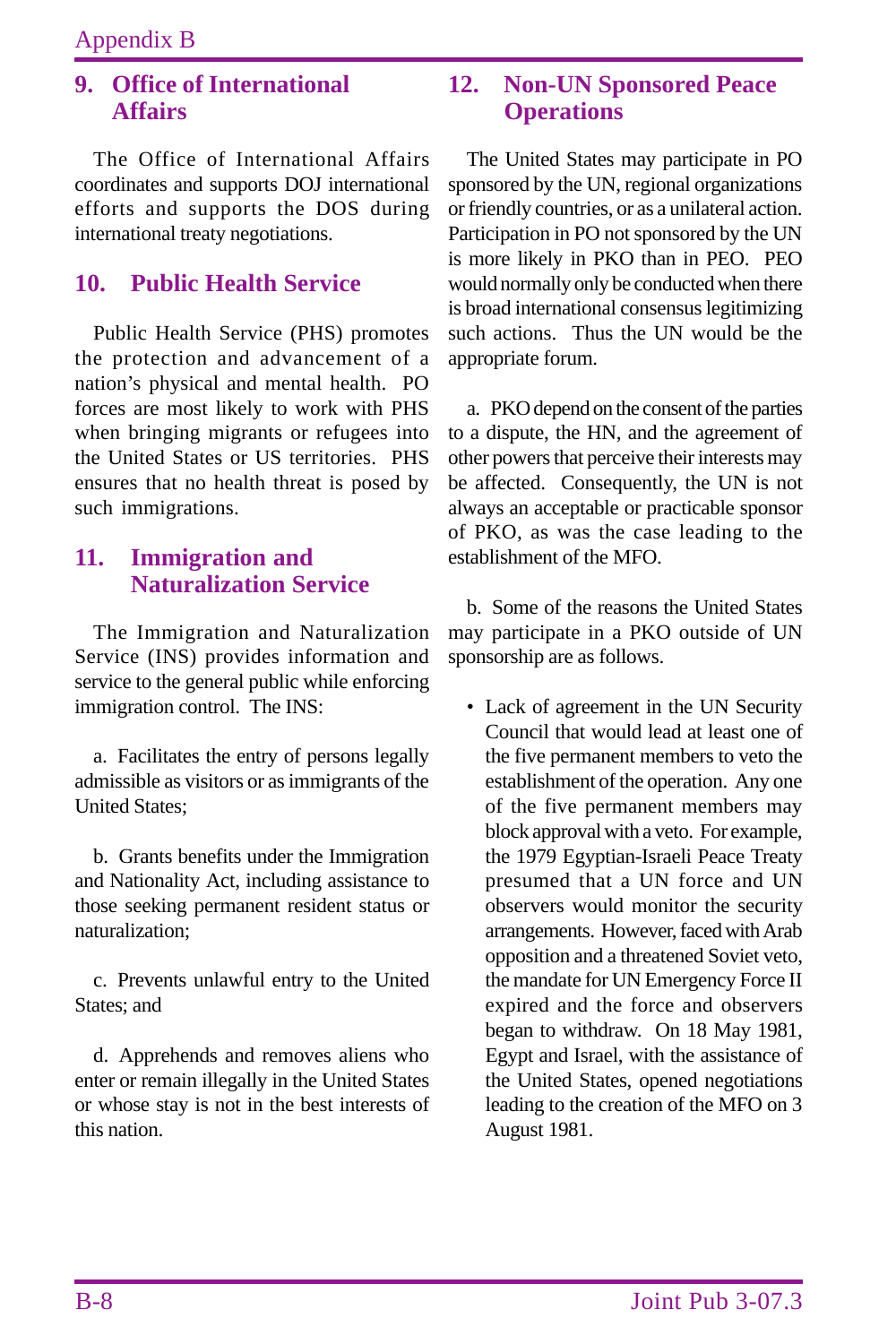- The attitude of some developing nations toward a UN PK force might favor another organization to sponsor the effort. While developing nations often find a UN PK force a convenient means of controlling a dangerous local conflict, they also have reservations. For example, some African nations regarded the UN operation in the Congo as thinly disguised western interference, and are now inclined to favor the OAU as a sponsor for PK.
- An existing treaty, agreement, or regional organization may call for US participation without the involvement of the UN. For example, when the border dispute between Peru and Ecuador erupted in 1995, the United States participated in the Military Observer Mission Ecuador-Peru along with the other Guarantor nations (Argentina, Brazil, Chile) of the 1947 Treaty of Inmarty.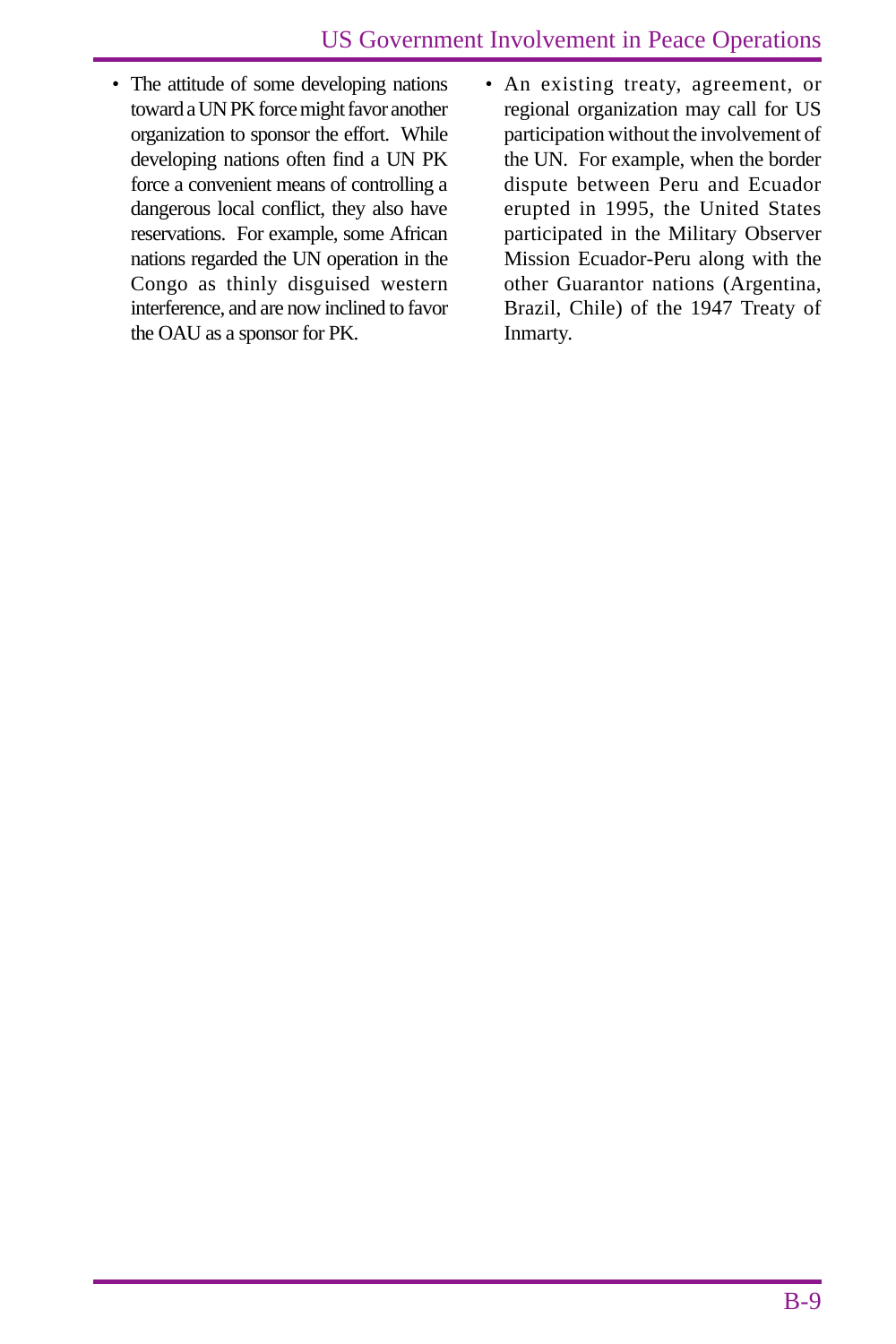Intentionally Blank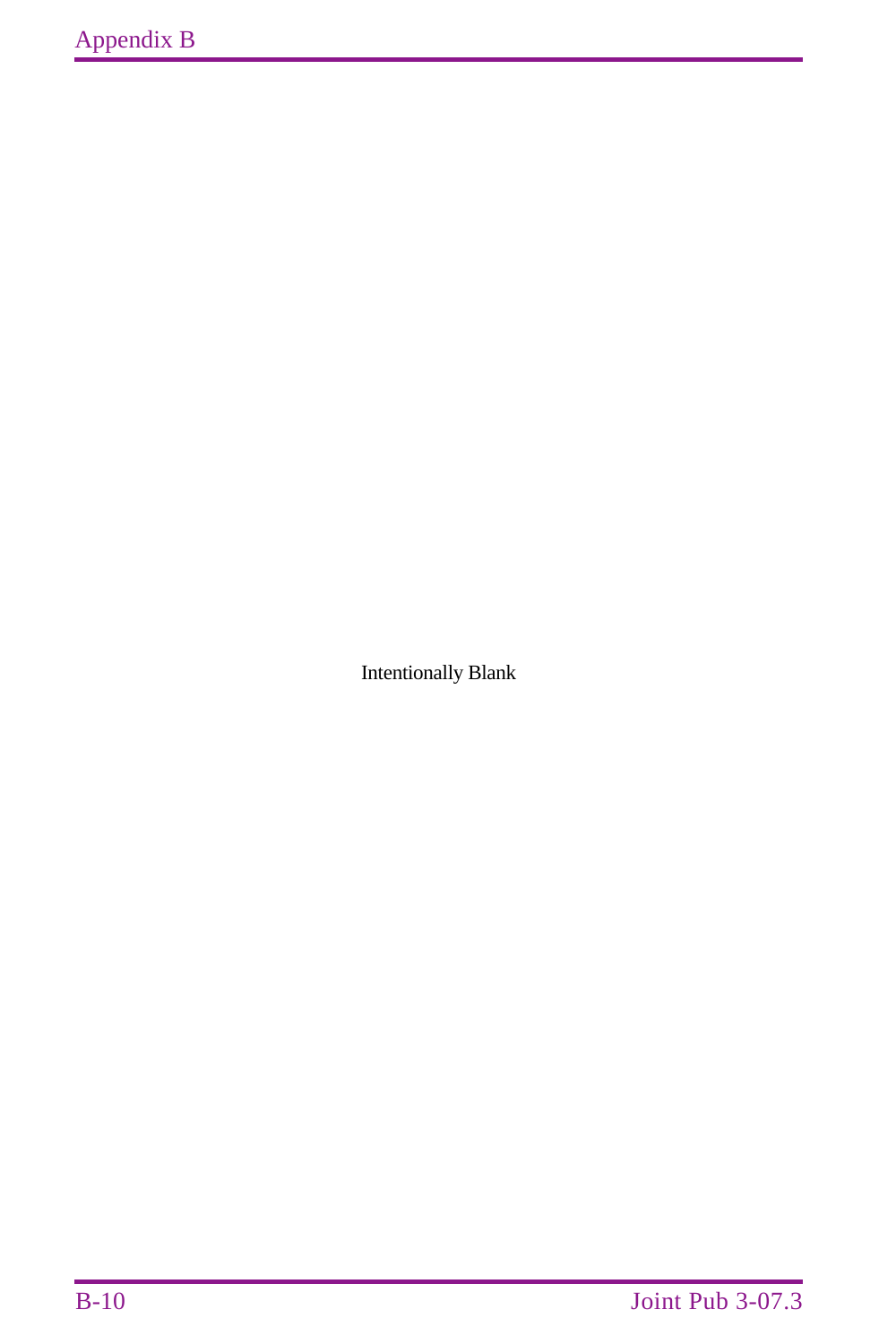# APPENDIX C **UNITED NATIONS INVOLVEMENT IN PEACE OPERATIONS**

Annex A United Nations Reimbursement Procedures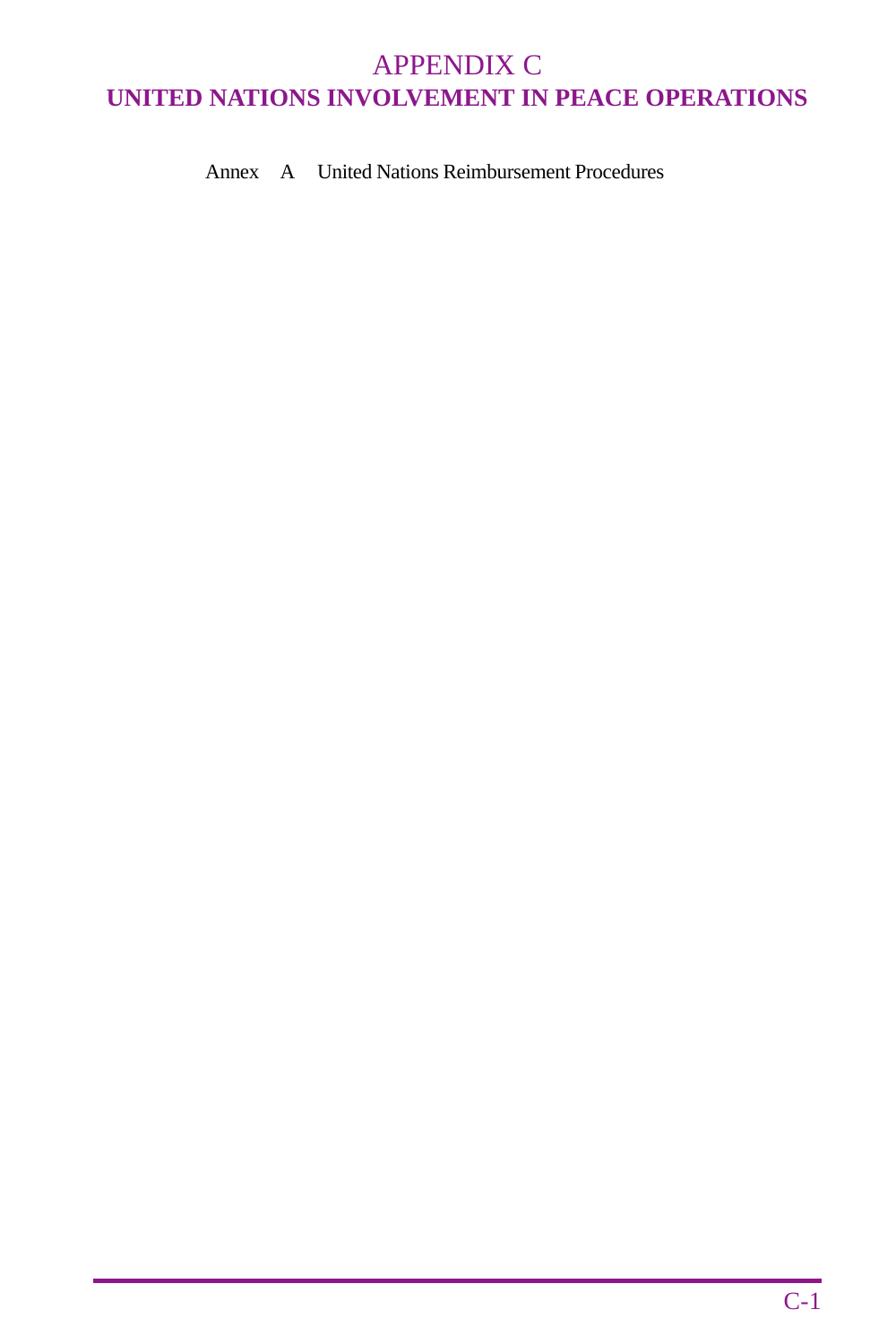# **UNITED NATIONS INVOLVEMENT IN PEACE OPERATIONS**

# **1. General**

The primary responsibility of the UN is the maintenance of international peace and security. The UN Charter provides the TOR for the various elements of the UN in fulfilling this responsibility. Article 29 of the UN Charter is generally agreed to be the basis of authority for the UN to conduct PKO. Article 42 of the UN Charter provides the authority for UN PEO. This appendix provides a general description of UN organization and functions, and includes pertinent extracts of the UN Charter.

# **2. UN Headquarters Organization**

a. **Security Council.** The Security Council is vested with the authority from the UN Charter to investigate any situation or conflict that threatens international peace and security. It will usually task the SYG to prepare a plan to deal with the crisis and will be the approving authority for that plan. The Security Council may either decide to take action or refer the matter to the UN General Assembly for consideration. The Council's decisions are theoretically binding on all member states of the UN.

b. **Secretary General.** The SYG is responsible to the security council for the organization, conduct, and direction of UN PKO. The office is responsible for conducting negotiations with the HNs, belligerents, and contributing states, preparing the operational plan and presenting it to the Security Council for approval.

c. **General Assembly.** The General Assembly may consider any matter referred to it by the Security Council or may consider any other situation or conflict it feels impairs the general welfare or friendly relations among

nations. The recommendations of the General Assembly are not binding on the SYG, the Security Council, or its own members. Its powers in conflict resolution are not well-defined.

d. **Military Staff Committee (MSC).** The MSC was originally designed to advise and assist the Security Council and the SYG on matters of military concern. It is composed of the chief of staff of the permanent representatives of the Security Council or their representatives. Although envisioned as an international joint staff to plan, organize, and command UN PKO, various factors precluded its development in that direction. From time to time, a military advisor or assistant has been appointed to advise and assist the SYG on military matters.

#### e. **Secretariat**

- The UN Secretariat is headed by the SYG and is the permanent organization responsible for the establishment, coordination, and administration of PKO. Several secretariat departments are involved in PKO and may interface directly with the SRSG (see Figure C-1).
- The Under SYGs (USYGs) are responsible to the SYG for policy concerns with respect to PKO. The two USYGs for Political Affairs oversee PO based on their geographic location.
- The USYG for Peacekeeping is responsible to the SYG for the day-today operational matters affecting PO. Under the USYG for Peacekeeping is the military advisor to the SYG as well as the Director, Field Administration and Logistics Division, who is responsible for logistic support of PO.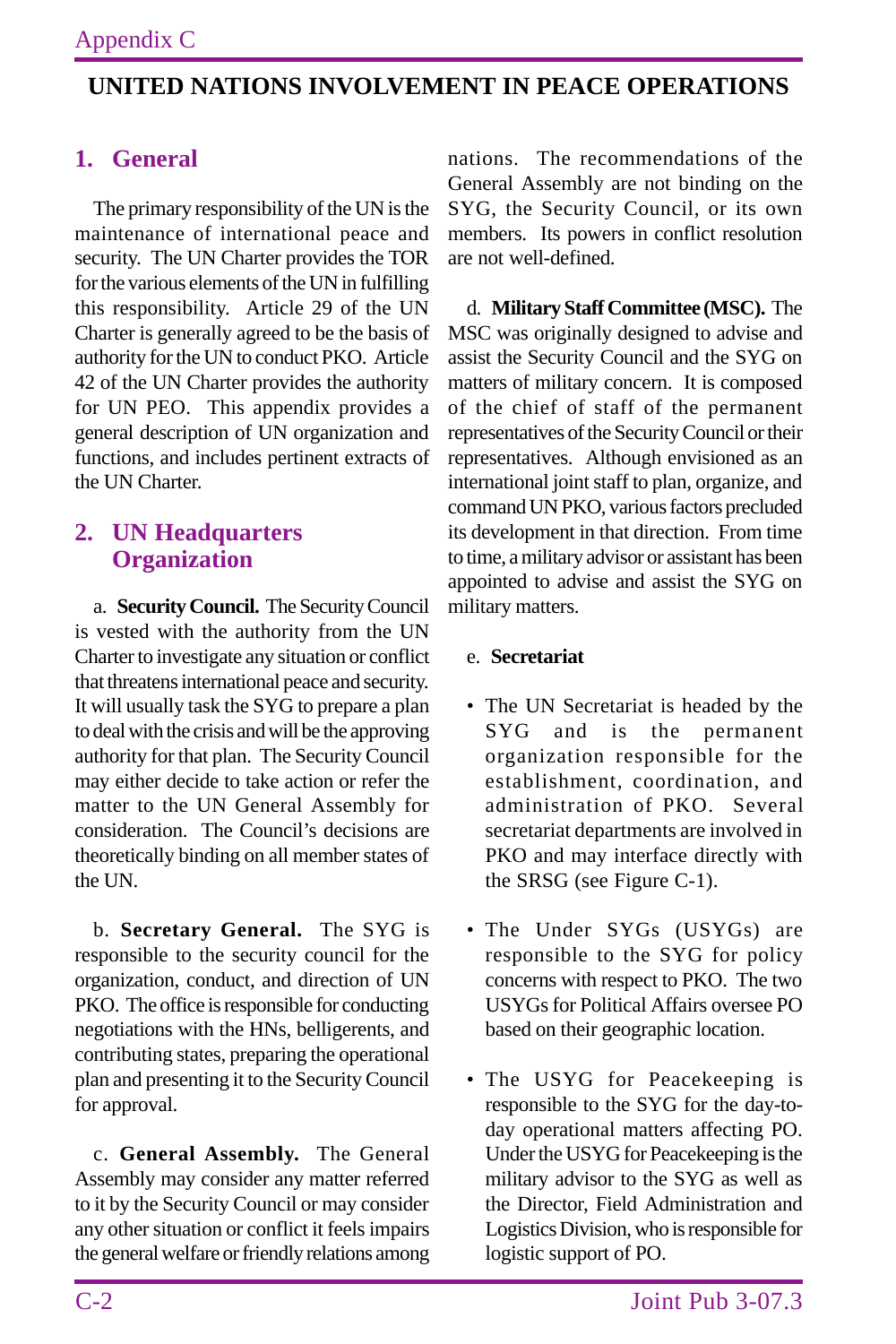



- The USYG for Administration and Management is responsible to the SYG for the administration and financial support of PKO.
- The USYG for Humanitarian Affairs may also provide guidance to the SRSG with respect to the humanitarian aspects of a specific PO and interface with PVOs and NGOs.
- The Department of Political Affairs is the political arm of the SYG in matters relating to the maintenance of international peace and security and the control and resolution of conflicts within states. As such, it advises on policy in those areas and is responsible for political research and analysis. It also has executive responsibilities in the fields of preventive diplomacy and peacemaking,

including negotiations and other diplomatic activities. All these functions and responsibilities as they relate to field operations are prepared and carried out by the department under the overall direction of the SYG.

• The Department of Peacekeeping Operations is the operational arm of the SYG for the day-to-day management of PKO. In this capacity, the department acts as the main channel of communication between UN headquarters and the field. However, the Department of Political Affairs (on strictly political matters), the Department of Humanitarian Affairs (on humanitarian policy matters), and the Department of Administration and Management are also in regular contact with the field (see Figure C-2).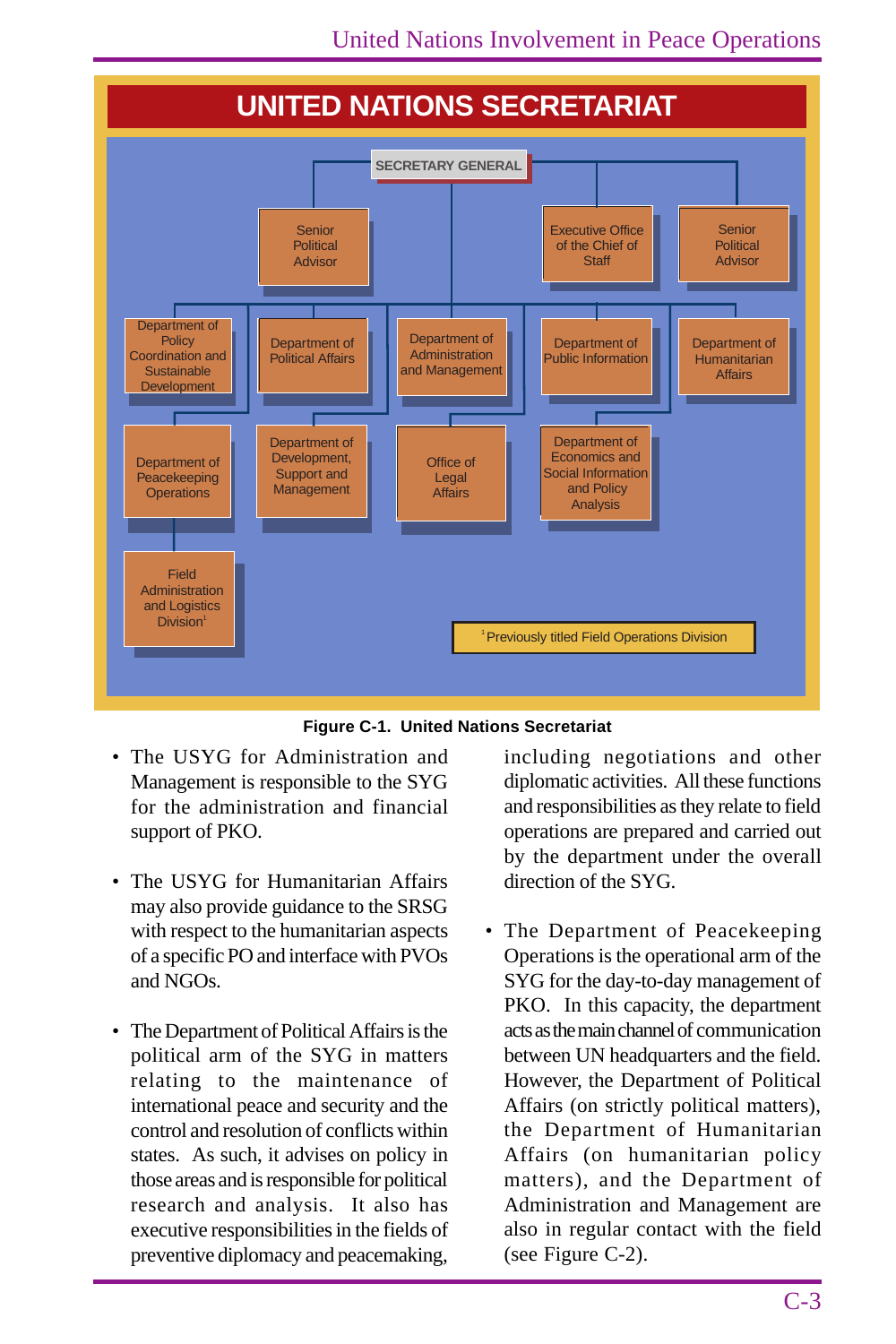

**Figure C-2. Department of Peacekeeping Operations**

 $\Omega$ 

Appendix C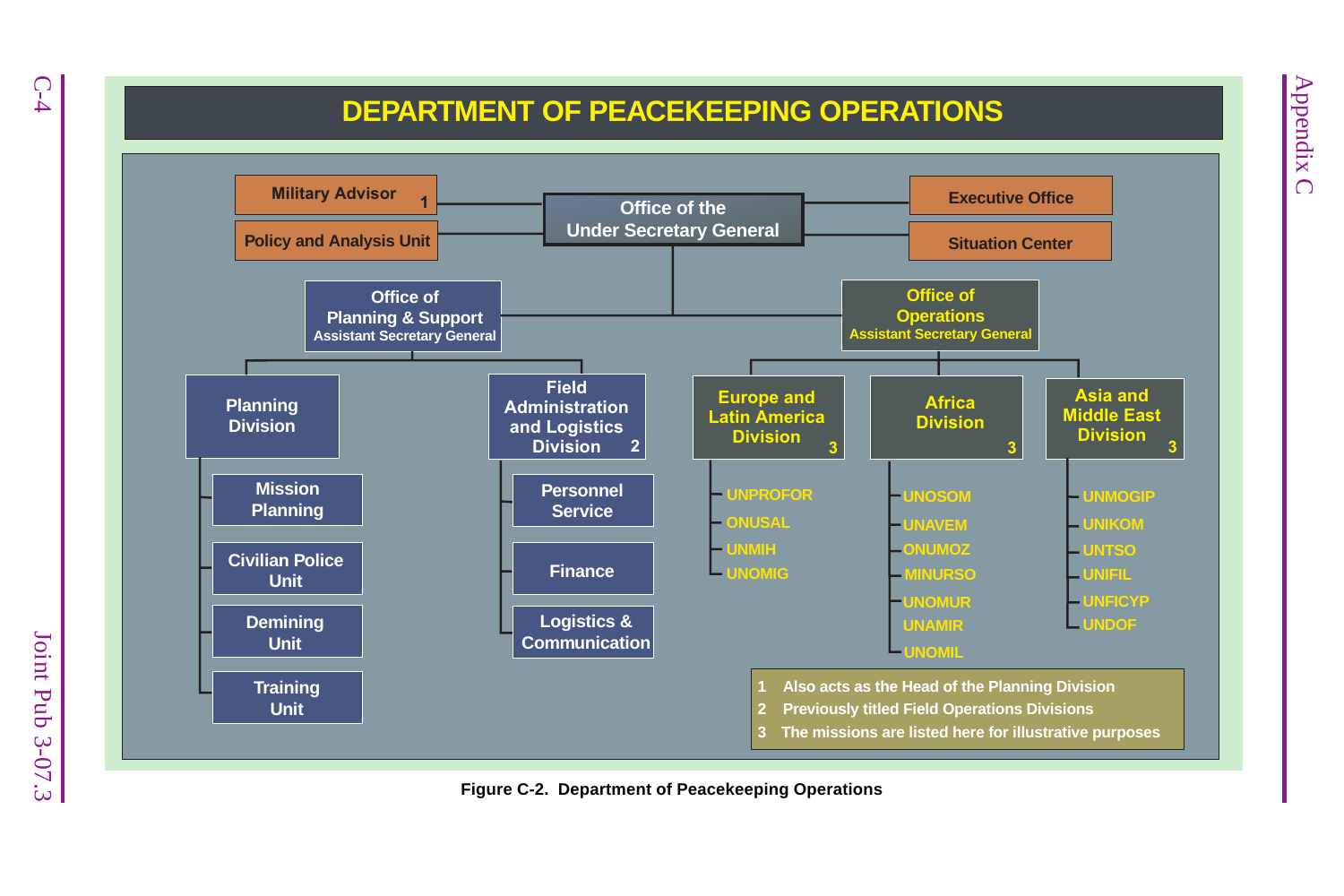• The Department of Humanitarian Affairs is responsible for the coordination of humanitarian operations, particularly for making the necessary arrangements for the timely and effective delivery of assistance by UN relief organizations. As the focal point of the SYG for HA, its responsibilities also include early warning of potential conflicts and negotiations for access to populations in need. In most recent complex operations, the Department has appointed a field-based humanitarian coordinator, who works under the authority of the SRSG and is in direct contact with the Department of Humanitarian Affairs. In some cases, the humanitarian coordinator is with an agency or program, while in others the coordinator is independent.

#### f. **Field Administration and Logistics Division**

- Each UN PO will have a UN official on staff. This official will command the deployed elements of the Field Administration and Logistics Division and be responsible for all matters related to the operation. The official is usually a career UN civil servant. The Field Administration and Logistics Division, in coordination with selected military staff officers, is also responsible for negotiating the SOFA, receiving and dispatching UN personnel, and establishing administrative and logistic SOPs (see Figure C-2).
- The Field Administrative and Logistics Division is responsible for the support of UN-sponsored POs, including contracting. The UN procures on the world market and uses international transportation to ship directly to the force area. If UN-contracted transportation assets are inadequate or not available, the

UN has historically requested US lift assets. Intratheater lift forces may be placed under the OPCON of the PO force commander. Intertheater lift is a major US contribution to UN-sponsored PO. However, US intertheater lift assets always remain under the COCOM of US Transportation Command.

## **3. Subordinate UN Organizations**

UN organizations primarily concerned with PO include the following.

#### a. **United Nations Office of the High Commissioner For Refugees (UNHCR).**

- The UNHCR has a major role in coordinating aid to refugees, returnees, and displaced persons. Except in special circumstances, its material assistance activities are conducted through national or local authorities of the country concerned, other organizations of the UN system, NGOs, or private technical agencies.
- Coordination with the UNHCR is critical for any humanitarian relief effort. Failure to coordinate with UNHCR before and during the operation, or failure to meet UNHCR standards, may preclude the UNHCR from accepting transfer of equipment, supplies, and facilities as the military disengages. To preclude this, a working relationship should be established with UNHCR immediately upon notification of a mission with UNHCR. A copy of the UNHCR text that outlines specifications for refugee camp construction should be available.

b. **United Nations Disaster Management Team (UN-DMT).** The UN-DMT is the primary agency responsible for coordinating assistance to persons compelled to leave their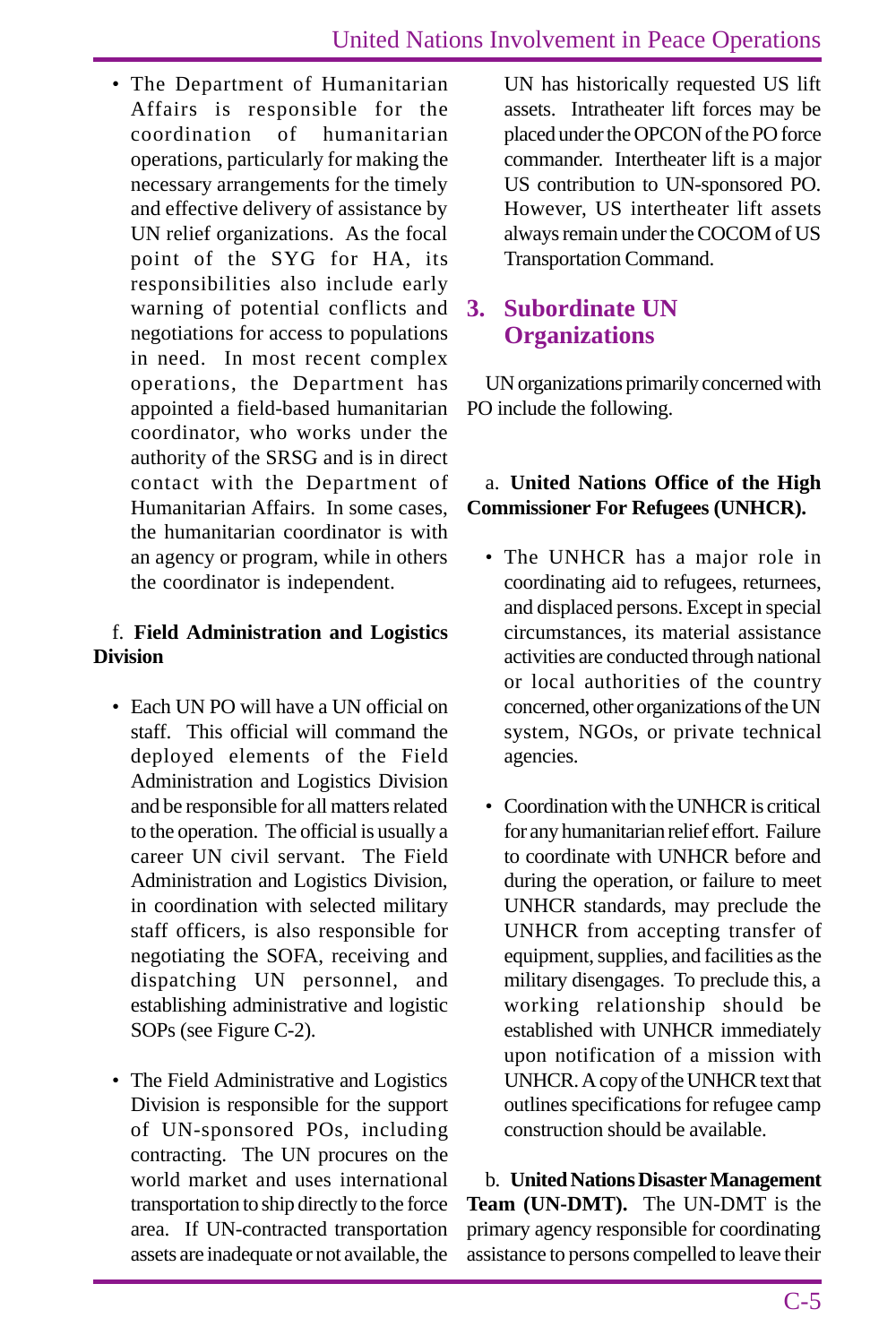homes as a result of disasters, natural and otherwise.

#### c. **United Nations Department Of Humanitarian Affairs (UNDHA).**

- UNDHA is the focal point for disaster management in the UN system. It mobilizes and coordinates international disaster relief, promotes disaster mitigation (through the provision of advisory services and technical assistance), and promotes awareness, information exchange, and the transfer of knowledge on disaster-related matters.
- UNDHA is responsible for maintaining contact with disaster management entities and emergency services worldwide and is able to mobilize specialized resources. The appointed UNDHA resident coordinator has a crucial role in providing leadership to the UN team at country level, and also coordinates locally represented PVOs and NGOs as required. The resident coordinator convenes the UN-DMT at country level, seeking unity of effort among all the various PVOs, NGOs, and agencies. The following UN programs help form the UN-DMT when the UN system has been mobilized to assist in an emergency.

d. **United Nations Development Programme (UNDP).** UNDP promotes the incorporation of disaster mitigation in development planning and funds technical assistance for all aspects of disaster management. Work is long range. The UNDP senior member may be appointed as a regional coordinator or may also serve as the UNDHA in-country coordinator. UNDP also provides administrative assistance support to the resident coordinator and to the UN-DMT.

e. **World Food Programme (WFP).** WFP is an operational, relief-oriented organization. It provides targeted food aid and supports rehabilitation, reconstruction, and risk-reducing development programs. Targeted food aid is special subsistence aligned to a special segment of the population. This organization mobilizes and coordinates the delivery of complementary emergency and program food aid from bilateral and other sources.

f. **United Nations Children's Fund (UNICEF).** UNICEF is a relief-oriented organization. It attends to the well-being of children and women, especially child health and nutrition. The activities of this organization may include social programs, child feed (in collaboration with WFP), water supplies, sanitation, and direct health intervention (in coordination with the World Health Organization [WHO]). UNICEF provides related management and logistic support.

g. **World Health Organization.** WHO is primarily involved in long-range programs. It provides advice and assistance in all aspects of preventive and curative health care. This assistance includes the preparedness of health services for rapid response to disasters.

h. **Food and Agriculture Organization (UN) (FAO).** FAO is an organization also involved in long-range programs. It provides technical advice in reducing vulnerability and helps in the rehabilitation of agriculture, livestock, and fisheries. The organization emphasizes local food production. It also monitors food production, exports and imports, and forecasts any requirements for exceptional food assistance.

## **4. Planning Process**

While no formal planning process exists for UN PKO, the planning unit in the Department of Peacekeeping Operations is responsible for developing plans for approved operations. Each operation is unique and individually authorized, planned, and controlled. Instead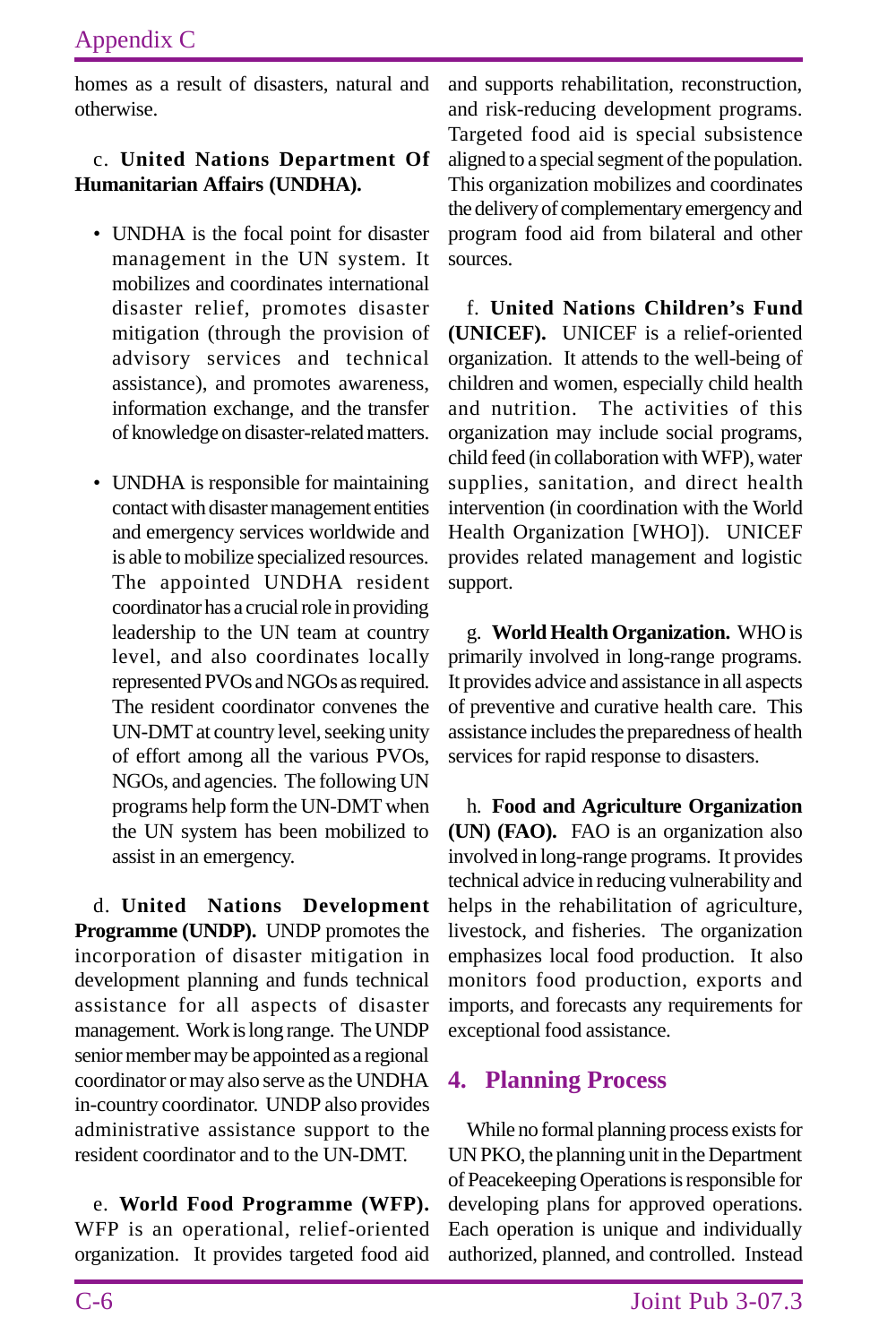of a universal checklist, a general pattern based on past experience is utilized for UN planning.

a. **Situational Analysis.** On the outbreak of a conflict, the Security Council or General Assembly may perceive this as a threat to international peace and security. The situation may be debated, and if a permanent member of the Security Council does not use its veto, a resolution may be passed.

b. **Security Council Resolutions.** A Security Council resolution will usually call for a cease fire and may appoint a special representative, ambassador, or mediator to be sent to the conflict area to report on the crisis. The resolution may also require the SYG to prepare a plan to deal with the conflict by creating a PO. The SYG will then be responsible for informal negotiations and the preparation of a mandate. Mandates are typically established for a 6-month period and must be renewed by the Security Council twice per year.

c. **Informal Preparations.** Based on the direction the SYG receives from the Security Council, informal negotiations will commence. This will involve negotiations with member states to establish the tentative contributions (personnel, financial, logistic) that can be provided to a UN force. The requirements, balanced with the scale of contribution, will determine the general composition and organization of the force. The SYG will approach the disputing parties and draft a mutually acceptable and enforceable mandate which will also be acceptable to contributing members. The final product of these negotiations should be a viable mandate. From this mandate will be derived the role, mission, and tasks of the operation.

d. **Mandate.** The SYG will submit a plan for the PKO and a proposed mandate for approval by the Security Council. If the

council approves the plan and the mandate, the SYG will commence formal preparations. The mandate will provide the international legal authority for the operation. A second and equally important document is the budget plan which must be accepted to ensure that the operation can be funded.

#### e. **Formal Preparations**

- With the approval of the mandate and the budget, the SYG will ensure that negotiations are commenced with the disputing parties and the HN for preparation of the SOFA. The SYG will select the key appointments for the force. They are the force commander, a military officer from a nation not involved in the conflict, and the UN political advisor (often titled the SRSG), normally a career diplomat. These appointments have usually been agreed to by the belligerents prior to the formal announcement to the media. The appointment of HOM may be either the force commander or the SRSG.
- The SYG will make informal requests for military forces and equipment to the contributing members in the form of a verbal request. The requests at this stage will still be general in nature, allowing some flexibility to contributing members, until the exact scale of the force and international composition is determined. Once the UN has an acceptable force composition, it will issue formal requests for troops and equipment services in the form of notes, verbals, or letters of assistance.

#### f. **Participating Member-State Preparations**

• Participating member states will negotiate the extent of their contribution to the operation with the UN and the HN for memoranda of understanding (MOUs) to secure those services or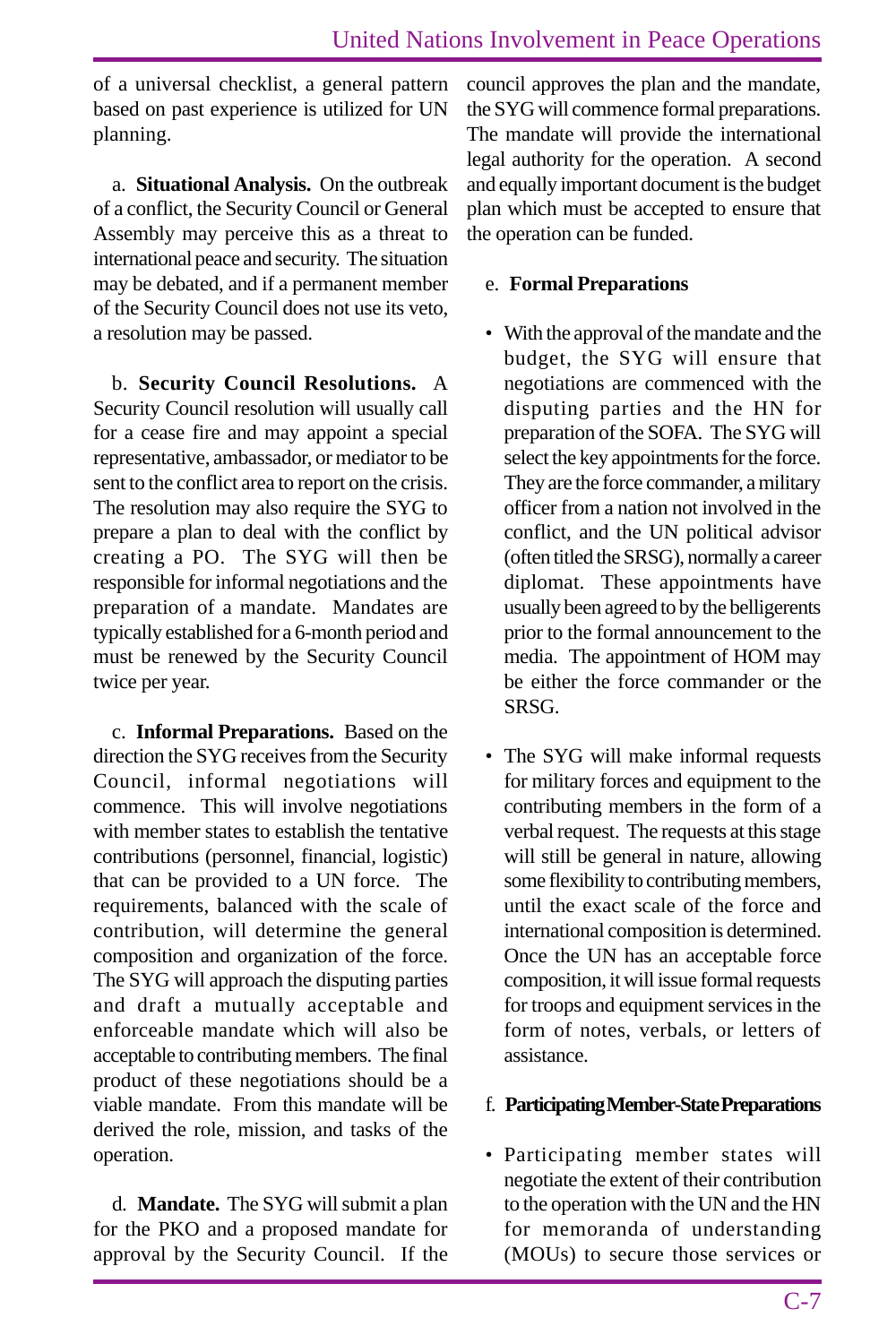support from the HN that are not provided by the UN. It is not unusual for the UN to place limits on national contributions due to nonmilitary factors such as financial limitations.

• The UN should finalize the SOFA with the HN prior to deployment of the force. Until the SOFA is finalized, a member of the PO force will be subject to the local laws or granted diplomatic status.

### g. **Reception and Service Support**

- The Field Administration and Logistics Division will usually deploy an advance party to establish reception and service support arrangements for the operation. The UN will plan, organize, and direct the deployment of the force to the theater.
- National contingents will conduct training and administrative preparations required for deployment to the operation. National reconnaissance may not be allowed prior to deployment.

h. **End Survey.** The key action at the start of operations with the UN is the conduct of the "end survey." The end survey is performed by the UN command after the arrival of a national force. The survey is the UN military staff identification of the equipment, supplies, and personnel that the member country has deployed in support of the mission. Based on that survey, the UN command can identify member nation capabilities and what items the UN is responsible to support or provide reimbursement for costs associated with operational use. The UN normally pays for equipment deployment and the costs to maintain equipment for operational use. The UN normally also pays for personnel rotations twice annually, usually on a 6-month basis. For additional information on UN reimbursement procedures, refer to Annex A of this appendix, "United Nations Reimbursement Procedures."

i. **Terms of Reference.** This document is described in Annex C ("Terms of Reference") to Appendix A, "Key Documents in Peace Operations." If a US force is deployed without being tasked in the TOR, the UN will not provide resources or reimbursement to support that force.

j. **Deployment.** Deployment is usually a UN responsibility. It may be delegated to nations which possess a self-deployment capability. In the absence of this capability, a third nation such as the United States may, under UN arrangements, assist in deployment of national contingents. Upon arrival in the operational area, the national contingents are placed under OPCON of the force commander.

k. **Operational Control.** The operational chain of command for PKO will be from the unit commander to the force commander to the HOM; if not the force commander, to the SYG, who will report to the Security Council. In certain cases, the US forces may be placed under OPCON of a foreign commander, but command is exercised only in the US chain to the NCA.

# **5. UN Documents**

a. **United Nations Mandate.** The Security Council or General Assembly resolution authorizing and defining a PO is referred to as "the mandate." The mandate is the authority under which an operation is conducted. It may be subject to periodic renewal. Mandates are described in Annex A ("Mandates") to Appendix A, "Key Documents in Peace Operations."

b. **UN Secretary-General Directive.** The UN SYG, upon appointing the force or mission commander, will issue a formal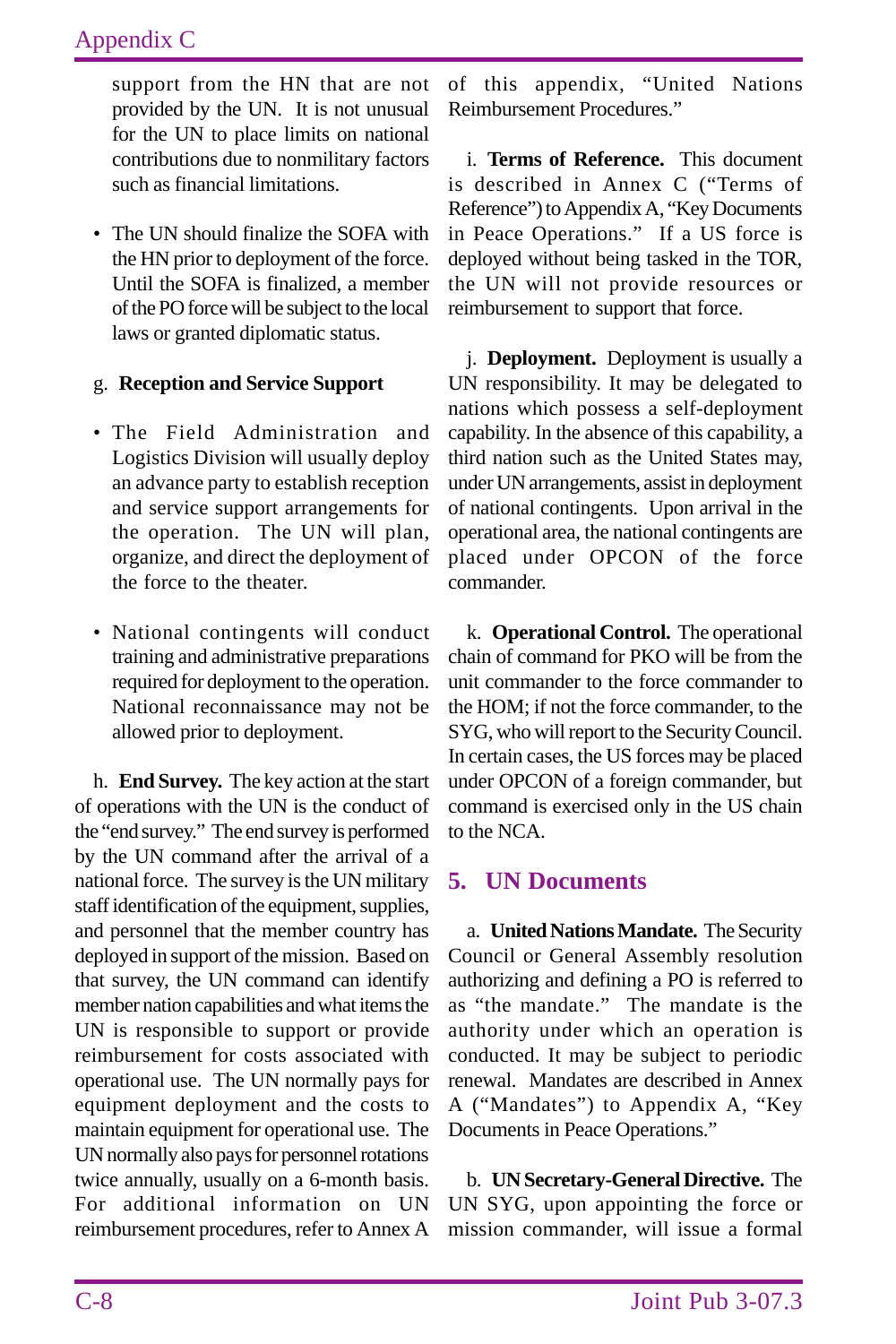written directive outlining the TOR. Subsequent direction will be issued in supplementary directives.

c. **UN Regulations.** The force commander will issue specific force regulations once a force has been established. These regulations will cover such subjects as:

- General provisions such as regulations, definitions, instructions, amendments.
- International character such as uniform, insignia, privileges, immunities.
- Authority of the force commander such as command authority, chain of command, delegation, discipline, and employment of military police.
- General administrative, executive, and financial arrangements such as authority of the SYG and the force commander, finance and accounting, personnel, food, accommodations, amenities, transportation, supplies, equipment, communications, maintenance, medical, dental, sanitation, contracts, and public information services.
- Rights and duties of members of the force, such as respect for local law, conduct, legal protection, information handling, honors and awards, jurisdiction, customs duties, foreign exchange regulations, identity cards, driving privileges, pay, overseas service allowances, service-related death, injury or illness, dependents, leave, and promotions.
- Observance of international conventions applicable to military personnel.

d. **Force Commander's Directive.** This is also referred to as SOPs or force standing orders. Upon receipt of the UN regulations,

the force commander will prepare more detailed regulations and operating procedures which will be issued to the force. All key members of the force must be completely knowledgeable of them since all operations will be conducted in accordance with them. Although each operation is unique and has its own SOPs, the UN has standardized the main subject headings, as outlined in Annex E ("Standing Operating Procedures") to Appendix A, "Key Documents in Peace Operations." SOPs are designed and issued for each force.

e. **Memoranda of Understanding.** MOUs may be reached between the force commander, the UN, other PO force contingents and the HN. These will be concerned primarily with administrative matters such as use of airports for rotation, national visitors, and similar matters requiring coordination.

## **6. Mine Clearance**

The need for mine clearance has grown significantly in a number of regions around the world. There are an estimated 110 million landmines affecting at least 70 countries, killing and wounding some 20,000 people each year. As a result, the UN is increasingly called upon to operate mine clearance programs in areas that are completely infested with landmines and UXO. Consequently, prior to any large deployment of personnel or equipment to a given area, the UN must prepare for a safe working environment by initiating preliminary mine clearance activities in localized areas. Once this has been completed, a broader operation can be accommodated to conduct mine clearance activities on a more comprehensive scale.

a. The clearance of areas for use by a supported nation is undertaken only when specially mandated by the Security Council. It is standard procedure for the UN to not only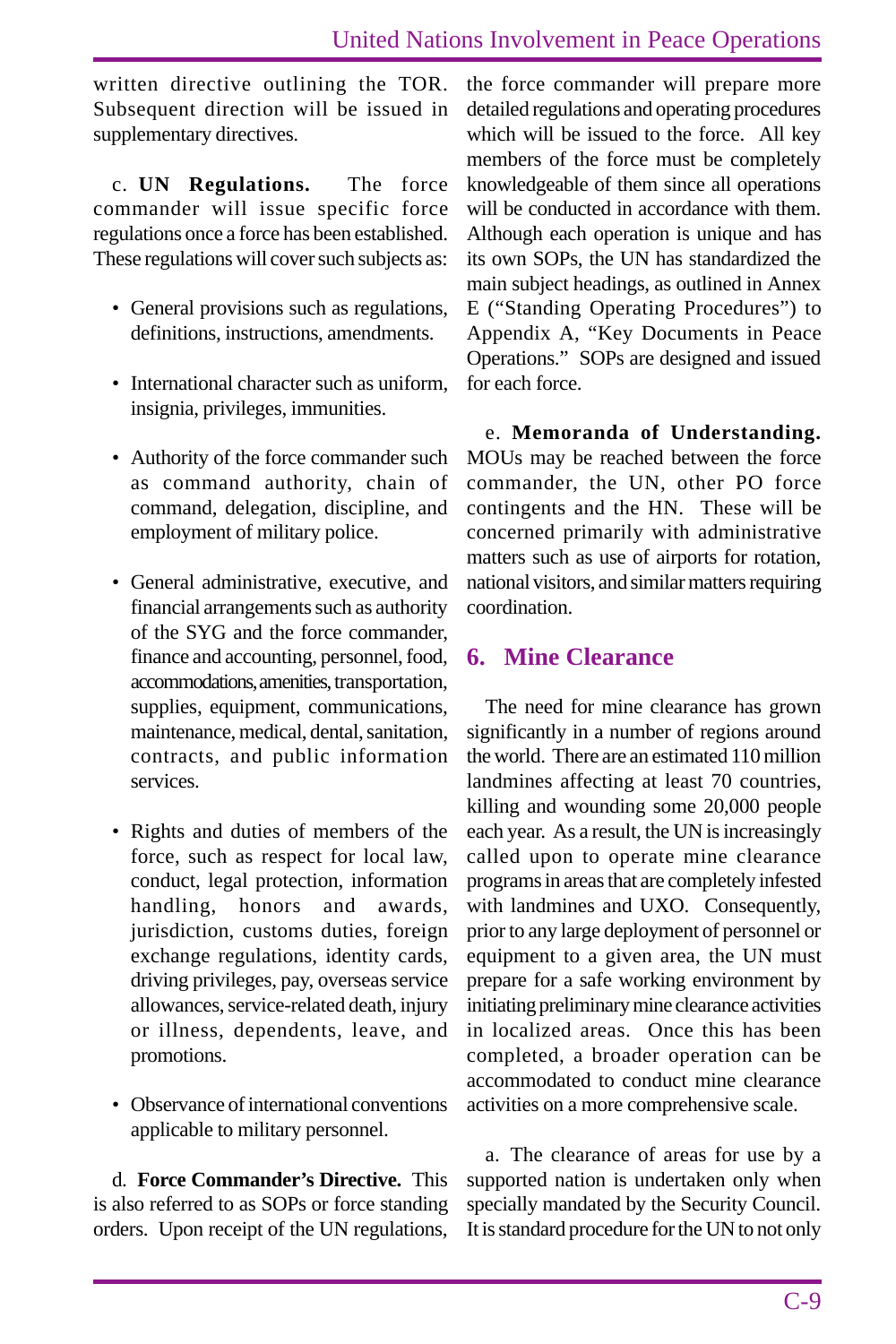# Appendix C

perform mine clearance but also to assist a supported nation in the development of its own sustainable clearance capacity.

- The UN program may include such topics as mine awareness, mine marking, mine survey, and mine clearance as well as UXO disposal. Additionally, the program's overall efforts may go beyond mine-specific issues to cover related areas, such as management and logistics, training, and support.
- The UN may vary its approach to each situation as there are currently no standardized templates or universal procedures established for mine clearance activities worldwide.
- Mine clearance in the UN is presently divided into two areas:

•• The Demining Unit (Department of Peacekeeping Operations) which plans and advises on mine clearing activities carried out under UN auspices as well as maintains contact with governments and organizations that participate in or contribute to these activities; and

•• The Mine Clearance and Policy Unit (Department of Humanitarian Affairs) which serves as the focal point for coordinating all humanitarian mine clearance and related activities.

These two units work together to ensure a seamless approach to United Nations Mine Clearance Activities.

b. The UN also maintains a demining data base. Established by a General Assembly resolution in 1994, the data base is a regularly updated repository designed to keep the global public informed about the problem of uncleared landmines. The data base can be accessed on the Internet at http:// www.un.org/

Depts/Landmine/. Topics include the following.

- Demining Reports.
- "Landmines" Newsletter.
- Conferences.
- Other Landmine Links.
- Department of Peacekeeping Operations.
- International Committee of the Red Cross.
- Human Rights Watch Arms Project.
- Arms Trade Data Base.
- Landmine Awareness Education.
- University of Pittsburgh.
- Vietnam Veterans of America Foundation.
- Norwegian People's Aid.
- Handicap International.
- US Department of Defense Humanitarian Demining.
- US Department of State Mine Web.
- The Canadian International Demining Center.
- Documents.
	- •• General Assembly Resolution 51/149: "Assistance in Mine Clearance."

•• Resolution adopted by the 96th Interparliamentary Conference of the Inter-Parliamentary Union: "Worldwide Ban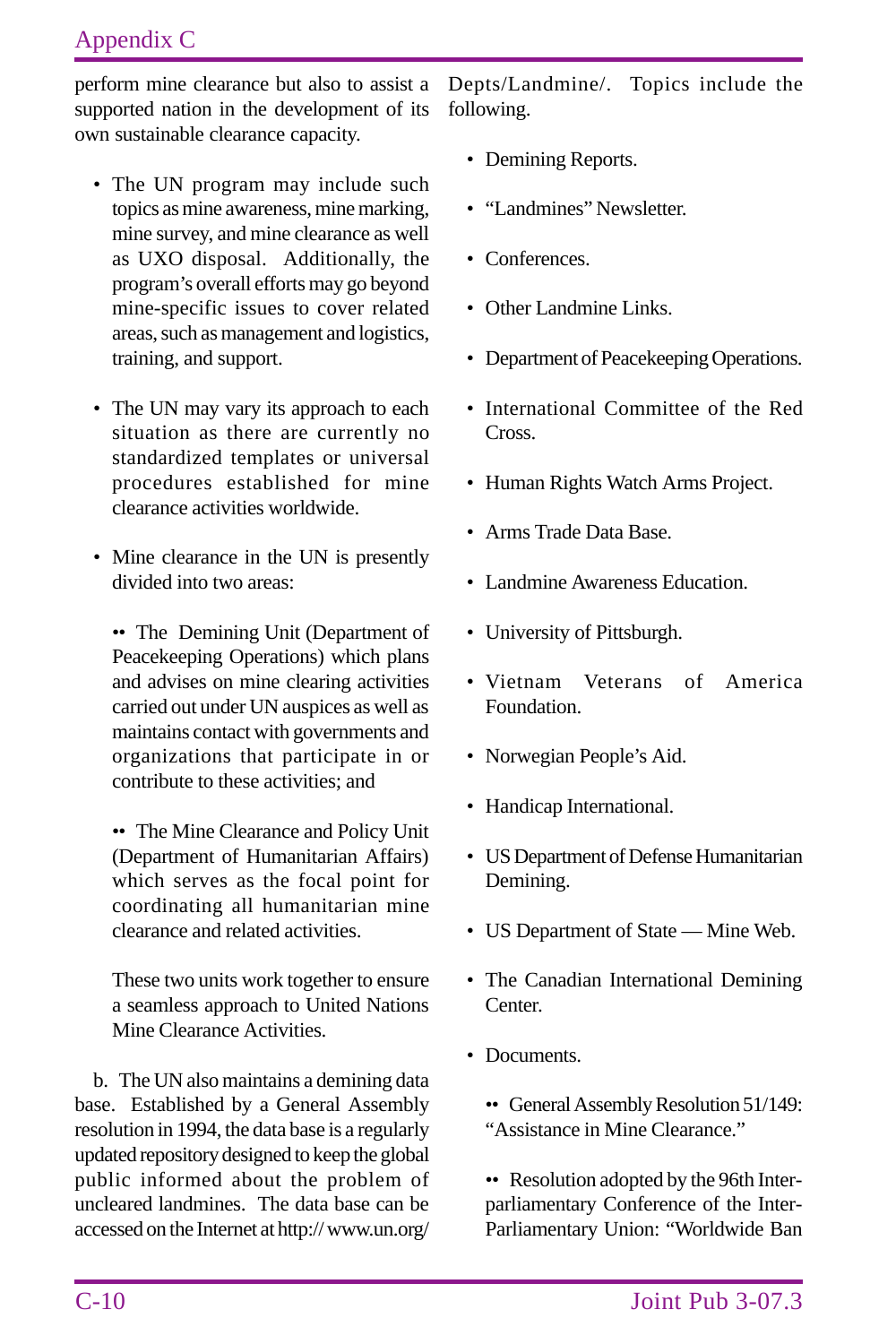on Anti-personnel Mines and the Need for Mine Clearance for Humanitarian Purposes."

•• Strengthening of the Coordination of Emergency Humanitarian Assistance of the United Nations: Mine Clearance and Related Activities.

• SG Report on Assistance in Mine Clearance.

•• SG Report on Moratorium on Export of Landmines.

•• Impact of Armed Conflict on Children: Landmines and Unexploded Ordnance.

•• Latest News.

• International Standards for Humanitarian Mine Clearance Operations.

#### **7. UN Volunteers**

This program is administered by the UNDP, which maintains a roster of some 5,000 specialists that may be available to assist missions in a variety of activities, including but not limited to the following: demilitarization and demobilization; electoral activities and training; camp construction and management; conflict resolution training; human rights; epidemiology; food aid distribution; public information; sanitation; and crime prevention.

### **8. UN Charter**

See Figure C-3 for extracts of the UN Charter that contains Articles pertinent to PO.

#### EXTRACTS FROM THE UN CHARTER

#### CHAPTER VI

#### PACIFIC SETTLEMENT OF DISPUTES

#### Article 29

The Security Council may establish such subsidiary organs as it deems necessary for the performance of its functions.

#### Article 33

The parties to any dispute, the continuance of which is likely to endanger the maintenance of international peace and security, shall, first of all, seek a solution by negotiation, inquiry, mediation, conciliation, arbitration, judicial settlement, resort to regional agencies or arrangements, or other peaceful means of their own choice.

The Security Council shall, when it deems necessary, call upon the parties to settle their dispute by such means.

**Figure C-3. Extracts from the UN Charter**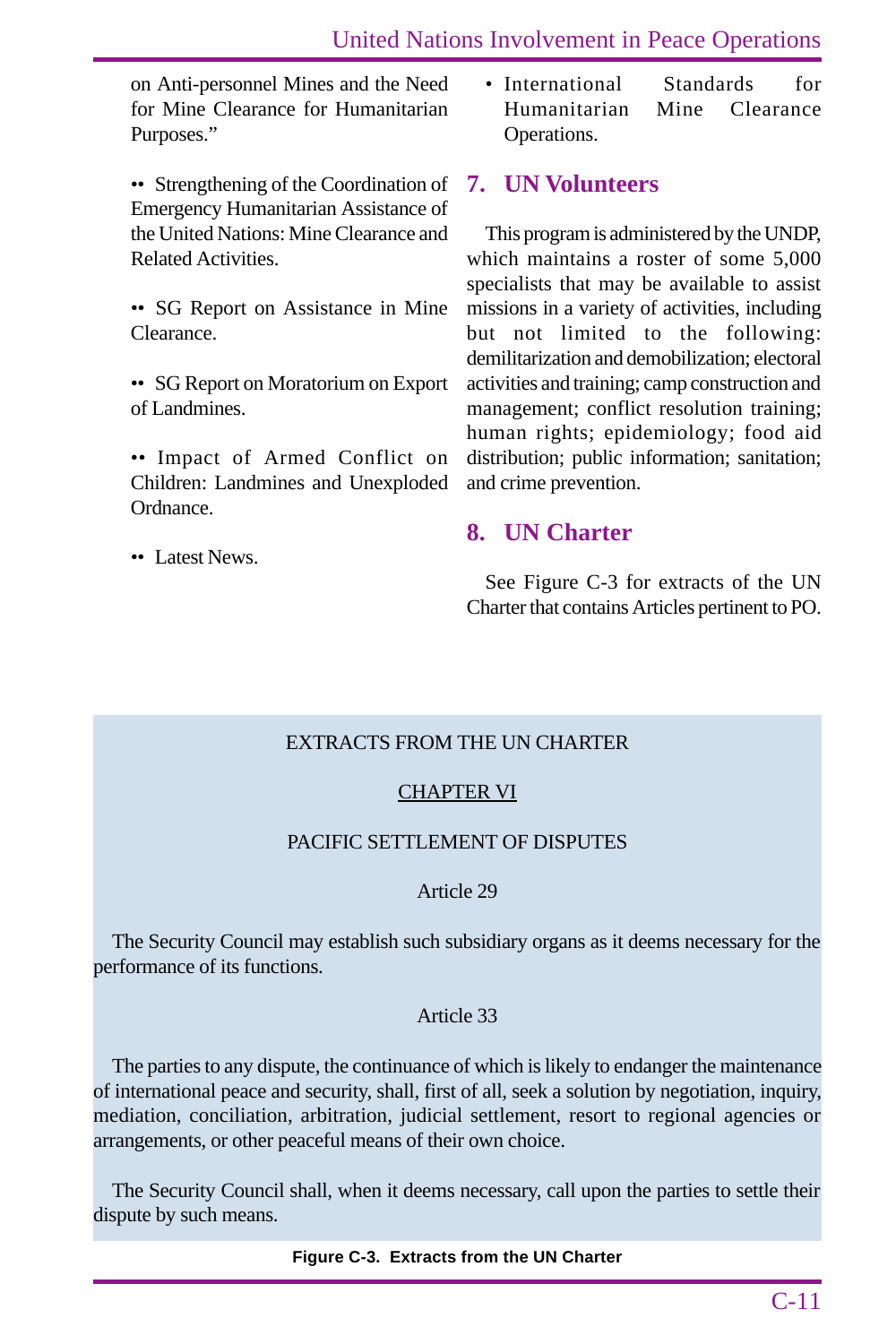#### CHAPTER VII

#### ACTION WITH RESPECT TO THREATS TO THE PEACE, BREACHES OF THE PEACE, AND ACTS OF AGGRESSION

#### Article 39

The Security Council shall determine the existence of any threat to the peace, breach of the peace, or act of aggression and shall make recommendation, or decide what measures shall be taken in accordance with Articles 41 and 42, to maintain or restore international peace and security.

#### Article 41

The Security Council may decide what measures not involving the use of armed force are to be employed to give effect to its decisions, and it may call upon the Members of the United Nations to apply such measures. These may include complete or partial interruption of economic relations and of rail, sea, air, postal, telegraphic, radio, and other means of communication, and the severance of diplomatic relations.

#### Article 42

Should the Security Council consider that measures provided for in Article 41 would be inadequate or have proved to be inadequate, it may take such action by air, sea, or land forces as may be necessary to maintain or restore international peace and security. Such action may include demonstrations, blockade, and other operations by air, sea, or land forces of Members of the United Nations.

**Figure C-3. Extracts from the UN Charter (cont'd)**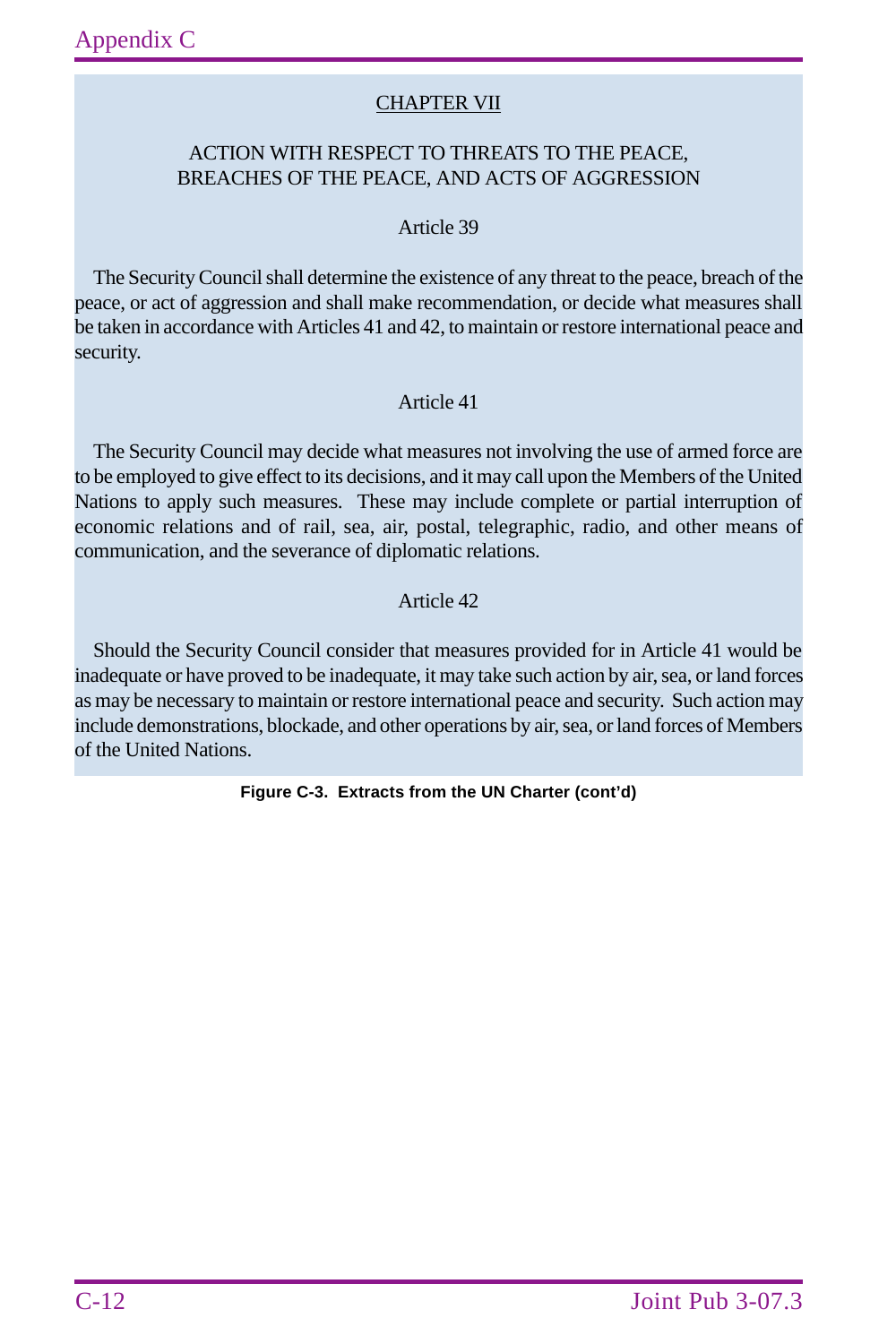# ANNEX A TO APPENDIX C **UNITED NATIONS REIMBURSEMENT PROCEDURES**

1. The United States normally provides support to the UN on a reimbursable basis. During all UN operations, commanders should comply with national and UN procedures to ensure that all reimbursable expenses are captured and charged to the UN.

2. Prior to providing support to a UN operation, the Department of Defense normally negotiates an agreement under provisions of Section 607 of the FAA. This agreement ensures that UN reimbursements are returned to the Department of Defense vice the US Treasury.

3. The UN automatically pays troop reimbursements (\$988 per soldier per month, plus usage factor per soldier), plus supplemental pay for specialists. The UN construes the numbers of specialists as 25% of the logistic (support) contingents and 10% of other (infantry etc.) contingents, so monthly personnel strength reports for the UN must indicate unit type and follow UN guidance.

4. Reimbursements for all other categories are based upon authorization and submission of proper documentation of expenses.

a. The general rule is that the UN must authorize the expenditure before it is incurred.

b. Specific procedures differ from mission to mission and will be included in the mission "Guidelines for Contributing Nations."

5. The UN authorizes expenditures through a letter of assist (LOA) issued by UN Headquarters to the United States government.

a. Expenditures are generally not reimbursable unless an LOA has been issued.

b. While the LOA authorizes the expenditure, the USG must present a bill for services or supplies provided pursuant to the LOA before any payment is made.

6. While the UN normally provides logistic support to contingents in PKO, there are occasions when contributing states must provide their own logistic support for reimbursement by the UN.

a. Self support must be authorized by a LOA.

b. The mission will specify procedures for documenting self support costs and submitting bills for reimbursement.

7. With the general exception of watercraft and aircraft, the UN reimburses member states for depreciation of equipment deployed in support of UN operations.

a. To obtain reimbursement, the deployed force must conduct a comprehensive joint inventory with UN officials upon arrival and departure in the mission area. These inventories are known as "in surveys" and "out surveys."

b. It is important that these inventories be conducted in accordance with mission directives and promptly submitted to the mission headquarters and the Joint Staff to ensure prompt reimbursement.

c. In missions where the United States provides forces, precertification of US bills in the field by the mission CAO will greatly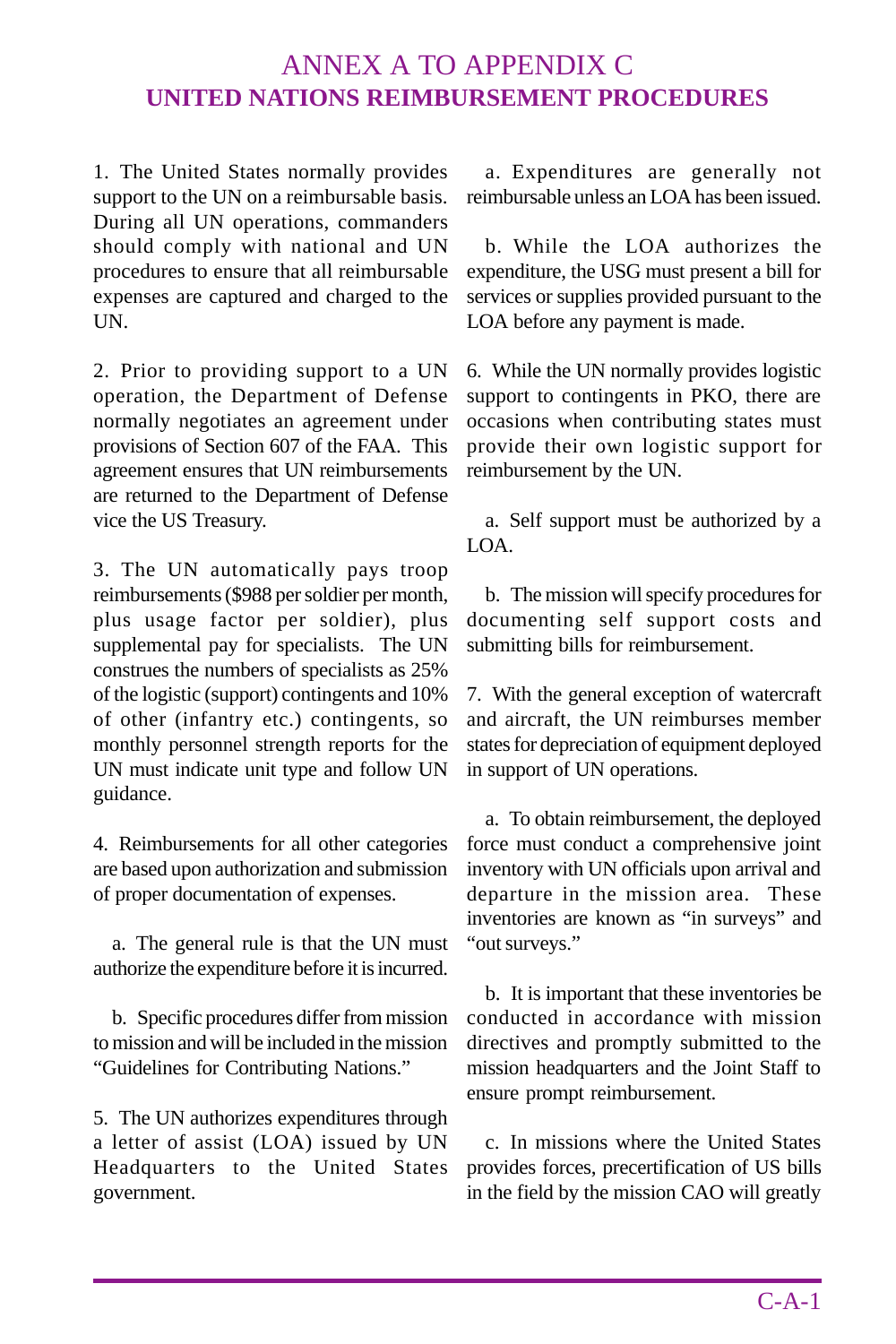# Annex A to Appendix C

speed up the process of validating bills upon submission by the Defense Finance and Accounting Service (DFAS).

8. Components are responsible for capturing and reporting costs of goods and services provided to the UN. This information should be reported through Service channels to the DFAS for billing to the UN.

9. Within the UN mission headquarters, the CAO (or Director of Administration [DOA] in larger missions) is responsible for all logistics and financial issues.

a. The CAO or DOA establishes detailed procedures for validating requirements and authorizing reimbursements within the mission.

b. Logistics and financial managers must work closely with the CAO or DOA to ensure that logistics and accounting systems capture sufficient detail to support billings.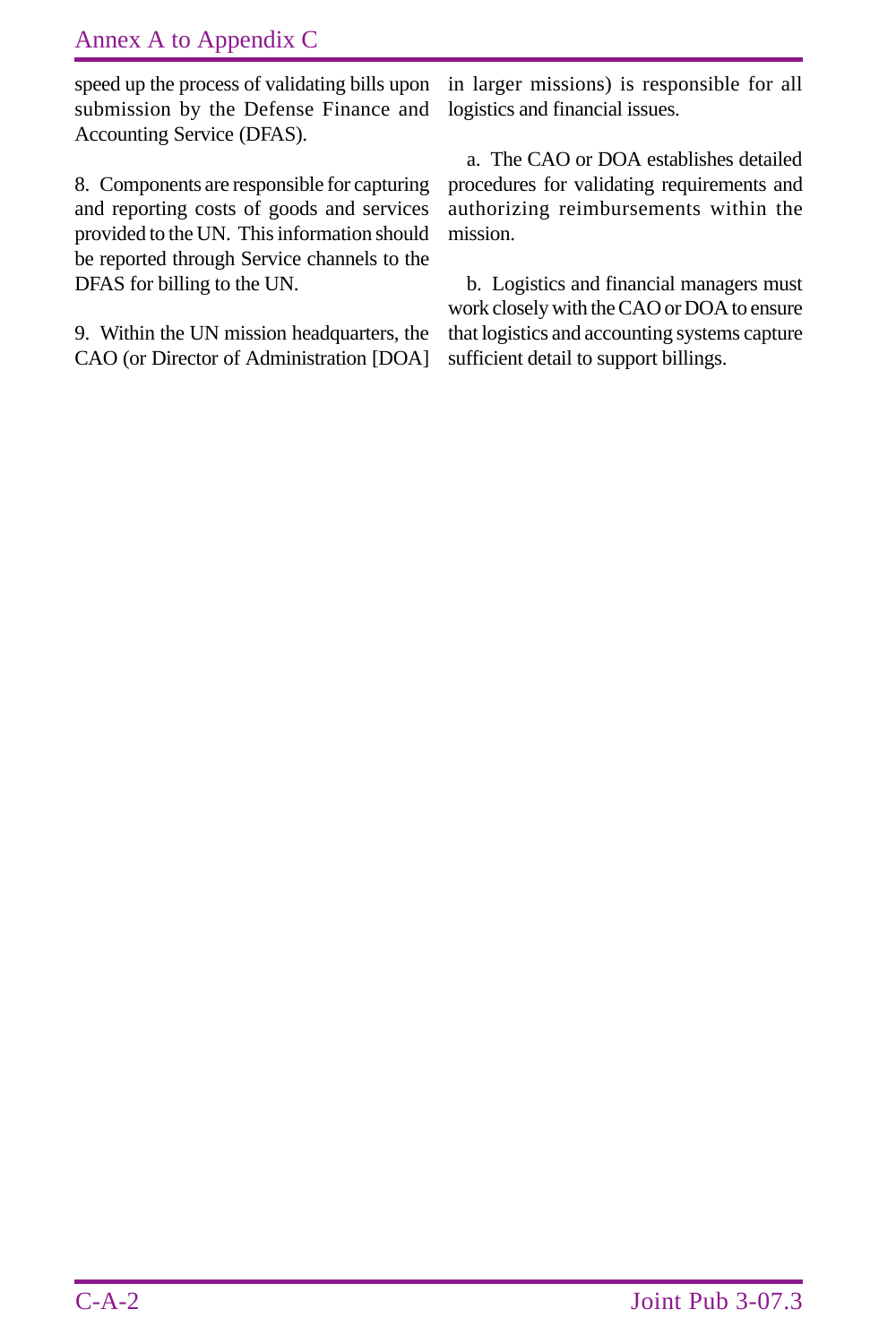# APPENDIX D **CHAINS OF COMMAND**

# **NOTIONAL CHAIN OF COMMAND FOR A PEACEKEEPING OPERATION**



**Figure D-1. Notional Chain of Command for a Peacekeeping Operation**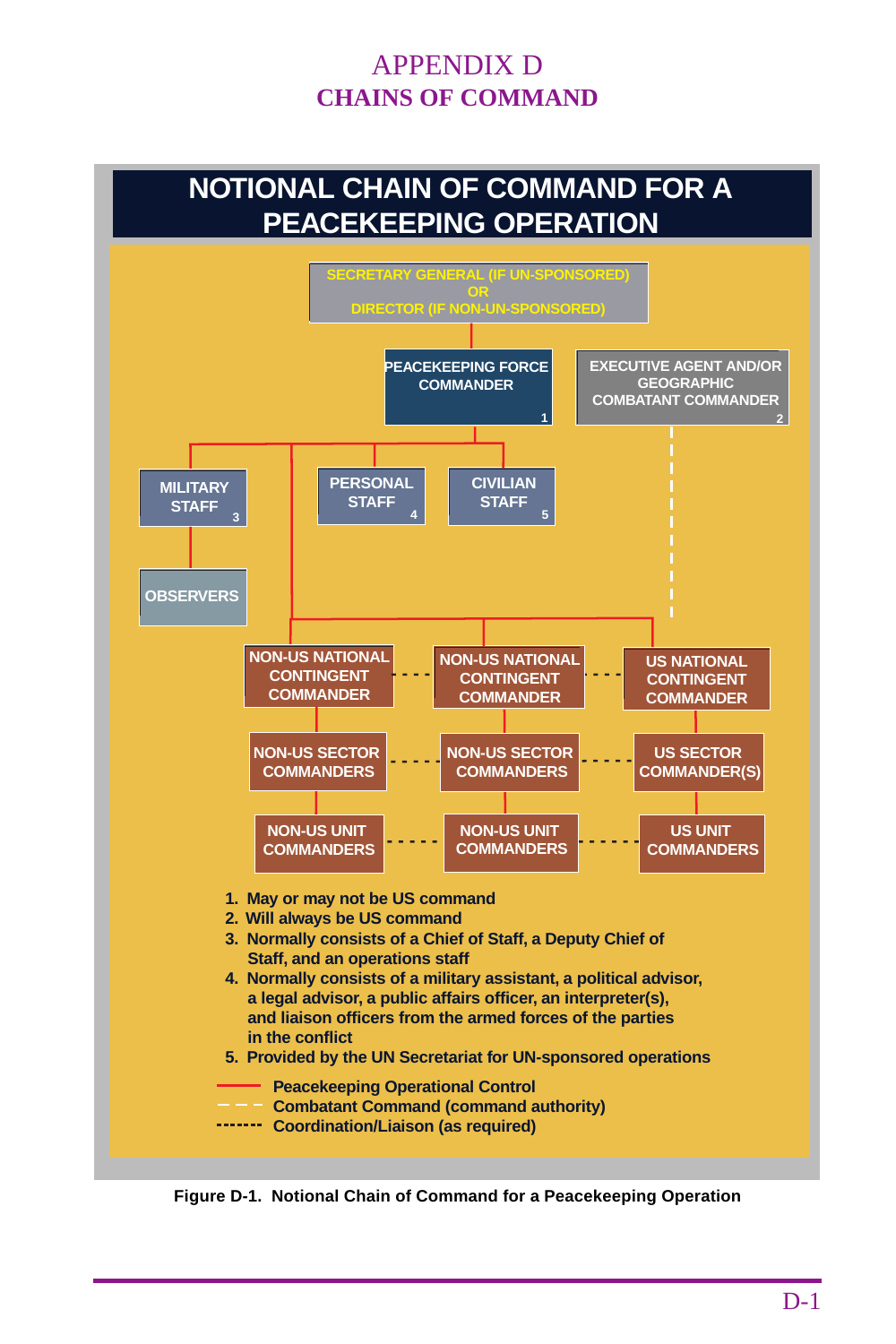# Appendix D



**Note: US forces performing peacekeeping operations under the direction of multinational peacekeeping organizations will be assigned to a combatant commander unless otherwise directed by the National Command Authorities.**

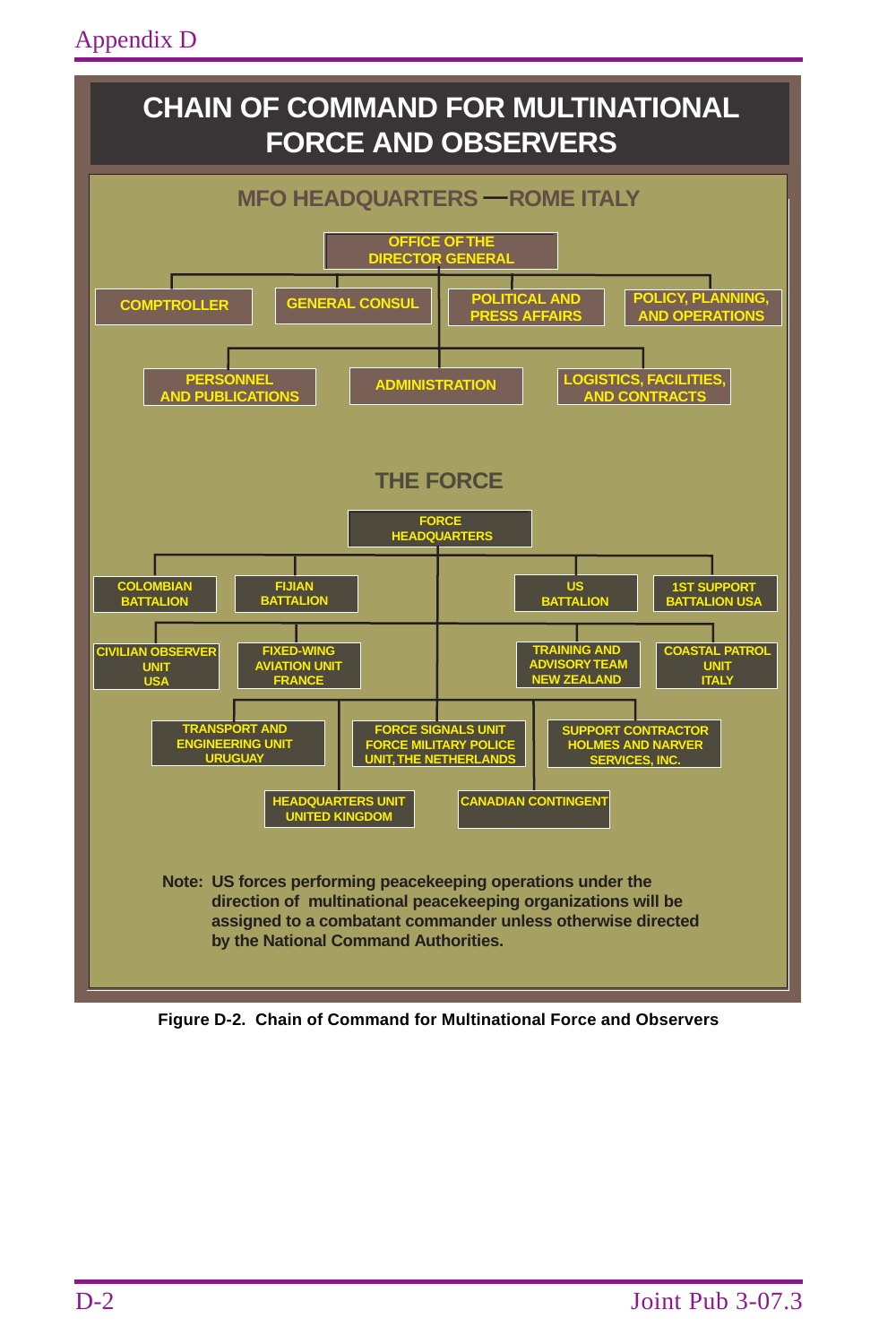# APPENDIX E **REFERENCES**

The development of Joint Pub 3-07.3 is based upon the following primary references.

## **1. Strategy and Policy Documents**

a. UN Participation Act of 1945 as amended (PL 79-264).

b. UN Charter.

c. An Agenda For Peace: Preventative Diplomacy, Peacemaking, and Peacekeeping, Report of the Secretary General, Boutros Boutros Ghali.

d. Supplement to an Agenda for Peace, Position Paper of the Secretary-General on the Occasion of the Fiftieth Anniversary of the United Nations.

e. Executive Order 10206, "Support of Peaceful Settlements of Disputes."

f. The Foreign Assistance Act of 1961 as amended (PL 87-195), Part II, Chapter 6.

g. Title 10, United States Code.

h. "National Security Strategy."

i. "National Military Strategy."

j. NDP-1 "National Policy and Procedures for the Disclosure of Classified Military Information to Foreign Governments and International Organizations."

k. Presidential Decision Directive 25 on Reforming Multilateral Peace Operations.

l. CJCSI 3121.01, "Standing Rules of Engagement for US Forces."

m. CJCSM 3500.04A, "Universal Joint Task List".

n. CJCS Handbook 5260, "Commander's Handbook for Antiterrorism Awareness."

o. UN "Manual of Policies and Procedures Concerning Reimbursement and Control of Contingent Owned Equipment of Troop-Contributing Countries Participating in Peace-Keeping Missions."

p. Meeting of the North Atlantic Cooperation Council in Athens, Greece, 11 June 1993: Report to Ministers by the NACC Ad Hoc Group on Cooperation in Peacekeeping.

q. Follow-On to the Athens Report.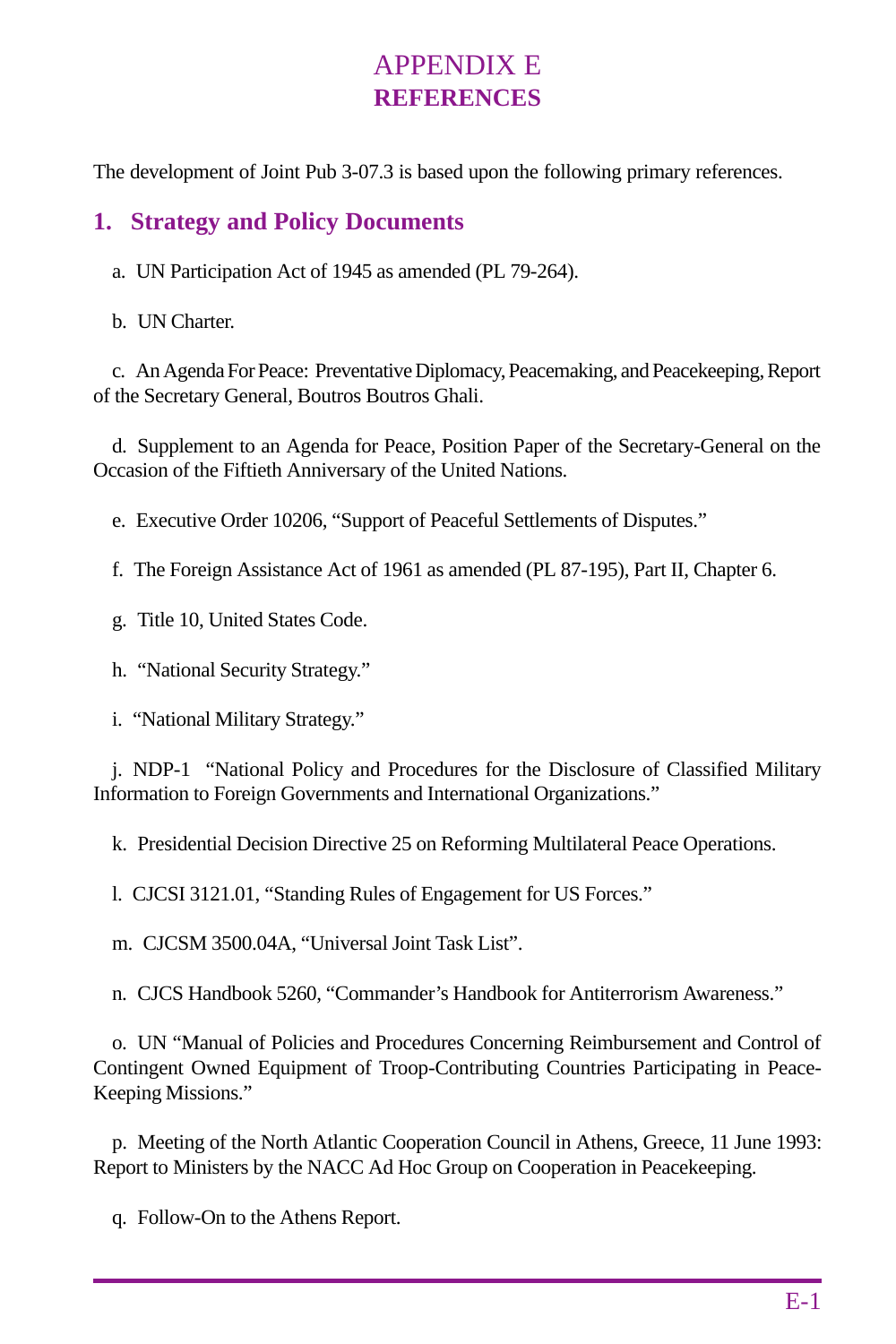#### Appendix E

- r. Presidential Decision Directive 56 on Managing Complex Contingency Operations.
- s. Department of Defense Directive (DODD) 3000.3, "Policy for Non-Lethal Weapons."

## **2. Joint Publications**

- a. "Peace Operations Sourcebook," Inspector General DOD.
- b. Joint Pub 0-2, "Unified Action Armed Forces (UNAAF)."
- c. Joint Pub 1-02, "DOD Dictionary of Military and Associated Terms."
- d. Joint Pub 2-0, "Doctrine for Intelligence Support to Joint Operations."
- e. Joint Pub 2-01, "Joint Intelligence Support to Military Operations."

f. Joint Pub 2-01.2, "Joint Doctrine and Tactics, Techniques, and Procedures for Counterintelligence Support to Operations."

- g. Joint Pub 2-02, "National Intelligence Support to Joint Operations."
- h. Joint Pub 3-0, "Doctrine for Joint Operations."
- i. Joint Pub 3-01.5, "Doctrine for Joint Theater Missile Defense."
- j. Joint Pub 3-05, "Doctrine for Joint Special Operations."
- k. Joint Pub 3-05.3, " Joint Special Operations Operational Procedures."
- l. Joint Pub 3-07, "Joint Doctrine for Military Operations Other Than War."

m. Joint Pub 3-07.1, "Joint Tactics, Techniques, and Procedures for Foreign Internal Defense (FID)."

- n. Joint Pub 3-07.2, "Joint Tactics, Techniques, and Procedures for Antiterrorism."
- o. Joint Pub 3-08, "Interagency Coordination During Joint Operations, Vol I."
- p. Joint Pub 3-09, "Doctrine for Joint Fire Support."
- q. Joint Pub 3-10.1, "Joint Tactics, Techniques, and Procedures for Base Defense."
- r. Joint Pub 3-16, "Joint Doctrine for Multinational Operations." (In Development)
- s. Joint Pub 3-18, "Joint Doctrine for Forcible Entry Operations."
- t. Joint Pub 3-33, "Joint Force Capabilities."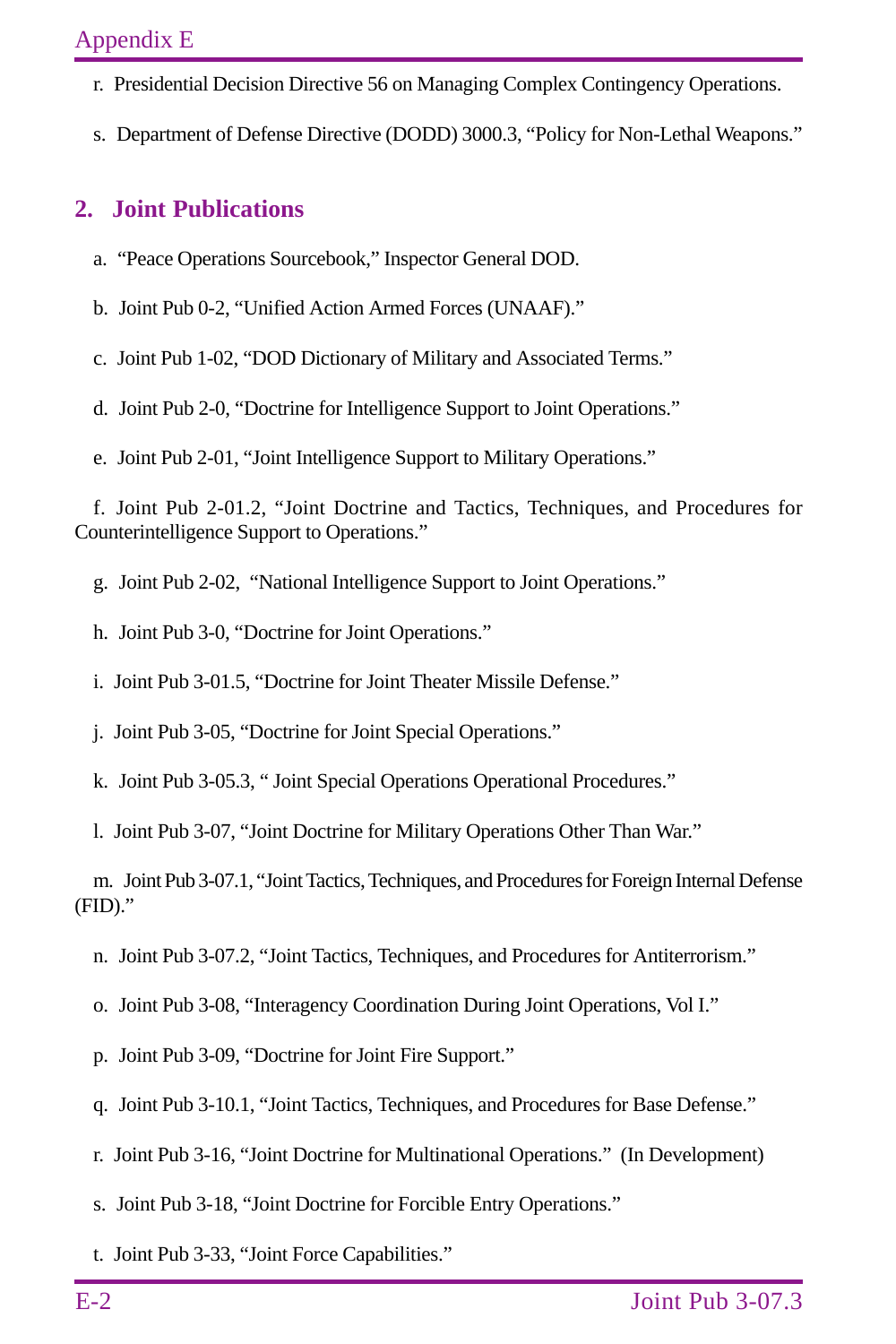u. Joint Pub 3-53, "Doctrine for Joint Psychological Operations."

v. Joint Pub 3-54, "Joint Doctrine for Operations Security."

w. Joint Pub 3-56, "Command and Control Doctrine for Joint Operations."

x. Joint Pub 3-57, "Doctrine for Joint Civil Affairs."

y. Joint Pub 3-61, "Doctrine for Public Affairs in Joint Operations."

z. Joint Pub 4-0, "Doctrine for Logistic Support of Joint Operations."

aa. Joint Pub 4-01.1, "Joint Tactics, Techniques, and Procedures for Airlift Support to Joint Operations."

bb. Joint Pub 4-01.2, "Joint Tactics, Techniques, and Procedures for Sealift Support to Joint Operations."

cc. Joint Pub 4-01.3, "Joint Tactics, Techniques, and Procedures for Movement Control."

dd. Joint Pub 4-01.5, "Joint Tactics, Techniques, and Procedures for Water Terminal Operations."

ee. Joint Pub 4-01.7, "Joint Tactics, Techniques, and Procedures for Use of Intermodal Containers in Joint Operations."

ff. Joint Pub 4-02, "Doctrine for Health Service Support to Joint Operations."

gg. Joint Pub 4-02.1, "Joint Tactics, Techniques, and Procedures for Health Service Logistics Support in Joint Operations."

hh. Joint Pub 4-02.2, "Joint Tactics, Techniques, and Procedures for Patient Movement in Joint Operations."

ii. Joint Pub 4-04, "Joint Doctrine for Civil Engineering Support."

jj. Joint Pub 5-0, "Doctrine for Planning Joint Operations."

kk. Joint Pub 5-00.1, "Joint Tactics, Techniques, and Procedures for Campaign Planning."

ll. Joint Pub 5-00.2, "Joint Task Force Planning Guidance and Procedures."

mm. "Joint Task Force Commander's Handbook for Peace Operations."

nn. JS Guide 5260, "Service Member's Personal Protection Guide: A Self Help Handbook to Combating Terrorism."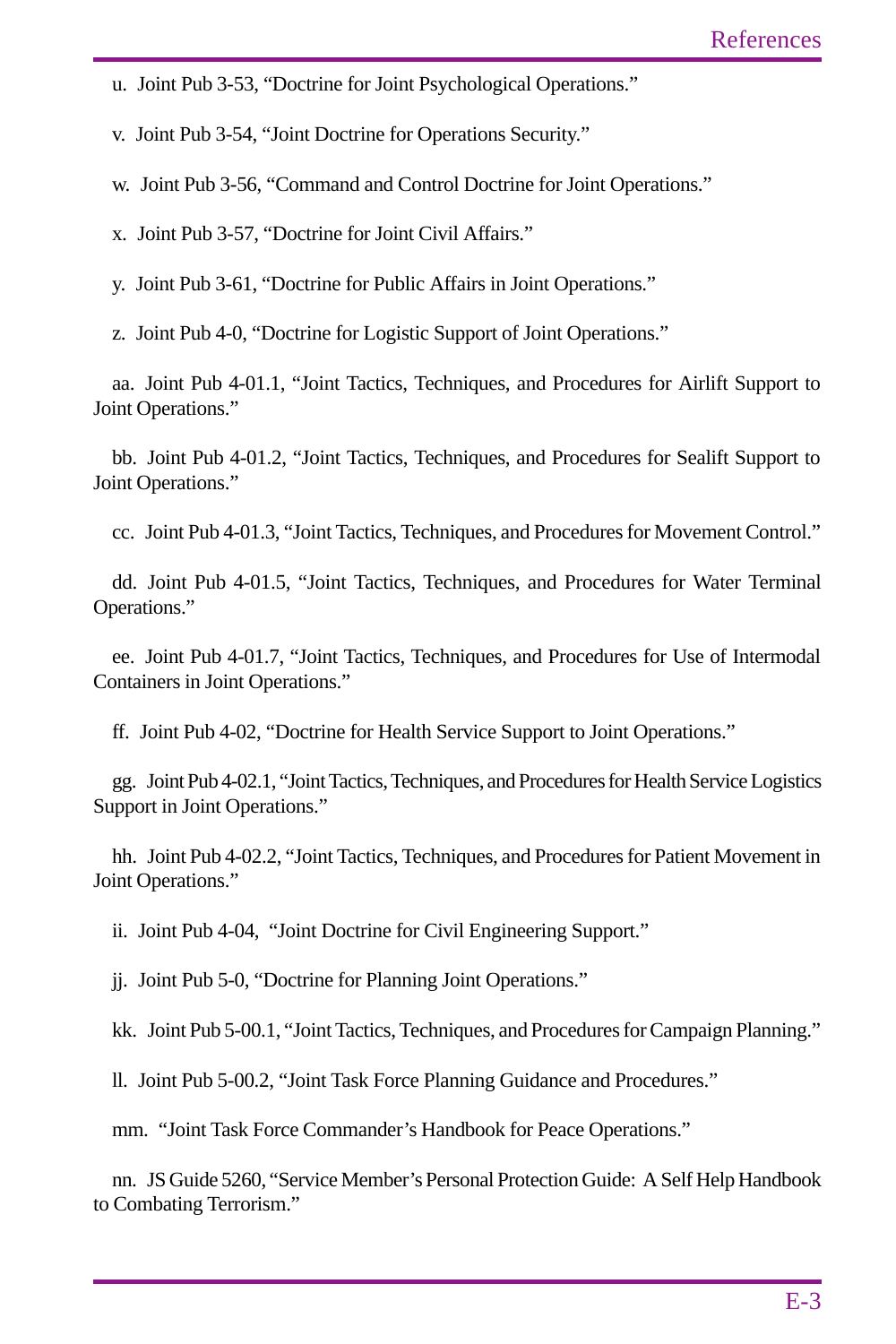## **3. Multiservice Publications**

a. MCM-144-93, "Implementation of the Unified Command Plan."

b. USSOCOM Pub 1, "Special Operations in Peace and War."

c. USACOM Joint Task Force Headquarters Master Training Guide (MTG), Training and Assessment Outline, "Plan/Integrate Peace Operations." 1 May 1996.

d. FM 100-23-1/FMFRP 7-16/NDC TACNOTE 3-07.6/ACCP 50-56/USAFEP 50-56/ PACAFP 50-56. "MultiService Procedures for Humanitarian Assistance Operations"

e. FM 100-20,. "Military Operations in Low Intensity Conflict."

f. Lessons Learned, Elder Brave 95, USPACOM.

g. Chapter 22, Military Operations Other Than War, AJP-1, "Allied Joint Operations Doctrine."

h. FM 90-40, NWP 3-07.2, USCG Pub 3-07.2, "Multiservice Procedures for the Tactical Employment of Non-Lethal Weapons."

### **4. Multinational Publications**

a. Chapter 35, Peacekeeping Operations, Australian Defense Force Publication 1, "Doctrine."

b. "Austrian Experiences and Concrete Lessons Learned in Peacekeeping Operations: (PKO)," North Atlantic Cooperation Council/Partnership for Peace (NACC/PfP) Political Military Steering Committee/Ad Hoc Group (PMSC/AHG) on Cooperation in Peacekeeping, August, 1996.

c. "Peacekeeping Lessons Learned. Belgian National Paper," NACC/PfP PMSC/AHG on Cooperation in Peacekeeping, August, 1996.

d. Peacekeeping Operations, IP 100-30, Brazilian Army, 1995.

e. Chapter 10, Operations Other Than War, CFP 300-1 (Draft) "Conduct of Land Operations." Canadian Force Publication.

f. "Training for Operations," Dispatches, Army Lessons Learned Centre. Canadian Land Forces, February 1996.

g. "Mine Warfare During Peace Support Operations," Dispatches, Army Lessons Learned Centre. Canadian Land Forces, April 1995.

h. In The Line of Duty: Canadian Joint Forces, Somalia, (Quebec: Canada, National Defense, 1994).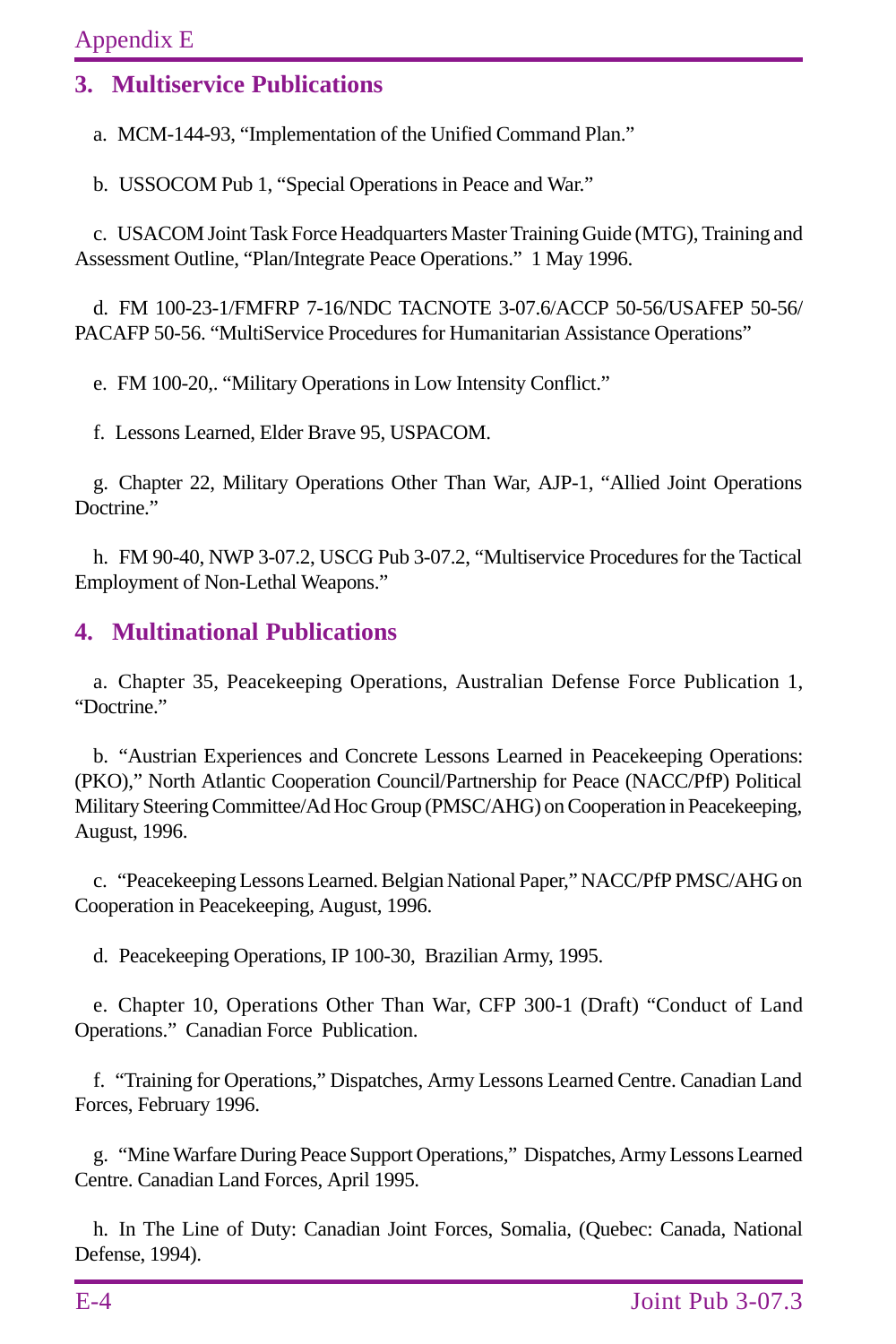i. "Czech Experience Gained From Participation in Peacekeeping," NACC/PfP PMSC/ AHG on Cooperation in Peacekeeping, September, 1996.

j. "Peacekeeping Lessons Learned: Dutch National Paper," NACC/PfP PMSC/AHG on Cooperation in Peacekeeping, 12 Sep, 1996.

k. "Concept of Finland's Participation in Peacekeeping Activities and Factors Effecting It," NACC/PfP PMSC/AHG on Cooperation in Peacekeeping, 11 Sep, 1996.

l. "General Concept of Peace Operations" in Roles and Tasks of Land Forces in WEU Operations. French Army, 1996.

m. Operation Turquoise, Rwanda, June 23-August 22, 1994, French Army Briefing. "Strawman, Tactics, Techniques and Procedures for Peace Enforcement, Peacemaking, Peacekeeping, Humanitarian Assistance, Joint and Combined and Interagency Operations." Center for Low Intensity Conflict (CLIC).

n. Draft German Army Manual, HDV 100/100, Chapters 38 and 39, Peace Support Operations, 1996.

o. "IFOR Lessons Learned: Hungarian Presentation," NACC/PfP PMSC/AHG on Cooperation in Peacekeeping, 13 Sep 1996.

p. "Italian Military Interventions in Peacekeeping Operations: Lessons Learned," NACC/ PfP PMSC/AHG on Cooperation in Peacekeeping, 15 Jul 1996.

q. "Peacekeeping: Lessons Learned. Logistic Support of Peacekeeping Operations," NACC/PfP PMSC/AHG on Cooperation in Peacekeeping, 30 Aug 1996.

r. "Nordic UN Tactical Manuals." Volumes 1 and 2, 1992.

s. Pacific Armies Management Seminar XVII, "United Nations Peacekeeping Operations Conference Papers," New Delhi, India, 21-30 January 1993.

t. "Romania's Participation in Peacekeeping Operations," NACC/PfP PMSC/AHG on Cooperation in Peacekeeping, September 1996.

u. "Lessons Learned: Russian Paper," NACC/PfP PMSC/AHG on Cooperation in Peacekeeping, September 1996.

v. "Lessons Learned: Russian Paper," NACC/PfP PMSC/AHG on Cooperation in Peacekeeping, September 1996.

w. Colonel-General Edward A. Vorob'yev "On Russia's Conceptual Approach to Peacekeeping;" General-Major Alexander F. Arinakhin, "Experience in the Use of Russian Peacekeeping Forces for Peacekeeping Operations in the CIS;" and Colonel Vladimir L. Krysensko, "Military Aspects of Peacekeeping in Areas of Armed Conflict on the Territory of the CIS and Russia, Logistics Support of Peacekeeping Operations," in Robert R. Love,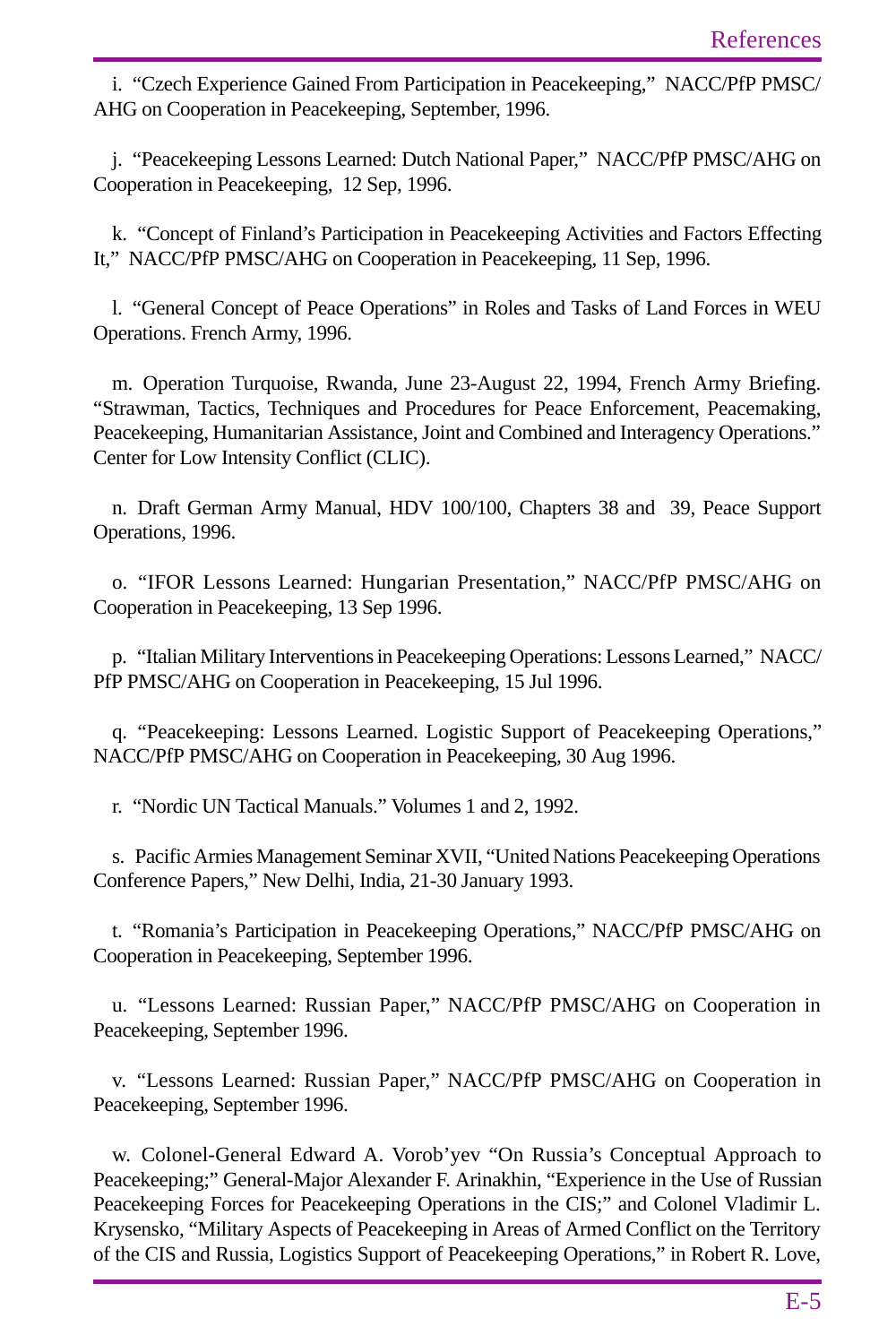## Appendix E

Translator, Peacekeeping: Translated Texts of Three Oral Presentations Given by Members of the Russian Federation Armed Forces, (Fort Leavenworth, KS.: Foreign Military Studies Office, March 1994).

x. Orientations on Peacekeeping Operations, OR 7-001. Spanish Army, 1993.

y. Basic Information: Spanish Contingent in Bosnia-Herzegovina, March 1993.

z. "Lessons Learned and Swedish Views on Peace Support Operations," NACC/PfP PMSC/ AHG on Cooperation in Peacekeeping, 8 Aug 1996.

aa. "National Document of Ukraine on its Experience of Participation in the UN Peacekeeping," NACC/PfP PMSC/AHG on Cooperation in Peacekeeping, September 1996.

bb. Army Field Manual, "Wider Peacekeeping," United Kingdom.

cc. 1st Battalion, the Royal Welsh Fusiliers, "White Dragon, The Royal Welsh Fusiliers in Bosnia," November, 1995.

dd. "Peacekeeping: Lessons Learned. UK National Paper," NACC/PfP PMSC/AHG on Cooperation in Peacekeeping, 9 Sep 1996.

ee. "IFOR Civil Military Cooperation Brief," NACC/PfP PMSC/AHG on Cooperation in Peacekeeping, 8 July 1996.

ff. "Peacekeeping: Lessons Learned: UN Paper on UN-IFOR Cooperation in the former Yugoslavia," NACC/PfP PMSC/AHG on Cooperation in Peacekeeping, 12 Sep 1996.

gg. Veronique Le Blanc, "Cooperation Between Peacekeeping/Military Forces and UNHCR," Presentation NACC/PfP PMSC/AHG on Cooperation in Peacekeeping, 8 July 1996.

hh. "The Blue Helmets: A Review of United Nations Peacekeeping," Second Edition.

ii. "UN Training Guidelines," UN.

jj. "General Guidelines for Peace-keeping Operations," UN.

kk. "Peacekeeper's Handbook," International Peace Academy.

ll. "Engineer Contingency Handbook (Former Yugoslavia)."

mm. "Bi-MNC Directive for NATO Doctrine for Peace Support Operations." MC-319, "NATO Principles and Policies for Logistics."

nn. MCM-CIJ-001-94, " NATO Commanders Authority Over Logistics Resources."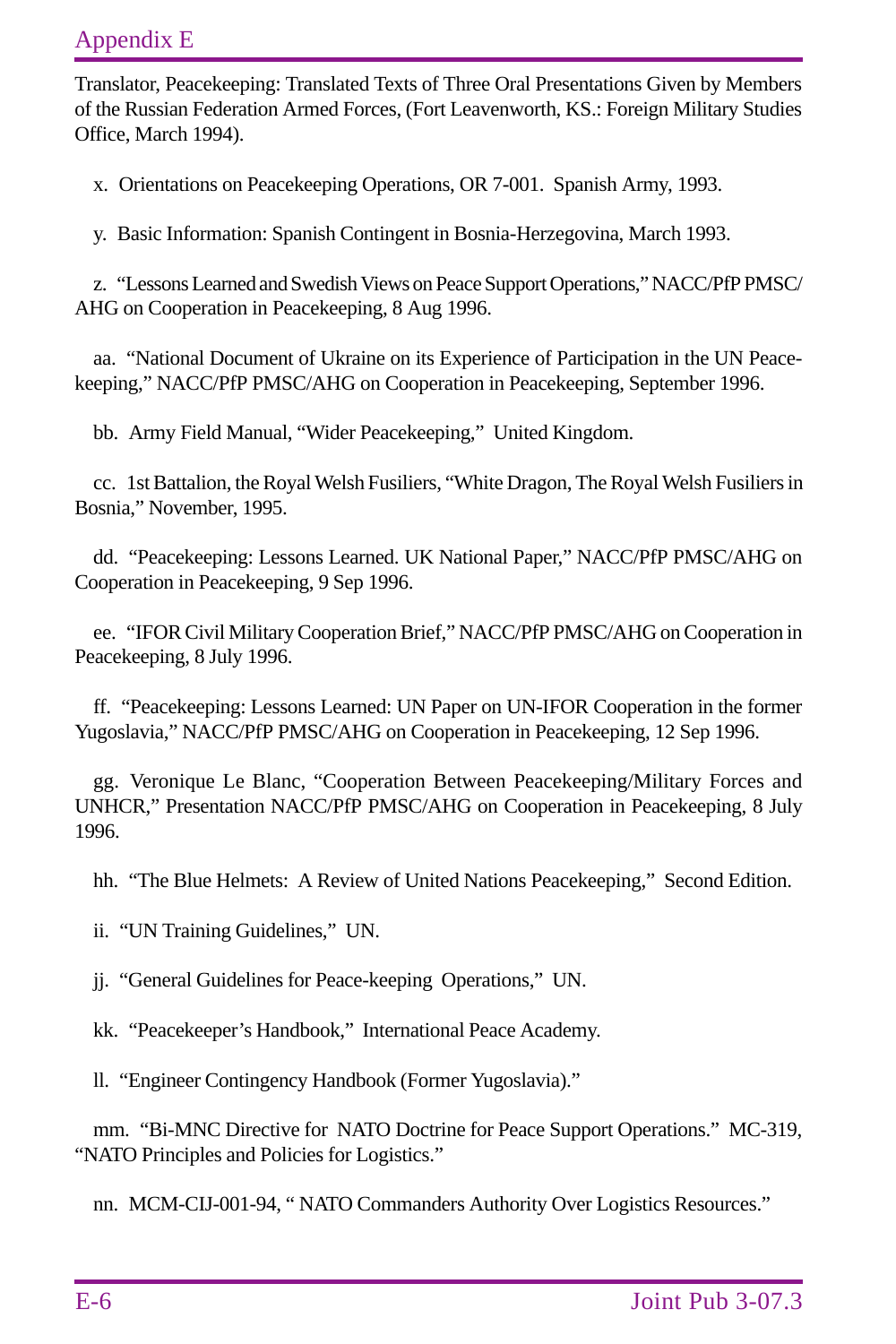oo. MC 327, "NATO Military Planning for Peace Support Operations." (For Official Use Only).

pp. "Tactics, Techniques, and Procedures for Peace and Humanitarian Assistance Operations in Former Republic of Yugoslavia," (CLIC).

qq. "Civil Affairs in Operations Desert Shield, Desert Storm, and Provide Comfort, 1990- 1991: Employment, Redeployment, (CLIC)."

rr. "After Action Review: Operation Support Hope 1994," USEUCOM.

ss. Roxanne D.V. Sismanidis, "Police Functions in Peace Operations: Report from a Workshop Organized by the United States Institute for Peace," (Wash. DC: United States Institute for Peace, March 1997).

tt. Lutz Edzard, "United Nations Electoral Assistance: Current Issues," (New York, NY: United Nations Institute for Training and Research, 1992).

uu. John Mackinlay, Ed., "Peace Support Operations: A Manual," (Prov. R.I.: The Thomas J. Watson, Jr. Institute for International Studies, Brown University, 1995). Note that this manual addresses a host of posthostilities considerations.

vv. Center for Army Lessons Learned (CALL) publication 90-9, CMTC Trends Compendium, Stability and Support Operations, Mountain Eagle Exercises I, III, IV, and V, Apr 98.

#### **5. Service Publications**

a. AFP 110-31, "International Law — The Conduct of Armed Conflict and Air Operations."

b. AFP 51-4001, "Training and Reporting to Insure Compliance with the Law of Armed Conflict."

c. DA Circular 11-88-2, "Policies for the Sinai Multinational Force and Observers."

d. DA Circular 11-90-4, "The Sinai Multinational Force and Observers."

e. DA Pamphlet 700-15, "Logistics Support of United Nations Peacekeeping Forces."

f. DA Pamphlet 700-30, "Commander's Handbook, Peace Operations (A Logistics Perspective)."

g. FM 100-23, "Peace Operations."

h. NAVMC 2890, "Small Wars Manual."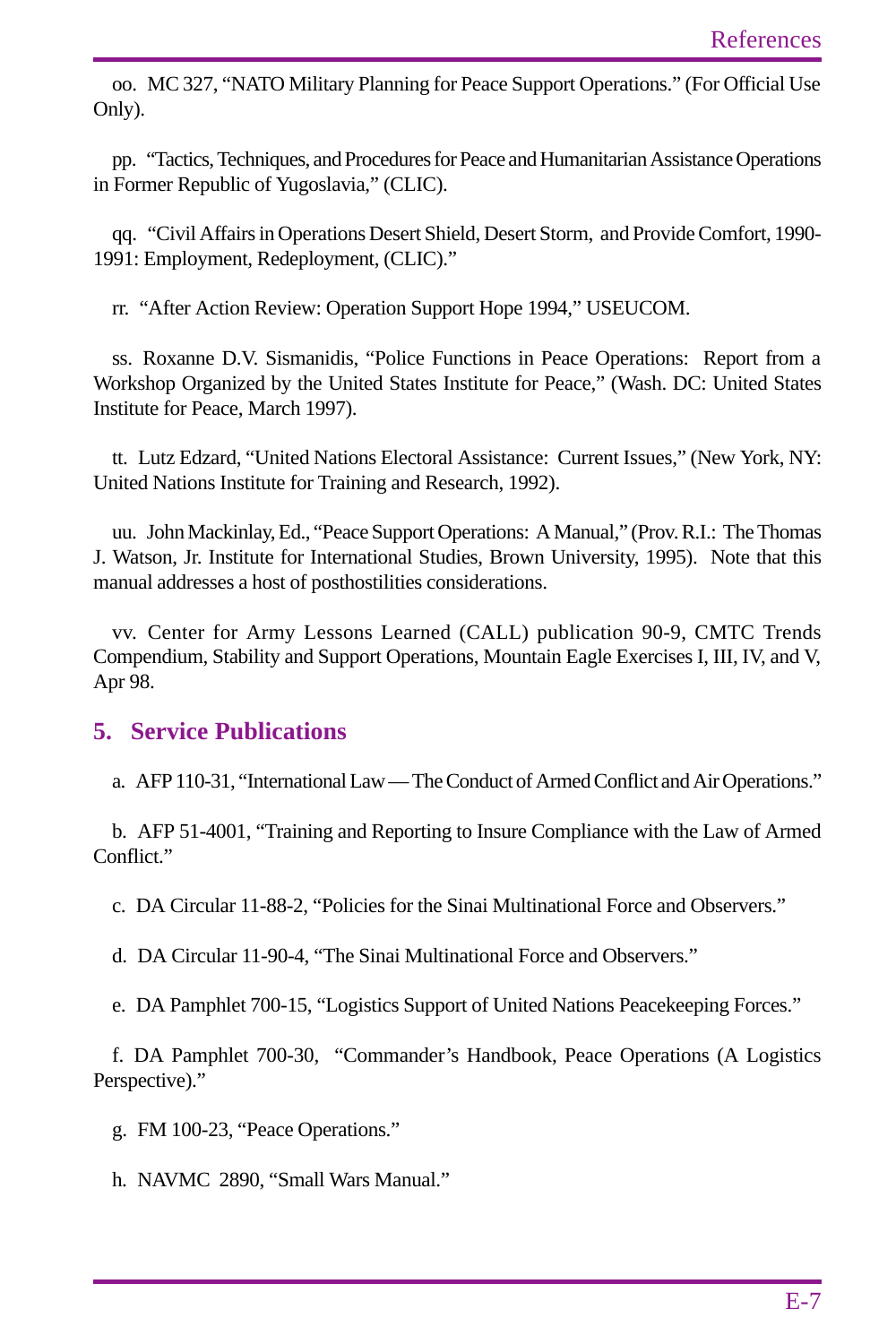i. FMFRP 7-8-2, "Military Operations in Low Intensity Conflict."

j. NWP 1-14M/MCWP 5-2.1/COMDTPUB P5800.7, "The Commander's Handbook on the Law of Naval Operations."

k. The Judge Advocate General's School, US Army, Publication JA-422, "Operational Law Handbook."

l. FM 5-114, "Engineer Operations Short of War."

- m. FM 7-98, "Operations in Low Intensity Conflict."
- n. FM 8-10, " Health Services Support in a Theater of Operations."

o. FM 8-42, "Combat Health Support in Stability Operations and Support Operations."

- p. FM 8-55, "Planning for Health Service Support."
- q. FM 20-32, "Mine/Countermine Operations."
- r. FM 21-10, "Field Hygiene and Sanitation."
- s. FM 21-10-1, "Unit Field Sanitation Team."
- t. FM 21-11, "First Aid for Soldiers."
- u. FM 27-10, "Law of Land Warfare."
- v. FM 33-1, "Psychological Operations."
- w. FM 34-130, "Intelligence Preparation of the Battlefield."
- x. FM 41-10, "Civil Affairs Operations."
- y. FM 46-1, "Public Affairs Operations."
- z. FM 63-6, "Combat Service Support in Low Intensity Conflict."
- aa. FM 100-5, "Operations."

bb. TRADOC Pamphlet 525-56, "Planners Guide for Military Operations Other Than War."

cc. Center for Army Lessons Learned (CALL) Newsletter. "Operations Other Than War: Peace Operations."

dd. CALL Lessons Learned Report: "Operation Restore Hope." (For Official Use Only).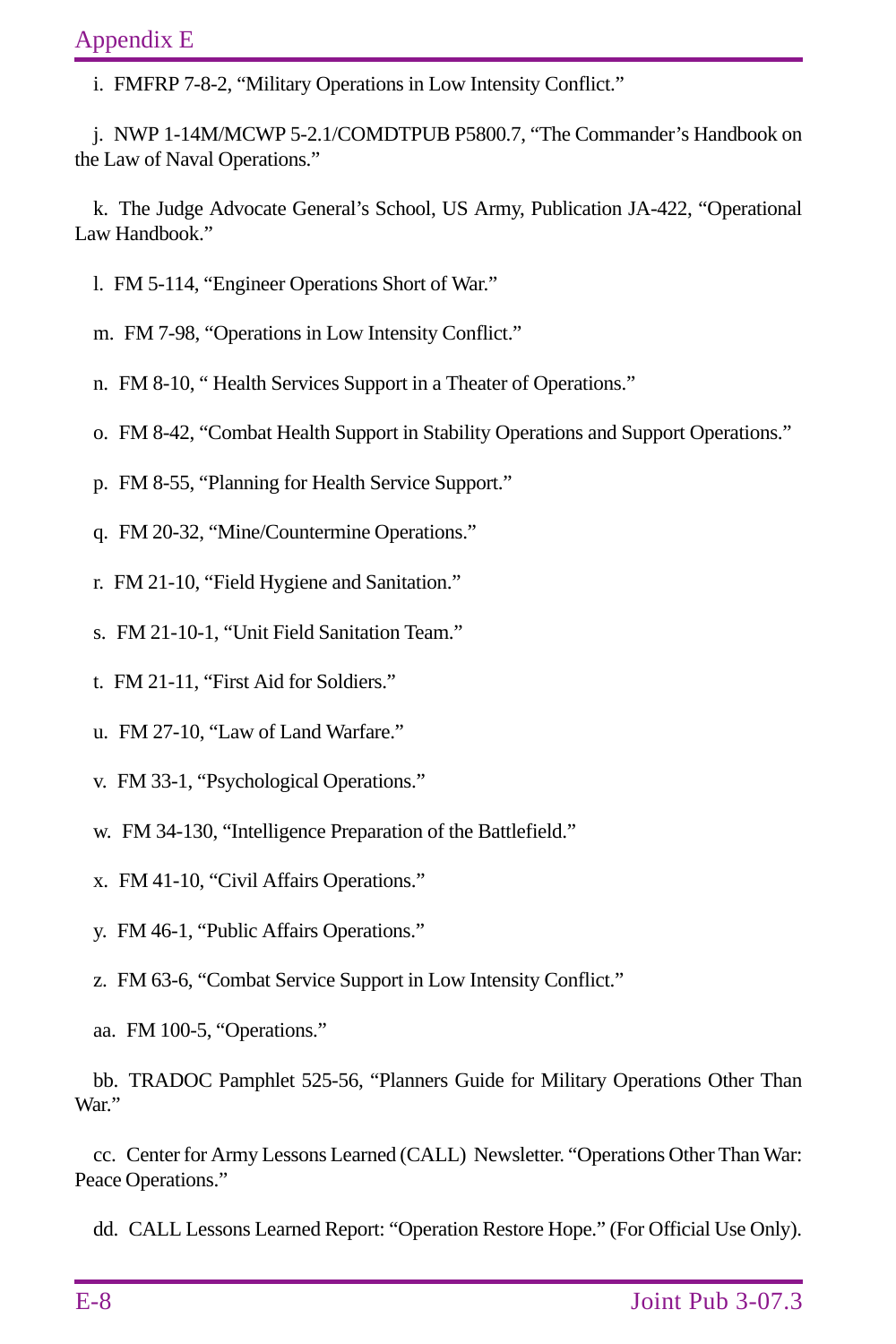ee. CALL Lessons Learned Report: "Logistics in a Peace Enforcement Environment."

ff. CALL Lessons Learned Report: "Bosnia Contingency Planning and Training."

gg. CALL Lessons Learned Report: "Exercise Venom Strike: Combined US/Canadian Peacekeeping Training," October 1995.

hh. CALL Initial Impressions, Haiti, Vols. I, II, III. December 1994-July 1995.

ii. CALL Initial Impressions Report, "Operation JOINT ENDEAVOR." (For Official Use Only).

jj. CALL Lessons Learned Report: "US Army Operations in Support of UNOSOM II." (For Official Use Only).

kk. CALL Special Edition: "Handbook for the Soldier in Operations Other Than War (OOTW)."

ll. CALL Newsletter: "Peace Operations Training Vignettes with Possible Solutions."

mm. CALL Newsletter: "Supporting the Peace: Bosnia-Herzegovina, an Area Study, Language and TTP Guide."

nn. CALL Newsletter, "ROE Training: An Alternative Approach."

oo. CALL Newsletter, "Drawing A Line in the Mud: Establishing A Zone of Separation."

pp. CALL Newsletter NO 96-11, "Tactics, Techniques, and Procedures for Civil Disturbance, Operation JOINT ENDEAVOR."

qq. CALL News From the Front, Jan-Feb 96, "The Joint Military Commission," Military Observer Mission-Ecuador and Peru (MOMEP) and JTF Safe Border.

rr. CALL News From the Front, Mar-Apr 96, "Operation MOUNTAIN EAGLE Lessons-Stability Operations, Synchronization in Peace Operations, Enhancing US and Russian Relations through Combined Peacekeeping Exercises."

ss. CALL News From the Front, May-Jun 96, "Focus Bosnia."

tt. CALL Draft "Techniques and Procedures for Joint Military Commissions," August 1996.

uu. CALL Newsletter 98-6, "Fighting the Mine War in Bosnia."

vv. CALL Newsletter 97-1, "Tactics, Techniques, and Procedures for Operation JOINT ENDEAVOR."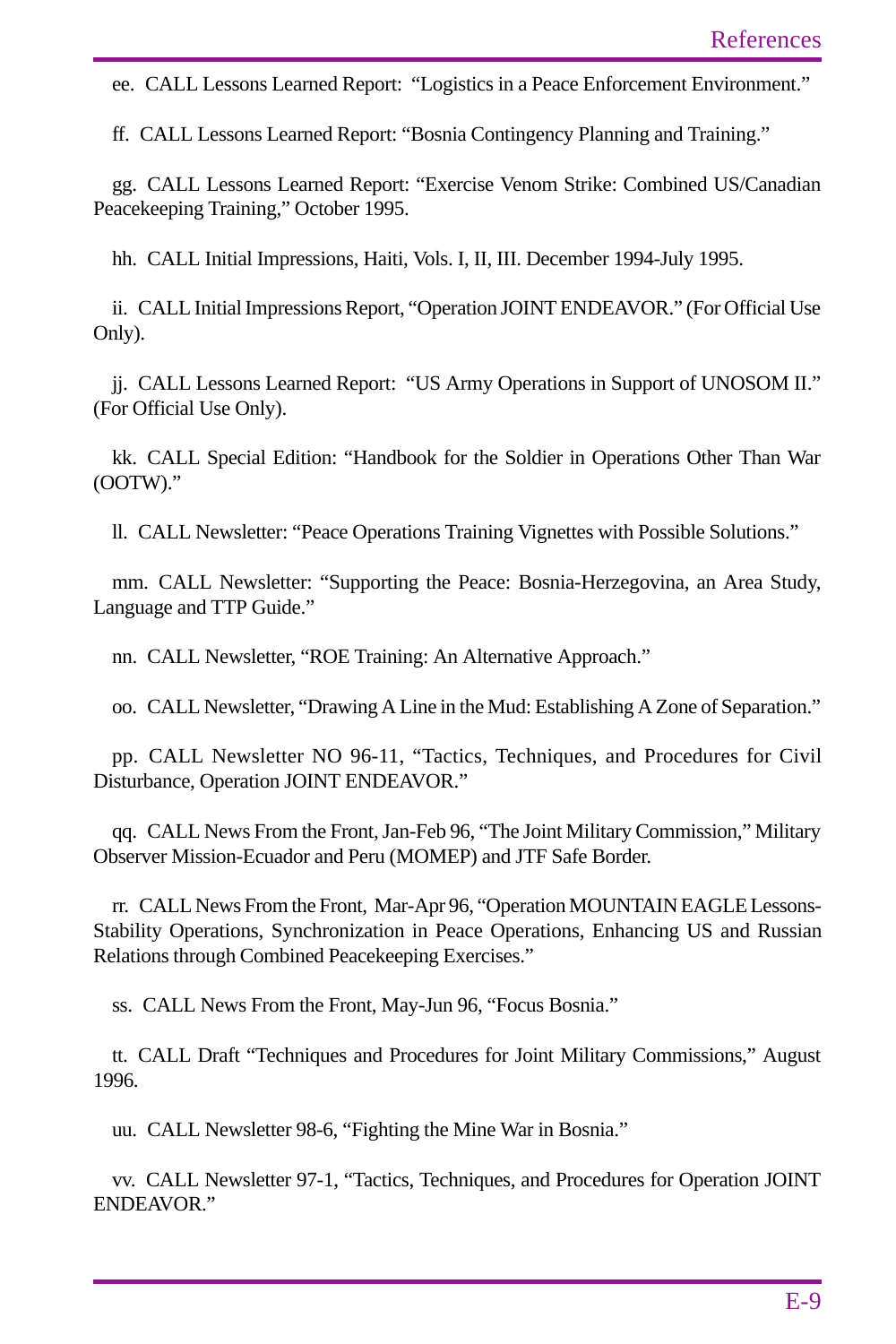ww. CALL News from the Front, "Demining Operations Using the Minebreaker 2000 System in Bosnia," Mar-Apr 98.

xx. CALL News from the Front, "The Bosnia-Herzegovina Resettlement Challenge," Sep-Oct 97.

yy. CALL News from the Front, "Operation BALKAN RUSH and TF 1-41's Deployment to Operation JOINT GUARD," Jul-Aug 97.

zz. "Emerald Express '95 Conference Report."

aaa. LTCOL Larry J. Bockman, USMC, CDR Barry L. Coombs, USN, CDR Andrew W. Forsyth, RN, "The Employment of Maritime Forces in Support of United Nations Resolutions: Research Report 6-93," Naval War College Strategy and Campaign Department, 11 August 1993.

bbb. Jeffrey I Sands, "Blue Hulls: Multinational Naval Cooperation and the United Nations," Center for Naval Analysis, July 1993.

ccc. MAJ W. Bruce Member USAF, "Wings for Peace: Airpower in Peacemaking Operations," (Fort Leavenworth, KS.: School of Advanced Military Studies (SAMS), Monograph, 17 December 1992).

ddd. LT (N) G. Shorey, "Selection and Training of Military Observers: Lessons from the Naval Experience," Canadian Maritime Command Technical Note 1-94.

eee. J.E. Condrill, "Civilians in Support of Military Field Operation," US Army War College Study Project, 15 April 1993.

fff. MAJ Brooks L. Bash, USAF, "The Role of United States Air Power in Peacekeeping," School of Advanced Military Studies Thesis, Air University, Maxwell AFB, Alabama, June 1994.

ggg. "Russian-US Guide for Tactics, Techniques and Procedures of Peacekeeping Forces During the Conduct of Exercises."

hhh. "Operation Support Hope Risk Management Leader's Guide," US Army Safety Center.

iii. Combined Arms Center Training Support Package for Operations Other Than War, Combined Arms Center, Fort Leavenworth Kansas, (Draft).

jjj. "Brigade and Battalion Operations Other Than War Training Support Package (TSP) Draft." US Army Infantry School. Fort Benning, Georgia.

kkk. "XVIII Airborne Corps SOP in Support of the MFO."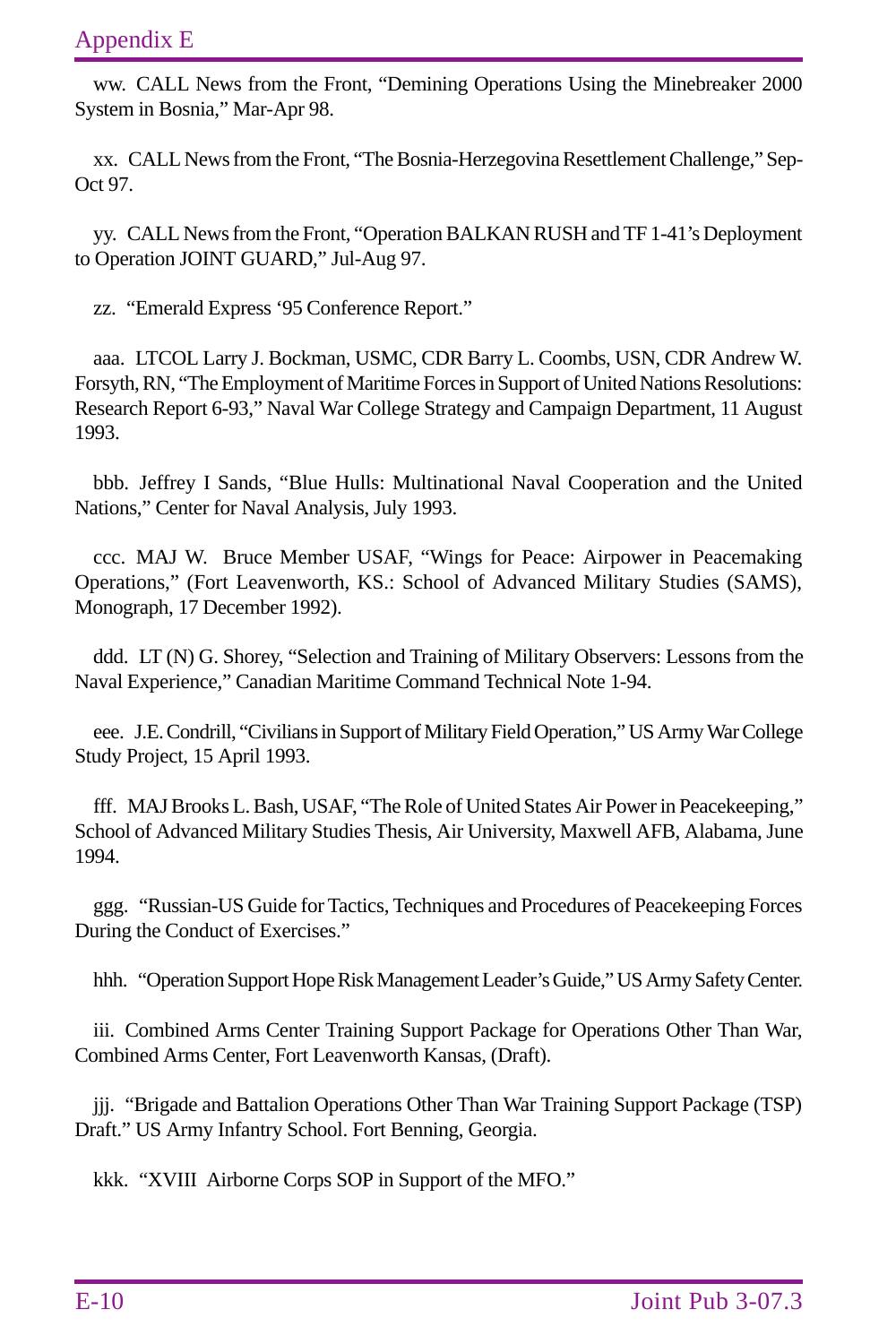lll. US Army Infantry School White Paper, "The Application of Peace Enforcement Operations at Brigade and Battalion."

mmm. Major D. M. Last, Canadian Armed Forces and Mr. Don Vought, DAC, "Interagency Cooperation in Peace Operations: A Conference Report," (Ft. Leavenworth, KS, US Army Command and General Staff College, 1994).

nnn. USAWC "Peacekeeping: A Selected Bibliography."

ooo. US Army Peacekeeping Institute: "Success in Peacekeeping, United Nations Mission in Haiti: The Military Perspective."

ppp. Training Circular 31-34, "Humanitarian Demining Operations Handbook," DA.

qqq. Bruce B. G. Clarke, *Conflict Termination: A Rational Model*, (Carlisle Barracks, PA: Strategic Studies Institute, US Army War College, May 1992).

rrr. James W. Reed, "Should Deterrence Fail: War Termination in Campaign Planning," *Parameters*, Summer 1993, p. 41.

sss. Major Kenneth O. McCreedy, USA, "Winning the Peace: Postconflict Operations," and "Planning the Peace: Operation Eclipse and the Occupation of Germany," (Fort Leavenworth, KS: School of Advance Military Studies (SAMS), Monographs, 17 December 1994 and 19 May 1995).

ttt. MAJ Thomas G. Pope, USA, "From Camouflage Helmets to Blue Berets - The Transition from Peace Enforcement to Peacekeeping," (Fort Leavenworth, KS: SAMS Monograph, 17 December 1993).

uuu. COL Alexander W. Waiczak, USA, "Conflict Termination - Transitioning from Warrior to Constable: A Primer," US Army College Study Project, 15 April 1992.

vvv. Kevin C.M. Benson, Christopher B. Thrash, "Declaring Victory: Planning Exit Strategies for Peace Operations," *Parameters*, Autumn 1996, p. 69.

www. Dominic J. Caraccilo, "Posthostilities Training," *Military Review*, Nov-Dec 97.

xxx. Dominic J. Caraccilo, "Terminating the Ground War in the Persian Gulf: A Clausewitzian Examination," The Institute of Land Warfare, Association of Land Warfare, 26 Sep 1997.

yyy. James H. Anderson, "End State Pitfalls: A Strategic Perspective," *Military Review*, Sep-Oct 97.

zzz. James J. Carafano, "Swords Into Plowshares: Postconflict Arms Management," *Military Review*, Nov-Dec 97.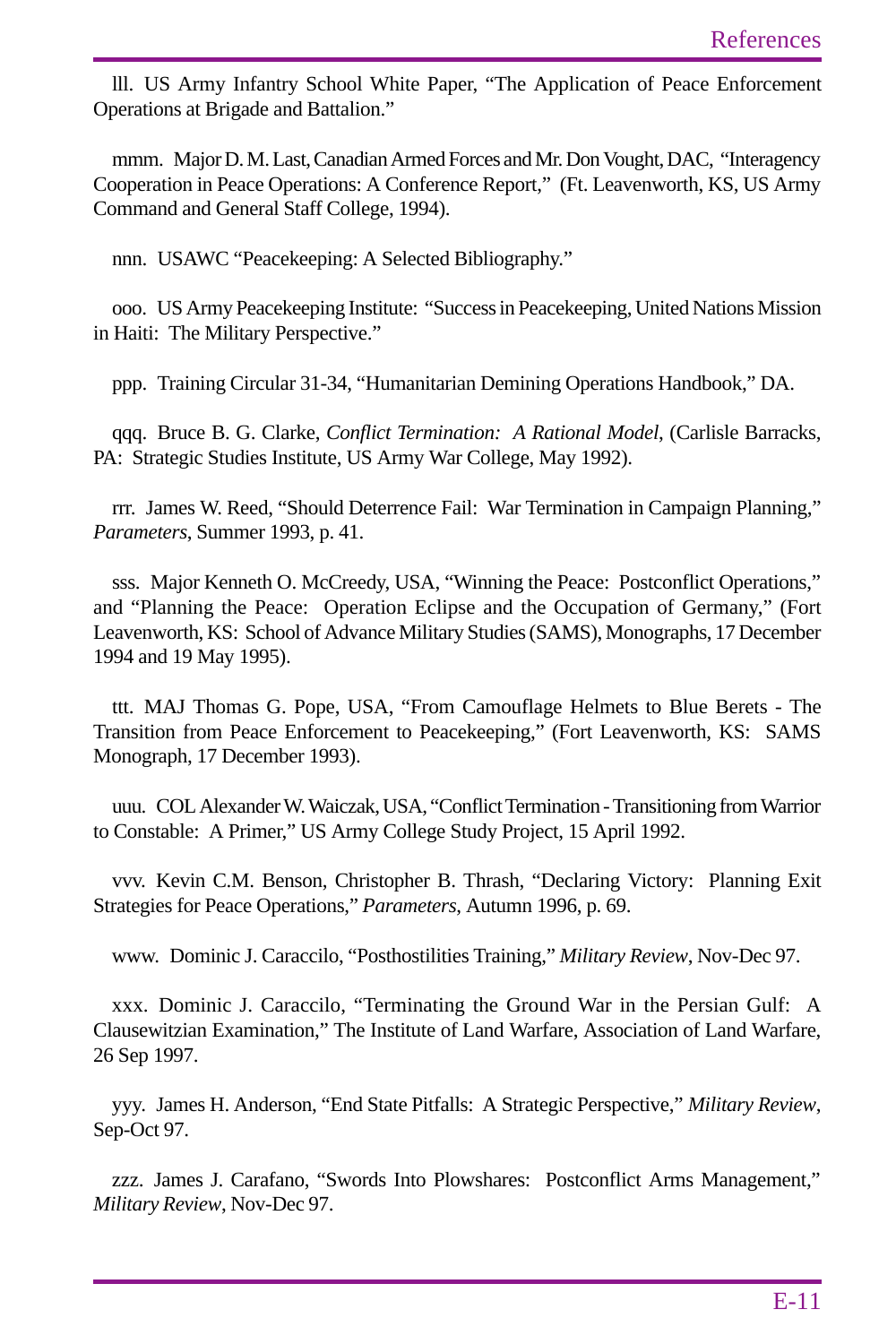## **6. Internet Sites**

a. Joint Doctrine Home page: http://www.dtic.mil/doctrine

b. Defense Link Home page: http://www.defenselink.mil

Defense Link is an entry point for Internet sites for Services, SecDef, and related agencies. Includes information about combatant commands and selected peace operations.

c. International Peacekeeping News Home page: http://csf.colorado.edu/dfax/ipn/

Published every 6 weeks; summarizes by region, major peacekeeping issues as documented in international publications; itemizes recent UNSC resolutions; reviews current ongoing UN peacekeeping missions.

d. Center for Defense Information Home page: http://www.cdi.org

Publishes a bi-weekly listing recent publications on peacekeeping and multilateral military operations.

e. United Nations Department for Peacekeeping Operations (UNDPKO) Home page: http://www.un.org

Joint Staff (J-34) Combating Terrorism SIPRNET homepage contains links to all CINC Homepages: nmcc20a.nmcc.smil.mil/'~dj3cleap/j34.html. Department of State Homepage: travel.state.gov/travel warnings.html

DPKO, Training Unit develops and distributes all UN approved training material. This ranges from VCR-based training programs to books and other publications supporting UN mission training programs. (Includes a booklet, Mission Readiness and Stress Management, prepared by the Office of Human Resources Management, published in 1995. This booklet contains detailed checklists for civilian UN employees assigned to a UN PK mission, many of which may be of interest to military practitioners.)

f. International Association of Peacekeeping Training Centers Home page: http:www.cdnpeacekeeping.ns.ca

The Lester Pearson Canadian International Peacekeeping Training Center provides instruction on an array of peacekeeping related disciplines, ranging from legal and logistical challenges, to leader preparation and lessons-learned. The Center recently assumed the role as the secretariat for the International Association.

g. Watson Institute: The Humanitarianism and War Project Home Page: http://www.brown.edu/Department/Watson Institute/H W/H W ms.shtml

The Humanitarianism and War Project is an independent policy research initiative which reviews the experience of the international community in responding to recent complex emergencies around the world. The Project works at the interface between humanitarian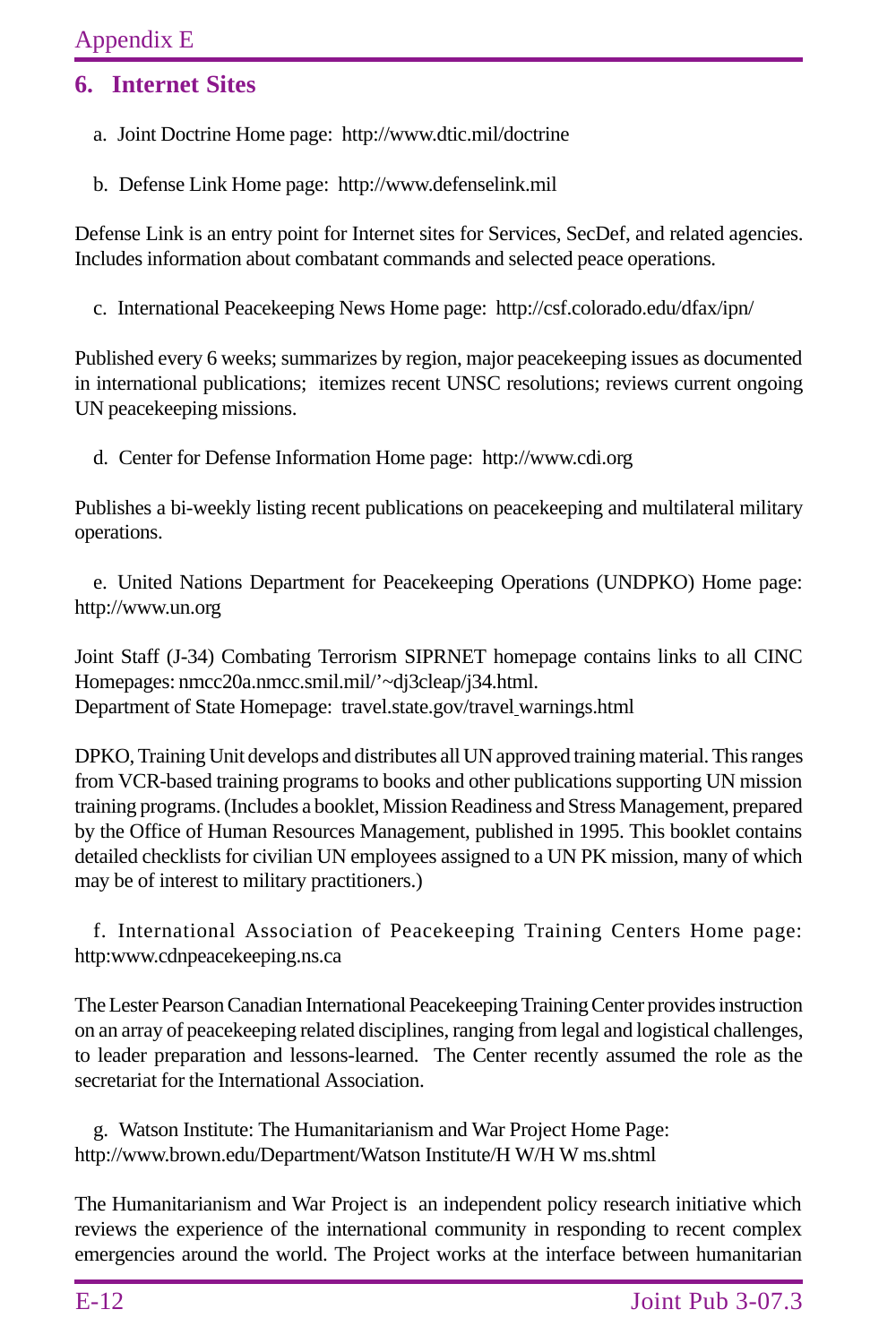action and political-military forces. Relying primarily on data gathered from interviews with those involved in crises, it frames recommendations to improve the functioning of the world's humanitarian system. Since its inception in 1991, the Project has received resources from a wide range of largely practitioner organizations, including UN, governmental, and nongovernmental agencies and private foundations. In addition to country monographs and training materials, the Project publishes an array of books and articles.

h. United States Institute of Peace Home Page: http://www.usip.org

This site contains information by and about the United States Institute of Peace and a collection of links to Internet resources relating to international conflict resolution, negotiation theory, and peace studies.

- i. United Nations Demining Data Base: http://www.un.org/Depts/Landmine/
- j. Joint Warfighting Center Homepage: http://www.jwfc.js.mil

The JWFC homepage contains the "Peace Operations Database." This data base contains information regarding peace operations doctrine and policy, humanitarian issues, research papers, etc. The data base is updated quarterly, and is a more robust version of the data base originally published as the "JEL Peace Operations CD-ROM."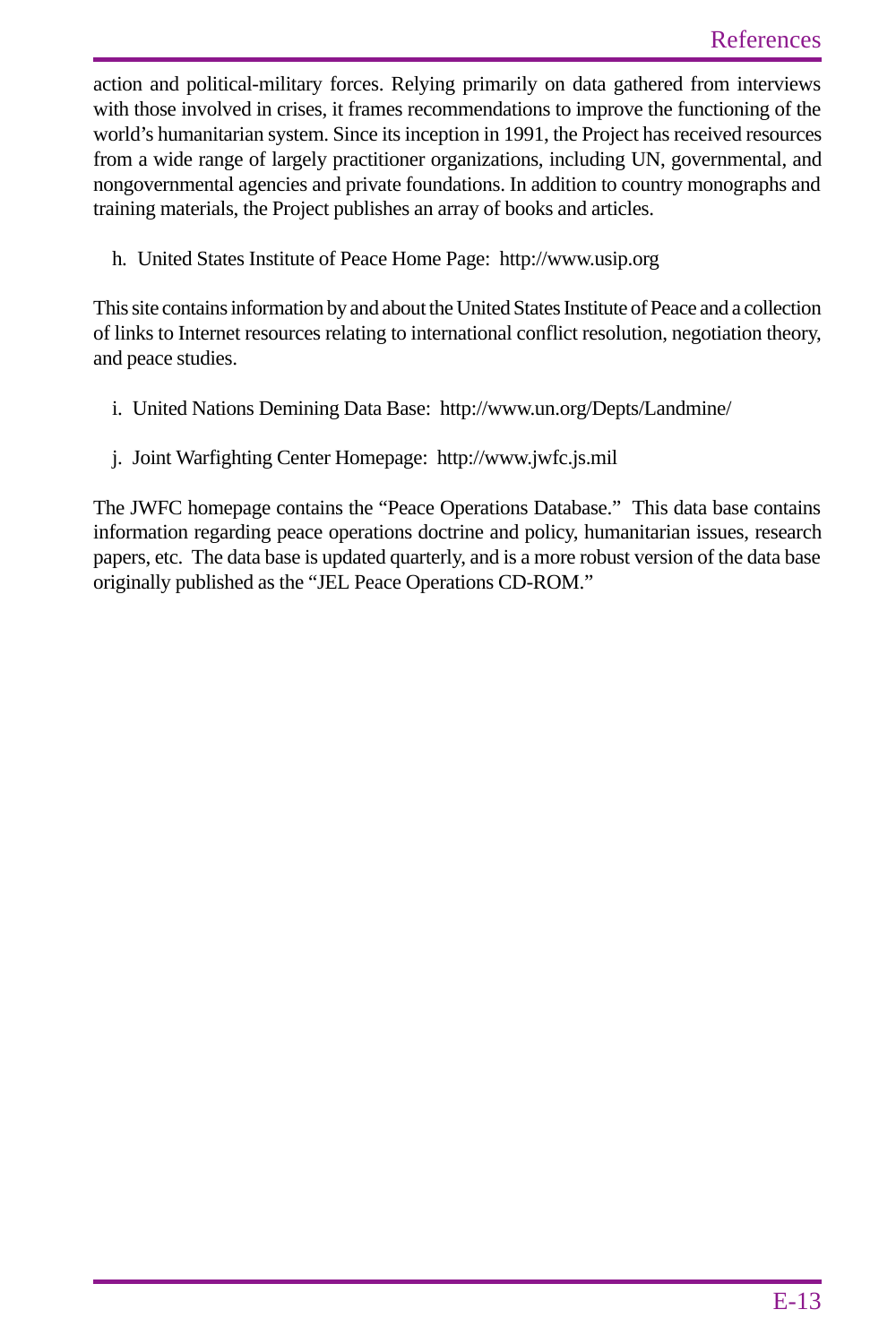Intentionally Blank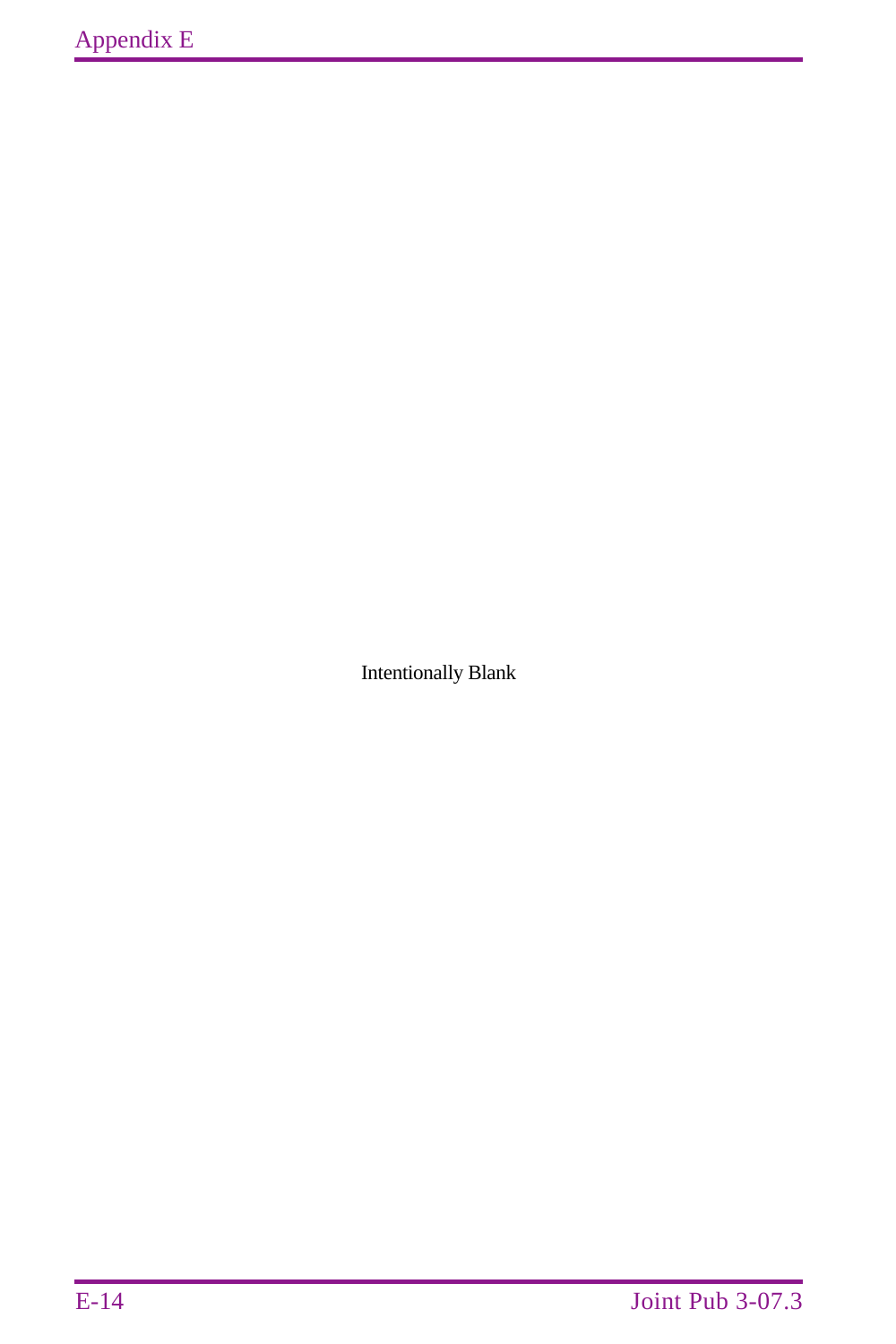# APPENDIX F **ADMINISTRATIVE INSTRUCTIONS**

#### **1. User Comments**

Users in the field are highly encouraged to submit comments on this publication to the United States Atlantic Command Joint Warfighting Center, Attn: Doctrine Division, Fenwick Road, Bldg 96, Fort Monroe, VA 23651-5000. These comments should address content (accuracy, usefulness, consistency, and organization), writing, and appearance.

#### **2. Authorship**

The lead agent for this publication is the US Army. The Joint Staff doctrine sponsor for this publication is the Director for Strategic Plans and Policy (J-5).

#### **3. Supersession**

This publication supersedes Joint Pub 3-07.3, 29 April 94, "Joint Tactics, Techniques, and Procedures for Peacekeeping Operations."

#### **4. Change Recommendations**

a. Recommendations for urgent changes to this publication should be submitted:

TO: DA WASHINGTON DC//DAMO-SSP (DOCTRINE)// INFO: JOINT STAFF WASHINGTON DC//J7-JDD//

Routine changes should be submitted to the Director for Operational Plans and Interoperability (J-7), JDD, 7000 Joint Staff Pentagon, Washington, DC 20318-7000.

b. When a Joint Staff directorate submits a proposal to the Chairman of the Joint Chiefs of Staff that would change source document information reflected in this publication, that directorate will include a proposed change to this publication as an enclosure to its proposal. The Military Services and other organizations are requested to notify the Director, J-7, Joint Staff, when changes to source documents reflected in this publication are initiated.

c. Record of Changes:

| CHANGE COPY |                              | DATE OF | <b>DATE</b> | <b>POSTED</b> |                |
|-------------|------------------------------|---------|-------------|---------------|----------------|
|             | NUMBER NUMBER CHANGE ENTERED |         |             | <b>RY</b>     | <b>REMARKS</b> |

\_\_\_\_\_\_\_\_\_\_\_\_\_\_\_\_\_\_\_\_\_\_\_\_\_\_\_\_\_\_\_\_\_\_\_\_\_\_\_\_\_\_\_\_\_\_\_\_\_\_\_\_\_\_\_\_\_\_\_\_\_\_\_\_\_\_\_\_\_\_ \_\_\_\_\_\_\_\_\_\_\_\_\_\_\_\_\_\_\_\_\_\_\_\_\_\_\_\_\_\_\_\_\_\_\_\_\_\_\_\_\_\_\_\_\_\_\_\_\_\_\_\_\_\_\_\_\_\_\_\_\_\_\_\_\_\_\_\_\_\_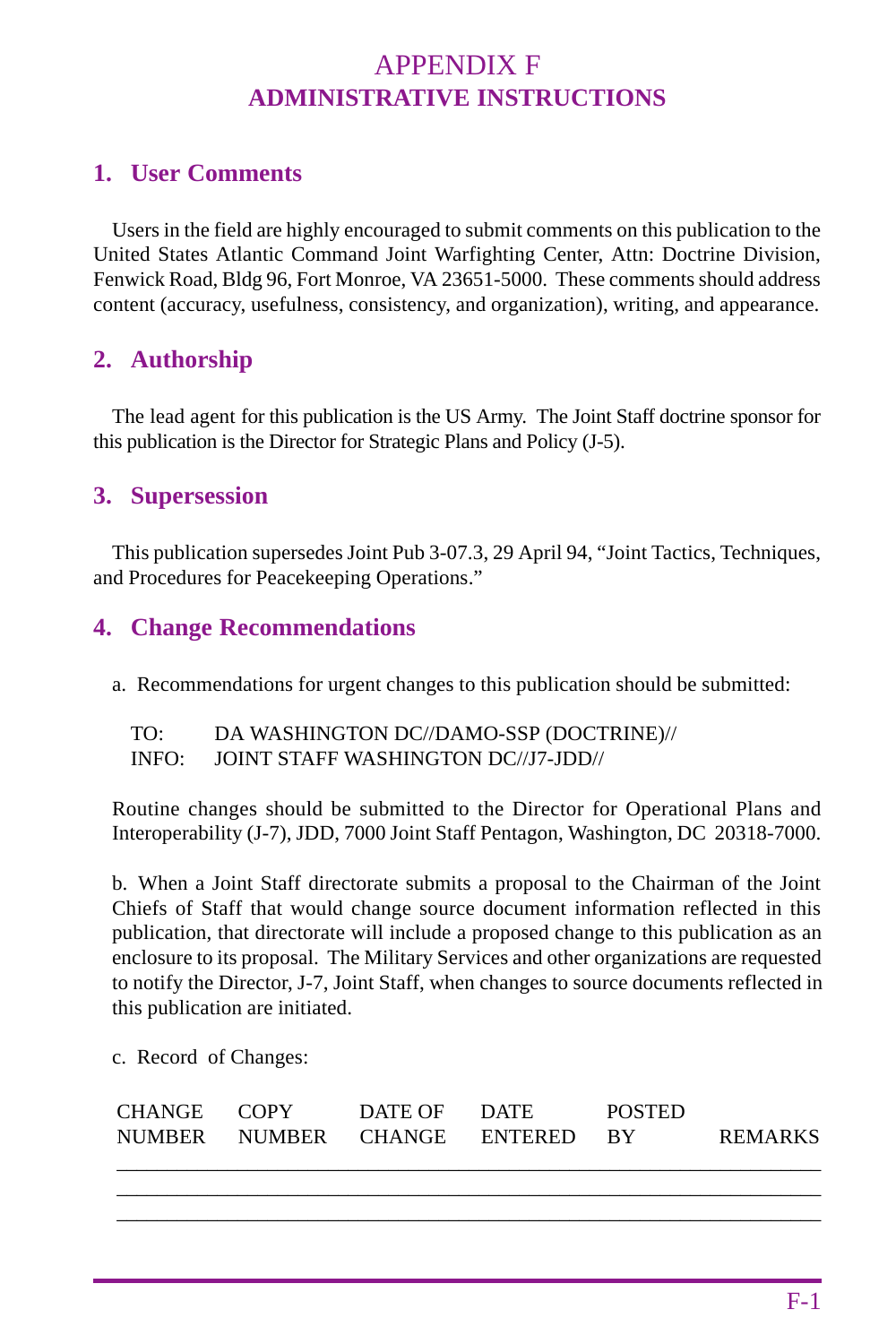## **5. Distribution**

a. Additional copies of this publication can be obtained through Service publication centers.

b. Only approved pubs and test pubs are releasable outside the combatant commands, Services, and Joint Staff. Release of any classified joint publication to foreign governments or foreign nationals must be requested through the local embassy (Defense Attaché Office) to DIA Foreign Liaison Office, PSS, Room 1A674, Pentagon, Washington, DC 20301-7400.

c. Additional copies should be obtained from the Military Service assigned administrative support responsibility by DOD Directive 5100.3, 1 November 1988, "Support of the Headquarters of Unified, Specified, and Subordinate Joint Commands."

By Military Services:

| Army:         | US Army AG Publication Center SL<br>1655 Woodson Road<br>Attn: Joint Publications<br>St. Louis, MO 63114-6181      |
|---------------|--------------------------------------------------------------------------------------------------------------------|
| Air Force:    | Air Force Publications Distribution Center<br>2800 Eastern Boulevard<br>Baltimore, MD 21220-2896                   |
| Navy:         | CO, Naval Inventory Control Point<br>700 Robbins Avenue<br>Bldg 1, Customer Service<br>Philadelphia, PA 19111-5099 |
| Marine Corps: | Marine Corps Logistics Base<br>Albany, GA 31704-5000                                                               |
| Coast Guard:  | Coast Guard Headquarters, COMDT (G-OPD)<br>2100 2nd Street, SW<br>Washington, DC 20593-0001                        |

d. Local reproduction is authorized and access to unclassified publications is unrestricted. However, access to and reproduction authorization for classified joint publications must be in accordance with DOD Regulation 5200.1-R.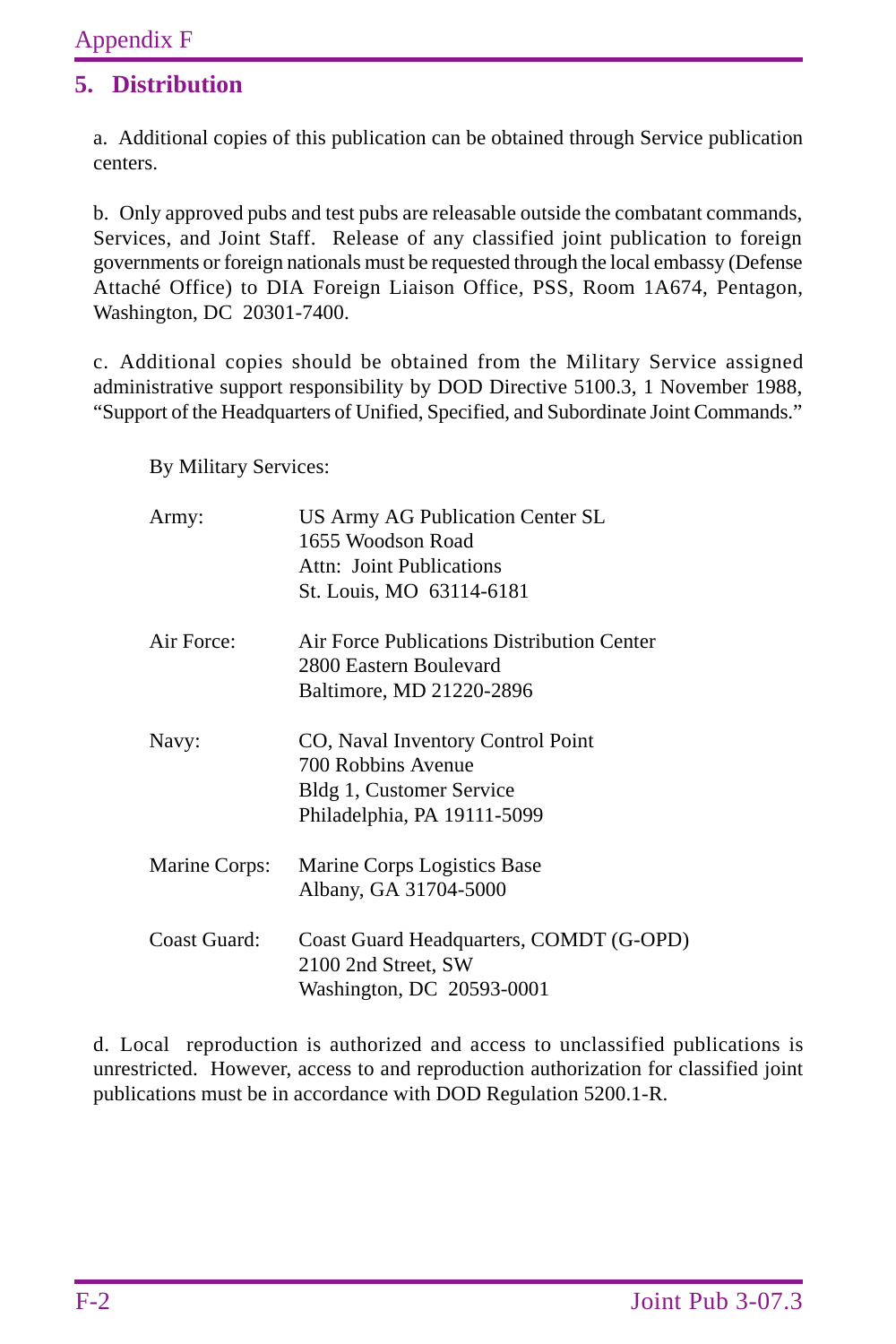# **GLOSSARY PART I — ABBREVIATIONS AND ACRONYMS**

| ADL            | armistice demarcation line                                                                |
|----------------|-------------------------------------------------------------------------------------------|
| <b>AFCAP</b>   | Air Force contract augmentation program                                                   |
| AO             | <b>Administration Officer</b>                                                             |
| AOL            | area of limitation                                                                        |
| AOS            | area of separation                                                                        |
| ASD(ISA)       | Assistant Secretary of Defense (International Security Affairs)                           |
| $ASD(S\&R)$    | Assistant Secretary of Defense (Strategy and Requirements)                                |
| ASD(SO/LIC)    | Assistant Secretary of Defense (Special Operations and Low<br><b>Intensity Conflict</b> ) |
| BΖ             | buffer zone                                                                               |
| C <sub>2</sub> | command and control                                                                       |
| CA             | civil affairs                                                                             |
| CAO            | chief administrative officer                                                              |
| <b>CINC</b>    | commander in chief                                                                        |
| <b>CJCSI</b>   | Chairman of the Joint Chiefs of Staff Instruction                                         |
| <b>CMO</b>     | civil-military operations                                                                 |
| <b>CMOC</b>    | civil-military operations center                                                          |
| <b>COA</b>     | course of action                                                                          |
| <b>COCOM</b>   | combatant command (command authority)                                                     |
| <b>CONCAP</b>  | construction capabilities contract program                                                |
| <b>CONUS</b>   | continental United States                                                                 |
| <b>CRS</b>     | <b>Community Relations Service</b>                                                        |
| CS             | combat support                                                                            |
| <b>CSS</b>     | combat service support                                                                    |
| <b>DAO</b>     | defense attaché officer                                                                   |
| <b>DCM</b>     | Deputy Chief of Mission                                                                   |
| <b>DEA</b>     | Drug Enforcement Administration                                                           |
| <b>DFAS</b>    | Defense Finance and Accounting Service                                                    |
| DMZ            | demilitarized zone                                                                        |
| <b>DOA</b>     | Director of Administration                                                                |
| <b>DOD</b>     | Department of Defense                                                                     |
| <b>DOJ</b>     | Department of Justice                                                                     |
| <b>DOS</b>     | Department of State                                                                       |
| DOT            | Department of Transportation                                                              |
| <b>DSAA</b>    | Defense Security Assistance Agency                                                        |
| EA             | executive agent                                                                           |
| FAA            | Foreign Assistance Act                                                                    |
| <b>FAO</b>     | Food and Agriculture Organization (UN)                                                    |
| <b>FHA</b>     | foreign humanitarian assistance                                                           |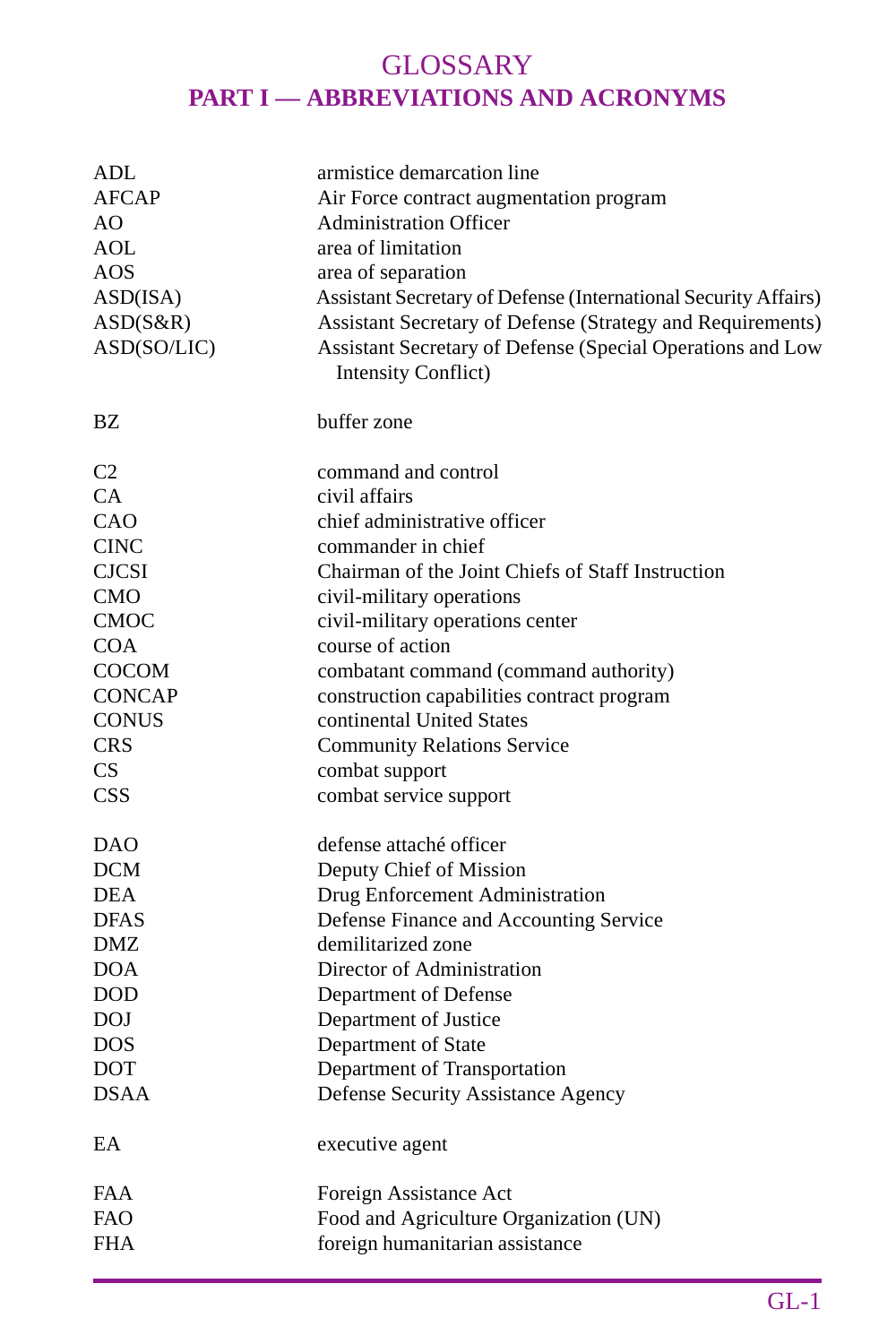# **Glossary**

| <b>FSO</b>      | foreign service officer                                       |
|-----------------|---------------------------------------------------------------|
| GI&S            | geospatial information and services                           |
| <b>GPS</b>      | global positioning system                                     |
| HA.             | humanitarian assistance                                       |
| HN              | host nation                                                   |
| <b>HNS</b>      | host-nation support                                           |
| <b>HOM</b>      | head of mission                                               |
| <b>HSS</b>      | health service support                                        |
| <b>HUMINT</b>   | human intelligence                                            |
| <b>ICITAP</b>   | International Crime Investigative Training Assistance Program |
| <b>INS</b>      | Immigration and Naturalization Service                        |
| IO <sub>1</sub> | information operations                                        |
| $\Gamma$        | internment/resettlement                                       |
| <b>ISR</b>      | intelligence, surveillance, and reconnaissance                |
| <b>JOPES</b>    | Joint Operation Planning and Execution System                 |
| JTF             | joint task force                                              |
| <b>LNO</b>      | liaison officer                                               |
| <b>LOA</b>      | letter of assist                                              |
| <b>LOGCAP</b>   | logistics civilian augmentation program                       |
| MFO             | multinational force and observers                             |
| <b>MILOB</b>    | military observer                                             |
| <b>MNF</b>      | <b>Multinational Force</b>                                    |
| <b>MOE</b>      | measures of effectiveness                                     |
| <b>MOOTW</b>    | military operations other than war                            |
| MOU             | memorandum of understanding                                   |
| <b>MP</b>       | military police                                               |
| <b>MSC</b>      | Military Staff Committee                                      |
| MSG             | Marine Security Guard                                         |
| <b>NATO</b>     | North Atlantic Treaty Organization                            |
| <b>NBC</b>      | nuclear, biological, and chemical                             |
| <b>NCA</b>      | <b>National Command Authorities</b>                           |
| NDP             | national disclosure policy                                    |
| <b>NGO</b>      | nongovernmental organization                                  |
| <b>NMS</b>      | national military strategy                                    |
| <b>NSC</b>      | National Security Council                                     |
| NSC/DC          | Deputies Committee of the National Security Council           |
| <b>NSS</b>      | national security strategy                                    |
| OAS             | Organization of American States                               |
| <b>OAU</b>      | Organization of African Unity                                 |
| <b>OFDA</b>     | Office for Foreign Disaster Assistance                        |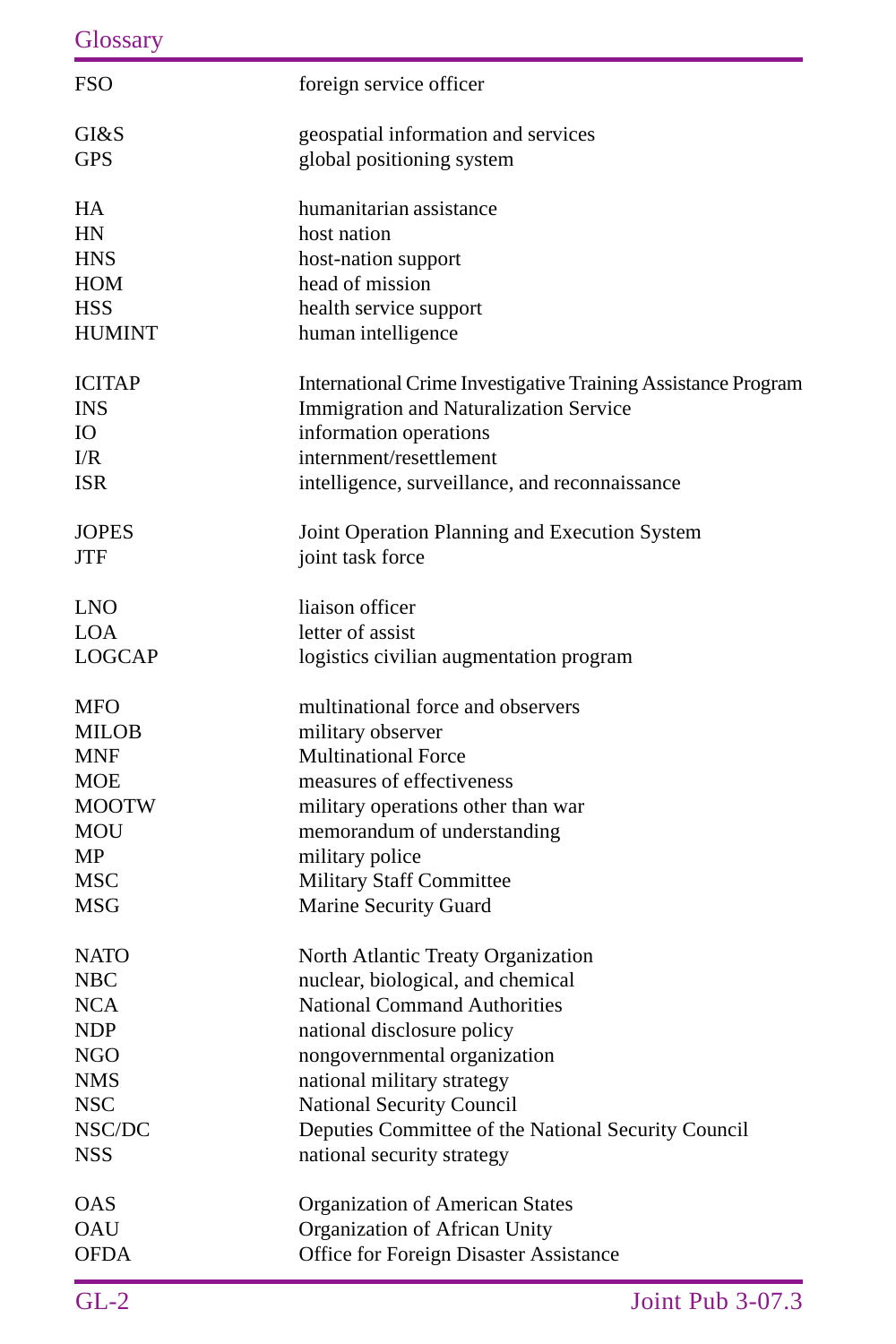| <b>OP</b>       | observation post                                             |
|-----------------|--------------------------------------------------------------|
| <b>OPCON</b>    | operational control                                          |
| <b>OPLAN</b>    | operation plan                                               |
| <b>OPORD</b>    | operation order                                              |
| PA              | public affairs                                               |
| PAO             | public affairs officer                                       |
| <b>PDD</b>      | <b>Presidential Decision Directive</b>                       |
| PE              | peace enforcement                                            |
| <b>PEO</b>      |                                                              |
| <b>PHS</b>      | peace enforcement operations<br><b>Public Health Service</b> |
| <b>PK</b>       |                                                              |
|                 | peacekeeping                                                 |
| <b>PKO</b>      | peacekeeping operations                                      |
| <b>PME</b>      | professional military education                              |
| PO              | peace operations                                             |
| <b>POW</b>      | prisoner of war                                              |
| <b>PSO</b>      | post security officer                                        |
| <b>PSYOP</b>    | psychological operations                                     |
| <b>PVO</b>      | private voluntary organization                               |
| <b>PVT</b>      | positioning, velocity, and timing                            |
| R&R             | rest and recuperation                                        |
| <b>ROE</b>      | rules of engagement                                          |
| <b>RSO</b>      | regional security officer                                    |
| SAO             | security assistance officer                                  |
| <b>SECARMY</b>  | Secretary of the Army                                        |
| <b>SECSTATE</b> | Secretary of State                                           |
| SF              | special forces                                               |
| SO              | special operations                                           |
| SOF             | special operations forces                                    |
| <b>SOFA</b>     |                                                              |
|                 | status-of-forces agreement                                   |
| SOMA            | status of mission agreement                                  |
| <b>SOP</b>      | standing operating procedure                                 |
| <b>SROE</b>     | standing rules of engagement                                 |
| <b>SRSG</b>     | Special Representative to the Secretary-General              |
| SYG             | Secretary General (UN)                                       |
| <b>TOR</b>      | terms of reference                                           |
| <b>UCMJ</b>     | Uniform Code of Military Justice                             |
| <b>UN</b>       | <b>United Nations</b>                                        |
| <b>UNDHA</b>    | United Nations Department of Humanitarian Affairs            |
| <b>UN-DMT</b>   | United Nations Disaster Management Team                      |
| <b>UNDP</b>     | <b>United Nations Development Programme</b>                  |
| <b>UNHCR</b>    | United Nations Office of the High Commissioner for Refugees  |
| <b>UNICEF</b>   | United Nations Children's Fund                               |
| <b>UNMIH</b>    | United Nations Mission in Haiti                              |
|                 |                                                              |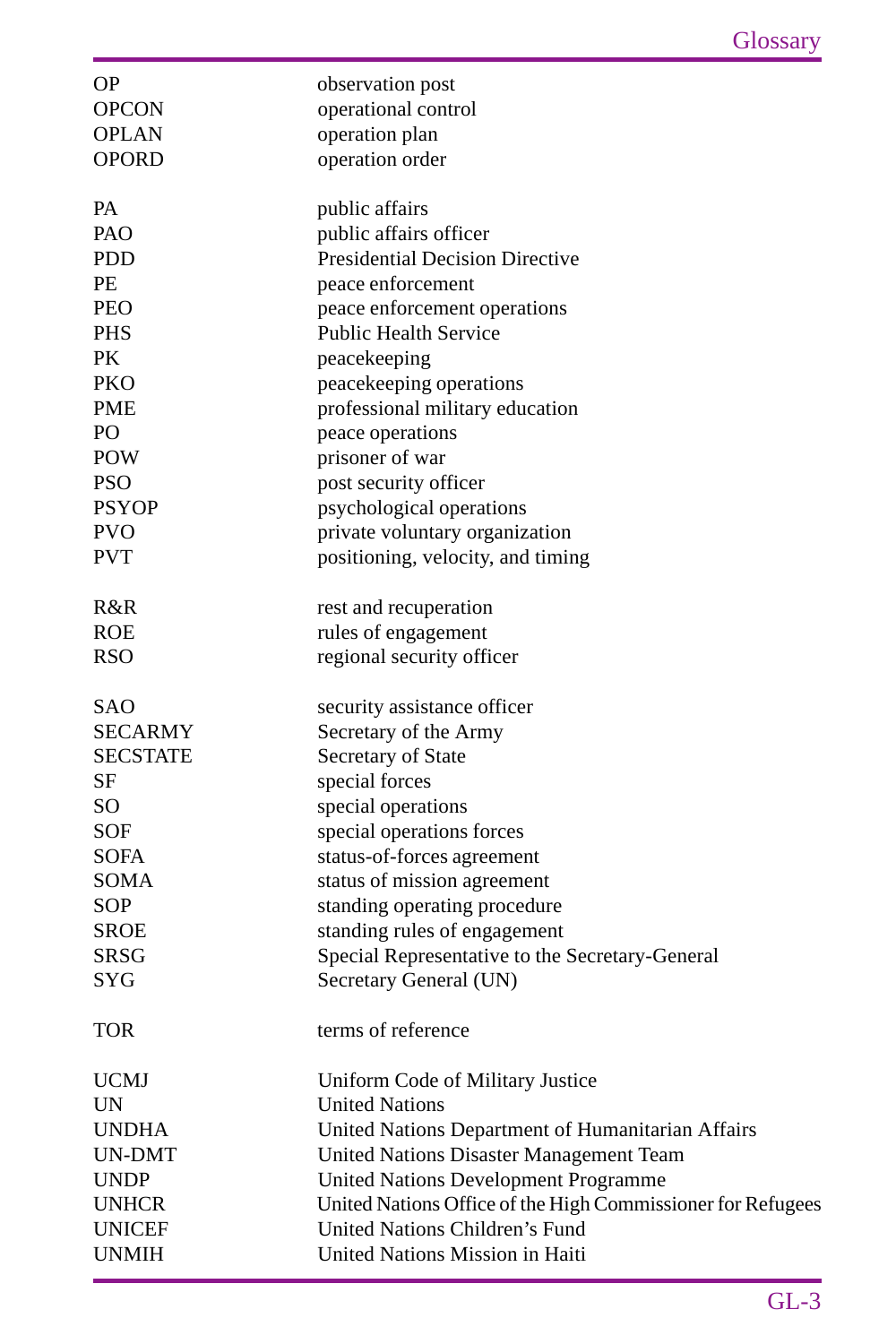## **Glossary**

| <b>UNPA</b>      | United Nations Participation Act                   |
|------------------|----------------------------------------------------|
| <b>UNTAC</b>     | United Nations Transition Authority in Cambodia    |
| <b>USAID</b>     | United States Agency for International Development |
| USC <sup>1</sup> | <b>United States Code</b>                          |
| <b>USCG</b>      | <b>United States Coast Guard</b>                   |
| <b>USDA</b>      | United States Department of Agriculture            |
| <b>USDP</b>      | Under Secretary of Defense for Policy              |
| <b>USG</b>       | <b>United States Government</b>                    |
| <b>USIA</b>      | United States Information Agency                   |
| <b>USIS</b>      | <b>United States Information Service</b>           |
| USMOG-W          | United States Military Observer Group — Washington |
| <b>USYG</b>      | <b>Under Secretary General</b>                     |
| <b>UXO</b>       | unexploded ordnance                                |
| <b>WFP</b>       | World Food Programme                               |
| <b>WHO</b>       | World Health Organization                          |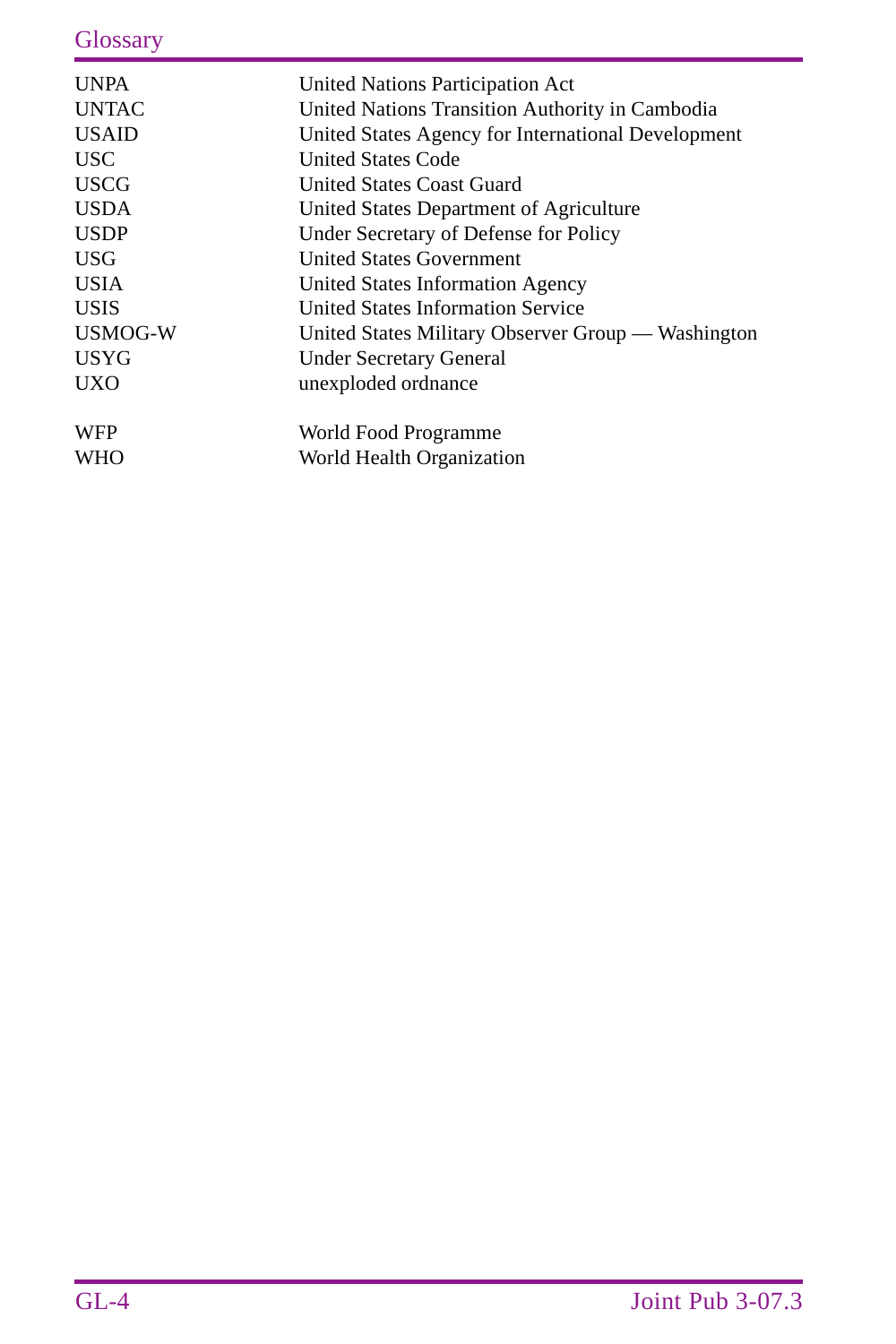#### **PART II — US TERMS AND DEFINITIONS**

- **antiterrorism.** Defensive measures used to reduce the vulnerability of individuals and property to terrorist acts, to include limited response and containment by local military forces. Also called AT. (Joint Pub 1-02)
- **area of limitation.** A defined area where specific limitations apply to the strength and fortifications of disputing or belligerent forces. Normally, upper limits are established for the number and type of formations, tanks, antiaircraft weapons, artillery, and other weapons systems in the area of limitation. Also called AOL. (This term and its definition are approved for inclusion in the next edition of Joint Pub 1-02.)
- **area of operations.** An operational area defined by the joint force commander for land and naval forces. Areas of operation do not typically encompass the entire operational area of the joint force commander, but should be large enough for component commanders to accomplish their missions and protect their forces. Also called AO. ( Joint Pub 1-02.)
- **area of separation.** See buffer zone. Also called AOS. (This term and its definition are approved for inclusion in the next edition of Joint Pub 1-02.)
- **armistice.** In international law, a suspension or temporary cessation of hostilities by agreement between belligerent powers. (Joint Pub 1-02)
- **armistice demarcation line.** A geographically defined line from which disputing or belligerent forces disengage and withdraw to their respective sides following a truce or cease fire agreement. Also called cease fire line in some United Nations operations. Also called ADL. (This term and its definition are approved

for inclusion in the next edition of Joint Pub 1-02.)

- **buffer zone.** A defined area controlled by a peace operations force from which disputing or belligerent forces have been excluded. A buffer zone is formed to create an area of separation between disputing or belligerent forces and reduce the risk of renewed conflict. Also called area of separation in some United Nations operations. Also called BZ. (This term and its definition are approved for inclusion in the next edition of Joint Pub 1-02.)
- **cease fire line.** See armistice demarcation line. (This term and its definition are approved for inclusion in the next edition of Joint Pub 1-02.)
- **civil affairs.** The activities of a commander that establish, maintain, influence, or exploit relations between military forces and civil authorities, both governmental and nongovernmental, and the civilian populace in a friendly, neutral, or hostile area of operations in order to facilitate military operations and consolidate operational objectives. Civil affairs may include performance by military forces of activities and functions normally the responsibility of local government. These activities may occur prior to, during, or subsequent to other military actions. They may also occur, if directed, in the absence of other military operations. Also called CA. (This term and its definition modify the existing term and its definition and are approved for inclusion in the next edition of Joint Pub 1- 02.)
- **civil-military operations center.** An ad hoc organization, normally established by the geographic combatant commander or subordinate joint force commander, to assist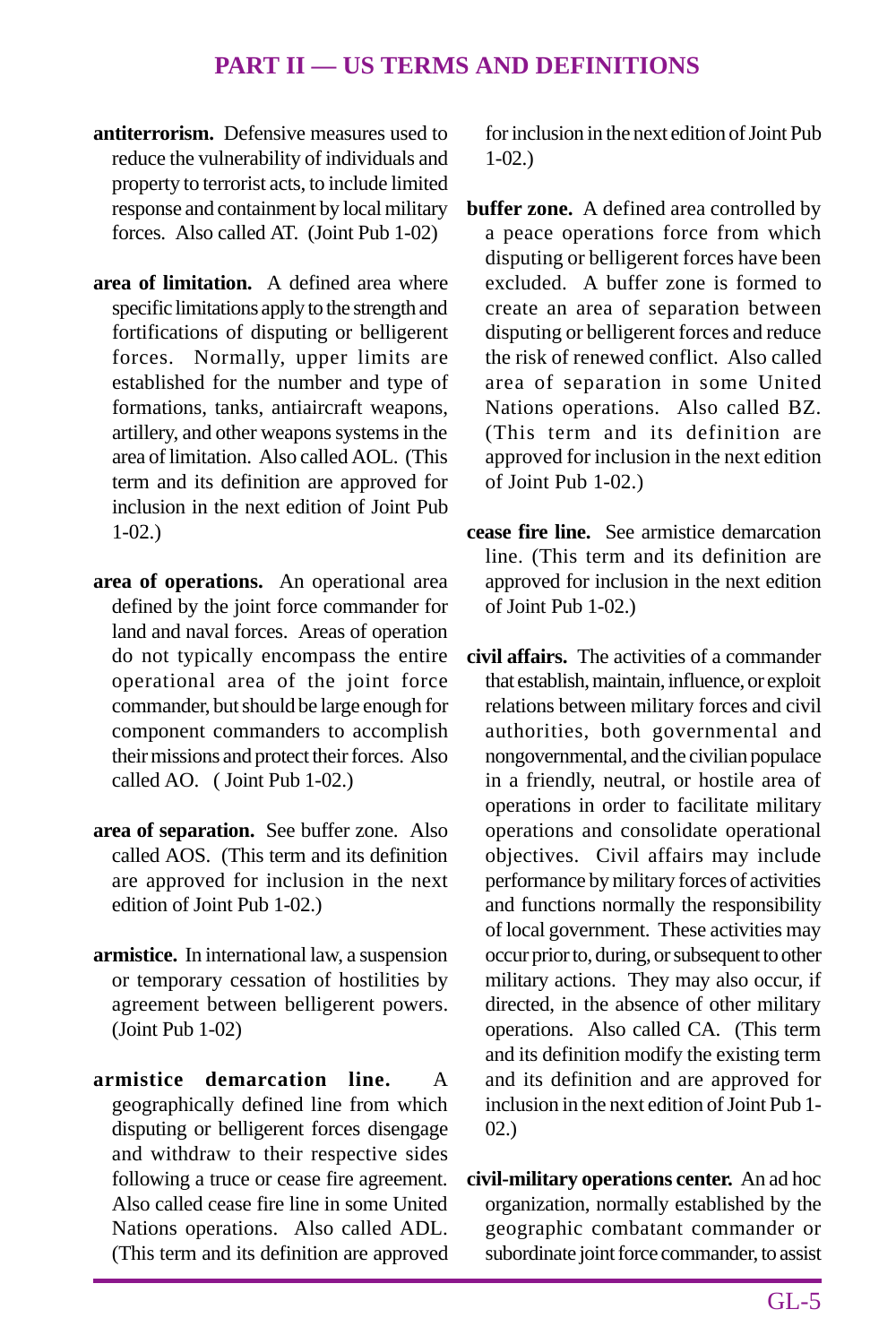in the coordination of activities of engaged military forces, and other United States Government agencies, nongovernmental organizations, private voluntary organizations, and regional and international organizations. There is no established structure, and its size and composition are situation dependent. Also called CMOC. (Joint Pub 1-02)

- **combatting terrorism.** Actions, including antiterrorism (defensive measures taken to reduce vulnerability to terrorist acts) and counterterrorism (offensive measures taken to prevent, deter, and respond to terrorism) taken to oppose terrorism throughout the entire threat spectrum. (Joint Pub 1-02)
- **counterintelligence.** Information gathered and activities conducted to protect against espionage, other intelligence activities, sabotage, or assassinations conducted by or on behalf of foreign governments or elements thereof, foreign organizations, or foreign persons, or international terrorist activities. Also called CI. (Joint Pub 1-02)
- **counterterrorism.** Offensive measures taken to prevent, deter, and respond to terrorism. Also called CT. (Joint Pub 1-02)
- **Country Team.** The senior, in-country, United States coordinating and supervising body, headed by the Chief of the United States diplomatic mission, and composed of the senior member of each represented United States department or agency, as desired by the Chief of the US diplomatic mission. (Joint Pub 1-02)
- **crisis.** An incident or situation involving a threat to the United States, its territories, citizens, military forces, possessions, or vital interests that develops rapidly and creates a condition of such diplomatic, economic, political, or military importance that commitment of US military forces and

resources is contemplated to achieve national objectives. (Joint Pub 1-02)

- **demilitarized zone.** A defined area in which the stationing, or concentrating of military forces, or the retention or establishment of military installations of any description, is prohibited. Also called DMZ. (This term and its definition modify the existing term and its definition and are approved for inclusion in the next edition of Joint Pub 1-02.)
- **dislocated civilian.** A broad term that includes a displaced person, an evacuee, an expellee, or a refugee. (Joint Pub 1-02)
- **executive agent.** A term used in Department of Defense and Service regulations to indicate a delegation of authority by a superior to a subordinate to act on behalf of the superior. An agreement between equals does not create an executive agent. For example, a Service cannot become a Department of Defense Executive Agent for a particular matter with simply the agreement of the other Services; such authority must be delegated by the Secretary of Defense. Designation as executive agent, in and of itself, confers no authority. The exact nature and scope of the authority delegated must be stated in the document designating the executive agent. An executive agent may be limited to providing only administration and support or coordinating common functions, or it may be delegated authority, direction, and control over specified resources for specified purposes. Also called EA. (This term and its definition modify the existing term and its definition and are approved for inclusion in the next edition of Joint Pub 1-02.)
- **force protection.** Security program designed to protect Service members, civilian employees, family members, facilities, and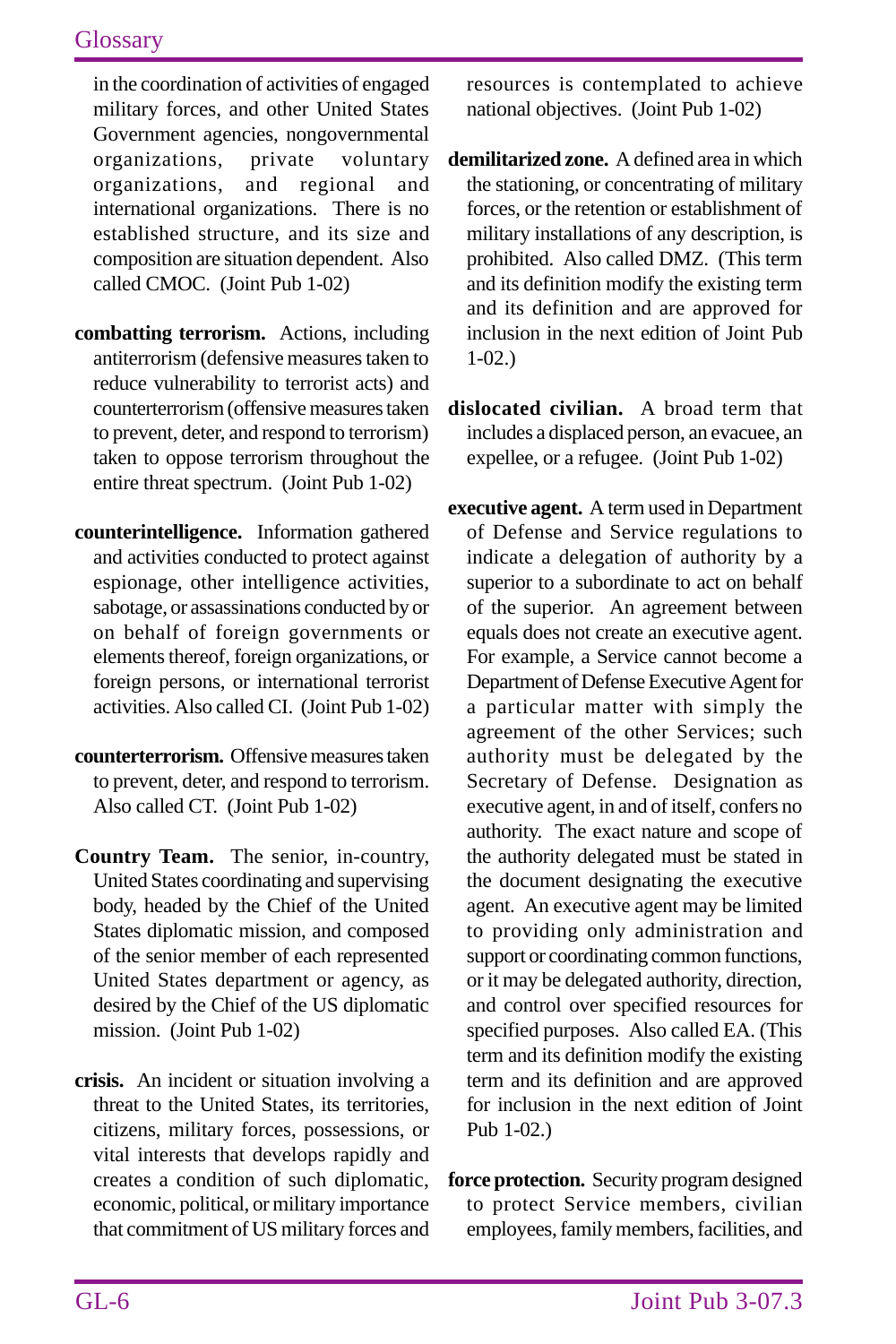equipment, in all locations and situations, accomplished through planned and integrated application of combatting terrorism, physical security, operations security, personal protective services, and supported by intelligence, counterintelligence, and other security programs. (Joint Pub 1-02)

- **foreign internal defense.** Participation by civilian and military agencies of a government in any of the action programs taken by another government to free and protect its society from subversion, lawlessness, and insurgency. Also called FID. (Joint Pub 1-02)
- **host nation.** A nation which receives the forces and/or supplies of allied nations and/ or NATO organizations to be located on, to operate in, or to transit through its territory. Also called HN. (Joint Pub 1-02.)
- **humanitarian assistance.** Programs conducted to relieve or reduce the results of natural or manmade disasters or other endemic conditions such as human pain, disease, hunger, or privation that might present a serious threat to life or that can result in great damage to or loss of property. Humanitarian assistance provided by US forces is limited in scope and duration. The assistance provided is designed to supplement or complement the efforts of the host nation civil authorities or agencies that may have the primary responsibility for providing humanitarian assistance. Also called HA. (This term and its definition modify the existing term and its definition and are approved for inclusion in the next edition of Joint Pub 1-02.)
- **line of demarcation.** A line defining the boundary of a buffer zone or area of limitation. A line of demarcation may also be used to define the forward limits of disputing or belligerent forces after each phase of disengagement or withdrawal has

been completed. (This term and its definition are approved for inclusion in the next edition of Joint Pub 1-02.)

- **logistic assessment.** An evaluation of: a. The logistic support required to support particular military operations in a theater of operations, country, or area. b. The actual and/or potential logistics support available for the conduct of military operations either within the theater, country, or area, or located elsewhere. (Joint Pub 1-02)
- **National Command Authorities.** The President and the Secretary of Defense or their duly deputized alternates or successors. Also called NCA. (Joint Pub 1-02)
- **operations to restore order.** Operations intended to halt violence and support, reinstate, or establish civil authorities. They are designed to return an unstable and lawless environment to the point where indigenous police forces can effectively enforce the law and restore civil authority. (This term and its definition are approved for inclusion in the next edition of Joint Pub 1-02.)
- **peace building.** Post-conflict actions, predominately diplomatic and economic, that strengthen and rebuild governmental infrastructure and institutions in order to avoid a relapse into conflict. (Joint Pub 1-02)
- **peace enforcement.** Application of military force, or the threat of its use, normally pursuant to international authorization, to compel compliance with resolutions or sanctions designed to maintain or restore peace and order. Also called PE. (This term and its definition modify the existing term and its definition and are approved for inclusion in the next edition of Joint Pub 1-02.)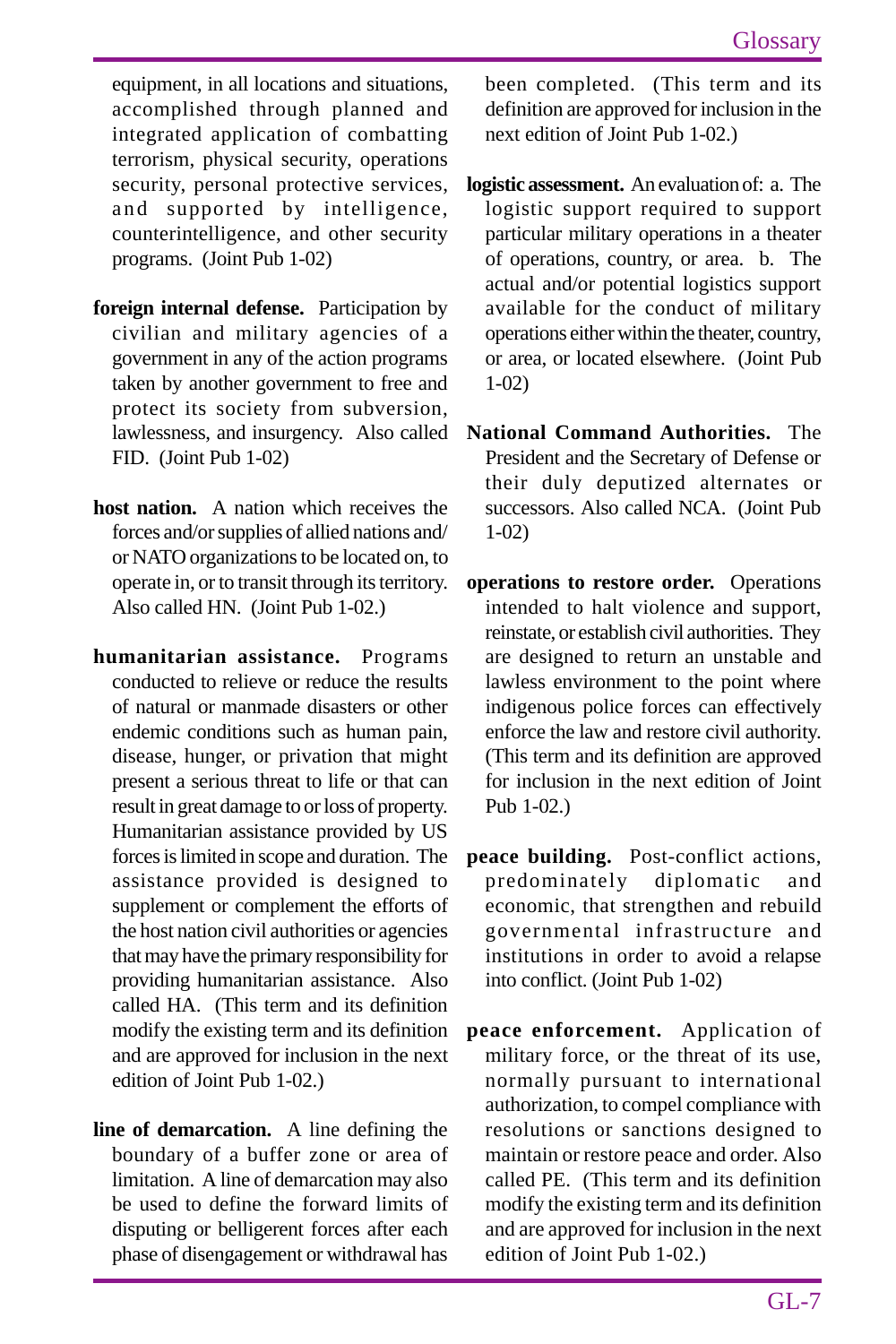- **peacekeeping.** Military operations undertaken with the consent of all major parties to a dispute, designed to monitor and facilitate implementation of an agreement (ceasefire, truce, or other such agreement) and support diplomatic efforts to reach a long-term political settlement. Also called PK. (This term and its definition modify the existing term and its definition and are approved for inclusion in the next edition of Joint Pub 1-02.)
- **peacemaking.** The process of diplomacy, mediation, negotiation, or other forms of peaceful settlements that arranges an end to a dispute, and resolves issues that led to it. (Joint Pub 1-02)
- **peace operations.** A broad term that encompasses peacekeeping operations and peace enforcement operations conducted in support of diplomatic efforts to establish and maintain peace. Also called PO. (This term and its definition modify the existing term and its definition and are approved for inclusion in the next edition of Joint Pub 1-02.)
- **preventive deployment.** The deployment of military forces to deter violence at the interface or zone of potential conflict where tension is rising among parties. Forces may be employed in such a way that they are indistinguishable from a peacekeeping force in terms of equipment, force posture, and activities. (Joint Pub 1-02)
- **preventive diplomacy.** Diplomatic actions taken in advance of a predictable crisis to prevent or limit violence. (Joint Pub 1-02)
- **psychological operations.** Planned operations to convey selected information and indicators to foreign audiences to

influence their emotions, motives, objective reasoning, and ultimately the behavior of foreign governments, organizations, groups, and individuals. The purpose of psychological operations is to induce or reinforce foreign attitudes and behavior favorable to the originator's objectives. Also called PSYOP. (Joint Pub 1-02)

- **sabotage.** An act or acts with intent to injure, interfere with, or obstruct the national defense of a country by willfully injuring or destroying, or attempting to injure or destroy, any national defense or war material, premises or utilities, to include human and natural resources. (Joint Pub 1-02)
- **status-of-forces agreement.** An agreement which defines the legal position of a visiting military force deployed in the territory of a friendly state. Agreements delineating the status of visiting military forces may be bilateral or multilateral. Provisions pertaining to the status of visiting forces may be set forth in a separate agreement, or they may form a part of a more comprehensive agreement. These provisions describe how the authorities of a visiting force may control members of that force and the amenability of the force or its members to the local law or to the authority of local officials. To the extent that agreements delineate matters affecting the relations between a military force and civilian authorities and population, they may be considered as civil affairs agreements. Also called SOFA. (Joint Pub 1-02)
- **terrorism.** The calculated use of unlawful violence or threat of unlawful violence to inculcate fear; intended to coerce or to intimidate governments or societies in the pursuit of goals that are generally political, religious, or ideological. (Joint Pub 1-02)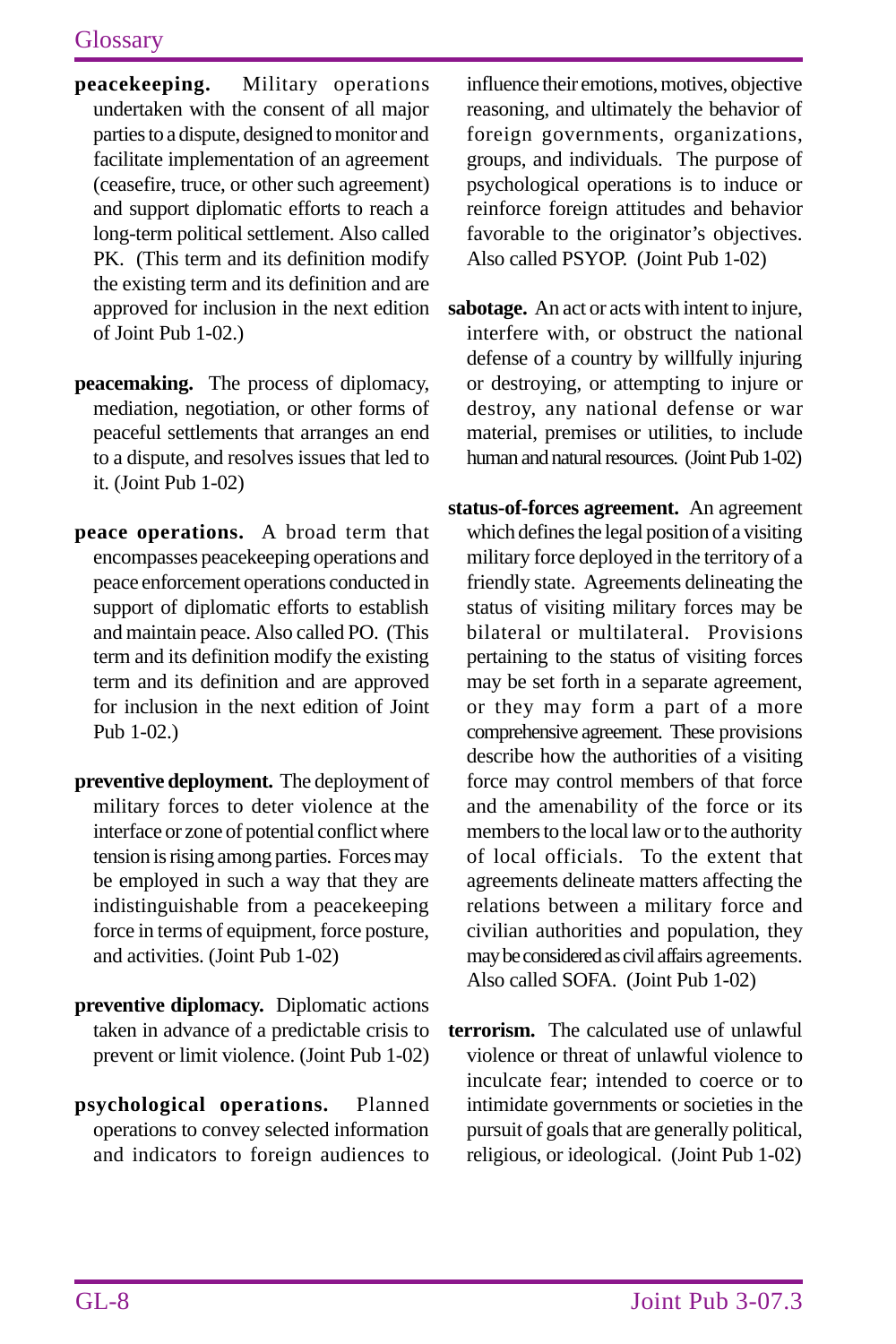#### **PART III — UN AND NATO TERMS AND DEFINITIONS**

#### **UN**\*

- **Peace-building** is critical in the aftermath of conflict. Peace-building includes the identification and support of measures and structures which will promote peace and build trust and interaction among former enemies, in order to avoid a relapse into conflict.
- **Peace-enforcement** may be needed when all other efforts fail. The authority for enforcement is provided by Chapter VII of the Charter, and includes the use of armed force to maintain or restore international peace and security in situations in which the Security Council has determined the existence of a threat to the peace, breach of the peace or act of aggression.
- **Peace-keeping** is a United Nations presence in the field (normally involving military and civilian personnel), with the consent of the conflicting parties, to implement or monitor the implementation of arrangements relating to the control of conflicts (cease-fires, separation of forces, etc.) and their resolution (partial or comprehensive settlements) or to ensure the safe delivery of humanitarian relief.
- **Peace-making** is diplomatic action to bring hostile parties to a negotiated agreement through such peaceful means as those foreseen under Chapter VI of the United Nations Charter.
- **Preventive Diplomacy** is action to prevent disputes from developing between parties, to prevent existing disputes from escalating into conflict and to limit the expansion of conflicts when they occur.

\*From General Guidelines for Peacekeeping Operations, Department of Peacekeeping Operations, (N.Y.: The United Nations, October 1995). The document

notes that "peace-enforcement is beyond the scope of this document."

#### **NATO**\*

- **Conflict Prevention.** Activities aimed at conflict prevention are normally conducted under Chapter VI of the UN Charter. They range from diplomatic initiatives to preventive deployments of forces intended to prevent disputes from escalating to armed conflicts or from spreading. Conflict prevention can also include fact-finding missions, consultations, warnings, inspections and monitoring.
- **Humanitarian Operations.** Humanitarian operations are conducted to alleviate human suffering. Humanitarian operations may precede or accompany humanitarian activities provided by specialized civilian organizations.
- **Peace Building.** Peace Building covers actions which support political, economic, social and military measures and structures aiming to strengthen and solidify political settlements in order to redress the causes of a conflict. This includes mechanisms to identify and support structures which tend to consolidate peace, advance a sense of confidence and well-being and support economic reconstruction.
- **Peace Enforcement (PE).** PE operations are undertaken under Chapter VII of the UN Charter. They are coercive in nature and are conducted when the consent of all Parties to a conflict has not been achieved or might be uncertain. They are designed to maintain or re-establish peace or enforce the terms specified in the mandate.
- **Peacekeeping (PK).** PK operations are generally undertaken under Chapter VI of the UN Charter and are conducted with the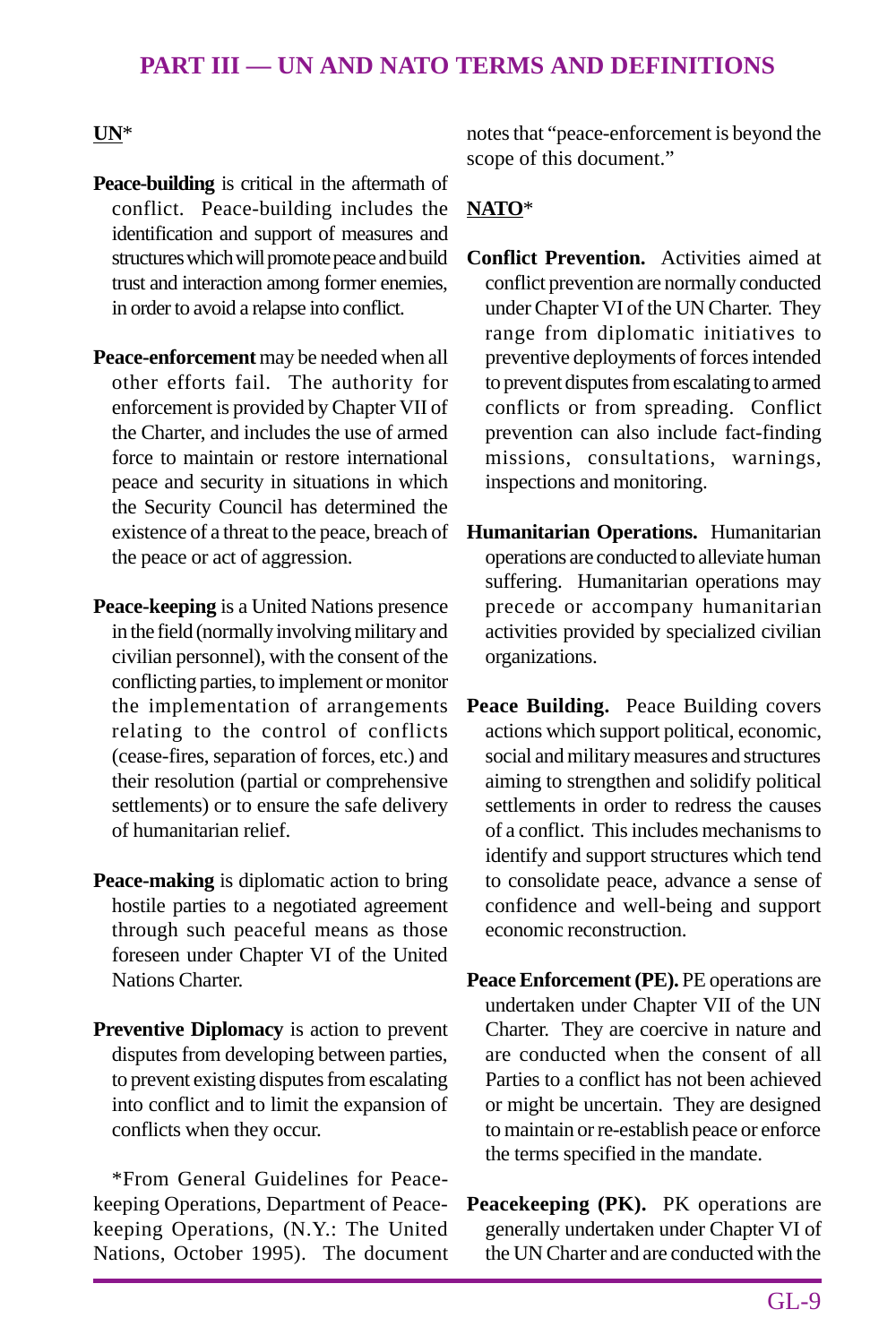consent of all Parties to a conflict to monitor and facilitate implementation of a peace agreement.

- **Peacemaking.** Peacemaking covers the diplomatic activities conducted after the commencement of a conflict aimed at establishing a cease-fire or a rapid peaceful settlement. They can include the provision of good offices, mediation, conciliation and such actions as diplomatic pressure, isolation or sanctions.
- **Preventive Deployment.** Preventive deployments within the framework of conflict prevention is the deployment of operational forces possessing sufficient deterrence capabilities to prevent an outbreak of hostilities.

\*From Bi-MNC Directive for NATO Doctrine for Peace Support Operations, 11 December 1995. (PfP Unclassified).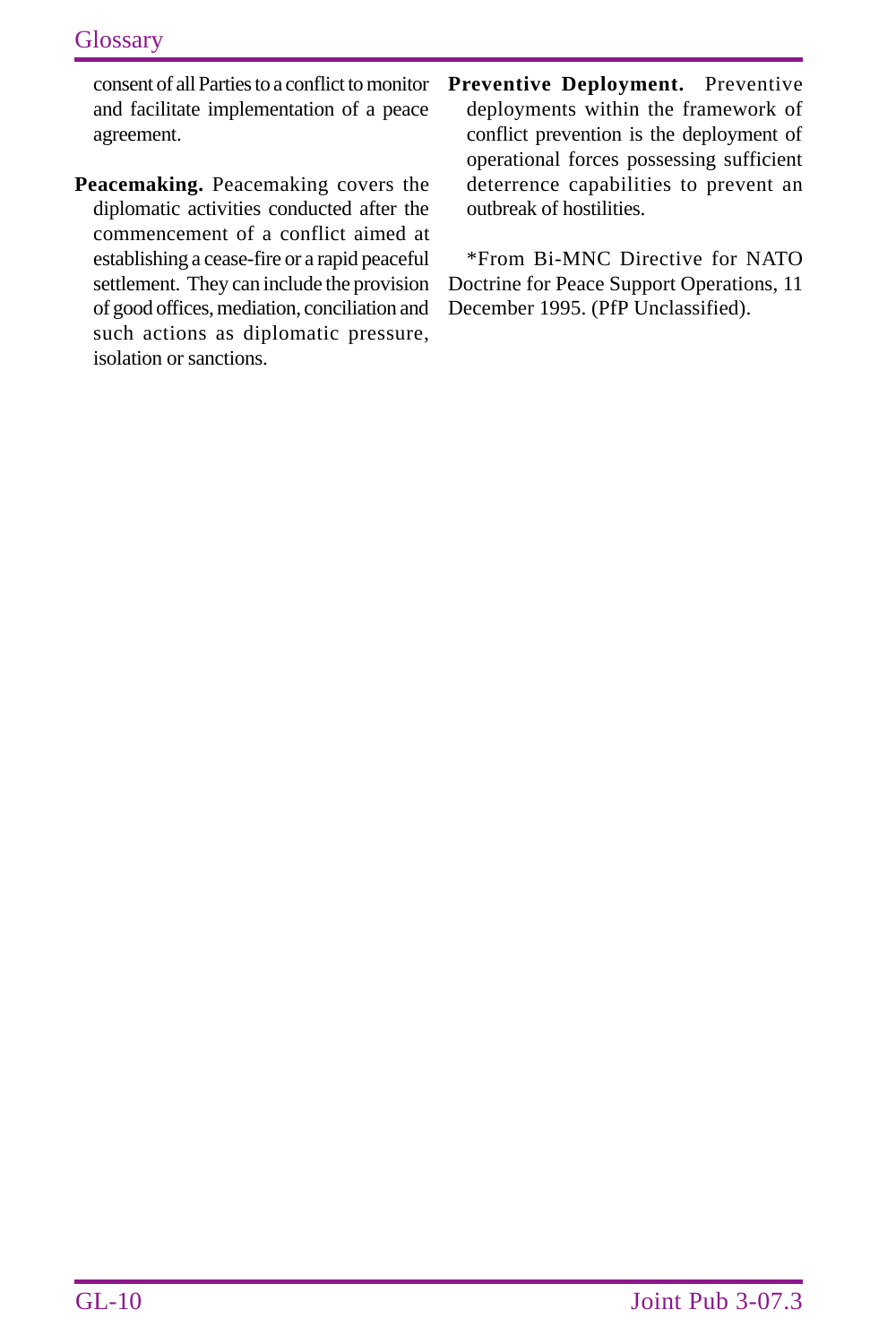